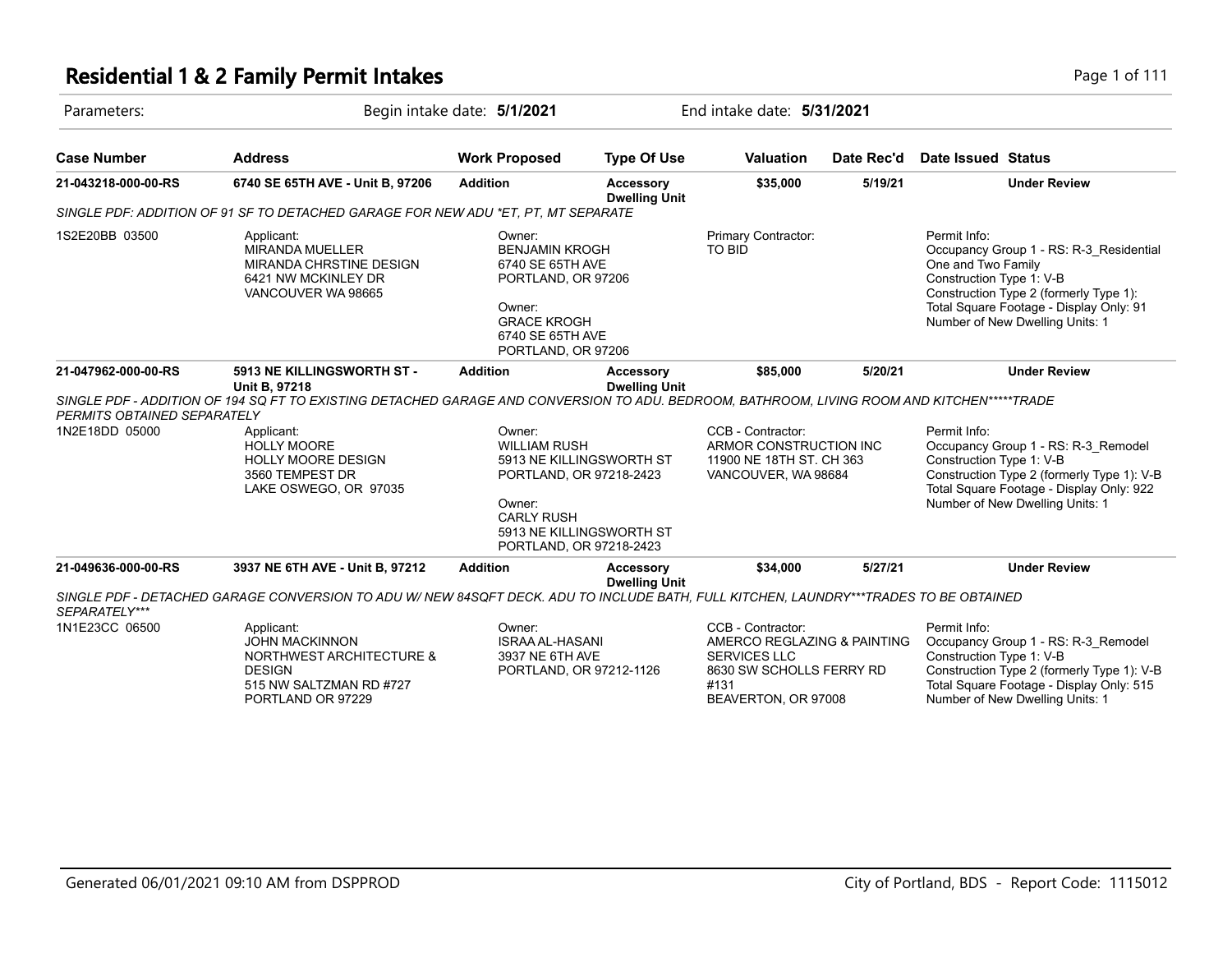| <b>Case Number</b>                                                            | <b>Address</b>                                                                                            | <b>Work Proposed</b>                                                                                                                                                 | <b>Type Of Use</b>                       | <b>Valuation</b>                                                                                                                                     | Date Rec'd | Date Issued Status                                                    |                                                                                                                         |
|-------------------------------------------------------------------------------|-----------------------------------------------------------------------------------------------------------|----------------------------------------------------------------------------------------------------------------------------------------------------------------------|------------------------------------------|------------------------------------------------------------------------------------------------------------------------------------------------------|------------|-----------------------------------------------------------------------|-------------------------------------------------------------------------------------------------------------------------|
| 21-047585-000-00-RS                                                           | 10019 SE PARDEE ST, 97266                                                                                 | <b>Addition</b>                                                                                                                                                      | <b>Accessory</b><br><b>Structure</b>     | \$25,642                                                                                                                                             | 5/14/21    |                                                                       | <b>Under Review</b>                                                                                                     |
|                                                                               | LEGALIZE ADDITION TO EXISTING SHOP BUILT UNDER ABANDON PERMIT. ADD SUB-PANEL AND WIRING. ADD WOOD STOVE.  |                                                                                                                                                                      |                                          |                                                                                                                                                      |            |                                                                       |                                                                                                                         |
| 1S2E16AA 01600<br><b>ROLLEY ADD</b><br>BLOCK <sub>2</sub><br>LOT <sub>8</sub> | Applicant:<br>RICHARD BLOOM<br><b>RICHARD ANDERS BLOOM</b><br>4715 NE MALLORY AV<br>PORTLAND, OR 97211    | Owner:<br><b>CRAIG MCINTOSH</b><br>10019 SE PARDEE ST<br>PORTLAND, OR 97266<br>Owner:<br><b>NENA SHAHEED</b><br>10019 SE PARDEE ST<br>PORTLAND, OR 97266             |                                          |                                                                                                                                                      |            | Permit Info:<br>Garage\Utility Misc.<br>Construction Type 1: V-B      | Occupancy Group 1 - RS: U Private<br>Construction Type 2 (formerly Type 1):<br>Total Square Footage - Display Only: 500 |
| 21-024670-000-00-RS                                                           | 4245 SW AGATE LN, 97239                                                                                   | <b>Addition</b>                                                                                                                                                      | Decks, Fences,<br><b>Retaining Walls</b> | \$12,000                                                                                                                                             | 5/20/21    | 5/20/21 Issued                                                        |                                                                                                                         |
|                                                                               | SINGLE PDF - REPLACE EXISTING DECK AND POSTS                                                              |                                                                                                                                                                      |                                          |                                                                                                                                                      |            |                                                                       |                                                                                                                         |
| 1S1E09CC 04200<br><b>HEALY HTS &amp; RPLT</b><br>BLOCK 4<br>LOT 5&6 TL 4200   | Applicant:<br><b>STEVE RUTLEDGE</b><br><b>RICKS FENCING</b><br>4543 SE T.V. HWY<br>HILLSBORO, OR 97123    | Owner:<br><b>JAYLENE MULLINS</b><br>4245 SW AGATE LN<br>PORTLAND, OR 97239-1502<br>Owner:<br><b>CHRISTINE KEATING</b><br>4245 SW AGATE LN<br>PORTLAND, OR 97239-1502 |                                          | CCB - Contractor:<br><b>STEVE RUTLEDGE</b><br><b>RICKS CUSTOM FENCING &amp;</b><br><b>DECKING INC</b><br>4543 SE TV HWY STE A<br>HILLSBORO, OR 97123 |            | Permit Info:<br>Patios, Porches, Carports<br>Construction Type 1: V-B | Occupancy Group 1 - RS: U Decks,<br>Construction Type 2 (formerly Type 1):<br>Total Square Footage - Display Only: 288  |
| 21-044208-000-00-RS                                                           | 6962 NE MORRIS ST, 97213                                                                                  | <b>Addition</b>                                                                                                                                                      | Decks, Fences,<br><b>Retaining Walls</b> | \$308                                                                                                                                                | 5/30/21    |                                                                       | <b>Under Review</b>                                                                                                     |
|                                                                               | SINGLE PDF - WWOP SEE ALERT FOLDER 02-138755 AL PERMIT FOR DECK STAIRS AND HAND RAILING. *** NO TRADES*** |                                                                                                                                                                      |                                          |                                                                                                                                                      |            |                                                                       |                                                                                                                         |
| 1N2E29BD 01800<br><b>SWEETBRIER</b><br>BLOCK <sub>2</sub><br>LOT <sub>3</sub> | Applicant:<br><b>MATTHEW BERGDALL</b><br>6962 NE MORRIS ST<br>PORTLAND OR 97213                           | Owner:<br><b>SUSIE DEKARSKE</b><br>6962 NE MORRIS ST<br>PORTLAND, OR 97213<br>Owner:<br><b>MATTHEW BERGDALL</b><br>6962 NE MORRIS ST<br>PORTLAND, OR 97213           |                                          |                                                                                                                                                      |            | Permit Info:<br>Patios, Porches, Carports<br>Construction Type 1: V-B | Occupancy Group 1 - RS: U_Decks,<br>Construction Type 2 (formerly Type 1):<br>Total Square Footage - Display Only: 12   |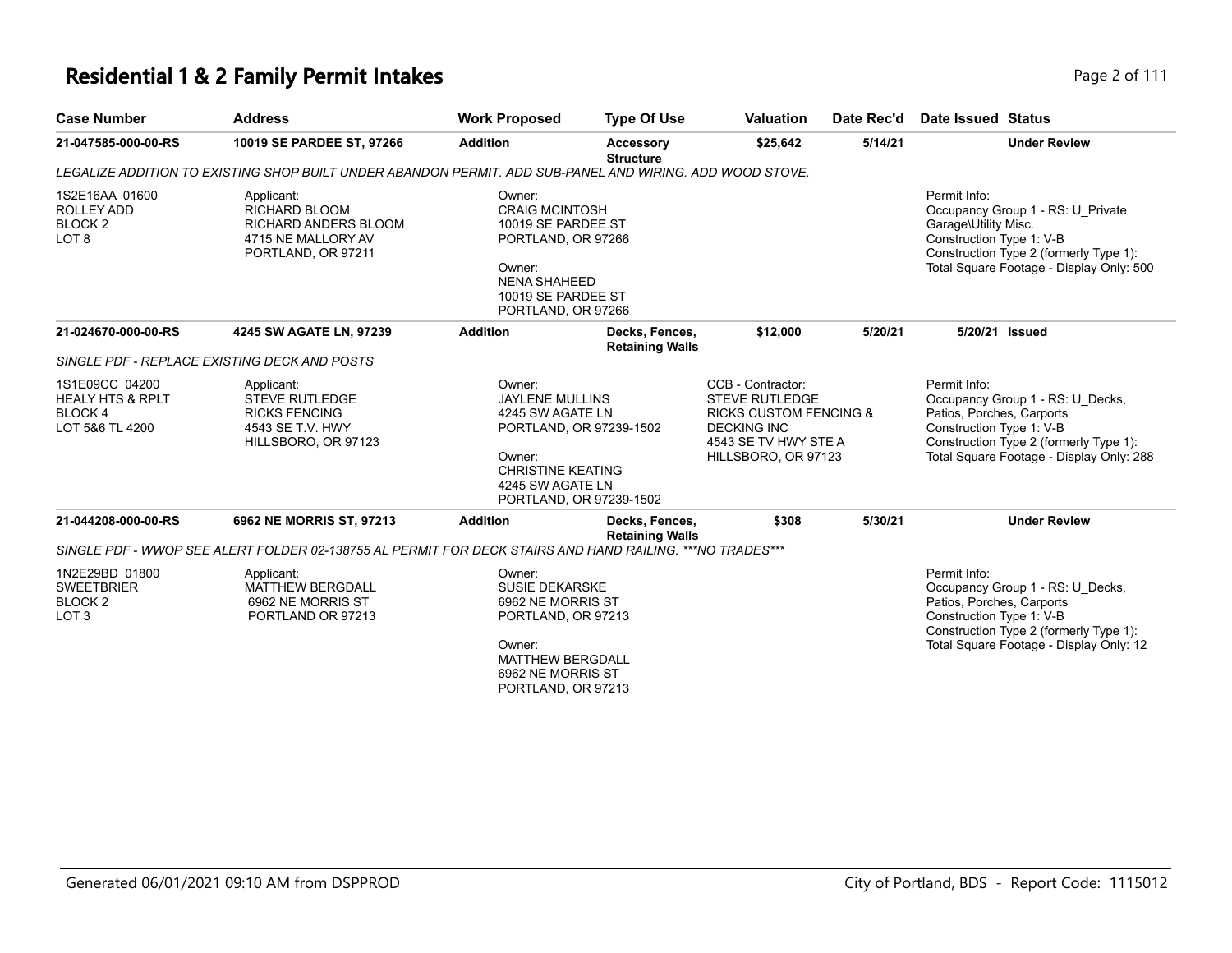| <b>Case Number</b>                                                                                                | <b>Address</b>                                                                                                                                                                            | <b>Work Proposed</b>                                                                                                                                     | <b>Type Of Use</b>                             | <b>Valuation</b>                                                                                                    | Date Rec'd | Date Issued Status                                                                                                                                                                              |
|-------------------------------------------------------------------------------------------------------------------|-------------------------------------------------------------------------------------------------------------------------------------------------------------------------------------------|----------------------------------------------------------------------------------------------------------------------------------------------------------|------------------------------------------------|---------------------------------------------------------------------------------------------------------------------|------------|-------------------------------------------------------------------------------------------------------------------------------------------------------------------------------------------------|
| 21-045425-000-00-RS                                                                                               | 4683 NW SEBLAR TER, 97210                                                                                                                                                                 | <b>Addition</b>                                                                                                                                          | Decks, Fences,<br><b>Retaining Walls</b>       | \$6,898                                                                                                             | 5/12/21    | <b>Under Review</b>                                                                                                                                                                             |
|                                                                                                                   | SINGLE PDF - ADDITION OF 270SQFT MULTILEVEL DECK FOR HOT TUB ***ANY TRADES ARE TO BE OBTAINED SEAPARATELY***                                                                              |                                                                                                                                                          |                                                |                                                                                                                     |            |                                                                                                                                                                                                 |
| 1N1E31DD 02000<br><b>SEBASTIAN HEIGHTS</b><br>LOT <sub>10</sub>                                                   | Applicant:<br><b>Tobias Vincent</b><br>Vulcan Design & Construction<br>351 GRAND BLVD<br>VANCOUVER WA 98661                                                                               | Owner:<br><b>GRAEME MCMILLAN</b><br>4683 NW SEBLAR TER<br>PORTLAND, OR 97210<br>Owner:<br>KATHERINE MCMILLAN<br>4683 NW SEBLAR TER<br>PORTLAND, OR 97210 |                                                | CCB - Contractor:<br><b>VULCAN DESIGN &amp;</b><br><b>CONSTRUCTION INC</b><br>351 GRAND BLVD<br>VANCOUVER, WA 98661 |            | Permit Info:<br>Occupancy Group 1 - RS: U_Decks,<br>Patios, Porches, Carports<br>Construction Type 1: V-B<br>Construction Type 2 (formerly Type 1):<br>Total Square Footage - Display Only: 269 |
| 21-050231-000-00-RS                                                                                               | 2023 SW MONTGOMERY DR -<br><b>UNIT A, 97201</b>                                                                                                                                           | <b>Addition</b>                                                                                                                                          | Decks, Fences,<br><b>Retaining Walls</b>       | \$8,975                                                                                                             | 5/28/21    | <b>Under Review</b>                                                                                                                                                                             |
|                                                                                                                   | SINGLE PDF - NEW FENCE AND GATE HOUSE (10FT OR LESS AT SILL PLATE PER PLANS)                                                                                                              |                                                                                                                                                          |                                                |                                                                                                                     |            |                                                                                                                                                                                                 |
| 1S1E04BC 01100<br>CARTERS ADD TO P<br>BLOCK 65<br>LOT 4&5 TL 1100                                                 | Applicant:<br><b>ARAM IRWIN</b><br>ARAM IRWIN, HISTORIC HOME<br><b>DESIGN LLC</b><br>11412 SW OAK CREEK DRIVE<br>PORTLAND OR 97219                                                        | Owner:<br><b>KIPP MARCUS</b><br>PORTLAND, OR 97201<br>Owner:<br><b>ALICE MARCUS</b><br>PORTLAND, OR 97201                                                | 2023 SW MONTGOMERY DR<br>2023 SW MONTGOMERY DR | CCB - Contractor:<br><b>RR CHANDLER LLC</b><br>2115 NW 22ND<br>PORTLAND, OR 97210                                   |            | Permit Info:<br>Occupancy Group 1 - RS: U Decks,<br>Patios, Porches, Carports<br>Construction Type 1: V-B<br>Construction Type 2 (formerly Type 1):<br>Total Square Footage - Display Only: 350 |
| 21-050607-000-00-RS                                                                                               | 12033 SW SYLVANIA CT, 97219                                                                                                                                                               | <b>Addition</b>                                                                                                                                          | Decks, Fences,<br><b>Retaining Walls</b>       | \$18,000                                                                                                            | 5/27/21    | <b>Under Review</b>                                                                                                                                                                             |
|                                                                                                                   | SINGLE PDF - REMOVE AND REPLACE EXISTING DECK, ADDITION OF 130SQFT ADDITIONAL DECK SPACE.                                                                                                 |                                                                                                                                                          |                                                |                                                                                                                     |            |                                                                                                                                                                                                 |
| 1S1E32DA 09200<br>DAMANEH TERRACE<br>BLOCK <sub>2</sub><br>LOT <sub>7</sub>                                       | Applicant:<br><b>BEN OLSON</b><br>12033 SW SYLVANIA CT<br>PORTLAND OR 97219                                                                                                               | Owner:<br>CONCEPCION C J GARCIA<br>12033 SW SYLVANIA CT<br>PORTLAND, OR 97219                                                                            |                                                |                                                                                                                     |            | Permit Info:<br>Occupancy Group 1 - RS: U_Decks,<br>Patios, Porches, Carports<br>Construction Type 1: V-B<br>Construction Type 2 (formerly Type 1):<br>Total Square Footage - Display Only: 544 |
| 19-143715-REV-01-RS                                                                                               | 2915 NE MARINE DR - SLIP A04,                                                                                                                                                             | <b>Addition</b>                                                                                                                                          | <b>Floating Home</b>                           | \$0                                                                                                                 | 5/7/21     | 5/7/21 Issued                                                                                                                                                                                   |
|                                                                                                                   | 97211<br>SINGLE PDF REVISION TO CHANGE STRUCTURAL HOLDOWNS AND BEAM CONNECTIONS (REMOVE SPECIAL INSPECTIONS NEED IF APPROVED)                                                             |                                                                                                                                                          |                                                |                                                                                                                     |            |                                                                                                                                                                                                 |
| 1N1E01BD 00800<br>MC CUDDY'S YACHT<br><b>HARBOR</b><br><b>UPLAND# R314213</b><br>MB X # BH2739<br><b>FLOATING</b> | Applicant:<br><b>NATE EMBER</b><br>INK BUILT ARCHITECTURE<br>2208 NE MLK BLVD, STE G<br>PORTLAND OR 97212<br>Applicant:<br>PATRICK MILLER<br>2915 NE MARINE DR #A04<br>PORTLAND, OR 97211 | Owner:<br><b>KERRY TOMLINSON</b><br>1631 NE BROADWAY #752<br>PORTLAND, OR 97232-1425                                                                     |                                                | CCB - Contractor:<br>MCCRACKEN CONSTRUCTION<br><b>LLC</b><br>10350 N VANCOUVER WAY 71<br>PORTLAND, OR 97217         |            | Permit Info:<br>Occupancy Group 1 - RS: R-3_Remodel<br>Construction Type 1: V-B<br>Construction Type 2 (formerly Type 1): V-B<br>Total Square Footage - Display Only: 1484                      |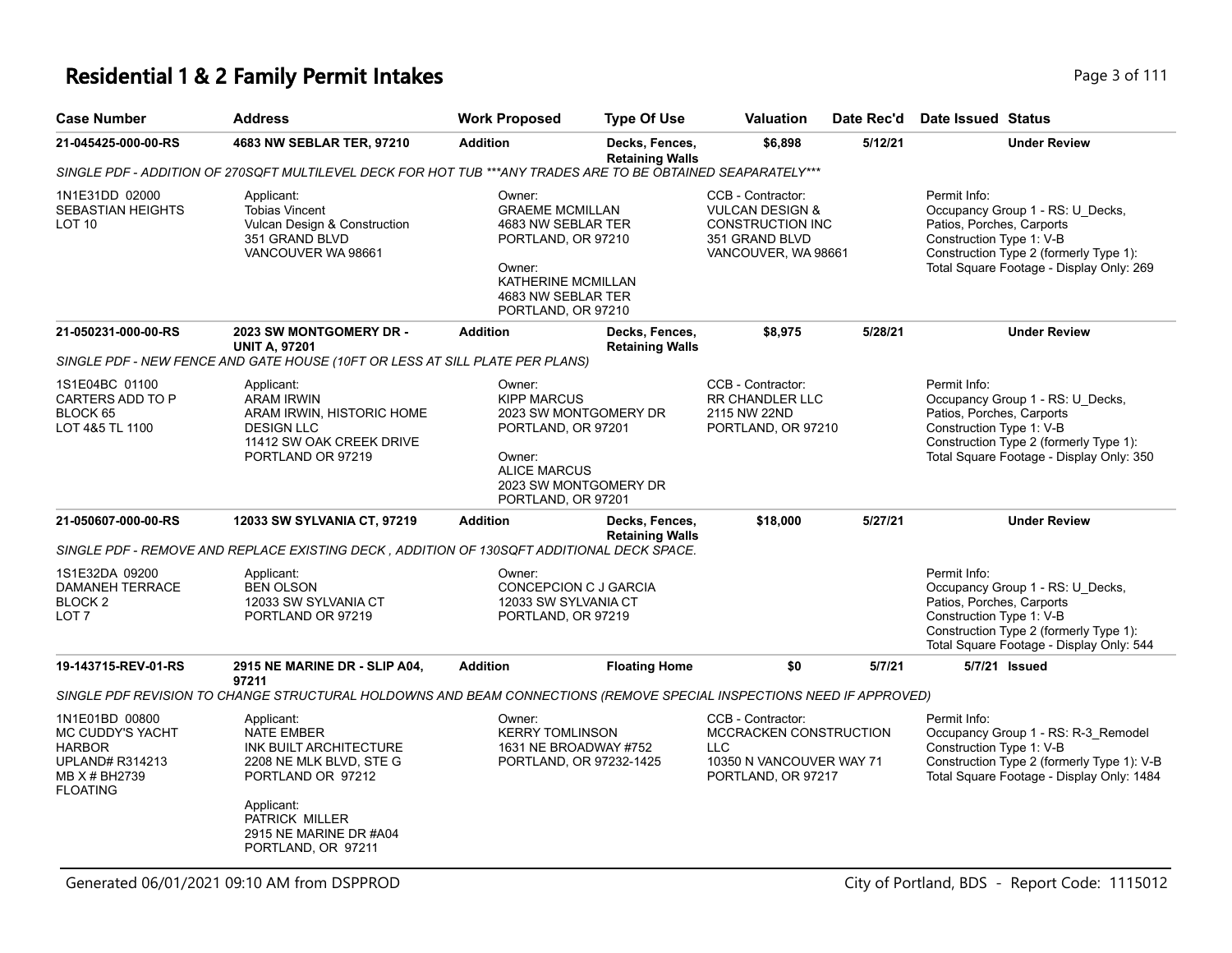#### **Residential 1 & 2 Family Permit Intakes Page 4 of 111**

| <b>Case Number</b>                                                                      | <b>Address</b>                                                                                                                                                                                                                                                                                                                                                                                                                                                      | <b>Work Proposed</b>                                                                                                                                                        | <b>Type Of Use</b>                      | <b>Valuation</b>                                                                                                  | Date Rec'd | Date Issued Status                                                                                                                                                                          |
|-----------------------------------------------------------------------------------------|---------------------------------------------------------------------------------------------------------------------------------------------------------------------------------------------------------------------------------------------------------------------------------------------------------------------------------------------------------------------------------------------------------------------------------------------------------------------|-----------------------------------------------------------------------------------------------------------------------------------------------------------------------------|-----------------------------------------|-------------------------------------------------------------------------------------------------------------------|------------|---------------------------------------------------------------------------------------------------------------------------------------------------------------------------------------------|
| 21-052155-000-00-RS                                                                     | 12526 S EDGECLIFF RD, 97219                                                                                                                                                                                                                                                                                                                                                                                                                                         | <b>Addition</b>                                                                                                                                                             | Garage/Carport                          | \$50,720                                                                                                          | 5/30/21    | <b>Under Review</b>                                                                                                                                                                         |
|                                                                                         | CONSTRUCT A GARAGE AS WELL AS A 235' RETAINING WALL. SINGLE PDF                                                                                                                                                                                                                                                                                                                                                                                                     |                                                                                                                                                                             |                                         |                                                                                                                   |            |                                                                                                                                                                                             |
| 1S1E35CD 03100<br><b>DUNTHORPE</b><br><b>BLOCK 93 TL 3100</b>                           |                                                                                                                                                                                                                                                                                                                                                                                                                                                                     | Owner:<br><b>JONATHAN MALKIEL</b><br>12526 S EDGECLIFF RD<br>PORTLAND, OR 97219-8423<br>Owner:<br><b>WHITNEY MALKIEL</b><br>12526 S EDGECLIFF RD<br>PORTLAND, OR 97219-8423 |                                         | CCB - Contractor:<br>MCM CONSTRUCTION INC<br>5621 WILLOW LN<br>LAKE OSWEGO, OR 97035                              |            | Permit Info:<br>Occupancy Group 1 - RS: U_Private<br>Garage\Utility Misc.<br>Construction Type 1: V-B<br>Construction Type 2 (formerly Type 1):<br>Total Square Footage - Display Only: 989 |
| 21-035772-000-00-RS                                                                     | 13943 SE LINCOLN ST, 97233                                                                                                                                                                                                                                                                                                                                                                                                                                          | <b>Addition</b>                                                                                                                                                             | Garage/Carport                          | \$25,129                                                                                                          | 5/3/21     | <b>Under Review</b>                                                                                                                                                                         |
|                                                                                         | PAPER PLANS - ADDITION OF 2ND FLOOR ON EXISTING DETACHED GARAGE FOR STORAGE/SHOP ON UPPER LEVEL.*****ET PERMIT OBTAINED SEPERATELY*****                                                                                                                                                                                                                                                                                                                             |                                                                                                                                                                             |                                         |                                                                                                                   |            |                                                                                                                                                                                             |
| 1S2E02DA 07802<br>PARTITION PLAT 1997-10<br>LOT <sub>2</sub>                            | Applicant:<br><b>PISEY VILLALVA</b><br>13943 SE LINCOLN ST<br>PORTLAND, OR 97233                                                                                                                                                                                                                                                                                                                                                                                    | Owner:<br><b>DANY SUON</b><br>13943 SE LINCOLN ST<br>PORTLAND, OR 97233                                                                                                     |                                         |                                                                                                                   |            | Permit Info:<br>Occupancy Group 1 - RS: U Private<br>Garage\Utility Misc.<br>Construction Type 1: V-B<br>Construction Type 2 (formerly Type 1):<br>Total Square Footage - Display Only: 490 |
| 21-048535-000-00-RS                                                                     | 6617 SE REED COLLEGE PL,<br>97202                                                                                                                                                                                                                                                                                                                                                                                                                                   | <b>Addition</b>                                                                                                                                                             | Garage/Carport                          | \$15,000                                                                                                          | 5/21/21    | <b>Under Review</b>                                                                                                                                                                         |
|                                                                                         | SINGLE PDF: NEW ADDITION TO NORTH SIDE OF GARAGE FOR SHOP W/21 048532 RS                                                                                                                                                                                                                                                                                                                                                                                            |                                                                                                                                                                             |                                         |                                                                                                                   |            |                                                                                                                                                                                             |
| 1S1E24AB 06900<br><b>EASTMORELAND</b><br>BLOCK 47<br>N 15' OF LOT 13<br>S 40' OF LOT 14 | Applicant:<br><b>LARRY SHIRTS</b><br><b>SYMONS ENGINEERING</b><br><b>CONSULTANTS</b><br>12805 SE FOSTER RD<br>PORTLAND, OR 97236                                                                                                                                                                                                                                                                                                                                    | Owner:<br><b>BSKR REV TR</b><br>PORTLAND, OR 97202                                                                                                                          | 6617 SE REED COLLEGE PL                 | CCB - Contractor:<br><b>STAN ANDERSON</b><br>STAN ANDERSON BUILDERS LLC<br>2707 SE 74TH AVE<br>PORTLAND, OR 97206 |            | Permit Info:<br>Occupancy Group 1 - RS: U_Private<br>Garage\Utility Misc.<br>Construction Type 1: V-B<br>Construction Type 2 (formerly Type 1):<br>Total Square Footage - Display Only: 102 |
| 20-104387-REV-01-RS                                                                     | 10253 N CENTRAL ST, 97203                                                                                                                                                                                                                                                                                                                                                                                                                                           | <b>Addition</b>                                                                                                                                                             | <b>Single Family</b><br><b>Dwelling</b> | \$0                                                                                                               | 5/11/21    | <b>Under Review</b>                                                                                                                                                                         |
|                                                                                         | SINGLE PDF ***REVISE PLANS TO RECONFIGURE TREE PLANTING. DENSITY REQUIREMENTS TO REMAIN*** 1331 SF FOOTPRINT ADDITION TO CREATE NEW<br>BATHROOM (TOTAL OF 2) REMODEL AND RECONFIGURE LIVING SPACE THROUGHOUT. MAIN FLOOR TO CONSIST OF 1 BEDROOM, 2 BATHROOMS, FAMILY ROOM,<br>FOYER AND KITCHEN. NEW ADDITIONS TO REAR OF PROPERTY TO CREATE STORAGE AREAS CONNECTED TO RESIDENCE. NEW COURTYARD AND POOL.<br>ASSOCIATED MECHANICAL, ELECTRICAL AND PLUMBING WORK. |                                                                                                                                                                             |                                         |                                                                                                                   |            |                                                                                                                                                                                             |
| 1N1W01BC 02000<br><b>HOLBROOKS ADD</b><br>BLOCK 32<br>LOT <sub>12</sub>                 | Applicant:<br><b>DALE MORSE</b><br>OWEN GABBERT LLC<br>PO BOX 11266                                                                                                                                                                                                                                                                                                                                                                                                 | Owner:<br><b>GABRIELLE DEWITT</b><br>10253 N CENTRAL ST<br>PORTLAND, OR 97203                                                                                               |                                         | CCB - Contractor:<br><b>DALE MORSE</b><br><b>OWEN GABBERT LLC</b><br>PO BOX 11266                                 |            | Permit Info:<br>Occupancy Group 1 - RS: R-3 Residential<br>One and Two Family<br>Construction Type 1: V-B                                                                                   |

PORTLAND, OR 97211

PORTLAND, OR 97211

Construction Type 1: V-B

Construction Type 2 (formerly Type 1): Total Square Footage - Display Only: 36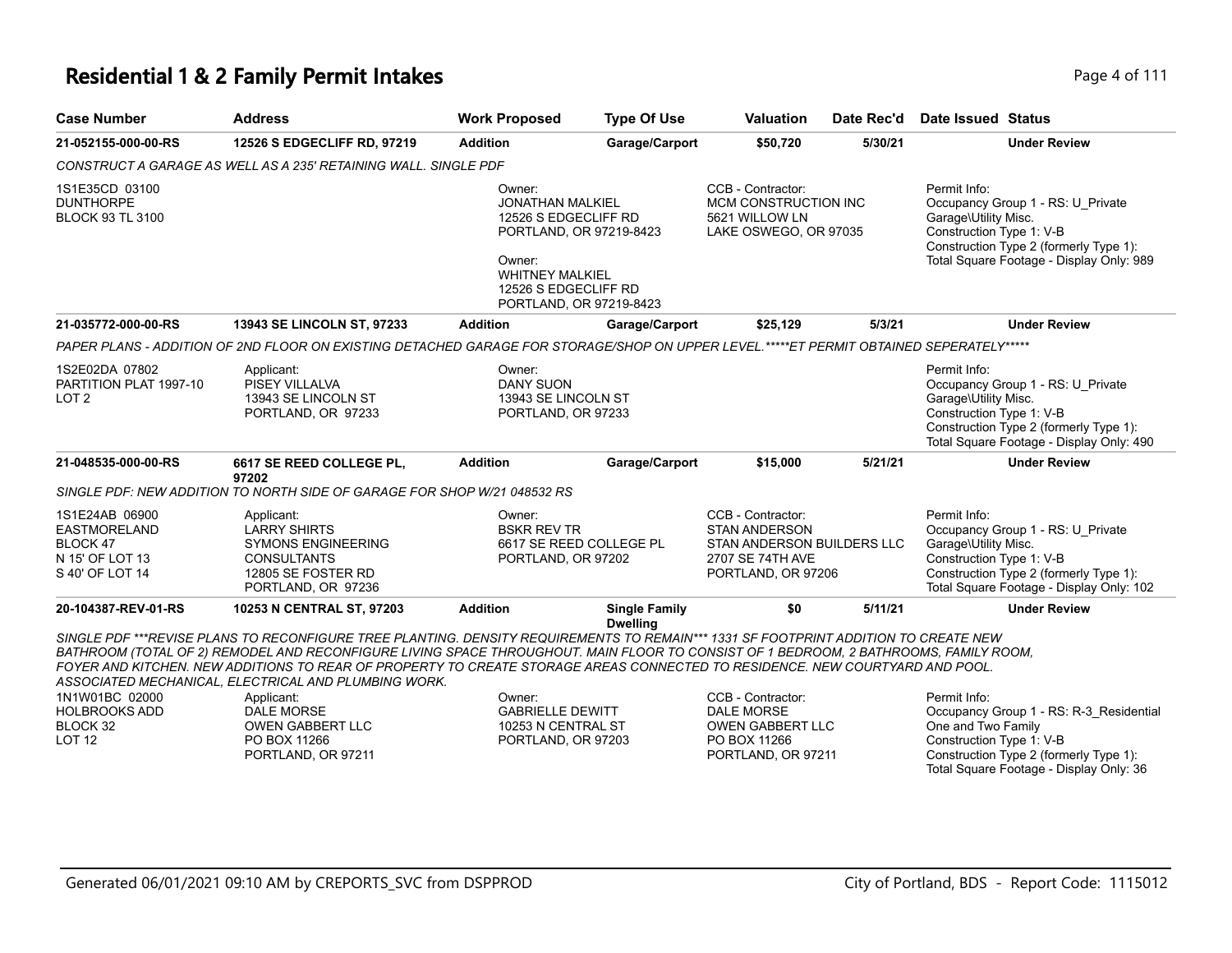| <b>Case Number</b>                                                       | <b>Address</b>                                                                                                                                                                                                                                                                                                                                                                                             | <b>Work Proposed</b>                                                        | <b>Type Of Use</b>                      | <b>Valuation</b>                                                                                                                                                                                                                                                                                                                                                                                                                                     | Date Rec'd | Date Issued Status                                                                                                                                                                              |  |
|--------------------------------------------------------------------------|------------------------------------------------------------------------------------------------------------------------------------------------------------------------------------------------------------------------------------------------------------------------------------------------------------------------------------------------------------------------------------------------------------|-----------------------------------------------------------------------------|-----------------------------------------|------------------------------------------------------------------------------------------------------------------------------------------------------------------------------------------------------------------------------------------------------------------------------------------------------------------------------------------------------------------------------------------------------------------------------------------------------|------------|-------------------------------------------------------------------------------------------------------------------------------------------------------------------------------------------------|--|
| 21-023068-REV-01-RS                                                      | 3101 NW VAUGHN ST, 97210                                                                                                                                                                                                                                                                                                                                                                                   | <b>Addition</b>                                                             | <b>Single Family</b><br><b>Dwelling</b> | \$4,179                                                                                                                                                                                                                                                                                                                                                                                                                                              | 5/19/21    | <b>Under Review</b>                                                                                                                                                                             |  |
|                                                                          | *SINGLE PDF* REVISION- EXPAND BASEMENT LIVING SPACE UNDER EXISTING PORCH. NEW DRIVEWAY AND OFF STREET PARKING.                                                                                                                                                                                                                                                                                             |                                                                             |                                         |                                                                                                                                                                                                                                                                                                                                                                                                                                                      |            |                                                                                                                                                                                                 |  |
| 1N1E29CD 02600<br>WILLAMETTE HTS ADD<br>BLOCK 16<br><b>LOT 13</b>        | Applicant:<br>Gary W. Parker<br><b>GARY W. PARKER GENERAL</b><br>CONTRACTOR<br>7816 SE Yamhill St<br>Portland, OR 97215                                                                                                                                                                                                                                                                                    | Owner:<br>KATHERINE LEONARD<br>1460 CHAMBERS DR<br><b>BOULDER, CO 80305</b> |                                         | CCB - Contractor:<br><b>GARY WAYNE PARKER</b><br><b>GARY WAYNE PARKER</b><br>7816 SE YAMHILL ST B<br>PORTLAND, OR 97215                                                                                                                                                                                                                                                                                                                              |            | Permit Info:<br>Occupancy Group 1 - RS: R-3_Residential<br>One and Two Family<br>Construction Type 1: V-B<br>Construction Type 2 (formerly Type 1):<br>Total Square Footage - Display Only: 32  |  |
| 21-043456-000-00-RS                                                      | 1316 SE 46TH AVE, 97215                                                                                                                                                                                                                                                                                                                                                                                    | <b>Addition</b>                                                             | <b>Single Family</b>                    | \$13,058                                                                                                                                                                                                                                                                                                                                                                                                                                             | 5/4/21     | 5/5/21 Issued                                                                                                                                                                                   |  |
| 1S2E06BD 11100<br><b>ARCADIA</b><br>BLOCK <sub>3</sub><br>S 1/2 OF LOT 1 | SINGLE PDF 100 SF DORMER ADDITION TO CREATE NEW MASTER SUITE. 1 NEW BATHROOM IN ATTIC (TOTAL OF 2) REMOVE AND REPLACE FINISHES, FIXTURES AND<br>HVAC. ASSOCIATED MECHANICAL, ELECTRICAL AND PLUMBING. TRADES ENTERED.<br>Applicant:<br>ALEX D FLIKEMMA<br>NW Executive Homes & Development<br><b>LLC</b><br>PO BOX 818<br><b>BORING, OR 97009</b>                                                          | Owner:<br>JET HOLDINGS INC<br>5112 NE 23RD AVE<br>PORTLAND, OR 97211        | <b>Dwelling</b>                         | CCB - Contractor:<br><b>GENIE ELECTRIC</b><br><b>CONSTRUCTION INC</b><br>8701 SE 156TH AVE<br>HAPPY VALLEY, OR 97086<br>CCB - Contractor:<br>ANDERSON CONTRACTING LLC<br>PO BOX 1803<br>OREGON CITY, OR 97045<br>CCB - Contractor:<br><b>NW EXECUTIVE HOMES &amp;</b><br>DEVELOPMENT LLC<br><b>PO BOX 818</b><br><b>BORING, OR 97009</b><br>CCB - Contractor:<br><b>WATERWORKS CONTRACTORS</b><br><b>INC</b><br>1954 SW 35TH ST<br>GRESHAM, OR 97080 |            | Permit Info:<br>Occupancy Group 1 - RS: R-3 Residential<br>One and Two Family<br>Construction Type 1: V-B<br>Construction Type 2 (formerly Type 1):<br>Total Square Footage - Display Only: 100 |  |
| 21-043986-000-00-RS                                                      | 705 SE 55TH AVE, 97215                                                                                                                                                                                                                                                                                                                                                                                     | <b>Addition</b>                                                             | <b>Single Family</b>                    | \$6,846                                                                                                                                                                                                                                                                                                                                                                                                                                              | 5/5/21     | 5/24/21 Issued                                                                                                                                                                                  |  |
| 1S2E06AB 12400<br><b>MT TABOR</b><br><b>BLOCK1</b><br>LOT <sub>1</sub>   | * SINGLE PDF * REMOVE AND REPLACE EXISTING FRONT PORCH AND DWELLING'S FOUNDATION IN THE SAME FOOTPRINT AND RAISE MAIN FLOOR ELEVATION BY<br>18" IN HEIGHT. NEW REAR DECK. CONVERT BASEMENT TO HABITABLE SPACE AND ADD NEW BASEMENT BATHROOM(2ND). REMODEL KITCHEN.<br>Applicant:<br><b>JONATHAN PITMAN</b><br>PITMAN CONSTRUCTION AND<br><b>REMODELING LLC</b><br>436 SW BIRDSDALE DR<br>GRESHAM, OR 97080 | Owner:<br><b>KYLE SILON</b><br>705 SE 55TH AVE<br>PORTLAND, OR 97215        | <b>Dwelling</b>                         | CCB - Contractor:<br>PITMAN CONSTRUCTION AND<br><b>REMODELING LLC</b><br>436 SW BIRDSDALE DR<br>GRESHAM, OR 97080                                                                                                                                                                                                                                                                                                                                    |            | Permit Info:<br>Occupancy Group 1 - RS: U_Decks,<br>Patios, Porches, Carports<br>Construction Type 1: V-B<br>Construction Type 2 (formerly Type 1):<br>Total Square Footage - Display Only: 267 |  |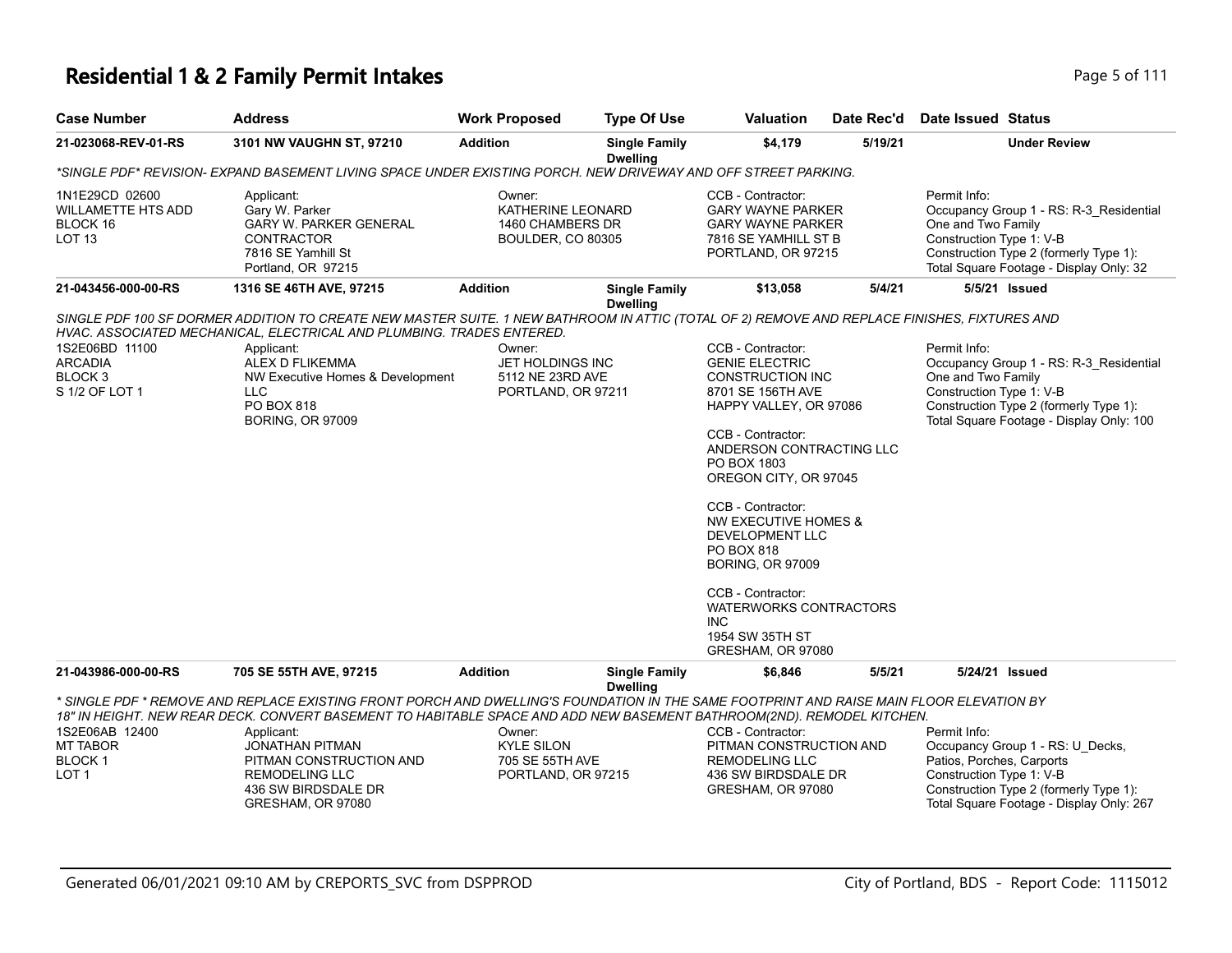| <b>Case Number</b>                                                            | <b>Address</b>                                                                                                                                                                                          | <b>Work Proposed</b>                                                                                                                                           | <b>Type Of Use</b>                                                                                                                                              | <b>Valuation</b>                                                                                             | Date Rec'd                                                                                                                                                                                      | Date Issued Status                                                                                                                                                                              |
|-------------------------------------------------------------------------------|---------------------------------------------------------------------------------------------------------------------------------------------------------------------------------------------------------|----------------------------------------------------------------------------------------------------------------------------------------------------------------|-----------------------------------------------------------------------------------------------------------------------------------------------------------------|--------------------------------------------------------------------------------------------------------------|-------------------------------------------------------------------------------------------------------------------------------------------------------------------------------------------------|-------------------------------------------------------------------------------------------------------------------------------------------------------------------------------------------------|
| 21-045403-000-00-RS                                                           | 8831 NE RUSSELL PL, 97220                                                                                                                                                                               | <b>Addition</b>                                                                                                                                                | <b>Single Family</b><br><b>Dwelling</b>                                                                                                                         | \$41,526                                                                                                     | 5/8/21                                                                                                                                                                                          | <b>Under Review</b>                                                                                                                                                                             |
|                                                                               | SINGLE PDF 318 SF ADDITION TO REAR OF HOUSE. NEW SPACE TO INCLUDE AN EXPANDED KITCHEN, MUDROOM SPACE, 1 NEW BATHROOM (TOTAL OF 3) AND 1<br>NEW BEDROOM. ASSOCIATED MECHANICAL, ELECTRICAL AND PLUMBING. |                                                                                                                                                                |                                                                                                                                                                 |                                                                                                              |                                                                                                                                                                                                 |                                                                                                                                                                                                 |
| 1N2E28BD 08500<br>ROCKY BUTTE ADD<br><b>BLOCK F</b><br>LOT 3 TL 8500          | Applicant:<br><b>DANIEL THOMAS</b><br>HAMMER AND HAND, INC<br>1020 SE HARRISON ST<br>PORTLAND OR 97214                                                                                                  | Owner:<br><b>KENNETH HEWETT</b><br>8831 NE RUSSELL PL<br>PORTLAND, OR 97220<br>Owner:<br><b>TASHA HEWETT</b><br>8831 NE RUSSELL PL<br>PORTLAND, OR 97220       |                                                                                                                                                                 | CCB - Contractor:<br>HAMMER AND HAND INC<br>1020 SE HARRISON ST<br>PORTLAND, OR 97214                        |                                                                                                                                                                                                 | Permit Info:<br>Occupancy Group 1 - RS: R-3 Residential<br>One and Two Family<br>Construction Type 1: V-B<br>Construction Type 2 (formerly Type 1):<br>Total Square Footage - Display Only: 318 |
| 21-048545-000-00-RS                                                           | 2856 SE WOODWARD ST, 97202                                                                                                                                                                              | <b>Addition</b>                                                                                                                                                | <b>Single Family</b><br><b>Dwelling</b>                                                                                                                         | \$118,961                                                                                                    | 5/18/21                                                                                                                                                                                         | <b>Under Review</b>                                                                                                                                                                             |
|                                                                               | REMODEL HOME. ADD 911SQFT FOR NEW BEDROOM, BATHROOM, POWDER ROOM. MOVING KITCHEN TO NEW ADDITION. SINGLE PDF                                                                                            |                                                                                                                                                                |                                                                                                                                                                 |                                                                                                              |                                                                                                                                                                                                 |                                                                                                                                                                                                 |
| 1S1E12BB 17900<br><b>WAVERLY</b><br>E 100' OF W 115' OF N 1/2<br>OF BLOCK 17  | Applicant:<br>ROBERT WOOD<br>MOUNTAINWOOD HOMES<br>PO BOX 2257<br>PORTLAND, OR 97075                                                                                                                    | Owner:<br>ALAN & SARAH PEROUTKA<br><b>FAMILY REV TR</b><br>2856 SE WOODWARD ST<br>PORTLAND, OR 97202-1360                                                      |                                                                                                                                                                 | CCB - Contractor:<br>MOUNTAINWOOD HOMES INC<br>PO BOX 2257<br>BEAVERTON, OR 97075-2257                       |                                                                                                                                                                                                 | Permit Info:<br>Occupancy Group 1 - RS: R-3_Residential<br>One and Two Family<br>Construction Type 1: V-B<br>Construction Type 2 (formerly Type 1):<br>Total Square Footage - Display Only: 911 |
| 21-050362-000-00-RS                                                           | 6014 SW SHATTUCK RD, 97221                                                                                                                                                                              | <b>Addition</b>                                                                                                                                                | <b>Single Family</b><br><b>Dwelling</b>                                                                                                                         | \$48,316                                                                                                     | 5/24/21                                                                                                                                                                                         | <b>Under Review</b>                                                                                                                                                                             |
|                                                                               | *SINGLE PDF* WHOLE HOUSE REMODEL WITH TWO SINGLE FLOOR ADDITIONS. STRUCTURAL UPGRADE TO EXISTING ROOF TO CREATE VAULTED CEILINGS.<br>STRUCTURAL/SEISMIC UPGRADES TO EXISTING BRICK FOUNDATION           |                                                                                                                                                                |                                                                                                                                                                 |                                                                                                              |                                                                                                                                                                                                 |                                                                                                                                                                                                 |
| 1S1E18CA 08600<br>SECTION 18 1S 1E<br>TL 8600 2.30 ACRES                      | Applicant:<br><b>JOE HOFFMAN</b><br><b>ARCIFORM LLC</b><br>2303 N Randolph Ave<br>PORTLAND, OR 97227                                                                                                    | Owner:<br>PO BOX 4832<br>Owner:<br>PO BOX 4832<br>BLUE JAY, CA 92317                                                                                           | CCB - Contractor:<br><b>EMILY HENDERSON</b><br><b>ARCIFORM LLC</b><br>2303 N RANDOLPH AVE<br>BLUE JAY, CA 92317<br>PORTLAND, OR 97227<br><b>BRIAN HENDERSON</b> |                                                                                                              | Permit Info:<br>Occupancy Group 1 - RS: R-3_Residential<br>One and Two Family<br>Construction Type 1: V-B<br>Construction Type 2 (formerly Type 1):<br>Total Square Footage - Display Only: 370 |                                                                                                                                                                                                 |
| 21-050461-000-00-RS                                                           | 3153 SW FAIRMOUNT BLVD,<br>97239                                                                                                                                                                        | <b>Addition</b>                                                                                                                                                | <b>Single Family</b><br><b>Dwelling</b>                                                                                                                         | \$30,034                                                                                                     | 5/24/21                                                                                                                                                                                         | <b>Approved to Issue</b>                                                                                                                                                                        |
|                                                                               | KITCHEN ADDITION AND REPLACE DECK. NO ADDED BATHROOMS. DEVELOPMENT NOT WITHIN TREE RPZ.                                                                                                                 |                                                                                                                                                                |                                                                                                                                                                 |                                                                                                              |                                                                                                                                                                                                 |                                                                                                                                                                                                 |
| 1S1E16BA 02900<br>SLAVINS ADD & PLAT 2<br>BLOCK <sub>2</sub><br>TL 2900 LOT 3 | Applicant:<br>Adam Reed<br>CASCADE CONTRACTING<br>7410 SW MACADAM AVE<br>PORTLAND OR 97219                                                                                                              | Owner:<br><b>OLIVIA PAULSON</b><br>3153 SW FAIRMOUNT BLVD<br>PORTLAND, OR 97201<br>Owner:<br>ERICK J C PAULSON<br>3153 SW FAIRMOUNT BLVD<br>PORTLAND, OR 97201 |                                                                                                                                                                 | CCB - Contractor:<br><b>ADAM REED</b><br>CASCADE CONTRACTING LLC<br>7410 S MACADAM AVE<br>PORTLAND, OR 97219 |                                                                                                                                                                                                 | Permit Info:<br>Occupancy Group 1 - RS: R-3_Residential<br>One and Two Family<br>Construction Type 1: V-B<br>Construction Type 2 (formerly Type 1):<br>Total Square Footage - Display Only: 230 |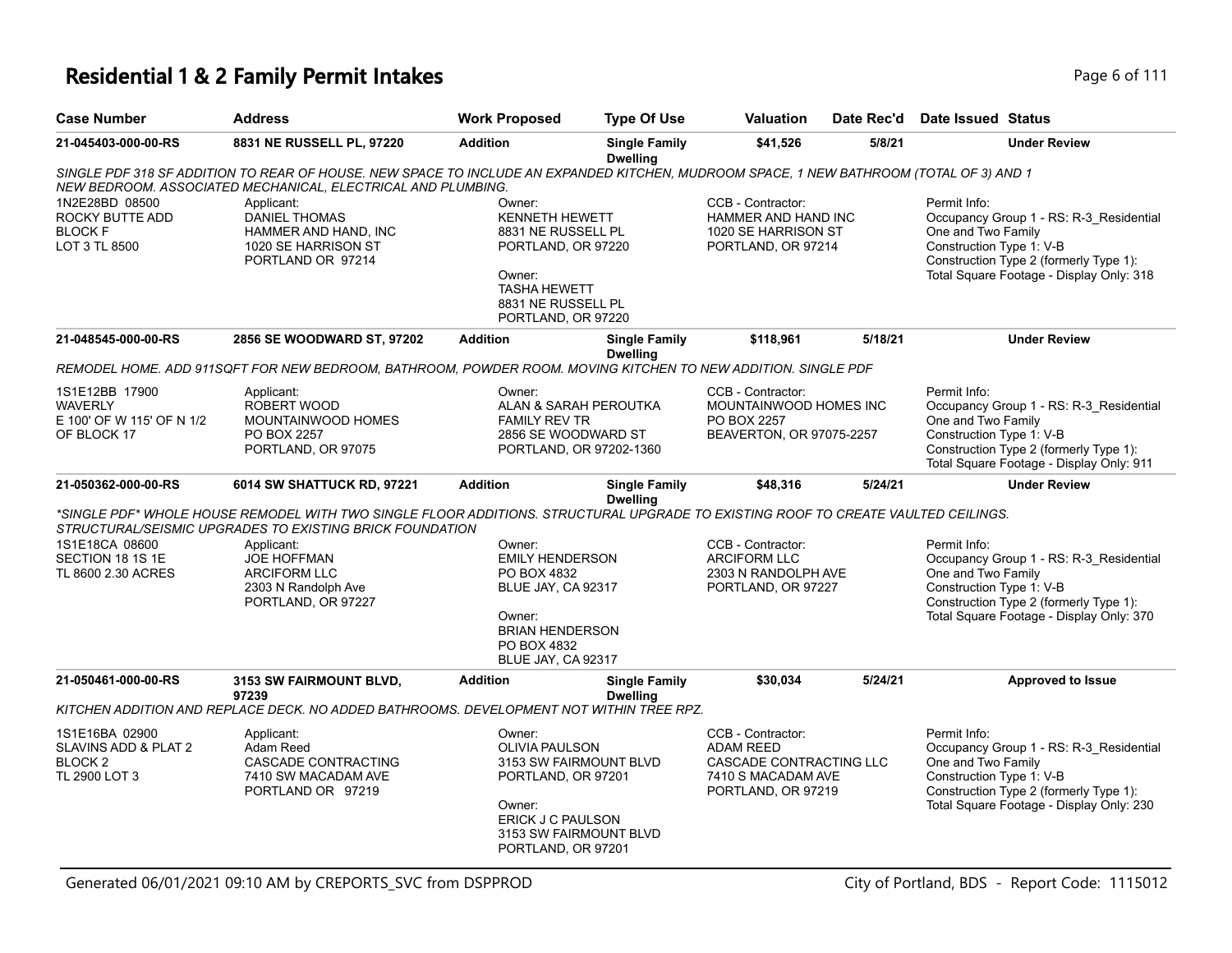# **Residential 1 & 2 Family Permit Intakes Page 7 of 111**

| <b>Case Number</b>                                                                                   | <b>Address</b>                                                                                                                                                                                                                                                                    | <b>Work Proposed</b>                                                                                                                                   | <b>Type Of Use</b>                      | <b>Valuation</b>                                                                                                                                                                                                                                                                      | Date Rec'd | <b>Date Issued Status</b>                                                                                                                                                                       |
|------------------------------------------------------------------------------------------------------|-----------------------------------------------------------------------------------------------------------------------------------------------------------------------------------------------------------------------------------------------------------------------------------|--------------------------------------------------------------------------------------------------------------------------------------------------------|-----------------------------------------|---------------------------------------------------------------------------------------------------------------------------------------------------------------------------------------------------------------------------------------------------------------------------------------|------------|-------------------------------------------------------------------------------------------------------------------------------------------------------------------------------------------------|
| 21-050490-000-00-RS                                                                                  | 2261 NE 30TH AVE, 97212                                                                                                                                                                                                                                                           | <b>Addition</b>                                                                                                                                        | <b>Single Family</b><br><b>Dwelling</b> | \$21,155                                                                                                                                                                                                                                                                              | 5/25/21    | <b>Under Review</b>                                                                                                                                                                             |
|                                                                                                      | KITCHEN REMODEL WITH STRUCTURAL IMPROVEMENTS AND SMALL ADDITION. ENCLOSE BASEMENT STAIRS. ENLARGING THE UPSTAIRS MASTER BATHROOM.                                                                                                                                                 |                                                                                                                                                        |                                         |                                                                                                                                                                                                                                                                                       |            |                                                                                                                                                                                                 |
| 1N1E25CA 21300<br>DOLPH PK<br>BLOCK 7<br>N 99' OF LOT 1                                              | Applicant:<br><b>Garrett Rupp</b><br><b>RUPP FAMILY BUILDERS</b><br>29030 SW TOWN CTR. LOOP E, STE<br>202 #429<br>WILSONVILLE, OR 97070<br>Applicant:<br><b>MATT GREINER</b><br><b>RUPP FAMILY BUILDERS</b><br>29030 SW TOWN CENTER LP E STE<br>202 #429<br>WILSONVILLE, OR 97070 | Owner:<br>CHARLES A III SHEHADI<br>2261 NE 30TH AVE<br>PORTLAND, OR 97212<br>Owner:<br><b>JOELLE SHEHADI</b><br>2261 NE 30TH AVE<br>PORTLAND, OR 97212 |                                         | CCB - Contractor:<br><b>RUPP FAMILY BUILDERS</b><br><b>INCORPORATED</b><br>29030 SW TOWN CENTER LOOP<br>E SUITE 202 BOX 429<br>WILSONVILLE, OR 97070                                                                                                                                  |            | Permit Info:<br>Occupancy Group 1 - RS: R-3_Residential<br>One and Two Family<br>Construction Type 1: V-B<br>Construction Type 2 (formerly Type 1):<br>Total Square Footage - Display Only: 162 |
| 21-050698-000-00-RS                                                                                  | 6826 N VILLARD AVE, 97217                                                                                                                                                                                                                                                         | <b>Addition</b>                                                                                                                                        | <b>Single Family</b><br><b>Dwelling</b> | \$31,079                                                                                                                                                                                                                                                                              | 5/25/21    | <b>Under Review</b>                                                                                                                                                                             |
| FLOOR BATHROOM TO A POWDER ROOM.<br>1N1E16BD 05800<br><b>BURRAGE TR</b><br>BLOCK 19<br><b>LOT 15</b> | *SINGLE PDF* NEW SINGLE FLOOR ADDITION TO CREATE A NEW MASTER BEDROOM AND BATHROOM(2ND). RELOCATE KITCHEN AND CONVERT EXISTING MAIN<br>Applicant:<br><b>MARY HOGUE</b><br>MKM ARCHITECTURE INC<br><b>PO BOX 25</b><br>SKAMOKAWA, WA 98647                                         | Owner:<br><b>JANE VAIL</b><br>6903 N VILLARD AVE<br>PORTLAND, OR 97217<br>Owner:<br><b>BRIAN VAIL</b><br>6903 N VILLARD AVE<br>PORTLAND, OR 97217      |                                         |                                                                                                                                                                                                                                                                                       |            | Permit Info:<br>Occupancy Group 1 - RS: R-3_Residential<br>One and Two Family<br>Construction Type 1: V-B<br>Construction Type 2 (formerly Type 1):<br>Total Square Footage - Display Only: 238 |
| 21-051319-000-00-RS                                                                                  | 4522 N KERBY AVE, 97217                                                                                                                                                                                                                                                           | <b>Addition</b>                                                                                                                                        | <b>Single Family</b><br><b>Dwelling</b> | \$100,941                                                                                                                                                                                                                                                                             | 5/26/21    | <b>Under Review</b>                                                                                                                                                                             |
|                                                                                                      | SINGLE PDF- MRAA- 773 SF ADDITION OF LIVING SPACE TO REAR OF HOUSE. NEW SPACE TO INCLUDE 1 NEW BATHROOM (TOTAL OF 3), FAMILY ROOM, 1 BEDROOM<br>AND NEW OFFICE SPACE. ASSOCIATED MECHANICAL, ELECTRICAL AND PLUMBING. (SUBS ENTERED)                                              |                                                                                                                                                        |                                         |                                                                                                                                                                                                                                                                                       |            |                                                                                                                                                                                                 |
| 1N1E22BD 02100<br><b>CLIFFORD ADD</b><br>BLOCK 17<br>LOT <sub>3</sub>                                | Applicant:<br><b>CURTIS BOSWORTH</b><br><b>WBS Construction</b><br>PO BOX 19046<br>PORTLAND, OR 97280-0046                                                                                                                                                                        | Owner:<br><b>KARL REFI</b><br>4522 N KERBY AVE<br>PORTLAND, OR 97217                                                                                   |                                         | CCB - Contractor:<br>WBS CONSTRUCTION INC<br>PO BOX 19046<br>PORTLAND, OR 97280-0046<br>CCB - Contractor:<br><b>WESTERN PLUMBING INC</b><br>9460 SW TIGARD ST 101<br>TIGARD, OR 97223-5272<br>CCB - Contractor:<br>S & A ELECTRIC INC<br><b>PO BOX 218</b><br><b>BORING, OR 97009</b> |            | Permit Info:<br>Occupancy Group 1 - RS: R-3_Residential<br>One and Two Family<br>Construction Type 1: V-B<br>Construction Type 2 (formerly Type 1):<br>Total Square Footage - Display Only: 773 |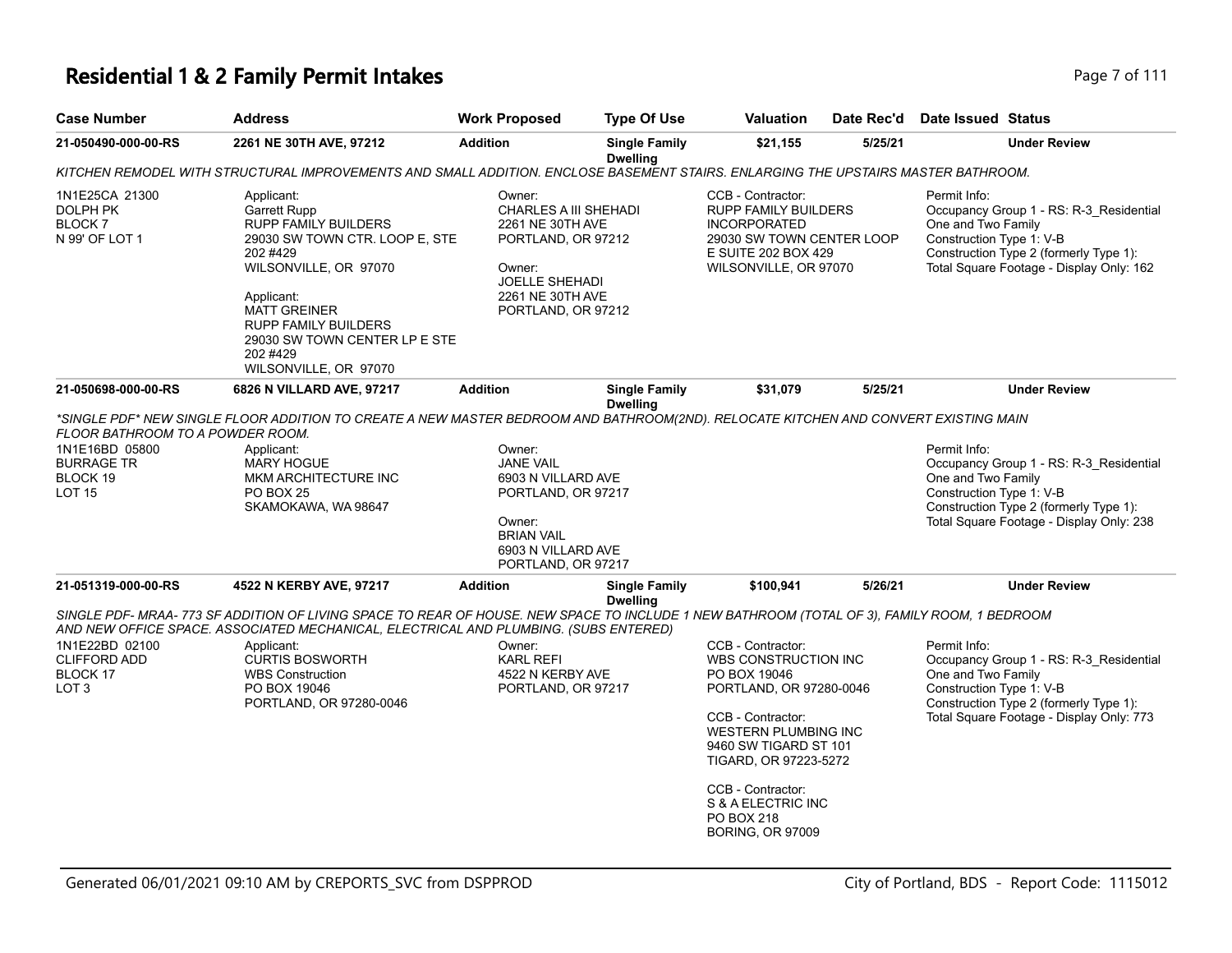| <b>Case Number</b>                                                             | <b>Address</b>                                                                                                                                                                                                                                                                                                      | <b>Work Proposed</b>                                                                                                                                       | <b>Type Of Use</b>                      | <b>Valuation</b>                                                                                                                                                                                                                                                                                                                       | Date Rec'd | Date Issued Status                                                                                                                                                                                   |  |
|--------------------------------------------------------------------------------|---------------------------------------------------------------------------------------------------------------------------------------------------------------------------------------------------------------------------------------------------------------------------------------------------------------------|------------------------------------------------------------------------------------------------------------------------------------------------------------|-----------------------------------------|----------------------------------------------------------------------------------------------------------------------------------------------------------------------------------------------------------------------------------------------------------------------------------------------------------------------------------------|------------|------------------------------------------------------------------------------------------------------------------------------------------------------------------------------------------------------|--|
| 21-052149-000-00-RS                                                            | 3744 SE 40TH AVE, 97202                                                                                                                                                                                                                                                                                             | <b>Addition</b>                                                                                                                                            | <b>Single Family</b><br><b>Dwelling</b> | \$44,398                                                                                                                                                                                                                                                                                                                               | 5/30/21    | <b>Under Review</b>                                                                                                                                                                                  |  |
|                                                                                | 340SQFT ADDITION TO BACK OF HOUSE. REMODEL EXISTING KITCHEN AND BATHROOM. LEGALIZE UPSTAIRS BATHROOM.                                                                                                                                                                                                               |                                                                                                                                                            |                                         |                                                                                                                                                                                                                                                                                                                                        |            |                                                                                                                                                                                                      |  |
| 1S1E12DA 06400<br><b>HALLS ADD</b><br><b>BLOCK1</b><br>LOT <sub>9</sub>        | Applicant:<br>JEFFREY BROMWELL<br>URBAN DESIGN BUILD COMPANY<br>2500 NE SANDY BLVD SUITE D<br>PORTLAND, OR 97232                                                                                                                                                                                                    | Owner:<br>SCORCA, LOUIS G TR<br>3744 SE 40TH AVE<br>PORTLAND, OR 97202-1711<br>Owner:<br>EVANS, WESLEY H TR<br>3744 SE 40TH AVE<br>PORTLAND, OR 97202-1711 |                                         | CCB - Contractor:<br><b>JEFFREY BROMWELL</b><br>URBAN DESIGN BUILD COMPANY<br>2500 NE SANDY BLVD SUITE D<br>PORTLAND, OR 97232                                                                                                                                                                                                         |            | Permit Info:<br>Occupancy Group 1 - RS: R-3_Residential<br>One and Two Family<br>Construction Type 1: V-B<br>Construction Type 2 (formerly Type 1):<br>Total Square Footage - Display Only: 340      |  |
| 21-052203-000-00-RS                                                            | 3937 SE 105TH AVE, 97266                                                                                                                                                                                                                                                                                            | <b>Addition</b>                                                                                                                                            | <b>Single Family</b>                    | \$67,773                                                                                                                                                                                                                                                                                                                               | 5/31/21    | <b>Under Review</b>                                                                                                                                                                                  |  |
| 1S2E10CB 03600<br><b>RENDEVOUS PK</b><br><b>BLOCK1</b><br><b>LOT 10</b>        | SINGLE PDF- 520 SF ADDITION OF LIVINGS SPACE TO RIGHT SIDE OF HOUSE. NEW SPACE TO INCLUDE 1 NEW BEDROOM, BATHROOM AND FAMILY ROOM.<br>ASSOCIATED MECHANICAL, ELECTRICAL AND PLUMBING. SUBS ENTERED.<br>Applicant:<br><b>BOB WILLIFORD</b><br><b>RSW BUILDING</b><br>4911 SE 128TH AVENUE<br>PORTLAND, OR 97236-3905 | Owner:<br>MINDY JOHNSTON<br>3937 SE 105TH AVE<br>PORTLAND, OR 97266                                                                                        | <b>Dwelling</b>                         | CCB - Contractor:<br>AC ELECTRICAL CONTRACTOR<br><b>LLC</b><br><b>PO BOX 427</b><br>TUALATIN, OR 97062<br>CCB - Contractor:<br>PACIFIC NORTHWEST PLUMBING<br>CO LLC<br>2375 NW SALMON DR<br>GRESHAM, OR 97030<br>CCB - Contractor:<br><b>ROBERT WILLIFORD</b><br><b>RSW BUILDING LLC</b><br>4911 SE 128TH AVENUE<br>PORTLAND, OR 97236 |            | Permit Info:<br>Occupancy Group 1 - RS: R-3_Residential<br>One and Two Family<br>Construction Type 1: V-B<br>Construction Type 2 (formerly Type 1):<br>Total Square Footage - Display Only: 519      |  |
| 19-198059-REV-02-RS                                                            | 5004 SE 85TH AVE, 97266<br>SINGLE PDF REVISION TO REPLACE ENTIRE FOUNDATION DUE TO CRACKS AND DRYROT                                                                                                                                                                                                                | <b>Addition</b>                                                                                                                                            | <b>Single Family</b><br><b>Dwelling</b> | \$0                                                                                                                                                                                                                                                                                                                                    | 5/5/21     | 5/5/21 Issued                                                                                                                                                                                        |  |
|                                                                                |                                                                                                                                                                                                                                                                                                                     |                                                                                                                                                            |                                         |                                                                                                                                                                                                                                                                                                                                        |            |                                                                                                                                                                                                      |  |
| 1S2E16BC 01600<br><b>MAGDELINA PK</b><br>BLOCK <sub>6</sub><br>LOT 1 EXC S 10' | Applicant:<br><b>KEVIN PARTAIN</b><br><b>URBAN VISIONS</b><br>223 NE 56TH AVENUE<br>PORTLAND, OR 97213                                                                                                                                                                                                              | Owner:<br>A LORENA CONNELLY<br>8933 SE VALENTINE DR<br>HAPPY VALLEY, OR 97086                                                                              |                                         |                                                                                                                                                                                                                                                                                                                                        |            | Permit Info:<br>Occupancy Group 1 - RS: R-3 Residential<br>One and Two Family<br>Construction Type 1: V-B<br>Construction Type 2 (formerly Type 1): V-B<br>Total Square Footage - Display Only: 2320 |  |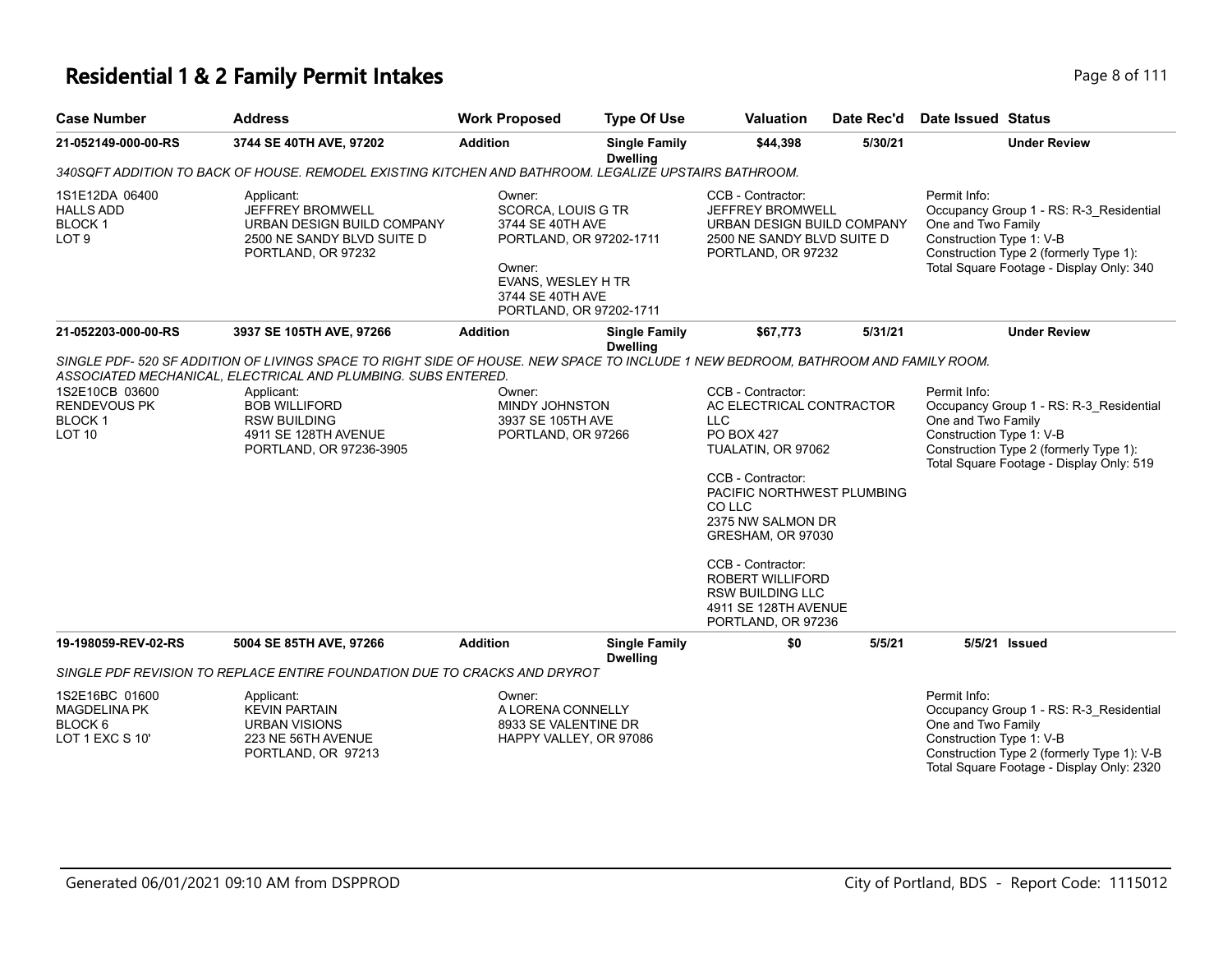| <b>Case Number</b>                                                          | <b>Address</b>                                                                                                                                                                                                                                                                                                                                                                       | <b>Work Proposed</b>                                                                                                                                                         | <b>Type Of Use</b>                                       | <b>Valuation</b>                                                                                        | Date Rec'd | Date Issued Status                                                                                                                                                                                                                      |
|-----------------------------------------------------------------------------|--------------------------------------------------------------------------------------------------------------------------------------------------------------------------------------------------------------------------------------------------------------------------------------------------------------------------------------------------------------------------------------|------------------------------------------------------------------------------------------------------------------------------------------------------------------------------|----------------------------------------------------------|---------------------------------------------------------------------------------------------------------|------------|-----------------------------------------------------------------------------------------------------------------------------------------------------------------------------------------------------------------------------------------|
| 20-123510-REV-01-RS                                                         | 2226 NE 38TH AVE, 97212                                                                                                                                                                                                                                                                                                                                                              | <b>Addition</b>                                                                                                                                                              | <b>Single Family</b><br><b>Dwelling</b>                  | \$0                                                                                                     | 5/3/21     | 5/4/21 Issued                                                                                                                                                                                                                           |
| FINAL INSPECTION*****                                                       | SINGLE PDF - REVISION TO CHANGE DESIGNATION OF BASEMENT FROM UNFINISHED SPACE TO FINISHED STORAGE SPACE*****PER CORRECTION NOTICE 999                                                                                                                                                                                                                                                |                                                                                                                                                                              |                                                          |                                                                                                         |            |                                                                                                                                                                                                                                         |
| 1N1E25DA 19600<br><b>ROSSMERE</b><br>BLOCK <sub>25</sub><br>LOT 15 TL 19600 | Applicant:<br><b>GEORGE CRAWFORD</b><br>NORTH TABOR PROPERTIES LLC<br>2234 NE 38TH AVE<br>PORTLAND, OR 97212                                                                                                                                                                                                                                                                         | Owner:<br>LLC<br>2234 NE 38TH AVE                                                                                                                                            | <b>NORTH TABOR PROPERTIES</b><br>PORTLAND, OR 97212-5260 |                                                                                                         |            | Permit Info:<br>Occupancy Group 1 - RS: R-3_Residential<br>One and Two Family<br>Construction Type 1: V-B<br>Construction Type 2 (formerly Type 1): V-B<br>Total Square Footage - Display Only: 2849                                    |
| 20-201567-000-00-RS                                                         | 4943 SE BYBEE BLVD, 97206                                                                                                                                                                                                                                                                                                                                                            | <b>Addition</b>                                                                                                                                                              | <b>Single Family</b><br><b>Dwelling</b>                  | \$329,212                                                                                               | 5/20/21    | <b>Under Review</b>                                                                                                                                                                                                                     |
|                                                                             | SINGLE PDF - MRAA 1270 SQFT 2 STORY ADDITION (6 BATHS TOTAL 3 SINKS) - 2ND STORY TO INCLUDE NEW ADU. FIRST FLOOR SFR ADDITION TO INCLUDE GREAT<br>ROOM, 2 BATHS, KITCHEN, EXISTING KITCHEN TO HAVE RANGE REMOVED, AND BECOME BAR SINK. 2NDS STORY ADDTION TO INCLUDE TOWER ON SFR, AND ADU<br>W/ DECK ENTRANCE, 2 BED 2 BATH, KITCHEN. ***TRADE PERMITS TO BE OBTAINED SEPARATELY*** |                                                                                                                                                                              |                                                          |                                                                                                         |            |                                                                                                                                                                                                                                         |
| 1S2E19BA 13500<br>SECTION 19 1S 2E<br>TL 13500 0.19 ACRES                   | Applicant:<br><b>GORDON MILLER</b><br>4943 SE BYBEE BLVD<br>PORTLAND OR 97206                                                                                                                                                                                                                                                                                                        | Owner:<br><b>GORDON MILLER</b><br>4943 SE BYBEE BLVD<br>PORTLAND, OR 97206                                                                                                   |                                                          | CCB - Contractor:<br>PBH CONSTRUCTION INC<br><b>PO BOX 824</b><br><b>BORING, OR 97009</b>               |            | Permit Info:<br>Occupancy Group 1 - RS: R-3_Residential<br>One and Two Family<br>Construction Type 1: V-B<br>Construction Type 2 (formerly Type 1): V-B<br>Total Square Footage - Display Only: 2816<br>Number of New Dwelling Units: 1 |
| 20-204611-DFS-02-RS                                                         | 5516 SE BYBEE BLVD, 97206                                                                                                                                                                                                                                                                                                                                                            | <b>Addition</b>                                                                                                                                                              | <b>Single Family</b><br><b>Dwelling</b>                  | \$1                                                                                                     | 5/7/21     | <b>Approved to Issue</b>                                                                                                                                                                                                                |
| SINGLE PDF - DFS FOR ROOF TRUSSES                                           |                                                                                                                                                                                                                                                                                                                                                                                      |                                                                                                                                                                              |                                                          |                                                                                                         |            |                                                                                                                                                                                                                                         |
| 1S2E19AB 11900<br><b>GILTNER-WHITE PK</b><br>BLOCK 4<br>LOT <sub>4</sub>    | Applicant:<br>Bevan Augustine<br>5516 SE Bybee Blvd<br>Portland, OR 97206                                                                                                                                                                                                                                                                                                            | Owner:<br>SARAH AUGUSTINE<br>5516 SE BYBEE BLVD<br>PORTLAND, OR 97206<br>Owner:<br><b>BEVAN GRIFFITHS-</b><br><b>SATTENSPIEL</b><br>5516 SE BYBEE BLVD<br>PORTLAND, OR 97206 |                                                          |                                                                                                         |            | Permit Info:<br>Occupancy Group 1 - RS: R-3 Residential<br>One and Two Family<br>Construction Type 1: V-B<br>Construction Type 2 (formerly Type 1): V-B<br>Total Square Footage - Display Only: 1680                                    |
| 20-212416-REV-01-RS                                                         | 9016 N ENDICOTT AVE, 97217                                                                                                                                                                                                                                                                                                                                                           | <b>Addition</b>                                                                                                                                                              | <b>Single Family</b><br><b>Dwelling</b>                  | \$4,000                                                                                                 | 5/4/21     | 5/19/21 Issued                                                                                                                                                                                                                          |
|                                                                             | SINGLE PDF - VALUE ADDED REVISION TO ENLARGE HOUSE FOOTPRINT AT SE CORNER BY APPROXIMATELY 150 SF. EXPANDING THE KITCHEN TO THE EAST AND<br>CHANGING THE BREAKFAST NOOK TO A LAUNDRY ROOM.                                                                                                                                                                                           |                                                                                                                                                                              |                                                          |                                                                                                         |            |                                                                                                                                                                                                                                         |
| 1N1E09BB 03002<br>PENINSULAR ADD 2<br>BLOCK <sub>21</sub><br>LOT 13&14      | Applicant:<br><b>JOHN CARHART</b><br>LOCKWOOD CARHART<br><b>ARCHITECTURE</b><br>1017 SW Morrison Suite 409<br>PORTLAND OR 97205                                                                                                                                                                                                                                                      | Owner:<br>INC.<br>8960 SW BARNES RD                                                                                                                                          | ROYAL CREST HOME BUILDERS<br>PORTLAND, OR 97225-6529     | CCB - Contractor:<br>ROYAL CREST HOME BUILDERS<br><b>INC</b><br>8960 SW BARNES RD<br>PORTLAND, OR 97223 |            | Permit Info:<br>Occupancy Group 1 - RS: R-3 Residential<br>One and Two Family<br>Construction Type 1: V-B<br>Construction Type 2 (formerly Type 1): V-B<br>Total Square Footage - Display Only: 2083                                    |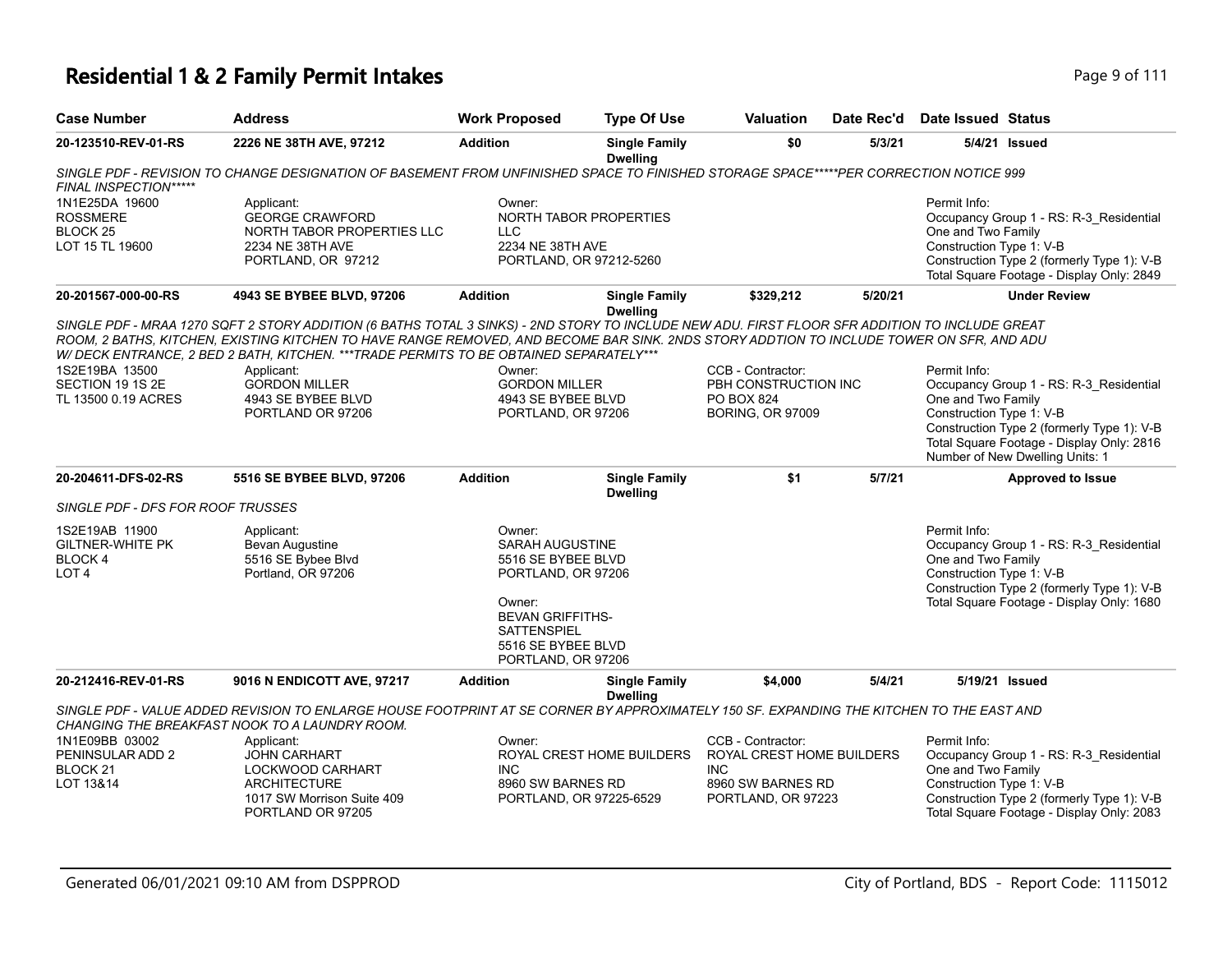### **Residential 1 & 2 Family Permit Intakes Page 10 of 111**

| <b>Case Number</b>                                                            | <b>Address</b>                                                                                                                                                                                                                                                        | <b>Work Proposed</b>                                                          | <b>Type Of Use</b>                      | <b>Valuation</b>                                                                                          | Date Rec'd | <b>Date Issued Status</b>                                                                                                                                                                           |
|-------------------------------------------------------------------------------|-----------------------------------------------------------------------------------------------------------------------------------------------------------------------------------------------------------------------------------------------------------------------|-------------------------------------------------------------------------------|-----------------------------------------|-----------------------------------------------------------------------------------------------------------|------------|-----------------------------------------------------------------------------------------------------------------------------------------------------------------------------------------------------|
| 20-216538-REV-01-RS                                                           | 7209 NE OREGON ST, 97213                                                                                                                                                                                                                                              | <b>Addition</b>                                                               | <b>Single Family</b><br><b>Dwelling</b> | \$134,370                                                                                                 | 5/26/21    | <b>Under Review</b>                                                                                                                                                                                 |
|                                                                               | SINGLE PDF - VALUE ADDED REVISION TO CHANGE THE WIDTH OF THE NEW ADDITION TO 17' 10" INSTEAD OF 18' 6"                                                                                                                                                                |                                                                               |                                         |                                                                                                           |            |                                                                                                                                                                                                     |
| 1N2E32AC 10200<br><b>BRAINARD</b><br>BLOCK 6<br>LOT 12&13                     | Applicant:<br><b>ELSON NGUYEN</b><br><b>HM GROUP LLC</b><br>3036 SE 131ST AVE<br>PORTLAND OR 97236                                                                                                                                                                    | Owner:<br>KIM DO<br>7209 NE OREGON ST<br>PORTLAND, OR 97213                   |                                         | CCB - Contractor:<br>LIEN MY LAM MARIN<br>11981 SW SURREY ST<br>WILSONVILLE, OR 97070                     |            | Permit Info:<br>Occupancy Group 1 - RS: R-3_Residential<br>One and Two Family<br>Construction Type 1: V-B<br>Construction Type 2 (formerly Type 1):<br>Total Square Footage - Display Only: 1029    |
| 21-029113-000-00-RS                                                           | 2346 SW TROY ST, 97219                                                                                                                                                                                                                                                | <b>Addition</b>                                                               | <b>Single Family</b><br><b>Dwelling</b> | \$86,800                                                                                                  | 5/4/21     | <b>Under Review</b>                                                                                                                                                                                 |
| 1S1E21CB 05100                                                                | SINGLE PDF - BASEMENT ADDITION OF 384SF FOR AN OFFICE; CREATE HABITABLE SPACE IN BASEMEN, W/ ONE BEDROOM. INCLUDES REMOVAL AND VOLUNTARY<br>INSTALLATION OF ANCHORS BETWEEN EXISTING FRAMED STRUCTURE AND CONCRETE FOUNDATION;** TRADES SEPARATE<br>Applicant:        | Owner:                                                                        |                                         | CCB - Contractor:                                                                                         |            | Permit Info:                                                                                                                                                                                        |
| SECTION 21 1S 1E<br>TL 5100 0.23 ACRES                                        | Stephen Tubbin<br>PORTLAND OR<br><b>USA</b>                                                                                                                                                                                                                           | <b>STEPHEN TUBBIN</b><br>2346 SW TROY ST<br>PORTLAND, OR 97219-2660<br>Owner: |                                         | 8 INCH NAILS CONSTRUCTION<br><b>INC</b><br>7823 SW CEDAR CREST ST<br>PORTLAND, OR 97223                   |            | Occupancy Group 1 - RS: R-3 Residential<br>One and Two Family<br>Construction Type 1: V-B<br>Construction Type 2 (formerly Type 1):                                                                 |
|                                                                               |                                                                                                                                                                                                                                                                       | SANDI BRINKMAN TUBBIN<br>2346 SW TROY ST<br>PORTLAND, OR 97219-2660           |                                         |                                                                                                           |            |                                                                                                                                                                                                     |
| 21-034620-000-00-RS                                                           | 7118 SE MITCHELL CT, 97206                                                                                                                                                                                                                                            | <b>Addition</b>                                                               | <b>Single Family</b><br><b>Dwelling</b> | \$71.488                                                                                                  | 5/13/21    | <b>Under Review</b>                                                                                                                                                                                 |
|                                                                               | SINGLE PDF: ADDITION OF 368 SF FOR NEW GARAGE, BEDROOM AND BATHROOM; NEW DRIVEWAY AND CURB CUT *ET, PT MT SEPARATE                                                                                                                                                    |                                                                               |                                         |                                                                                                           |            |                                                                                                                                                                                                     |
| 1S2E17BD 04500<br>NASHS 1ST ADD<br><b>BLOCK7</b><br>N 53' OF LOT 7            | Applicant:<br>PETRU DONISANU<br><b>CRAFTSMAN HOMES</b><br>10934 NE SIMPSON ST<br>PORTLAND, OR 97220                                                                                                                                                                   | Owner:<br>PETRU DONISANU<br>10934 NE SIMPSON ST<br>PORTLAND, OR 97220-1228    |                                         | CCB - Contractor:<br><b>CRAFTSMAN HOMES LLC</b><br>10934 NE SIMPSON ST<br>PORTLAND, OR 97220              |            | Permit Info:<br>Occupancy Group 1 - RS: R-3 Residential<br>One and Two Family<br>Construction Type 1: V-B<br>Construction Type 2 (formerly Type 1): V-B<br>Total Square Footage - Display Only: 820 |
| 21-040226-000-00-RS                                                           | 3145 NE 52ND AVE, 97213                                                                                                                                                                                                                                               | <b>Addition</b>                                                               | <b>Single Family</b><br><b>Dwelling</b> | \$41,226                                                                                                  | 5/14/21    | <b>Under Review</b>                                                                                                                                                                                 |
|                                                                               | SINGLE PDF - 300 SQFT ADDITION TO SFR, 80 SQFT DECK TO REAR ELEVATION. NEW ADDITION MAIN FLOOR TO INCLUDE KITCHEN EXPANSION/RELOCATION,<br>LAYOUT CHANGE TO STAIRS TO SECOND FLOOR; ADD BEDROOM AND BATHROOM TO SECOND FLOOR**TRADE PERMITS TO BE OBTAINED SEPARATELY |                                                                               |                                         |                                                                                                           |            |                                                                                                                                                                                                     |
| 1N2E30BA 18100<br><b>ROSE CITY PK</b><br><b>BLOCK 151</b><br>LOT <sub>6</sub> | Applicant:<br><b>ZACHARY BROWN</b><br><b>CRYSTAL REMODELING</b><br>404 S. BEAVERCREEK RD UNIT #230<br>OREGON CITY OR 97045                                                                                                                                            | Owner:<br><b>ANDRE BICKFORD</b><br>3145 NE 52ND AVE<br>PORTLAND, OR 97213     |                                         | CCB - Contractor:<br><b>CRYSTAL INDUSTRIES INC</b><br>404 BEAVERCREEK RD STE 230<br>OREGON CITY, OR 97045 |            | Permit Info:<br>Occupancy Group 1 - RS: R-3_Residential<br>One and Two Family<br>Construction Type 1: V-B<br>Construction Type 2 (formerly Type 1): V-B<br>Total Square Footage - Display Only: 380 |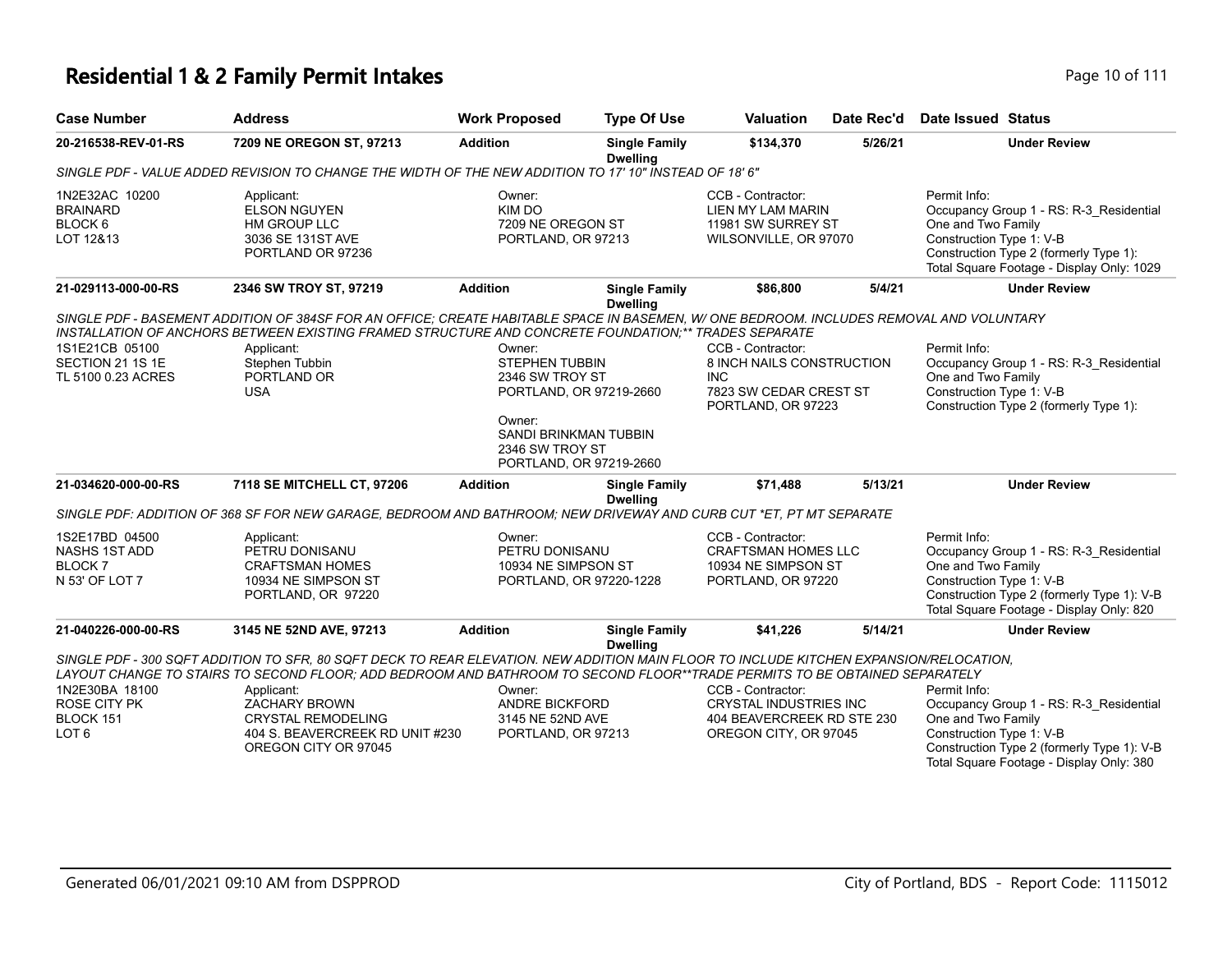# **Residential 1 & 2 Family Permit Intakes Page 11 of 111**

| <b>Case Number</b>                                                                                     | <b>Address</b>                                                                                                                                                                                                    | <b>Work Proposed</b>                                                                      | <b>Type Of Use</b>                      | <b>Valuation</b>                     | Date Rec'd | <b>Date Issued Status</b>                                                                                                                                                                                                          |
|--------------------------------------------------------------------------------------------------------|-------------------------------------------------------------------------------------------------------------------------------------------------------------------------------------------------------------------|-------------------------------------------------------------------------------------------|-----------------------------------------|--------------------------------------|------------|------------------------------------------------------------------------------------------------------------------------------------------------------------------------------------------------------------------------------------|
| 21-040935-000-00-RS                                                                                    | 356 SW KINGSTON AVE, 97205                                                                                                                                                                                        | <b>Addition</b>                                                                           | <b>Single Family</b><br><b>Dwelling</b> | \$17,818                             | 5/4/21     | <b>Under Review</b>                                                                                                                                                                                                                |
| <b>BBQ. KITCHEN REMODEL. *** TRADES SEPARATE</b>                                                       | SINGLE PDF - ADDITION TO KITCHEN (96SF) AND PATIO (206SF). NEW COVERED TERRACE WITH SKYLIGHT, ENGINEERED FOUNDATION, BUILT-IN FIREPLACE AND                                                                       |                                                                                           |                                         |                                      |            |                                                                                                                                                                                                                                    |
| 1N1E32DD 02200<br><b>PARKSIDE</b><br>BLOCK <sub>5</sub><br>LOT <sub>1</sub><br>LOT 2, SLY 1/2 OF LOT 3 | Applicant:<br><b>NATHAN ARNOLD</b><br><b>FASTER PERMITS</b><br>2000 SW 1ST AVE #420<br>PORTLAND OR 97201                                                                                                          | Owner:<br><b>JOSEPH W ANGEL TR</b><br>8255 SW HUNZIKER ST #103<br><b>TIGARD, OR 97223</b> |                                         | Primary Contractor:<br><b>TO BID</b> |            | Permit Info:<br>Occupancy Group 1 - RS: R-3 Residential<br>One and Two Family<br>Construction Type 1: V-B<br>Construction Type 2 (formerly Type 1): V-B<br>Total Square Footage - Display Only: 302                                |
| 21-041802-000-00-RS                                                                                    | 12026 SE PARDEE ST, 97266                                                                                                                                                                                         | <b>Addition</b>                                                                           | <b>Single Family</b><br><b>Dwelling</b> | \$55,629                             | 5/4/21     | <b>Under Review</b>                                                                                                                                                                                                                |
| required, call inspection #842***<br>1S2E15AA 04200<br>PARDEE ESTATES                                  | SINGLE PDF - ADDITION OF 426SF FOR TWO NEW BEDROOMS AND TWO WATER CLOSETS *** TRADES SEPARATE***Septic Tank west of the existing garage, decommission<br>Applicant:<br><b>SASHA BECKWITH</b>                      | Owner:<br><b>FIKIRTE ABEBE</b>                                                            |                                         |                                      |            | Permit Info:<br>Occupancy Group 1 - RS: R-3 Residential                                                                                                                                                                            |
| LOT <sub>4</sub>                                                                                       | SAB DESIGN & DRAFTING LLC<br>7115 SW Garden Home Rd # 28<br>Portland OR 97223                                                                                                                                     | 12026 SE PARDEE ST<br>PORTLAND, OR 97266                                                  |                                         |                                      |            | One and Two Family<br>Construction Type 1: V-B<br>Construction Type 2 (formerly Type 1):<br>Total Square Footage - Display Only: 426                                                                                               |
| 21-041806-000-00-RS                                                                                    | 4803 NE 99TH AVE, 97220                                                                                                                                                                                           | <b>Addition</b>                                                                           | <b>Single Family</b><br><b>Dwelling</b> | \$39,937                             | 5/3/21     | <b>Under Review</b>                                                                                                                                                                                                                |
|                                                                                                        | SINGLE PDF - 557SQFT ADDITION FOR GARAGE AT REAR OF HOUSE, ATTACHED AREA TO BE NEW OFFICE. NEW IMERVIOUS DRIVEWAY ADDITION. ***TRADE<br>PERMITS TO BE OBTAINED SEPARATELY***CESSSPOOL DECOMMISSIONING REQUIRED*** |                                                                                           |                                         |                                      |            |                                                                                                                                                                                                                                    |
| 1N2E21AD 06700<br><b>ROSEPARK</b><br>BLOCK <sub>3</sub><br>LOT <sub>18</sub>                           | Applicant:<br>Elvis Yan<br>Yan Man Construction<br>4121 Larson AVE SE<br>Salem, OR, 97317                                                                                                                         | Owner:<br><b>WEN DONG</b><br>4803 NE 99TH AVE<br>PORTLAND, OR 97220                       |                                         |                                      |            | Permit Info:<br>Occupancy Group 1 - RS: U Private<br>Garage\Utility Misc.<br>Construction Type 1: V-B<br>Construction Type 2 (formerly Type 1): V-B<br>Total Square Footage - Display Only: 570                                    |
| 21-042721-000-00-RS                                                                                    | 4225 N CONCORD AVE - Unit B,<br>97217                                                                                                                                                                             | <b>Addition</b>                                                                           | <b>Single Family</b><br><b>Dwelling</b> | \$80,000                             | 5/7/21     | <b>Under Review</b>                                                                                                                                                                                                                |
|                                                                                                        | SINGLE PDF - 550SQFT ADDITION TO REAR OF SFR TO CREATE 2 STORY ADU W/ LOFT BEDROOM. ***TRADES TO BE OBTAINED SEPARATELY***                                                                                        |                                                                                           |                                         |                                      |            |                                                                                                                                                                                                                                    |
| 1N1E21DA 09500                                                                                         | Applicant:<br><b>TERRY AMUNDSON</b><br>KOBLE CREATIVE ARCHITECTURE LLC<br>2117 NE OREGON ST #201<br>PORTLAND OR 97232                                                                                             | Owner:<br><b>GRAHAM HULBERT</b><br>4225 N CONCORD AVE<br>PORTLAND, OR 97217               |                                         | Primary Contractor:<br><b>TO BID</b> |            | Permit Info:<br>Occupancy Group 1 - RS: R-3_Residential<br>One and Two Family<br>Construction Type 1: V-B<br>Construction Type 2 (formerly Type 1):<br>Total Square Footage - Display Only: 609<br>Number of New Dwelling Units: 1 |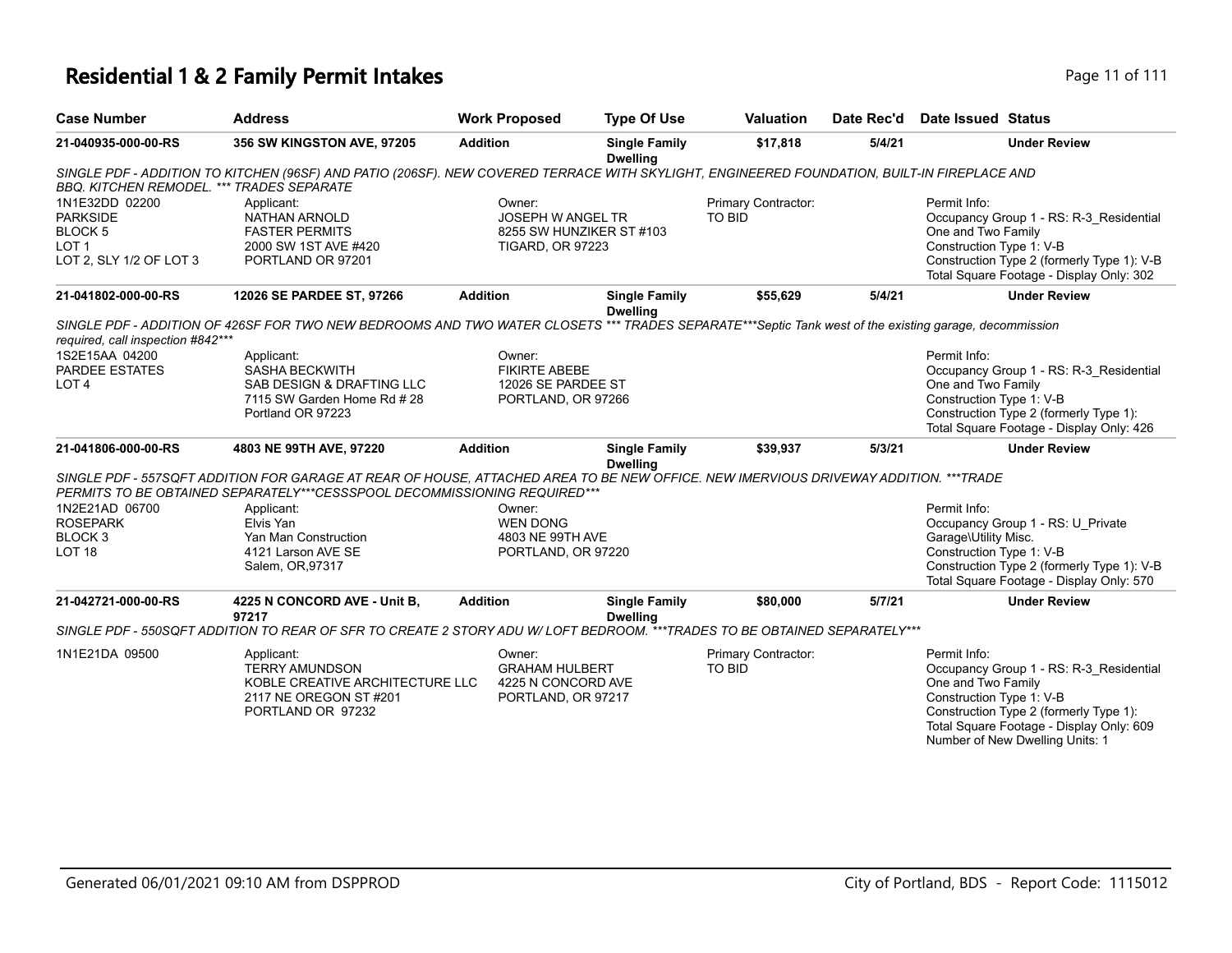# **Residential 1 & 2 Family Permit Intakes Page 12 of 111**

| <b>Case Number</b>                                                      | <b>Address</b>                                                                                                                                                                                                   | <b>Work Proposed</b>                                                          | <b>Type Of Use</b>                      | <b>Valuation</b>                                                             | Date Rec'd | Date Issued Status                                                                                                                                                                                  |
|-------------------------------------------------------------------------|------------------------------------------------------------------------------------------------------------------------------------------------------------------------------------------------------------------|-------------------------------------------------------------------------------|-----------------------------------------|------------------------------------------------------------------------------|------------|-----------------------------------------------------------------------------------------------------------------------------------------------------------------------------------------------------|
| 21-045124-000-00-RS                                                     | 7027 N MONTEITH AVE, 97203                                                                                                                                                                                       | <b>Addition</b>                                                               | <b>Single Family</b><br><b>Dwelling</b> | \$39,828                                                                     | 5/12/21    | <b>Under Review</b>                                                                                                                                                                                 |
|                                                                         | SINGLE PDF - ADDITION OF 275SF TO INCREASE SIZE OF MAIN BEDROOM AND ADD A NEW BATHROOM *** TRADES SEPARATE                                                                                                       |                                                                               |                                         |                                                                              |            |                                                                                                                                                                                                     |
| 1N1E07DC 09200<br><b>PORTSMOUTH</b><br>BLOCK 18<br>SWLY 50' OF LOT 8-10 | Applicant:<br>Jennifer Kettner<br>Pro Fleet NW<br>2157 SE 190th Ave<br>Portland, OR 97266                                                                                                                        | Owner:<br><b>BENJAMIN HENNES</b><br>7027 N MONTEITH AVE<br>PORTLAND, OR 97203 |                                         | CCB - Contractor:<br>PRO FLEET NW INC<br>2157 SE 190TH<br>PORTLAND, OR 97233 |            | Permit Info:<br>Occupancy Group 1 - RS: R-3 Residential<br>One and Two Family<br>Construction Type 1: V-B<br>Construction Type 2 (formerly Type 1): V-B<br>Total Square Footage - Display Only: 365 |
| 21-045436-000-00-RS                                                     | 2625 SE 67TH AVE, 97206                                                                                                                                                                                          | <b>Addition</b>                                                               | <b>Single Family</b><br><b>Dwelling</b> | \$60,000                                                                     | 5/13/21    | <b>Under Review</b>                                                                                                                                                                                 |
| SEPARATELY***                                                           | SINGLE PDF - ADDITION - MAIN FLOOR PANTRY AND DORMER ADDITION, ATTIC CONVERSION TO BATH BEDROOM AND OFFICE. ***TRADES TO BE OBTAINED                                                                             |                                                                               |                                         |                                                                              |            |                                                                                                                                                                                                     |
| 1S2E08BB 12600                                                          | Applicant:                                                                                                                                                                                                       | Owner:                                                                        |                                         |                                                                              |            | Permit Info:                                                                                                                                                                                        |
| <b>WITTEN</b>                                                           | <b>MARK PHILLIPS</b>                                                                                                                                                                                             | <b>THOMAS PHILLIPS</b>                                                        |                                         |                                                                              |            | Occupancy Group 1 - RS: R-3_Residential                                                                                                                                                             |
| <b>BLOCK2</b>                                                           | <b>UPSTAIRS BASEMENT</b>                                                                                                                                                                                         | 2625 SE 67TH AVE                                                              |                                         |                                                                              |            | One and Two Family                                                                                                                                                                                  |
| LOT <sub>7</sub>                                                        | 2625 SE 67TH AVE                                                                                                                                                                                                 | PORTLAND, OR 97206-1218                                                       |                                         |                                                                              |            | Construction Type 1: V-B                                                                                                                                                                            |
|                                                                         | PORTLAND OR 97206                                                                                                                                                                                                |                                                                               |                                         |                                                                              |            | Construction Type 2 (formerly Type 1):                                                                                                                                                              |
|                                                                         |                                                                                                                                                                                                                  | Owner:                                                                        |                                         |                                                                              |            |                                                                                                                                                                                                     |
|                                                                         |                                                                                                                                                                                                                  | <b>MARK PHILLIPS</b>                                                          |                                         |                                                                              |            |                                                                                                                                                                                                     |
|                                                                         |                                                                                                                                                                                                                  | 2625 SE 67TH AVE                                                              |                                         |                                                                              |            |                                                                                                                                                                                                     |
|                                                                         |                                                                                                                                                                                                                  | PORTLAND, OR 97206-1218                                                       |                                         |                                                                              |            |                                                                                                                                                                                                     |
| 21-046946-000-00-RS                                                     | 5271 NE 46TH PL, 97218                                                                                                                                                                                           | <b>Addition</b>                                                               | <b>Single Family</b><br><b>Dwelling</b> | \$103,944                                                                    | 5/28/21    | <b>Under Review</b>                                                                                                                                                                                 |
| OBTAINED SEPARATELY***                                                  | SINGLE PDF - MRAA: ADDITION TO SFR TO INCLUDE NEW BEDROOMS, ATTIC ACCESS, EXPAND KITCHEN, RELOCATE EXISTING BATHROOM. ***TRADES TO BE                                                                            |                                                                               |                                         |                                                                              |            |                                                                                                                                                                                                     |
| 1N2E19BB 08100                                                          | Applicant:                                                                                                                                                                                                       | Owner:                                                                        |                                         |                                                                              |            | Permit Info:                                                                                                                                                                                        |
| <b>ALMO ACRES</b>                                                       | VALENTYN SHAYLITSA                                                                                                                                                                                               | <b>VALENTINE SHAYLITSA</b>                                                    |                                         |                                                                              |            | Occupancy Group 1 - RS: R-3_Residential                                                                                                                                                             |
| LOT 15 TL 8100                                                          | 16518 SE DEER MEADOW LOOP                                                                                                                                                                                        |                                                                               | 16518 SE DEER MEADOW LOOP               |                                                                              |            | One and Two Family                                                                                                                                                                                  |
|                                                                         | DAMASCUS OR 97089                                                                                                                                                                                                | DAMASCUS, OR 97089                                                            |                                         |                                                                              |            | Construction Type 1: V-B<br>Construction Type 2 (formerly Type 1):                                                                                                                                  |
|                                                                         |                                                                                                                                                                                                                  | Owner:                                                                        |                                         |                                                                              |            |                                                                                                                                                                                                     |
|                                                                         |                                                                                                                                                                                                                  | <b>ANZHELA SHAYLITSA</b>                                                      |                                         |                                                                              |            |                                                                                                                                                                                                     |
|                                                                         |                                                                                                                                                                                                                  |                                                                               | 16518 SE DEER MEADOW LOOP               |                                                                              |            |                                                                                                                                                                                                     |
|                                                                         |                                                                                                                                                                                                                  | DAMASCUS, OR 97089                                                            |                                         |                                                                              |            |                                                                                                                                                                                                     |
| 21-047414-000-00-RS                                                     | 3325 SW SPRING GARDEN ST,<br>97219                                                                                                                                                                               | <b>Addition</b>                                                               | <b>Single Family</b><br><b>Dwelling</b> | \$85,000                                                                     | 5/21/21    | <b>Under Review</b>                                                                                                                                                                                 |
|                                                                         | SINGLE PDF - ADDITION OF 366 SQ FT OF HABITABLE SPACE TO INCREASE SIZE OF BEDROOMS AND RELOCATE SOME ROOMS. ADDING ABOUT 447 SQ FT OF DECK<br>ON SIDE AND BACK OF SFR****TRADE PERMITS OBTAINED SEPERATELY****** |                                                                               |                                         |                                                                              |            |                                                                                                                                                                                                     |
| 1S1E20DC 05500                                                          | Applicant:                                                                                                                                                                                                       | Owner:                                                                        |                                         | CCB - Contractor:                                                            |            | Permit Info:                                                                                                                                                                                        |
| PRIMROSE AC                                                             | <b>DON TITUS</b>                                                                                                                                                                                                 | <b>MARTIN WELLS</b>                                                           |                                         | <b>BUILDER MEN LLC</b>                                                       |            | Occupancy Group 1 - RS: R-3_Residential                                                                                                                                                             |
| LOT 6 TL 5500                                                           | RESIDENTIAL DESIGNER LLC                                                                                                                                                                                         |                                                                               | 3325 SW SPRING GARDEN ST                | 35111 SE 6TH ST                                                              |            | One and Two Family                                                                                                                                                                                  |
|                                                                         | 5138 SE 115TH AVE                                                                                                                                                                                                | PORTLAND, OR 97219                                                            |                                         | WASHOUGAL, WA 98671                                                          |            | Construction Type 1: V-B                                                                                                                                                                            |
|                                                                         | PORTLAND OR 97266                                                                                                                                                                                                |                                                                               |                                         |                                                                              |            | Construction Type 2 (formerly Type 1): V-B                                                                                                                                                          |
|                                                                         |                                                                                                                                                                                                                  | Owner:                                                                        |                                         |                                                                              |            | Total Square Footage - Display Only: 1152                                                                                                                                                           |
|                                                                         |                                                                                                                                                                                                                  | <b>ANN-MARIE LUNDBERG</b>                                                     |                                         |                                                                              |            |                                                                                                                                                                                                     |
|                                                                         |                                                                                                                                                                                                                  | PORTLAND, OR 97219                                                            | 3325 SW SPRING GARDEN ST                |                                                                              |            |                                                                                                                                                                                                     |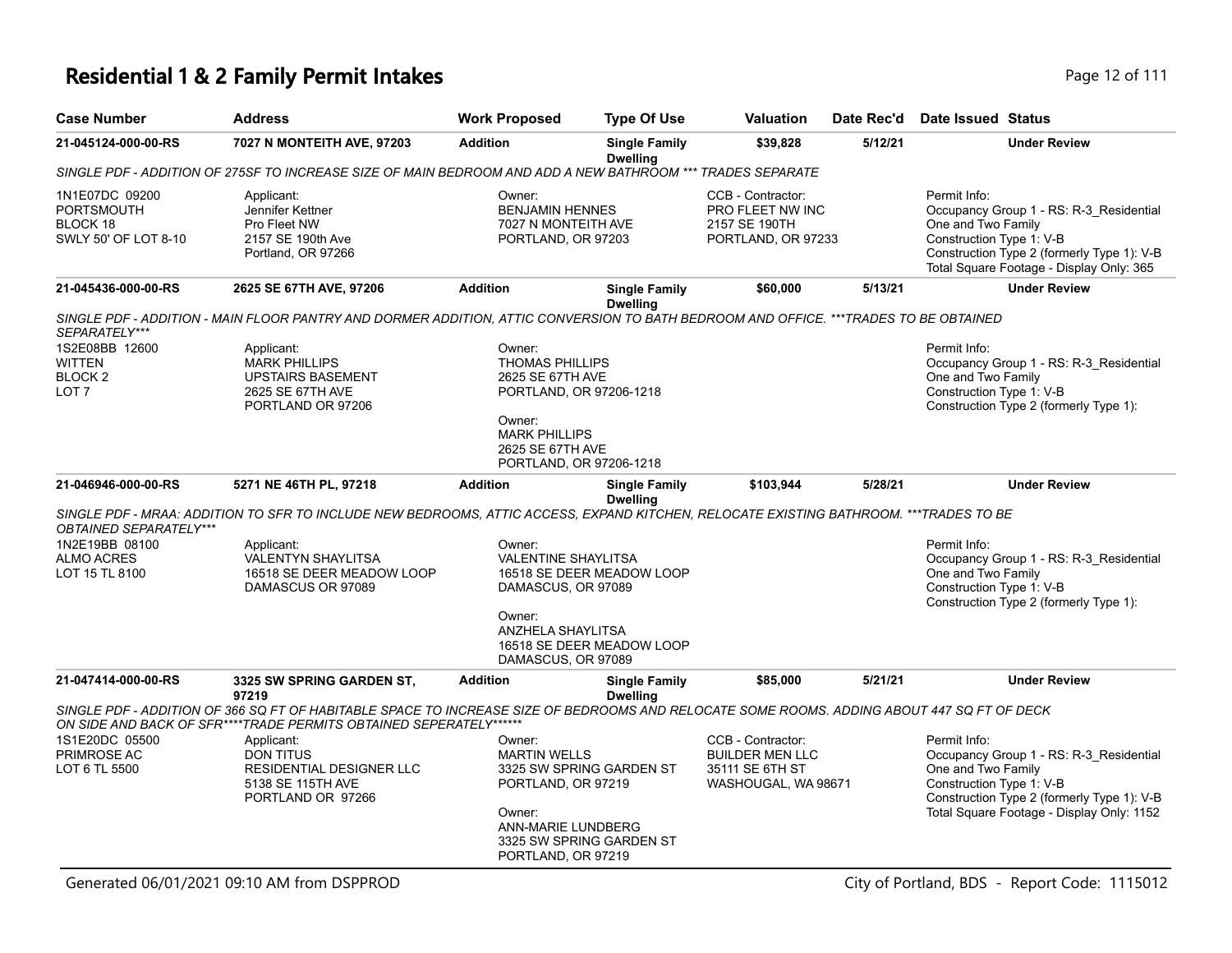# **Residential 1 & 2 Family Permit Intakes Page 13 of 111**

| <b>Case Number</b>                                                                           | <b>Address</b>                                                                                                                                                                                                                                                                                                            | <b>Work Proposed</b>                                                                                                                                             | <b>Type Of Use</b>                      | <b>Valuation</b>                                                                                                  | Date Rec'd | <b>Date Issued Status</b>                                                                                                                                                                           |
|----------------------------------------------------------------------------------------------|---------------------------------------------------------------------------------------------------------------------------------------------------------------------------------------------------------------------------------------------------------------------------------------------------------------------------|------------------------------------------------------------------------------------------------------------------------------------------------------------------|-----------------------------------------|-------------------------------------------------------------------------------------------------------------------|------------|-----------------------------------------------------------------------------------------------------------------------------------------------------------------------------------------------------|
| 21-047528-000-00-RS                                                                          | 14700 SE RHINE ST, 97236                                                                                                                                                                                                                                                                                                  | <b>Addition</b>                                                                                                                                                  | <b>Single Family</b><br><b>Dwelling</b> | \$26,489                                                                                                          | 5/19/21    | <b>Under Review</b>                                                                                                                                                                                 |
|                                                                                              | SINGLE PDF - ADDITION OF 262SF FOR AN OFFICE AND STREET-FACING FRONT ENTRANCE. NEW COVERED PORCH. PER 17-269936-FP *** TRADES SEPARATE                                                                                                                                                                                    |                                                                                                                                                                  |                                         |                                                                                                                   |            |                                                                                                                                                                                                     |
| 1S2E12BC 10600<br>POWELL VILLAGE<br>BLOCK <sub>2</sub><br>LOT <sub>6</sub><br>W 30' OF LOT 7 | Applicant:<br><b>KIM NGUYEN</b><br>CONCEPT DESIGN & ASSOCIATES LLC<br>522 NW 23RD AVE, STE F<br>PORTLAND, OR 97210                                                                                                                                                                                                        | Owner:<br>YAN WU<br>14700 SE RHINE ST<br>PORTLAND, OR 97236<br>Owner:<br><b>SHU TANG HUANG</b><br>14700 SE RHINE ST<br>PORTLAND, OR 97236                        |                                         | Primary Contractor:<br>TO BID                                                                                     |            | Permit Info:<br>Occupancy Group 1 - RS: R-3_Residential<br>One and Two Family<br>Construction Type 1: V-B<br>Construction Type 2 (formerly Type 1): V-B<br>Total Square Footage - Display Only: 235 |
| 21-048283-000-00-RS                                                                          | 7614 N KELLOGG ST, 97203                                                                                                                                                                                                                                                                                                  | <b>Addition</b>                                                                                                                                                  | <b>Single Family</b><br><b>Dwelling</b> | \$5,223                                                                                                           | 5/19/21    | <b>Under Review</b>                                                                                                                                                                                 |
|                                                                                              | SINGLE PDF - ADDITION OF 40 SQ FT BY EXTENDING SOUTH WALL OF BATHROOM 4' TO ADD NEW SHOWER***TRADE PERMITS OBTAINED SEPARATELY                                                                                                                                                                                            |                                                                                                                                                                  |                                         |                                                                                                                   |            |                                                                                                                                                                                                     |
| 1N1W12AD 00700<br>ST JOHNS HTS & SUB<br>BLOCK 4<br>LOT <sub>6</sub>                          | Applicant:<br><b>DENNIS HADLEY</b><br>DENNIS S HADLEY ARCHITECT<br>2145 NE RODNEY AVE<br>PORTLAND OR 97212-3739                                                                                                                                                                                                           | Owner:<br><b>KIMBERLY SOLIS</b><br>7614 N KELLOGG ST<br>PORTLAND, OR 97203-3924<br>Owner:<br><b>JOSEPH SOLIS</b><br>7614 N KELLOGG ST<br>PORTLAND, OR 97203-3924 |                                         | CCB - Contractor:<br><b>BARRY PAPPENHEIM</b><br>PAPPENHEIM INC<br>9323 N POLK AVE<br>PORTLAND, OR 97203           |            | Permit Info:<br>Occupancy Group 1 - RS: R-3_Residential<br>One and Two Family<br>Construction Type 1: V-B<br>Construction Type 2 (formerly Type 1):<br>Total Square Footage - Display Only: 40      |
| 21-048320-000-00-RS                                                                          | 12609 SE STEELE ST, 97236                                                                                                                                                                                                                                                                                                 | <b>Addition</b>                                                                                                                                                  | <b>Single Family</b>                    | \$36,085                                                                                                          | 5/19/21    | <b>Under Review</b>                                                                                                                                                                                 |
| 1S2E14BC 04400<br>SECTION 14 1S 2E<br>TL 4400 0.39 ACRES                                     | SINGLE PDF - MRAA ADDITION TO SIDE OF SFR OF ROOM FOR STUDIO. ALSO PERMIT 2ND FLOOR ADDED WITH PLAYROOM W/A SINK, STUDY AND DEN 829 SQ FT.<br>TOTAL*****TRADE PERMITS OBTAINED SEPERATELY****REFER TO AL AND HS CASE AT THIS ADDRESS<br>Applicant:<br><b>ANDREW COLASANTI</b><br>12609 SE STEELE ST<br>PORTLAND, OR 97236 | Owner:<br><b>ANDREW COLASANTI</b><br>12609 SE STEELE ST<br>PORTLAND, OR 97236                                                                                    | <b>Dwelling</b>                         |                                                                                                                   |            | Permit Info:<br>Occupancy Group 1 - RS: R-3_Remodel<br>Construction Type 1: V-B<br>Construction Type 2 (formerly Type 1):<br>Total Square Footage - Display Only: 829                               |
| 21-048532-000-00-RS                                                                          | 6617 SE REED COLLEGE PL,                                                                                                                                                                                                                                                                                                  | <b>Addition</b>                                                                                                                                                  | <b>Single Family</b>                    | \$15,000                                                                                                          | 5/21/21    | <b>Under Review</b>                                                                                                                                                                                 |
|                                                                                              | 97202<br>SINGLE PDF: NEW 396 SF ADDITION TO WEST SIDE OF PROPERTY FOR BEDROOM & BATHROOM *ET, PT, MT SEPARATE WITH 21-048535-RS (GARAGE)                                                                                                                                                                                  |                                                                                                                                                                  | <b>Dwelling</b>                         |                                                                                                                   |            |                                                                                                                                                                                                     |
| 1S1E24AB 06900<br><b>EASTMORELAND</b><br>BLOCK 47<br>N 15' OF LOT 13<br>S 40' OF LOT 14      | Applicant:<br><b>LARRY SHIRTS</b><br><b>SYMONS ENGINEERING</b><br><b>CONSULTANTS</b><br>12805 SE FOSTER RD<br>PORTLAND, OR 97236                                                                                                                                                                                          | Owner:<br><b>BSKR REV TR</b><br>6617 SE REED COLLEGE PL<br>PORTLAND, OR 97202                                                                                    |                                         | CCB - Contractor:<br><b>STAN ANDERSON</b><br>STAN ANDERSON BUILDERS LLC<br>2707 SE 74TH AVE<br>PORTLAND, OR 97206 |            | Permit Info:<br>Occupancy Group 1 - RS: R-3 Residential<br>One and Two Family<br>Construction Type 1: V-B<br>Construction Type 2 (formerly Type 1):                                                 |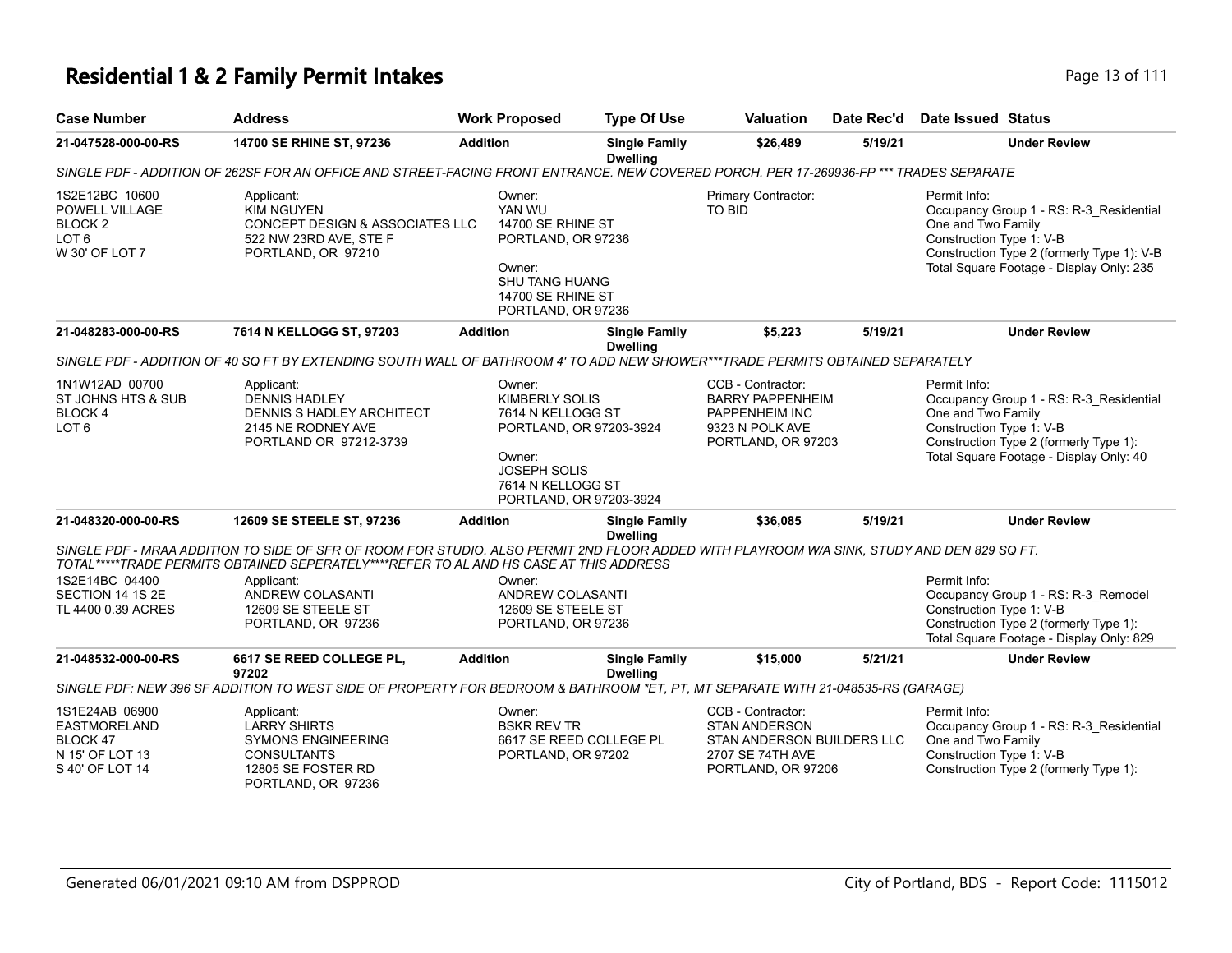### **Residential 1 & 2 Family Permit Intakes Page 14 of 111**

| <b>Case Number</b>                                           | <b>Address</b>                                                                                                                                                                                                                                                                                                                                                            | <b>Work Proposed</b>                                                                      | <b>Type Of Use</b>                      | <b>Valuation</b>                                                                                                                                                                                                                                                                                                                                                                                | Date Rec'd | Date Issued Status                                                                                                                                                                                                                  |  |
|--------------------------------------------------------------|---------------------------------------------------------------------------------------------------------------------------------------------------------------------------------------------------------------------------------------------------------------------------------------------------------------------------------------------------------------------------|-------------------------------------------------------------------------------------------|-----------------------------------------|-------------------------------------------------------------------------------------------------------------------------------------------------------------------------------------------------------------------------------------------------------------------------------------------------------------------------------------------------------------------------------------------------|------------|-------------------------------------------------------------------------------------------------------------------------------------------------------------------------------------------------------------------------------------|--|
| 21-049087-000-00-RS                                          | 9046 SE CLINTON ST - Unit B,<br>97266                                                                                                                                                                                                                                                                                                                                     | <b>Addition</b>                                                                           | <b>Single Family</b><br><b>Dwelling</b> | \$135,807                                                                                                                                                                                                                                                                                                                                                                                       | 5/24/21    | <b>Under Review</b>                                                                                                                                                                                                                 |  |
|                                                              | SINGLE PDF - MRAA ADDITION FOR 2 STORY ADU WITH 2 BEDROOMS, KITCHEN, LIVING ROOM, BATHROOM                                                                                                                                                                                                                                                                                |                                                                                           |                                         |                                                                                                                                                                                                                                                                                                                                                                                                 |            |                                                                                                                                                                                                                                     |  |
| 1S2E09BA 02800                                               | Applicant:<br><b>KEVIN PARTAIN</b><br><b>URBAN VISIONS</b><br>223 NE 56TH AVENUE<br>PORTLAND, OR 97213                                                                                                                                                                                                                                                                    | Owner:<br>SUNSET BRIDGE INC<br>PO BOX 66910<br>PORTLAND, OR 97266                         |                                         | CCB - Contractor:<br><b>JIM KOSTA</b><br>BW CONSTRUCTION INC<br>PO BOX 66910<br>PORTLAND, OR 97290<br>CCB - Contractor:<br><b>MIRCEA BOGDAN</b><br>13512 SE MARKET ST<br>PORTLAND, OR 97233<br>CCB - Contractor:<br><b>MORGAN HEATING &amp; COOLING</b><br><b>INC</b><br>PO BOX 630<br>GRESHAM, OR 97030-0160<br>CCB - Contractor:<br>PAVEL CRAINIC<br>16102 SE FLAVEL DR<br>PORTLAND, OR 97236 |            | Permit Info:<br>Occupancy Group 1 - RS: R-3 Residential<br>One and Two Family<br>Construction Type 1: V-B<br>Construction Type 2 (formerly Type 1):<br>Total Square Footage - Display Only: 1040<br>Number of New Dwelling Units: 1 |  |
| 21-049886-000-00-RS                                          | 4071 N OVERLOOK BLVD - Unit B,                                                                                                                                                                                                                                                                                                                                            | <b>Addition</b>                                                                           | <b>Single Family</b>                    | \$142,336                                                                                                                                                                                                                                                                                                                                                                                       | 5/22/21    | <b>Under Review</b>                                                                                                                                                                                                                 |  |
| OFFICE***TRADE PERMITS OBTAINED SEPARATELY<br>1N1E21DB 03000 | 97227<br>SINGLE PDF - ADU CREATED IN BASEMENT TO INCLUDE 2 BEDROOMS. EGRESS WINDOWS. LIVING ROOM. KITCHEN. BATHROOM AND NEW EXTERIOR ENTRANCE.<br>MAIN FLOOR AND SECOND FLOOR ALTERATIONS INCLUDE ADDITION OF EXTERIOR UTILITY CLOSET. REMOVING WALLS, DOORS, AND FRAMES FOR NEW BATH AND<br>Applicant:<br><b>ERIC LINDSAY</b><br>3786 N MELROSE DR<br>PORTLAND, OR 97227 | Owner:<br><b>GERALD LINDSAY</b><br>3786 N MELROSE DR<br>PORTLAND, OR 97227-1038<br>Owner: | <b>Dwelling</b>                         |                                                                                                                                                                                                                                                                                                                                                                                                 |            | Permit Info:<br>Occupancy Group 1 - RS: R-3 Residential<br>One and Two Family<br>Construction Type 1: V-B<br>Construction Type 2 (formerly Type 1):<br>Total Square Footage - Display Only: 1090                                    |  |
|                                                              |                                                                                                                                                                                                                                                                                                                                                                           | <b>ANITA LINDSAY</b>                                                                      |                                         |                                                                                                                                                                                                                                                                                                                                                                                                 |            |                                                                                                                                                                                                                                     |  |

3786 N MELROSE DR PORTLAND, OR 97227-1038

 $\sim$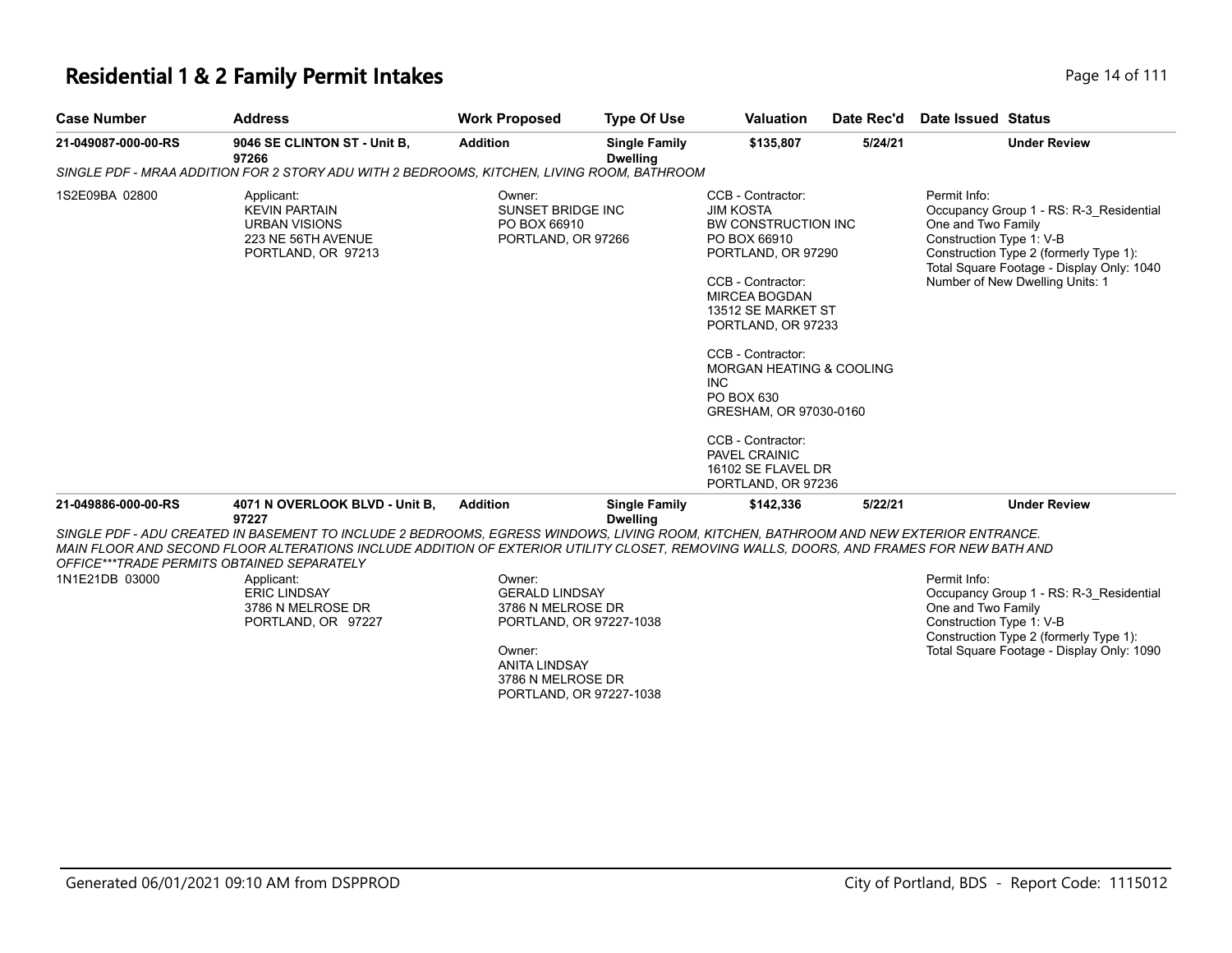# **Residential 1 & 2 Family Permit Intakes Page 15 of 111**

| <b>Case Number</b>                                                                                   | <b>Address</b>                                                                                                                             | <b>Work Proposed</b>                                                                                                                                        | <b>Type Of Use</b>                       | <b>Valuation</b>                                                                                              | Date Rec'd | Date Issued Status                                                                                                                                                                                       |
|------------------------------------------------------------------------------------------------------|--------------------------------------------------------------------------------------------------------------------------------------------|-------------------------------------------------------------------------------------------------------------------------------------------------------------|------------------------------------------|---------------------------------------------------------------------------------------------------------------|------------|----------------------------------------------------------------------------------------------------------------------------------------------------------------------------------------------------------|
| 21-050272-000-00-RS                                                                                  | 14200 SE SALMON ST, 97233                                                                                                                  | <b>Addition</b>                                                                                                                                             | <b>Single Family</b><br><b>Dwelling</b>  | \$16,000                                                                                                      | 5/25/21    | <b>Under Review</b>                                                                                                                                                                                      |
|                                                                                                      | SINGLE PDF - ADDITION ATTACHED COVERED PATIO ***NO TRADES***                                                                               |                                                                                                                                                             |                                          |                                                                                                               |            |                                                                                                                                                                                                          |
| 1S2E02AD 00900<br>ROBIN WOOD<br><b>BLOCK5</b><br>LOT 14 TL 900<br>SPLIT LEVY R258138<br>(R713800704) | Applicant:<br>Jeff Baudino<br><b>Refresh Construction LLC</b><br>12835 SW Fonner Pond PI<br>Tigard OR 97223                                | Owner:<br><b>TIMOTHY CLARK</b><br>14200 SE SALMON ST<br>PORTLAND, OR 97233<br>Owner:<br><b>JACQUELINE CLARK</b><br>14200 SE SALMON ST<br>PORTLAND, OR 97233 |                                          | CCB - Contractor:<br><b>REFRESH CONSTRUCTION LLC</b><br>12835 SW FONNER POND PLACE<br><b>TIGARD, OR 97223</b> |            | Permit Info:<br>Occupancy Group 1 - RS: R-3_Residential<br>One and Two Family<br>Construction Type 1: V-B<br>Construction Type 2 (formerly Type 1):                                                      |
| Total # of RS Addition permit intakes: 50                                                            |                                                                                                                                            |                                                                                                                                                             |                                          |                                                                                                               |            | Total valuation of RS Addition permit intakes: \$2,371,131                                                                                                                                               |
| 20-218730-000-00-RS                                                                                  | 6551 SE 69TH AVE - Unit B, 97206                                                                                                           | <b>Alteration</b>                                                                                                                                           | <b>Accessory</b><br><b>Dwelling Unit</b> | \$20,000                                                                                                      | 5/3/21     | 5/3/21 Issued                                                                                                                                                                                            |
| SEPERATELY**                                                                                         | SINGLE PDF CONVERSION OF DETACHED ACCESSORY STRUCTURE TO TO ADU. ADDING BATHROOM AND KITCHENETTE**TRADE PERMITS TO BE OBTAINED             |                                                                                                                                                             |                                          |                                                                                                               |            |                                                                                                                                                                                                          |
| 1S2E20BA 08000                                                                                       | Applicant:<br><b>CHASE CLAUSEN</b><br>6551 SE 69TH AVE<br>PORTLAND, OR 97206                                                               | Owner:<br><b>CHARLES CLAUSEN</b><br>6551 SE 69TH AVE<br>PORTLAND, OR 97206<br>Owner:<br><b>CLAUDIA SIMOES</b><br>6551 SE 69TH AVE<br>PORTLAND, OR 97206     |                                          | CCB - Contractor:<br>LIMINAL SHIFT LLC<br>7625 NW SKYLINE BLVD<br>PORTLAND, OR 97229                          |            | Permit Info:<br>Occupancy Group 1 - RS: R-3 Residential<br>One and Two Family<br>Construction Type 1: V-B<br>Construction Type 2 (formerly Type 1):<br>Number of New Dwelling Units: 1                   |
| 21-041795-000-00-RS                                                                                  | 9414 N WILLAMETTE BLVD - Unit<br>B, 97203                                                                                                  | <b>Alteration</b>                                                                                                                                           | <b>Accessory</b><br><b>Dwelling Unit</b> | \$30,000                                                                                                      | 5/1/21     | <b>Under Review</b>                                                                                                                                                                                      |
| SEPARATELY***                                                                                        | SINGLE PDF - CONVERSION OF 2ND FLOOR OF GARAGE FROM STORAGE TO ADU. INCLUDING BATHROOM, KITCHEN AND BATH. *** TRADE PERMITS TO BE OBTAINED |                                                                                                                                                             |                                          |                                                                                                               |            |                                                                                                                                                                                                          |
| 1N1W01CC 10500                                                                                       | Applicant:<br><b>ALDEN MEADE</b><br>9414 N WILLAMETTE BLVD<br>PORTLAND, OR 97203                                                           | Owner:<br><b>ALDEN MEADE</b><br>9414 N WILLAMETTE BLVD<br>PORTLAND, OR 97203                                                                                |                                          |                                                                                                               |            | Permit Info:<br>Occupancy Group 1 - RS: R-3_Remodel<br>Construction Type 1: V-B<br>Construction Type 2 (formerly Type 1):<br>Total Square Footage - Display Only: 409<br>Number of New Dwelling Units: 1 |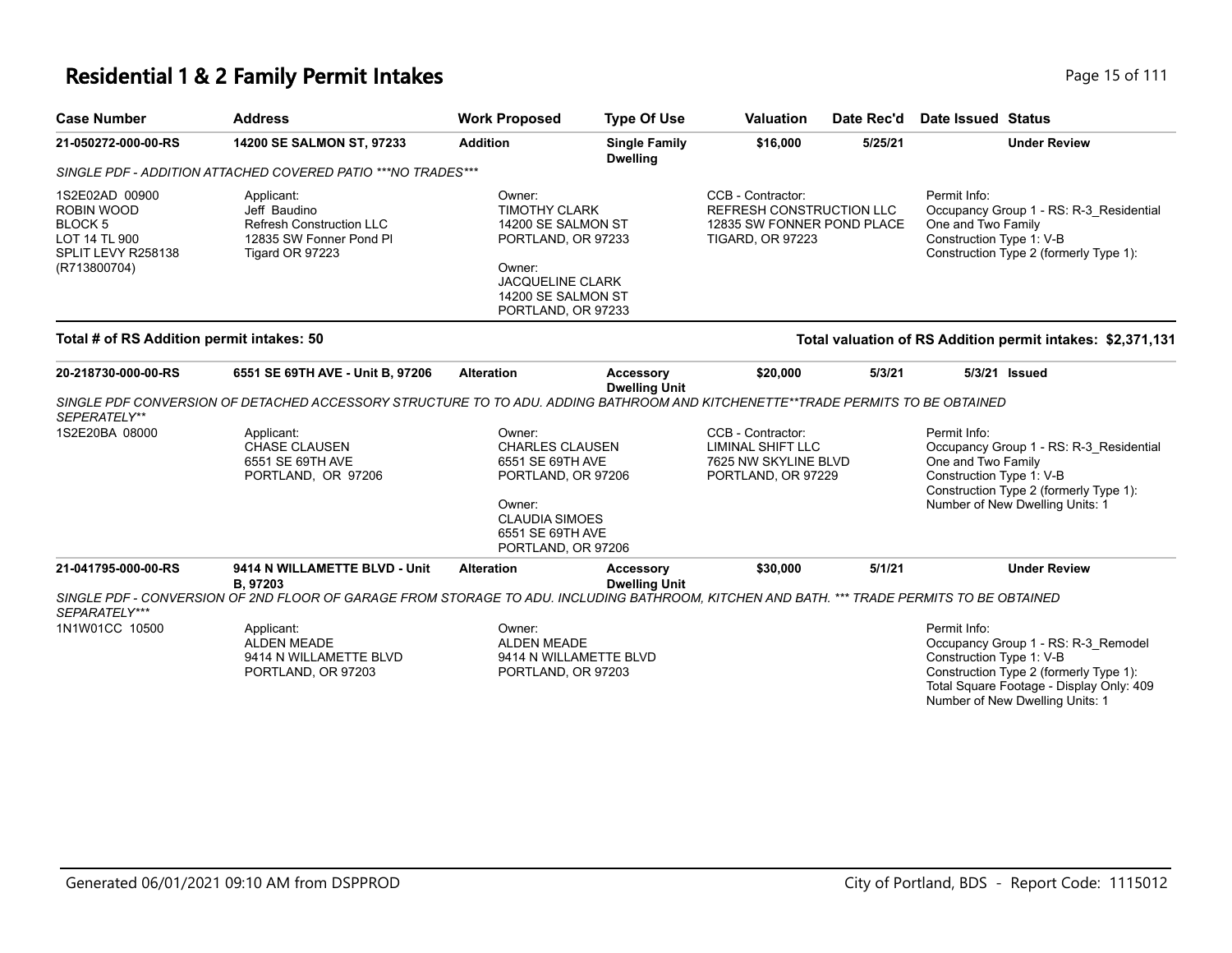#### **Residential 1 & 2 Family Permit Intakes Page 16 of 111**

| <b>Case Number</b>  | <b>Address</b>                                                                                                      | <b>Work Proposed</b>                                                                                                                                                  | <b>Type Of Use</b>                                                                    | <b>Valuation</b>                                                                                                                                                                                                              | Date Rec'd | Date Issued Status                                                                                                                                                                                        |
|---------------------|---------------------------------------------------------------------------------------------------------------------|-----------------------------------------------------------------------------------------------------------------------------------------------------------------------|---------------------------------------------------------------------------------------|-------------------------------------------------------------------------------------------------------------------------------------------------------------------------------------------------------------------------------|------------|-----------------------------------------------------------------------------------------------------------------------------------------------------------------------------------------------------------|
| 21-043505-000-00-RS | 517 NE THOMPSON ST - Unit B,<br>97212                                                                               | <b>Alteration</b>                                                                                                                                                     | <b>Accessory</b><br><b>Dwelling Unit</b>                                              | \$500                                                                                                                                                                                                                         | 5/26/21    | <b>Approved to Issue</b>                                                                                                                                                                                  |
|                     | SINGLE PDF - SOLAR 6.5KW ROOFTOP MOUNTED PV SYSTEM WITH MICROINVERTERS: PRESCRIPTIVE                                |                                                                                                                                                                       |                                                                                       |                                                                                                                                                                                                                               |            |                                                                                                                                                                                                           |
| 1N1E26CB 08200      | Applicant:<br><b>HALEY POLK</b><br><b>SUNBRIDGE SOLAR</b><br>421 C ST UNIT 5A<br>WASHOUGAL, WA 98671                | Owner:<br><b>DICKSON AU</b><br>517 NE THOMPSON ST<br>PORTLAND, OR 97212-3844<br>Owner:<br><b>JOSE RIVAS-GRANADOS</b><br>517 NE THOMPSON ST<br>PORTLAND, OR 97212-3844 |                                                                                       | CCB - Contractor:<br><b>JORDAN WEISMAN</b><br>SUNBRIDGE SOLAR LLC<br>421 C ST<br>WASHOUGAL, WA 98671                                                                                                                          |            | Permit Info:<br>Occupancy Group 1 - RS: R-3 Residential<br>One and Two Family<br>Construction Type 1: V-B<br>Construction Type 2 (formerly Type 1):                                                       |
| 21-047080-000-00-RS | 4514 SW CULLEN BLVD - Unit B.<br>97221                                                                              | <b>Alteration</b>                                                                                                                                                     | <b>Accessory</b><br><b>Dwelling Unit</b>                                              | \$61,244                                                                                                                                                                                                                      | 5/26/21    | <b>Under Review</b>                                                                                                                                                                                       |
|                     | SINGLE PDF CONVERSION OF STORAGE UNIT TO ADU *ET. PT SEPARATE                                                       |                                                                                                                                                                       |                                                                                       |                                                                                                                                                                                                                               |            |                                                                                                                                                                                                           |
| 1S1E18AD 10700      | Applicant:<br><b>SCOTT BAILEY</b><br><b>BAILEY CONTRACTING LLC</b><br>333 S STATE STE V277<br>LAKE OSWEGO, OR 97034 | Owner:<br><b>SCOTT BAILEY</b><br>Owner:<br><b>LISA BAILEY</b><br>333 S STATE ST #V PMB 277                                                                            | 333 S STATE ST #V PMB 277<br>LAKE OSWEGO, OR 97034-3988<br>LAKE OSWEGO, OR 97034-3988 | CCB - Contractor:<br><b>SCOTT BAILEY</b><br><b>BAILEY CONTRACTING LLC</b><br>333 S STATE ST SUITE V 277<br>LAKE OSWEGO, OR 97034<br>CCB - Contractor:<br><b>VORTEX HEATING AND COOLING</b><br><b>LLC</b><br><b>PO BOX 263</b> |            | Permit Info:<br>Occupancy Group 1 - RS: R-3 Remodel<br>Construction Type 1: V-B<br>Construction Type 2 (formerly Type 1):<br>Total Square Footage - Display Only: 1407<br>Number of New Dwelling Units: 1 |

HUBBARD, OR 97032

**21-049684-000-00-RS 6204 SE 136TH AVE - Unit B, 97236 Alteration Accessory Dwelling Unit \$35,040 5/27/21 Under Review** *SINGLE PDF - DETACHED GARAGE CONVERSION TO ADU - TWO BED 1 BATH FULL KITCHEN. \*\*\*TRADES TO BE OBTAINED SEPARATELY\*\*\** Permit Info: Occupancy Group 1 - RS: R-3\_Remodel Construction Type 1: V-B Construction Type 2 (formerly Type 1): Total Square Footage - Display Only: 805 CCB - Contractor: CORNEL CUREA FIVE STAR PLUMBING LLC 6138 SE 136 AVE Owner: LIVIA CUREA 6204 SE 136TH AVE PORTLAND, OR 97236 Applicant: MICHAEL SUSAK SUSAK PROPERTIES 6663 SW BEAVERTON-HILLSDALE 1S2E14DC 01101

PORTLAND, OR 97236 Owner: CORNEL CUREA 6204 SE 136TH AVE PORTLAND, OR 97236 HWY #194 PORTLAND OR 97225

Number of New Dwelling Units: 1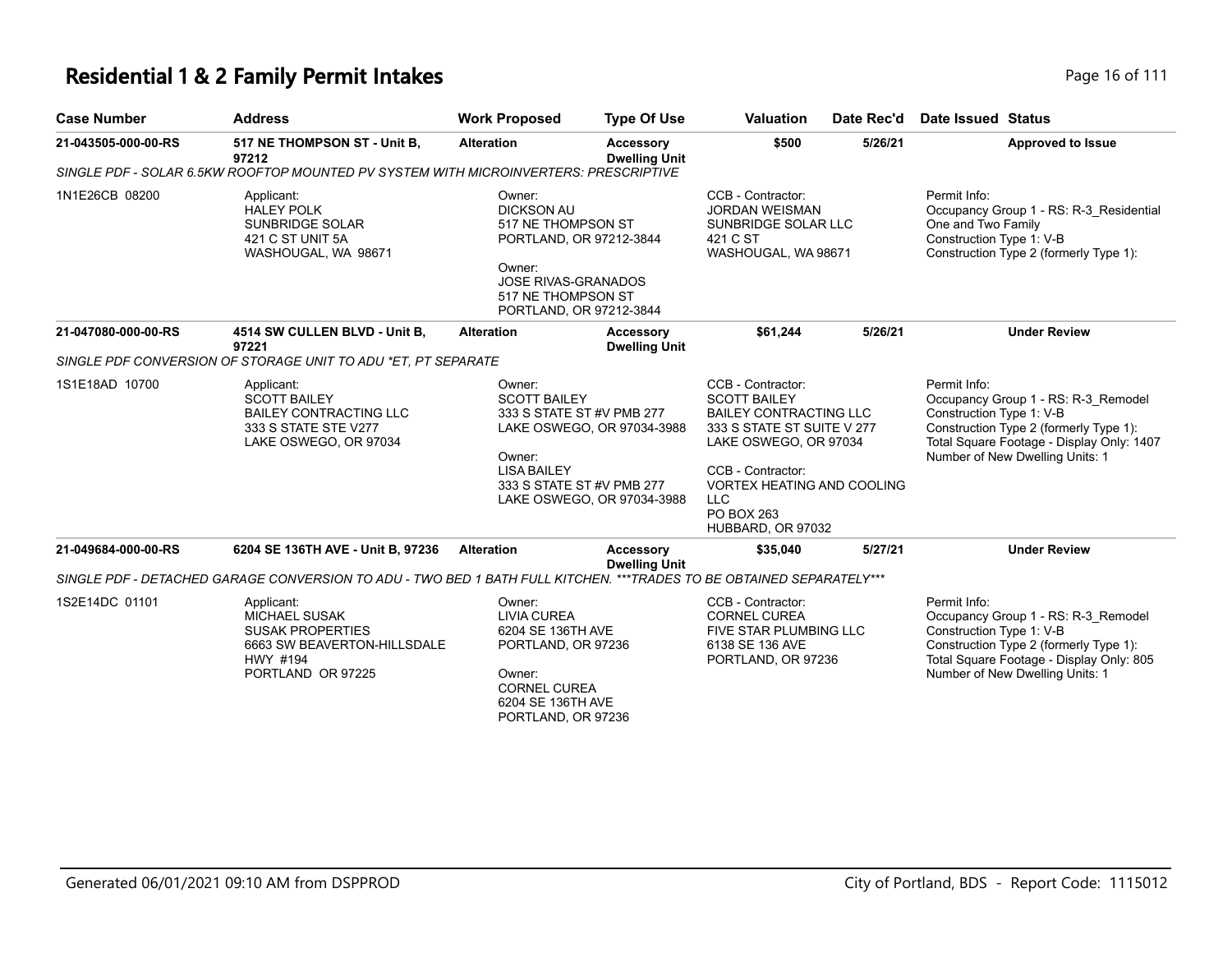### **Residential 1 & 2 Family Permit Intakes Page 17 of 111**

| <b>Case Number</b>                                                                  | <b>Address</b>                                                                                                                                                                                                           | <b>Work Proposed</b>                                                                                                                         | <b>Type Of Use</b>                   | <b>Valuation</b>                                                                                             | Date Rec'd                                                                                              | <b>Date Issued Status</b>                                                                                                                           |                                                                               |  |
|-------------------------------------------------------------------------------------|--------------------------------------------------------------------------------------------------------------------------------------------------------------------------------------------------------------------------|----------------------------------------------------------------------------------------------------------------------------------------------|--------------------------------------|--------------------------------------------------------------------------------------------------------------|---------------------------------------------------------------------------------------------------------|-----------------------------------------------------------------------------------------------------------------------------------------------------|-------------------------------------------------------------------------------|--|
| 21-051354-000-00-RS                                                                 | 2613 SE 71ST AVE, 97206                                                                                                                                                                                                  | <b>Alteration</b>                                                                                                                            | <b>Accessory</b><br><b>Structure</b> | \$15,980                                                                                                     | 5/27/21                                                                                                 | 5/27/21 Issued                                                                                                                                      |                                                                               |  |
|                                                                                     | VOLUNTARY CONNECTION OF FRAMING TO FOUNDATION. INSTALL 2 NEW BASEMENT WINDOWS WITH WINDOW WELLS. WINDOWS AND WELLS TO MEET<br>EMERGENCY RECSUE AND ESCAPE CODES BUT NOT INTENDED TO CREATE NEW LIVING OR SLEEPING AREAS. |                                                                                                                                              |                                      |                                                                                                              |                                                                                                         |                                                                                                                                                     |                                                                               |  |
| 1S2E08BA 00600<br><b>AGATE</b><br>BLOCK <sub>2</sub><br>E 100' OF N 48.63' OF LOT 4 | Applicant:<br>Michael Weber<br><b>NW Seismic Retrofitters</b><br>P O BOX 18058<br>PORTLAND OR 97212                                                                                                                      | Owner:<br>MICHAEL MCCAFFREY<br>2613 SE 71ST AVE<br>PORTLAND, OR 97206<br>Owner:<br>JANINE M M KAHN<br>2613 SE 71ST AVE<br>PORTLAND, OR 97206 |                                      | CCB - Contractor:<br><b>MICHAEL WIEBER</b><br>ELYSIUM CONSTRUCTION LLC<br>PO BOX 18058<br>PORTLAND, OR 97218 |                                                                                                         | Permit Info:<br>Construction Type 1: V-B                                                                                                            | Occupancy Group 1 - RS: R-3_Remodel<br>Construction Type 2 (formerly Type 1): |  |
| 21-052157-000-00-RS                                                                 | 5114 NE AINSWORTH ST, 97218                                                                                                                                                                                              | <b>Alteration</b>                                                                                                                            | <b>Accessory</b><br><b>Structure</b> | \$207,889                                                                                                    | 5/30/21                                                                                                 |                                                                                                                                                     | <b>Under Review</b>                                                           |  |
|                                                                                     | **SINGLE PDF** REMODEL EXISTING DETACHED GARAGE TO CONVERT PORTION TO SHOP-STUDIO                                                                                                                                        |                                                                                                                                              |                                      |                                                                                                              |                                                                                                         |                                                                                                                                                     |                                                                               |  |
| 1N2E18CD 00400<br>ZWAHLEN HOME SITES<br>BLOCK 4<br>LOT <sub>3</sub>                 | Applicant:<br>Owner:<br><b>JOE ROBERTSON</b><br><b>LOIS MACKENZIE</b><br>SHELTER SOLUTIONS LLC<br>5114 NE AINSWORTH ST<br>1973 SE DUNCAN DR<br>PORTLAND, OR 97218<br>HILLSBORO, OR 97123                                 |                                                                                                                                              |                                      | CCB - Contractor:<br><b>GARNER ELECTRIC CO</b><br>2890 SE BROOKWOOD AVE<br>HILLSBORO, OR 97123               |                                                                                                         | Permit Info:<br>Occupancy Group 1 - RS: R-3_Residential<br>One and Two Family<br>Construction Type 1: V-B<br>Construction Type 2 (formerly Type 1): |                                                                               |  |
|                                                                                     |                                                                                                                                                                                                                          | Owner:<br><b>KEVIN MACKENZIE</b><br>5114 NE AINSWORTH ST<br>PORTLAND, OR 97218                                                               |                                      | CCB - Contractor:<br>HOME ENERGY GROUP INC<br>PO BOX 820474<br>VANCOUVER, WA 98682                           |                                                                                                         |                                                                                                                                                     | Total Square Footage - Display Only: 1592                                     |  |
|                                                                                     |                                                                                                                                                                                                                          |                                                                                                                                              |                                      |                                                                                                              | CCB - Contractor:<br>JOE ROBERTSON<br>SHELTER SOLUTIONS LLC<br>1973 SE DUNCAN DR<br>HILLSBORO, OR 97123 |                                                                                                                                                     |                                                                               |  |
| 21-048855-000-00-RS                                                                 | 3134 SE 150TH AVE, 97236                                                                                                                                                                                                 | <b>Alteration</b>                                                                                                                            | <b>Accessory</b><br><b>Structure</b> | \$15,000                                                                                                     | 5/24/21                                                                                                 |                                                                                                                                                     | <b>Under Review</b>                                                           |  |
|                                                                                     | SINGLE PDF: CREATE OFFICE: RESTROOM: COUNTER SINK AREA AT REAR OF DETACHED GARAGE *ET. PT. MT SEPARATE                                                                                                                   |                                                                                                                                              |                                      |                                                                                                              |                                                                                                         |                                                                                                                                                     |                                                                               |  |
| 1S2E12BD 06500<br>SECTION 12 1S 2E<br>TL 6500 0.17 ACRES                            | Applicant:<br><b>ISAK LEPP</b><br>3134 SE 150TH AVE                                                                                                                                                                      | Owner:<br><b>ISAK LEPP</b><br>3134 SE 150TH AVE                                                                                              |                                      |                                                                                                              |                                                                                                         | Permit Info:<br>Construction Type 1: V-B                                                                                                            | Construction Type 2 (formerly Type 1):                                        |  |

PORTLAND, OR 97236

PORTLAND OR 97236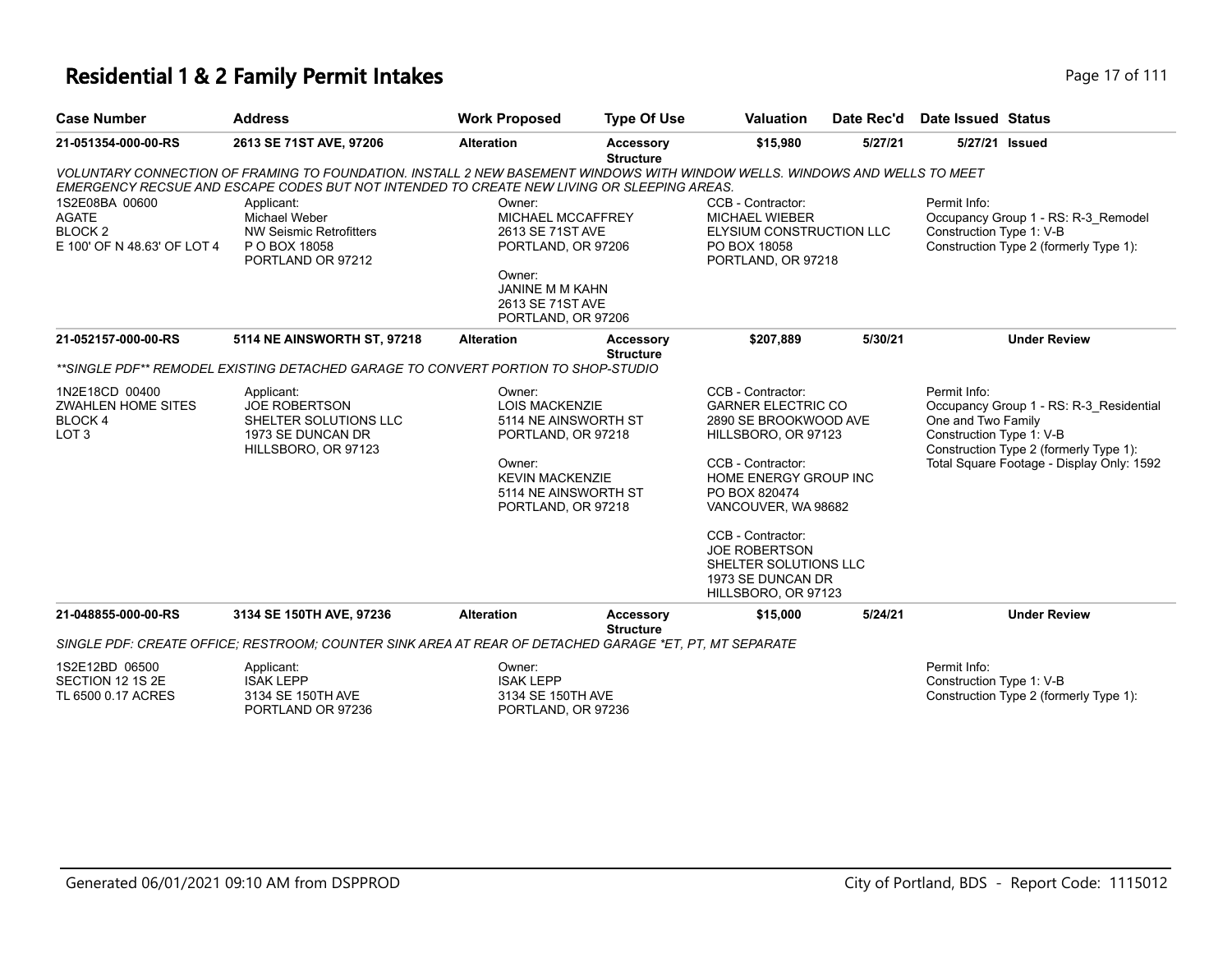# **Residential 1 & 2 Family Permit Intakes**

| Page 18 of 111 |  |  |
|----------------|--|--|
|                |  |  |

| <b>Case Number</b>                                                               | <b>Address</b>                                                                                             | <b>Work Proposed</b>                                                                                                                                         | <b>Type Of Use</b>                       | <b>Valuation</b>                                                                                               | Date Rec'd | <b>Date Issued Status</b>                                                                                                                                                                       |
|----------------------------------------------------------------------------------|------------------------------------------------------------------------------------------------------------|--------------------------------------------------------------------------------------------------------------------------------------------------------------|------------------------------------------|----------------------------------------------------------------------------------------------------------------|------------|-------------------------------------------------------------------------------------------------------------------------------------------------------------------------------------------------|
| 21-047729-000-00-RS                                                              | 3260 NE US GRANT PL, 97212                                                                                 | <b>Alteration</b>                                                                                                                                            | Decks, Fences,<br><b>Retaining Walls</b> | \$55,000                                                                                                       | 5/15/21    | 5/15/21 Under Inspection                                                                                                                                                                        |
|                                                                                  | *SINGLE PDF* DEMO EXISTING BACK DECK/PORCH AND BUILD NEW COVERED PORCH OVER EXISTING AREA.                 |                                                                                                                                                              |                                          |                                                                                                                |            |                                                                                                                                                                                                 |
| 1N1E25CA 17100<br>FERNWOOD SUB OF TR 8<br>BLOCK <sub>2</sub><br>LOT <sub>9</sub> | Applicant:<br><b>OMAR MARTINEZ</b><br><b>CASA BONITA LLC</b><br>1631 NE BROADWAY #721<br>PORTLAND OR 97232 | Owner:<br><b>STEPHEN PIUCCI</b><br>3260 NE US GRANT PL<br>PORTLAND, OR 97212<br>Owner:<br><b>MELISSA POWERS</b><br>3260 NE US GRANT PL<br>PORTLAND, OR 97212 |                                          | CCB - Contractor:<br><b>CASA BONITA LLC</b><br>1631 NE BROADWAY #721<br>PORTLAND, OR 97232                     |            | Permit Info:<br>Occupancy Group 1 - RS: U Decks,<br>Patios, Porches, Carports<br>Construction Type 1: V-B<br>Construction Type 2 (formerly Type 1):                                             |
| 21-052152-000-00-RS                                                              | 5216 SW BURTON DR, 97221                                                                                   | <b>Alteration</b>                                                                                                                                            | Decks, Fences,<br><b>Retaining Walls</b> | \$10,000                                                                                                       | 5/30/21    | <b>Approved to Issue</b>                                                                                                                                                                        |
| <b>REMOVE EXISTING DECK RAILING AND REPLACE IT.</b>                              |                                                                                                            |                                                                                                                                                              |                                          |                                                                                                                |            |                                                                                                                                                                                                 |
| 1S1E06AC 02100<br><b>HIGHLANDS CREST</b><br>LOT <sub>5</sub>                     | Applicant:<br><b>CLYDE MANCHESTER</b><br><b>HELP GROUP INC</b><br>10006 SW CANYON RD<br>PORTLAND, OR 97225 | Owner:<br><b>SCOTT SCHWARTZ</b><br>5216 SW BURTON DR<br>PORTLAND, OR 97221<br>Owner:<br><b>JENNIFER SCHWARTZ</b><br>5216 SW BURTON DR<br>PORTLAND, OR 97221  |                                          | CCB - Contractor:<br>HELPHOME ENERGY LIFE<br>PERFORMANCE GROUP INC<br>10006 SW CANYON RD<br>PORTLAND, OR 97225 |            | Permit Info:<br>Occupancy Group 1 - RS: U Decks,<br>Patios, Porches, Carports<br>Construction Type 1: V-B<br>Construction Type 2 (formerly Type 1):                                             |
| 21-040214-000-00-RS                                                              | 2136 SW BOUNDARY ST, 97239                                                                                 | <b>Alteration</b>                                                                                                                                            | Decks, Fences,<br><b>Retaining Walls</b> | \$17,488                                                                                                       | 5/5/21     | <b>Under Review</b>                                                                                                                                                                             |
|                                                                                  | SINGLE PDF 2ND STORY 1000SQFT DECK AT REAR OF HOUSE *** NO TRADES***                                       |                                                                                                                                                              |                                          |                                                                                                                |            |                                                                                                                                                                                                 |
| 1S1E16BC 07500<br>SLAVINS ADD & PLAT 2<br><b>BLOCK A</b><br>LOT <sub>9</sub>     | Applicant:<br><b>MATT LEMON</b><br><b>CUSTOM CUT REMODELING</b><br>2440 SE LAUREL ST<br>MILWAUKIE OR 97267 | Owner:<br>2136 SW BOUNDARY ST<br>PORTLAND, OR 97239-2023                                                                                                     | CHRISTOPHER I CAMPBELL                   | CCB - Contractor:<br><b>CUSTOM CUT REMODELING INC</b><br>2440 SE LAUREL ST<br>MILWAUKIE, OR 97267              |            | Permit Info:<br>Occupancy Group 1 - RS: U Decks.<br>Patios, Porches, Carports<br>Construction Type 1: V-B<br>Construction Type 2 (formerly Type 1):<br>Total Square Footage - Display Only: 682 |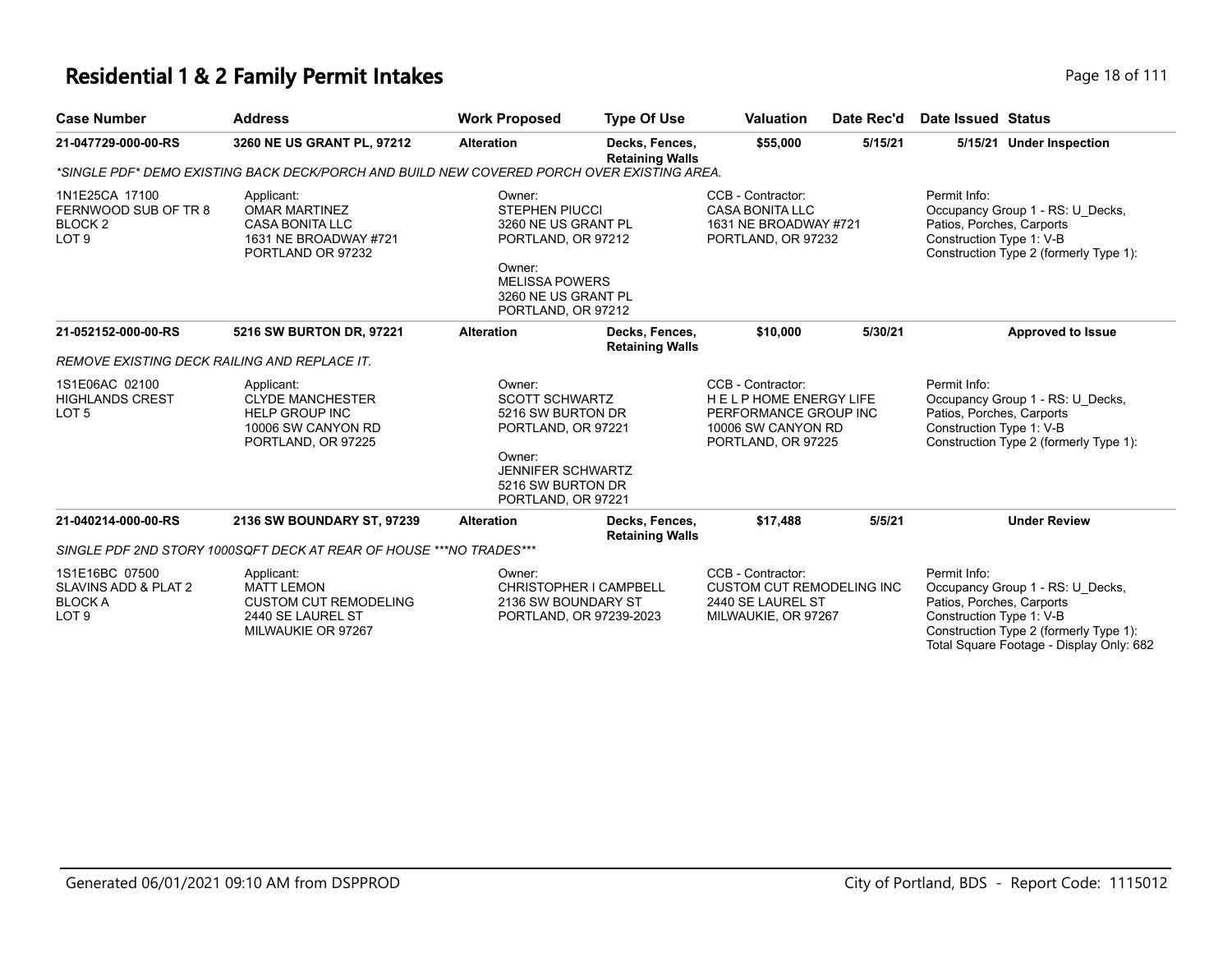# **Residential 1 & 2 Family Permit Intakes**

| Page 19 of 111 |
|----------------|
|----------------|

| <b>Case Number</b>                                               | <b>Address</b>                                                                                                         | <b>Work Proposed</b>                                                                                                                                                                                                                                                                                                                                                                                                        | <b>Type Of Use</b>                       | Valuation                                                                                    | Date Rec'd | Date Issued Status                                                                                                                                                                              |
|------------------------------------------------------------------|------------------------------------------------------------------------------------------------------------------------|-----------------------------------------------------------------------------------------------------------------------------------------------------------------------------------------------------------------------------------------------------------------------------------------------------------------------------------------------------------------------------------------------------------------------------|------------------------------------------|----------------------------------------------------------------------------------------------|------------|-------------------------------------------------------------------------------------------------------------------------------------------------------------------------------------------------|
| 21-042419-000-00-RS                                              | 6246 SW BURLINGAME AVE,<br>97239                                                                                       | <b>Alteration</b>                                                                                                                                                                                                                                                                                                                                                                                                           | Decks, Fences,<br><b>Retaining Walls</b> | \$500                                                                                        | 5/11/21    | <b>Under Review</b>                                                                                                                                                                             |
|                                                                  | SINGLE PDF - NEW DRAINAGE SYSTEM AND SLOPE REINFORCEMENT TO CROSS OVER 6 PROPERTIES. SEE 17-255395 RS AND 17-127294 DB |                                                                                                                                                                                                                                                                                                                                                                                                                             |                                          |                                                                                              |            |                                                                                                                                                                                                 |
| 1S1E16DC 04300<br><b>BURLINGAME</b><br>BLOCK 51<br>LOT 13 TL 51  | Applicant:<br>DAVID POCKET<br>6246 SW BURLINGAME AVE<br>PORTLAND OREGON 97239                                          | Owner:<br>E GARY SERVAIS LIVING TRUST<br>690 WINDING WAY SE<br>SALEM, OR 97302<br>Owner:<br><b>MATTHEW TACKETT-NELSON</b><br>6242 SW BURLINGAME AVE<br>PORTLAND, OR 97239<br>Owner:<br><b>DEBORAH ROSAS</b><br>6244 SW BURLINGAME AVE<br>PORTLAND, OR 97239-2633<br>Owner:<br>POLLY POCKET<br>6246 SW BURLINGAME AVE<br>PORTLAND, OR 97239<br>Owner:<br><b>DAVID POCKET</b><br>6246 SW BURLINGAME AVE<br>PORTLAND, OR 97239 |                                          | CCB - Contractor:<br>PETER KARP<br>PLI SYSTEMS INC<br>3045 SE 61ST CT<br>HILLSBORO, OR 97123 |            | Permit Info:<br>Occupancy Group 1 - RS: U_Decks,<br>Patios, Porches, Carports<br>Construction Type 1: V-B<br>Construction Type 2 (formerly Type 1):<br>Total Square Footage - Display Only: 180 |
|                                                                  |                                                                                                                        |                                                                                                                                                                                                                                                                                                                                                                                                                             |                                          |                                                                                              |            |                                                                                                                                                                                                 |
| 21-048714-000-00-RS                                              | 9107 SW 9TH PL, 97219                                                                                                  | <b>Alteration</b>                                                                                                                                                                                                                                                                                                                                                                                                           | Decks, Fences,<br><b>Retaining Walls</b> | \$15,000                                                                                     | 5/20/21    | <b>Under Review</b>                                                                                                                                                                             |
|                                                                  | SINGLE PDF - REMOVE AND REPLACE 442SQFT DECK                                                                           |                                                                                                                                                                                                                                                                                                                                                                                                                             |                                          |                                                                                              |            |                                                                                                                                                                                                 |
| 1S1E28AB 02600<br>NORTHROP AC<br><b>BLOCK B</b><br>LOT 9 TL 2600 | Applicant:<br>AIMEE CLOTT<br>ARCHADECK OF WEST PORTLAND<br>15880 SW Tualatin St<br>Sherwood, OR 97140                  | Owner:<br>RACHEL CHARLTON<br>9107 SW 9TH PL<br>PORTLAND, OR 97219<br>Owner:<br><b>CHRISTOPHER CHARLTON</b><br>9107 SW 9TH PL<br>PORTLAND, OR 97219                                                                                                                                                                                                                                                                          |                                          | CCB - Contractor:<br><b>FAHLAND INC</b><br>15880 SW TUALATIN ST<br>SHERWOOD, OR 97140        |            | Permit Info:<br>Occupancy Group 1 - RS: U Decks,<br>Patios, Porches, Carports<br>Construction Type 1: V-B<br>Construction Type 2 (formerly Type 1):<br>Total Square Footage - Display Only: 442 |
| 20-128119-REV-01-RS                                              | 1912 SE 12TH AVE, 97214                                                                                                | <b>Alteration</b>                                                                                                                                                                                                                                                                                                                                                                                                           | <b>Duplex</b>                            | \$7,000                                                                                      | 5/29/21    | $6/1/21$ Issued                                                                                                                                                                                 |
|                                                                  | PAPER-ALTERATION TO CONVERT NEW CLOSET TO A NEW BATHROOM ON THE 1918 SE 12 SIDE                                        |                                                                                                                                                                                                                                                                                                                                                                                                                             |                                          |                                                                                              |            |                                                                                                                                                                                                 |
| 1S1E02CA 09000                                                   | Applicant:<br>RUHMANN CONSTRUCTION LLC<br>142 SPENCERS CREST DR<br><b>EUGENE, OR 97405</b>                             | Owner:<br>ALEXANDER BASSOS<br>1912 SE 12TH AVE<br>PORTLAND, OR 97214-4718                                                                                                                                                                                                                                                                                                                                                   |                                          |                                                                                              |            | Permit Info:<br>Occupancy Group 1 - RS: R-3_Remodel<br>Construction Type 1: V-B<br>Construction Type 2 (formerly Type 1):<br>Total Square Footage - Display Only: 1450                          |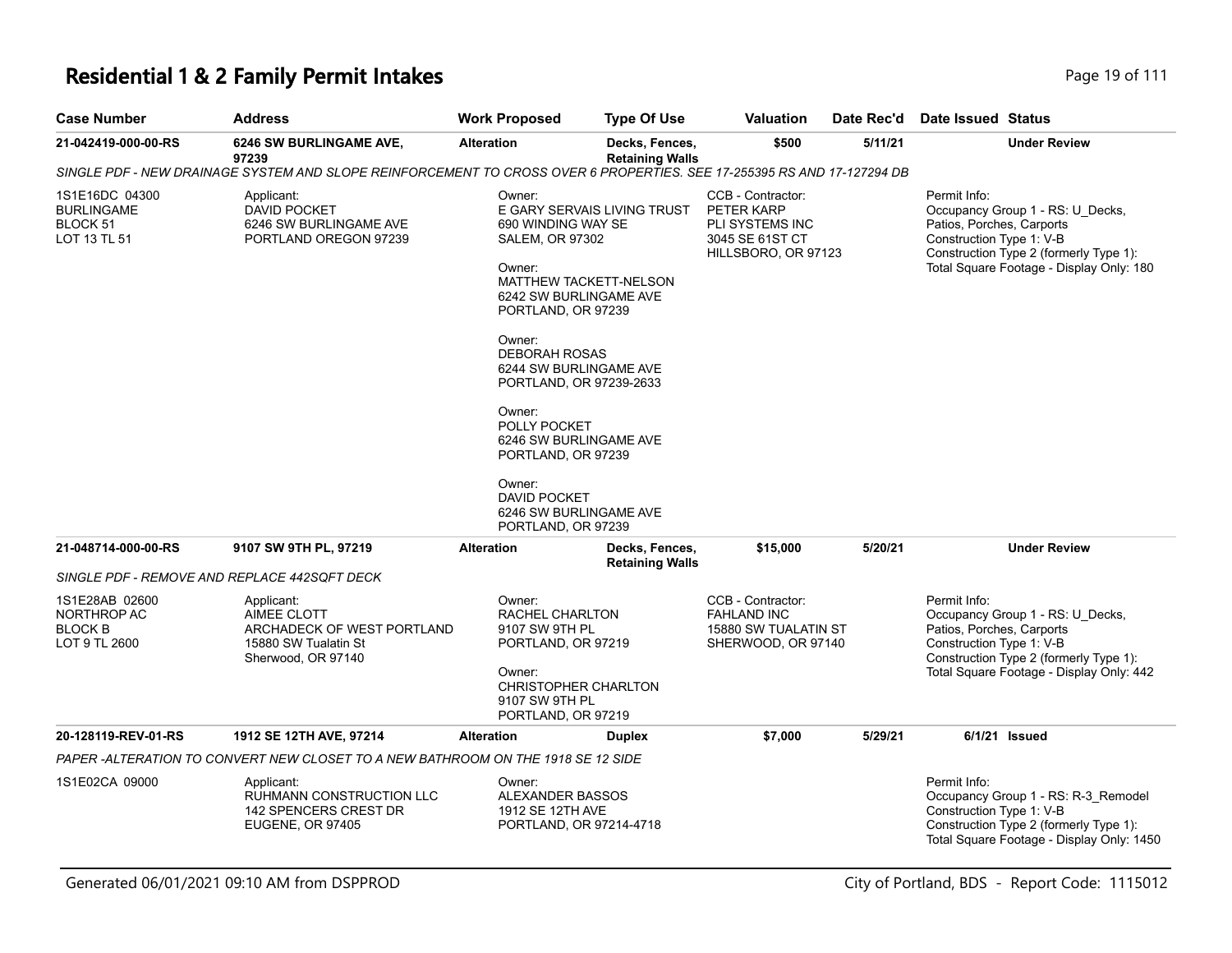| <b>Case Number</b>                                                                                      | <b>Address</b>                                                                                                                                                                                                                                                                                                                                                              | <b>Work Proposed</b>                                                                                                                                          | <b>Type Of Use</b>       | <b>Valuation</b><br>Date Rec'd                                                                                                             |         | Date Issued Status                                               |                                                                                   |
|---------------------------------------------------------------------------------------------------------|-----------------------------------------------------------------------------------------------------------------------------------------------------------------------------------------------------------------------------------------------------------------------------------------------------------------------------------------------------------------------------|---------------------------------------------------------------------------------------------------------------------------------------------------------------|--------------------------|--------------------------------------------------------------------------------------------------------------------------------------------|---------|------------------------------------------------------------------|-----------------------------------------------------------------------------------|
| 21-048881-000-00-RS                                                                                     | 3737 N ALASKA ST, 97217                                                                                                                                                                                                                                                                                                                                                     | <b>Alteration</b>                                                                                                                                             | <b>Duplex</b>            | \$7,000                                                                                                                                    | 5/24/21 |                                                                  | <b>Under Review</b>                                                               |
| 1N1E08AA 16100<br><b>DAHLKE ADD</b><br><b>BLOCK7</b><br>LOT <sub>12</sub>                               | SINGLE PDF: DUPLEX REMODEL: (9010): 1ST FLOOR NEW HALF BATH & STAIR TO 2ND FLOOR (3737): CONVERT GARAGE TO FAMILY ROOM; LAUNDRY ROOM;<br>ENLARGE BATHROOM; REMOVE WALL BETWEEN LIVING AND KITCHEN; ENLARGE BEDROOM *ET, PT, MT SEPARATE SEE 2020 222082 HS<br>Applicant:<br><b>DANA POPICK</b><br>ALASKA DEVELOPMENT GROUP LLC<br>20733 SW BOOKER CT<br>BEAVERTON, OR 97003 | Owner:<br>LLC.<br>1156 NE 193RD AVE<br>PORTLAND, OR 97230                                                                                                     | ALASKA DEVELOPMENT GROUP | CCB - Contractor:<br>JOSE GARCIA CONSTRUCTION<br>LLC.<br>PO BOX 571<br>AURORA, OR 97002                                                    |         | Permit Info:<br>One and Two Family<br>Construction Type 1: V-B   | Occupancy Group 1 - RS: R-3 Residential<br>Construction Type 2 (formerly Type 1): |
| 21-040386-000-00-RS                                                                                     | 55 NE BRIDGETON RD - SLIP 03,<br>97211                                                                                                                                                                                                                                                                                                                                      | <b>Alteration</b>                                                                                                                                             | <b>Floating Home</b>     | \$6,750                                                                                                                                    | 5/14/21 | 5/14/21 Issued                                                   |                                                                                   |
|                                                                                                         | SINGLE PDF - SOLAR 3.80KW ROOFTOP MOUNTED PV SYSTEM: ENGINEERED                                                                                                                                                                                                                                                                                                             |                                                                                                                                                               |                          |                                                                                                                                            |         |                                                                  |                                                                                   |
| 1N1E03AB 02300<br><b>CAPTAINS MOORAGE</b><br><b>UPLAND# R314321</b><br>MB X # FH3152<br><b>FLOATING</b> | Applicant:<br><b>MOLLY BECKEL</b><br>ELEMENTAL ENERGY LLC<br>1339 SE 8TH AVE SUITE B<br>PORTLAND OR 97214                                                                                                                                                                                                                                                                   | Owner:<br><b>GWEN SCOTT</b><br>55 NE BRIDGETON RD #3<br>PORTLAND, OR 97211<br>Owner:<br><b>CRAIG MCPHERSON</b><br>55 NE BRIDGETON RD #3<br>PORTLAND, OR 97211 |                          | CCB - Contractor:<br><b>ELEMENTAL ENERGY LLC</b><br>1339 SE 8TH AVE #B<br>PORTLAND, OR 97214                                               |         | Permit Info:<br>One and Two Family<br>Construction Type 1: V-B   | Occupancy Group 1 - RS: R-3_Residential<br>Construction Type 2 (formerly Type 1): |
| 21-012171-DFS-01-RS                                                                                     | 1825 SE 24TH AVE, 97214                                                                                                                                                                                                                                                                                                                                                     | <b>Alteration</b>                                                                                                                                             | Garage/Carport           | \$5,000                                                                                                                                    | 5/19/21 | 5/19/21 Issued                                                   |                                                                                   |
| SINGLE PDF - DFS FOR ROOF TRUSSES                                                                       |                                                                                                                                                                                                                                                                                                                                                                             |                                                                                                                                                               |                          |                                                                                                                                            |         |                                                                  |                                                                                   |
| 1S1E02DA 11500<br><b>COLONIAL HTS</b><br>BLOCK <sub>5</sub><br>E 63' OF LOT 9&10                        | Applicant:<br><b>JEFFERY LEWIS</b><br><b>WEST COAST FORENSICS</b><br><b>ENGINEERING AND DESIGN</b><br>3835 SW KELLY AVE<br>PORTLAND OR 97239                                                                                                                                                                                                                                | Owner:<br><b>WILSON LEE</b><br>1825 SE 24TH AVE<br>PORTLAND, OR 97214-4859<br>Owner:<br><b>SALLY S K LEE</b><br>1825 SE 24TH AVE<br>PORTLAND, OR 97214-4859   |                          | CCB - Contractor:<br><b>CRAIG CUSTOM CONSTRUCTION</b><br><b>INC</b><br>PMB 554 12042 SE SUNNYSIDE<br><b>RD</b><br>CLACKAMAS, OR 97015-8382 |         | Permit Info:<br>Garage\Utility Misc.<br>Construction Type 1: V-B | Occupancy Group 1 - RS: U_Private<br>Construction Type 2 (formerly Type 1):       |
| 21-028417-000-00-RS                                                                                     | 8337 SE MORRISON ST, 97216                                                                                                                                                                                                                                                                                                                                                  | <b>Alteration</b>                                                                                                                                             | Garage/Carport           | \$500                                                                                                                                      | 5/3/21  |                                                                  | 5/3/21 Under Inspection                                                           |
|                                                                                                         | SINGLE PDF - SOLAR 4.005KW ROOF TOP MOUNTED PV SYSTEM ON DETACHED GARAGE: PRESCRIPTIVE                                                                                                                                                                                                                                                                                      |                                                                                                                                                               |                          |                                                                                                                                            |         |                                                                  |                                                                                   |
| 1S2E04BB 16100<br><b>SUNRISE PK</b><br>BLOCK <sub>3</sub><br>LOT 18&19<br>LOT 20 EXC W 17'              | Applicant:<br><b>GRANT LINDSEY</b><br><b>ENERGY SOLUTIONS LLC</b><br>PO BOX 887<br>BEAVERCREEK, OR 97004                                                                                                                                                                                                                                                                    | Owner:<br><b>SAM LICHTER</b><br>8337 SE MORRISON ST<br>PORTLAND, OR 97216-1221                                                                                |                          | CCB - Contractor:<br><b>CLACKAMAS ELECTRIC INC</b><br>16070 S RIFLE WAY<br>OREGON CITY, OR 97045                                           |         | Permit Info:<br>Garage\Utility Misc.<br>Construction Type 1: V-B | Occupancy Group 1 - RS: U_Private<br>Construction Type 2 (formerly Type 1):       |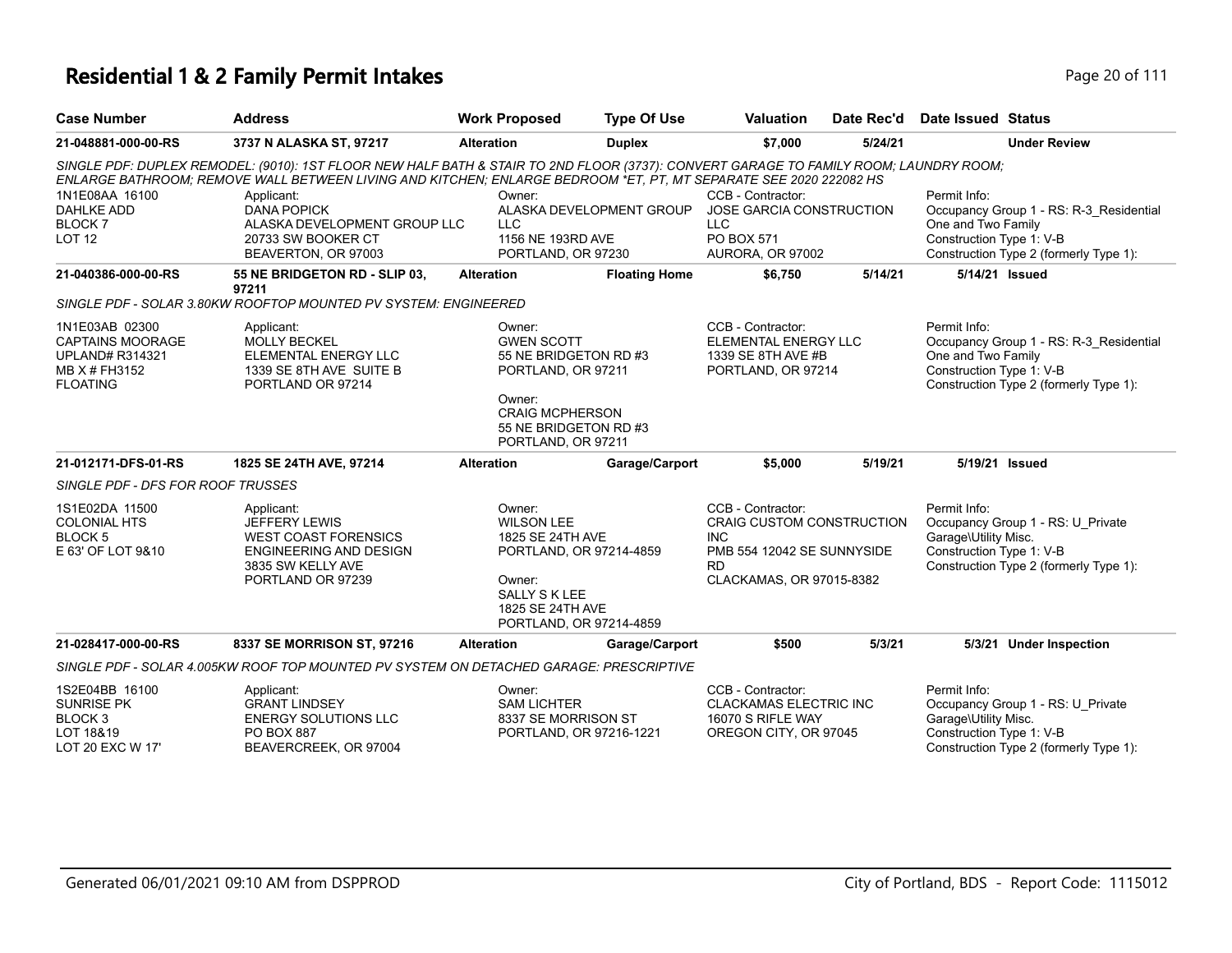### **Residential 1 & 2 Family Permit Intakes Page 21 of 111**

| <b>Case Number</b>                                                                    | <b>Address</b>                                                                                                                      | <b>Work Proposed</b>                                                                                                                                   | <b>Type Of Use</b>                      | <b>Valuation</b>                                                                                                          | Date Rec'd | <b>Date Issued Status</b>                                        |                                                                                   |
|---------------------------------------------------------------------------------------|-------------------------------------------------------------------------------------------------------------------------------------|--------------------------------------------------------------------------------------------------------------------------------------------------------|-----------------------------------------|---------------------------------------------------------------------------------------------------------------------------|------------|------------------------------------------------------------------|-----------------------------------------------------------------------------------|
| 21-034645-000-00-RS                                                                   | 7233 N NEWELL AVE, 97203                                                                                                            | <b>Alteration</b>                                                                                                                                      | Garage/Carport                          | \$500                                                                                                                     | 5/17/21    |                                                                  | 5/17/21 Issued                                                                    |
|                                                                                       | SINGLE PDF - SOLAR 6.88KW ROOF TOP MOUNTED PV SYSTEM ON GARAGE: PRESCRIPTIVE                                                        |                                                                                                                                                        |                                         |                                                                                                                           |            |                                                                  |                                                                                   |
| 1N1E07CA 02200<br>NORTHERN HILL ADD<br>BLOCK 14<br>SLY 17' OF LOT 12<br>LOT 13&14     | Applicant:<br><b>JUSTIN LEE</b><br><b>SYNCHRO SOLAR</b><br>2870 NE HOGAN DR<br>GRESHAM, OR 97030                                    | Owner:<br><b>KENNETH KADERA</b><br>7233 N NEWELL AVE<br>PORTLAND, OR 97203<br>Owner:<br>KATHLEEN KADERA<br>7233 N NEWELL AVE<br>PORTLAND, OR 97203     |                                         | CCB - Contractor:<br><b>SYNCHRO SOLAR LLC</b><br>2870 NE HOGAN DR SUITE E240<br>GRESHAM, OR 97030                         |            | Permit Info:<br>Garage\Utility Misc.<br>Construction Type 1: V-B | Occupancy Group 1 - RS: U_Private<br>Construction Type 2 (formerly Type 1):       |
| 21-042802-000-00-RS                                                                   | 11313 SW 33RD AVE, 97219                                                                                                            | <b>Alteration</b>                                                                                                                                      | <b>Single Family</b><br><b>Dwelling</b> | \$12,000                                                                                                                  | 5/3/21     |                                                                  | 5/3/21 Issued                                                                     |
|                                                                                       | REMOVE EXISTING WINDOS AND DOORS, WIDEN OPENING AND INSTALL LARGE 4 PANEL DOOR. CREATE 2 NEW OPENINGS FOR 2 NEW WINDOWS             |                                                                                                                                                        |                                         |                                                                                                                           |            |                                                                  |                                                                                   |
| 1S1E32AC 01200<br><b>FOREST BROOKS</b><br>LOT <sub>5</sub>                            | Applicant:<br><b>CHERISH BERRY</b><br>RENEWAL BY ANDERSEN OF<br><b>PORTLAND</b><br>18151 SW BOONES FERRY RD.<br>PORTLAND, ORE 97224 | Owner:<br><b>JON DRAKE</b><br>11313 SW 33RD AVE<br>PORTLAND, OR 97219                                                                                  |                                         | CCB - Contractor:<br><b>GLV ENTERPRISES INC</b><br>18151 SW BOONES FERRY RD<br>PORTLAND, OR 97224                         |            | Permit Info:<br>One and Two Family<br>Construction Type 1: V-B   | Occupancy Group 1 - RS: R-3_Residential<br>Construction Type 2 (formerly Type 1): |
| 21-042999-000-00-RS                                                                   | 3597 SW COUNCIL CREST DR,<br>97239<br>*SINGLE PDF* VOLUNTARY UNDERPINNING USING 2 PRECON PIERS                                      | <b>Alteration</b>                                                                                                                                      | <b>Single Family</b><br><b>Dwelling</b> | \$9,200                                                                                                                   | 5/3/21     |                                                                  | 5/20/21 Issued                                                                    |
| 1S1E08DA 03100<br><b>COUNCIL CREST PK</b><br>BLOCK <sub>9</sub><br><b>LOT 1&amp;2</b> | Applicant:<br><b>EMILY SINGLETON</b><br><b>TERRAFIRMA FOUNDATION SYSTEMS</b><br>7910 SW HUNZIKER ST<br>TIGARD OR 97223              | Owner:<br>OTA.EILEEN K TR<br>PORTLAND, OR 97239                                                                                                        | 3597 SW COUNCIL CREST DR                | CCB - Contractor:<br><b>TERRAFIRMA FOUNDATION</b><br><b>REPAIR INC</b><br>761 NE GARDEN VALLEY BLVD<br>ROSEBURG, OR 97470 |            | Permit Info:<br>One and Two Family<br>Construction Type 1: V-B   | Occupancy Group 1 - RS: R-3 Residential<br>Construction Type 2 (formerly Type 1): |
| 21-043094-000-00-RS                                                                   | 1201 SE 71ST AVE, 97215                                                                                                             | <b>Alteration</b>                                                                                                                                      | <b>Single Family</b><br><b>Dwelling</b> | \$7,600                                                                                                                   | 5/3/21     |                                                                  | 5/20/21 Issued                                                                    |
|                                                                                       | *SINGLE PDF* VOLUNTARY UNDERPINNING USING 3 PUSH PIERS                                                                              |                                                                                                                                                        |                                         |                                                                                                                           |            |                                                                  |                                                                                   |
| 1S2E05BD 02700<br><b>BELMONT</b><br>BLOCK <sub>1</sub><br>LOT <sub>5</sub>            | Applicant:<br><b>EMILY SINGLETON</b><br>TERRAFIRMA FOUNDATION SYSTEMS<br>7910 SW HUNZIKER ST<br>TIGARD OR 97223                     | Owner:<br><b>JOHN TOMLINSON</b><br>1201 SE 71ST AVE<br>PORTLAND, OR 97215<br>Owner:<br><b>HALLIE GARDNER</b><br>1201 SE 71ST AVE<br>PORTLAND, OR 97215 |                                         | CCB - Contractor:<br>TERRAFIRMA FOUNDATION<br><b>REPAIR INC</b><br>761 NE GARDEN VALLEY BLVD<br>ROSEBURG, OR 97470        |            | Permit Info:<br>One and Two Family<br>Construction Type 1: V-B   | Occupancy Group 1 - RS: R-3 Residential<br>Construction Type 2 (formerly Type 1): |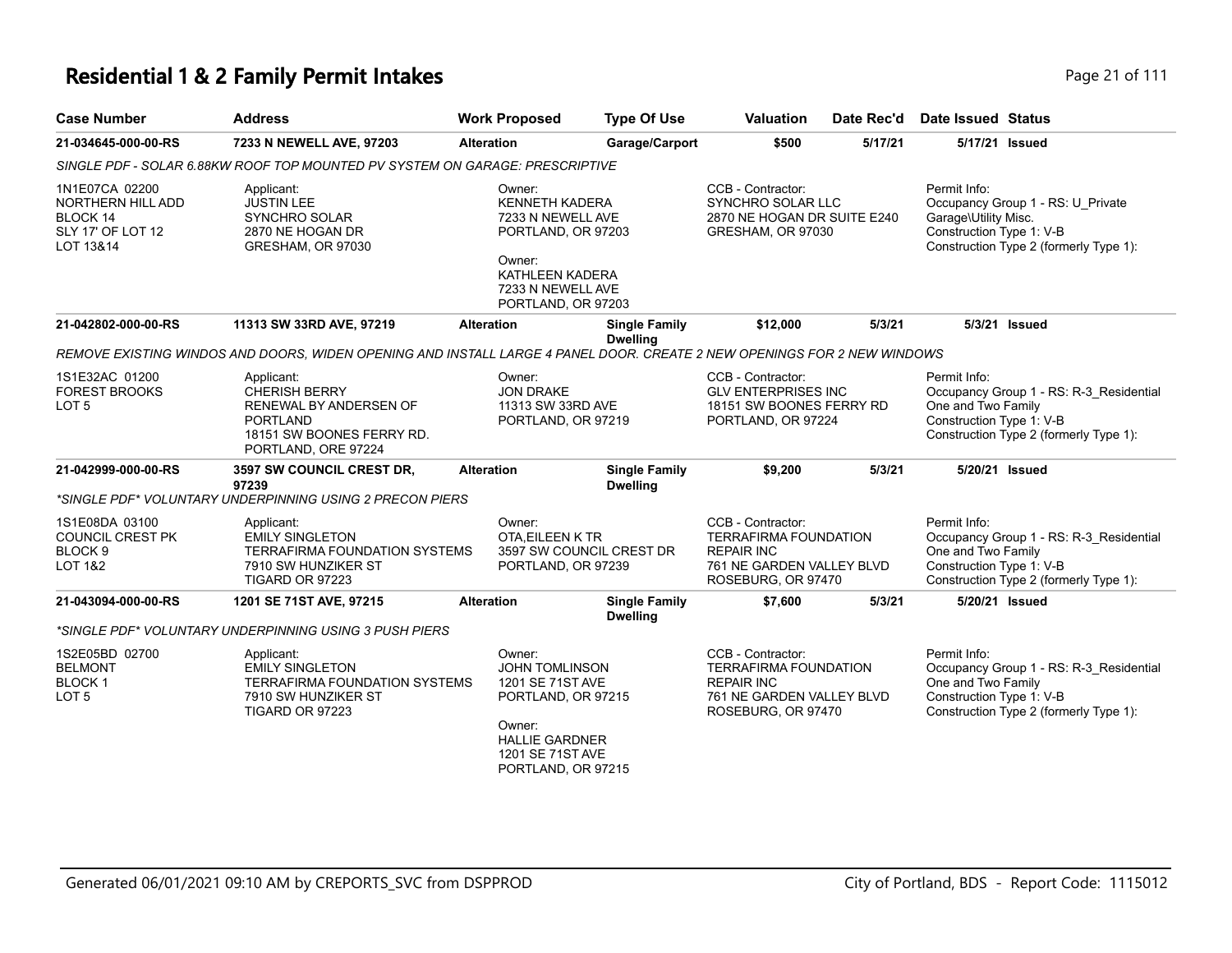| <b>Case Number</b>                                                                               | <b>Address</b>                                                                                                                                                                                                                                                                                             | <b>Work Proposed</b>                                                                                                                                              | <b>Type Of Use</b>                      | Valuation                                                                                                                                        | Date Rec'd | <b>Date Issued Status</b>                                      |                                                                                   |
|--------------------------------------------------------------------------------------------------|------------------------------------------------------------------------------------------------------------------------------------------------------------------------------------------------------------------------------------------------------------------------------------------------------------|-------------------------------------------------------------------------------------------------------------------------------------------------------------------|-----------------------------------------|--------------------------------------------------------------------------------------------------------------------------------------------------|------------|----------------------------------------------------------------|-----------------------------------------------------------------------------------|
| 21-044192-000-00-RS                                                                              | 1709 SE 46TH AVE, 97215                                                                                                                                                                                                                                                                                    | <b>Alteration</b>                                                                                                                                                 | <b>Single Family</b><br><b>Dwelling</b> | \$40,000                                                                                                                                         | 5/5/21     |                                                                | 5/5/21 Under Inspection                                                           |
|                                                                                                  | *SINGLE PDF* complete abatement and removing asbestos flooring. Framing in a new window (engineers drawing attached) on west wall. New cabinets, new counter top, new<br>appliances, new wood floors, new lights, new built in seating. Plumbing, Electrical and Mechanical work included see application. |                                                                                                                                                                   |                                         |                                                                                                                                                  |            |                                                                |                                                                                   |
| 1S2E06CB 01400<br><b>HAWTHORNE AVE ADD</b><br>BLOCK 10<br>LOT <sub>9</sub><br>N 8 1/3' OF LOT 10 | Applicant:<br><b>HOLLY HUNTER</b><br><b>ENVIRONS LLC</b><br>3240 SW SHERWOOD PLACE<br>PORTLAND, OR 97201                                                                                                                                                                                                   | Owner:<br><b>ROBYN STEELY</b><br>1709 SE 46TH AVE<br>PORTLAND, OR 97215                                                                                           |                                         | CCB - Contractor:<br><b>HOLLY HUNTLEY</b><br><b>ENVIRONS LLC</b><br>3240 SW SHERWOOD PLACE<br>PORTLAND, OR 97201                                 |            | Permit Info:<br>One and Two Family<br>Construction Type 1: V-B | Occupancy Group 1 - RS: R-3_Residential<br>Construction Type 2 (formerly Type 1): |
| 21-045273-000-00-RS                                                                              | 5251 SW ALFRED ST, 97219                                                                                                                                                                                                                                                                                   | <b>Alteration</b>                                                                                                                                                 | <b>Single Family</b><br><b>Dwelling</b> | \$22,000                                                                                                                                         | 5/7/21     | 5/19/21 Issued                                                 |                                                                                   |
|                                                                                                  | INTERIOR REMODEL CONSISTING OF REMOVAL OF INTERIOR WALLS AND RELOCATING THE KITCHEN.                                                                                                                                                                                                                       |                                                                                                                                                                   |                                         |                                                                                                                                                  |            |                                                                |                                                                                   |
| 1S1E30DB 07600<br><b>CRESTWOOD</b><br>E 100' OF S 1/2 OF W 200'<br>OF LOT 12                     | Applicant:<br><b>BOB MCCURDY</b><br>ALPENGLOW CONSTRUCTION CO<br>8105 SW 71ST AVE<br>PORTLAND, OR 97223                                                                                                                                                                                                    | Owner:<br><b>JEROME DINES</b><br>5251 SW ALFRED ST<br>PORTLAND, OR 97219-5861<br>Owner:<br><b>RIMA DINES</b><br>5251 SW ALFRED ST<br>PORTLAND, OR 97219-5861      |                                         | CCB - Contractor:<br>ALPENGLOW CONSTRUCTION<br>CO.<br>8105 SW 71ST AV<br>PORTLAND, OR 97223-9305                                                 |            | Permit Info:<br>One and Two Family<br>Construction Type 1: V-B | Occupancy Group 1 - RS: R-3_Residential<br>Construction Type 2 (formerly Type 1): |
| 21-045373-000-00-RS                                                                              | 3102 SE 66TH AVE, 97206                                                                                                                                                                                                                                                                                    | <b>Alteration</b>                                                                                                                                                 | <b>Single Family</b><br><b>Dwelling</b> | \$23,500                                                                                                                                         | 5/7/21     |                                                                | 5/14/21 Under Inspection                                                          |
|                                                                                                  | CONVERT BASEMENT TO HABITABLE SPACE AND CREATE A NEW BASEMENT BATHROOM(2nd).                                                                                                                                                                                                                               |                                                                                                                                                                   |                                         |                                                                                                                                                  |            |                                                                |                                                                                   |
| 1S2E08BC 02400<br><b>BONNE HOMES ADD</b><br>BLOCK <sub>1</sub><br>LOT <sub>18</sub>              | Applicant:<br>Jason Rodarte<br>RODARTE DESIGN & REMODEL, INC<br>1925 NE 53rd Avenue<br>Portland, OR 97213                                                                                                                                                                                                  | Owner:<br><b>MEGAN BORG</b><br>3102 SE 66TH AVE<br>PORTLAND, OR 97206<br>Owner:<br>ANNALISA WIRZ<br>3102 SE 66TH AVE<br>PORTLAND, OR 97206                        |                                         | CCB - Contractor:<br><b>JASON RODARTE</b><br>RODARTE DESIGN & REMODEL<br>INC.<br>1925 NE 53RD<br>PORTLAND, OR 97213                              |            | Permit Info:<br>One and Two Family<br>Construction Type 1: V-B | Occupancy Group 1 - RS: R-3_Residential<br>Construction Type 2 (formerly Type 1): |
| 21-045395-000-00-RS                                                                              | 2420 SW CHELMSFORD AVE,<br>97201                                                                                                                                                                                                                                                                           | <b>Alteration</b>                                                                                                                                                 | <b>Single Family</b><br><b>Dwelling</b> | \$130,860                                                                                                                                        | 5/8/21     | 5/27/21 Issued                                                 |                                                                                   |
|                                                                                                  | SINGLE PDF * INTERIOR REMODEL FOR THREE BEDROOMS AND TWO EXISTING BATHROOMS. NEW INTERIOR STAIRCASE *                                                                                                                                                                                                      |                                                                                                                                                                   |                                         |                                                                                                                                                  |            |                                                                |                                                                                   |
| 1S1E04DD 12900<br><b>SEVENTH ST TERR</b><br>BLOCK <sub>7</sub><br>LOT <sub>9</sub>               | Applicant:<br><b>DON TANKERSLEY</b><br>DON TANKERSLEY CONSTRUCTION<br>LTD<br>1628 NW EVERETT ST.<br>PORTLAND, ORE 97209                                                                                                                                                                                    | Owner:<br><b>WILLIAM VON SCHLEGELL</b><br>935 SW DAVENPORT ST<br>PORTLAND, OR 97201<br>Owner:<br>KRUTHIKA CHITTIAPPA<br>935 SW DAVENPORT ST<br>PORTLAND, OR 97201 |                                         | CCB - Contractor:<br><b>DON TANKERSLEY</b><br><b>DON TANKERSLEY</b><br><b>CONSTRUCTION LTD</b><br>1628 NW EVERETT ST STE 1<br>PORTLAND, OR 97209 |            | Permit Info:<br>One and Two Family<br>Construction Type 1: V-B | Occupancy Group 1 - RS: R-3_Residential<br>Construction Type 2 (formerly Type 1): |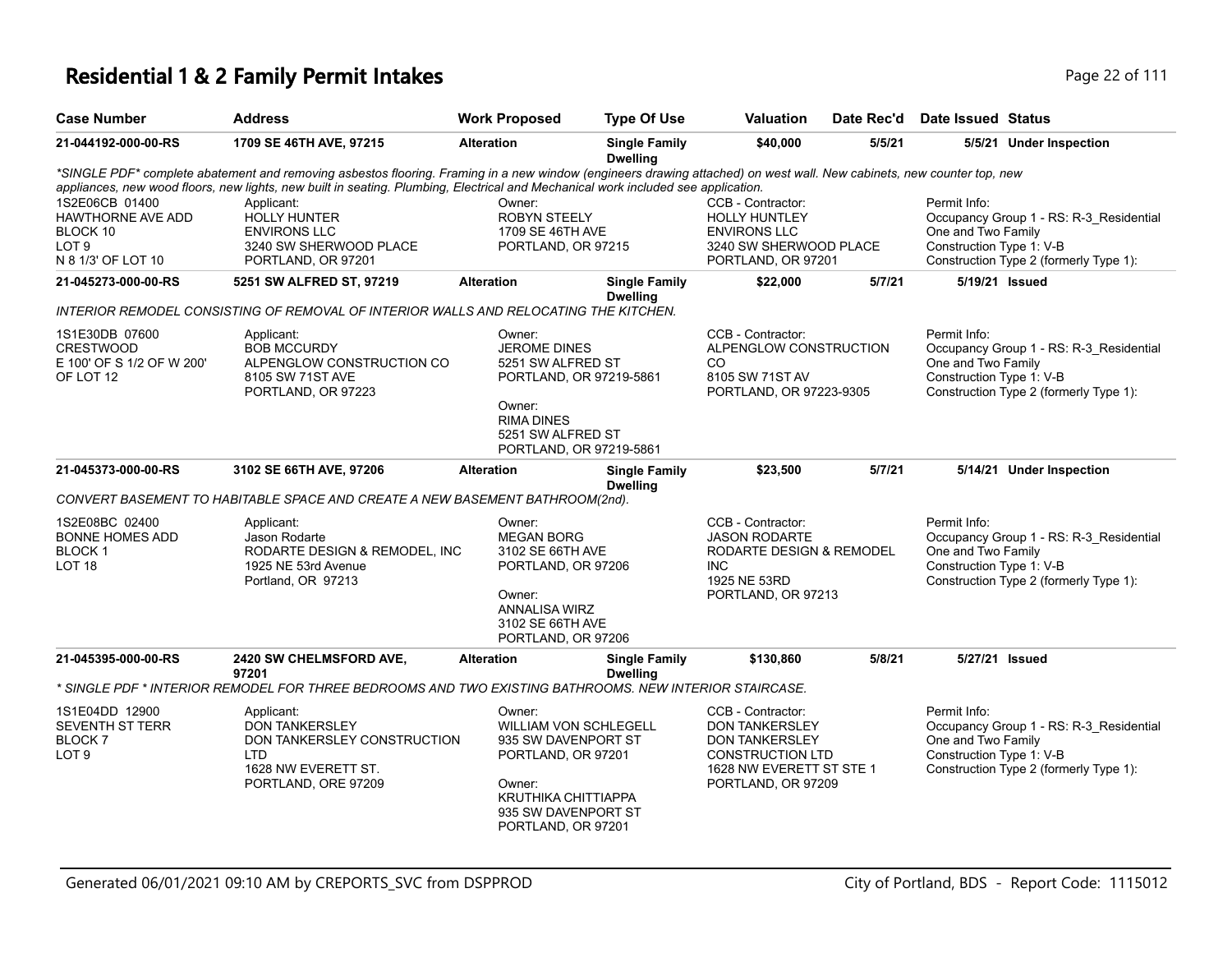| <b>Case Number</b>                                                     | <b>Address</b>                                                                                                                                                                                                                                                                      | <b>Work Proposed</b>                                                                                                                   | <b>Type Of Use</b>                                      | <b>Valuation</b>                                                                                                          | Date Rec'd | Date Issued Status                                             |                                                                                   |
|------------------------------------------------------------------------|-------------------------------------------------------------------------------------------------------------------------------------------------------------------------------------------------------------------------------------------------------------------------------------|----------------------------------------------------------------------------------------------------------------------------------------|---------------------------------------------------------|---------------------------------------------------------------------------------------------------------------------------|------------|----------------------------------------------------------------|-----------------------------------------------------------------------------------|
| 21-045405-000-00-RS                                                    | 6123 N COMMERCIAL AVE - UNIT<br>A, 97217                                                                                                                                                                                                                                            | <b>Alteration</b>                                                                                                                      | <b>Single Family</b><br><b>Dwelling</b>                 | \$75,000                                                                                                                  | 5/8/21     | 5/10/21 Issued                                                 |                                                                                   |
| MECHANICAL, ELECTRICAL AND PLUMBING.                                   | SINGLE PDF COMPLETE INTERIOR/PARTIAL EXTERIOR REMODEL OF HOUSE. BASEMENT CONVERSION TO LIVING SPACE. NEW BASEMENT SPACE TO INCLUDE 1<br>NEW BATHROOM, 2 BEDROOMS, FAMILY, LAUNDRY, AND DINING SPACE. 1 NEW BATHROOM IN ATTIC (TOTAL OF 3) REMODEL KITCHEN ON MAIN FLOOR. ASSOCIATED |                                                                                                                                        |                                                         |                                                                                                                           |            |                                                                |                                                                                   |
| 1N1E15DB 18400<br><b>PIEDMONT</b><br>BLOCK 31<br>LOT 7                 | Applicant:<br>ALEX D FLIKEMMA<br>NW Executive Homes & Development<br><b>LLC</b><br>PO BOX 818<br><b>BORING, OR 97009</b>                                                                                                                                                            | Owner:<br>JLO INVESTMENTS LLC                                                                                                          | 16869 SW 65TH AVE PMB 317<br>LAKE OSWEGO, OR 97035-7865 | CCB - Contractor:<br>NW EXECUTIVE HOMES &<br>DEVELOPMENT LLC<br>PO BOX 818<br><b>BORING, OR 97009</b>                     |            | Permit Info:<br>One and Two Family<br>Construction Type 1: V-B | Occupancy Group 1 - RS: R-3_Residential<br>Construction Type 2 (formerly Type 1): |
| 21-045694-000-00-RS                                                    | 5706 NE AINSWORTH ST, 97218                                                                                                                                                                                                                                                         | <b>Alteration</b>                                                                                                                      | <b>Single Family</b><br><b>Dwelling</b>                 | \$7,445                                                                                                                   | 5/10/21    |                                                                | 5/10/21 Under Inspection                                                          |
|                                                                        | <b>VOLUNTARY CONNECTION OF FRAMING TO FOUNDATION</b>                                                                                                                                                                                                                                |                                                                                                                                        |                                                         |                                                                                                                           |            |                                                                |                                                                                   |
| 1N2E18DD 07900<br>KILLINGSWORTH GARDENS<br>BLOCK 6<br>LOT 1 TL 7900    | Applicant:<br>Michael Weber<br><b>NW Seismic Retrofitters</b><br>P O BOX 18058<br>PORTLAND OR 97212                                                                                                                                                                                 | Owner:<br><b>LORRAINE PASCHALL</b><br>5706 NE AINSWORTH ST<br>PORTLAND, OR 97218-2372                                                  |                                                         | CCB - Contractor:<br><b>MICHAEL WIEBER</b><br>ELYSIUM CONSTRUCTION LLC<br>PO BOX 18058<br>PORTLAND, OR 97218              |            | Permit Info:<br>One and Two Family<br>Construction Type 1: V-B | Occupancy Group 1 - RS: R-3 Residential<br>Construction Type 2 (formerly Type 1): |
|                                                                        |                                                                                                                                                                                                                                                                                     | Owner:<br><b>BRENDA BENTLEY</b><br>5706 NE AINSWORTH ST<br>PORTLAND, OR 97218-2372                                                     |                                                         |                                                                                                                           |            |                                                                |                                                                                   |
| 21-045730-000-00-RS                                                    | 5841 SE SALMON ST, 97215                                                                                                                                                                                                                                                            | <b>Alteration</b>                                                                                                                      | <b>Single Family</b><br><b>Dwelling</b>                 | \$5,600                                                                                                                   | 5/10/21    |                                                                | <b>Under Review</b>                                                               |
|                                                                        | *SINGLE PDF* VOLUNTARY UNDERPINNING USING 2 HELICAL PIERS                                                                                                                                                                                                                           |                                                                                                                                        |                                                         |                                                                                                                           |            |                                                                |                                                                                   |
| 1S2E06AD 04400<br>SECTION 06 1S 2E<br>TL 4400 0.14 ACRES               | Applicant:<br><b>EMILY SINGLETON</b><br><b>TERRAFIRMA FOUNDATION SYSTEMS</b><br>7910 SW HUNZIKER ST<br>TIGARD OR 97223                                                                                                                                                              | Owner:<br><b>TERESA ULRICH</b><br>5841 SE SALMON ST<br>PORTLAND, OR 97215-2738<br>Owner:<br><b>RICHARD POWERS</b><br>5841 SE SALMON ST |                                                         | CCB - Contractor:<br><b>TERRAFIRMA FOUNDATION</b><br><b>REPAIR INC</b><br>761 NE GARDEN VALLEY BLVD<br>ROSEBURG, OR 97470 |            | Permit Info:<br>One and Two Family<br>Construction Type 1: V-B | Occupancy Group 1 - RS: R-3_Residential<br>Construction Type 2 (formerly Type 1): |
|                                                                        |                                                                                                                                                                                                                                                                                     | PORTLAND, OR 97215-2738                                                                                                                |                                                         |                                                                                                                           |            |                                                                |                                                                                   |
| 21-045746-000-00-RS                                                    | 10942 SW 59TH AVE, 97219                                                                                                                                                                                                                                                            | <b>Alteration</b>                                                                                                                      | <b>Single Family</b><br><b>Dwelling</b>                 | \$9,377                                                                                                                   | 5/10/21    | 5/20/21 Issued                                                 |                                                                                   |
|                                                                        | *SINGLE PDF* VOLUNTARY UNDERPINNING USING 4 HELICAL PIERS                                                                                                                                                                                                                           |                                                                                                                                        |                                                         |                                                                                                                           |            |                                                                |                                                                                   |
| 1S1E31BA 04900<br>SOUTHWEST OUTLOOK<br><b>BLOCK 5</b><br><b>LOT 12</b> | Applicant:<br><b>EMILY SINGLETON</b><br><b>TERRAFIRMA FOUNDATION SYSTEMS</b><br>7910 SW HUNZIKER ST<br>TIGARD OR 97223                                                                                                                                                              | Owner:<br><b>DOUGLAS BURKE</b><br>10942 SW 59TH AVE<br>PORTLAND, OR 97219-6648                                                         |                                                         | CCB - Contractor:<br><b>TERRAFIRMA FOUNDATION</b><br><b>REPAIR INC</b><br>761 NE GARDEN VALLEY BLVD<br>ROSEBURG, OR 97470 |            | Permit Info:<br>One and Two Family<br>Construction Type 1: V-B | Occupancy Group 1 - RS: R-3_Residential<br>Construction Type 2 (formerly Type 1): |
|                                                                        |                                                                                                                                                                                                                                                                                     | Owner:<br><b>SHARON BURKE</b><br>10942 SW 59TH AVE<br>PORTLAND, OR 97219-6648                                                          |                                                         |                                                                                                                           |            |                                                                |                                                                                   |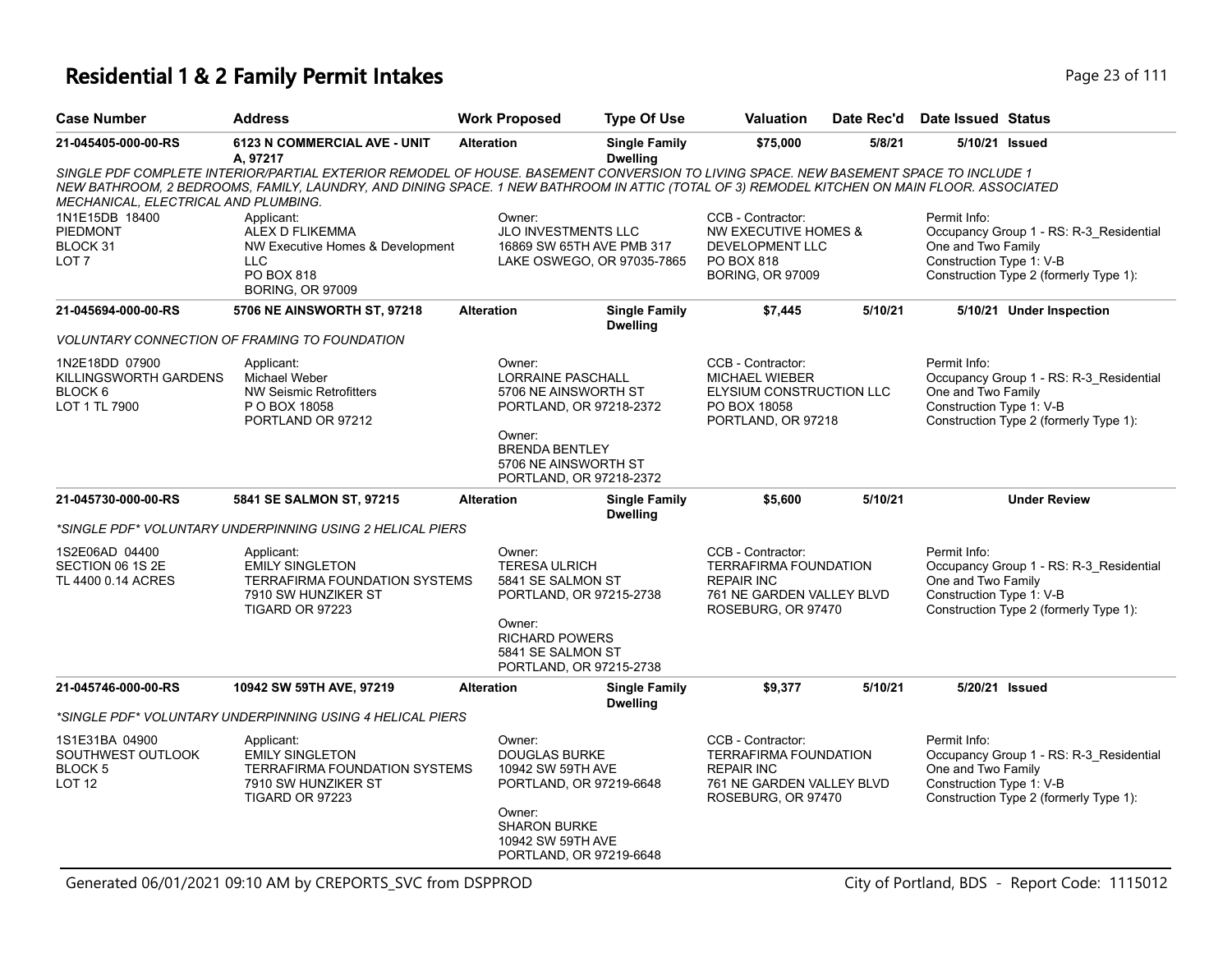| <b>Case Number</b>                                                                                            | <b>Address</b>                                                                                                                                                                                                                                                                                                                                                                                     | <b>Work Proposed</b>                                                                                                                                               | <b>Type Of Use</b>                      | Valuation                                                                                                                                                                                                                                                                                                                                                                                                                                                  | Date Rec'd | Date Issued Status                                                                                                                                  |
|---------------------------------------------------------------------------------------------------------------|----------------------------------------------------------------------------------------------------------------------------------------------------------------------------------------------------------------------------------------------------------------------------------------------------------------------------------------------------------------------------------------------------|--------------------------------------------------------------------------------------------------------------------------------------------------------------------|-----------------------------------------|------------------------------------------------------------------------------------------------------------------------------------------------------------------------------------------------------------------------------------------------------------------------------------------------------------------------------------------------------------------------------------------------------------------------------------------------------------|------------|-----------------------------------------------------------------------------------------------------------------------------------------------------|
| 21-045786-000-00-RS                                                                                           | 6450 N WILLAMETTE BLVD, 97203                                                                                                                                                                                                                                                                                                                                                                      | <b>Alteration</b>                                                                                                                                                  | <b>Single Family</b><br><b>Dwelling</b> | \$24,650                                                                                                                                                                                                                                                                                                                                                                                                                                                   | 5/10/21    | 5/24/21 Issued                                                                                                                                      |
| <i>VOLUNTARY FOUNDATION REPAIR</i>                                                                            |                                                                                                                                                                                                                                                                                                                                                                                                    |                                                                                                                                                                    |                                         |                                                                                                                                                                                                                                                                                                                                                                                                                                                            |            |                                                                                                                                                     |
| 1N1E07CD 07200<br>HARBOR VIEW ADD<br>BLOCK 3<br>LOT 1                                                         | Applicant:<br><b>KELSEA ROSSOW</b><br><b>RAM JACK WEST</b><br>PO BOX 11701<br>EUGENE, OR 97440                                                                                                                                                                                                                                                                                                     | Owner:<br><b>KRISTEN CARTER</b><br>6450 N WILLAMETTE BLVD<br>PORTLAND, OR 97203<br>Owner:<br><b>DOUGLAS CARTER</b><br>6450 N WILLAMETTE BLVD<br>PORTLAND, OR 97203 |                                         | CCB - Contractor:<br>Abby Drummond<br><b>KEM LLC</b><br>PO BOX 11701<br>EUGENE, OR 97440                                                                                                                                                                                                                                                                                                                                                                   |            | Permit Info:<br>Occupancy Group 1 - RS: R-3_Residential<br>One and Two Family<br>Construction Type 1: V-B<br>Construction Type 2 (formerly Type 1): |
| 21-045978-000-00-RS                                                                                           | 2218 NE 9TH AVE, 97212                                                                                                                                                                                                                                                                                                                                                                             | <b>Alteration</b>                                                                                                                                                  | <b>Single Family</b><br><b>Dwelling</b> | \$75,000                                                                                                                                                                                                                                                                                                                                                                                                                                                   | 5/11/21    | <b>Under Review</b>                                                                                                                                 |
| 1N1E26CA 18600<br><b>WEST IRVINGTON</b><br><b>BLOCK 105</b><br><b>LOT 17</b>                                  | SINGLE PDF BASEMENT CONVERSION TO LIVING SPACE. REMODEL INTERIOR THROUGHOUT WITH MINOR EXTERIOR UPDATES. BASEMENT CONVERSION TO<br>INCLUDE 2 NEW BEDROOMS, 1 NEW BATHROOM (TOTAL OF 3), FAMILY ROOM, AND LAUNDRY ROOM. ASSOCIATED MECHANICAL, ELECTRICAL AND PLUMBING.<br>Applicant:<br>ALEX D FLIKEMMA<br>NW Executive Homes & Development<br><b>LLC</b><br>PO BOX 818<br><b>BORING, OR 97009</b> | Owner:<br>JLO INVESTMENTS LLC<br>16869 SW 65TH AVE #317                                                                                                            | LAKE OSWEGO, OR 97035-7865              | CCB - Contractor:<br><b>NW EXECUTIVE HOMES &amp;</b><br>DEVELOPMENT LLC<br>PO BOX 818<br><b>BORING, OR 97009</b>                                                                                                                                                                                                                                                                                                                                           |            | Permit Info:<br>Occupancy Group 1 - RS: R-3 Residential<br>One and Two Family<br>Construction Type 1: V-B<br>Construction Type 2 (formerly Type 1): |
| 21-046053-000-00-RS                                                                                           | 3125 NE 15TH AVE - UNIT A, 97212                                                                                                                                                                                                                                                                                                                                                                   | <b>Alteration</b>                                                                                                                                                  | <b>Single Family</b><br><b>Dwelling</b> | \$20,000                                                                                                                                                                                                                                                                                                                                                                                                                                                   | 5/11/21    | 5/11/21 Issued                                                                                                                                      |
|                                                                                                               | *SINGLE PDF* REMODEL OF KITCHEN AND SECOND STORY BATHROOM. REPLACEMENT OF WINDOWS ON 2ND STORY NORTH ELEVATION PER IRVINGTON HISTORIC<br>DISTRICT REVIEW BOARD APPROVAL., REWIRE KITCHEN/BATHROOM, KITCHEN VENT HOOD AND BATHROOM FAN INSTALL, KITCHEN FIXTURES.                                                                                                                                   |                                                                                                                                                                    |                                         |                                                                                                                                                                                                                                                                                                                                                                                                                                                            |            |                                                                                                                                                     |
| 1N1E26AB 10500<br><b>IRVINGTON</b><br>BLOCK 69<br>LOT 8<br>N 20' OF LOT 9, POTENTIAL<br><b>ADDITIONAL TAX</b> | Applicant:<br><b>MIKE ANDERSON</b><br><b>CREATIVE DESIGN &amp; CONSTRUCTION</b><br>LLC<br>PO BOX 68391<br>PORTLAND OR, OR 97268                                                                                                                                                                                                                                                                    | Owner:<br><b>KEITH PITT</b><br>3125 NE 15TH AVE<br>PORTLAND, OR 97212<br>Owner:<br><b>STEPHANIE MIX</b><br>3125 NE 15TH AVE<br>PORTLAND, OR 97212                  |                                         | CCB - Contractor:<br><b>JOHN BOYLES</b><br><b>BOYLES ELECTRIC INC</b><br>PO BOX 1227<br><b>BORING, OR 97009</b><br>CCB - Contractor:<br><b>CONNECT PLUMBING LLC</b><br><b>PO BOX 429</b><br>COLTON, OR 97017<br>CCB - Contractor:<br><b>MIKE ANDERSON</b><br><b>CREATIVE DESIGN &amp;</b><br><b>CONSTRUCTION LLC</b><br>PO BOX 68391<br>PORTLAND OR, OR 97268<br>CCB - Contractor:<br><b>EVERGREEN GAS INC</b><br><b>PO BOX 388</b><br><b>WEST LINN OR</b> |            | Permit Info:<br>Occupancy Group 1 - RS: R-3 Residential<br>One and Two Family<br>Construction Type 1: V-B<br>Construction Type 2 (formerly Type 1): |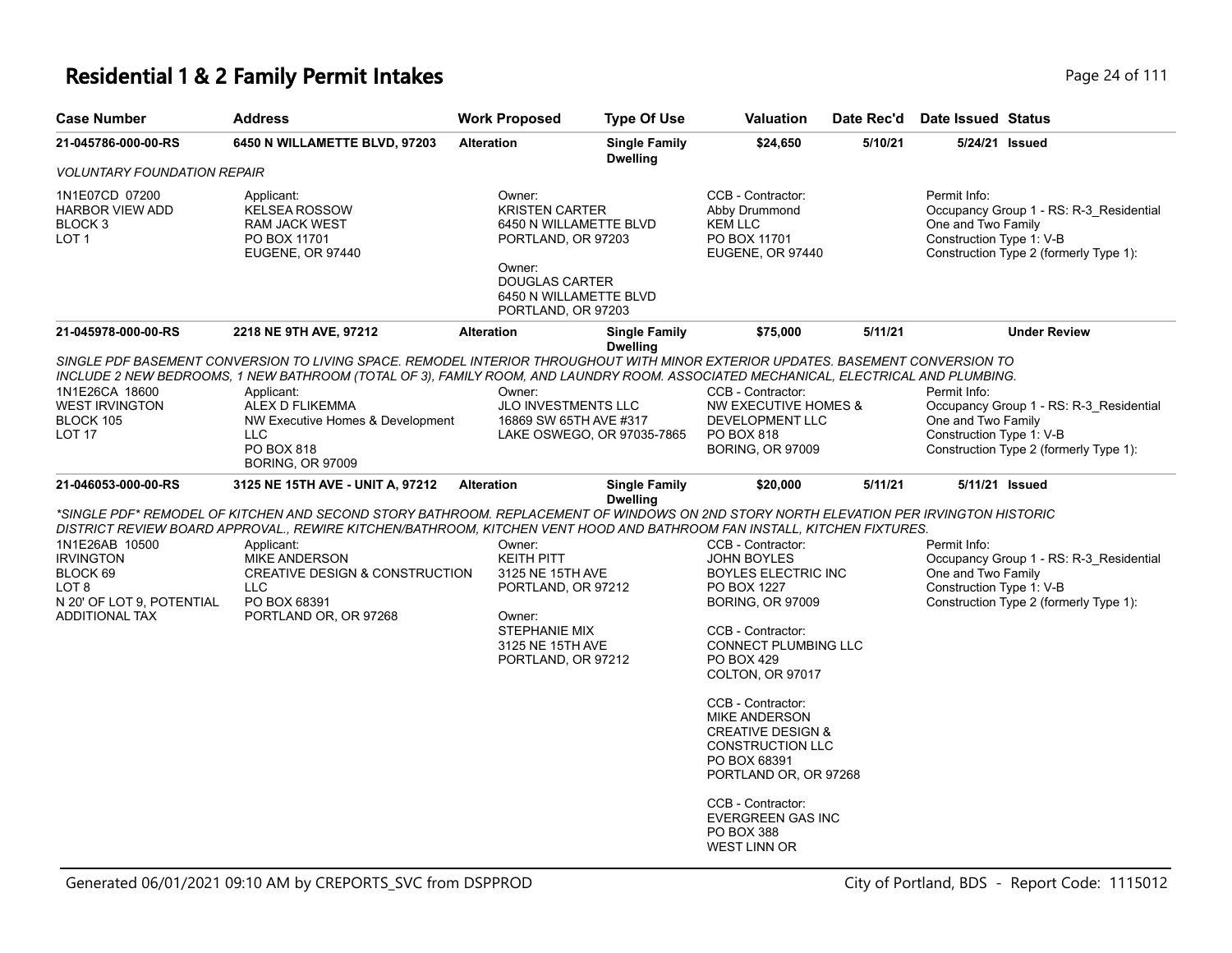### **Residential 1 & 2 Family Permit Intakes Page 25 of 111**

| <b>Case Number</b>                                                        | <b>Address</b>                                                                                                                                                                                                                                                       | <b>Work Proposed</b>                                                                                                                                  | <b>Type Of Use</b>                      | <b>Valuation</b>                                                                                             | Date Rec'd | Date Issued Status                                                                                                                                  |
|---------------------------------------------------------------------------|----------------------------------------------------------------------------------------------------------------------------------------------------------------------------------------------------------------------------------------------------------------------|-------------------------------------------------------------------------------------------------------------------------------------------------------|-----------------------------------------|--------------------------------------------------------------------------------------------------------------|------------|-----------------------------------------------------------------------------------------------------------------------------------------------------|
| 21-046192-000-00-RS                                                       | 6333 N BOWDOIN ST, 97203                                                                                                                                                                                                                                             | <b>Alteration</b>                                                                                                                                     | <b>Single Family</b><br><b>Dwelling</b> | \$3,425                                                                                                      | 5/11/21    | 5/11/21 Final                                                                                                                                       |
|                                                                           | <b>VOLUNTARY CONNECTION OF FRAMING TO FOUNDATION</b>                                                                                                                                                                                                                 |                                                                                                                                                       |                                         |                                                                                                              |            |                                                                                                                                                     |
| 1N1E07AC 14900<br><b>MCKENNA PK</b><br><b>BLOCK1</b><br>LOT <sub>13</sub> | Applicant:<br>Michael Weber<br><b>NW Seismic Retrofitters</b><br>P O BOX 18058<br>PORTLAND OR 97212                                                                                                                                                                  | Owner:<br><b>KEVIN TIEMAN</b><br>6333 N BOWDOIN ST<br>PORTLAND, OR 97203                                                                              |                                         | CCB - Contractor:<br><b>MICHAEL WIEBER</b><br>ELYSIUM CONSTRUCTION LLC<br>PO BOX 18058<br>PORTLAND, OR 97218 |            | Permit Info:<br>Occupancy Group 1 - RS: R-3_Residential<br>One and Two Family<br>Construction Type 1: V-B<br>Construction Type 2 (formerly Type 1): |
| 21-046579-000-00-RS                                                       | 12448 SW 62ND AVE, 97219                                                                                                                                                                                                                                             | <b>Alteration</b>                                                                                                                                     | <b>Single Family</b><br><b>Dwelling</b> | \$15,850                                                                                                     | 5/12/21    | 5/12/21 Issued                                                                                                                                      |
|                                                                           | **NON-PRESCRIPTIVE** 7.48KW SOLAR ROOF MOUNTED SYSTEM WITH STRUCTURAL UPGRADES                                                                                                                                                                                       |                                                                                                                                                       |                                         |                                                                                                              |            |                                                                                                                                                     |
| 1S1E31CC 04200<br>SOUTHVIEW<br>LOT <sub>4</sub>                           | Applicant:<br>ZANE GOFF<br>NEIL KELLY CO INC<br>804 N ALBERTA ST<br>PORTLAND, OR 97217-2639                                                                                                                                                                          | Owner:<br><b>MICHAEL R MACHINSKI</b><br>LIV TR<br>12448 SW 62ND AVE<br>PORTLAND, OR 97219                                                             | &PENELOPE J MACHINSKI REV               | CCB - Contractor:<br>ZANE GOFF<br>NEIL KELLY CO INC<br>804 N ALBERTA ST<br>PORTLAND, OR 97217-2693           |            | Permit Info:<br>Occupancy Group 1 - RS: R-3 Residential<br>One and Two Family<br>Construction Type 1: V-B<br>Construction Type 2 (formerly Type 1): |
| 21-046629-000-00-RS                                                       | 7075 NE HASSALO ST, 97213                                                                                                                                                                                                                                            | <b>Alteration</b>                                                                                                                                     | <b>Single Family</b><br><b>Dwelling</b> | \$24,450                                                                                                     | 5/12/21    | 5/24/21 Issued                                                                                                                                      |
| 8.3KW SOLAR PV ROOF MOUNTED SYSTEM                                        |                                                                                                                                                                                                                                                                      |                                                                                                                                                       |                                         |                                                                                                              |            |                                                                                                                                                     |
| 1N2E32BA 07800<br><b>JONESMORE</b><br><b>BLOCK 8</b><br>LOT 15&16 TL 7800 | Applicant:<br>ZANE GOFF<br>NEIL KELLY CO INC<br>804 N ALBERTA ST<br>PORTLAND, OR 97217-2639                                                                                                                                                                          | Owner:<br><b>DOUGLAS MOORE</b><br>7075 NE HASSALO ST<br>PORTLAND, OR 97213                                                                            |                                         | CCB - Contractor:<br>ZANE GOFF<br>NEIL KELLY CO INC<br>804 N ALBERTA ST<br>PORTLAND, OR 97217-2693           |            | Permit Info:<br>Occupancy Group 1 - RS: R-3_Residential<br>One and Two Family<br>Construction Type 1: V-B<br>Construction Type 2 (formerly Type 1): |
| 21-046915-000-00-RS                                                       | 6525 SE STARK ST, 97215                                                                                                                                                                                                                                              | <b>Alteration</b>                                                                                                                                     | <b>Single Family</b><br><b>Dwelling</b> | \$18,250                                                                                                     | 5/12/21    | 5/24/21 Final                                                                                                                                       |
|                                                                           | **NON-PRESCRIPTIVE** 7.4KW SOLAR PV ROOF MOUNTED SYSTEM WITH STRUCTURAL UP-GRADES                                                                                                                                                                                    |                                                                                                                                                       |                                         |                                                                                                              |            |                                                                                                                                                     |
| 1N2E32CC 03800<br>ASBAHR HTS<br><b>BLOCK1</b><br>ELY 75' OF LOT 6         | Applicant:<br>ZANE GOFF<br>NEIL KELLY CO INC<br>804 N ALBERTA ST<br>PORTLAND, OR 97217-2639                                                                                                                                                                          | Owner:<br>6525 SE STARK ST<br>PORTLAND, OR 97215-2021                                                                                                 | <b>WALTERS &amp; HANKIN FAMILY TR</b>   | CCB - Contractor:<br><b>ZANE GOFF</b><br>NEIL KELLY CO INC<br>804 N ALBERTA ST<br>PORTLAND, OR 97217-2693    |            | Permit Info:<br>Occupancy Group 1 - RS: R-3_Residential<br>One and Two Family<br>Construction Type 1: V-B<br>Construction Type 2 (formerly Type 1): |
| 21-047204-000-00-RS                                                       | 4646 SE TAYLOR ST, 97215                                                                                                                                                                                                                                             | <b>Alteration</b>                                                                                                                                     | <b>Single Family</b><br><b>Dwelling</b> | \$148,000                                                                                                    | 5/13/21    | 5/19/21 Under Inspection                                                                                                                            |
|                                                                           | gUT REMODEL OF SECON FLOOR AND KITCHEN. MOVE SECON FLOOR BATH. ELIMINATE FIRST FLOOR HALF BATH. NEW WINDOW IN EXISTING OPENINGS. REWORK<br>OF TWO WINDOW OPENINGS ON SECOND FLOOR NORTH WALL. REMOVE KOB AND TUBE. ADD SUB PANEL. ADD FOUNDATION TO EXISTING MUDROOM |                                                                                                                                                       |                                         |                                                                                                              |            |                                                                                                                                                     |
| 1S2E06BD 06400<br>PARADISE SPR TR<br>BLOCK 13<br>LOT <sub>1</sub>         | Applicant:<br>APOLINARIO ANCHETA<br>PURCH AND HOLDING INC<br>11740 SE SALMON ST<br>PORTLAND, OR 97216                                                                                                                                                                | Owner:<br><b>JULIAN PANCOAST</b><br>4646 SE TAYLOR ST<br>PORTLAND, OR 97215<br>Owner:<br>ELIZABETH KRANICH<br>4646 SE TAYLOR ST<br>PORTLAND, OR 97215 |                                         | CCB - Contractor:<br>PURCH AND HOLDING INC<br>11740 SE SALMON ST<br>PORTLAND, OR 97216                       |            | Permit Info:<br>Occupancy Group 1 - RS: R-3_Residential<br>One and Two Family<br>Construction Type 1: V-B<br>Construction Type 2 (formerly Type 1): |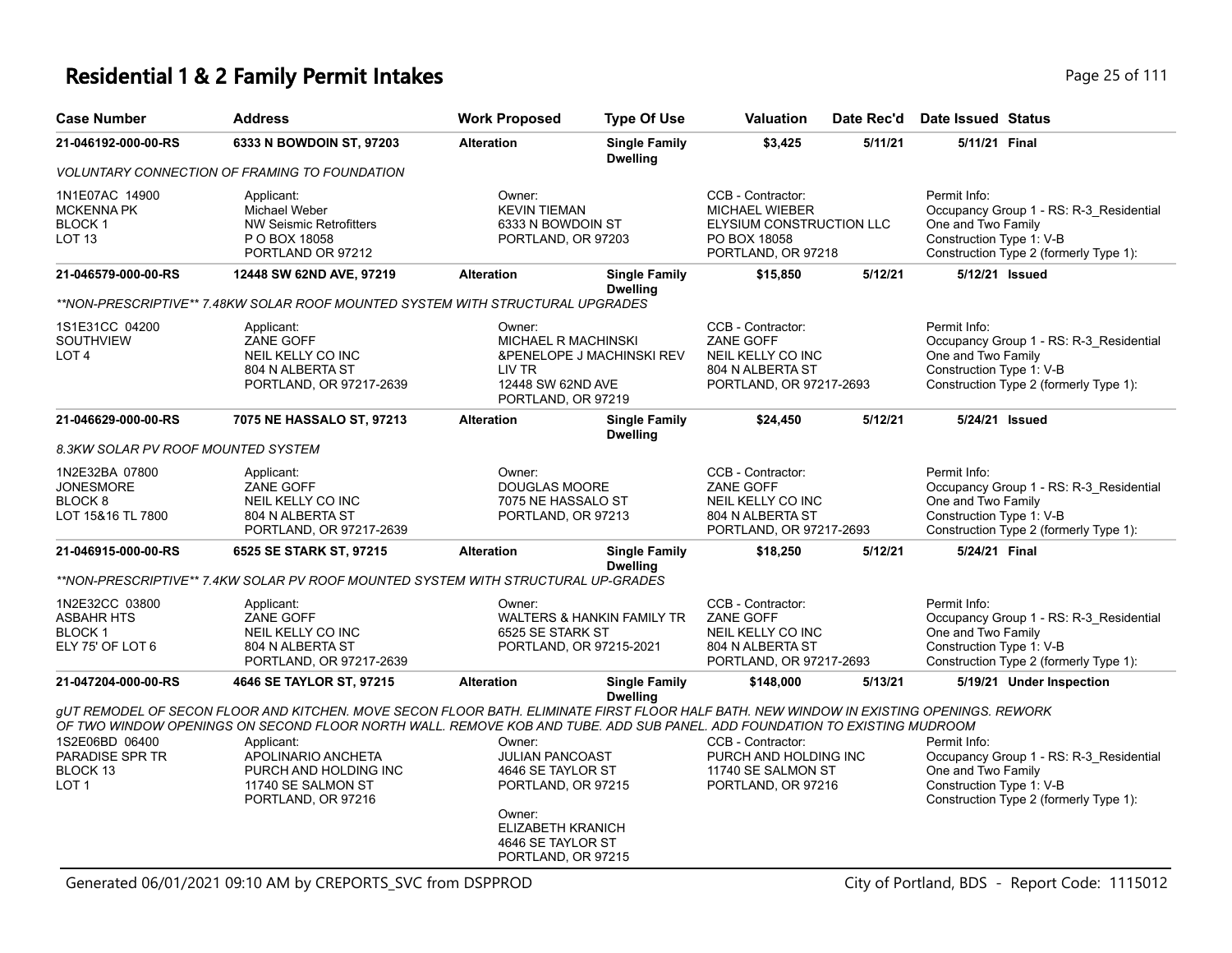| <b>Case Number</b>                                                                                       | <b>Address</b>                                                                                                                                                                                                                                | <b>Work Proposed</b>                                                                                                                                                              | <b>Type Of Use</b>                      | Valuation                                                                                                                                                                                                                                                           | Date Rec'd | <b>Date Issued Status</b>                                                                                                                           |
|----------------------------------------------------------------------------------------------------------|-----------------------------------------------------------------------------------------------------------------------------------------------------------------------------------------------------------------------------------------------|-----------------------------------------------------------------------------------------------------------------------------------------------------------------------------------|-----------------------------------------|---------------------------------------------------------------------------------------------------------------------------------------------------------------------------------------------------------------------------------------------------------------------|------------|-----------------------------------------------------------------------------------------------------------------------------------------------------|
| 21-047214-000-00-RS                                                                                      | 737 NE KNOTT ST - UNIT A, 97212                                                                                                                                                                                                               | <b>Alteration</b>                                                                                                                                                                 | <b>Single Family</b><br><b>Dwelling</b> | \$1,500                                                                                                                                                                                                                                                             | 5/13/21    | <b>Under Review</b>                                                                                                                                 |
| *SINGLE PDF* VOLUNTARY SEISMIC RETROFIT                                                                  |                                                                                                                                                                                                                                               |                                                                                                                                                                                   |                                         |                                                                                                                                                                                                                                                                     |            |                                                                                                                                                     |
| 1N1E26BC 12400<br><b>IRVINGTON</b><br>BLOCK 116<br><b>LOT 10</b>                                         | Applicant:<br><b>EMILY SINGLETON</b><br><b>TERRAFIRMA FOUNDATION SYSTEMS</b><br>7910 SW HUNZIKER ST<br>TIGARD OR 97223                                                                                                                        | Owner:<br><b>LISTON A IV IV WITHERILL</b><br>737 NE KNOTT ST<br>PORTLAND, OR 97212-3131<br>Owner:<br><b>KRISTIANA L T WITHERILL</b><br>737 NE KNOTT ST<br>PORTLAND, OR 97212-3131 |                                         | CCB - Contractor:<br><b>TERRAFIRMA FOUNDATION</b><br><b>REPAIR INC</b><br>761 NE GARDEN VALLEY BLVD<br>ROSEBURG, OR 97470                                                                                                                                           |            | Permit Info:<br>Occupancy Group 1 - RS: R-3_Residential<br>One and Two Family<br>Construction Type 1: V-B<br>Construction Type 2 (formerly Type 1): |
| 21-047421-000-00-RS                                                                                      | 3623 SE 76TH AVE, 97206                                                                                                                                                                                                                       | <b>Alteration</b>                                                                                                                                                                 | <b>Single Family</b><br><b>Dwelling</b> | \$11,825                                                                                                                                                                                                                                                            | 5/14/21    | 5/24/21 Issued                                                                                                                                      |
| AUTOMATIC GAS SHUT-OFF VALVE.<br>1S2E08DB 04700<br><b>ESSEX PK</b><br>N 10' OF LOT 28<br>S 1/2 OF LOT 29 | VOLUNTARY CONNECTIN OF FRAMING TO FOUNDATION. ADD NEW WINDOW AND WINDOW WELL IN BASEMENT. NOT INTENDED TO CREATE LIVING SPACE. INSTALL<br>Applicant:<br>Michael Weber<br><b>NW Seismic Retrofitters</b><br>P O BOX 18058<br>PORTLAND OR 97212 | Owner:<br>THEODORE YOUNG<br>3623 SE 76TH AVE<br>PORTLAND, OR 97206<br>Owner:<br><b>ABIGAIL SINGER</b><br>3623 SE 76TH AVE<br>PORTLAND, OR 97206                                   |                                         | CCB - Contractor:<br><b>MICHAEL WIEBER</b><br>ELYSIUM CONSTRUCTION LLC<br>PO BOX 18058<br>PORTLAND, OR 97218                                                                                                                                                        |            | Permit Info:<br>Occupancy Group 1 - RS: R-3_Residential<br>One and Two Family<br>Construction Type 1: V-B<br>Construction Type 2 (formerly Type 1): |
| 21-047703-000-00-RS                                                                                      | 2605 SW HAMILTON ST, 97239                                                                                                                                                                                                                    | <b>Alteration</b>                                                                                                                                                                 | <b>Single Family</b><br><b>Dwelling</b> | \$80,000                                                                                                                                                                                                                                                            | 5/15/21    | 5/27/21 Under Inspection                                                                                                                            |
|                                                                                                          | REMODEL EXISTING MAIN FLOOR HALL BATHROOM. CONVERT AN EXISTING BEDROOM INTO A MASTER BATHROOM.                                                                                                                                                |                                                                                                                                                                                   |                                         |                                                                                                                                                                                                                                                                     |            |                                                                                                                                                     |
| 1S1E08DD 07000<br>COUNCIL CREST PK<br>BLOCK 38<br>LOT 6 TL 7000                                          | Applicant:<br><b>JOE HOFFMAN</b><br><b>ARCIFORM LLC</b><br>2303 N Randolph Ave<br>PORTLAND, OR 97227                                                                                                                                          | Owner:<br><b>BRIAN CARLETON</b><br>2605 SW HAMILTON ST<br>PORTLAND, OR 97239-1300<br>Owner:<br>S CARON KUSHNER<br>2605 SW HAMILTON ST<br>PORTLAND, OR 97239-1300                  |                                         | CCB - Contractor:<br>ADVANCED HEATING & AIR<br><b>CONDITIONING INC</b><br>5825 SE FOSTER ROAD<br>PORTLAND, OR 97206<br>CCB - Contractor:<br><b>CLACKAMAS ELECTRIC INC</b><br>16070 S RIFLE WAY<br>OREGON CITY, OR 97045<br>CCB - Contractor:<br><b>ARCIFORM LLC</b> |            | Permit Info:<br>Occupancy Group 1 - RS: R-3_Residential<br>One and Two Family<br>Construction Type 1: V-B<br>Construction Type 2 (formerly Type 1): |
|                                                                                                          |                                                                                                                                                                                                                                               |                                                                                                                                                                                   |                                         | 2303 N RANDOLPH AVE<br>PORTLAND, OR 97227                                                                                                                                                                                                                           |            |                                                                                                                                                     |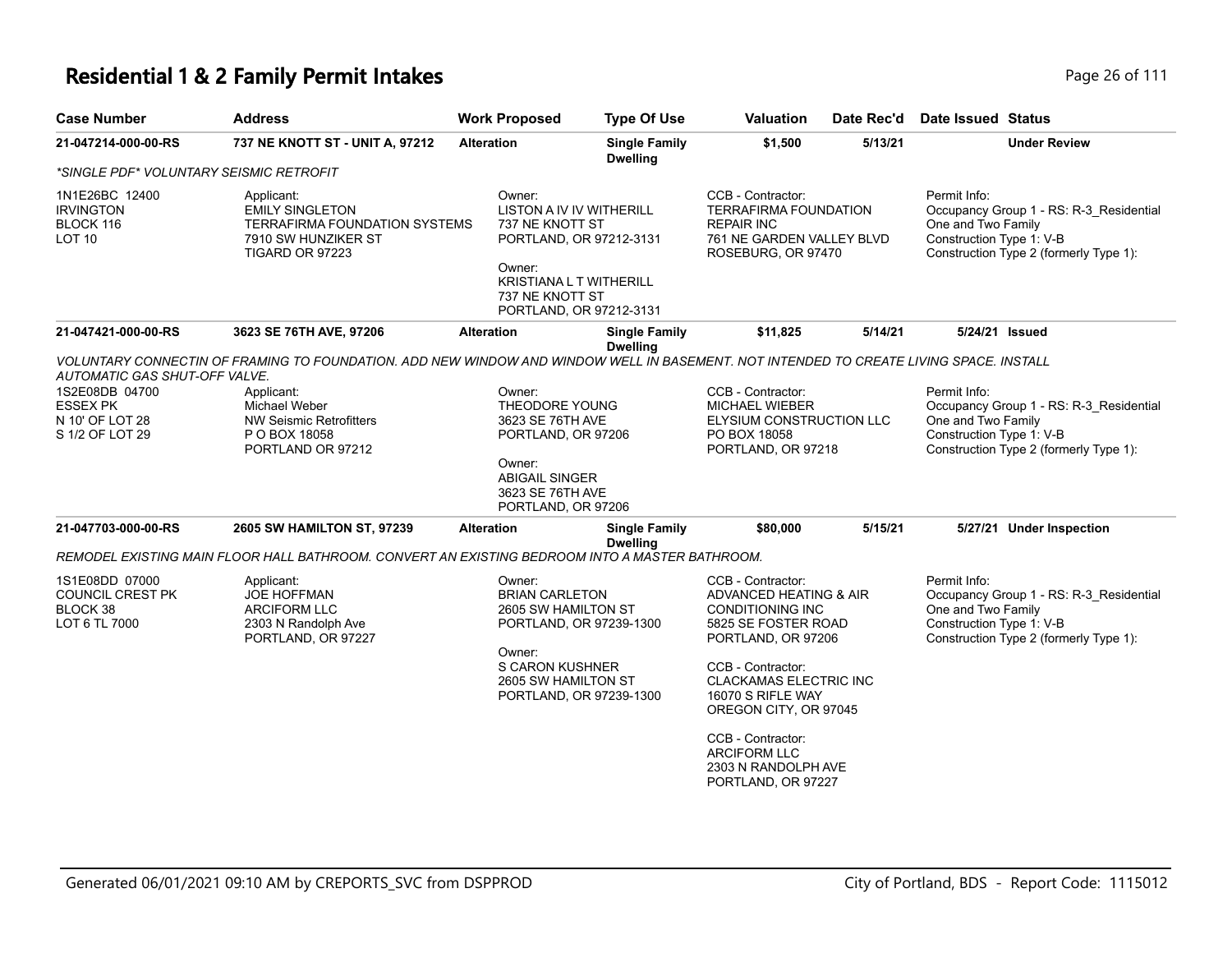#### **Residential 1 & 2 Family Permit Intakes Page 27 of 111**

| <b>Case Number</b>                                                                | <b>Address</b>                                                                                                                                                                           | <b>Work Proposed</b>                                                                                                       | <b>Type Of Use</b>                               | <b>Valuation</b>                                                                                                                                                           | Date Rec'd | Date Issued Status                                                                                                                                  |
|-----------------------------------------------------------------------------------|------------------------------------------------------------------------------------------------------------------------------------------------------------------------------------------|----------------------------------------------------------------------------------------------------------------------------|--------------------------------------------------|----------------------------------------------------------------------------------------------------------------------------------------------------------------------------|------------|-----------------------------------------------------------------------------------------------------------------------------------------------------|
| 21-047843-000-00-RS                                                               | 4336 SW CONDOR AVE, 97239                                                                                                                                                                | <b>Alteration</b>                                                                                                          | <b>Single Family</b><br><b>Dwelling</b>          | \$150,000                                                                                                                                                                  | 5/17/21    | 5/17/21 Issued                                                                                                                                      |
|                                                                                   | *SINGLE PDF* INTERIOR REMODEL AND MISCL WINDOW CHANGE OUTS.                                                                                                                              |                                                                                                                            |                                                  |                                                                                                                                                                            |            |                                                                                                                                                     |
| 1S1E10CC 04100<br>PORTLAND HMSTD<br>SUB OF LOT 4<br>BLOCK <sub>8</sub><br>LOT E&F | Applicant:<br><b>JIM KITCHIN</b><br><b>INTERWORKS LLC</b><br>PO BOX 14764<br>PORTLAND OR 97293                                                                                           | Owner:<br><b>MARY MC ARTHUR</b><br>4336 SW CONDOR AVE<br>PORTLAND, OR 97239                                                |                                                  | CCB - Contractor:<br><b>INTERWORKS LLC</b><br>PO BOX 14764<br>PORTLAND, OR 97293                                                                                           |            | Permit Info:<br>Occupancy Group 1 - RS: R-3 Residential<br>One and Two Family<br>Construction Type 1: V-B<br>Construction Type 2 (formerly Type 1): |
| 21-047927-000-00-RS                                                               | <b>2650 SW CHELMSFORD AVE,</b><br>97201                                                                                                                                                  | <b>Alteration</b>                                                                                                          | <b>Single Family</b><br><b>Dwelling</b>          | \$10,104                                                                                                                                                                   | 5/17/21    | <b>Under Review</b>                                                                                                                                 |
|                                                                                   | *SINGLE PDF* VOLUNTARY UNDERPINNING USING 4 PUSH PIERS                                                                                                                                   |                                                                                                                            |                                                  |                                                                                                                                                                            |            |                                                                                                                                                     |
| 1S1E04DC 07900<br><b>SEVENTH ST TERR</b><br><b>BLOCK7</b><br>LOT <sub>5</sub>     | Applicant:<br><b>EMILY SINGLETON</b><br><b>TERRAFIRMA FOUNDATION SYSTEMS</b><br>7910 SW HUNZIKER ST<br><b>TIGARD OR 97223</b>                                                            | Owner:<br>SMITH, RALPH STR<br>PORTLAND, OR 97201-2267<br>Owner:<br>GWO, CHE-CHEN C TR<br>PORTLAND, OR 97201-2267           | 2650 SW CHELMSFORD AVE<br>2650 SW CHELMSFORD AVE | CCB - Contractor:<br><b>TERRAFIRMA FOUNDATION</b><br><b>REPAIR INC</b><br>761 NE GARDEN VALLEY BLVD<br>ROSEBURG, OR 97470                                                  |            | Permit Info:<br>Occupancy Group 1 - RS: R-3 Residential<br>One and Two Family<br>Construction Type 1: V-B<br>Construction Type 2 (formerly Type 1): |
| 21-047947-000-00-RS                                                               | 1803 S COMUS ST, 97219                                                                                                                                                                   | <b>Alteration</b>                                                                                                          | <b>Single Family</b><br><b>Dwelling</b>          | \$75,000                                                                                                                                                                   | 5/17/21    | <b>Under Review</b>                                                                                                                                 |
|                                                                                   | NEW INTERIOR RENOVATION OF KITCHEN AND LIVING ROOM. STRUCTURAL AND DEMO WORK FOR REMOVAL OF LOAD BEARING WALLS FOR NEW OPEN FLOOR<br>PLAN. CREATE NEW EXTERIOR DOOR AND WINDOW OPENINGS. |                                                                                                                            |                                                  |                                                                                                                                                                            |            |                                                                                                                                                     |
| 1S1E27DD 06400<br>PALATINE HILL 3<br>BLOCK 113&118 TL 6400                        | Applicant:<br>PETER LODA<br><b>INDIFAB DESIGN LLC</b><br>3523 NE 23RD AVE<br>PORTLAND, OR 97212                                                                                          | Owner:<br><b>TEAL GILE</b><br>1803 S COMUS ST<br>PORTLAND, OR 97219-7894<br>Owner:<br><b>RYAN THARP</b><br>1803 S COMUS ST |                                                  | CCB - Contractor:<br><b>RAYBORNS PLUMBING INC</b><br>19990 SW CIPOLE RD<br>TUALATIN, OR 97062<br>CCB - Contractor:<br><b>G &amp; H ELECTRICAL CONSULTING</b><br><b>LLC</b> |            | Permit Info:<br>Occupancy Group 1 - RS: R-3 Residential<br>One and Two Family<br>Construction Type 1: V-B<br>Construction Type 2 (formerly Type 1): |

PORTLAND, OR 97219-7894

PO BOX 12901 SALEM, OR 97309 CCB - Contractor: INDIFAB DESIGN LLC 3523 NE 23RD AVE PORTLAND, OR 97212

Generated 06/01/2021 09:10 AM by CREPORTS\_SVC from DSPPROD City of Portland, BDS - Report Code: 1115012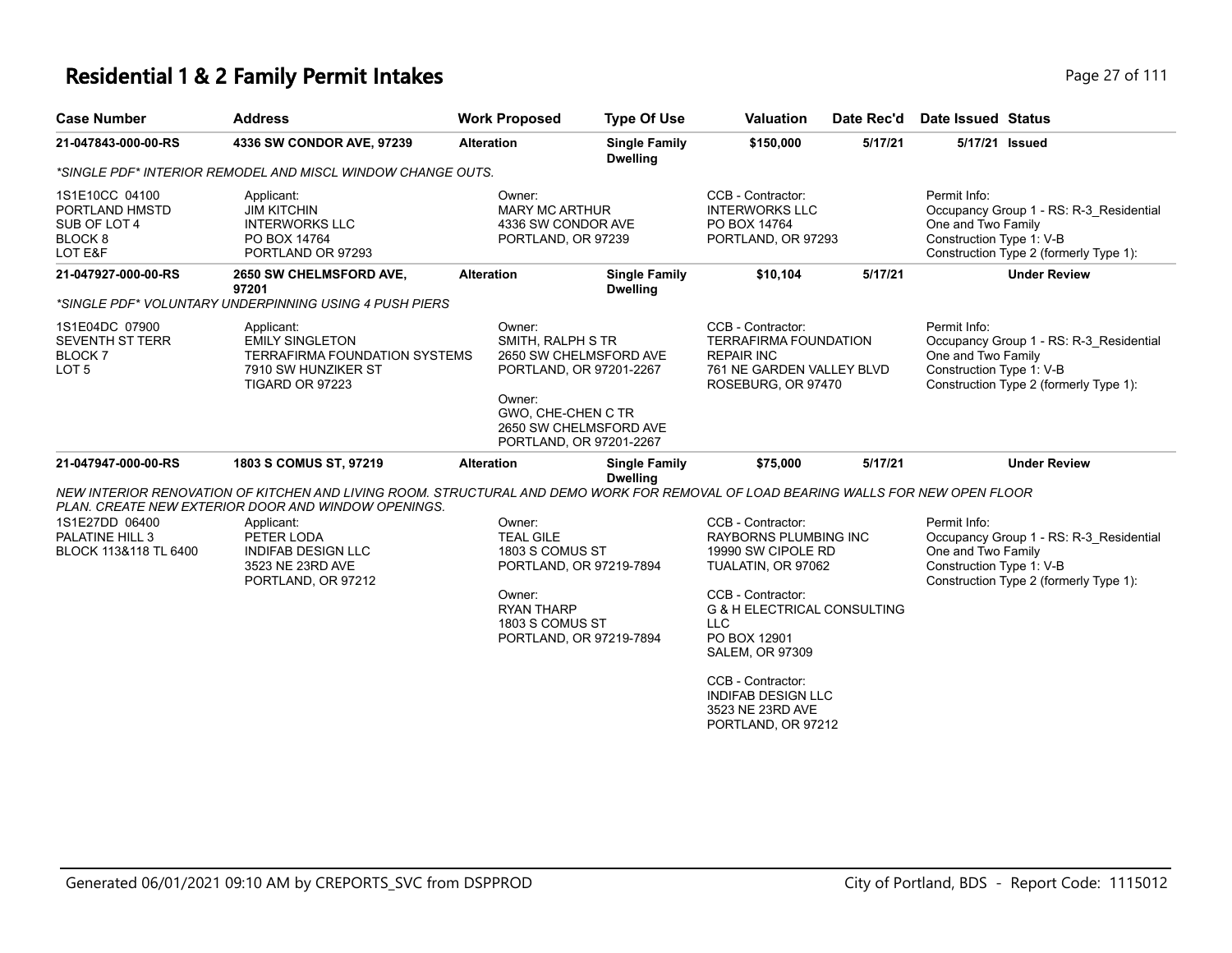#### **Residential 1 & 2 Family Permit Intakes Page 28 of 111**

| <b>Case Number</b>                                                 | <b>Address</b>                                                                                                                                                                                         | <b>Work Proposed</b>                                                                      | <b>Type Of Use</b>                      | <b>Valuation</b>                                                                                      | Date Rec'd | Date Issued Status                                             |                                                                                   |
|--------------------------------------------------------------------|--------------------------------------------------------------------------------------------------------------------------------------------------------------------------------------------------------|-------------------------------------------------------------------------------------------|-----------------------------------------|-------------------------------------------------------------------------------------------------------|------------|----------------------------------------------------------------|-----------------------------------------------------------------------------------|
| 21-048218-000-00-RS                                                | 7000 SW 63RD AVE, 97219                                                                                                                                                                                | <b>Alteration</b>                                                                         | <b>Single Family</b><br><b>Dwelling</b> | \$150,000                                                                                             | 5/17/21    |                                                                | 5/21/21 Issued                                                                    |
|                                                                    | *SINGLE PDF* REMODEL EXISTING MASTER BEDROOM AND REGONFIGURE MASTER BATHROOM. INSTALL NEW LARGE SLIDERS, AND WINDOW CHANGE OUTS IN<br>EXISTING OPENINGS. RELOCATE LIVING ROOM WALL, AND REDO FINISHES. |                                                                                           |                                         |                                                                                                       |            |                                                                |                                                                                   |
| 1S1E19BB 06600<br>HIDE-AWAY HILL<br><b>BLOCK1</b><br><b>LOT 11</b> | Applicant:<br><b>Tom Corvi</b><br>Right Angle Construction, Inc.<br>P.O. Box 587<br>OREGON CITY OR 97045<br>20126 S. Impala Lane<br>20126 S. Impala Lane                                               | Owner:<br><b>EMMA MCILROY</b><br>7000 SW 63RD AVE<br>PORTLAND, OR 97219                   |                                         | CCB - Contractor:<br>RIGHT ANGLE CONSTRUCTION<br>INC.<br>16265 SANDROLL LAND<br>OREGON CITY, OR 97045 |            | Permit Info:<br>One and Two Family<br>Construction Type 1: V-B | Occupancy Group 1 - RS: R-3 Residential<br>Construction Type 2 (formerly Type 1): |
| 21-048257-000-00-RS                                                | 5514 SW SEYMOUR CT, 97221                                                                                                                                                                              | <b>Alteration</b>                                                                         | <b>Single Family</b><br><b>Dwelling</b> | \$23,820                                                                                              | 5/18/21    |                                                                | <b>Under Review</b>                                                               |
|                                                                    | **SINGLE PDF** VOLUNTARY FOUNDATION REPAIR                                                                                                                                                             |                                                                                           |                                         |                                                                                                       |            |                                                                |                                                                                   |
| 1S1E18BA 09400<br><b>SKYLARK</b><br>BLOCK 4<br>LOT <sub>4</sub>    | Applicant:<br><b>KELSEA ROSSOW</b><br><b>RAM JACK WEST</b><br>PO BOX 11701<br><b>EUGENE, OR 97440</b>                                                                                                  | Owner:<br>JOSHUA SHALEK<br>5514 SW SEYMOUR CT<br>PORTLAND, OR 97221<br>Owner <sup>.</sup> |                                         | CCB - Contractor:<br>Abby Drummond<br><b>KEM LLC</b><br>PO BOX 11701<br>EUGENE, OR 97440              |            | Permit Info:<br>One and Two Family<br>Construction Type 1: V-B | Occupancy Group 1 - RS: R-3 Residential<br>Construction Type 2 (formerly Type 1): |

Owner: ADRIANNE HRANKO 5514 SW SEYMOUR CT PORTLAND, OR 97221

| 21-048469-000-00-RS                                              | 6444 N WILLAMETTE LN, 97203                                                                                                                                                                                                        | <b>Alteration</b>                                                 | <b>Single Family</b><br><b>Dwelling</b>                                                          | \$54,323                                                                                                                                | 5/18/21 | 5/18/21 Under Inspection                                                                                                                                                                            |  |
|------------------------------------------------------------------|------------------------------------------------------------------------------------------------------------------------------------------------------------------------------------------------------------------------------------|-------------------------------------------------------------------|--------------------------------------------------------------------------------------------------|-----------------------------------------------------------------------------------------------------------------------------------------|---------|-----------------------------------------------------------------------------------------------------------------------------------------------------------------------------------------------------|--|
|                                                                  | *SINGLE PDF* KITCHEN AND MAASTER BATH REMODEL. COVERED PATIO IN AREA OF EXISTING DECK IN BACK. BOX IN FRONT DOOR AREA. NO CHANGE TO<br>LOCATION OF FRONT DOOR, NO ADDED BATHROOMS, DEVELOPMET NOT IN AREA OF ROOT PROTECTION ZONE. |                                                                   |                                                                                                  |                                                                                                                                         |         |                                                                                                                                                                                                     |  |
| 1N1E07CD 08600<br><b>SHIP VIEW TERR</b><br>LOT <sub>7</sub>      | Applicant:<br>CHARLIE METCALF<br>METCALF CONTRACTING LLC<br>3409 NW RALEIGH<br>PORTLAND, OR 97210                                                                                                                                  | Owner:<br><b>SUSAN SCARLETT</b><br>Owner:<br><b>PAUL SCARLETT</b> | 6444 N WILLAMETTE LN<br>PORTLAND, OR 97203<br>6444 N WILLAMETTE LN<br>PORTLAND, OR 97203         | CCB - Contractor:<br>METCALF CONTRACTING LLC<br>3409 NW RALEIGH<br>PORTLAND, OR 97210                                                   |         | Permit Info:<br>Occupancy Group 1 - RS: R-3 Residential<br>One and Two Family<br>Construction Type 1: V-B<br>Construction Type 2 (formerly Type 1): I-A<br>Total Square Footage - Display Only: 416 |  |
| 21-048667-000-00-RS                                              | 3839 NE WEBSTER ST, 97211                                                                                                                                                                                                          | <b>Alteration</b>                                                 | <b>Single Family</b><br><b>Dwelling</b>                                                          | \$75,000                                                                                                                                | 5/18/21 | 5/18/21 Issued                                                                                                                                                                                      |  |
|                                                                  | KITCHEN REMODEL, ADD SMALL SITTING NOOK, TO CAPTURE THE SPACE UNDER PATIO INTO KITCHEN SPACE                                                                                                                                       |                                                                   |                                                                                                  |                                                                                                                                         |         |                                                                                                                                                                                                     |  |
| 1N1E24AA 19000<br><b>HILTON</b><br>BLOCK <sub>2</sub><br>LOT 3&4 | Applicant:<br>ANDREW GOLD<br>2528 SE SALMON ST<br>PORTLAND OR 97214                                                                                                                                                                | Owner:<br>LIV TR                                                  | STEPHANIE CLARK BENTLEY &<br>KALE TANNER BENTLEY REV<br>3839 NE WEBSTER ST<br>PORTLAND, OR 97211 | CCB - Contractor:<br>ANDREW GOLD<br><b>GOLD STAR DESIGN &amp;</b><br><b>CONSTRUCTION LLC</b><br>2528 SE SALMON ST<br>PORTLAND, OR 97214 |         | Permit Info:<br>Occupancy Group 1 - RS: R-3 Residential<br>One and Two Family<br>Construction Type 1: V-B<br>Construction Type 2 (formerly Type 1):                                                 |  |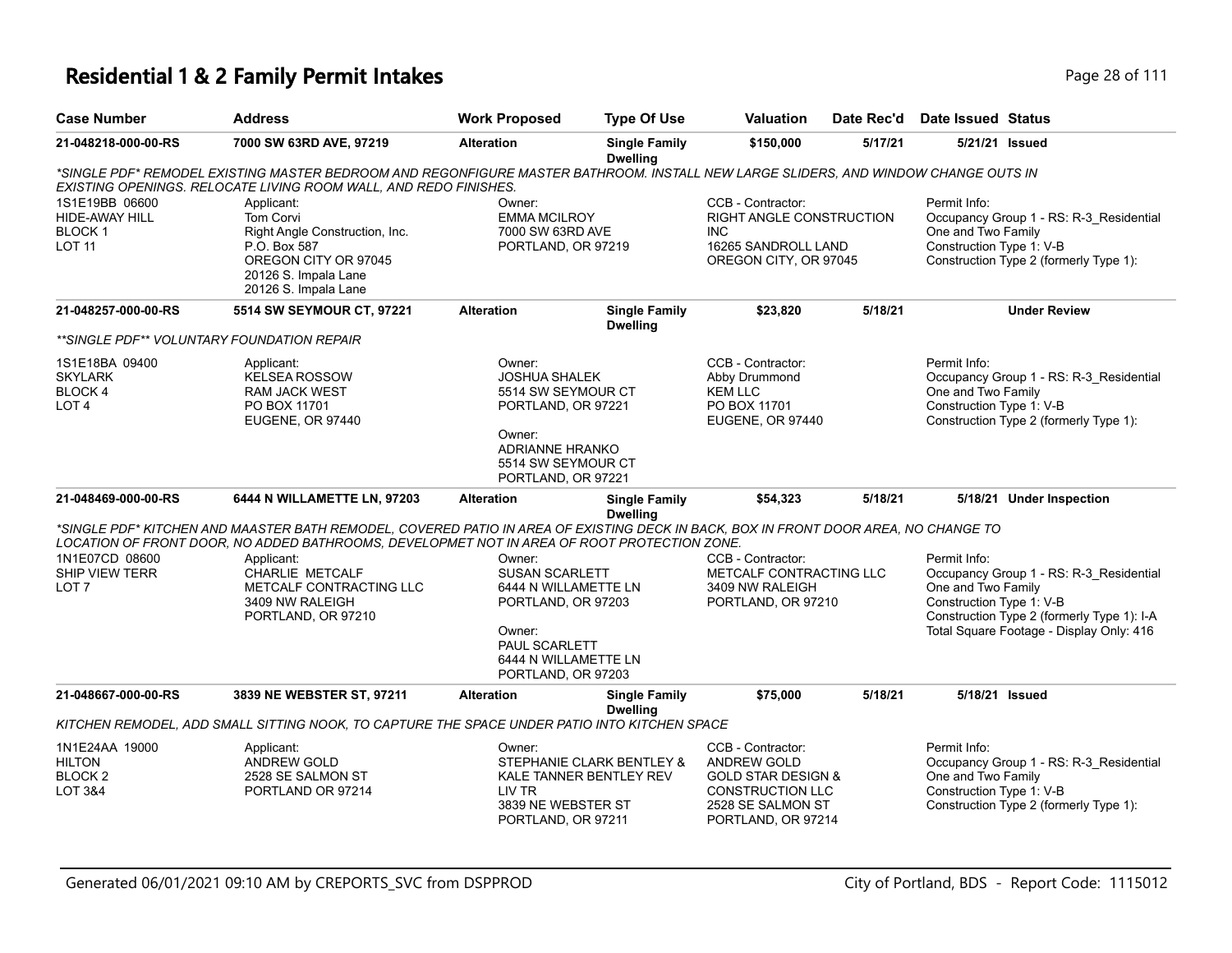# **Residential 1 & 2 Family Permit Intakes Page 29 of 111**

| Page 29 of |
|------------|
|            |

| <b>Case Number</b>                                                              | <b>Address</b>                                                                                                                                                                                                                                      | <b>Work Proposed</b>                                                                                                                 | <b>Type Of Use</b>                      | <b>Valuation</b>                                                                                                                                                                                                                                                                                                                                                                                                                           | Date Rec'd | Date Issued Status                                                                                                                                  |  |  |  |  |
|---------------------------------------------------------------------------------|-----------------------------------------------------------------------------------------------------------------------------------------------------------------------------------------------------------------------------------------------------|--------------------------------------------------------------------------------------------------------------------------------------|-----------------------------------------|--------------------------------------------------------------------------------------------------------------------------------------------------------------------------------------------------------------------------------------------------------------------------------------------------------------------------------------------------------------------------------------------------------------------------------------------|------------|-----------------------------------------------------------------------------------------------------------------------------------------------------|--|--|--|--|
| 21-048709-000-00-RS                                                             | 1530 SW ELIZABETH CT, 97201                                                                                                                                                                                                                         | <b>Alteration</b>                                                                                                                    | <b>Single Family</b><br><b>Dwelling</b> | \$35,640                                                                                                                                                                                                                                                                                                                                                                                                                                   | 5/19/21    | 5/19/21 Issued                                                                                                                                      |  |  |  |  |
|                                                                                 | **NON-PRESCRIPTIVE** 9.9KW ROOF MOUNTED SOLAR PV. 16KW BATTERY, REPLACE EXISTING ELECTRIC PANEL WITH NEW 200A PANEL                                                                                                                                 |                                                                                                                                      |                                         |                                                                                                                                                                                                                                                                                                                                                                                                                                            |            |                                                                                                                                                     |  |  |  |  |
| 1S1E04CD 01500<br><b>SKYLAND &amp; SUB</b><br><b>BLOCK G</b><br>LOT 5&6 TL 1500 | Applicant:<br><b>ROSS GEORGE</b><br><b>IMAGINE ENERGY</b><br>5506 SE INTERNATIONAL WAY<br>PORTLAND, OR 97222-4622<br>Applicant:<br><b>SHANNON WALL</b><br><b>IMAGINE ENERGY</b><br>5506 SE INTERNATION WAY<br>PORTLAND, OR 97222-4622<br><b>USA</b> | Owner:<br>1530 SW ELIZABETH CT<br>PORTLAND, OR 97201<br>Owner:<br>JOSEPHSON, JEAN A TR<br>1530 SW ELIZABETH CT<br>PORTLAND, OR 97201 | JOSEPHSON, RICHARD C TR                 | CCB - Contractor:<br><b>JONATHAN COHEN</b><br><b>IMAGINE ENERGY LLC</b><br>7001 NE COLUMBIA BLVD<br>PORTLAND, OR 97218                                                                                                                                                                                                                                                                                                                     |            | Permit Info:<br>Occupancy Group 1 - RS: R-3_Residential<br>One and Two Family<br>Construction Type 1: V-B<br>Construction Type 2 (formerly Type 1): |  |  |  |  |
| 21-049195-000-00-RS                                                             | 3956 NE 10TH AVE, 97212                                                                                                                                                                                                                             | <b>Alteration</b>                                                                                                                    | <b>Single Family</b>                    | \$200,000                                                                                                                                                                                                                                                                                                                                                                                                                                  | 5/20/21    | 5/30/21 Under Inspection                                                                                                                            |  |  |  |  |
|                                                                                 | **SINGLE PDF** WHOLE HOUSE REMODEL. NEW PLUMBING, ELECTRICAL, MECHANICHAL AND FINISHES.                                                                                                                                                             |                                                                                                                                      | <b>Dwelling</b>                         |                                                                                                                                                                                                                                                                                                                                                                                                                                            |            |                                                                                                                                                     |  |  |  |  |
| 1N1E23CD 06700<br><b>NORTH IRVINGTON</b><br><b>BLOCK7</b><br>LOT <sub>3</sub>   | Applicant:<br><b>TRACE LIBERTY</b><br>LIBERTY NW HOMES LLC<br>17847 S HIDDEN LAKE DR<br>OREGON CITY OR 97045                                                                                                                                        | Owner:<br>LIBERTY NW HOMES LLC<br>17847 S HIDDEN LAKE DR                                                                             | OREGON CITY, OR 97045-8024              | CCB - Contractor:<br><b>PAUL ENDRES</b><br><b>HEATCO INC</b><br>PO BOX 68542<br>OAK GROVE, OR 97268-0542<br>CCB - Contractor:<br><b>WINNER ELECTRIC</b><br>CONSTRUCTION INC<br>17087 SE WILEY WAY<br>MILWAUKIE, OR 97267<br>CCB - Contractor:<br><b>MIRCEA BOGDAN</b><br>13512 SE MARKET ST<br>PORTLAND, OR 97233<br>CCB - Contractor:<br><b>ALICIA LIBERTY</b><br>LIBERTY NW HOMES LLC<br>17847 S HIDDEN LAKE DR<br>OREGON CITY, OR 97045 |            | Permit Info:<br>Occupancy Group 1 - RS: R-3 Residential<br>One and Two Family<br>Construction Type 1: V-B<br>Construction Type 2 (formerly Type 1): |  |  |  |  |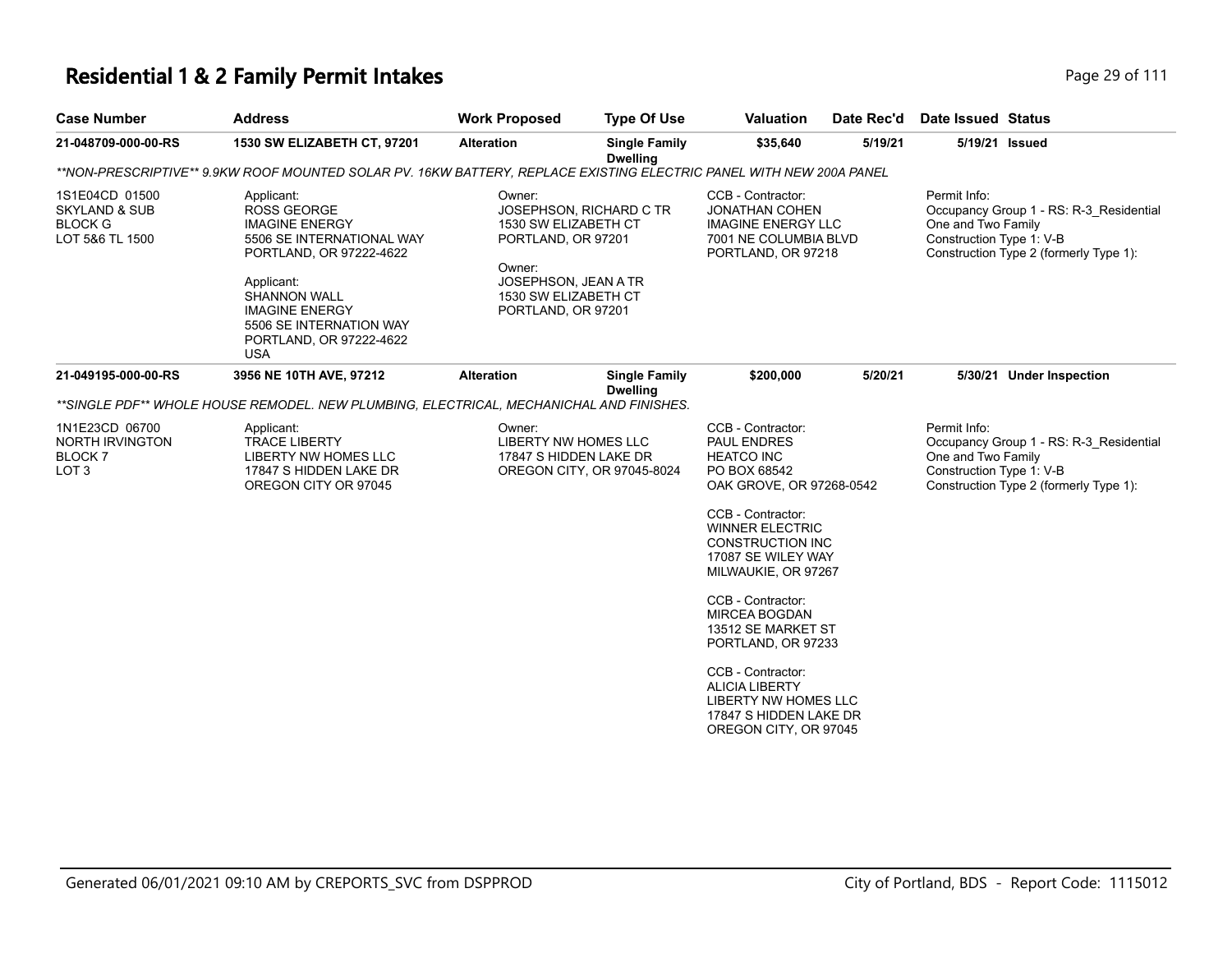#### **Residential 1 & 2 Family Permit Intakes Page 10 Of 111** Page 30 of 111

| Residential T& Z Failing Ferring Intakes<br>$1$ ayc JV UL III |                            |                      |                                         |                  |            |                    |  |  |
|---------------------------------------------------------------|----------------------------|----------------------|-----------------------------------------|------------------|------------|--------------------|--|--|
| Case Number                                                   | <b>Address</b>             | <b>Work Proposed</b> | Type Of Use                             | <b>Valuation</b> | Date Rec'd | Date Issued Status |  |  |
| 21-049600-000-00-RS                                           | 3110 SW SHERWOOD PL, 97201 | <b>Alteration</b>    | <b>Single Family</b><br><b>Dwelling</b> | \$50,000         | 5/20/21    | 5/26/21 Issued     |  |  |

#### **21-049600-000-00-RS 3110 SW SHERWOOD PL, 97201 Alteration Single Family Dwelling \$50,000 5/20/21 5/26/21 Issued** *REMODEL KITCHEN. RELOCATE ENTRY DOOR. RELOCATE INTERIOR STAIRWAY TO THE BASEMENT.* Permit Info: Occupancy Group 1 - RS: R-3\_Residential One and Two Family Construction Type 1: V-B Construction Type 2 (formerly Type 1): CCB - Contractor: BGC INC 5224 NE 42ND AVE PORTLAND, OR 97218 Owner: KRISTINA THOMSEN 3110 SW SHERWOOD PL PORTLAND, OR 97201-2255 Owner: DAVID THOMSEN 3110 SW SHERWOOD PL PORTLAND, OR 97201-2255 Applicant: BRIAN BACHELOR BACHELOR GENERAL CONSTRACTOR 5224 NE 42ND AVENUE PORTLAND OR 97218 1S1E09BC 02300 PORTLAND HTS PK LOT 44&45 TL 2300 **21-049643-000-00-RS 805 SW MOSS ST, 97219 Alteration Single Family Dwelling \$38,920 5/21/21 Under Review** *\*\*SINGLE PDF\*\* VOLUNTARY FOUNDATION REPAIR* Permit Info: Occupancy Group 1 - RS: R-3\_Residential One and Two Family Construction Type 1: V-B Construction Type 2 (formerly Type 1): CCB - Contractor: Abby Drummond KFM LLC PO BOX 11701 EUGENE, OR 97440 Owner: ANDREA WOOD 805 SW MOSS ST PORTLAND, OR 97219 Owner: NATHAN WOOD 805 SW MOSS ST PORTLAND, OR 97219 Applicant: KELSEA ROSSOW RAM JACK WEST PO BOX 11701 EUGENE, OR 97440 1S1E21DB 01900 BURLINGAME BLOCK 14 E 12 1/2' OF LOT 7 LOT 8 **21-049698-000-00-RS 4205 SE HARRISON ST, 97215 Alteration Single Family Dwelling \$28,000 5/21/21 5/21/21 Issued** *FINISH OUT BASEMENT. ADD BATHROOM, LAUNDRY BEDROOM AND LIVING SPACE.* Permit Info: Occupancy Group 1 - RS: R-3\_Residential One and Two Family Construction Type 1: V-B Construction Type 2 (formerly Type 1): CCB - Contractor: H E L P HOME ENERGY LIFE PERFORMANCE GROUP INC 10006 SW CANYON RD PORTLAND, OR 97225 Owner: PRUGH REV TR PO BOX 3274 JACKSON, WY 83001 Applicant: CLYDE MANCHESTER HELP GROUP INC 10006 SW CANYON RD PORTLAND, OR 97225 1S2E06CB 16100 MALLORY ADD BLOCK 3 W 1/2 OF S 65' OF LOT 6 **21-050219-000-00-RS 1525 NE 75TH AVE, 97213 Alteration Single Family Dwelling \$14,844 5/24/21 Under Review** *\*SINGLE PDF\* VOLUNTARY UNDERPINNING USING 6 HELICAL PIERS* Permit Info: Occupancy Group 1 - RS: R-3\_Residential One and Two Family Construction Type 1: V-B Construction Type 2 (formerly Type 1): CCB - Contractor: TERRAFIRMA FOUNDATION REPAIR INC 761 NE GARDEN VALLEY BLVD ROSEBURG, OR 97470 Owner: KEVIN JR SPAFFORD 1525 NE 75TH AVE PORTLAND, OR 97213 Owner: Applicant: EMILY SINGLETON TERRAFIRMA FOUNDATION SYSTEMS 7910 SW HUNZIKER ST TIGARD OR 97223 1N2E29DC 10100 JONESMORE BLOCK 35 LOT 43&44

AMY DIALS 1525 NE 75TH AVE PORTLAND, OR 97213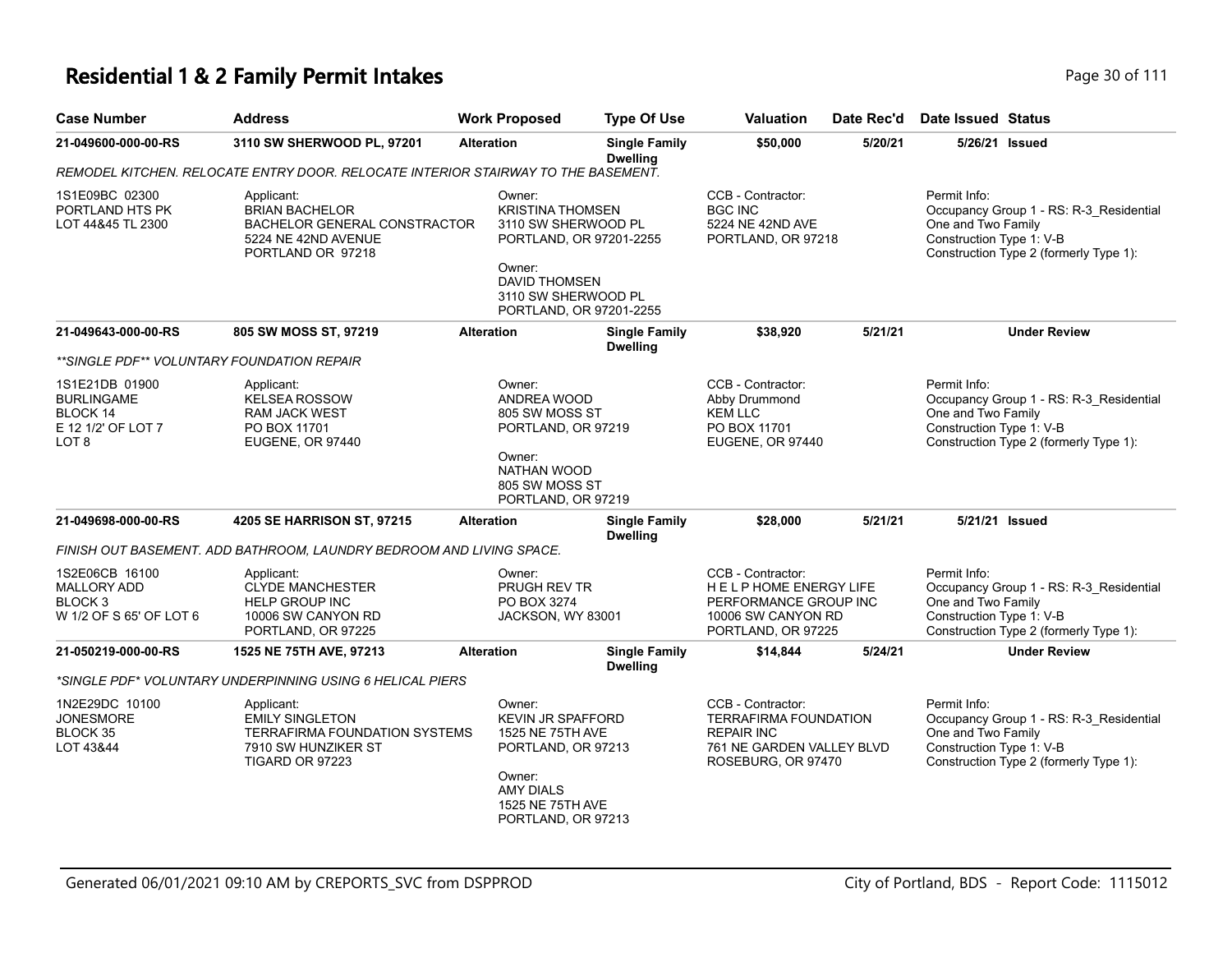| <b>Case Number</b>                                             | <b>Address</b>                                                                                                                                                                                                                                                                   | <b>Work Proposed</b>                                                                                                                         | <b>Type Of Use</b>                                 | <b>Valuation</b>                                                                                                   | Date Rec'd | Date Issued Status                                                                                                                                  |
|----------------------------------------------------------------|----------------------------------------------------------------------------------------------------------------------------------------------------------------------------------------------------------------------------------------------------------------------------------|----------------------------------------------------------------------------------------------------------------------------------------------|----------------------------------------------------|--------------------------------------------------------------------------------------------------------------------|------------|-----------------------------------------------------------------------------------------------------------------------------------------------------|
| 21-050289-000-00-RS                                            | 1333 SE MALDEN ST, 97202                                                                                                                                                                                                                                                         | <b>Alteration</b>                                                                                                                            | <b>Single Family</b><br><b>Dwelling</b>            | \$11,725                                                                                                           | 5/24/21    | <b>Under Review</b>                                                                                                                                 |
|                                                                | *SINGLE PDF* VOLUNTARY UNDERPINNING USING 5 PUSH PIERS                                                                                                                                                                                                                           |                                                                                                                                              |                                                    |                                                                                                                    |            |                                                                                                                                                     |
| 1S1E23BD 07500<br>CITY VIEW PK ADD & NO 2<br>BLOCK 19<br>LOT 5 | Applicant:<br><b>EMILY SINGLETON</b><br>TERRAFIRMA FOUNDATION SYSTEMS<br>7910 SW HUNZIKER ST<br>TIGARD OR 97223                                                                                                                                                                  | Owner:<br><b>JENNIFER BRIGHAM</b><br>1333 SE MALDEN ST<br>PORTLAND, OR 97202                                                                 |                                                    | CCB - Contractor:<br>TERRAFIRMA FOUNDATION<br><b>REPAIR INC</b><br>761 NE GARDEN VALLEY BLVD<br>ROSEBURG, OR 97470 |            | Permit Info:<br>Occupancy Group 1 - RS: R-3_Residential<br>One and Two Family<br>Construction Type 1: V-B<br>Construction Type 2 (formerly Type 1): |
| 21-050414-000-00-RS                                            | 3500 NE BRYCE ST, 97212                                                                                                                                                                                                                                                          | <b>Alteration</b>                                                                                                                            | <b>Single Family</b><br><b>Dwelling</b>            | \$129,000                                                                                                          | 5/24/21    | 5/24/21 Under Inspection                                                                                                                            |
| WORK.                                                          | SINGLE PDF- CREATE NEW EXTERIOR ENTRYWAY TO BACKYARD. REMOVE 1 LOAD BEARING WALL AND INSTALL FLUSH BEAM TO EXISTING SUPPORTS. REMOVE<br>EXISTING WINDER STAIRS TO ATTIC. REPLACE WITH NEW STRAIGHT TREADS. VARIOUS FINISH UPGRADES AND LIGHTING AS NEEDED. ASSOCIATED ELECTRICAL |                                                                                                                                              |                                                    |                                                                                                                    |            |                                                                                                                                                     |
| 1N1E24DC 14500<br>WILSHIRE<br>BLOCK 1<br>LOT 12                | Applicant:<br>ROBERT WROTH<br>ROBERT WROTH CONSTRUCTION LLC<br>3322 SE 53RD AVE<br>PORTLAND, OR 97206                                                                                                                                                                            | Owner:<br>JEFFREY MCGRAW<br>3500 NE BRYCE ST<br>Owner:<br><b>SHURA MCGRAW</b><br>3500 NE BRYCE ST                                            | PORTLAND, OR 97212-1853<br>PORTLAND, OR 97212-1853 | CCB - Contractor:<br><b>ROBERT WROTH</b><br><b>CONSTRUCTION LLC</b><br>2015 SE 51ST AVENUE<br>PORTLAND, OR 97215   |            | Permit Info:<br>Occupancy Group 1 - RS: R-3 Residential<br>One and Two Family<br>Construction Type 1: V-B<br>Construction Type 2 (formerly Type 1): |
| 21-050647-000-00-RS                                            | 4061 SE LEXINGTON ST, 97202                                                                                                                                                                                                                                                      | <b>Alteration</b>                                                                                                                            | <b>Single Family</b><br><b>Dwelling</b>            | \$5,000                                                                                                            | 5/25/21    | 5/25/21 Under Inspection                                                                                                                            |
|                                                                | SINGLE PDF- CONSTRUCT NEW ESCAPE WELL AND WINDOW IN BASEMENT CONNECTED TO EXISTING STORAGE ROOM. NEW ENGINEERED HEADER. NO                                                                                                                                                       |                                                                                                                                              |                                                    |                                                                                                                    |            |                                                                                                                                                     |
| 1S1E24DA 05900                                                 | CONVERSION TO LIVING SPACE PROPOSED UNDER THIS PERMIT.<br>Applicant:<br><b>MEGAN BEAVER</b><br>EIGHT PENNY NAIL LLC<br>3426 NE 13TH AVE<br>PORTLAND, OR 97212                                                                                                                    | Owner:<br><b>BRANDI KYLE</b><br>4043 SE LEXINGTON ST<br>PORTLAND, OR 97202<br>Owner:<br>DANIEL KYLE                                          |                                                    | CCB - Contractor:<br><b>MEGAN BEAVER</b><br>EIGHT PENNY NAIL LLC<br>3426 NE 13TH AVE<br>PORTLAND, OR 97212         |            | Permit Info:<br>Occupancy Group 1 - RS: R-3_Residential<br>One and Two Family<br>Construction Type 1: V-B<br>Construction Type 2 (formerly Type 1): |
|                                                                |                                                                                                                                                                                                                                                                                  | 4043 SE LEXINGTON ST<br>PORTLAND, OR 97202                                                                                                   |                                                    |                                                                                                                    |            |                                                                                                                                                     |
| 21-050906-000-00-RS                                            | 8204 SE 9TH AVE, 97202                                                                                                                                                                                                                                                           | <b>Alteration</b>                                                                                                                            | <b>Single Family</b><br><b>Dwelling</b>            | \$4,750                                                                                                            | 5/26/21    | 5/30/21 Issued                                                                                                                                      |
| SERVICE CHANGE. TRADE ONLY.                                    |                                                                                                                                                                                                                                                                                  |                                                                                                                                              |                                                    |                                                                                                                    |            |                                                                                                                                                     |
| 1S1E23CC 06700<br>SELLWOOD<br>BLOCK 37<br>LOT 13               | Applicant:<br><b>JEREMY ROSENBLOOM</b><br>360 HOME CARE LLC<br>PO Box 820216<br>Portland, OR 97282                                                                                                                                                                               | Owner:<br><b>MARY HANEL</b><br>8204 SE 9TH AVE<br>PORTLAND, OR 97202<br>Owner:<br><b>DEAN HANEL</b><br>8204 SE 9TH AVE<br>PORTLAND, OR 97202 |                                                    | CCB - Contractor:<br><b>JEREMY ROSENBLOOM</b><br>360 HOME CARE LLC<br>PO BOX 820216<br>PORTLAND, OR 97282          |            | Permit Info:<br>Occupancy Group 1 - RS: R-3 Residential<br>One and Two Family<br>Construction Type 1: V-B<br>Construction Type 2 (formerly Type 1): |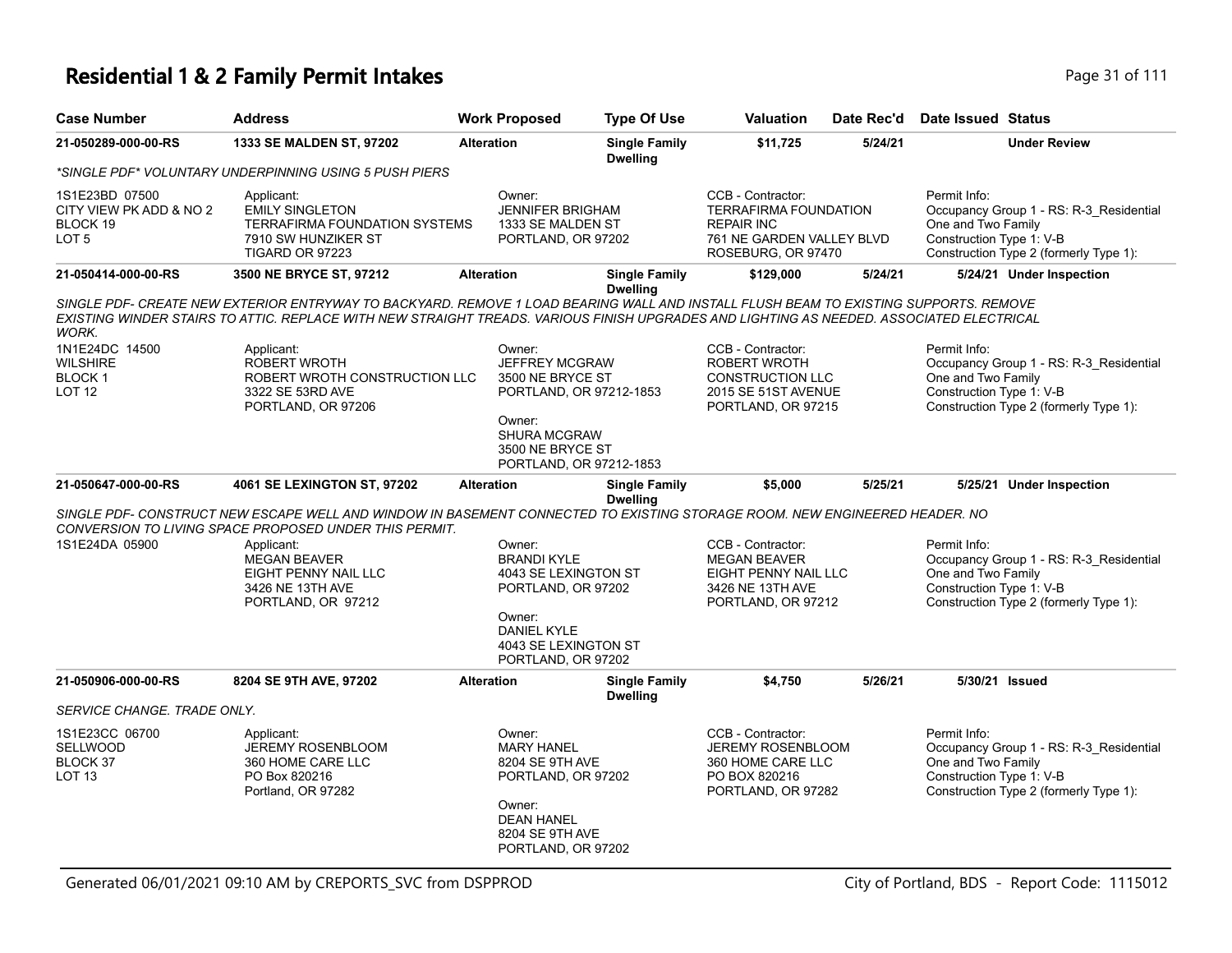| <b>Case Number</b>                                                    | <b>Address</b>                                                                                                                                                                                                                                            | <b>Work Proposed</b>                                                                                                                                                       | <b>Type Of Use</b>                      | <b>Valuation</b>                                                                                                    | Date Rec'd | Date Issued Status                                                                                                                                  |
|-----------------------------------------------------------------------|-----------------------------------------------------------------------------------------------------------------------------------------------------------------------------------------------------------------------------------------------------------|----------------------------------------------------------------------------------------------------------------------------------------------------------------------------|-----------------------------------------|---------------------------------------------------------------------------------------------------------------------|------------|-----------------------------------------------------------------------------------------------------------------------------------------------------|
| 21-051129-000-00-RS                                                   | 5635 NE 19TH AVE, 97211                                                                                                                                                                                                                                   | <b>Alteration</b>                                                                                                                                                          | <b>Single Family</b><br><b>Dwelling</b> | \$95,000                                                                                                            | 5/26/21    | <b>Under Review</b>                                                                                                                                 |
|                                                                       | **SINGLE PDF** REMODEL MAIN FLOOR. RELOCATE KITCHEN. CONVRT BASEMENT TO LIVING SPACE WITH BEDROOM AND BATHROOMS. ADD FRONT AND REAR<br>DORMER. ATTIC CONVERSION TO INCLUDE BATHROOM AND BEDROOM. WHOLE HOUSE REWIRE AND NEW PLUMBING THROUGHOUT. NEW HVAC |                                                                                                                                                                            |                                         |                                                                                                                     |            |                                                                                                                                                     |
| 1N1E14DC 22300<br><b>OAKHURST</b><br><b>BLOCK 5</b><br><b>LOT 16</b>  | Applicant:<br><b>ADAN HELLER</b><br>818 DEVELOPMENT LLC<br>16144 BOONES FERRY RD<br>LAKE OSWEGO, OR 97035                                                                                                                                                 | Owner:<br><b>ADAN HELLER</b><br>4660 DOGWOOD DR<br>LAKE OSWEGO, OR 97035                                                                                                   |                                         | CCB - Contractor:<br><b>ADAN HELLER</b><br>818 DEVELOPMENT LLC<br>16144 BOONES FERRY RD<br>LAKE OSWEGO, OR 97035    |            | Permit Info:<br>Occupancy Group 1 - RS: R-3 Residential<br>One and Two Family<br>Construction Type 1: V-B<br>Construction Type 2 (formerly Type 1): |
| 21-051348-000-00-RS                                                   | 3586 NE AINSWORTH ST, 97211                                                                                                                                                                                                                               | <b>Alteration</b>                                                                                                                                                          | <b>Single Family</b><br><b>Dwelling</b> | \$32,000                                                                                                            | 5/27/21    | 5/27/21 Issued                                                                                                                                      |
|                                                                       | KITCHEN AND 1ST FLOOR HALL BATH REMODEL, MINOR REPIPE, WITH SMALL BUMP OUT FOR BOX WINDOW                                                                                                                                                                 |                                                                                                                                                                            |                                         |                                                                                                                     |            |                                                                                                                                                     |
| 1N1E13DC 00800<br>SECTION 13 1N 1E<br>TL 800 0.23 ACRES               | Applicant:<br><b>SCOTT JAWORSKI</b><br><b>MOSAIK DESIGN LLC</b><br><b>112 S HAMILTON STREET</b><br>PORTLAND, OR 97239                                                                                                                                     | Owner:<br><b>JULIAN WIXSON</b><br>3586 NE AINSWORTH ST<br>PORTLAND, OR 97211<br>Owner:<br><b>MARGARET WIXSON</b><br>3586 NE AINSWORTH ST<br>PORTLAND, OR 97211             |                                         | CCB - Contractor:<br><b>ERIN S DAVIS</b><br><b>MOSAIK DESIGN LLC</b><br>112 S HAMILTON STREET<br>PORTLAND, OR 97239 |            | Permit Info:<br>Occupancy Group 1 - RS: R-3_Residential<br>One and Two Family<br>Construction Type 1: V-B<br>Construction Type 2 (formerly Type 1): |
| 21-051816-000-00-RS                                                   | 3637 SW NEVADA CT, 97219                                                                                                                                                                                                                                  | <b>Alteration</b>                                                                                                                                                          | <b>Single Family</b><br><b>Dwelling</b> | \$24,170                                                                                                            | 5/28/21    | <b>Under Review</b>                                                                                                                                 |
|                                                                       | **SINGLE PDF** VOLUNTARY REPAIR TO EXISTING FOUNDATION                                                                                                                                                                                                    |                                                                                                                                                                            |                                         |                                                                                                                     |            |                                                                                                                                                     |
| 1S1E20BA 05400<br><b>LYNDHURST</b><br>BLOCK 13<br>LOT 12-14 EXC N 55' | Applicant:<br><b>KELSEA ROSSOW</b><br><b>RAM JACK WEST</b><br>PO BOX 11701<br>EUGENE, OR 97440                                                                                                                                                            | Owner:<br><b>ROBBIN JANG</b><br>3637 SW NEVADA CT<br>PORTLAND, OR 97219<br>Owner:<br><b>ROBBIN JANG</b><br>Owner:<br><b>RACHEL YOUNG</b><br>Owner:<br><b>JONATHAN JANG</b> |                                         | CCB - Contractor:<br>Abby Drummond<br><b>KEM LLC</b><br>PO BOX 11701<br>EUGENE, OR 97440                            |            | Permit Info:<br>Occupancy Group 1 - RS: R-3 Residential<br>One and Two Family<br>Construction Type 1: V-B<br>Construction Type 2 (formerly Type 1): |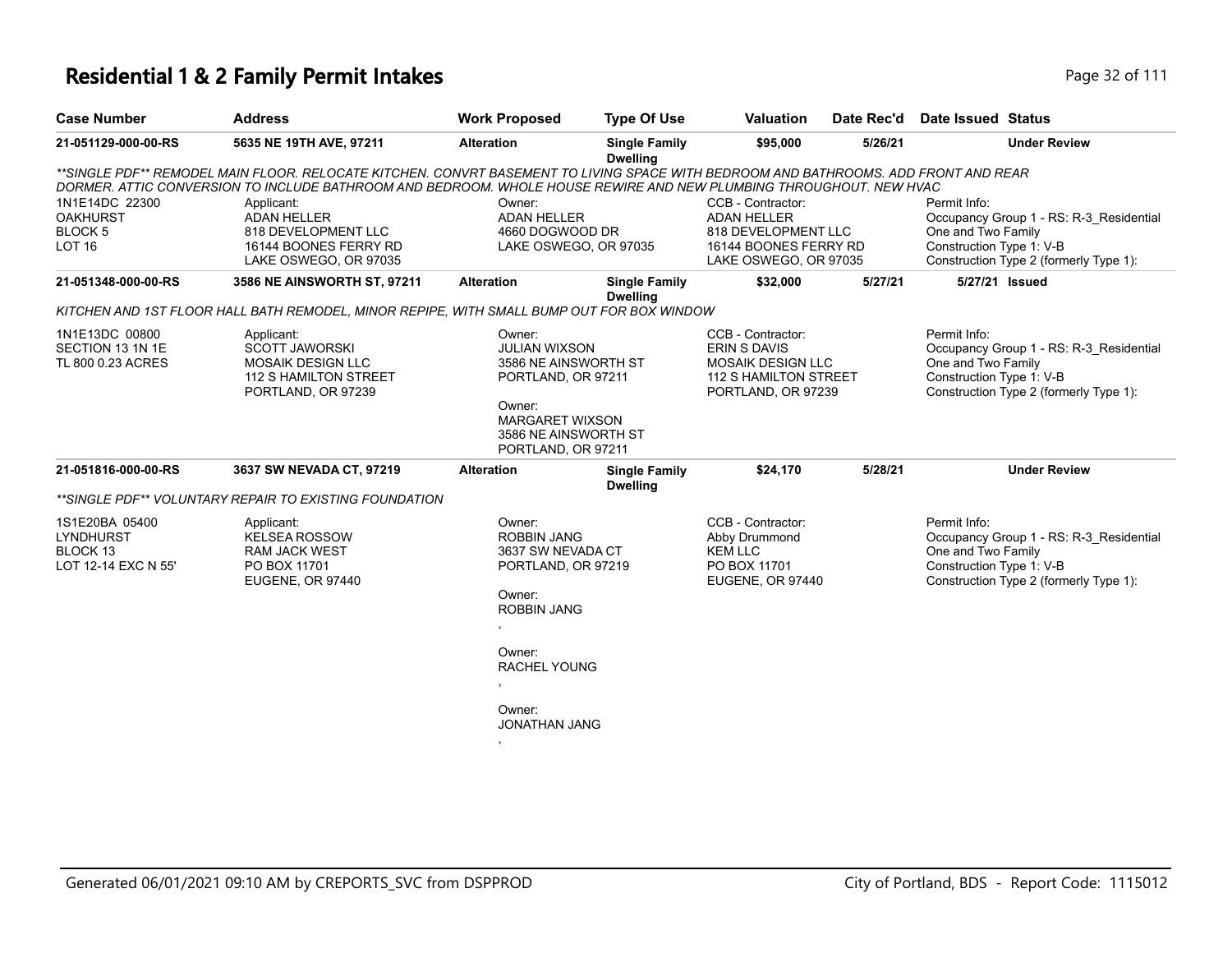# **Residential 1 & 2 Family Permit Intakes Page 111** Page 33 of 111

| Page 33 of |
|------------|
|            |

| <b>Case Number</b>                                               | <b>Address</b>                                                                                                                                                                                                                                                                                                                                                                                                                                                                                            | <b>Work Proposed</b>                                                                                                                                                | <b>Type Of Use</b>                      | <b>Valuation</b>                                                                                             | Date Rec'd | <b>Date Issued Status</b>                                                                                                                           |
|------------------------------------------------------------------|-----------------------------------------------------------------------------------------------------------------------------------------------------------------------------------------------------------------------------------------------------------------------------------------------------------------------------------------------------------------------------------------------------------------------------------------------------------------------------------------------------------|---------------------------------------------------------------------------------------------------------------------------------------------------------------------|-----------------------------------------|--------------------------------------------------------------------------------------------------------------|------------|-----------------------------------------------------------------------------------------------------------------------------------------------------|
| 21-052133-000-00-RS                                              | 5457 SW MARTHA TER, 97239                                                                                                                                                                                                                                                                                                                                                                                                                                                                                 | <b>Alteration</b>                                                                                                                                                   | <b>Single Family</b><br><b>Dwelling</b> | \$40,000                                                                                                     | 5/29/21    | <b>Approved to Issue</b>                                                                                                                            |
|                                                                  | REMODEL KITCHEN. REMOVE NON LOAD BEARING WALL. 2 NEW WINDOWS.                                                                                                                                                                                                                                                                                                                                                                                                                                             |                                                                                                                                                                     |                                         |                                                                                                              |            |                                                                                                                                                     |
| 1S1E17AC 07600<br><b>DOSCHDALE</b><br>LOT 32&33 TL 7600          | Applicant:<br><b>RYAN WALSH</b><br>DRW CONSTRUCTION LLC<br>3812 SE MALDEN ST<br>PORTLAND, OR 97202                                                                                                                                                                                                                                                                                                                                                                                                        | Owner:<br><b>ROBERT BALDWIN</b><br>5457 SW MARTHA TER<br>PORTLAND, OR 97239-1173<br>Owner:<br><b>SARAH BALDWIN</b><br>5457 SW MARTHA TER<br>PORTLAND, OR 97239-1173 |                                         | CCB - Contractor:<br><b>RYAN WALSH</b><br>DRW CONSTRUCTION LLC<br>3812 SE MALDEN ST<br>PORTLAND, OR 97202    |            | Permit Info:<br>Occupancy Group 1 - RS: R-3 Residential<br>One and Two Family<br>Construction Type 1: V-B<br>Construction Type 2 (formerly Type 1): |
| 21-052146-000-00-RS                                              | 2338 NE 7TH AVE, 97212                                                                                                                                                                                                                                                                                                                                                                                                                                                                                    | <b>Alteration</b>                                                                                                                                                   | <b>Single Family</b><br><b>Dwelling</b> | \$41,000                                                                                                     | 5/30/21    | 5/30/21 Issued                                                                                                                                      |
|                                                                  | CONVERT BASEMENT TO LIVING SPACE. ADD BATHROOM.                                                                                                                                                                                                                                                                                                                                                                                                                                                           |                                                                                                                                                                     |                                         |                                                                                                              |            |                                                                                                                                                     |
| 1N1E26CB 09200<br><b>IRVINGTON</b><br>BLOCK 118<br><b>LOT 14</b> | Applicant:<br><b>NATHAN STEWART</b><br>SATURDAY BLUE LLC<br>123 NE 22ND AVE<br>PORTLAND, OR 97232                                                                                                                                                                                                                                                                                                                                                                                                         | Owner:<br><b>ROBIN BISHOW</b><br>2338 NE 7TH AVE<br>PORTLAND, OR 97212<br>Owner:<br><b>ELLIOT BISHOW</b><br>2338 NE 7TH AVE<br>PORTLAND, OR 97212                   |                                         | CCB - Contractor:<br>SATURDAY BLUE LLC<br>123 NE 22ND AVE<br>PORTLAND, OR 97232                              |            | Permit Info:<br>Occupancy Group 1 - RS: R-3_Residential<br>One and Two Family<br>Construction Type 1: V-B<br>Construction Type 2 (formerly Type 1): |
| 21-052215-000-00-RS                                              | 6607 SE 48TH AVE, 97206                                                                                                                                                                                                                                                                                                                                                                                                                                                                                   | <b>Alteration</b>                                                                                                                                                   | <b>Single Family</b><br><b>Dwelling</b> | \$86,000                                                                                                     | 5/31/21    | 5/31/21 Under Inspection                                                                                                                            |
| 1S2E19BA 05801<br>PARTITION PLAT 2005-29<br>LOT <sub>1</sub>     | SINGLE PDF- REMODEL MAIN FLOOR OF HOUSE. ADD HALF BATHROOM ON MAIN FLOOR ADJACENT TO KITCHEN (TOTAL OF 3) REMODEL BATHROOM, KITCHEN,<br>FAMILY AREA AND BEDROOMS ON MAIN FLOOR. REMOVE BEARING WALL IN KITCHEN AND REPLACE WITH BEAMS AS NECESSARY. REMOVE WINDOWS IN REAR OF<br>HOUSE. EXPAND HEADERS AND ADD 2 SETS OF FRENCH DOORS. ASSOCIATED MECHANICAL. ELECTRICAL AND PLUMBING.<br>Applicant:<br><b>GLENDA FORD</b><br><b>GLEND FORD CONTRACTING LLC</b><br>2951 SE 67TH AVE<br>PORTLAND, OR 97206 | Owner:<br>SARAH HOGG<br>6607 SE 48TH AVE<br>PORTLAND, OR 97206<br>Owner:<br>JOSHUA HOGG<br>6607 SE 48TH AVE<br>PORTLAND, OR 97206                                   |                                         | CCB - Contractor:<br><b>GLEN FORD</b><br>GLEN FORD CONTRACTING LLC<br>2951 SE 67TH AVE<br>PORTLAND, OR 97206 |            | Permit Info:<br>Occupancy Group 1 - RS: R-3 Residential<br>One and Two Family<br>Construction Type 1: V-B<br>Construction Type 2 (formerly Type 1): |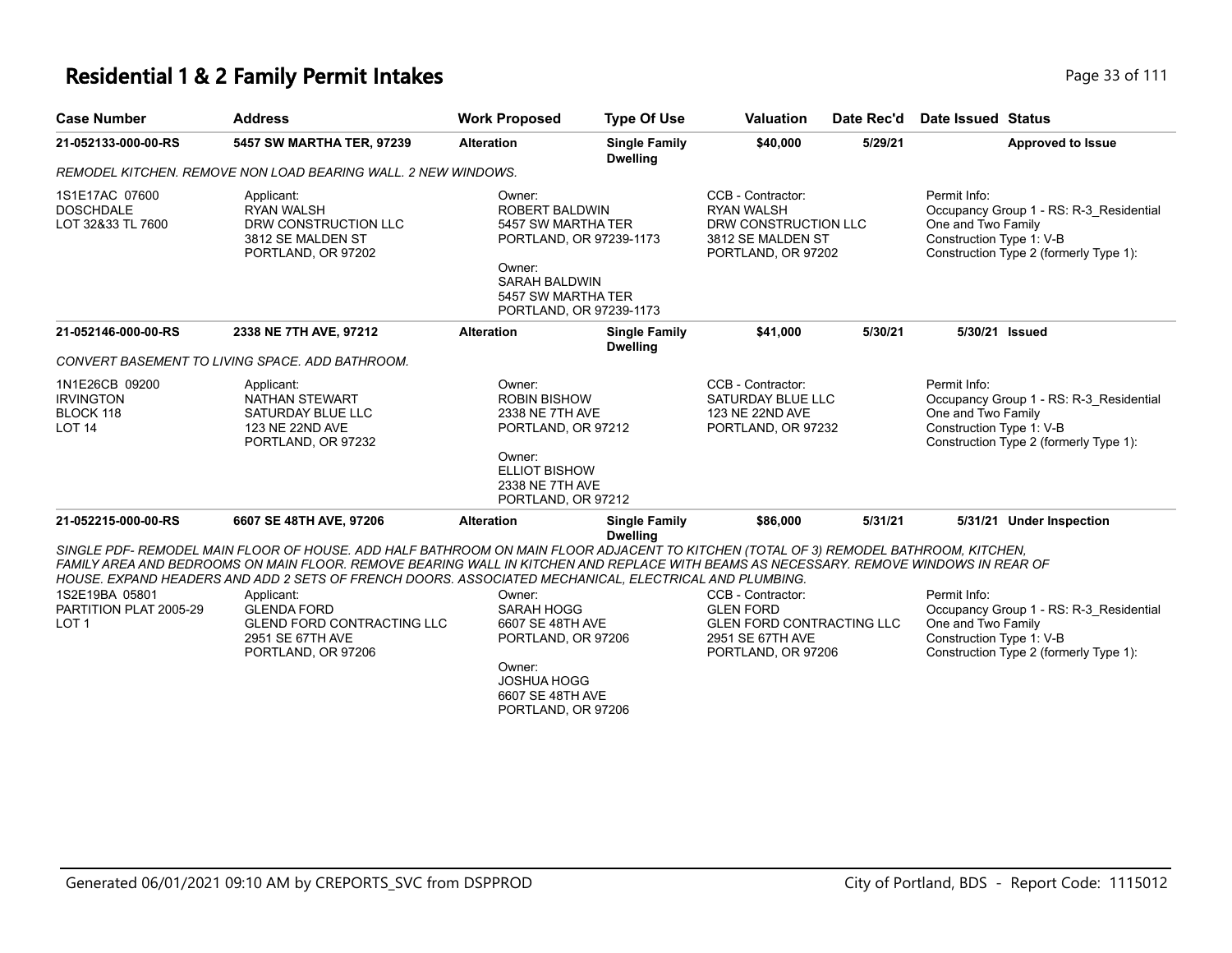| <b>Case Number</b>                                                                                                                                                                                                                     | <b>Address</b>                                                    | <b>Work Proposed</b>                              | Type Of Use                             | <b>Valuation</b>                                             | Date Rec'd | Date Issued Status                 |                                         |  |
|----------------------------------------------------------------------------------------------------------------------------------------------------------------------------------------------------------------------------------------|-------------------------------------------------------------------|---------------------------------------------------|-----------------------------------------|--------------------------------------------------------------|------------|------------------------------------|-----------------------------------------|--|
| 21-052217-000-00-RS                                                                                                                                                                                                                    | 5018 NE PRESCOTT ST. 97218                                        | <b>Alteration</b>                                 | <b>Single Family</b><br><b>Dwelling</b> | \$90,000                                                     | 5/31/21    | 5/31/21                            | <b>Under Inspection</b>                 |  |
| SINGLE PDF- REMODEL EXISTING HOME. CONVERT BASEMENT TO LIVING SPACE. NEW SPACE TO INCLUDE 2 NEW BEDROOMS, 1 NEW BATHROOM AND FAMILY<br>ROOM. 1 NEW BATHROOM ON MAIN FLOOR (TOTAL OF 3) ASSOCIATED MECHANICAL, ELECTRICAL AND PLUMBING. |                                                                   |                                                   |                                         |                                                              |            |                                    |                                         |  |
| 1N2E19CA 00700<br><b>IRVINGTON ACREAGE TR</b><br>BLOCK 5 TL 700                                                                                                                                                                        | Applicant:<br>ALEX D FLIKEMMA<br>NW Executive Homes & Development | Owner:<br><b>BRIAN BOWMAN</b><br>4135 N KERBY AVE |                                         | CCB - Contractor:<br>NW EXECUTIVE HOMES &<br>DEVELOPMENT LLC |            | Permit Info:<br>One and Two Family | Occupancy Group 1 - RS: R-3 Residential |  |

|                                                                                | ROOM. 1 NEW BATHROOM ON MAIN FLOOR (TOTAL OF 3) ASSOCIATED MECHANICAL, ELECTRICAL AND PLUMBING.                                                                                                                                                                                                                                       |                                                                                                                                                     |                                         |                                                                                                                                                     |         | SINGLE PDF- REMODEL EXISTING HOME. CONVERT BASEMENT TO LIVING SPACE. NEW SPACE TO INCLUDE 2 NEW BEDROOMS, 1 NEW BATHROOM AND FAMILY |
|--------------------------------------------------------------------------------|---------------------------------------------------------------------------------------------------------------------------------------------------------------------------------------------------------------------------------------------------------------------------------------------------------------------------------------|-----------------------------------------------------------------------------------------------------------------------------------------------------|-----------------------------------------|-----------------------------------------------------------------------------------------------------------------------------------------------------|---------|-------------------------------------------------------------------------------------------------------------------------------------|
| 1N2E19CA 00700<br><b>IRVINGTON ACREAGE TR</b><br><b>BLOCK 5 TL 700</b>         | Owner:<br>CCB - Contractor:<br>Applicant:<br><b>ALEX D FLIKEMMA</b><br><b>NW EXECUTIVE HOMES &amp;</b><br><b>BRIAN BOWMAN</b><br>NW Executive Homes & Development<br>4135 N KERBY AVE<br><b>DEVELOPMENT LLC</b><br><b>LLC</b><br>PO BOX 818<br>PORTLAND, OR 97217<br>PO BOX 818<br><b>BORING, OR 97009</b><br><b>BORING, OR 97009</b> |                                                                                                                                                     |                                         | Permit Info:<br>Occupancy Group 1 - RS: R-3_Residential<br>One and Two Family<br>Construction Type 1: V-B<br>Construction Type 2 (formerly Type 1): |         |                                                                                                                                     |
| 18-210035-REV-03-RS                                                            | 4615 SE 97TH AVE, 97266                                                                                                                                                                                                                                                                                                               | <b>Alteration</b>                                                                                                                                   | <b>Single Family</b><br><b>Dwelling</b> | \$0                                                                                                                                                 | 5/17/21 | <b>Approved to Issue</b>                                                                                                            |
|                                                                                | SINGLE PDF - REVISION TO REMOVE WOOD DECK FROM SCOPE OF WORK                                                                                                                                                                                                                                                                          |                                                                                                                                                     |                                         |                                                                                                                                                     |         |                                                                                                                                     |
| 1S2E16AB 02200<br><b>CADWELLS ADD</b><br>BLOCK 6<br>LOT 1 TL 2200              | Applicant:<br><b>KEN OLIPHANT</b><br>ADVANCED STRUCTURAL FORENSICS<br>15575 NW OAKHILLS DR<br>BEAVERTON, OR 97006<br>Applicant:<br><b>JOHN BARTELS</b><br>4615 SE 97TH AVE<br>PORTLAND, OR 97266                                                                                                                                      | Owner:<br><b>JOHN BARTELS</b><br>4615 SE 97TH AVE<br>PORTLAND, OR 97266<br>Owner:<br><b>JEAN NIIRANEN</b><br>4615 SE 97TH AVE<br>PORTLAND, OR 97266 |                                         |                                                                                                                                                     |         | Permit Info:<br>Occupancy Group 1 - RS: R-3_Remodel<br>Construction Type 1: V-B<br>Construction Type 2 (formerly Type 1):           |
| 19-261541-REV-01-RS                                                            | 5321 NE GLISAN ST, 97213                                                                                                                                                                                                                                                                                                              | <b>Alteration</b>                                                                                                                                   | <b>Single Family</b><br><b>Dwelling</b> | \$2,000                                                                                                                                             | 5/20/21 | <b>Under Review</b>                                                                                                                 |
|                                                                                | SINGLE PDF - VALUE ADDED REVISION TO REMOVE TREE ALONG THE EAST PROPERTY LINE OF THE NORTH SIDE OF HOUSE                                                                                                                                                                                                                              |                                                                                                                                                     |                                         |                                                                                                                                                     |         |                                                                                                                                     |
| 1N2E31AC 06600<br><b>CENTER ADD ANX</b><br><b>BLOCK1</b><br>LOT 8 EXC PT IN ST | Applicant:<br><b>JOHN CARHART</b><br>LOCKWOOD CARHART<br>ARCHITECTURE LLC<br>223 NE 62ND AVE<br>PORTLAND, OR 97213                                                                                                                                                                                                                    | Owner:<br>RAMI ABDULWAHAB<br>9025 SW SUNSTEAD LN<br>PORTLAND, OR 97225                                                                              |                                         | CCB - Contractor:<br><b>FADI ATYIEA JANNOURAH</b><br>18181 SE RICHEY RD<br>GRESHAM, OR 97080                                                        |         | Permit Info:<br>Occupancy Group 1 - RS: R-3_Remodel<br>Construction Type 1: V-B<br>Construction Type 2 (formerly Type 1):           |
| 20-111383-REV-01-RS                                                            | 6424 SE FRANKLIN ST, 97206                                                                                                                                                                                                                                                                                                            | <b>Alteration</b>                                                                                                                                   | <b>Single Family</b><br><b>Dwelling</b> | \$0                                                                                                                                                 | 5/27/21 | 5/27/21 Issued                                                                                                                      |
| PAPER - REVISE STAIR DESIGN FOR EXISTING DECK                                  |                                                                                                                                                                                                                                                                                                                                       |                                                                                                                                                     |                                         |                                                                                                                                                     |         |                                                                                                                                     |
| 1S2E08BC 19000<br><b>CHULA VISTA</b><br>BLOCK 4                                | Applicant:<br>SHULAMIT LOTATE<br>6424 SE FRANKLIN ST                                                                                                                                                                                                                                                                                  | Owner:<br><b>ELI MARGALIT</b><br>6424 SE FRANKLIN ST                                                                                                |                                         |                                                                                                                                                     |         | Permit Info:<br>Occupancy Group 1 - RS: R-3_Residential<br>One and Two Family<br>Construction Type 1: V-B                           |
| LOT <sub>18</sub>                                                              | PORTLAND, OR 97206                                                                                                                                                                                                                                                                                                                    | PORTLAND, OR 97206<br>Owner:<br><b>SHULAMIT LOTATE</b><br>6424 SE FRANKLIN ST                                                                       |                                         |                                                                                                                                                     |         | Construction Type 2 (formerly Type 1):                                                                                              |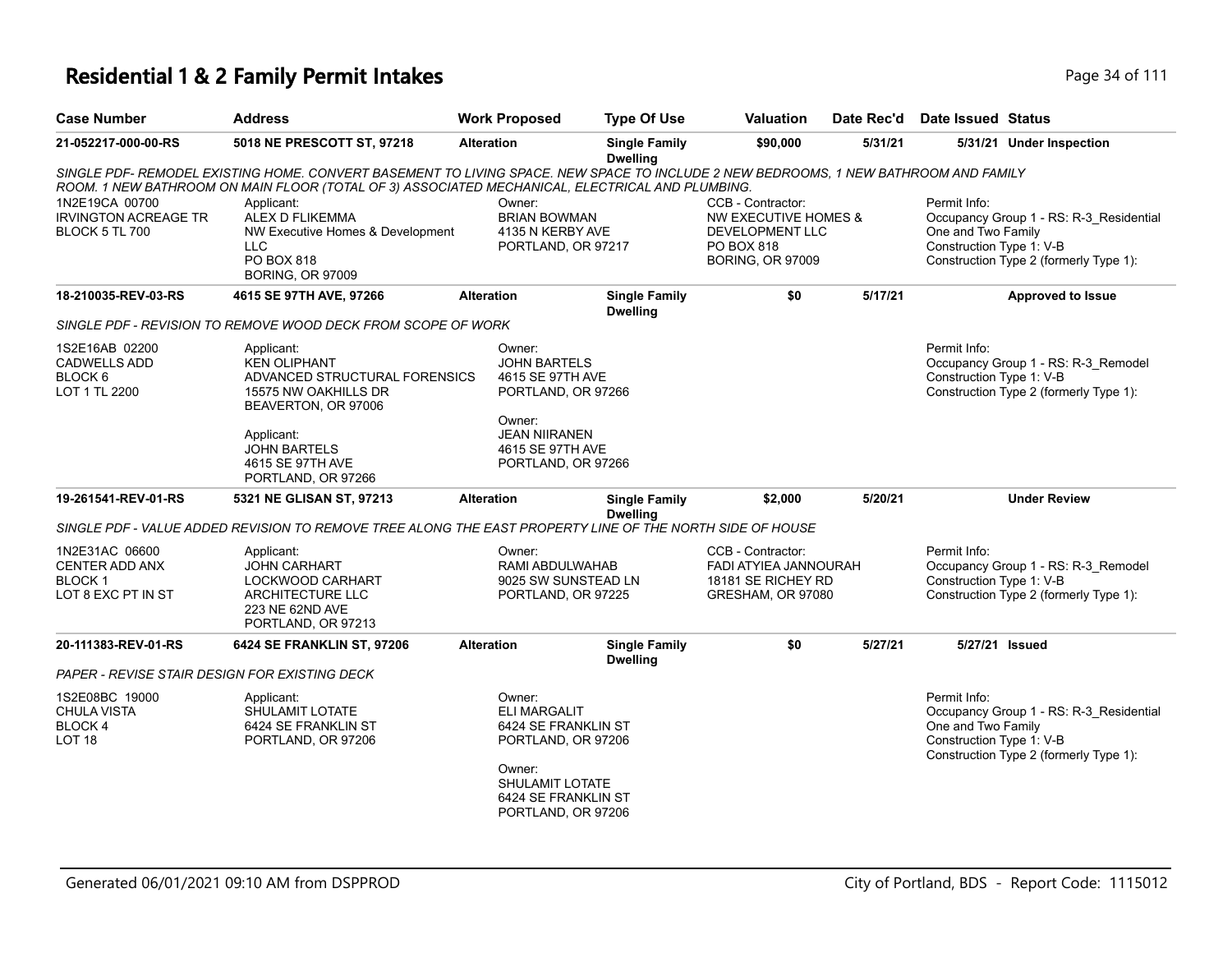# **Residential 1 & 2 Family Permit Intakes Page 111** Page 35 of 111

| Case Number                                              | <b>Address</b>                                                                                                       | <b>Work Proposed</b>                                                                  | <b>Type Of Use</b>                      | <b>Valuation</b>                                                                                           | Date Rec'd | Date Issued Status                                             |                                                                                                                           |
|----------------------------------------------------------|----------------------------------------------------------------------------------------------------------------------|---------------------------------------------------------------------------------------|-----------------------------------------|------------------------------------------------------------------------------------------------------------|------------|----------------------------------------------------------------|---------------------------------------------------------------------------------------------------------------------------|
| 20-176079-REV-02-RS                                      | <b>12433 SE HOLGATE BLVD, 97236</b>                                                                                  | <b>Alteration</b>                                                                     | <b>Single Family</b><br><b>Dwelling</b> | \$0                                                                                                        | 5/20/21    | 5/20/21 Issued                                                 |                                                                                                                           |
|                                                          | SINGLE PDF - REVISION TO CHANGE LAYOUT OF BASEMENT AND UPSTAIRS BATHROOM                                             |                                                                                       |                                         |                                                                                                            |            |                                                                |                                                                                                                           |
| 1S2E11CC 08401<br><b>CABOS CORNER</b><br>LOT 1           | Applicant:<br><b>SASHA BECKWITH</b><br>SAB DESIGN & DRAFTING LLC<br>7115 SW Garden Home Rd # 28<br>Portland OR 97223 | Owner:<br><b>CKIB INVESTMENTS LLC</b><br><b>2206 NE 9TH AVE</b><br>PORTLAND, OR 97212 |                                         | CCB - Contractor:<br><b>BACHARACH CONSTRUCTION</b><br><b>LLC</b><br>PO BOX 1413<br><b>BORING, OR 97009</b> |            | Permit Info:<br>Construction Type 1: V-B                       | Occupancy Group 1 - RS: R-3_Remodel<br>Construction Type 2 (formerly Type 1):<br>Total Square Footage - Display Only: 663 |
| 20-190246-REV-01-RS                                      | 4320 SE LAMBERT ST, 97206                                                                                            | <b>Alteration</b>                                                                     | <b>Single Family</b><br><b>Dwelling</b> | \$500                                                                                                      | 5/11/21    |                                                                | <b>Approved to Issue</b>                                                                                                  |
|                                                          | SINGLE PDF - VALUE ADDED REVISION TO ADD 2ND SINK IN BASEMENT ONLY                                                   |                                                                                       |                                         |                                                                                                            |            |                                                                |                                                                                                                           |
| 1S2E19CB 05800<br>EAST MORELAND HTS<br>BLOCK 1<br>LOT 7  | Applicant:<br><b>RYAN GANNAWAY</b><br>4320 SE LAMBERT ST<br>PORTLAND OREGON 97206                                    | Owner:<br><b>RYAN GANNAWAY</b><br>4320 SE LAMBERT ST<br>PORTLAND, OR 97206<br>Owner:  |                                         |                                                                                                            |            | Permit Info:<br>Construction Type 1: V-B                       | Occupancy Group 1 - RS: R-3_Remodel<br>Construction Type 2 (formerly Type 1):<br>Total Square Footage - Display Only: 771 |
|                                                          |                                                                                                                      | <b>ROBYN BOREN</b><br>4320 SE LAMBERT ST<br>PORTLAND, OR 97206                        |                                         |                                                                                                            |            |                                                                |                                                                                                                           |
| 20-223235-REV-02-RS                                      | 4255 SE 117TH AVE, 97266                                                                                             | <b>Alteration</b>                                                                     | <b>Single Family</b><br><b>Dwelling</b> | \$200                                                                                                      | 5/16/21    | 5/24/21 Issued                                                 |                                                                                                                           |
|                                                          | PAPER SUBMITTAL - VALUE ADDED REVISION TO ADD A WINDOW TO GARAGE CONVERSION                                          |                                                                                       |                                         |                                                                                                            |            |                                                                |                                                                                                                           |
| 1S2E10DD 03000<br>Mindoro PK<br>BLOCK 1<br>LOT 5         | Applicant:<br>ANDREW WAYNE MUSICK<br>1144 SE 85TH AVE<br>PORTLAND, OR 97216                                          | Owner:<br><b>MARTHA MWERU</b><br>4255 SE 117TH AVE<br>PORTLAND, OR 97266              |                                         | CCB - Contractor:<br>ANDREW WAYNE MUSICK<br>1144 SE 85TH AVE<br>PORTLAND, OR 97216                         |            | Permit Info:<br>Construction Type 1: V-B                       | Occupancy Group 1 - RS: R-3_Remodel<br>Construction Type 2 (formerly Type 1):<br>Total Square Footage - Display Only: 912 |
| 21-007670-000-00-RS                                      | 4245 NE WYGANT ST, 97218                                                                                             | <b>Alteration</b>                                                                     | <b>Single Family</b><br><b>Dwelling</b> | \$6,750                                                                                                    | 5/25/21    | 5/25/21 Issued                                                 |                                                                                                                           |
|                                                          | SINGLE PDF - SOLAR 6.38KW ROOF TOP MOUNTED SOLAR PV SYSTEM: ENGINEERED                                               |                                                                                       |                                         |                                                                                                            |            |                                                                |                                                                                                                           |
| 1N2E19BC 05500<br>STEIGERWALD ADD<br>BLOCK 1<br>LOT 6    | Applicant:<br><b>CHRISTINE STAMPER</b><br>ELEMENTAL ENERGY<br>1339 SE 8TH AVE, SUITE B<br>PORTLAND, OR 97214         | Owner:<br><b>JILLIAN SIVINSKI</b><br>4245 NE WYGANT ST<br>PORTLAND, OR 97218          |                                         | CCB - Contractor:<br>ELEMENTAL ENERGY LLC<br>1339 SE 8TH AVE #B<br>PORTLAND, OR 97214                      |            | Permit Info:<br>Construction Type 1: V-B                       | Occupancy Group 1 - RS: R-3_Remodel<br>Construction Type 2 (formerly Type 1):                                             |
| 21-019393-000-00-RS                                      | 12342 SE KELLY ST, 97236                                                                                             | <b>Alteration</b>                                                                     | <b>Single Family</b><br><b>Dwelling</b> | \$6,750                                                                                                    | 5/17/21    | 5/17/21 Issued                                                 |                                                                                                                           |
|                                                          | SINGLE PDF - SOLAR 2.88KW ROOF TOP PV SYSTEM: ENGINEERED                                                             |                                                                                       |                                         |                                                                                                            |            |                                                                |                                                                                                                           |
| 1S2E11BC 06200<br>SECTION 11 1S 2E<br>TL 6200 0.21 ACRES | Applicant:<br><b>HILARY CONWAY</b><br><b>GREEN RIDGE SOLAR</b><br>19450 SW MOHAVE CT<br>TUALATIN, OR 97062           | Owner:<br><b>JACK KIDNEY</b><br>12342 SE KELLY ST<br>PORTLAND, OR 97236-3234          |                                         | CCB - Contractor:<br><b>GCB SOLAR INC</b><br>19450 SW MOHAVE CT<br>TUALATIN, OR 97062                      |            | Permit Info:<br>One and Two Family<br>Construction Type 1: V-B | Occupancy Group 1 - RS: R-3 Residential<br>Construction Type 2 (formerly Type 1):                                         |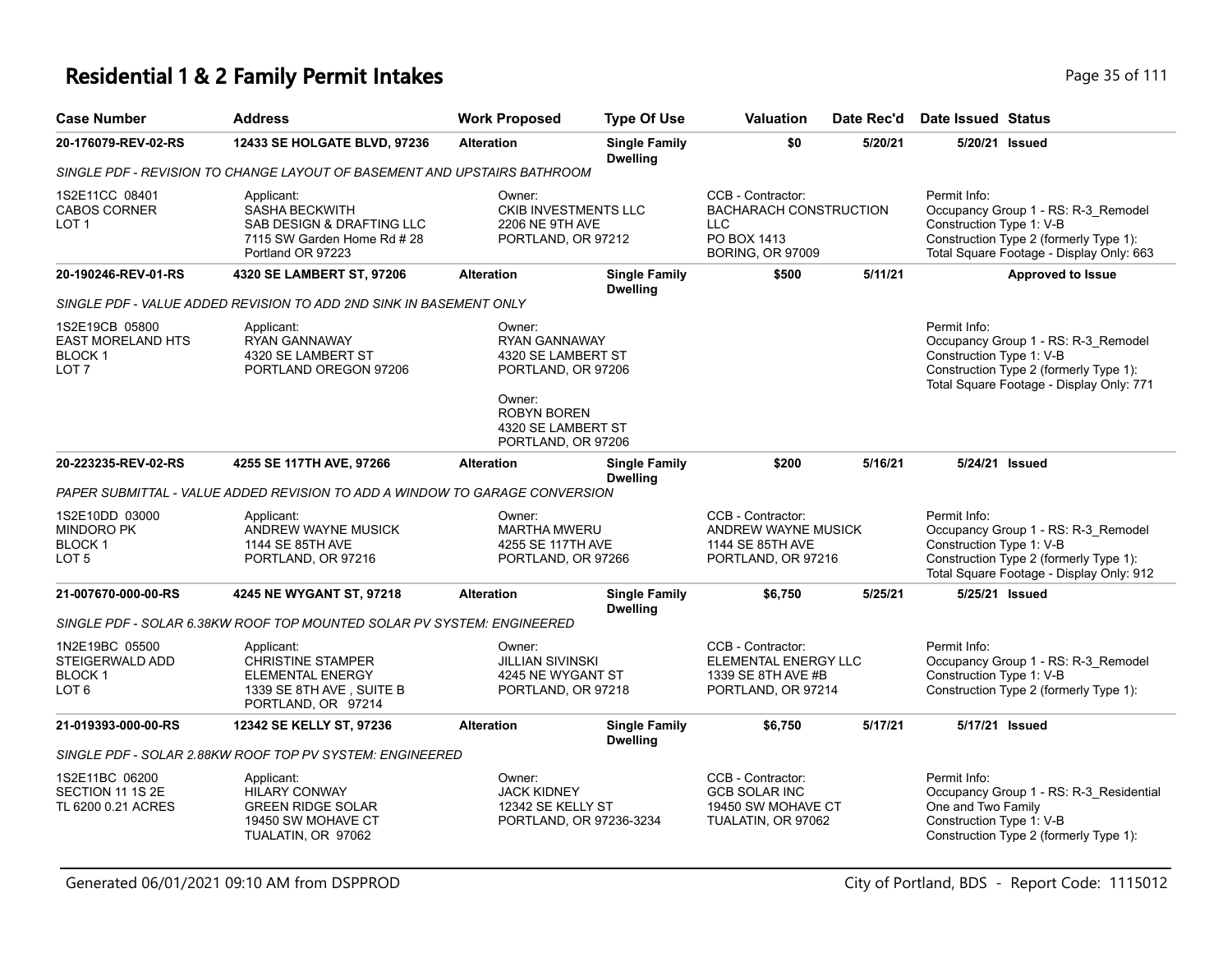# **Residential 1 & 2 Family Permit Intakes Page 16 Oktober 111** Page 36 of 111

| <b>Case Number</b>                                                                                                         | <b>Address</b>                                                                                                                                                                                                                                                                                                    | <b>Work Proposed</b>                                                                                                                                      | <b>Type Of Use</b>                                                                                                                                                                                                               | <b>Valuation</b>                                                                                      | Date Rec'd | Date Issued Status                                                                                                                                                    |
|----------------------------------------------------------------------------------------------------------------------------|-------------------------------------------------------------------------------------------------------------------------------------------------------------------------------------------------------------------------------------------------------------------------------------------------------------------|-----------------------------------------------------------------------------------------------------------------------------------------------------------|----------------------------------------------------------------------------------------------------------------------------------------------------------------------------------------------------------------------------------|-------------------------------------------------------------------------------------------------------|------------|-----------------------------------------------------------------------------------------------------------------------------------------------------------------------|
| 21-026432-000-00-RS                                                                                                        | 9613 N PIER PARK PL, 97203                                                                                                                                                                                                                                                                                        | <b>Alteration</b>                                                                                                                                         | <b>Single Family</b><br><b>Dwelling</b>                                                                                                                                                                                          | \$500                                                                                                 | 5/14/21    | 5/14/21 Issued                                                                                                                                                        |
|                                                                                                                            | SINGLE PDF - SOLAR 7.14KW ROOF TOP MOUNTED PV SYSTEM WITH TWO TESLA POWERWALLS : PRESCRIPTIVE                                                                                                                                                                                                                     |                                                                                                                                                           |                                                                                                                                                                                                                                  |                                                                                                       |            |                                                                                                                                                                       |
| 1N1W01AC 05702<br><b>BAILEYS ADD</b><br>BLOCK <sub>3</sub><br><b>LOT 31</b>                                                | Applicant:<br><b>MELISSA FARIAS</b><br><b>TESLA</b><br>6132 NE 112TH AVE<br>PORTLAND, OR 97220                                                                                                                                                                                                                    | Owner:<br>Owner:                                                                                                                                          | CCB - Contractor:<br>TESLA ENERGY OPERATIONS INC<br><b>KELLY HICKMAN</b><br>9613 N PIER PARK PL<br>901 PAGE AVENUE<br>FREMONT, CA 94538<br>PORTLAND, OR 97203<br><b>TRACY MEADE</b><br>9613 N PIER PARK PL<br>PORTLAND, OR 97203 |                                                                                                       |            | Permit Info:<br>Occupancy Group 1 - RS: R-3_Residential<br>One and Two Family<br>Construction Type 1: V-B<br>Construction Type 2 (formerly Type 1):                   |
| 21-028688-000-00-RS                                                                                                        | 8718 SE 92ND AVE, 97266                                                                                                                                                                                                                                                                                           | <b>Alteration</b>                                                                                                                                         | <b>Single Family</b>                                                                                                                                                                                                             | \$16,815                                                                                              | 5/7/21     | 5/7/21 Final                                                                                                                                                          |
| 12E28AB06600                                                                                                               | SINGLE PDF - REMODEL BASEMENT REC ROOM TO (1) BEDROOM AND (2) OFFICES. ENLARGE WINDOW IN BEDROOM NORTH WALL, NEW WINDOW IN OFFICE 1.<br>MECHANICAL PERMIT REQUIRED FOR OFFICE #2 MECHANICAL VENTILATION.*****SEE 20-205585-HS<br>Applicant:<br><b>JOHN MARK LINN</b><br>7636 SE 119th Dr<br>Portland Oregon 97266 | Owner:<br><b>JOHN MARK LINN</b><br>7636 SE 119th Dr<br>Portland Oregon 97266                                                                              | <b>Dwelling</b>                                                                                                                                                                                                                  |                                                                                                       |            | Permit Info:<br>Occupancy Group 1 - RS: R-3_Remodel<br>Construction Type 1: V-B<br>Construction Type 2 (formerly Type 1):<br>Total Square Footage - Display Only: 412 |
| 21-030277-000-00-RS                                                                                                        | 14323 SE NEHALEM CT, 97236                                                                                                                                                                                                                                                                                        | <b>Alteration</b>                                                                                                                                         | <b>Single Family</b><br><b>Dwelling</b>                                                                                                                                                                                          | \$500                                                                                                 | 5/25/21    | 5/25/21 Issued                                                                                                                                                        |
|                                                                                                                            | SINGLE PDF - SOLAR 7.6KW ROOF TOP MOUNTED PV SYSTEM: PRESCRIPTIVE                                                                                                                                                                                                                                                 |                                                                                                                                                           |                                                                                                                                                                                                                                  |                                                                                                       |            |                                                                                                                                                                       |
| 1S2E24CB 01500<br><b>FOOTHILLS VIEW</b><br>LOT 22 UND INT TRACTS<br>A&B&D&E<br>DEFERRED ADDITIONAL<br><b>TAX LIABILITY</b> | Applicant:<br><b>LARA WORCESTER</b><br>A&R SOLAR SPC<br>6800 NE 59TH PLACE<br>PORTLAND OR 97218                                                                                                                                                                                                                   | Owner:<br><b>STACY BENGTSON</b><br>14323 SE NEHALEM CT<br>PORTLAND, OR 97236<br>Owner:<br><b>JEREMY RIOS</b><br>14323 SE NEHALEM CT<br>PORTLAND, OR 97236 |                                                                                                                                                                                                                                  | CCB - Contractor:<br><b>TINA KAYSER</b><br>A AND R SOLAR SPC<br>6800 NE 59TH PL<br>PORTLAND, OR 97218 |            | Permit Info:<br>Occupancy Group 1 - RS: R-3_Remodel<br>Construction Type 1: V-B<br>Construction Type 2 (formerly Type 1):                                             |
| 21-030792-000-00-RS                                                                                                        | 4636 NE MALLORY AVE, 97211                                                                                                                                                                                                                                                                                        | <b>Alteration</b>                                                                                                                                         | <b>Single Family</b><br><b>Dwelling</b>                                                                                                                                                                                          | \$500                                                                                                 | 5/5/21     | 5/5/21 Issued                                                                                                                                                         |
|                                                                                                                            | SINGLE PDF - SOLAR 4.08KW ROOF TOP MOUNTED PV SYSTEM: PRESCRIPTIVE                                                                                                                                                                                                                                                |                                                                                                                                                           |                                                                                                                                                                                                                                  |                                                                                                       |            |                                                                                                                                                                       |
| 1N1E22AD 13800<br><b>MAEGLY HIGHLAND</b><br><b>BLOCK7</b><br><b>LOT 12</b>                                                 | Applicant:<br><b>MELISSA FARIAS</b><br><b>TESLA</b><br>6132 NE 112TH AVE<br>PORTLAND, OR 97220                                                                                                                                                                                                                    | Owner:<br><b>RUBYFIELD LLC</b><br>1024 NW 71ST ST<br>OKLAHOMA CITY, OK 73116                                                                              |                                                                                                                                                                                                                                  | CCB - Contractor:<br>TESLA ENERGY OPERATIONS INC<br>901 PAGE AVENUE<br>FREMONT, CA 94538              |            | Permit Info:<br>Occupancy Group 1 - RS: R-3_Residential<br>One and Two Family<br>Construction Type 1: V-B<br>Construction Type 2 (formerly Type 1):                   |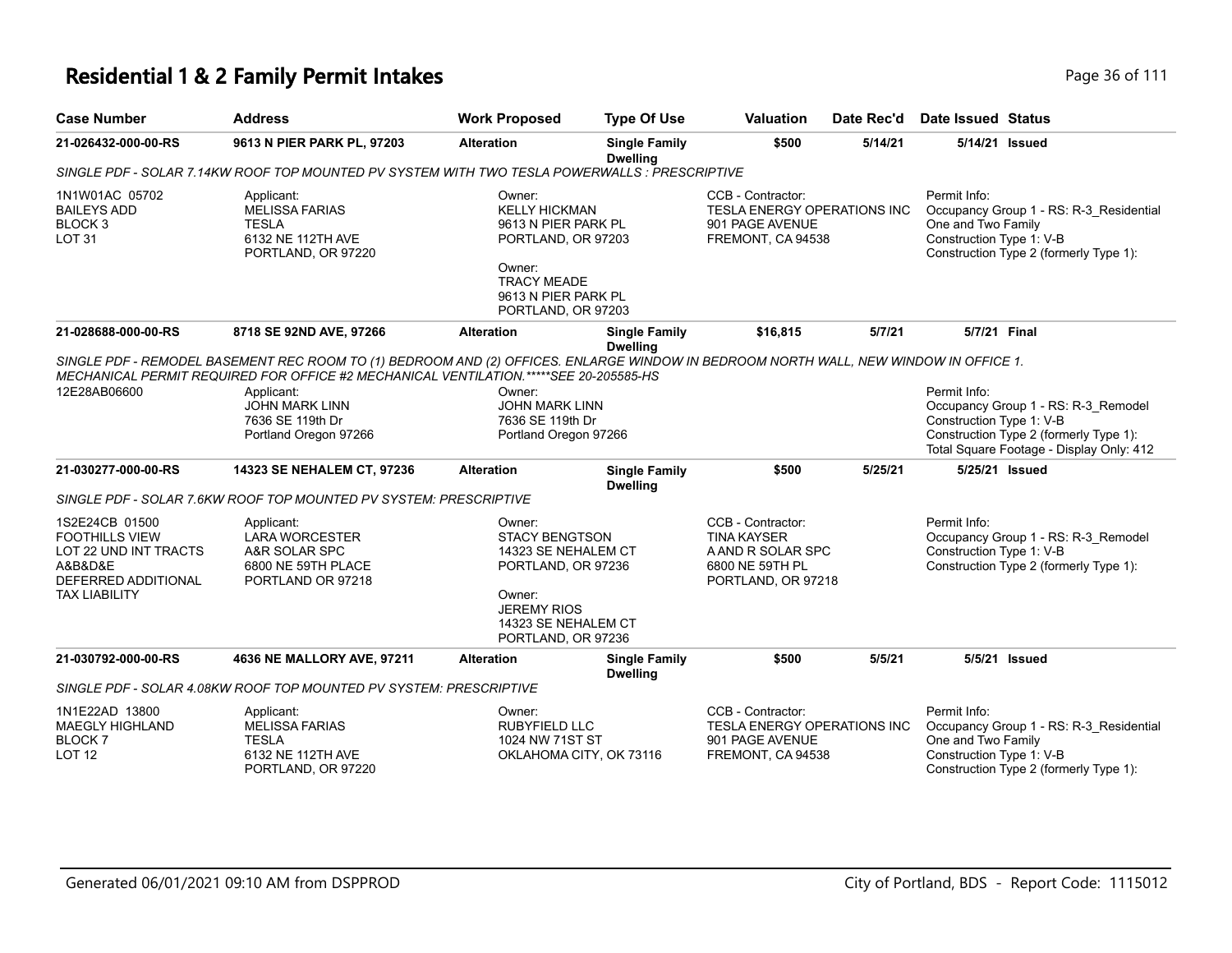| <b>Case Number</b>                                                            | <b>Address</b>                                                                                                      | <b>Work Proposed</b>                                                                                                                         | <b>Type Of Use</b>                      | <b>Valuation</b>                                                                                                 | Date Rec'd | <b>Date Issued Status</b>                                      |                                                                                   |
|-------------------------------------------------------------------------------|---------------------------------------------------------------------------------------------------------------------|----------------------------------------------------------------------------------------------------------------------------------------------|-----------------------------------------|------------------------------------------------------------------------------------------------------------------|------------|----------------------------------------------------------------|-----------------------------------------------------------------------------------|
| 21-031368-000-00-RS                                                           | 3127 NE 33RD AVE, 97212                                                                                             | <b>Alteration</b>                                                                                                                            | <b>Single Family</b><br><b>Dwelling</b> | \$6,750                                                                                                          | 5/17/21    | 5/17/21 Issued                                                 |                                                                                   |
|                                                                               | SINGLE PDF - SOLAR 4.88 ROOF TOP MOUNTED PV SYSTEM: ENGINEERED                                                      |                                                                                                                                              |                                         |                                                                                                                  |            |                                                                |                                                                                   |
| 1N1E25BA 18700<br><b>IRVINGWOOD</b><br>BLOCK 6<br>LOT <sub>7</sub>            | Applicant:<br><b>GARRETT HARTWELL</b><br>POWER NORTHWEST<br>11393 NW ANDERSON<br>PORTLAND OR 97229                  | Owner:<br><b>KYLE COOKE</b><br>3127 NE 33RD AVE<br>PORTLAND, OR 97212<br>Owner:<br>STEPHANIE COOKE<br>3127 NE 33RD AVE<br>PORTLAND, OR 97212 |                                         | CCB - Contractor:<br><b>POWER NORTHWEST</b><br><b>INCORPORATED</b><br>11393 NW ANDERSON ST<br>PORTLAND, OR 97229 |            | Permit Info:<br>One and Two Family<br>Construction Type 1: V-B | Occupancy Group 1 - RS: R-3_Residential<br>Construction Type 2 (formerly Type 1): |
| 21-032996-000-00-RS                                                           | 1130 SW STEPHENSON CT, 97219                                                                                        | <b>Alteration</b>                                                                                                                            | <b>Single Family</b><br><b>Dwelling</b> | \$500                                                                                                            | 5/3/21     |                                                                | 5/3/21 Under Inspection                                                           |
|                                                                               | SINGLE PDF - SOLAR 10.56KW ROOF TOP MOUNTED PV SYSTEM: PRESCRIPTIVE                                                 |                                                                                                                                              |                                         |                                                                                                                  |            |                                                                |                                                                                   |
| 1S1E33AC 03200<br><b>GRACEMONT</b><br>LOT <sub>3</sub>                        | Applicant:<br>MOLLY BECKEL<br>ELEMENTAL ENERGY LLC<br>1339 SE 8TH AVE SUITE B<br>PORTLAND OR 97214                  | Owner:<br><b>LEAH WILSON</b><br>1130 SW STEPHENSON CT<br>PORTLAND, OR 97219<br>Owner:<br><b>JAMES OTIS ELGEE</b><br>1130 SW STEPHENSON CT    |                                         | CCB - Contractor:<br>ELEMENTAL ENERGY LLC<br>1339 SE 8TH AVE #B<br>PORTLAND, OR 97214                            |            | Permit Info:<br>One and Two Family<br>Construction Type 1: V-B | Occupancy Group 1 - RS: R-3_Residential<br>Construction Type 2 (formerly Type 1): |
| 21-035268-000-00-RS                                                           | 5522 SE 58TH AVE, 97206                                                                                             | PORTLAND, OR 97219<br><b>Alteration</b>                                                                                                      | <b>Single Family</b><br><b>Dwelling</b> | \$500                                                                                                            | 5/7/21     | 5/7/21 Final                                                   |                                                                                   |
|                                                                               | SINGLE PDF - SOLAR 3.60KW ROOF TOP MOUNTED PV SYSTEM: PRESCRIPTIVE                                                  |                                                                                                                                              |                                         |                                                                                                                  |            |                                                                |                                                                                   |
| 1S2E18DA 19200<br><b>TREMONT PL</b><br>BLOCK <sub>2</sub><br>LOT <sub>4</sub> | Applicant:<br><b>CHRISTINE STAMPER</b><br><b>ELEMENTAL ENERGY</b><br>1339 SE 8TH AVE, SUITE B<br>PORTLAND, OR 97214 | Owner:<br><b>TERESA HUNTSINGER</b><br>5522 SE 58TH AVE<br>PORTLAND, OR 97206-5511                                                            |                                         | CCB - Contractor:<br>ELEMENTAL ENERGY LLC<br>1339 SE 8TH AVE #B<br>PORTLAND, OR 97214                            |            | Permit Info:<br>One and Two Family<br>Construction Type 1: V-B | Occupancy Group 1 - RS: R-3_Residential<br>Construction Type 2 (formerly Type 1): |
| 21-035521-000-00-RS                                                           | 842 NE 74TH AVE, 97213                                                                                              | <b>Alteration</b>                                                                                                                            | <b>Single Family</b>                    | \$1,500                                                                                                          | 5/11/21    | 5/11/21 Issued                                                 |                                                                                   |
|                                                                               | SINGLE PDF: VOLUNTARY INSTALLATION OF ANCHORS BETWEEN EXISITNG FRAMED STRUCTURE AND CONCRETE FOUDATION.             |                                                                                                                                              | <b>Dwelling</b>                         |                                                                                                                  |            |                                                                |                                                                                   |
| 1N2E32AC 11800<br><b>BRAINARD</b><br>BLOCK <sub>8</sub><br>LOT 5&6            | Applicant:<br><b>CHRISTOPHER TINNIN</b><br>842 NE 74TH AVE<br>PORTLAND OR 97213                                     | Owner:<br><b>MEKALA TINNIN</b><br>842 NE 74TH AVE<br>PORTLAND, OR 97213<br>Owner:<br><b>CHRISTOPHER TINNIN</b><br>842 NE 74TH AVE            |                                         |                                                                                                                  |            | Permit Info:<br>One and Two Family<br>Construction Type 1: V-B | Occupancy Group 1 - RS: R-3_Residential<br>Construction Type 2 (formerly Type 1): |

PORTLAND, OR 97213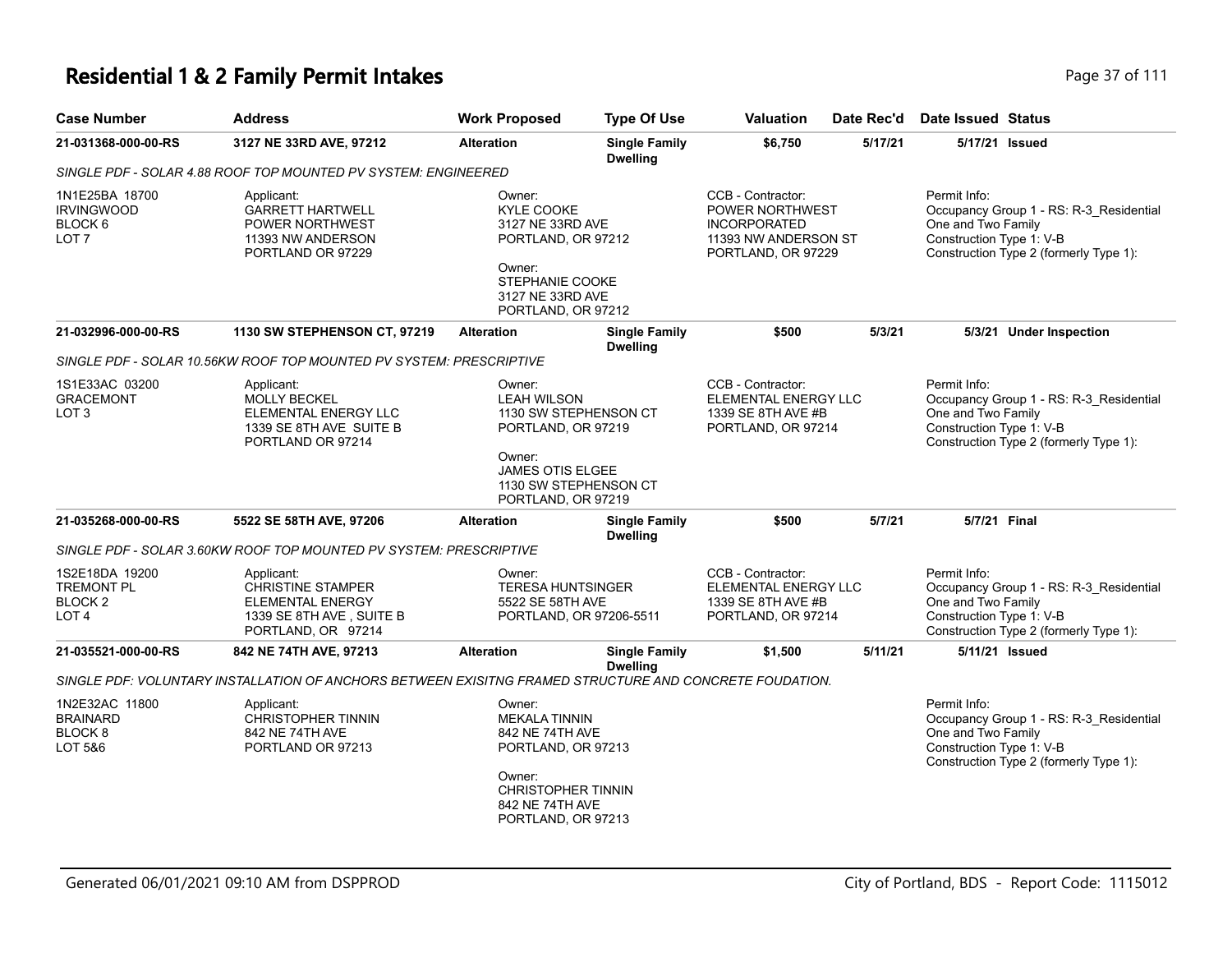| <b>Case Number</b>                                                       | <b>Address</b>                                                                                                   | <b>Work Proposed</b>                                                                                                                                 | <b>Type Of Use</b>                      | <b>Valuation</b>                                                                             | Date Rec'd | Date Issued Status                                                                                                                                  |
|--------------------------------------------------------------------------|------------------------------------------------------------------------------------------------------------------|------------------------------------------------------------------------------------------------------------------------------------------------------|-----------------------------------------|----------------------------------------------------------------------------------------------|------------|-----------------------------------------------------------------------------------------------------------------------------------------------------|
| 21-035992-000-00-RS                                                      | 4946 NE 35TH PL, 97211                                                                                           | <b>Alteration</b>                                                                                                                                    | <b>Single Family</b><br><b>Dwelling</b> | \$500                                                                                        | 5/7/21     | 5/7/21 Under Inspection                                                                                                                             |
|                                                                          | SINGLE PDF - SOLAR 3.84KW SOLAR ROOF TOP PV SYSTEM: PRESCRIPTIVE                                                 |                                                                                                                                                      |                                         |                                                                                              |            |                                                                                                                                                     |
| 1N1E24AC 02000<br><b>WILLAMETTE ADD</b><br>BLOCK 19<br>LOT 11&12 TL 2000 | Applicant:<br><b>MOLLY BECKEL</b><br><b>ELEMENTAL ENERGY LLC</b><br>1339 SE 8TH AVE SUITE B<br>PORTLAND OR 97214 | Owner:<br><b>JACOB CARLSON</b><br>4946 NE 35TH PL<br>PORTLAND, OR 97211<br>Owner:<br><b>COURTNEY DOWELL</b><br>4946 NE 35TH PL<br>PORTLAND, OR 97211 |                                         | CCB - Contractor:<br><b>ELEMENTAL ENERGY LLC</b><br>1339 SE 8TH AVE #B<br>PORTLAND, OR 97214 |            | Permit Info:<br>Occupancy Group 1 - RS: R-3 Residential<br>One and Two Family<br>Construction Type 1: V-B<br>Construction Type 2 (formerly Type 1): |
| 21-036012-000-00-RS                                                      | 6533 SE 30TH AVE, 97202                                                                                          | <b>Alteration</b>                                                                                                                                    | <b>Single Family</b><br><b>Dwelling</b> | \$20,000                                                                                     | 5/5/21     | <b>Under Review</b>                                                                                                                                 |
|                                                                          | PAPER PLANS - BATHROOM ADDED ON 2ND FLOOR/ATTIC SPACE OF SFR*****TRADE PERMITS OBTAINED SEPERATELY*****          |                                                                                                                                                      |                                         |                                                                                              |            |                                                                                                                                                     |
| 1S1E24BA 02800<br>EASTMORELAND<br>BLOCK 31<br><b>LOT 23</b>              | Applicant:<br>DAVID JENKINS<br><b>DIVO</b><br>22550 SW BALD PEAK RD<br>HILLSBORO, OR 97123                       | Owner:<br><b>BRUCE GILLEY</b><br>6533 SE 30TH AVE<br>PORTLAND, OR 97202<br>Owner:<br>JOYCE YE-PING WAN<br>6533 SE 30TH AVE<br>PORTLAND, OR 97202     |                                         | CCB - Contractor:<br>SMALKO CONSTRUCTION LLC<br>502 NE 197TH AVE<br>PORTLAND, OR 97230       |            | Permit Info:<br>Occupancy Group 1 - RS: R-3 Residential<br>One and Two Family<br>Construction Type 1: V-B<br>Construction Type 2 (formerly Type 1): |
| 21-036072-000-00-RS                                                      | 5726 SW 42ND AVE, 97221                                                                                          | <b>Alteration</b>                                                                                                                                    | <b>Single Family</b><br><b>Dwelling</b> | \$500                                                                                        | 5/17/21    | 5/17/21 Issued                                                                                                                                      |

| 1S1E17CB 03600<br>HARKER AC & PLAT 2<br><b>BLOCK D</b><br>S 112' OF LOT 1 | Applicant:<br><b>JUSTIN LEE</b><br>SYNCHRO SOLAR<br>2870 NE HOGAN DR<br>GRESHAM, OR 97030 | Owner:<br><b>REX CLAUDE BOSSE LVG TR</b><br>5726 SW 42ND AVE<br>PORTLAND, OR 97221-3500 | CCB - Contractor:<br>SYNCHRO SOLAR LLC<br>2870 NE HOGAN DR SUITE E240<br>GRESHAM, OR 97030 | Permit Info:<br>Occupancy Group 1 - RS: R-3 Residential<br>One and Two Family<br>Construction Type 1: V-B<br>Construction Type 2 (formerly Type 1): |
|---------------------------------------------------------------------------|-------------------------------------------------------------------------------------------|-----------------------------------------------------------------------------------------|--------------------------------------------------------------------------------------------|-----------------------------------------------------------------------------------------------------------------------------------------------------|
|                                                                           |                                                                                           | Owner:<br><b>GEORGIA B H BOSSE LVG TR</b>                                               |                                                                                            |                                                                                                                                                     |

5726 SW 42ND AVE PORTLAND, OR 97221-3500

Generated 06/01/2021 09:10 AM from DSPPROD City of Portland, BDS - Report Code: 1115012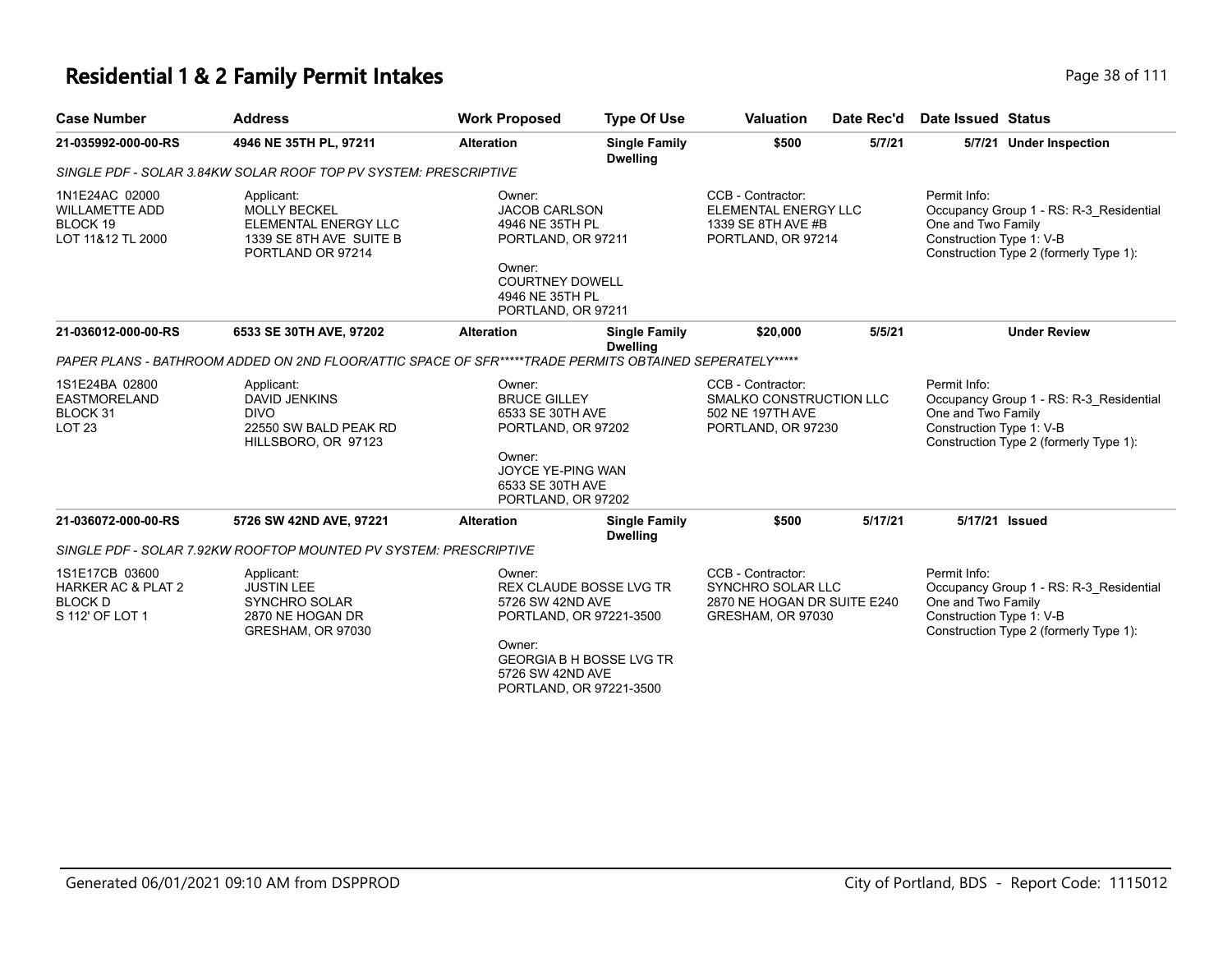| <b>Case Number</b>                                                                            | <b>Address</b>                                                                                                      | <b>Work Proposed</b>                                                                                                                                  | <b>Type Of Use</b>                      | <b>Valuation</b>                                                                                     | Date Rec'd | Date Issued Status                                                                                                                                                    |
|-----------------------------------------------------------------------------------------------|---------------------------------------------------------------------------------------------------------------------|-------------------------------------------------------------------------------------------------------------------------------------------------------|-----------------------------------------|------------------------------------------------------------------------------------------------------|------------|-----------------------------------------------------------------------------------------------------------------------------------------------------------------------|
| 21-036203-000-00-RS                                                                           | 4410 SE 102ND AVE, 97266                                                                                            | <b>Alteration</b>                                                                                                                                     | <b>Single Family</b><br><b>Dwelling</b> | \$6,750                                                                                              | 5/7/21     | 5/7/21 Under Inspection                                                                                                                                               |
|                                                                                               | SINGLE PDF - SOLAR 4.52KW ROOF TOP MOUNTED PV SYSTEM: ENGINEERED                                                    |                                                                                                                                                       |                                         |                                                                                                      |            |                                                                                                                                                                       |
| 1S2E10CC 12900<br><b>HOLCOATE PK</b><br>BLOCK <sub>2</sub><br><b>LOT 15</b>                   | Applicant:<br><b>CHRISTINE STAMPER</b><br><b>ELEMENTAL ENERGY</b><br>1339 SE 8TH AVE, SUITE B<br>PORTLAND, OR 97214 | Owner:<br><b>JOSEPH NADEAU</b><br>4410 SE 102ND AVE<br>PORTLAND, OR 97266<br>Owner:<br><b>LAURA NADEAU</b><br>4410 SE 102ND AVE<br>PORTLAND, OR 97266 |                                         | CCB - Contractor:<br>ELEMENTAL ENERGY LLC<br>1339 SE 8TH AVE #B<br>PORTLAND, OR 97214                |            | Permit Info:<br>Occupancy Group 1 - RS: R-3 Residential<br>One and Two Family<br>Construction Type 1: V-B<br>Construction Type 2 (formerly Type 1):                   |
| 21-037026-000-00-RS                                                                           | 4836 SE 65TH AVE, 97206                                                                                             | <b>Alteration</b>                                                                                                                                     | <b>Single Family</b><br><b>Dwelling</b> | \$10,882                                                                                             | 5/17/21    | 5/17/21 Issued                                                                                                                                                        |
|                                                                                               | SINGLE PDF - REMODEL BATHROOM. MOVE WALLS AND ADD SKYLIGHT. *** TRADES SEPARATE                                     |                                                                                                                                                       |                                         |                                                                                                      |            |                                                                                                                                                                       |
| 1S2E17BB 18400<br><b>ARLETA PK3</b><br>BLOCK <sub>5</sub><br><b>LOT 32</b><br>N 15' OF LOT 33 | Applicant:<br><b>BECCA AYON</b><br><b>HARKA ARCHITECTURE</b><br>107 SE WASHINGTON ST, STE 740<br>PORTLAND OR 97214  | Owner:<br>4836 SE 65TH AVE LLC<br>26 CARLIN ST<br>NORWALK, CT 06851                                                                                   |                                         |                                                                                                      |            | Permit Info:<br>Occupancy Group 1 - RS: R-3 Remodel<br>Construction Type 1: V-B<br>Construction Type 2 (formerly Type 1):<br>Total Square Footage - Display Only: 250 |
| 21-039761-000-00-RS                                                                           | 7033 SE CARLTON ST, 97206                                                                                           | <b>Alteration</b>                                                                                                                                     | <b>Single Family</b>                    | \$6,750                                                                                              | 5/14/21    | 5/14/21 Issued                                                                                                                                                        |
|                                                                                               | SINGLE PDF - SOLAR 6.00KW ROOF TOP MOUNTED PV SYSTEM WITH 225AMP PANEL UPGRADE: ENGINEERED                          |                                                                                                                                                       | <b>Dwelling</b>                         |                                                                                                      |            |                                                                                                                                                                       |
| 1S2E17CD 04400<br><b>POMONA</b><br><b>BLOCK2</b><br>LOT <sub>9</sub><br>E 10' OF LOT 10       | Applicant:<br><b>MOLLY BECKEL</b><br>ELEMENTAL ENERGY LLC<br>1339 SE 8TH AVE SUITE B<br>PORTLAND OR 97214           | Owner:<br><b>DEBORAH CROWN</b><br>7033 SE CARLTON ST<br>PORTLAND, OR 97206-6549                                                                       |                                         | CCB - Contractor:<br><b>ELEMENTAL ENERGY LLC</b><br>1339 SE 8TH AVE #B<br>PORTLAND, OR 97214         |            | Permit Info:<br>Occupancy Group 1 - RS: R-3_Remodel<br>Construction Type 1: V-B<br>Construction Type 2 (formerly Type 1):                                             |
| 21-039981-000-00-RS                                                                           | 2765 SE CORA ST, 97202                                                                                              | <b>Alteration</b>                                                                                                                                     | <b>Single Family</b>                    | \$500                                                                                                | 5/28/21    | 5/28/21 Issued                                                                                                                                                        |
|                                                                                               | SINGLE PDF - SOLAR 5.92KW ROOF TOP MOUNTED PV SYSTEM WITH MICROINVERTERS: PRESCRIPTIVE                              |                                                                                                                                                       | <b>Dwelling</b>                         |                                                                                                      |            |                                                                                                                                                                       |
| 1S1E12CC 06700                                                                                | Applicant:<br><b>HALEY POLK</b><br><b>SUNBRIDGE SOLAR</b><br>421 C ST UNIT 5A<br>WASHOUGAL, WA 98671                | Owner:<br>KATHERINE CASSEDAY<br>2765 SE CORA ST #1<br>PORTLAND, OR 97202                                                                              |                                         | CCB - Contractor:<br><b>JORDAN WEISMAN</b><br>SUNBRIDGE SOLAR LLC<br>421 C ST<br>WASHOUGAL, WA 98671 |            | Permit Info:<br>Occupancy Group 1 - RS: R-3_Remodel<br>Construction Type 1: V-B<br>Construction Type 2 (formerly Type 1):                                             |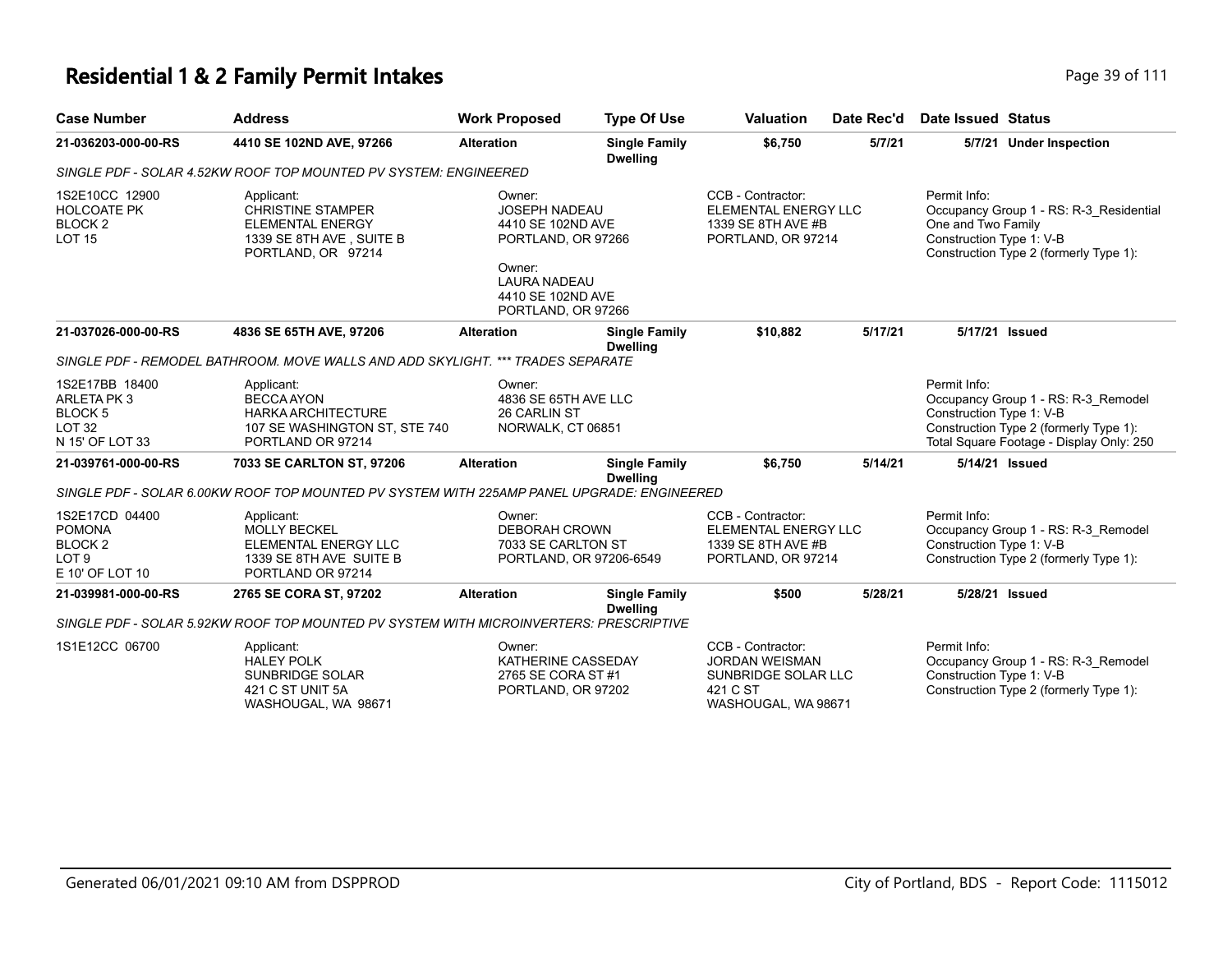# **Residential 1 & 2 Family Permit Intakes Page 10 of 111**

| <b>Case Number</b>                                                                             | <b>Address</b>                                                                                                                                                                                    | <b>Work Proposed</b>                                                                                                                                      | <b>Type Of Use</b>                      | <b>Valuation</b>                                                                                                | Date Rec'd | <b>Date Issued Status</b>                                      |                                                                                                                            |
|------------------------------------------------------------------------------------------------|---------------------------------------------------------------------------------------------------------------------------------------------------------------------------------------------------|-----------------------------------------------------------------------------------------------------------------------------------------------------------|-----------------------------------------|-----------------------------------------------------------------------------------------------------------------|------------|----------------------------------------------------------------|----------------------------------------------------------------------------------------------------------------------------|
| 21-040071-000-00-RS                                                                            | <b>1114 SE LEXINGTON ST, 97202</b>                                                                                                                                                                | <b>Alteration</b>                                                                                                                                         | <b>Single Family</b><br><b>Dwelling</b> | \$6,750                                                                                                         | 5/7/21     | 5/7/21 Issued                                                  |                                                                                                                            |
|                                                                                                | SINGLE PDF - SOLAR 3.36KW ROOF TOP MOUNTED PV SYSTEM WITH 200AMP PANEL: ENGINEERED                                                                                                                |                                                                                                                                                           |                                         |                                                                                                                 |            |                                                                |                                                                                                                            |
| 1S1E23CA 13000<br><b>CITY VIEW PK</b><br>BLOCK <sub>2</sub><br>LOT <sub>8</sub>                | Applicant:<br><b>MOLLY BECKEL</b><br>ELEMENTAL ENERGY LLC<br>1339 SE 8TH AVE SUITE B<br>PORTLAND OR 97214                                                                                         | Owner:<br><b>JENNIFER WETZEL</b><br>1114 SE LEXINGTON ST<br>PORTLAND, OR 97202<br>Owner:<br>ALAN BALDIVIESO<br>1114 SE LEXINGTON ST<br>PORTLAND, OR 97202 |                                         | CCB - Contractor:<br>ELEMENTAL ENERGY LLC<br>1339 SE 8TH AVE #B<br>PORTLAND, OR 97214                           |            | Permit Info:<br>Construction Type 1: V-B                       | Occupancy Group 1 - RS: R-3_Remodel<br>Construction Type 2 (formerly Type 1):                                              |
| 21-040229-000-00-RS                                                                            | 3833 SW 52ND PL, 97221                                                                                                                                                                            | <b>Alteration</b>                                                                                                                                         | <b>Single Family</b><br><b>Dwelling</b> | \$25,000                                                                                                        | 5/19/21    |                                                                | <b>Under Review</b>                                                                                                        |
| <b>BE OBTTAINED SEPARATELY.***</b>                                                             | SINGLE PDF - ALTERATION TO RECONFIGURE 2 EXISTING BATHROOMS AND ADD 1 ADDITIONAL BATHROOM FOR A TOTAL OF 3 BATHROOMS. ***TRADE PERMITS TO                                                         |                                                                                                                                                           |                                         |                                                                                                                 |            |                                                                |                                                                                                                            |
| 1S1E07DB 02600<br><b>WILCOX ESTATES</b><br>BLOCK 7<br>LOT 22&23 TL 2600                        | Applicant:<br>John Pincetich<br>John M. Pincetich Construction, Inc.<br>PO Box 2418<br>Gearhart OR 97138                                                                                          | Owner:<br><b>JEREMY COPPERMAN</b><br>3833 SW 52ND PL<br>PORTLAND, OR 97221<br>Owner:<br>ERIKA COPPERMAN<br>3833 SW 52ND PL<br>PORTLAND, OR 97221          |                                         | CCB - Contractor:<br><b>JOHN M PINCETICH</b><br><b>CONSTRUCTION INC</b><br>PO BOX 2418<br>GEARHART, OR 97138    |            | Permit Info:<br>Construction Type 1: V-B                       | Occupancy Group 1 - RS: R-3_Remodel<br>Construction Type 2 (formerly Type 1):<br>Total Square Footage - Display Only: 182  |
| 21-040403-000-00-RS                                                                            | 4515 SW BRUGGER ST, 97219                                                                                                                                                                         | <b>Alteration</b>                                                                                                                                         | <b>Single Family</b><br><b>Dwelling</b> | \$82,616                                                                                                        | 5/24/21    |                                                                | <b>Under Review</b>                                                                                                        |
|                                                                                                | SINGLE PDF NEW BEDROOMS AND BATHROOM IN BASEMENT; RECONFIGURE KITCHEN ON FIRST FLOOR; REPLACE WINDOW WITH DOORS ON EAST ELEVATION;<br>NEW DOOR TO GARAGE & BATHROOM EXPANSION*ET, MT, PT SEPARATE |                                                                                                                                                           |                                         |                                                                                                                 |            |                                                                |                                                                                                                            |
| 1S1E29BC 09400<br><b>WEST PORTLAND</b><br><b>BLOCK 51&amp;56</b><br>LOT 15 EXC E 20'<br>LOT 16 | Applicant:<br>Jared Dewey<br>Mastercraft Enterprises Inc.<br>11440 SW Lanewood St.<br>Portland, OR, 97225                                                                                         | Owner:<br><b>HAYDEN MARSH</b><br>4515 SW BRUGGER ST<br>PORTLAND, OR 97219<br>Owner:<br><b>CHRISTOPHER SHELINE</b>                                         |                                         | CCB - Contractor:<br><b>MASTERCRAFT ENTERPRISES</b><br><b>INC</b><br>11440 SW LANEWOOD ST<br>PORTLAND, OR 97225 |            | Permit Info:<br>Construction Type 1: V-B                       | Occupancy Group 1 - RS: R-3_Remodel<br>Construction Type 2 (formerly Type 1):<br>Total Square Footage - Display Only: 1898 |
|                                                                                                |                                                                                                                                                                                                   | 4515 SW BRUGGER ST<br>PORTLAND, OR 97219                                                                                                                  |                                         |                                                                                                                 |            |                                                                |                                                                                                                            |
| 21-040508-000-00-RS                                                                            | 1508 SE 120TH AVE, 97216                                                                                                                                                                          | <b>Alteration</b>                                                                                                                                         | <b>Single Family</b><br><b>Dwelling</b> | \$6,750                                                                                                         | 5/14/21    | 5/14/21 Issued                                                 |                                                                                                                            |
|                                                                                                | SINGLE PDF - SOLAR 6.00KW ROOFTOP MOUNTED PV SYSTEM: ENGINEERED                                                                                                                                   |                                                                                                                                                           |                                         |                                                                                                                 |            |                                                                |                                                                                                                            |
| 1S2E03AD 07100<br>PATRICIA ADD<br><b>BLOCK1</b><br>LOT 13                                      | Applicant:<br><b>MOLLY BECKEL</b><br>ELEMENTAL ENERGY LLC<br>1339 SE 8TH AVE SUITE B<br>PORTLAND OR 97214                                                                                         | Owner:<br><b>MELISSA GUTIERREZ</b><br>1508 SE 120TH AVE<br>PORTLAND, OR 97216                                                                             |                                         | CCB - Contractor:<br>ELEMENTAL ENERGY LLC<br>1339 SE 8TH AVE #B<br>PORTLAND, OR 97214                           |            | Permit Info:<br>One and Two Family<br>Construction Type 1: V-B | Occupancy Group 1 - RS: R-3_Residential<br>Construction Type 2 (formerly Type 1):                                          |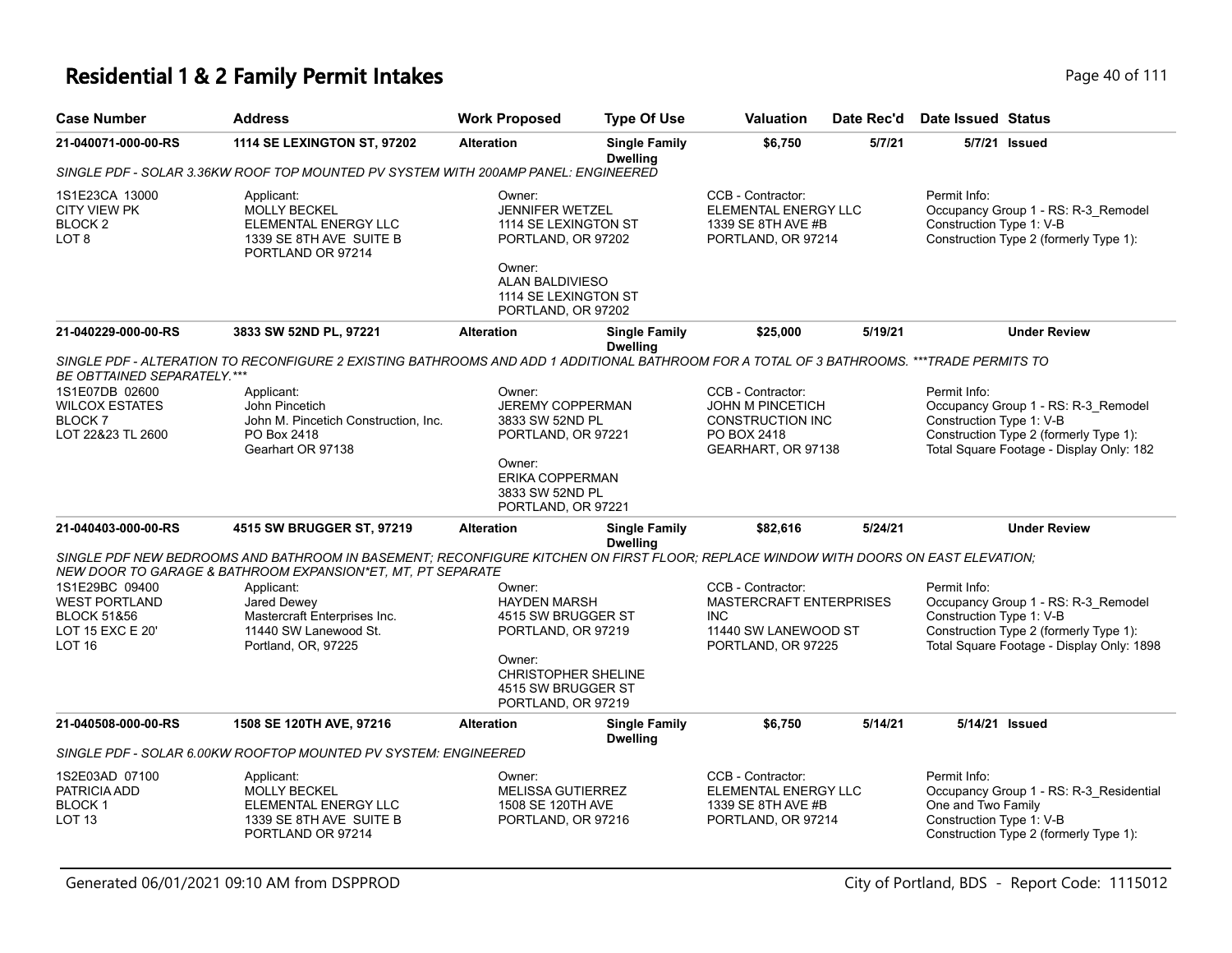# **Residential 1 & 2 Family Permit Intakes Page 41 of 111**

| <b>Case Number</b>                                                                 | <b>Address</b>                                                                                                                          | <b>Work Proposed</b>                                                                                                                                                        | <b>Type Of Use</b>                      | <b>Valuation</b>                                                                                | Date Rec'd | <b>Date Issued Status</b>                                                                                                                           |
|------------------------------------------------------------------------------------|-----------------------------------------------------------------------------------------------------------------------------------------|-----------------------------------------------------------------------------------------------------------------------------------------------------------------------------|-----------------------------------------|-------------------------------------------------------------------------------------------------|------------|-----------------------------------------------------------------------------------------------------------------------------------------------------|
| 21-040679-000-00-RS                                                                | 3434 SW RHINO WAY, 97239                                                                                                                | <b>Alteration</b>                                                                                                                                                           | <b>Single Family</b><br><b>Dwelling</b> | \$500                                                                                           | 5/14/21    | 5/14/21 Issued                                                                                                                                      |
|                                                                                    | SINGLE PDF - SOLAR 8.16KW ROOFTOP MOUNTED PV SYSTEM: PRESCRIPTIVE                                                                       |                                                                                                                                                                             |                                         |                                                                                                 |            |                                                                                                                                                     |
| 1S1E17DB 08600<br>SECTION 17 1S 1E<br>TL 8600 0.70 ACRES                           | Applicant:<br><b>MELISSA FARIAS</b><br><b>TESLA</b><br>6132 NE 112TH AVE<br>PORTLAND, OR 97220                                          | Owner:<br><b>BLAND, DIXIE L TR</b><br>3434 SW RHINO WAY<br>PORTLAND, OR 97239-1144<br>Owner:<br><b>BLAND, A STAN III TR</b><br>3434 SW RHINO WAY<br>PORTLAND, OR 97239-1144 |                                         | CCB - Contractor:<br><b>TESLA ENERGY OPERATIONS INC</b><br>901 PAGE AVENUE<br>FREMONT, CA 94538 |            | Permit Info:<br>Occupancy Group 1 - RS: R-3_Residential<br>One and Two Family<br>Construction Type 1: V-B<br>Construction Type 2 (formerly Type 1): |
| 21-040816-000-00-RS                                                                | 2547 NE MULTNOMAH ST, 97232                                                                                                             | <b>Alteration</b>                                                                                                                                                           | <b>Single Family</b>                    | \$300                                                                                           | 5/5/21     | 5/6/21 Issued                                                                                                                                       |
| <b>NO CHANGES.</b>                                                                 | SINGLE PDF. REPLACE TWO FOOTINGS UNDER FRONT PORCH. REPAIR SELECT AREAS OF THE TONGUE AND GROOVE DECKING. ALL OTHER ELEMENTS TO REMAIN, |                                                                                                                                                                             | <b>Dwelling</b>                         |                                                                                                 |            |                                                                                                                                                     |
| 1N1E36BB 11700<br><b>HOLLADAY PK &amp; 1ST ADD</b><br>BLOCK 17<br>LOT <sub>1</sub> | Applicant:<br><b>BRENT HEISE</b><br>2547 NE MULTNOMAH ST<br>PORTLAND OR 97232                                                           | Owner:<br><b>BRENT HEISE</b><br>2547 NE MULTNOMAH ST<br>PORTLAND, OR 97232<br>Owner:                                                                                        |                                         |                                                                                                 |            | Permit Info:<br>Occupancy Group 1 - RS: R-3_Remodel<br>Construction Type 1: V-B<br>Construction Type 2 (formerly Type 1):                           |
|                                                                                    |                                                                                                                                         | ELZBIETA HEISE<br>2547 NE MULTNOMAH ST<br>PORTLAND, OR 97232                                                                                                                |                                         |                                                                                                 |            |                                                                                                                                                     |
| 21-040875-000-00-RS                                                                | 2965 SE 103RD AVE, 97266                                                                                                                | <b>Alteration</b>                                                                                                                                                           | <b>Single Family</b><br><b>Dwelling</b> | \$8,000                                                                                         | 5/6/21     | 5/19/21 Issued                                                                                                                                      |
|                                                                                    | SINGLE PDF - ALTERATION TO ADD A SPIRAL STAIRCASE IN LIVING ROOM IN DAYLIGHT BASEMENT AND MAIN LEVEL                                    |                                                                                                                                                                             |                                         |                                                                                                 |            |                                                                                                                                                     |
| 1S2E10B 00400<br>SECTION 10 1S 2E<br>TL 400 0.30 ACRES                             | Applicant:<br><b>TYLR WAGNER</b><br>2965 SE 103RD AVE<br>PORTLAND, OR 97266                                                             | Owner:<br><b>TYLR WAGNER</b><br>2965 SE 103RD AVE<br>PORTLAND, OR 97266                                                                                                     |                                         |                                                                                                 |            | Permit Info:<br>Occupancy Group 1 - RS: R-3_Remodel<br>Construction Type 1: V-B<br>Construction Type 2 (formerly Type 1):                           |
| 21-040875-REV-01-RS                                                                | 2965 SE 103RD AVE, 97266                                                                                                                | <b>Alteration</b>                                                                                                                                                           | <b>Single Family</b><br><b>Dwelling</b> | \$1,500                                                                                         | 5/28/21    | <b>Under Review</b>                                                                                                                                 |
|                                                                                    | SINGLE PDF - VALUE ADDED REVISION FOR THE CONCRETE FOOTING TO CHANGE FROM 1'8" SQ AND 2'6" DEEP TO A PAD 5'6" SQ W/REBAR AND 1' DEEP    |                                                                                                                                                                             |                                         |                                                                                                 |            |                                                                                                                                                     |
| 1S2E10B 00400<br>SECTION 10 1S 2E<br>TL 400 0.30 ACRES                             | Applicant:<br><b>TYLR WAGNER</b><br>2965 SE 103RD AVE<br>PORTLAND, OR 97266                                                             | Owner:<br><b>TYLR WAGNER</b><br>2965 SE 103RD AVE<br>PORTLAND, OR 97266                                                                                                     |                                         |                                                                                                 |            | Permit Info:<br>Occupancy Group 1 - RS: R-3_Remodel<br>Construction Type 1: V-B<br>Construction Type 2 (formerly Type 1):                           |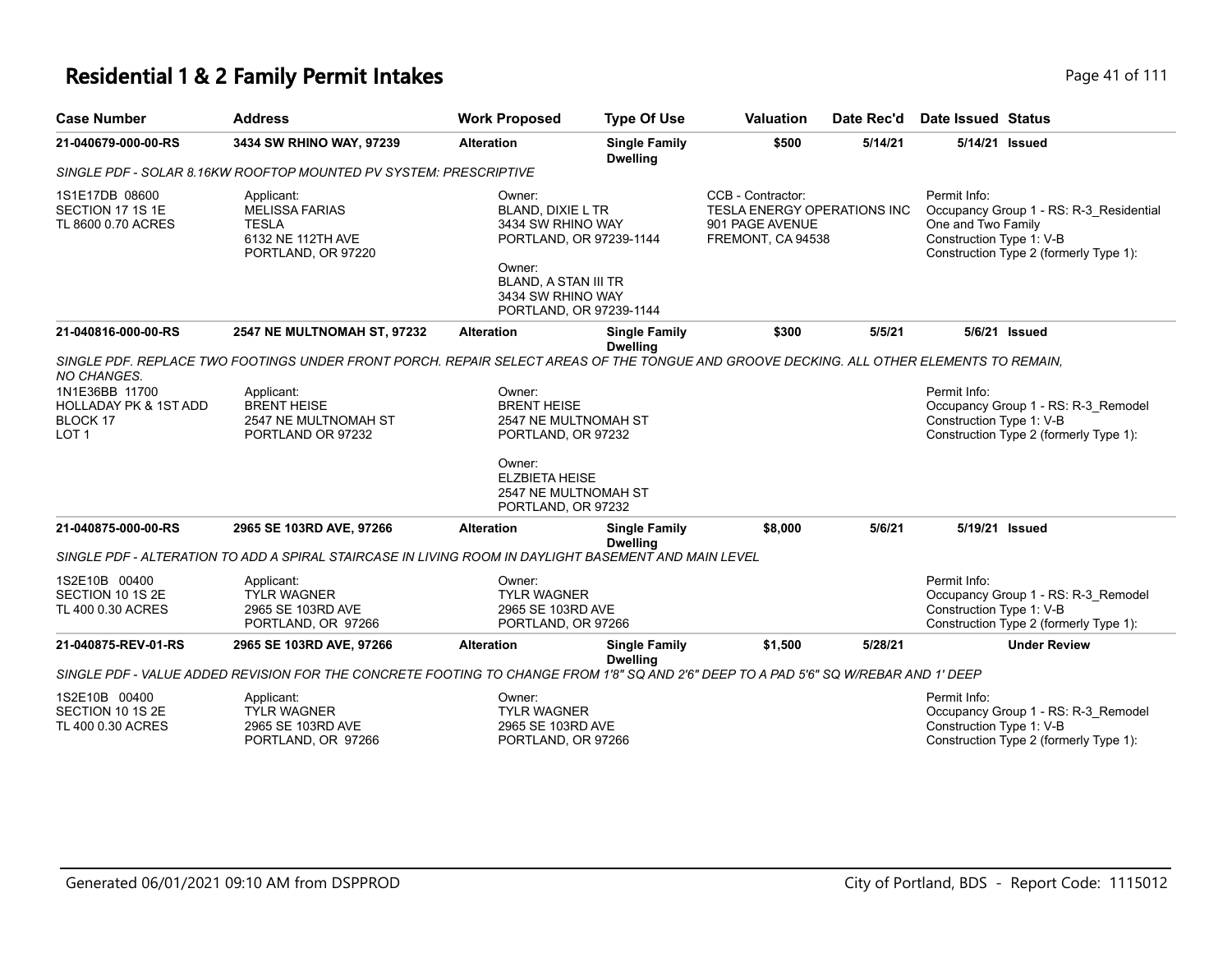| <b>Case Number</b>                                                                                    | <b>Address</b>                                                                                                                                                                                                                                                                                                                                             | <b>Work Proposed</b>                                                                                                                                   | <b>Type Of Use</b>                                                                                                                                                                                                                                                                               | <b>Valuation</b>                                                                                                       | Date Rec'd                                                                          | Date Issued Status                                                                                                                                                     |
|-------------------------------------------------------------------------------------------------------|------------------------------------------------------------------------------------------------------------------------------------------------------------------------------------------------------------------------------------------------------------------------------------------------------------------------------------------------------------|--------------------------------------------------------------------------------------------------------------------------------------------------------|--------------------------------------------------------------------------------------------------------------------------------------------------------------------------------------------------------------------------------------------------------------------------------------------------|------------------------------------------------------------------------------------------------------------------------|-------------------------------------------------------------------------------------|------------------------------------------------------------------------------------------------------------------------------------------------------------------------|
| 21-041649-000-00-RS                                                                                   | 3582 SE FRANKLIN ST, 97202                                                                                                                                                                                                                                                                                                                                 | <b>Alteration</b>                                                                                                                                      | <b>Single Family</b><br><b>Dwelling</b>                                                                                                                                                                                                                                                          | \$6,750                                                                                                                | 5/25/21                                                                             | 5/25/21 Issued                                                                                                                                                         |
|                                                                                                       | SINGLE PDF - SOLAR 7.15KW ROOF TOP MOUNTED PV SYSTEM: ENGINEERED                                                                                                                                                                                                                                                                                           |                                                                                                                                                        |                                                                                                                                                                                                                                                                                                  |                                                                                                                        |                                                                                     |                                                                                                                                                                        |
| 1S1E12AC 03800<br>WAVERLEIGH HTS<br>BLOCK 40<br>LOT 11&16 EXC W 30'<br>LOT 12&15                      | Applicant:<br><b>HALEY POLK</b><br><b>SUNBRIDGE SOLAR</b><br>421 C ST UNIT 5A<br>WASHOUGAL, WA 98671                                                                                                                                                                                                                                                       | Owner:<br><b>WANDA TAYLOR</b><br>PO BOX 86489<br>PORTLAND, OR 97286-0489<br>Owner:<br><b>MICHAEL TAYLOR</b><br>PO BOX 86489<br>PORTLAND, OR 97286-0489 |                                                                                                                                                                                                                                                                                                  | CCB - Contractor:<br><b>JORDAN WEISMAN</b><br>SUNBRIDGE SOLAR LLC<br>421 C ST<br>WASHOUGAL, WA 98671                   |                                                                                     | Permit Info:<br>Occupancy Group 1 - RS: R-3_Residential<br>One and Two Family<br>Construction Type 1: V-B<br>Construction Type 2 (formerly Type 1):                    |
| 21-041916-000-00-RS                                                                                   | 3227 SE 67TH AVE, 97206                                                                                                                                                                                                                                                                                                                                    | <b>Alteration</b>                                                                                                                                      | <b>Single Family</b>                                                                                                                                                                                                                                                                             | \$31,340                                                                                                               | 5/3/21                                                                              | <b>Approved to Issue</b>                                                                                                                                               |
| <b>TRADE PERMITS TO BE OBTAINED SEPARATELY***</b><br>1S2E08BC 01500<br>LAMANDA PK<br>BLOCK 2<br>LOT 5 | Applicant:<br>BARRY WOODWORTH<br>5824 SE 50TH AVE<br>PORTLAND OR 97206                                                                                                                                                                                                                                                                                     | Owner:<br>Owner:                                                                                                                                       | <b>Dwelling</b><br>SINGLE PDF - BASEMENT CONVERSION TO LIVING SPACE **NOT ADU** TO INCLUDE LIVING ROOM. BATHROOM AND EXISTING BEDROOM AND EGRESS WINDOW ***<br><b>ERIK PETERSON</b><br>3227 SE 67TH AVE<br>PORTLAND, OR 97206<br><b>EMILY PETERSON</b><br>3227 SE 67TH AVE<br>PORTLAND, OR 97206 |                                                                                                                        | BARRY ALLEN WOODWORTH<br>PORTLAND, OR 97206                                         | Permit Info:<br>Occupancy Group 1 - RS: R-3_Remodel<br>Construction Type 1: V-B<br>Construction Type 2 (formerly Type 1):<br>Total Square Footage - Display Only: 720  |
| 21-041932-000-00-RS                                                                                   | 7430 N FOSS AVE, 97203<br>SINGLE PDF - ADD EGRESS WINDOW TO NONHABITABLE BASEMENT. BASEMENT TO REMAIN UNFNISHED. ***NO TRADES***                                                                                                                                                                                                                           | <b>Alteration</b>                                                                                                                                      | <b>Single Family</b><br><b>Dwelling</b>                                                                                                                                                                                                                                                          | \$4,000                                                                                                                | 5/17/21                                                                             | 5/18/21 Issued                                                                                                                                                         |
|                                                                                                       |                                                                                                                                                                                                                                                                                                                                                            |                                                                                                                                                        |                                                                                                                                                                                                                                                                                                  | CCB - Contractor:                                                                                                      |                                                                                     |                                                                                                                                                                        |
| 1N1E17AB 04500<br><b>MOCK CREST</b><br>BLOCK 94<br>LOT 23                                             | Applicant:<br><b>BRISELDA RIOS</b><br><b>BUILDING RENOVATION</b><br>CONSTRUCTION SOLUTIONS LLC<br>11905 SE HOLGATE BLVD #6<br>PORTLAND OR 97266                                                                                                                                                                                                            | Owner:<br>PORTLAND, OR 97203                                                                                                                           | Owner:<br><b>MEAGHAN BRADY</b><br>7340 N FOSS AVE<br>PORTLAND, OR 97203<br><b>JEFFREY SWIRYN</b><br>7340 N FOSS AVE                                                                                                                                                                              |                                                                                                                        | <b>BUILDING RENOVATION</b><br>CONSTRUCTION SOLUTIONS LLC<br>PORTLAND, OR 97211-0672 | Permit Info:<br>Occupancy Group 1 - RS: R-3 Residential<br>One and Two Family<br>Construction Type 1: V-B<br>Construction Type 2 (formerly Type 1):                    |
| 21-042512-000-00-RS                                                                                   | 4715 NE 24TH AVE, 97211                                                                                                                                                                                                                                                                                                                                    | <b>Alteration</b>                                                                                                                                      | <b>Single Family</b>                                                                                                                                                                                                                                                                             | \$95,108                                                                                                               | 5/7/21                                                                              | <b>Under Review</b>                                                                                                                                                    |
| 1N1E23AD 17200<br>VERNON<br><b>BLOCK 55</b><br>LOT 15                                                 | SINGLE PDF - WHOLE HOUSE REMODEL - BASEMENT TO LIVING SPACE, BATH, BED AND LAUNDRY, MAIN FLOOR RECONFIGURE KITCHEN ADD PANTRY,<br>UPPERFLOOR RECONFIGURE TO 3 BEDROOMS 2 BATHROOMS. ***ALL TRADES TO BE OBTAINED SEPARATE***<br>Applicant:<br>DARREN SCHROEDER<br>DARREN SCHROEDER DESIGN AND<br><b>CONSULTING</b><br>716 SE 45TH AVE<br>PORTLAND OR 97215 | Owner:<br>2724 NE 25TH AVE<br>PORTLAND, OR 97212                                                                                                       | <b>Dwelling</b>                                                                                                                                                                                                                                                                                  | CCB - Contractor:<br>FITZGERALD DESIGN BUILD LLC FITZGERALD DESIGN BUILD LLC<br>2724 NE 25TH AVE<br>PORTLAND, OR 97212 |                                                                                     | Permit Info:<br>Occupancy Group 1 - RS: R-3_Remodel<br>Construction Type 1: V-B<br>Construction Type 2 (formerly Type 1):<br>Total Square Footage - Display Only: 2185 |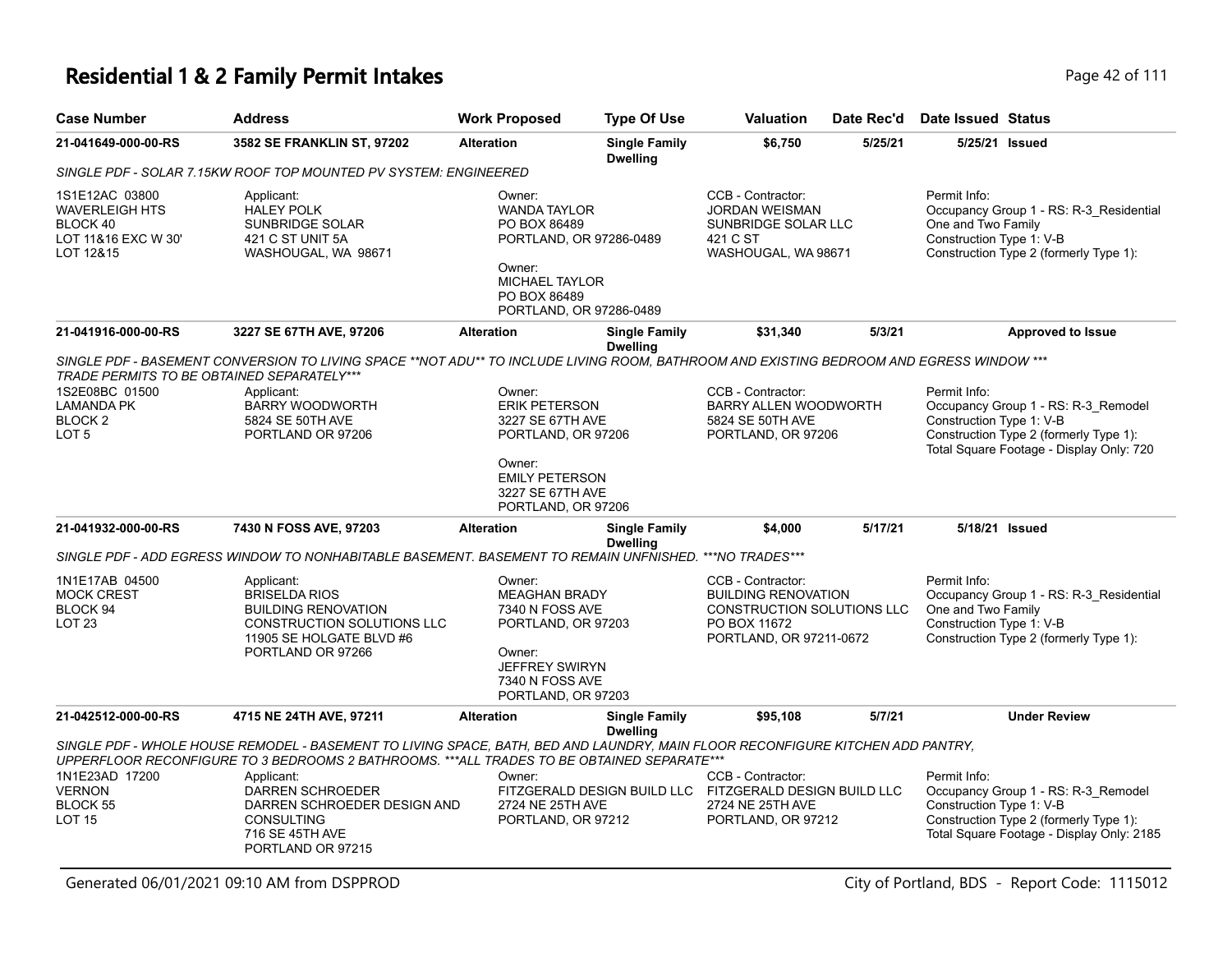| <b>Case Number</b>                                                          | <b>Address</b>                                                                                                                                                                                                                                                                                                           | <b>Work Proposed</b>                                                                                                                                                     | <b>Type Of Use</b>                      | <b>Valuation</b>                                                                                          | Date Rec'd | Date Issued Status                                                                                                                                                                              |
|-----------------------------------------------------------------------------|--------------------------------------------------------------------------------------------------------------------------------------------------------------------------------------------------------------------------------------------------------------------------------------------------------------------------|--------------------------------------------------------------------------------------------------------------------------------------------------------------------------|-----------------------------------------|-----------------------------------------------------------------------------------------------------------|------------|-------------------------------------------------------------------------------------------------------------------------------------------------------------------------------------------------|
| 21-042678-000-00-RS                                                         | 18 SE 45TH AVE, 97215                                                                                                                                                                                                                                                                                                    | <b>Alteration</b>                                                                                                                                                        | <b>Single Family</b><br><b>Dwelling</b> | \$28,815                                                                                                  | 5/6/21     | <b>Under Review</b>                                                                                                                                                                             |
|                                                                             | SINGLE PDF REMOVE WALL BETWEEN KITCHEN AND DINING AREA, INSTALL BEAM FOR KITCHEN REMODEL; INCLUDES REMOVAL AND REPLACEMENT OF TWO<br>EXTERIOR WINDOWS: LEGALIZE ATTIC CONVERSION TO HABITABLE SPACE TO INCLUDE TWO BEDROOMS, A LIVING ROOM, AND TOILET ROOM ***MECHANICAL,<br>PLUMBING, AND ELECTRICAL PERMITS SEPARATE. |                                                                                                                                                                          |                                         |                                                                                                           |            |                                                                                                                                                                                                 |
| 1N2E31CC 04500<br><b>EAST LAURELHURST</b><br><b>BLOCK1</b><br><b>LOT 22</b> | Applicant:<br><b>MARK DAVIS</b><br>18 SE 45TH AVE<br>PORTLAND OR 97215                                                                                                                                                                                                                                                   | Owner:<br><b>MARK DAVIS</b><br><b>18 SE 45TH AVE</b>                                                                                                                     | PORTLAND, OR 97215-1010                 | Primary Contractor:<br><b>TO BID</b>                                                                      |            | Permit Info:<br>Occupancy Group 1 - RS: R-3 Remodel<br>Construction Type 1: V-B<br>Construction Type 2 (formerly Type 1):<br>Total Square Footage - Display Only: 662                           |
| 21-042680-000-00-RS                                                         | 2012 SE HEMLOCK AVE, 97214                                                                                                                                                                                                                                                                                               | <b>Alteration</b>                                                                                                                                                        | <b>Single Family</b><br><b>Dwelling</b> | \$58,893                                                                                                  | 5/11/21    | <b>Under Review</b>                                                                                                                                                                             |
| OBTAINED SEPARATELY***                                                      | SINGLE PDF - BASEMENT CONVERSION TO HABITABLE SPACE ***NOT ADU*** INCLUDING LIVING ROOM, BATHROOM, BEDROOM AND UTILITY ROOM***TRADES TO BE                                                                                                                                                                               |                                                                                                                                                                          |                                         |                                                                                                           |            |                                                                                                                                                                                                 |
| 1S1E02DD 18800<br><b>LADDS ADD</b><br>BLOCK 27<br><b>LOT 22</b>             | Applicant:<br>MATHIEU DERASPE<br>MADE PARTNERSHIP LLC<br>P.O. BOX 86664<br>PORTLAND, OR 97286                                                                                                                                                                                                                            | Owner:<br><b>MATHIEU DERASPE</b><br>2012 SE HEMLOCK AVE<br>PORTLAND, OR 97214<br>Owner:<br><b>LYNN YEAGER</b><br>2012 SE HEMLOCK AVE<br>PORTLAND, OR 97214               |                                         | CCB - Contractor:<br><b>MATTHEW DERASPE</b><br>MADE PARTNERSHIP LLC<br>PO BOX 86664<br>PORTLAND, OR 97286 |            | Permit Info:<br>Occupancy Group 1 - RS: R-3 Residential<br>One and Two Family<br>Construction Type 1: V-B<br>Construction Type 2 (formerly Type 1):<br>Total Square Footage - Display Only: 451 |
| 21-042705-000-00-RS                                                         | 1810 SW SUNSET BLVD, 97239                                                                                                                                                                                                                                                                                               | <b>Alteration</b>                                                                                                                                                        | <b>Single Family</b><br><b>Dwelling</b> | \$6,790                                                                                                   | 5/10/21    | <b>Under Review</b>                                                                                                                                                                             |
|                                                                             | SINGLE PDF - ADD FULL BATH IN EXISTING FINISHED BASEMENT. *** TRADES TO BE OBTAINED SEPARATELY***                                                                                                                                                                                                                        |                                                                                                                                                                          |                                         |                                                                                                           |            |                                                                                                                                                                                                 |
| 1S1E16CA 05800<br><b>ALBINWOOD</b><br>LOT 13 TL 5800                        | Applicant:<br><b>ALLISON SWEET</b><br>3536 N Farragut St<br>Portland OR 97217                                                                                                                                                                                                                                            | Owner:<br><b>KAREN GIMARC-SAVINI</b><br>1810 SW SUNSET BLVD<br>PORTLAND, OR 97239<br>Owner:<br><b>JESSICA GIMARC-SAVINI</b><br>1810 SW SUNSET BLVD<br>PORTLAND, OR 97239 |                                         | CCB - Contractor:<br><b>ROBERT SIMON KARELS</b><br>57473 COLUMBIA RIVER HWY<br><b>WARREN, OR 97053</b>    |            | Permit Info:<br>Occupancy Group 1 - RS: R-3_Residential<br>One and Two Family<br>Construction Type 1: V-B<br>Construction Type 2 (formerly Type 1):<br>Total Square Footage - Display Only: 52  |
| 21-042707-000-00-RS                                                         | 6006 N ATLANTIC AVE, 97217                                                                                                                                                                                                                                                                                               | <b>Alteration</b>                                                                                                                                                        | <b>Single Family</b><br><b>Dwelling</b> | \$10,000                                                                                                  | 5/25/21    | <b>Under Review</b>                                                                                                                                                                             |
| OBTAINED SEPARATELY***                                                      | SINGLE PDF CONVERSION OF BASEMENT TO LIVING SPACE, INCLUDING FULL BATH, LAUNDRY ROOM GUEST BEDROOM AND FAMILY ROOM. ***TRADES TO BE                                                                                                                                                                                      |                                                                                                                                                                          |                                         |                                                                                                           |            |                                                                                                                                                                                                 |
| 1N1E16CA 12400<br><b>WILLAMETTE</b><br>BLOCK 15<br><b>LOT 13</b>            | Applicant:<br><b>Chris McGinness</b>                                                                                                                                                                                                                                                                                     | Owner:<br><b>KATHERINE KASIK</b><br>6006 N ATLANTIC AVE                                                                                                                  | PORTLAND, OR 97217-4020                 |                                                                                                           |            | Permit Info:<br>Occupancy Group 1 - RS: R-3_Remodel<br>Construction Type 1: V-B<br>Construction Type 2 (formerly Type 1):<br>Total Square Footage - Display Only: 230                           |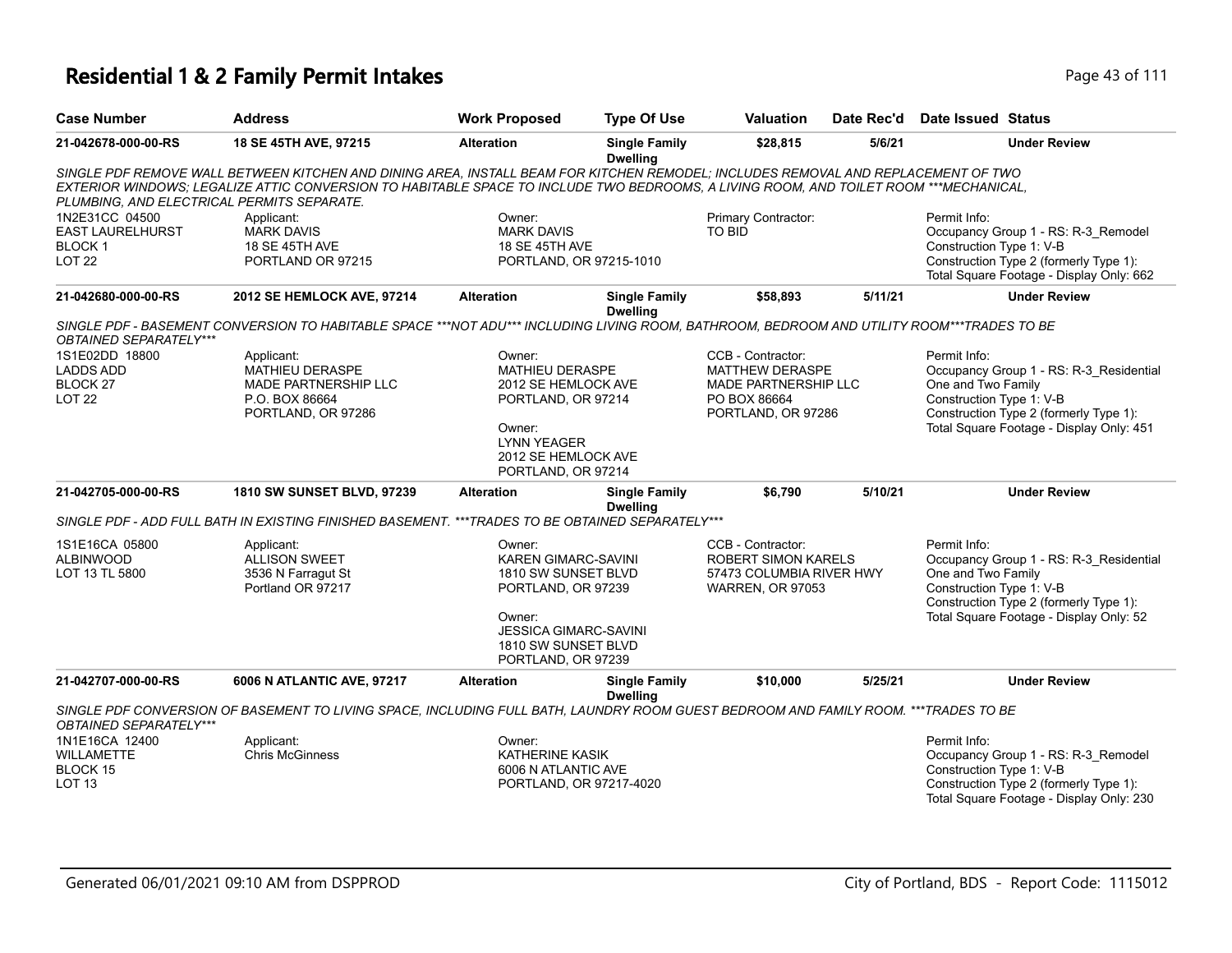# **Residential 1 & 2 Family Permit Intakes Page 14 of 111**

| <b>Case Number</b>                                                     | <b>Address</b>                                                                                                                       | <b>Work Proposed</b>                                                                                                                                              | <b>Type Of Use</b>                      | <b>Valuation</b>                                                                             | Date Rec'd | Date Issued Status                                                                                                                                                     |
|------------------------------------------------------------------------|--------------------------------------------------------------------------------------------------------------------------------------|-------------------------------------------------------------------------------------------------------------------------------------------------------------------|-----------------------------------------|----------------------------------------------------------------------------------------------|------------|------------------------------------------------------------------------------------------------------------------------------------------------------------------------|
| 21-042715-000-00-RS                                                    | 6412 N YALE ST, 97203                                                                                                                | <b>Alteration</b>                                                                                                                                                 | <b>Single Family</b><br><b>Dwelling</b> | \$1,959                                                                                      | 5/22/21    | <b>Under Review</b>                                                                                                                                                    |
|                                                                        | SINGLE PDF - ALTERATION TO FURR OUT WALLS AND ADD BATHROOM IN BASEMENT                                                               |                                                                                                                                                                   |                                         |                                                                                              |            |                                                                                                                                                                        |
| 1N1E07CD 02900<br><b>MAY FAIR</b><br>LOT <sub>2</sub>                  | Applicant:<br><b>ROBERT WISHER</b><br>6412 N YALE ST<br>PORTLAND OR 97203                                                            | Owner:<br><b>RUTH TUTTLE</b><br>7306 N WILLAMETTE BLVD<br>PORTLAND, OR 97203-5078                                                                                 |                                         |                                                                                              |            | Permit Info:<br>Occupancy Group 1 - RS: R-3_Remodel<br>Construction Type 1: V-B<br>Construction Type 2 (formerly Type 1):<br>Total Square Footage - Display Only: 45   |
| 21-042717-000-00-RS                                                    | 2426 NE 49TH AVE, 97213                                                                                                              | <b>Alteration</b>                                                                                                                                                 | <b>Single Family</b><br><b>Dwelling</b> | \$44,834                                                                                     | 5/6/21     | <b>Under Review</b>                                                                                                                                                    |
| PERMITS TO BE OBTAINED SEPARATELY***                                   | SINGLE PDF - BASEMENT CONVERSION, NEW EGRESS WINDOW, BEDROOMS, FULL BATH, LAUNDRY UTILITY AREAS, ***MECHANICAL, ELECTRICAL, PLUMBING |                                                                                                                                                                   |                                         |                                                                                              |            |                                                                                                                                                                        |
| 1N2E30CA 08900<br>ROSE CITY PK<br>BLOCK <sub>24</sub><br><b>LOT 13</b> | Applicant:<br><b>MACKENZIE KRAKEL</b><br>MACKENZIE KRAKEL DESIGN AND<br><b>DRAFTING</b><br>5832 NE 32ND AVE<br>PORTLAND OREGON       | Owner:<br>ERENDIRA DAO<br>2426 NE 49TH AVE<br>PORTLAND, OR 97213-1928<br>Owner:<br><b>ANDY DAO</b><br>2426 NE 49TH AVE<br>PORTLAND, OR 97213-1928                 |                                         |                                                                                              |            | Permit Info:<br>Occupancy Group 1 - RS: R-3_Remodel<br>Construction Type 1: V-B<br>Construction Type 2 (formerly Type 1):<br>Total Square Footage - Display Only: 1030 |
| 21-042720-000-00-RS                                                    | 5226 NE 29TH AVE, 97211                                                                                                              | <b>Alteration</b>                                                                                                                                                 | <b>Single Family</b><br><b>Dwelling</b> | \$25,000                                                                                     | 5/6/21     | <b>Under Review</b>                                                                                                                                                    |
|                                                                        | SINGLE PDF - ATTIC CONVERSION TO CREATE BEDROOM, CLOSET, STORAGE AND HALF BATH. *** TRADES TO BE OBTAINED SEPARATELY***              |                                                                                                                                                                   |                                         |                                                                                              |            |                                                                                                                                                                        |
| 1N1E24BA 07700<br><b>FOXCHASE ADD</b><br>BLOCK 6<br><b>LOT 11</b>      | Applicant:<br><b>Todd Burnette</b><br>5226 NE 29th Ave<br>Portland, OR 97211                                                         | Owner:<br><b>HEIDI BURNETTE</b><br>5226 NE 29TH AVE<br>PORTLAND, OR 97211-6240<br>Owner:<br><b>ROBERT BURNETTE</b><br>5226 NE 29TH AVE<br>PORTLAND, OR 97211-6240 |                                         |                                                                                              |            | Permit Info:<br>Occupancy Group 1 - RS: R-3_Remodel<br>Construction Type 1: V-B<br>Construction Type 2 (formerly Type 1):<br>Total Square Footage - Display Only: 367  |
| 21-042728-000-00-RS                                                    | 4911 NE 31ST AVE, 97211                                                                                                              | <b>Alteration</b>                                                                                                                                                 | <b>Single Family</b>                    | \$33,038                                                                                     | 5/7/21     | <b>Under Review</b>                                                                                                                                                    |
| OBTAINED SEPARATELY***                                                 | SINGLE PDF - BASEMENT CONVERSION TO INCLUDE LIVINGROOM, BATHROOM, BEDROOM AND LAUNDRY/UTILITY ROOM; NEW DRIVEWAY***TRADES TO BE      |                                                                                                                                                                   | <b>Dwelling</b>                         |                                                                                              |            |                                                                                                                                                                        |
| 1N1E24BD 06800<br><b>ELBERTA</b><br><b>BLOCK5</b><br>LOT <sub>19</sub> | Applicant:<br><b>TYLER COLLINS</b><br><b>COLLINS CONTRACTING</b><br>9832 SW 6TH AVE<br>PORTLAND, OR 97219                            | Owner:<br><b>BOYLE/BRENNAN TR</b><br>221 SUNSET AVE<br>SANTA CRUZ, CA 95060-6335                                                                                  |                                         | CCB - Contractor:<br><b>COLLINS CONTRACTING LLC</b><br>9832 SW 6TH AVE<br>PORTLAND, OR 97219 |            | Permit Info:<br>Occupancy Group 1 - RS: R-3_Remodel<br>Construction Type 1: V-B<br>Construction Type 2 (formerly Type 1):<br>Total Square Footage - Display Only: 759  |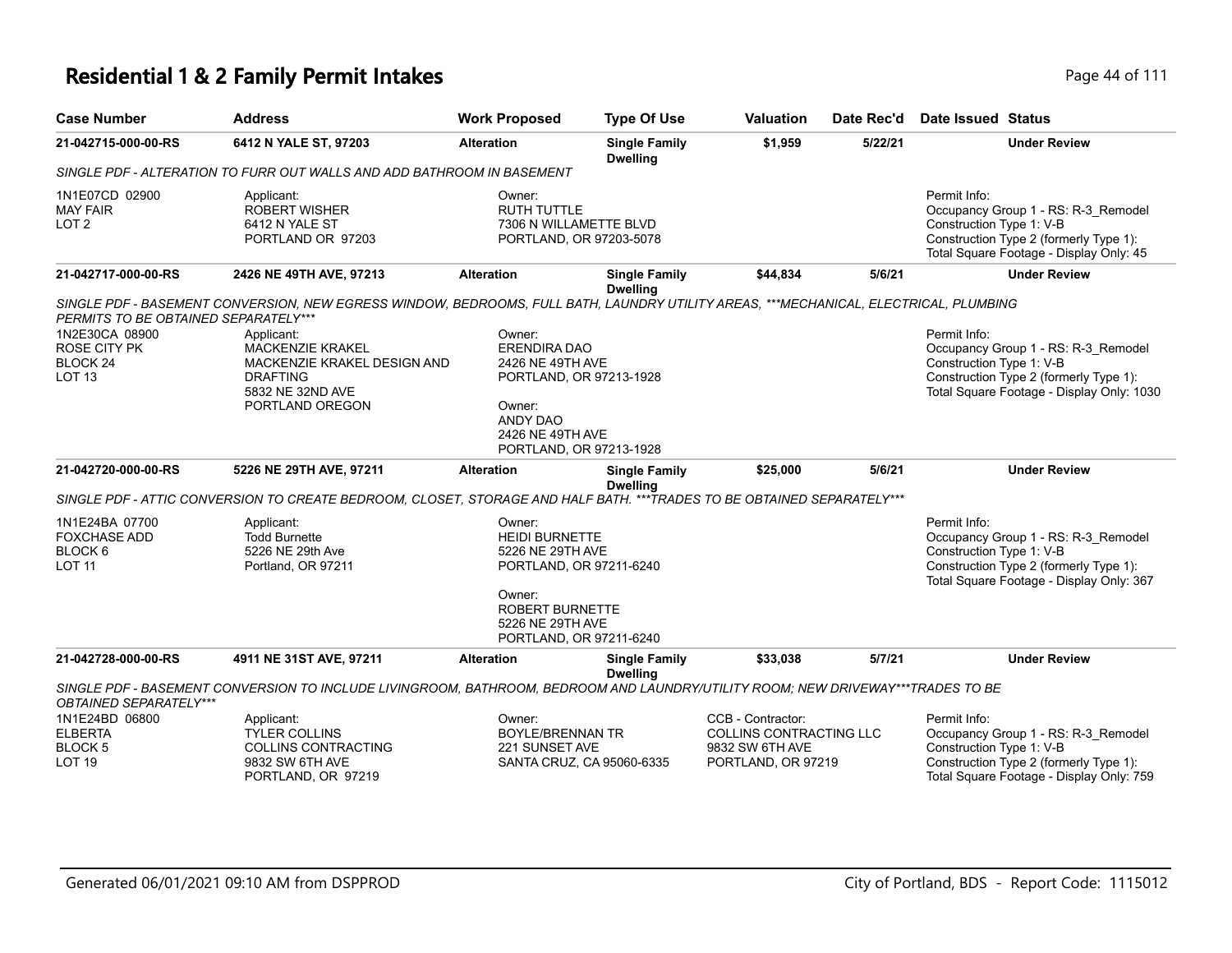# **Residential 1 & 2 Family Permit Intakes Page 45 of 111**

| <b>Case Number</b>                                                                      | <b>Address</b>                                                                                                                              | <b>Work Proposed</b>                                                                                                                              | <b>Type Of Use</b>                      | <b>Valuation</b>                                                                                                        | Date Rec'd | <b>Date Issued Status</b>                                                                                                                                                                                |
|-----------------------------------------------------------------------------------------|---------------------------------------------------------------------------------------------------------------------------------------------|---------------------------------------------------------------------------------------------------------------------------------------------------|-----------------------------------------|-------------------------------------------------------------------------------------------------------------------------|------------|----------------------------------------------------------------------------------------------------------------------------------------------------------------------------------------------------------|
| 21-042739-000-00-RS                                                                     | 5305 SE 129TH AVE - Unit B, 97236                                                                                                           | <b>Alteration</b>                                                                                                                                 | <b>Single Family</b><br><b>Dwelling</b> | \$25,028                                                                                                                | 5/23/21    | <b>Under Review</b>                                                                                                                                                                                      |
|                                                                                         | SINGLE PDF -ADU BASEMENT SHARED LAUNDRY, 2 BEDROOMS 1 BATH. ***ET, PT, MT SEPARATE                                                          |                                                                                                                                                   |                                         |                                                                                                                         |            |                                                                                                                                                                                                          |
| 1S2E14BD 02800                                                                          | Applicant:<br><b>AARON ADAIR</b><br>5305 SE 129TH AVE<br>PORTLAND OREGON 97236                                                              | Owner:<br><b>TAYLOR ADAIR</b><br>5305 SE 129TH AVE<br>PORTLAND, OR 97236<br>Owner:<br>AARON ADAIR<br>5305 SE 129TH AVE<br>PORTLAND, OR 97236      |                                         |                                                                                                                         |            | Permit Info:<br>Occupancy Group 1 - RS: R-3_Remodel<br>Construction Type 1: V-B<br>Construction Type 2 (formerly Type 1):<br>Total Square Footage - Display Only: 575<br>Number of New Dwelling Units: 1 |
| 21-042835-000-00-RS                                                                     | 1833 SE 151ST AVE, 97233                                                                                                                    | <b>Alteration</b>                                                                                                                                 | <b>Single Family</b><br><b>Dwelling</b> | \$500                                                                                                                   | 5/25/21    | <b>Approved to Issue</b>                                                                                                                                                                                 |
|                                                                                         | SINGLE PDF: 4.08 ROOFTOP INSTALLATION PRESCRIPTIVE                                                                                          |                                                                                                                                                   |                                         |                                                                                                                         |            |                                                                                                                                                                                                          |
| 1S2E01CA 13200<br><b>PARKLANE</b><br>BLOCK 6<br>LOT <sub>3</sub>                        | Applicant:<br><b>BONNIE LESLIE</b><br><b>ION DEVELOPER LLC</b><br>4801 N UNIVERSITY SUITE 900<br>PROVO, UT 84604                            | Owner:<br>JEFFREY HOMSLEY<br>1833 SE 151ST AVE<br>PORTLAND, OR 97233<br>Owner:<br><b>STACY HOMSLEY</b><br>1833 SE 151ST AVE<br>PORTLAND, OR 97233 |                                         | CCB - Contractor:<br>ION DEVELOPER LLC<br>3214 NORTH UNIVERSITY AVE<br>#503<br>PROVO, UT 84604                          |            | Permit Info:<br>Occupancy Group 1 - RS: R-3 Residential<br>One and Two Family<br>Construction Type 1: V-B<br>Construction Type 2 (formerly Type 1):                                                      |
| 21-042839-000-00-RS                                                                     | 1703 SW MARIGOLD ST, 97219                                                                                                                  | <b>Alteration</b>                                                                                                                                 | <b>Single Family</b><br><b>Dwelling</b> | \$7,487                                                                                                                 | 5/7/21     | <b>Under Review</b>                                                                                                                                                                                      |
|                                                                                         | SINGLE PDF - BASEMENT CONVERSION TO ADD BEDROOM AND NEW EGRESS WINDOW. ***TRADES TO BE OBTAINED SEPARATELY** *                              |                                                                                                                                                   |                                         |                                                                                                                         |            |                                                                                                                                                                                                          |
| 1S1E28BA 05400<br><b>HILL GROVE</b><br>BLOCK 4<br>LOT <sub>1</sub>                      | Applicant:<br>PHILIP QUARTERMAN<br>1703 SW MARIGOLD ST<br>PORTLAND OREGON 97219                                                             | Owner:<br>PHILIP QUARTERMAN<br>1703 SW MARIGOLD ST<br>PORTLAND, OR 97219-4145                                                                     |                                         | CCB - Contractor:<br><b>INSPECTION REPORT REPAIR</b><br><b>SERVICES LLC</b><br>10271 SE 54TH AVE<br>MILWAUKIE, OR 97222 |            | Permit Info:<br>Occupancy Group 1 - RS: R-3_Remodel<br>Construction Type 1: V-B<br>Construction Type 2 (formerly Type 1):<br>Total Square Footage - Display Only: 172                                    |
| 21-042869-000-00-RS                                                                     | 3011 SE 145TH AVE, 97236                                                                                                                    | <b>Alteration</b>                                                                                                                                 | <b>Single Family</b><br><b>Dwelling</b> | \$27,858                                                                                                                | 5/6/21     | <b>Under Review</b>                                                                                                                                                                                      |
|                                                                                         | SINGLE PDF - REPAIR TREE DAMAGED ROOF. NEW ENGINEERED TRUSSES, ROOF, AND CEILING. *** MECHANICAL, ELECTRICAL, AND PLUMBING PERMITS SEPARATE |                                                                                                                                                   |                                         |                                                                                                                         |            |                                                                                                                                                                                                          |
| 1S2E12BC 04200<br><b>MARILYN'S PLACE</b><br>LOT <sub>4</sub><br>INC UND 1/5 INT TRACT A | Applicant:<br><b>SERG ZABOLOTSKIY</b><br>ZABOSS CONCEPTS INC<br>9709 NE 108th Ct<br>Vancouver, WA 98662                                     | Owner:<br><b>VICKKI LEE</b><br>3011 SE 145TH AVE<br>PORTLAND, OR 97236-2503                                                                       |                                         | CCB - Contractor:<br>ZABOSS CONCEPTS INC.<br>PO BOX 873395<br>VANCOUVER, WA 98687                                       |            | Permit Info:<br>Occupancy Group 1 - RS: R-3_Remodel<br>Construction Type 1: V-B<br>Construction Type 2 (formerly Type 1):<br>Total Square Footage - Display Only: 640                                    |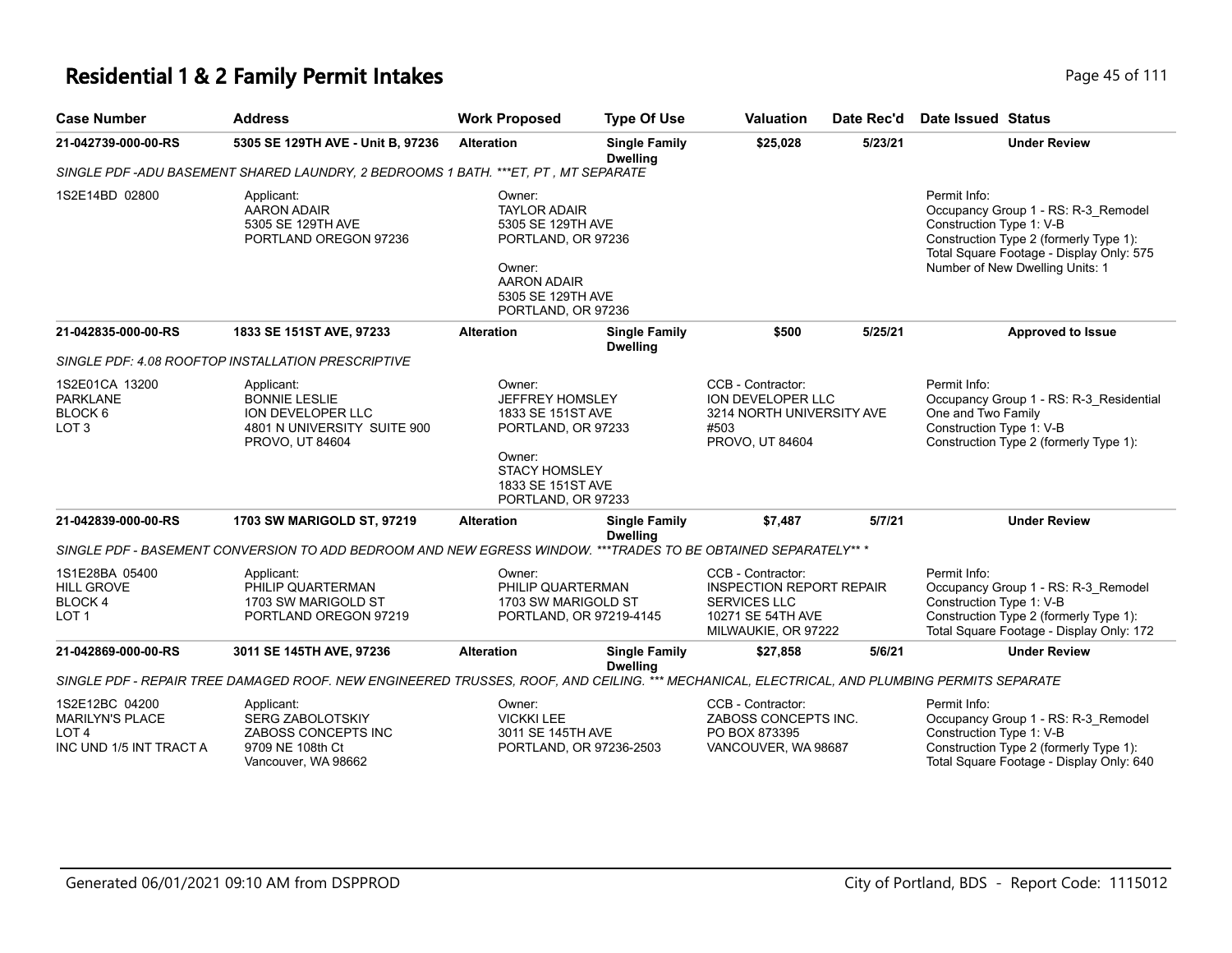# **Residential 1 & 2 Family Permit Intakes Page 16 of 111**

| <b>Case Number</b>                                                           | <b>Address</b>                                                                                                                                                                  | <b>Work Proposed</b>                                                                                                                                        | <b>Type Of Use</b>                      | <b>Valuation</b>                                                                                              | Date Rec'd | Date Issued Status                                                                                                                                                        |
|------------------------------------------------------------------------------|---------------------------------------------------------------------------------------------------------------------------------------------------------------------------------|-------------------------------------------------------------------------------------------------------------------------------------------------------------|-----------------------------------------|---------------------------------------------------------------------------------------------------------------|------------|---------------------------------------------------------------------------------------------------------------------------------------------------------------------------|
| 21-043440-000-00-RS                                                          | 5935 NE 26TH AVE, 97211                                                                                                                                                         | <b>Alteration</b>                                                                                                                                           | <b>Single Family</b><br><b>Dwelling</b> | \$22,000                                                                                                      | 5/7/21     | <b>Under Review</b>                                                                                                                                                       |
|                                                                              | SINGLE PDF - NEW DOORS WINDOWS, ENLARGE DECK AT REAR OF HOUSE, NEW BASEMENT STAIRS. ***TRADES TO BE OBTAINED SEPARATELY***                                                      |                                                                                                                                                             |                                         |                                                                                                               |            |                                                                                                                                                                           |
| 1N1E13CC 07200<br><b>IRVINGTON PK</b><br>BLOCK <sub>21</sub><br>LOT 10&12    | Applicant:<br><b>ROBERT CELLINI</b><br>9127 N SENECA ST<br>PORTLAND, OR 97203                                                                                                   | Owner:<br>PATRICIA BARRY<br>5935 NE 26TH AVE<br>PORTLAND, OR 97211-6135<br>Owner:<br><b>JONATHAN NEUFELD</b><br>5935 NE 26TH AVE<br>PORTLAND, OR 97211-6135 |                                         | CCB - Contractor:<br><b>ROBERT CELLINI</b><br><b>HOME REHAB PDX LLC</b><br>PO BOX 31007<br>PORTLAND, OR 97231 |            | Permit Info:<br>Occupancy Group 1 - RS: R-3_Remodel<br>Construction Type 1: V-B<br>Construction Type 2 (formerly Type 1): V-B<br>Total Square Footage - Display Only: 413 |
| 21-043534-000-00-RS                                                          | 1619 SE 151ST AVE, 97233                                                                                                                                                        | <b>Alteration</b>                                                                                                                                           | <b>Single Family</b><br><b>Dwelling</b> | \$500                                                                                                         | 5/18/21    | 5/18/21 Issued                                                                                                                                                            |
|                                                                              | SINGLE PDF: SOLAR ROOFTOP INSTALLATION 4.08 KW PRESCRIPTIVE                                                                                                                     |                                                                                                                                                             |                                         |                                                                                                               |            |                                                                                                                                                                           |
| 1S2E01CA 01700<br><b>PARKLANE</b><br><b>BLOCK1</b><br><b>LOT 11</b>          | Applicant:<br><b>BONNIE LESLIE</b><br><b>ION DEVELOPER LLC</b><br>4801 N UNIVERSITY SUITE 900<br>PROVO, UT 84604                                                                | Owner:<br><b>MARSHA EHLERS</b><br>1619 SE 151ST AVE<br>PORTLAND, OR 97233-3057                                                                              |                                         | CCB - Contractor:<br>ION DEVELOPER LLC<br>3214 NORTH UNIVERSITY AVE<br>#503<br>PROVO, UT 84604                |            | Permit Info:<br>Occupancy Group 1 - RS: R-3_Residential<br>One and Two Family<br>Construction Type 1: V-B<br>Construction Type 2 (formerly Type 1):                       |
| 21-043804-000-00-RS                                                          | 5402 NE HOYT ST, 97213                                                                                                                                                          | <b>Alteration</b>                                                                                                                                           | <b>Single Family</b><br><b>Dwelling</b> | \$40,000                                                                                                      | 5/10/21    | <b>Under Review</b>                                                                                                                                                       |
|                                                                              | SINGLE PDF - BASEMENT CONVERSION TO HABITABLE SPACE TO INCLUDE NEW PARTITION WALLS FOR 2 BEDROOMS: BATHROOM AND EGRESS WINDOWS<br>PREVIOUSLY PERMITTED***TRADE PERMITS SEPARATE |                                                                                                                                                             |                                         |                                                                                                               |            |                                                                                                                                                                           |
| 1N2E31AC 06900<br>CENTER ADD ANX<br><b>BLOCK1</b><br>LOT 3 EXC PT IN HWY     | Applicant:<br><b>ROCH NALEWAY</b><br>PORTLAND OR<br><b>USA</b>                                                                                                                  | Owner:<br>53G LLC<br>7655 SW DUNSMUIR LN<br>BEAVERTON, OR 97007                                                                                             |                                         | CCB - Contractor:<br>CMC CONSTRUCTION LLC<br>4141 GERANIUM AVE NE<br><b>SALEM, OR 97305</b>                   |            | Permit Info:<br>Occupancy Group 1 - RS: R-3_Remodel<br>Construction Type 1: V-B<br>Construction Type 2 (formerly Type 1):<br>Total Square Footage - Display Only: 602     |
| 21-043844-000-00-RS                                                          | 7504 SW 53RD AVE, 97219                                                                                                                                                         | <b>Alteration</b>                                                                                                                                           | <b>Single Family</b><br><b>Dwelling</b> | \$500                                                                                                         | 5/17/21    | 5/17/21 Issued                                                                                                                                                            |
|                                                                              | SINGLE PDF - SOLAR 5.18KW ROOF TOP MOUNTED PV INSTALLATION: PRESCRIPTIVE                                                                                                        |                                                                                                                                                             |                                         |                                                                                                               |            |                                                                                                                                                                           |
| 1S1E19AC 03800<br><b>KIRCANNO</b><br>BLOCK <sub>3</sub><br>LOT <sub>18</sub> | Applicant:<br><b>GARRETT HARTWELL</b><br><b>POWER NORTHWEST</b><br>11393 NW ANDERSON<br>PORTLAND OR 97229                                                                       | Owner:<br><b>ERICKSON REV TR</b><br>7504 SW 53RD AVE<br>PORTLAND, OR 97219                                                                                  |                                         | CCB - Contractor:<br>POWER NORTHWEST<br><b>INCORPORATED</b><br>11393 NW ANDERSON ST<br>PORTLAND, OR 97229     |            | Permit Info:<br>Occupancy Group 1 - RS: R-3_Residential<br>One and Two Family<br>Construction Type 1: V-B<br>Construction Type 2 (formerly Type 1):                       |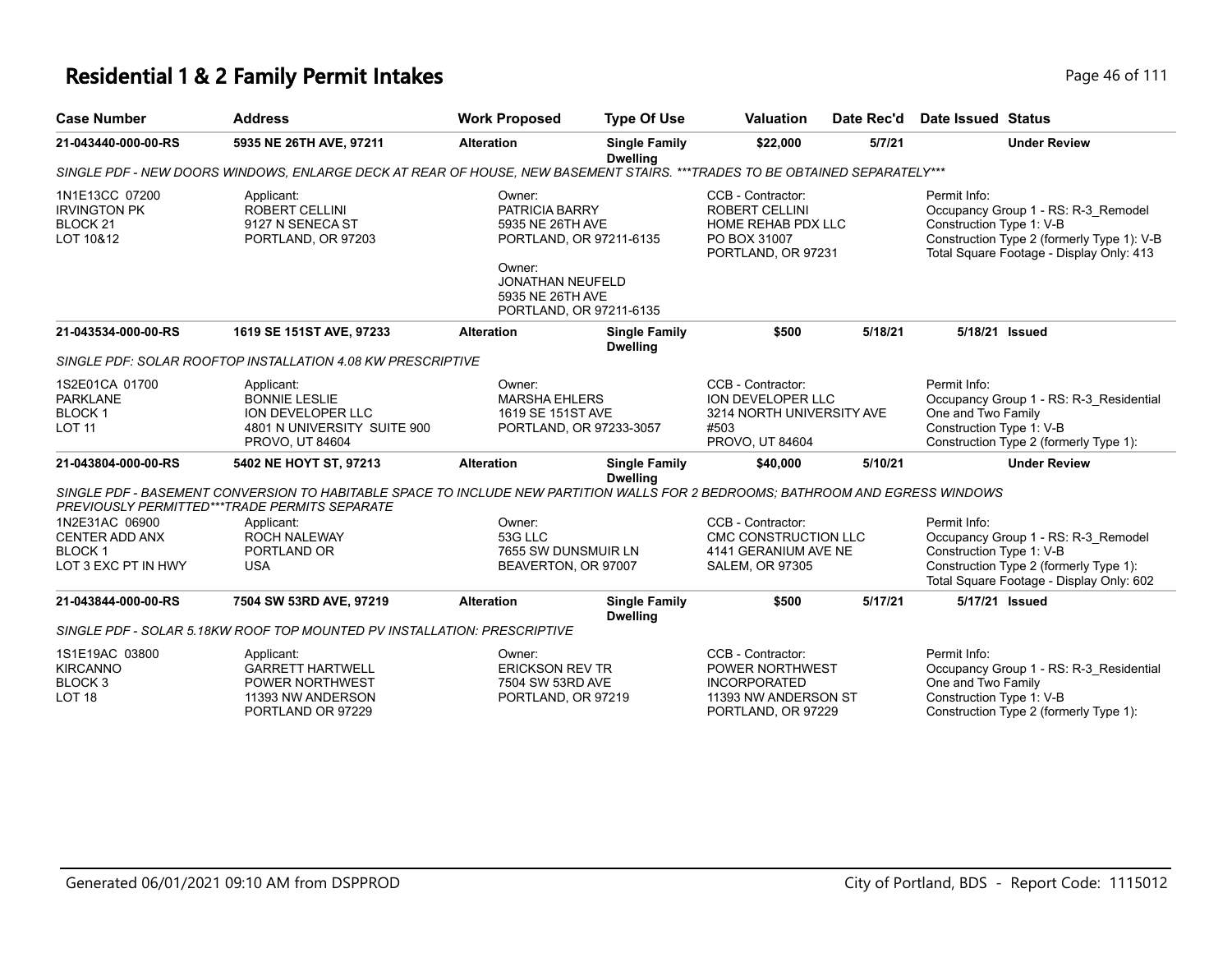## **Residential 1 & 2 Family Permit Intakes Page 17 of 111**

| <b>Case Number</b>                                                                | <b>Address</b>                                                                                                                     | <b>Work Proposed</b>                                                                                        | <b>Type Of Use</b>                                     | <b>Valuation</b>                                                                                  | Date Rec'd | Date Issued Status                                                                                                                                                                                       |
|-----------------------------------------------------------------------------------|------------------------------------------------------------------------------------------------------------------------------------|-------------------------------------------------------------------------------------------------------------|--------------------------------------------------------|---------------------------------------------------------------------------------------------------|------------|----------------------------------------------------------------------------------------------------------------------------------------------------------------------------------------------------------|
| 21-043938-000-00-RS                                                               | 8020 N ST JOHNS AVE - Unit B,<br>97203                                                                                             | <b>Alteration</b>                                                                                           | <b>Single Family</b><br><b>Dwelling</b>                | \$31,340                                                                                          | 5/11/21    | <b>Under Review</b>                                                                                                                                                                                      |
| <b>WINDOW WELLS****TRADE PERMITS SEPARATE</b>                                     | SINGLE PDF - ADU: ALTERATION TO CONVERT PARTIALLY FINISHED BASEMENT TO ADU TO INCLUDE ADDING 2 BEDROOMS AND 1 BATHROOM; NEW EGRESS |                                                                                                             |                                                        |                                                                                                   |            |                                                                                                                                                                                                          |
| 1N1W01CA 13800                                                                    | Applicant:<br><b>ZAC HORTON</b><br><b>FASTER PERMITS</b><br>2000 SW 1ST AVE SUITE 420<br>PORTLAND, OR 97201                        | Owner:<br>MRE NE 11TH LLC<br>PORTLAND, OR 97210                                                             | 2701 NW VAUGHN ST STE 470                              | <b>Primary Contractor:</b><br>TO BID                                                              |            | Permit Info:<br>Occupancy Group 1 - RS: R-3 Remodel<br>Construction Type 1: V-B<br>Construction Type 2 (formerly Type 1):<br>Total Square Footage - Display Only: 720<br>Number of New Dwelling Units: 1 |
| 21-044188-000-00-RS                                                               | 7206 SE 86TH AVE, 97266                                                                                                            | <b>Alteration</b>                                                                                           | <b>Single Family</b><br><b>Dwelling</b>                | \$6,750                                                                                           | 5/18/21    | 5/18/21 Issued                                                                                                                                                                                           |
|                                                                                   | SINGLE PDF - SOLAR 2.38KW ROOFTOP MOUNTED PV SYSTEM: ENGINEERED                                                                    |                                                                                                             |                                                        |                                                                                                   |            |                                                                                                                                                                                                          |
| 1S2E21BC 01100<br><b>GORDON PL</b><br><b>BLOCK 5</b><br>LOT <sub>16</sub>         | Applicant:<br><b>BONNIE LESLIE</b><br><b>ION DEVELOPER LLC</b><br>4801 N UNIVERSITY SUITE 900<br>PROVO, UT 84604                   | Owner:<br><b>JULIA GARNER</b><br>7206 SE 86TH AVE<br>PORTLAND, OR 97266                                     |                                                        | CCB - Contractor:<br>ION DEVELOPER LLC<br>3214 NORTH UNIVERSITY AVE<br>#503<br>PROVO, UT 84604    |            | Permit Info:<br>Occupancy Group 1 - RS: R-3_Residential<br>One and Two Family<br>Construction Type 1: V-B<br>Construction Type 2 (formerly Type 1):                                                      |
| 21-044470-000-00-RS                                                               | 404 NE 67TH AVE, 97213                                                                                                             | <b>Alteration</b>                                                                                           | <b>Single Family</b><br><b>Dwelling</b>                | \$7,400                                                                                           | 5/13/21    | 5/14/21 Issued                                                                                                                                                                                           |
|                                                                                   | SINGLE PDF - FILL IN DOOR BETWEEN BEDROOM AND LIVING ROOM                                                                          |                                                                                                             |                                                        |                                                                                                   |            |                                                                                                                                                                                                          |
| 1N2E32CA 20100<br>NORTH MT TABOR<br>BLOCK 11<br>LOT <sub>8</sub>                  | Applicant:<br><b>ERAC KAISER</b><br>404 NE 67th Ave<br>Portland, OR 97213                                                          | Owner:<br>404 NE 67TH AVE                                                                                   | <b>BARBARA MILDENBERGER</b><br>PORTLAND, OR 97213-5036 |                                                                                                   |            | Permit Info:<br>Occupancy Group 1 - RS: R-3 Remodel<br>Construction Type 1: V-B<br>Construction Type 2 (formerly Type 1):<br>Total Square Footage - Display Only: 170                                    |
| 21-044579-000-00-RS                                                               | 5254 N PRINCETON ST, 97203                                                                                                         | <b>Alteration</b>                                                                                           | <b>Single Family</b><br><b>Dwelling</b>                | \$4,570                                                                                           | 5/18/21    | 5/18/21 Under Inspection                                                                                                                                                                                 |
|                                                                                   | SINGLE PDF - ENLARGE BEDROOM WINDOW *** NO TRADES***                                                                               |                                                                                                             |                                                        |                                                                                                   |            |                                                                                                                                                                                                          |
| 1N1E07DD 05900<br>UNIVERSITY PK<br>BLOCK 44<br>ELY 1/2 OF LOT 12<br><b>LOT 13</b> | Applicant:<br>Peter Whitehead<br>5254 N Princeton St<br>Portland, OR 97203                                                         | Owner:<br>PETER WHITEHEAD<br>5459 PARK RIDGE PL<br>Owner:<br><b>BRITTNI MORTENSEN</b><br>5459 PARK RIDGE PL | SEDRO WOOLLEY, WA 98284<br>SEDRO WOOLLEY, WA 98284     | CCB - Contractor:<br>JEFF STERLING<br>ALL SEASON WINDOWS LLC<br>PO BOX 6799<br>PORTLAND, OR 97228 |            | Permit Info:<br>Occupancy Group 1 - RS: R-3_Remodel<br>Construction Type 1: V-B<br>Construction Type 2 (formerly Type 1):<br>Total Square Footage - Display Only: 105                                    |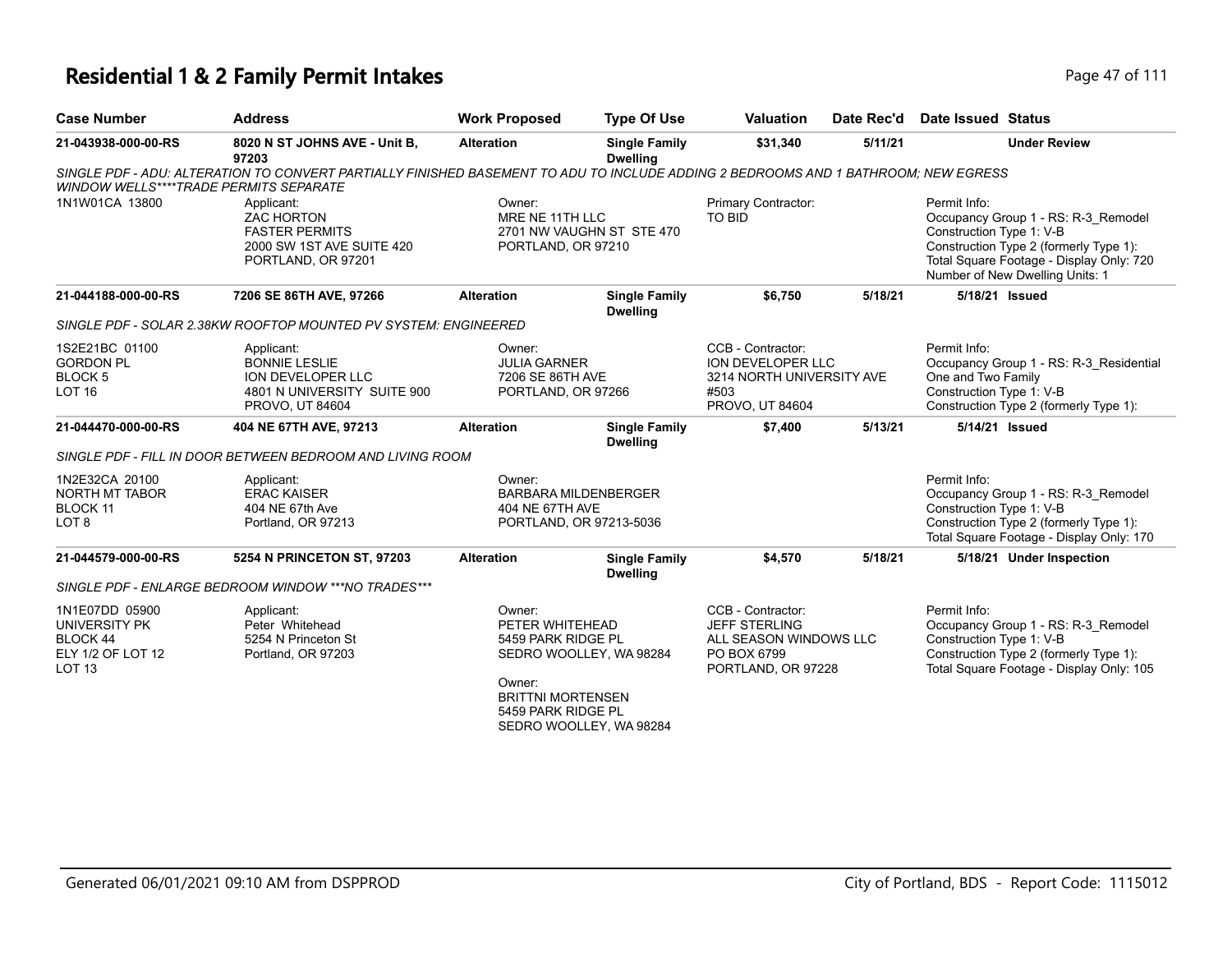# **Residential 1 & 2 Family Permit Intakes Page 18 of 111**

| <b>Case Number</b>                                                                                                                 | <b>Address</b>                                                                                                                                                                                                         | <b>Work Proposed</b>                                                                                                                                            | <b>Type Of Use</b>                      | <b>Valuation</b>                                                                                                         | Date Rec'd | <b>Date Issued Status</b>                                        |                                                                                                                           |
|------------------------------------------------------------------------------------------------------------------------------------|------------------------------------------------------------------------------------------------------------------------------------------------------------------------------------------------------------------------|-----------------------------------------------------------------------------------------------------------------------------------------------------------------|-----------------------------------------|--------------------------------------------------------------------------------------------------------------------------|------------|------------------------------------------------------------------|---------------------------------------------------------------------------------------------------------------------------|
| 21-044590-000-00-RS                                                                                                                | 2245 NE 32ND AVE, 97212                                                                                                                                                                                                | <b>Alteration</b>                                                                                                                                               | <b>Single Family</b><br><b>Dwelling</b> | \$12,405                                                                                                                 | 5/12/21    |                                                                  | <b>Under Review</b>                                                                                                       |
| OBTAINED SEPARATELY***                                                                                                             | SINGLE PDF - FURR OUT WALLS IN UTILITY ROOM IN BASEMENT. FINISH SPACE TO REMAIN UTILITY, ADD FULL BATHROOM TO BASEMENT. ***TRADE PERMITS TO BE                                                                         |                                                                                                                                                                 |                                         |                                                                                                                          |            |                                                                  |                                                                                                                           |
| 1N1E25CA 19300<br><b>DOLPH PK</b><br>BLOCK <sub>9</sub><br>E 26' OF S 8' OF LOT 3<br>S 8' OF LOT 4&5, N 48' OF<br>LOT <sub>6</sub> | Applicant:<br>STEPHEN HULL<br>STEPHEN HULL CONSTRUCTION<br>692 SE BEAVERCREEK CT<br>TROUTDALE, OR 97060                                                                                                                | Owner:<br><b>CHRISTOPHER KOBACK</b><br>2245 NE 32ND AVE<br>PORTLAND, OR 97212-5109<br>Owner:<br>ELIZABETH KOBACK<br>2245 NE 32ND AVE<br>PORTLAND, OR 97212-5109 |                                         | CCB - Contractor:<br><b>STEPHEN HULL</b><br>STEPHEN HURLEY HULL<br>692 SE BEAVER CREEK CT<br>TROUTDALE, OR 97060         |            | Permit Info:<br>Construction Type 1: V-B                         | Occupancy Group 1 - RS: R-3_Remodel<br>Construction Type 2 (formerly Type 1):<br>Total Square Footage - Display Only: 285 |
| 21-044604-000-00-RS                                                                                                                | 5817 NE SUMNER ST, 97218                                                                                                                                                                                               | <b>Alteration</b>                                                                                                                                               | <b>Single Family</b><br><b>Dwelling</b> | \$23,129                                                                                                                 | 5/11/21    |                                                                  | <b>Under Review</b>                                                                                                       |
|                                                                                                                                    | SINGLE PDF - ADD FULL BATH AND UTILITY SINK TO GARAGE - GARAGE TO REMAIN UNHABITABLE SPACE *** TRADES TO BE OBTAINED SEPARATELY***                                                                                     |                                                                                                                                                                 |                                         |                                                                                                                          |            |                                                                  |                                                                                                                           |
| 1N2E19AA 09400<br><b>PRIMROSE PK</b><br>BLOCK <sub>2</sub><br>LOT <sub>19</sub><br>W 1/2 OF LOT 20                                 | Applicant:<br>Kara Chanasyk<br>5817 NE Sumner Street<br>Portland, OR 97218                                                                                                                                             | Owner:<br><b>KARA CHANASYK</b><br>5817 NE SUMNER ST<br>PORTLAND, OR 97218                                                                                       |                                         | CCB - Contractor:<br><b>RAYMOND M WILSON</b><br>RAYMOND MICHAEL WILSON<br>2833 N BRYANT ST<br>PORTLAND, OR 97217         |            | Permit Info:<br>Garage\Utility Misc.<br>Construction Type 1: V-B | Occupancy Group 1 - RS: U Private<br>Construction Type 2 (formerly Type 1):<br>Total Square Footage - Display Only: 451   |
| 21-044837-000-00-RS                                                                                                                | 1016 N MASON ST, 97217                                                                                                                                                                                                 | <b>Alteration</b>                                                                                                                                               | <b>Single Family</b><br><b>Dwelling</b> | \$5,223                                                                                                                  | 5/28/21    |                                                                  | <b>Approved to Issue</b>                                                                                                  |
|                                                                                                                                    | SINGLE PDF: REPAIR JOISTS BETWEEN 1ST AND 2ND FLOOR                                                                                                                                                                    |                                                                                                                                                                 |                                         |                                                                                                                          |            |                                                                  |                                                                                                                           |
| 1N1E22CA 16400<br><b>MULTNOMAH</b><br>BLOCK 15<br>W 45' OF LOT 1                                                                   | Applicant:<br><b>JEFF WANNAMAKER</b><br>614 NE TILLAMOOK ST<br>PORTLAND OR 97212                                                                                                                                       | Owner:<br>614 NE TILLAMOOK ST<br>PORTLAND, OR 97212                                                                                                             | FUTURE HOLDINGS 2018 LLC                | CCB - Contractor:<br><b>MARK LAYNE MEADOWS</b><br><b>MARK LAYNE MEADOWS</b><br>3441 SW DOLPH COURT<br>PORTLAND, OR 97219 |            | Permit Info:<br>Construction Type 1: V-B                         | Occupancy Group 1 - RS: R-3 Remodel<br>Construction Type 2 (formerly Type 1):<br>Total Square Footage - Display Only: 120 |
| 21-044917-000-00-RS                                                                                                                | 6535 NE MALLORY AVE, 97211                                                                                                                                                                                             | <b>Alteration</b>                                                                                                                                               | <b>Single Family</b>                    | \$75,000                                                                                                                 | 5/24/21    |                                                                  | <b>Under Review</b>                                                                                                       |
|                                                                                                                                    | SINGLE PDF - HOUSE RENOVATION - ENLARGE WINDOWS - REAR ELEVATION, ADD BATHROOM TO 2ND FLOOR, REMOVE WALL IN KITCHEN, RELOCATE BASEMENT<br>DOOR, MODIFY EXISTING STAIRS. *** TRADE PERMITS TO BE OBTAINED SEPARATELY*** |                                                                                                                                                                 | <b>Dwelling</b>                         |                                                                                                                          |            |                                                                  |                                                                                                                           |
| 1N1E15AD 15700<br><b>BEVERLY</b><br>BLOCK <sub>3</sub><br>LOT <sub>4</sub>                                                         | Applicant:<br><b>THOMAS BENNETT</b><br>6435 NE 8TH AVE<br>PORTLAND OR 97217                                                                                                                                            | Owner:<br><b>LISA ANNE ROSS</b><br>4629 SE 64TH AVE<br>PORTLAND, OR 97206                                                                                       |                                         | CCB - Contractor:<br>BENNETT CONSTRUCTION LLC<br>6435 NE 8TH AVE<br>PORTLAND, OR 97211                                   |            | Permit Info:<br>Construction Type 1: V-B                         | Occupancy Group 1 - RS: R-3 Remodel<br>Construction Type 2 (formerly Type 1):                                             |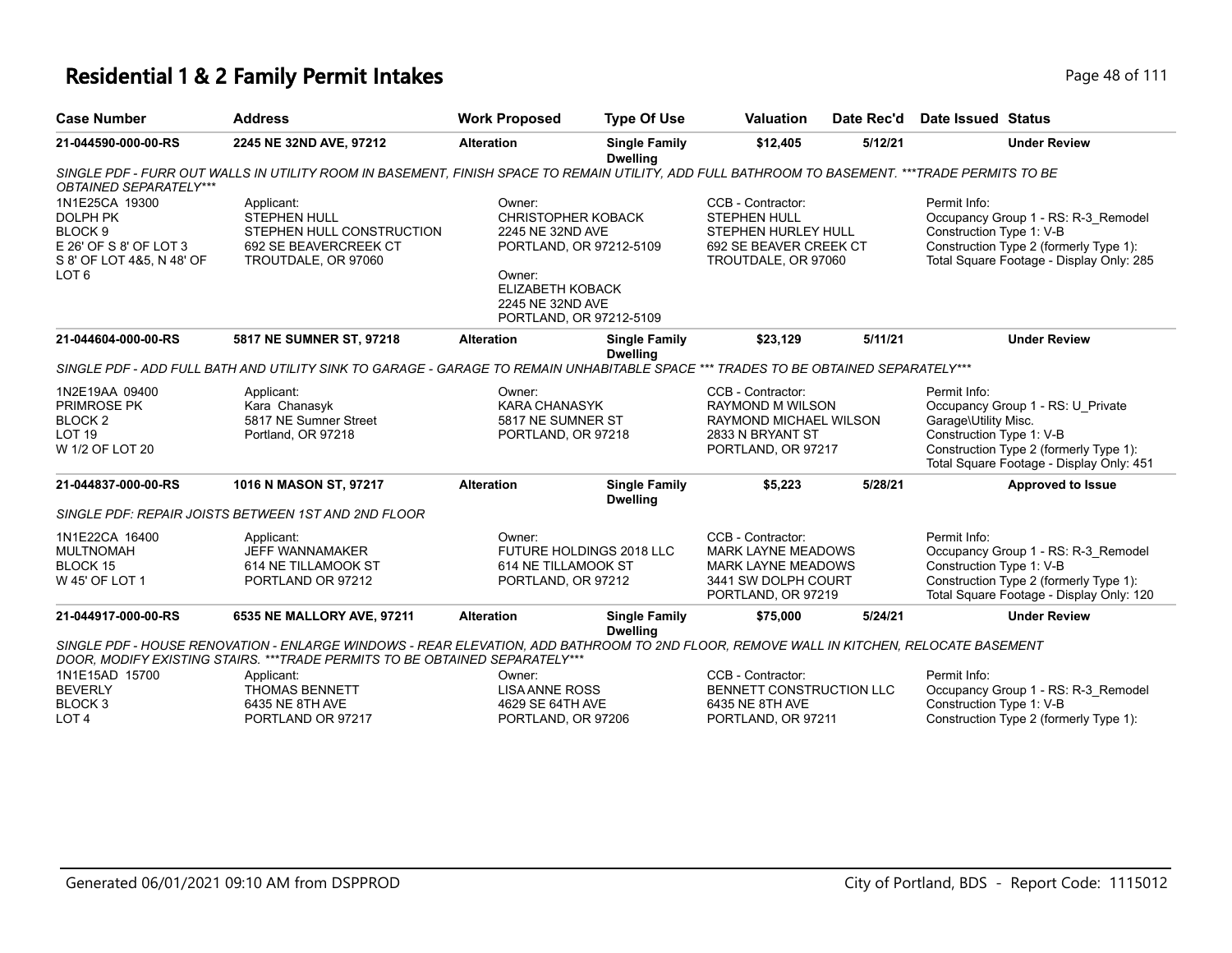| <b>Case Number</b>                                                              | <b>Address</b>                                                                                                    | <b>Work Proposed</b>                                                                                                                                          | <b>Type Of Use</b>                      | <b>Valuation</b>                                                                               | Date Rec'd | <b>Date Issued Status</b>                                                                                                                                             |
|---------------------------------------------------------------------------------|-------------------------------------------------------------------------------------------------------------------|---------------------------------------------------------------------------------------------------------------------------------------------------------------|-----------------------------------------|------------------------------------------------------------------------------------------------|------------|-----------------------------------------------------------------------------------------------------------------------------------------------------------------------|
| 21-044931-000-00-RS                                                             | 4928 N YALE ST, 97203                                                                                             | <b>Alteration</b>                                                                                                                                             | <b>Single Family</b><br><b>Dwelling</b> | \$70,000                                                                                       | 5/20/21    | <b>Under Review</b>                                                                                                                                                   |
|                                                                                 | SINGLE PDF - BASEMENT CONVERSION TO LIVING SPACE; REMOVE FIREPLACE AND CHIMNEY***TRADES TO BE OBTAINED SEPARATELY |                                                                                                                                                               |                                         |                                                                                                |            |                                                                                                                                                                       |
| 1N1E18AA 00400<br>UNIVERSITY PK<br>BLOCK 67<br>LOT <sub>3</sub>                 | Applicant:<br><b>SHANE FLETCHER</b><br><b>FLETCHER VISUAL</b><br>5623 N PRINCETON ST<br>PORTLAND, OREGON 97203    | Owner:<br>SARA DAVIDSON<br>4928 N YALE ST<br>PORTLAND, OR 97203<br>Owner:<br><b>BRANDON DAVIDSON</b><br>4928 N YALE ST<br>PORTLAND, OR 97203                  |                                         | Primary Contractor:<br>TO BID                                                                  |            | Permit Info:<br>Occupancy Group 1 - RS: R-3 Remodel<br>Construction Type 1: V-B<br>Construction Type 2 (formerly Type 1):<br>Total Square Footage - Display Only: 682 |
| 21-045161-000-00-RS                                                             | 5324 SE LINCOLN ST, 97215                                                                                         | <b>Alteration</b>                                                                                                                                             | <b>Single Family</b><br><b>Dwelling</b> | \$12,000                                                                                       | 5/13/21    | <b>Under Review</b>                                                                                                                                                   |
|                                                                                 | SINGLE PDF - REMOVE WALLS AROUND DINING ROOM TO CREATE AN OPEN LAYOUT: NEW BEAM                                   |                                                                                                                                                               |                                         |                                                                                                |            |                                                                                                                                                                       |
| 1S2E06DC 07400<br><b>GROVELAND PK</b><br>BLOCK <sub>3</sub><br>LOT <sub>2</sub> | Applicant:<br><b>KYRON CHRISTMAN</b><br><b>FASTER PERMITS</b><br>2000 SW 1ST AVE STE 420<br>PORTLAND OR 97201     | Owner:<br>NICHOLAS BEACH<br>5324 SE LINCOLN ST<br>PORTLAND, OR 97215<br>Owner:<br><b>ASHLEY BEACH</b><br>5324 SE LINCOLN ST<br>PORTLAND, OR 97215             |                                         | Primary Contractor:<br>TO BID                                                                  |            | Permit Info:<br>Occupancy Group 1 - RS: R-3 Remodel<br>Construction Type 1: V-B<br>Construction Type 2 (formerly Type 1):<br>Total Square Footage - Display Only: 246 |
| 21-045274-000-00-RS                                                             | 13912 SE RAYMOND ST, 97236                                                                                        | <b>Alteration</b>                                                                                                                                             | <b>Single Family</b><br><b>Dwelling</b> | \$500                                                                                          | 5/18/21    | 5/18/21 Issued                                                                                                                                                        |
|                                                                                 | SINGLE PDF - SOLAR 4.42KW ROOF TOP MOUNTED PV INSTALLATION: PRESCRIPTIVE                                          |                                                                                                                                                               |                                         |                                                                                                |            |                                                                                                                                                                       |
| 1S2E14AD 01021<br>PHEASANT HOLLOW<br>LOT <sub>1</sub><br>INC UND INT TRACT A    | Applicant:<br><b>BONNIE LESLIE</b><br>ION DEVELOPER LLC<br>4801 N UNIVERSITY SUITE 900<br>PROVO, UT 84604         | Owner:<br>OUPRAVANNA SOMVONG<br>13912 SE RAYMOND ST<br>PORTLAND, OR 97236<br>Owner:<br><b>KHAMSAMONG SOMVONG</b><br>13912 SE RAYMOND ST<br>PORTLAND, OR 97236 |                                         | CCB - Contractor:<br>ION DEVELOPER LLC<br>3214 NORTH UNIVERSITY AVE<br>#503<br>PROVO, UT 84604 |            | Permit Info:<br>Occupancy Group 1 - RS: R-3 Residential<br>One and Two Family<br>Construction Type 1: V-B<br>Construction Type 2 (formerly Type 1):                   |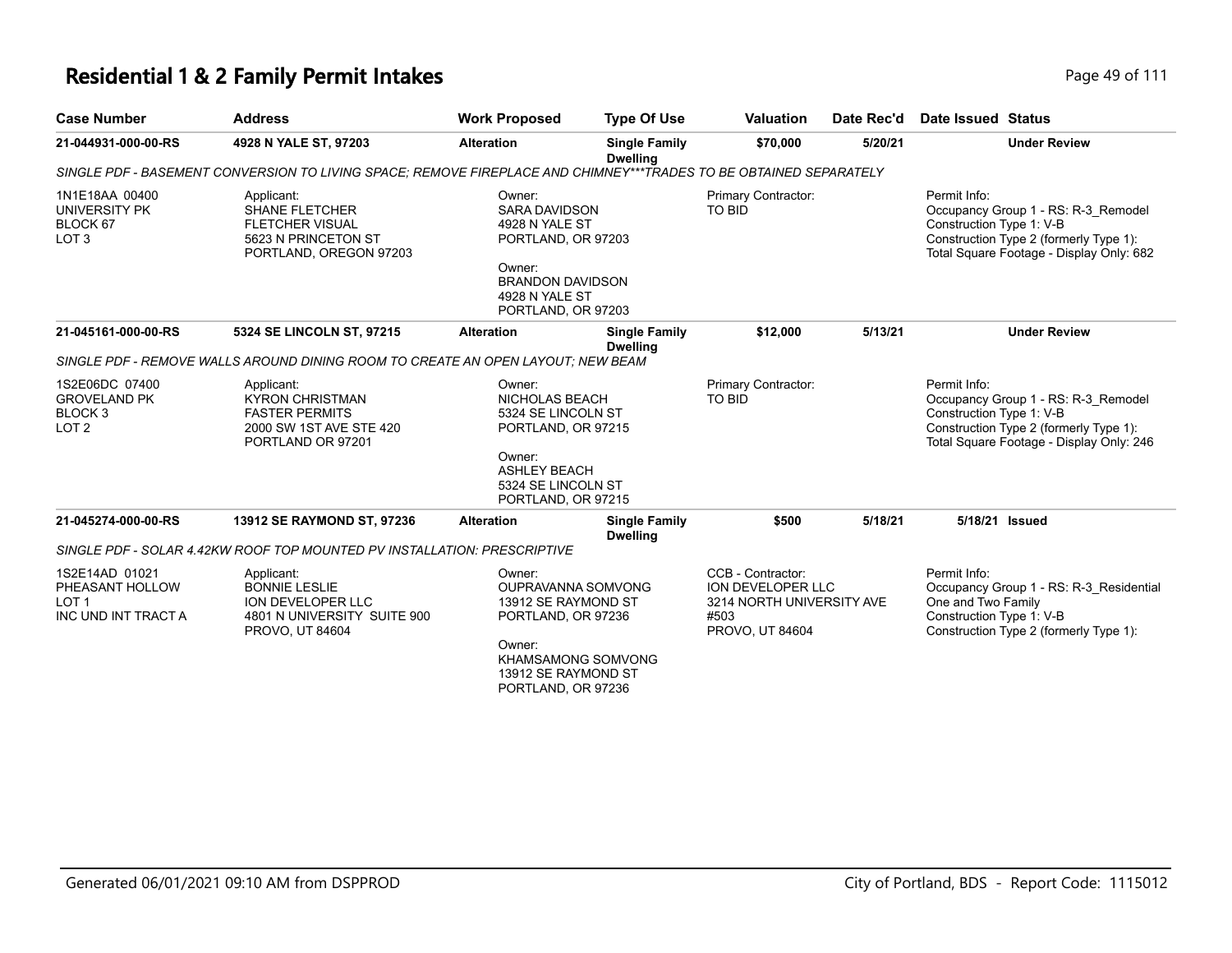# **Residential 1 & 2 Family Permit Intakes Page 10 0ft 111** Page 50 of 111

| <b>Case Number</b>                                                           | <b>Address</b>                                                                                                                                                                                                                                                                                                                          | <b>Work Proposed</b>                                                                                                                                | <b>Type Of Use</b>                                       | <b>Valuation</b>                                                                                                            | Date Rec'd | Date Issued Status                                                                                                                                                    |
|------------------------------------------------------------------------------|-----------------------------------------------------------------------------------------------------------------------------------------------------------------------------------------------------------------------------------------------------------------------------------------------------------------------------------------|-----------------------------------------------------------------------------------------------------------------------------------------------------|----------------------------------------------------------|-----------------------------------------------------------------------------------------------------------------------------|------------|-----------------------------------------------------------------------------------------------------------------------------------------------------------------------|
| 21-045383-000-00-RS                                                          | 1415 NE 74TH AVE, 97213                                                                                                                                                                                                                                                                                                                 | <b>Alteration</b>                                                                                                                                   | <b>Single Family</b><br><b>Dwelling</b>                  | \$6,529                                                                                                                     | 5/13/21    | <b>Under Review</b>                                                                                                                                                   |
| SEPARATELY***                                                                | SINGLE PDF - BASEMENT CONVERSION TO HABITABLE SPACE - INCLUDING, BEDROOM, FULL BATH, AND UTILITY/LAUNDRY ROOM. ***TRADES TO BE OBTAINED                                                                                                                                                                                                 |                                                                                                                                                     |                                                          |                                                                                                                             |            |                                                                                                                                                                       |
| 1N2E32AB 02600<br><b>KATHARINE</b><br>BLOCK <sub>9</sub><br>LOT <sub>3</sub> | Applicant:<br><b>SKY COOPER</b><br><b>KENTON WOODWORK LLC</b><br>2405 N Schofield St<br>Portland Oregon 97217                                                                                                                                                                                                                           | Owner:<br><b>NEEMA SAHEBI</b><br>1415 NE 74TH AVE<br>PORTLAND, OR 97213<br>Owner:<br><b>MONIKA ZINTER</b><br>1415 NE 74TH AVE<br>PORTLAND, OR 97213 |                                                          | CCB - Contractor:<br><b>KENTON WOODWORK LLC</b><br>2405 N SCHOFIELD ST<br>PORTLAND, OR 97217                                |            | Permit Info:<br>Occupancy Group 1 - RS: R-3_Remodel<br>Construction Type 1: V-B<br>Construction Type 2 (formerly Type 1):<br>Total Square Footage - Display Only: 150 |
| 21-045411-000-00-RS                                                          | 8425 SW 9TH AVE, 97219                                                                                                                                                                                                                                                                                                                  | <b>Alteration</b>                                                                                                                                   | <b>Single Family</b><br><b>Dwelling</b>                  | \$150,000                                                                                                                   | 5/19/21    | <b>Under Review</b>                                                                                                                                                   |
|                                                                              | SINGLE PDF: ROOF REPAIR FIRE DAMAGE AND WHOLE HOUSE REMODEL, DEMO AND CONVERSION OF BASEMENT TO HABITABLE SPACE INCLUDING 2 BEDRMS,<br>FULL BATH, REC ROOM, MUD ROOM AND WET BAR (2ND SINK), MAIN FLOOR RECONFIGURATION TO INCLUDE I BED WITH FULL BATH, HALF BATH, KITCHEN<br>RELOCATION.***TRADE PERMITS TO BE OBTAINED SEPARATELY*** |                                                                                                                                                     |                                                          |                                                                                                                             |            |                                                                                                                                                                       |
| 1S1E21DC 04800<br><b>CARSON HTS</b><br>BLOCK 17<br>LOT <sub>3</sub>          | Applicant:<br><b>NATALIE WINTERS</b><br>ICON ARCHITECTURE/PLANNING LLC<br>16325 BOONES FERRY RD SUITE 207<br>LAKE OSWEGO OR 97035                                                                                                                                                                                                       | Owner:<br>RADAKOVICH FAMILY TR<br>8425 SW 9TH AVE<br>PORTLAND, OR 97219-4501                                                                        |                                                          | CCB - Contractor:<br><b>JESIC DEVELOPMENT &amp;</b><br><b>CONSTRUCTION LLC</b><br>14752 GERKMAN RD<br>OREGON CITY, OR 97045 |            | Permit Info:<br>Occupancy Group 1 - RS: R-3_Residential<br>One and Two Family<br>Construction Type 1: V-B<br>Construction Type 2 (formerly Type 1):                   |
| 21-045427-000-00-RS                                                          | 1929 SE 40TH AVE, 97214                                                                                                                                                                                                                                                                                                                 | <b>Alteration</b>                                                                                                                                   | <b>Single Family</b><br><b>Dwelling</b>                  | \$31,340                                                                                                                    | 5/12/21    | <b>Under Review</b>                                                                                                                                                   |
|                                                                              | SINGLE PDF - BASEMENT CONVERSION TO HABITABLE SPACE INCLUDING 2ND KITCHEN ***NOT ADU*** FULL BATH AND LAUNDRY AREA. NEW AWNING WINDOWS.<br>***TRADE PERMITS TO BE OBTAINED SEPARATELY***                                                                                                                                                |                                                                                                                                                     |                                                          |                                                                                                                             |            |                                                                                                                                                                       |
| 1S1E01DA 06300<br>SECTION 01 1S 1E<br>TL 6300 0.13 ACRES                     | Applicant:<br><b>VALERIE REYNOLDS</b><br>PORTLAND OR<br><b>USA</b>                                                                                                                                                                                                                                                                      | Owner:<br><b>SUSAN ANTHONY</b><br>1929 SE 40TH AVE<br>PORTLAND, OR 97214<br>Owner:<br><b>STEVEN ANTHONY</b>                                         |                                                          | Primary Contractor:<br><b>TO BID</b>                                                                                        |            | Permit Info:<br>Occupancy Group 1 - RS: R-3_Remodel<br>Construction Type 1: V-B<br>Construction Type 2 (formerly Type 1):<br>Total Square Footage - Display Only: 720 |
|                                                                              |                                                                                                                                                                                                                                                                                                                                         | 1929 SE 40TH AVE<br>PORTLAND, OR 97214                                                                                                              |                                                          |                                                                                                                             |            |                                                                                                                                                                       |
| 21-045429-000-00-RS                                                          | 5247 NE 35TH AVE, 97211                                                                                                                                                                                                                                                                                                                 | <b>Alteration</b>                                                                                                                                   | <b>Single Family</b><br><b>Dwelling</b>                  | \$5,000                                                                                                                     | 5/13/21    | <b>Under Review</b>                                                                                                                                                   |
|                                                                              | SINGLE PDF - REMOVE/DEMO MUD ROOM ATTACHED TO HOUSE. INFILL DOOR. IN RESPONSE TO 21-022222-PR ***TRADE PERMITS TO BE OBTAINED SEPARATELY***                                                                                                                                                                                             |                                                                                                                                                     |                                                          |                                                                                                                             |            |                                                                                                                                                                       |
| 1N1E24AB 11300<br><b>WILLAMETTE ADD</b><br>BLOCK <sub>24</sub><br>LOT 39&40  | Applicant:<br><b>MATTHEW RUSNAC</b><br><b>STUDIO RUSNAC</b><br>7888 SE Jefferson St<br>Portland OR 97267                                                                                                                                                                                                                                | Owner:<br><b>JOHN WHITT</b><br>10422 SHANGRI LA DR<br>Owner:<br><b>TRACY CONWAY</b><br>10422 SHANGRI LA DR                                          | HUNTINGTON BEACH, CA 92646<br>HUNTINGTON BEACH, CA 92646 | Primary Contractor:<br>TO BID                                                                                               |            | Permit Info:<br>Occupancy Group 1 - RS: R-3 Residential<br>One and Two Family<br>Construction Type 1: V-B<br>Construction Type 2 (formerly Type 1):                   |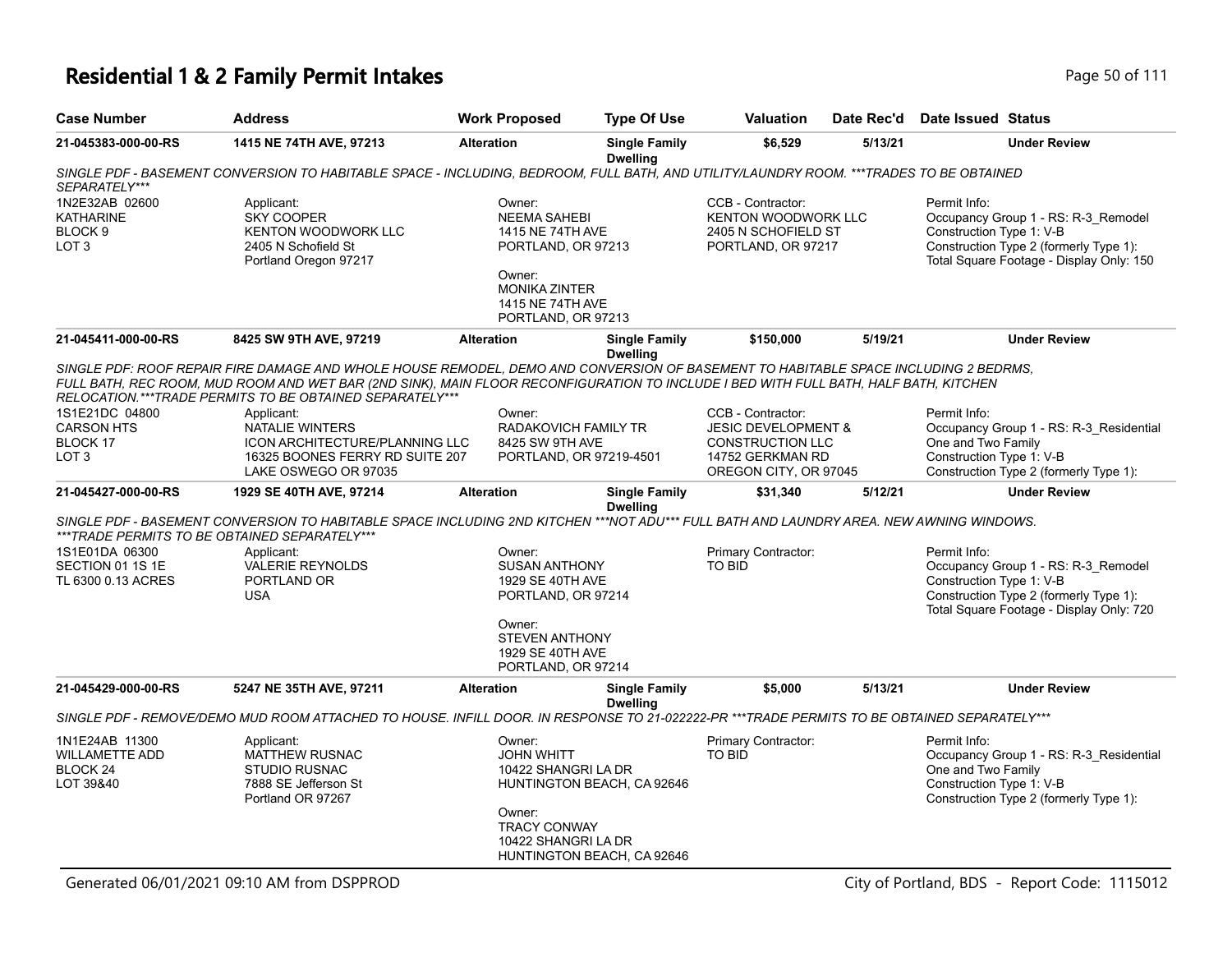| <b>Case Number</b>                                                         | <b>Address</b>                                                                                                                                                                                                                                                                   | <b>Work Proposed</b>                                                    | <b>Type Of Use</b>                      | Valuation                                                                                                                            | Date Rec'd | <b>Date Issued Status</b>                                                                                                                                             |
|----------------------------------------------------------------------------|----------------------------------------------------------------------------------------------------------------------------------------------------------------------------------------------------------------------------------------------------------------------------------|-------------------------------------------------------------------------|-----------------------------------------|--------------------------------------------------------------------------------------------------------------------------------------|------------|-----------------------------------------------------------------------------------------------------------------------------------------------------------------------|
| 21-045434-000-00-RS                                                        | 7415 N LEONARD ST, 97203                                                                                                                                                                                                                                                         | <b>Alteration</b>                                                       | <b>Single Family</b><br><b>Dwelling</b> | \$75,000                                                                                                                             | 5/18/21    | <b>Under Review</b>                                                                                                                                                   |
| BE OBTAINED SEPARATELY***                                                  | SINGLE PDF - BASEMENT CONVERRSION TO HABITABLE SPACE, INCLUDING FULL BATH, LAUNDRY, UTILITY, AND BEDROOM, NEW EGRESS WELL AND WINDOW.<br>INSULATE ROOF AND WALLS OF EXISTING ENCLOSED PORCH TO CREATE SUN ROOM ON MAIN FLR, NEW CONCRETE PATIO AND WALK WAY. ***TRADE PERMITS TO |                                                                         |                                         |                                                                                                                                      |            |                                                                                                                                                                       |
| 1N1E07BB 10500<br>SOUTH ST JOHNS<br><b>BLOCK1</b><br>LOT <sub>12</sub>     | Applicant:<br><b>BENNJAMIN ROBBINS</b><br>CAPRICORN CONSTRUCTION<br><b>COMPANY LLC</b><br>26545 GUNNERS LAKE MAINLINE RD<br>SCAPPOOSE OR 97056                                                                                                                                   | Owner:<br>CHRISTINA BERGSTROM<br>9024 NE LEVEE RD<br>PORTLAND, OR 97211 |                                         | CCB - Contractor:<br>CAPRICORN CONSTRUCTION<br><b>COMPANY LLC</b><br>26545 GUNNERS LAKE MAINLINE<br><b>RD</b><br>SCAPPOOSE, OR 97056 |            | Permit Info:<br>Occupancy Group 1 - RS: R-3_Residential<br>One and Two Family<br>Construction Type 1: V-B<br>Construction Type 2 (formerly Type 1):                   |
| 21-045438-000-00-RS                                                        | 2737 NW 81ST PL, 97229                                                                                                                                                                                                                                                           | <b>Alteration</b>                                                       | <b>Single Family</b><br><b>Dwelling</b> | \$100,000                                                                                                                            | 5/13/21    | <b>Under Review</b>                                                                                                                                                   |
|                                                                            | SINGLE PDF - RECONFIGURE KITCHEN, HALF BATH, AND PANTRY; RELOCATE INTERIOR DOOR TO GARAGE; REMOVE SKYLIGHTS; RAISE CEILING IN KITCHEN                                                                                                                                            |                                                                         |                                         |                                                                                                                                      |            |                                                                                                                                                                       |
| 1N1W25BC 03800<br>PANAVISTA PARK<br>BLOCK <sub>2</sub><br>LOT <sub>4</sub> | Applicant:<br><b>CHARLES PERGIEL</b><br>2629 NE LINDSEY DR<br>HILLSBORO OR 97124                                                                                                                                                                                                 | Owner:<br>C PERGIEL<br>2737 NW 81ST PL<br>PORTLAND, OR 97229            |                                         |                                                                                                                                      |            | Permit Info:<br>Occupancy Group 1 - RS: R-3_Residential<br>One and Two Family<br>Construction Type 1: V-B<br>Construction Type 2 (formerly Type 1):                   |
|                                                                            |                                                                                                                                                                                                                                                                                  | Owner:<br><b>ANNE PERGIEL</b><br>2737 NW 81ST PL<br>PORTLAND, OR 97229  |                                         |                                                                                                                                      |            |                                                                                                                                                                       |
| 21-045489-000-00-RS                                                        | 1544 NE 73RD AVE, 97213                                                                                                                                                                                                                                                          | <b>Alteration</b>                                                       | <b>Single Family</b><br><b>Dwelling</b> | \$30,000                                                                                                                             | 5/13/21    | <b>Under Review</b>                                                                                                                                                   |
|                                                                            | SINGLE PDF: CONVERT BASEMENT TO HABITABLE SPACE; BEDROOM; BATHROOM (2 TOILES); OFFICE; LAURNDRY ROOM. VOLUNTARY INSTALLATION OF ANCHORS<br>BETWEEN EXISTING FRAMED STRUCTURE AND CONCRETE FOUNDATION***ET, PT, MT SEPARATE PERMITS                                               |                                                                         |                                         |                                                                                                                                      |            |                                                                                                                                                                       |
| 1N2E29DC 07100<br><b>JONESMORE</b><br>BLOCK 34<br>LOT 9&10                 | Applicant:<br><b>ROBERT LIGON</b><br>1544 NE 73RD AVE<br>PORTLAND OR 97213                                                                                                                                                                                                       | Owner:<br>MARGARET GOODLOE<br>1544 NE 73RD AVE<br>PORTLAND, OR 97213    |                                         |                                                                                                                                      |            | Permit Info:<br>Occupancy Group 1 - RS: R-3_Remodel<br>Construction Type 1: V-B<br>Construction Type 2 (formerly Type 1):<br>Total Square Footage - Display Only: 690 |
|                                                                            |                                                                                                                                                                                                                                                                                  | Owner:<br>ROBERT S JR LIGON<br>1544 NE 73RD AVE<br>PORTLAND, OR 97213   |                                         |                                                                                                                                      |            |                                                                                                                                                                       |
| 21-045808-000-00-RS                                                        | 4116 SE 65TH AVE, 97206                                                                                                                                                                                                                                                          | <b>Alteration</b>                                                       | <b>Single Family</b><br><b>Dwelling</b> | \$6,750                                                                                                                              | 5/28/21    | Approved to Issue                                                                                                                                                     |
|                                                                            | SINGLE PDF - SOLAR 3.80KW ROOF TOP MOUNTED PV SYSTEM: ENGINEERED                                                                                                                                                                                                                 |                                                                         |                                         |                                                                                                                                      |            |                                                                                                                                                                       |
| 1S2E08CC 03600<br>LAURELWOOD<br>BLOCK 4<br>LOT <sub>11</sub>               | Applicant:<br>MOLLY BECKEL<br>ELEMENTAL ENERGY LLC<br>1339 SE 8TH AVE SUITE B<br>PORTLAND OR 97214                                                                                                                                                                               | Owner:<br>AMBER SWANSON<br>4116 SE 65TH AVE<br>PORTLAND, OR 97206       |                                         | CCB - Contractor:<br>ELEMENTAL ENERGY LLC<br>1339 SE 8TH AVE #B<br>PORTLAND, OR 97214                                                |            | Permit Info:<br>Occupancy Group 1 - RS: R-3_Residential<br>One and Two Family<br>Construction Type 1: V-B<br>Construction Type 2 (formerly Type 1):                   |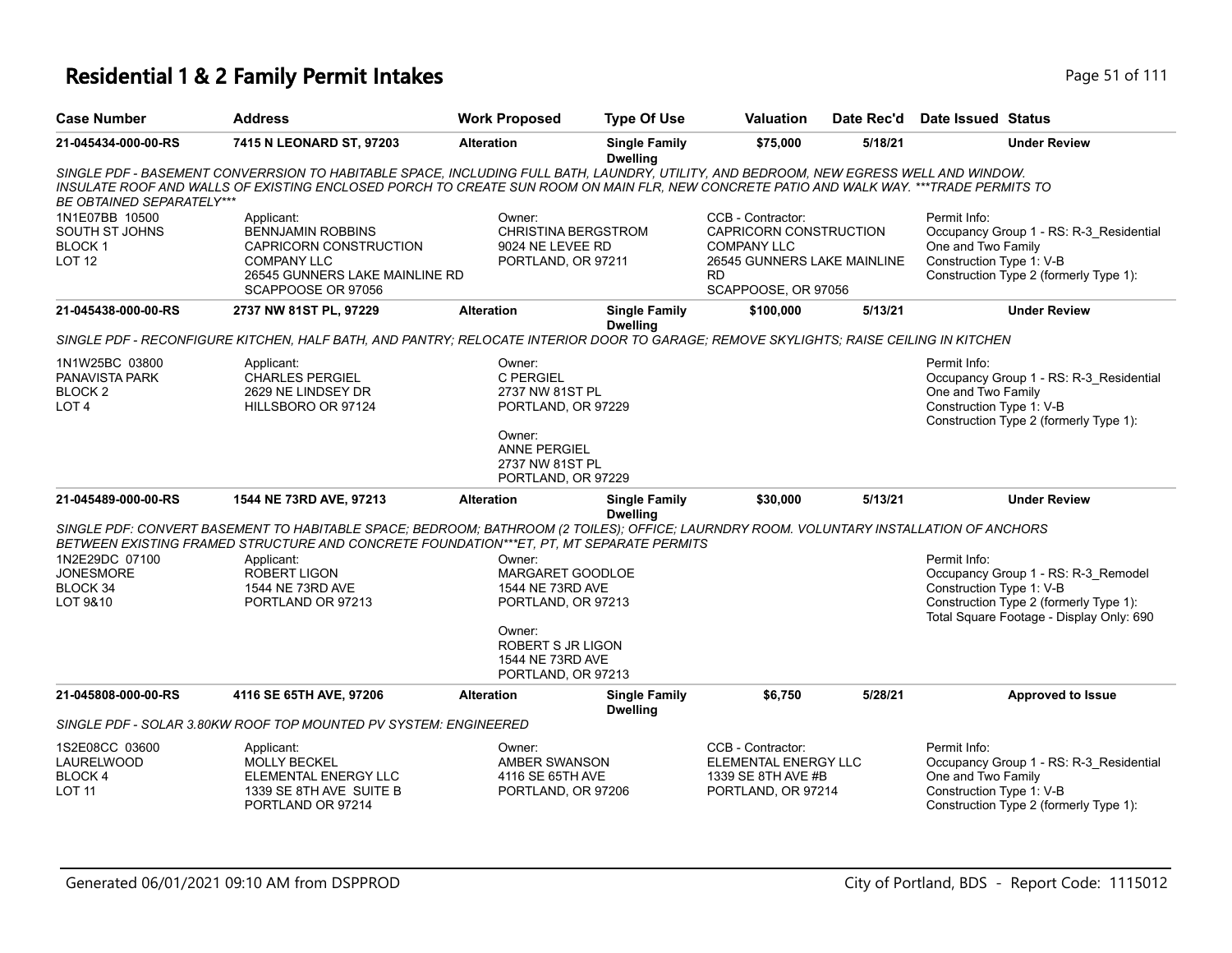# **Residential 1 & 2 Family Permit Intakes Page 52 of 1111 Residential 1 & 2 Fage**  $P$ age

| Page 52 of 111 |  |  |
|----------------|--|--|
|                |  |  |

| <b>Case Number</b>                                                            | <b>Address</b>                                                                                                                                                                                                                                                                     | <b>Work Proposed</b>                                                                | <b>Type Of Use</b>                      | <b>Valuation</b>                                                                                                                 | Date Rec'd | <b>Date Issued Status</b>                                                                                                                                             |
|-------------------------------------------------------------------------------|------------------------------------------------------------------------------------------------------------------------------------------------------------------------------------------------------------------------------------------------------------------------------------|-------------------------------------------------------------------------------------|-----------------------------------------|----------------------------------------------------------------------------------------------------------------------------------|------------|-----------------------------------------------------------------------------------------------------------------------------------------------------------------------|
| 21-046099-000-00-RS                                                           | 5735 NE 15TH AVE - Unit B, 97211                                                                                                                                                                                                                                                   | <b>Alteration</b>                                                                   | <b>Single Family</b><br><b>Dwelling</b> | \$27,248                                                                                                                         | 5/11/21    | <b>Under Review</b>                                                                                                                                                   |
| 842***                                                                        | SINGLE PDF - ALTERATION FOR FOUNDATION UPGRADE AND CONVERSION OF 626 SQ FT OF BASEMENT TO AN ADU ADDING A BEDROOM W/EGRESS WINDOW AND<br>BATHROOM. ADDING EXTERIOR STAIRS AND DOOR ***TRADE PERMITS OBTAINED SEPERATELY*** ***SEPTIC DECOMMISSIONING REQUIRED. CALL FOR INSPECTION |                                                                                     |                                         |                                                                                                                                  |            |                                                                                                                                                                       |
| 1N1E14DC 13300                                                                | Applicant:<br><b>BEATE IOANIDE-CULI</b><br>R & B DESIGN STUDIO LLC<br>70 NE FREMONT ST<br>PORTLAND, OR 97212                                                                                                                                                                       | Owner:<br><b>TATIANA MENDOZA</b><br>5735 NE 15TH AVE<br>PORTLAND, OR 97211          |                                         | CCB - Contractor:<br>CHRISTIAN A IOANIDE<br>CHRISTIAN A IOANIDE<br>PO BOX 90220<br>PORTLAND, OR 97290                            |            | Permit Info:<br>Occupancy Group 1 - RS: R-3_Remodel<br>Construction Type 1: V-B<br>Construction Type 2 (formerly Type 1):<br>Total Square Footage - Display Only: 626 |
| 21-046145-000-00-RS                                                           | 6107 NE 24TH AVE - UNIT A, 97211                                                                                                                                                                                                                                                   | <b>Alteration</b>                                                                   | <b>Single Family</b><br><b>Dwelling</b> | \$18,717                                                                                                                         | 5/12/21    | <b>Under Review</b>                                                                                                                                                   |
|                                                                               | SINGLE PDF - ALTERATION TO ADD BEDROOM AND BATHROOM AND 2 SKYLIGHTS IN ATTIC SPACE******TRADES OBTAINED SEPERATELY*****                                                                                                                                                            |                                                                                     |                                         |                                                                                                                                  |            |                                                                                                                                                                       |
| 1N1E14DA 11700<br><b>IRVINGTON PK</b><br>BLOCK 12<br>LOT 18&20                | Applicant:<br><b>SUE WETZEL</b><br>6107 NE 24TH AVE<br>PORTLAND, OR 97211                                                                                                                                                                                                          | Owner:<br><b>SUE WETZEL</b><br>6107 NE 24TH AVE<br>PORTLAND, OR 97211-6003          |                                         |                                                                                                                                  |            | Permit Info:<br>Occupancy Group 1 - RS: R-3_Remodel<br>Construction Type 1: V-B<br>Construction Type 2 (formerly Type 1):<br>Total Square Footage - Display Only: 430 |
| 21-046224-000-00-RS                                                           | 214 NE 65TH AVE, 97213                                                                                                                                                                                                                                                             | <b>Alteration</b>                                                                   | <b>Single Family</b><br><b>Dwelling</b> | \$30,000                                                                                                                         | 5/12/21    | <b>Under Review</b>                                                                                                                                                   |
|                                                                               | SINGLE PDF - ALTERATION TO CONVERT 850 SQ FT UNFINISHED BASEMENT TO HABITABLE SPACE AND REBUILD STAIRS IN LOCATION OF EXISTING STAIRS. ADD<br>BEDROOM W/EGRESS WINDOW AND BATHROOM IN BASEMENT.****TRADE PERMITS OBTAINED SEPERATELY*****                                          |                                                                                     |                                         |                                                                                                                                  |            |                                                                                                                                                                       |
| 1N2E32CB 13500<br>NORTH MT TABOR<br>BLOCK <sub>20</sub><br>LOT 13&14 TL 13500 | Applicant:<br><b>JOE BASHAW</b><br>JOSEPH BASHAW ARCHITECTURE LLC<br>52 SE 66TH AVE<br>PORTLAND, OR 97215                                                                                                                                                                          | Owner:<br><b>SUSAN YUDT</b><br>214 NE 65TH AVE<br>PORTLAND, OR 97213                |                                         | CCB - Contractor:<br><b>RIP CITY CONSTRUCTION &amp;</b><br><b>REMODELING LLC</b><br>7648 SE HAWTHORNE BLVD<br>PORTLAND, OR 97215 |            | Permit Info:<br>Occupancy Group 1 - RS: R-3_Residential<br>One and Two Family<br>Construction Type 1: V-B<br>Construction Type 2 (formerly Type 1):                   |
|                                                                               |                                                                                                                                                                                                                                                                                    | Owner:<br><b>SCOTT SEPICH</b><br>214 NE 65TH AVE<br>PORTLAND, OR 97213              |                                         |                                                                                                                                  |            |                                                                                                                                                                       |
| 21-046277-000-00-RS                                                           | 13943 NE RUSSELL ST, 97230                                                                                                                                                                                                                                                         | <b>Alteration</b>                                                                   | <b>Single Family</b><br><b>Dwelling</b> | \$9,402                                                                                                                          | 5/13/21    | <b>Under Review</b>                                                                                                                                                   |
|                                                                               | SINGLE PDF - ALTERATION TO REMOVE INTERIOR WALLS BETWEEN KITCHEN, LIVING ROOM AND DINING ROOM AND INTALL A BEAM. INSTALL NEW WINDOW<br>KITCHEN IN EXISTING OPENING. *** MECHANICAL, ELECTRICAL, PLUMBING PERMITS SEPARATE                                                          |                                                                                     |                                         |                                                                                                                                  |            |                                                                                                                                                                       |
| 1N2E26AD 07700<br><b>CLIFGATE</b><br>BLOCK 12<br><b>LOT 23</b>                | Applicant:<br>LUIS GUADARRAMA<br>13943 NE RUSSELL ST<br>PORTLAND, OR 97230                                                                                                                                                                                                         | Owner:<br><b>AYMEE BURCH</b><br>13943 NE RUSSELL ST<br>PORTLAND, OR 97230<br>Owner: |                                         |                                                                                                                                  |            | Permit Info:<br>Occupancy Group 1 - RS: R-3_Remodel<br>Construction Type 1: V-B<br>Construction Type 2 (formerly Type 1):<br>Total Square Footage - Display Only: 216 |
|                                                                               |                                                                                                                                                                                                                                                                                    | LUIS GUADARRAMA<br>13943 NE RUSSELL ST<br>PORTLAND, OR 97230                        |                                         |                                                                                                                                  |            |                                                                                                                                                                       |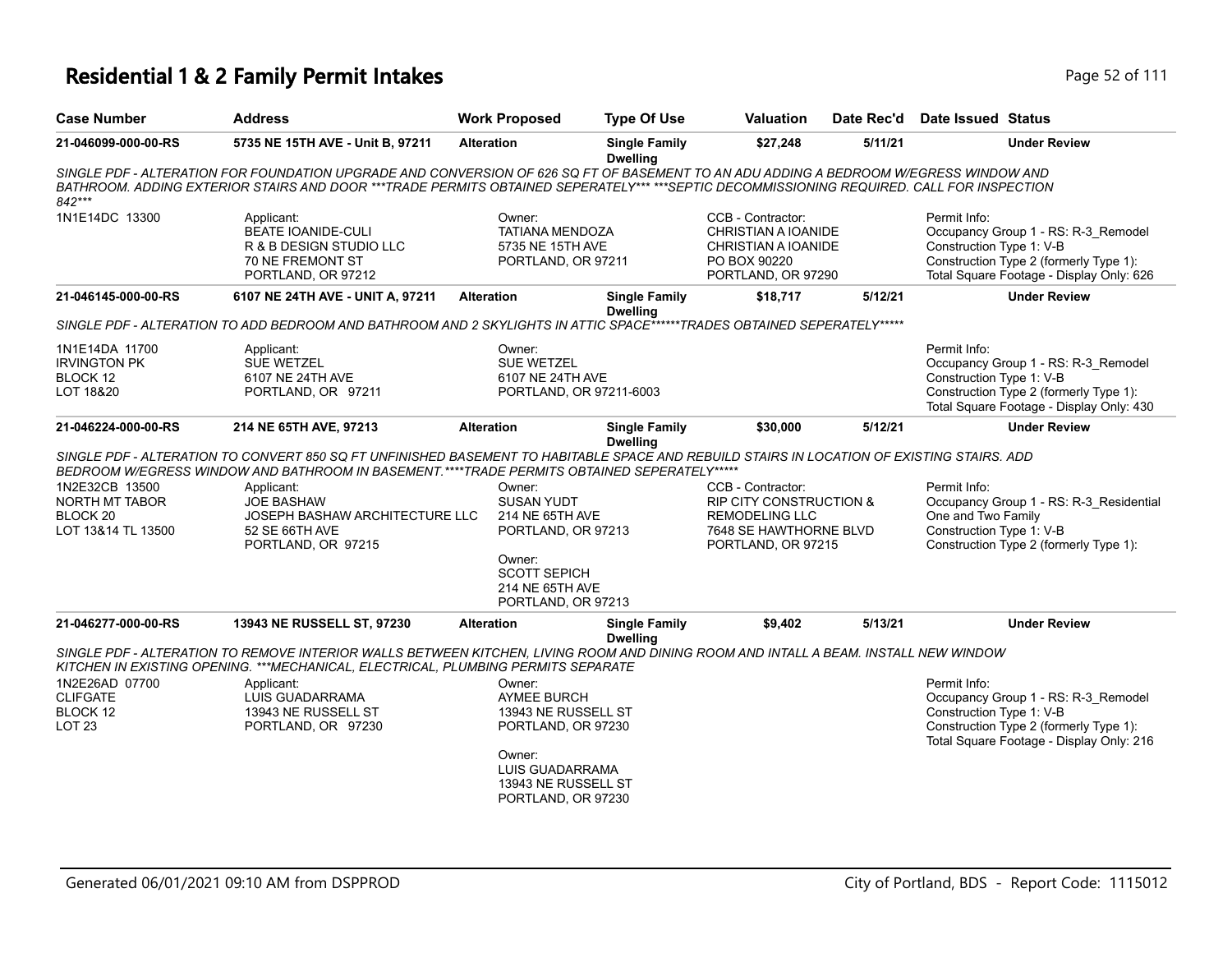| <b>Case Number</b>                                                           | <b>Address</b>                                                                                                                                                                                                                                                       | <b>Work Proposed</b>                                                                                                                         | <b>Type Of Use</b>                      | Valuation                                                                             | Date Rec'd | <b>Date Issued Status</b>                                                                                                                                                              |
|------------------------------------------------------------------------------|----------------------------------------------------------------------------------------------------------------------------------------------------------------------------------------------------------------------------------------------------------------------|----------------------------------------------------------------------------------------------------------------------------------------------|-----------------------------------------|---------------------------------------------------------------------------------------|------------|----------------------------------------------------------------------------------------------------------------------------------------------------------------------------------------|
| 21-046539-000-00-RS                                                          | 2104 NE COUCH ST, 97232                                                                                                                                                                                                                                              | <b>Alteration</b>                                                                                                                            | <b>Single Family</b><br><b>Dwelling</b> | \$40,000                                                                              | 5/13/21    | <b>Under Review</b>                                                                                                                                                                    |
|                                                                              | SINGLE PDF - ALTERATION TO CONVERT BASEMENT TO HABITABLE SPACE. ADDING A BEDROOM W/EGRESS WINDOW AND ACCESSORY KITCHEN PROPOSED PER<br>BOD 19-06. VOLUNTARY INSTALLATION OF ANCHORS BETWEEN FOUNDATION AND FRAMED STRUCTURE ****NOT AN ACCESSORY DWELLING UNIT****** |                                                                                                                                              |                                         |                                                                                       |            |                                                                                                                                                                                        |
| 1N1E35DA 17000<br><b>DUNNS ADD</b><br>BLOCK <sub>6</sub><br>LOT <sub>7</sub> | Applicant:<br><b>JOHN SARVAY</b><br>2104 NE COUCH ST<br>PORTLAND, OR 97232                                                                                                                                                                                           | Owner:<br><b>JOHN SARVAY</b><br>2104 NE COUCH ST<br>PORTLAND, OR 97232                                                                       |                                         |                                                                                       |            | Permit Info:<br>Occupancy Group 1 - RS: R-3 Remodel<br>Construction Type 1: V-B<br>Construction Type 2 (formerly Type 1):<br>Total Square Footage - Display Only: 585                  |
| 21-047381-000-00-RS                                                          | 2445 SE 84TH AVE, 97216                                                                                                                                                                                                                                              | <b>Alteration</b>                                                                                                                            | <b>Single Family</b><br><b>Dwelling</b> | \$7,000                                                                               | 5/16/21    | <b>Under Review</b>                                                                                                                                                                    |
| OBTAINED SEPERATELY*****                                                     | SINGLE PDF - ALTERATION TO CONVERT EXISTING ATTACHED GARAGE TO HABITABLE SPACE. ADDING BATHROOM, BEDROOM, FAMILY ROOM*****TRADE PERMITS                                                                                                                              |                                                                                                                                              |                                         |                                                                                       |            |                                                                                                                                                                                        |
| 1S2E04CC 06701<br>PARTITION PLAT 2003-86<br>LOT <sub>1</sub>                 | Applicant:<br><b>XIANG DING</b><br>304 NW 132ND ST<br>VANCOUVER, WASH. 98085                                                                                                                                                                                         | Owner:<br>XIANG JI DING<br>2445 SE 84TH AVE<br>PORTLAND, OR 97216<br>Owner:<br><b>JIAN HUA LIU</b><br>2445 SE 84TH AVE<br>PORTLAND, OR 97216 |                                         |                                                                                       |            | Permit Info:<br>Occupancy Group 1 - RS: R-3_Residential<br>One and Two Family<br>Construction Type 1: V-B<br>Construction Type 2 (formerly Type 1):<br>Number of New Dwelling Units: 1 |
| 21-047393-000-00-RS                                                          | 2422 N WILLAMETTE BLVD, 97217                                                                                                                                                                                                                                        | <b>Alteration</b>                                                                                                                            | <b>Single Family</b><br><b>Dwelling</b> | \$31,514                                                                              | 5/17/21    | <b>Under Review</b>                                                                                                                                                                    |
| ELECTRICAL, AND PLUMBING PERMITS SEPARATE                                    | SINGLE PDF - BASEMENT CONVERSION TO HABITABLE SPACE, INCLUDING A NEW BEDROOM, BATHROOM, AND EGRESS WINDOWS/WELLS. *** MECHANICAL,                                                                                                                                    |                                                                                                                                              |                                         |                                                                                       |            |                                                                                                                                                                                        |
| 1N1E21AB 05900<br><b>TERMINUS ADD</b><br>BLOCK <sub>7</sub><br><b>LOT 11</b> | Applicant:<br><b>DAS CHAPIN</b><br>2414 SE MADISON<br>PORTLAND, OR 97214                                                                                                                                                                                             | Owner:<br><b>MATTHEW FILDES</b><br>2422 N WILLAMETTE BLVD<br>PORTLAND, OR 97217                                                              |                                         | CCB - Contractor:<br>JNT DESIGN & BUILD LLC<br>4234 SE ALDER ST<br>PORTLAND, OR 97215 |            | Permit Info:<br>Occupancy Group 1 - RS: R-3_Remodel<br>Construction Type 1: V-B<br>Construction Type 2 (formerly Type 1):<br>Total Square Footage - Display Only: 724                  |
|                                                                              |                                                                                                                                                                                                                                                                      | Owner:<br><b>MELISSA UNGER</b><br>2422 N WILLAMETTE BLVD<br>PORTLAND, OR 97217                                                               |                                         |                                                                                       |            |                                                                                                                                                                                        |
| 21-047509-000-00-RS                                                          | 2460 NW PETTYGROVE ST, 97210                                                                                                                                                                                                                                         | <b>Alteration</b>                                                                                                                            | <b>Single Family</b><br><b>Dwelling</b> | \$29,251                                                                              | 5/25/21    | <b>Under Review</b>                                                                                                                                                                    |
|                                                                              | SINGLE PDF - VAULT CEILINGS IN KITCHEN AND LIVING ROOM *** TRADES SEPARATE                                                                                                                                                                                           |                                                                                                                                              |                                         |                                                                                       |            |                                                                                                                                                                                        |
| 1N1E33BB 11000<br><b>GOLDSMITHS ADD</b><br>BLOCK 11<br>LOT <sub>13</sub>     | Applicant:<br><b>MAX BRUNKE</b><br>2460 NW Pettygrove St.<br>Portland, OR 97210                                                                                                                                                                                      | Owner:<br><b>MAX BRUNKE</b><br>2460 NW PETTYGROVE ST<br>PORTLAND, OR 97210                                                                   |                                         |                                                                                       |            | Permit Info:<br>Occupancy Group 1 - RS: R-3_Remodel<br>Construction Type 1: V-B<br>Construction Type 2 (formerly Type 1):<br>Total Square Footage - Display Only: 672                  |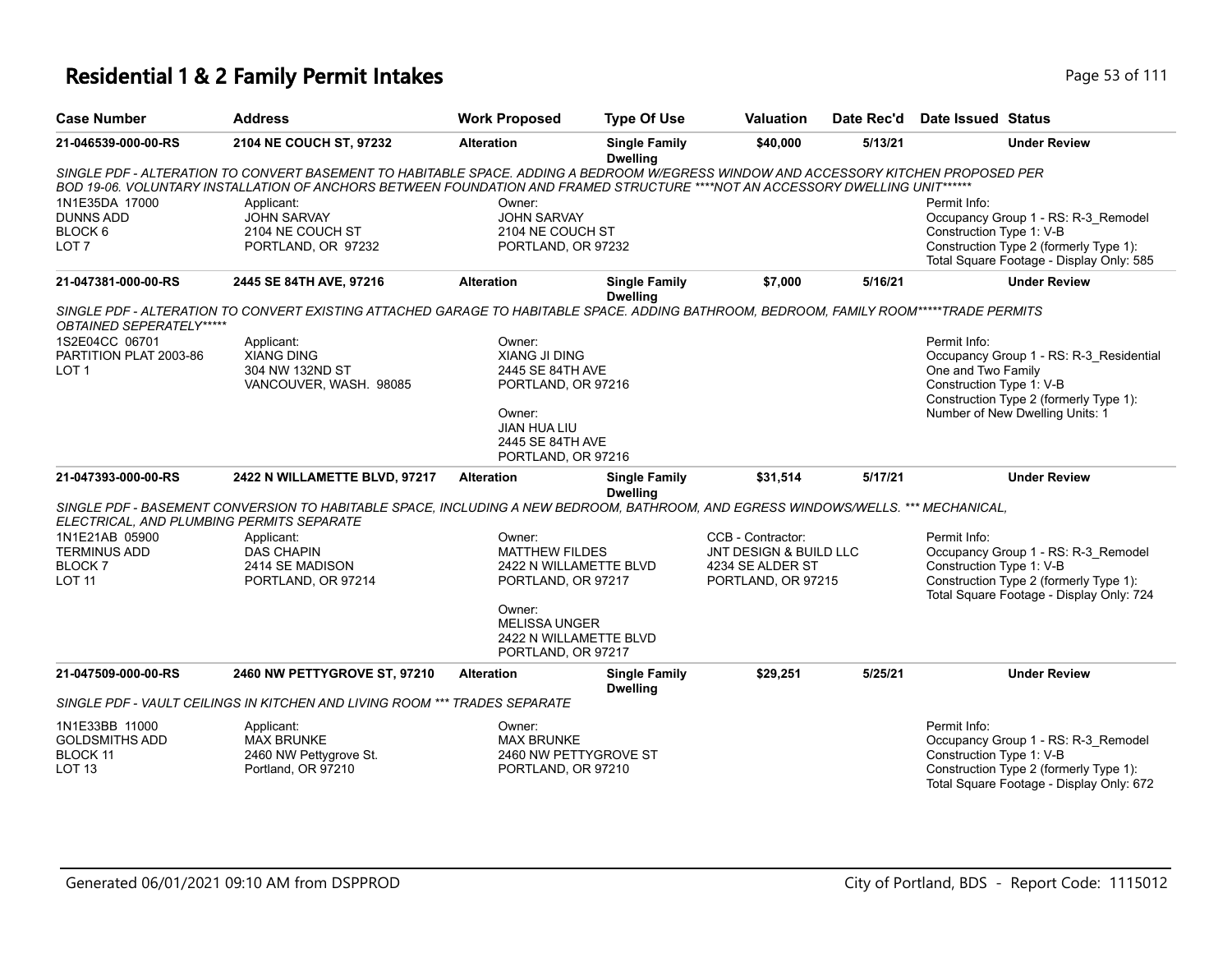| <b>Case Number</b>                                                       | <b>Address</b>                                                                                                                               | <b>Work Proposed</b>                                                                                                                                         | <b>Type Of Use</b>                                                                   | Valuation                                                                                                             | Date Rec'd | <b>Date Issued Status</b>                                                                                                                                             |
|--------------------------------------------------------------------------|----------------------------------------------------------------------------------------------------------------------------------------------|--------------------------------------------------------------------------------------------------------------------------------------------------------------|--------------------------------------------------------------------------------------|-----------------------------------------------------------------------------------------------------------------------|------------|-----------------------------------------------------------------------------------------------------------------------------------------------------------------------|
| 21-048159-000-00-RS                                                      | 3905 SW COUNCIL CREST DR,<br>97239                                                                                                           | <b>Alteration</b>                                                                                                                                            | <b>Single Family</b><br><b>Dwelling</b>                                              | \$33,705                                                                                                              | 5/31/21    | <b>Under Review</b>                                                                                                                                                   |
|                                                                          | SINGLE PDF - CONVERT UTILITY ROOM IN FINISHED BASEMENT INTO AN ACCESSORY KITCHEN *** TRADES SEPARATE                                         |                                                                                                                                                              |                                                                                      |                                                                                                                       |            |                                                                                                                                                                       |
| 1S1E09CB 07000<br><b>COUNCIL CREST PK</b><br>BLOCK 16<br>LOT 4&5 TL 7000 | Applicant:<br><b>JEFF L'ALLIER</b><br><b>CRAFT RENOVATIONS</b><br>14085 SW Hall Blyd<br><b>Tigard, OR 97224</b>                              | Owner:<br>PORTLAND, OR 97239                                                                                                                                 | JOSEPH S TASH GST DYNASTY<br>TR C/U TASH 2011 DYNASTY TR<br>3905 SW COUNCIL CREST DR | CCB - Contractor:<br><b>CRAFT RENOVATIONS INC</b><br>14085 SW HALL BLVD<br><b>TIGARD, OR 97224</b>                    |            | Permit Info:<br>Occupancy Group 1 - RS: R-3 Residential<br>One and Two Family<br>Construction Type 1: V-B<br>Construction Type 2 (formerly Type 1):                   |
| 21-048643-000-00-RS                                                      | 6034 SE 17TH AVE, 97202                                                                                                                      | <b>Alteration</b>                                                                                                                                            | <b>Single Family</b><br><b>Dwelling</b>                                              | \$39,175                                                                                                              | 5/21/21    | <b>Under Review</b>                                                                                                                                                   |
|                                                                          | SINGLE PDF CREATE HABITABLE SPACE IN BASEMENT TO INCLUDE OFFICE; FAMILY ROOM; MECHANICAL ROOM, BATHROOM AND LAUNDRY *ET, PT, MT SEPARATE     |                                                                                                                                                              |                                                                                      |                                                                                                                       |            |                                                                                                                                                                       |
| 1S1E14DC 03900<br><b>WESTMORELAND</b><br>BLOCK 12<br>LOT <sub>4</sub>    | Applicant:<br>ALEJANDRO GUERRA<br><b>MY OREGON PAINTING</b><br>2900 SE CORNELIUS PASS RD STE 331<br>HILLSBORO OR 97123                       | Owner:<br><b>SANDRA GUSTITUS</b><br>6034 SE 17TH AVE<br>PORTLAND, OR 97202<br>Owner:<br><b>JAMES D II MITCHELL</b><br>6034 SE 17TH AVE<br>PORTLAND, OR 97202 |                                                                                      | CCB - Contractor:<br>MY OREGON PAINTING INC<br>2900 SW CORNELIUS PASS RD<br>SUITE 331<br>HILLSBORO, OR 97123          |            | Permit Info:<br>Occupancy Group 1 - RS: R-3_Remodel<br>Construction Type 1: V-B<br>Construction Type 2 (formerly Type 1):<br>Total Square Footage - Display Only: 900 |
| 21-048699-000-00-RS                                                      | 721 NE HAZELFERN PL, 97232                                                                                                                   | <b>Alteration</b>                                                                                                                                            | <b>Single Family</b><br><b>Dwelling</b>                                              | \$38,000                                                                                                              | 5/28/21    | <b>Under Review</b>                                                                                                                                                   |
|                                                                          | SINGLE PDF - NEW RETAINING WALLS AND FENCE, ENLARGE BASEMENT WINDOW AND EGRESS WELL. ***TRADES TO BE OBTAINED SEPARATELY***                  |                                                                                                                                                              |                                                                                      |                                                                                                                       |            |                                                                                                                                                                       |
| 1N1E36AC 02600<br>LAURELHURST<br>BLOCK 11<br><b>LOT 22</b>               | Applicant:<br><b>THOMAS FALLON</b><br><b>BENNER STANGE ASSOCIATES</b><br><b>ARCHITECTS INC</b><br>80 SE MADISON ST #430<br>PORTLAND OR 97214 | Owner:<br><b>FALLON LIV TR</b><br>721 NE HAZELFERN PL<br>PORTLAND, OR 97232                                                                                  |                                                                                      | Primary Contractor:<br><b>TO BID</b>                                                                                  |            | Permit Info:<br>Occupancy Group 1 - RS: R-3_Residential<br>One and Two Family<br>Construction Type 1: V-B<br>Construction Type 2 (formerly Type 1):                   |
| 21-048817-000-00-RS                                                      | 1005 NE 77TH AVE, 97213                                                                                                                      | <b>Alteration</b>                                                                                                                                            | <b>Single Family</b><br><b>Dwelling</b>                                              | \$21,764                                                                                                              | 5/24/21    | <b>Under Review</b>                                                                                                                                                   |
| <b>OBTAINED SEPARATELY</b>                                               | SINGLE PDF - ALTERATION TO CREATE HABITABLE SPACE IN BASEMENT. ADDING BEDROOM AND BATHROOM***MECHANICAL, ELECTRICAL, AND PLUMBING PERMITS    |                                                                                                                                                              |                                                                                      |                                                                                                                       |            |                                                                                                                                                                       |
| 1N2E32AD 07800<br><b>HOWITT</b><br><b>BLOCK4</b><br>LOT <sub>3</sub>     | Applicant:<br><b>TODD PELHAM</b><br><b>COMPREHENSIVE CONSTRUCTION</b><br><b>LLC</b><br>20385 S SOUTH END RD<br>OREGON CITY, OR 97045         | Owner:<br><b>ALLISON KRASNOW</b><br>1005 NE 77TH AVE<br>PORTLAND, OR 97213                                                                                   |                                                                                      | CCB - Contractor:<br><b>COMPREHENSIVE</b><br><b>CONSTRUCTION LLC</b><br>20385 S SOUTH END RD<br>OREGON CITY, OR 97045 |            | Permit Info:<br>Occupancy Group 1 - RS: R-3_Remodel<br>Construction Type 1: V-B<br>Construction Type 2 (formerly Type 1):<br>Total Square Footage - Display Only: 500 |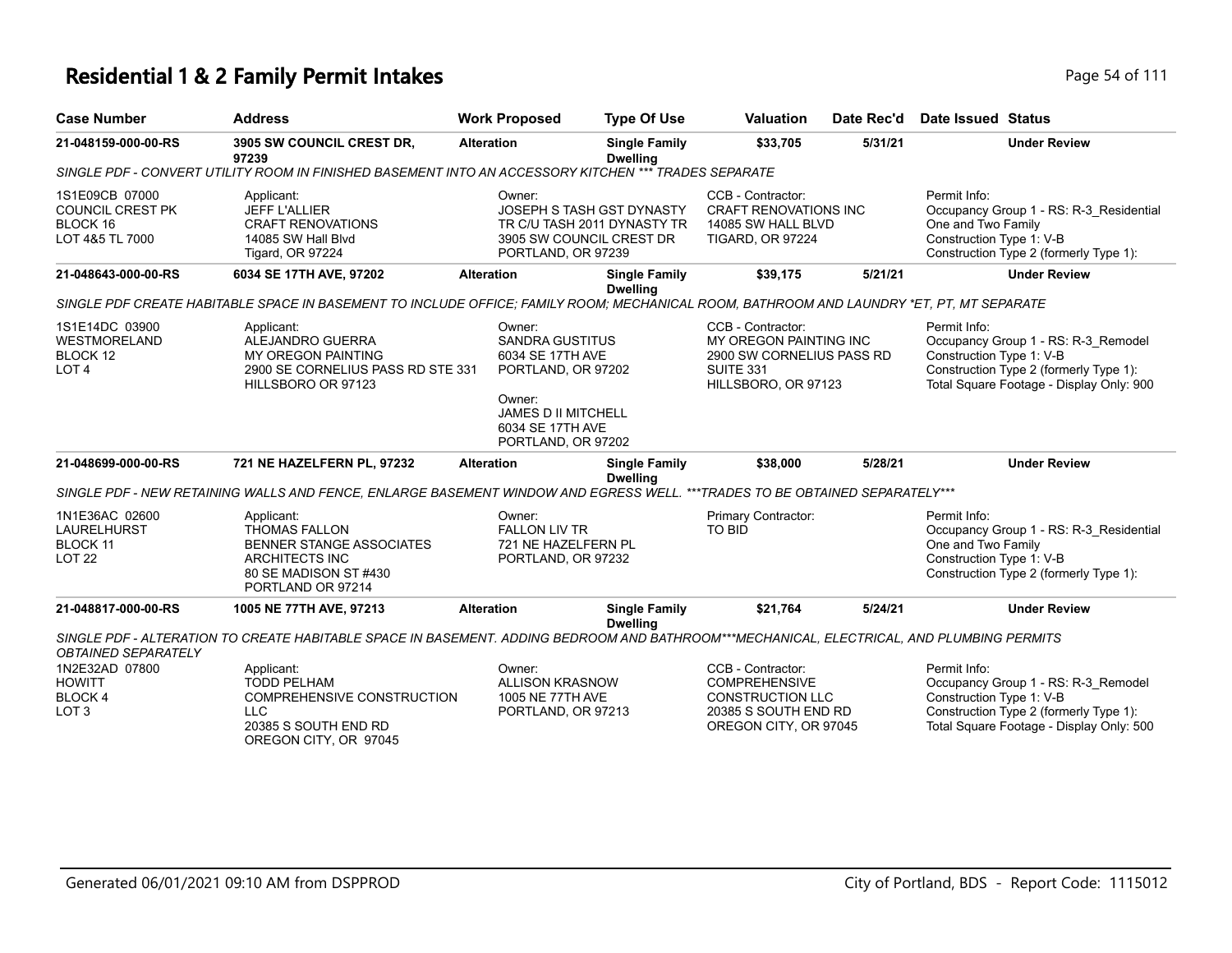| <b>Case Number</b>                                                                                | <b>Address</b>                                                                                                                                                                                                                                   | <b>Work Proposed</b>                                                                                                                                           | <b>Type Of Use</b>                      | Valuation                                                                               | Date Rec'd | Date Issued Status                                                                                                                                                    |
|---------------------------------------------------------------------------------------------------|--------------------------------------------------------------------------------------------------------------------------------------------------------------------------------------------------------------------------------------------------|----------------------------------------------------------------------------------------------------------------------------------------------------------------|-----------------------------------------|-----------------------------------------------------------------------------------------|------------|-----------------------------------------------------------------------------------------------------------------------------------------------------------------------|
| 21-048922-000-00-RS                                                                               | 2805 NE 48TH AVE, 97213                                                                                                                                                                                                                          | <b>Alteration</b>                                                                                                                                              | <b>Single Family</b><br><b>Dwelling</b> | \$19,000                                                                                | 5/20/21    | <b>Under Review</b>                                                                                                                                                   |
|                                                                                                   | SINGLE PDF NEW BATHROOM AND CLOSET ON 2ND FLOOR *ET. PT. MT SEPARATE                                                                                                                                                                             |                                                                                                                                                                |                                         |                                                                                         |            |                                                                                                                                                                       |
| 1N2E30BD 07300<br><b>ROSE CITY PK</b><br>BLOCK 133<br>LOT <sub>5</sub>                            | Applicant:<br><b>DREW HASTINGS</b><br><b>HASTINGS ARCHITECTURE</b><br>5624 SE HAWTHORNE<br>PORTLAND OR 97215                                                                                                                                     | Owner:<br><b>TIMOTHY TABER</b><br>2805 NE 48TH AVE<br>PORTLAND, OR 97213-1951<br>Owner:<br><b>PHYLLIS TABER</b><br>2805 NE 48TH AVE<br>PORTLAND, OR 97213-1951 |                                         |                                                                                         |            | Permit Info:<br>Occupancy Group 1 - RS: R-3_Remodel<br>Construction Type 1: V-B<br>Construction Type 2 (formerly Type 1):<br>Total Square Footage - Display Only: 475 |
| 21-049678-000-00-RS                                                                               | 1929 N SKIDMORE CT, 97217                                                                                                                                                                                                                        | <b>Alteration</b>                                                                                                                                              | <b>Single Family</b><br><b>Dwelling</b> | \$25,899                                                                                | 5/24/21    | <b>Under Review</b>                                                                                                                                                   |
|                                                                                                   | SINGLE PDF - LEGALIZE 595 SF OF HABITABLE SPACE IN BASEMENT INCLUDING BEDROOMS. REMODEL HALF BATH TO FULL, RELOCATE WALLS IN LIVING SPACE,<br>RELOCATE CLOSETS FOR WATER MAIN ACCESS IN BED ROOM. *** TRADE PERMITS TO BE OBTAINED SEPARATELY*** |                                                                                                                                                                |                                         |                                                                                         |            |                                                                                                                                                                       |
| 1N1E21DB 00200<br><b>GRISWOLD TR</b><br>BLOCK 13<br>LOT <sub>7</sub>                              | Applicant:<br><b>WILLIE DEAN</b><br><b>GROUND UP DESIGN WORKS</b><br>111 SW OAK ST, STE 400A<br>PORTLAND OR 97204                                                                                                                                | Owner:<br><b>COLIN BABCOCK</b><br>1929 N SKIDMORE CT<br>PORTLAND, OR 97217                                                                                     |                                         | Primary Contractor:<br><b>TO BID</b>                                                    |            | Permit Info:<br>Occupancy Group 1 - RS: R-3_Remodel<br>Construction Type 1: V-B<br>Construction Type 2 (formerly Type 1):<br>Total Square Footage - Display Only: 595 |
| 21-050116-000-00-RS                                                                               | 13075 NE WEIDLER ST, 97230                                                                                                                                                                                                                       | <b>Alteration</b>                                                                                                                                              | <b>Single Family</b><br><b>Dwelling</b> | \$36,955                                                                                | 5/27/21    | <b>Under Review</b>                                                                                                                                                   |
| OBTAINED SEPARATELY***                                                                            | SINGLE PDF - BASEMENT CONVERSION TO LIVING SPACE, NEW EGRESS WINDOW AND WELL, INCLUDING BATH, BEDROOM AND UTILITY ROOM - ***TRADES TO BE                                                                                                         |                                                                                                                                                                |                                         |                                                                                         |            |                                                                                                                                                                       |
| 1N2E26CD 14700<br><b>DONOGH ADD</b><br>LOT <sub>5</sub>                                           | Applicant:<br>MIKE MONTGOMERY<br>SIMPL HOME DESIGNS<br>4931 SW 76th Ave, PMB 211                                                                                                                                                                 | Owner:<br><b>MELISSA O'NEAL</b><br>13075 NE WEIDLER ST<br>PORTLAND, OR 97230                                                                                   |                                         | CCB - Contractor:<br><b>TJS REMODELING LLC</b><br>1013 SW IVORY LP<br>GRESHAM, OR 97080 |            | Permit Info:<br>Occupancy Group 1 - RS: R-3_Residential<br>One and Two Family<br>Construction Type 1: V-B                                                             |
|                                                                                                   | PORTLAND, OR 97225                                                                                                                                                                                                                               | Owner:<br><b>GREG O'NEAL</b><br>13075 NE WEIDLER ST<br>PORTLAND, OR 97230                                                                                      |                                         |                                                                                         |            | Construction Type 2 (formerly Type 1):<br>Total Square Footage - Display Only: 283                                                                                    |
| 21-050260-000-00-RS                                                                               | 5616 N BURRAGE AVE, 97217                                                                                                                                                                                                                        | <b>Alteration</b>                                                                                                                                              | <b>Single Family</b><br><b>Dwelling</b> | \$7,000                                                                                 | 5/26/21    | <b>Under Review</b>                                                                                                                                                   |
|                                                                                                   | SINGLE PDF - REMOVE AND REPLACE COVERED DECK (180 SF) REMOVE CONCRETE PAD BELOW.                                                                                                                                                                 |                                                                                                                                                                |                                         |                                                                                         |            |                                                                                                                                                                       |
| 1N1E16CD 17500<br><b>WILLAMETTE</b><br>BLOCK <sub>5</sub><br>N 1/2 OF LOT 19<br>LOT <sub>20</sub> | Applicant:<br><b>WILLIAM FULLER</b><br><b>WILLIAM FULLER ARCHITECT</b><br>5616 N BURRAGE AVENUE<br>PORTLAND OR 97217                                                                                                                             | Owner:<br><b>WILLIAM FULLER</b><br>5616 N BURRAGE AVE<br>PORTLAND, OR 97217-4132<br>Owner:<br><b>LINDA FULLER</b>                                              |                                         |                                                                                         |            | Permit Info:<br>Occupancy Group 1 - RS: R-3 Residential<br>One and Two Family<br>Construction Type 1: V-B<br>Construction Type 2 (formerly Type 1):                   |
|                                                                                                   |                                                                                                                                                                                                                                                  | 5616 N BURRAGE AVE<br>PORTLAND, OR 97217-4132                                                                                                                  |                                         |                                                                                         |            |                                                                                                                                                                       |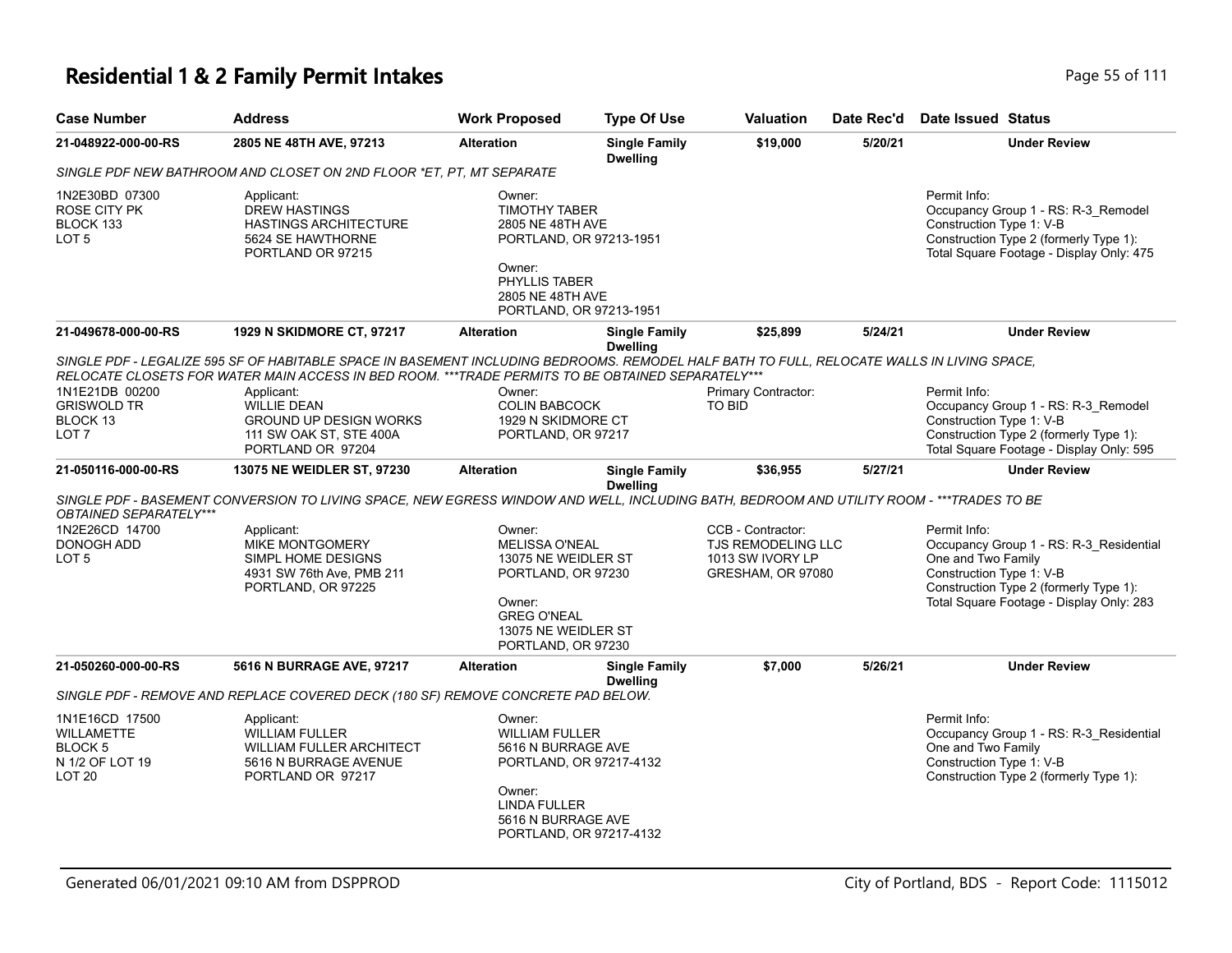| <b>Case Number</b>                                              | <b>Address</b>                                                                                                                                                                                                                                                              | <b>Work Proposed</b>                                        | <b>Type Of Use</b>                      | <b>Valuation</b>                | Date Rec'd | Date Issued Status                       |                                                                                                                        |
|-----------------------------------------------------------------|-----------------------------------------------------------------------------------------------------------------------------------------------------------------------------------------------------------------------------------------------------------------------------|-------------------------------------------------------------|-----------------------------------------|---------------------------------|------------|------------------------------------------|------------------------------------------------------------------------------------------------------------------------|
| 21-050823-000-00-RS                                             | 2306 SW MARKET STREET DR,<br>97201                                                                                                                                                                                                                                          | <b>Alteration</b>                                           | <b>Single Family</b><br><b>Dwelling</b> | \$15,000                        | 5/28/21    |                                          | <b>Under Review</b>                                                                                                    |
| WITH BASEMENT WALLS *ET, PT, MT SEPARATE                        | SINGLE PDF: REMOVE WALL BETWEEN KITCHEN AND LIBRARY: ADD NEW WINDOW IN DINING ROOM AND KITCHEN: NEW WOOD FRAME ON CONCRETE FOUNDATION                                                                                                                                       |                                                             |                                         |                                 |            |                                          |                                                                                                                        |
| 1S1E04BB 04200<br>CARTERS ADD TO P<br>BLOCK 58<br>LOT 9 TL 4200 | Applicant:<br><b>JESSICA ST JOHN</b><br>2306 SW MARKET STREET DR<br>PORTLAND OR 97201                                                                                                                                                                                       | Owner:<br><b>JESSICA ST JOHN</b><br>PORTLAND, OR 97201-2494 | 2306 SW MARKET STREET DR                |                                 |            | Permit Info:<br>Construction Type 1: V-B | Occupancy Group 1 - RS: R-3 Remodel<br>Construction Type 2 (formerly Type 1):                                          |
|                                                                 |                                                                                                                                                                                                                                                                             | Owner:<br><b>JOHN FAULLER</b><br>PORTLAND, OR 97201-2494    | 2306 SW MARKET STREET DR                |                                 |            |                                          |                                                                                                                        |
| 21-050835-000-00-RS                                             | 1035 NE ONEONTA ST, 97211                                                                                                                                                                                                                                                   | <b>Alteration</b>                                           | <b>Single Family</b><br><b>Dwelling</b> | \$50,000                        | 5/30/21    |                                          | <b>Under Review</b>                                                                                                    |
| <b>SEPARATELY</b>                                               | SINGLE PDF - FIRST AND SECOND FLOOR ALTERATIONS TO INCLUDE RECONFIGURATION OF ENTRY. KITCHEN, AND EXISTING BATHROOM: CREATE SECOND<br>BATHROOM: REMOVE STAIRS AND ADD NEW STAIRS: NEW FLOOR JOIST: REMOVE/ADD WINDOWS: NEW SKYLIGHT AND DOOR***TRADE PERMITS TO BE OBTAINED |                                                             |                                         |                                 |            |                                          |                                                                                                                        |
| 1N1E14BD 12804                                                  | Applicant:                                                                                                                                                                                                                                                                  | Owner:                                                      |                                         |                                 |            | Permit Info:                             |                                                                                                                        |
| VAN BEEK PLACE                                                  | <b>MEGAN BREVIG</b>                                                                                                                                                                                                                                                         | <b>MEGAN BREVIG</b>                                         |                                         |                                 |            |                                          | Occupancy Group 1 - RS: R-3 Residential                                                                                |
| LOT <sub>4</sub>                                                | 1035 NE ONEONTA ST                                                                                                                                                                                                                                                          | 7066 N WILLIAMS AVE                                         |                                         |                                 |            | One and Two Family                       |                                                                                                                        |
|                                                                 | PORTLAND, OR 97211                                                                                                                                                                                                                                                          | PORTLAND, OR 97217                                          |                                         |                                 |            | Construction Type 1: V-B                 | Construction Type 2 (formerly Type 1):                                                                                 |
| 21-050937-000-00-RS                                             | 15859 NE MORRIS ST, 97230                                                                                                                                                                                                                                                   | <b>Alteration</b>                                           | <b>Single Family</b><br><b>Dwelling</b> | \$35,000                        | 5/28/21    |                                          | <b>Under Review</b>                                                                                                    |
| AREA**TRADE PERMITS OBTAINED SEPERATELY**                       | SINGLE PDF - ALTERATION OF BASEMENT ACCESSORY KITCHEN: INCLUDING BATHROOM, BEDROOM, LIVING ROOM, LAUNDRY ROOM, KITCHEN AND STORAGE                                                                                                                                          |                                                             |                                         |                                 |            |                                          |                                                                                                                        |
| 1N2E25AA 04600                                                  | Applicant:                                                                                                                                                                                                                                                                  | Owner:                                                      |                                         | CCB - Contractor:               |            | Permit Info:                             |                                                                                                                        |
| SECTION 25 1N 2E                                                | <b>RICK EVANS</b>                                                                                                                                                                                                                                                           | <b>RICK EVANS</b>                                           |                                         | <b>RICK EVANS INTERIORS LLC</b> |            |                                          | Occupancy Group 1 - RS: R-3_Remodel                                                                                    |
| TL 4600 0.26 ACRES                                              | 2032 HAMILTON LN                                                                                                                                                                                                                                                            | 2032 HAMILTON LN                                            |                                         | 2032 HAMILTON LANE              |            | Construction Type 1: V-B                 |                                                                                                                        |
|                                                                 | GRANTS PASS, OR 97527                                                                                                                                                                                                                                                       | GRANTS PASS, OR 97527                                       |                                         | GRANTS PASS, OR 97527           |            |                                          | Construction Type 2 (formerly Type 1):<br>Total Square Footage - Display Only: 1462<br>Number of New Dwelling Units: 1 |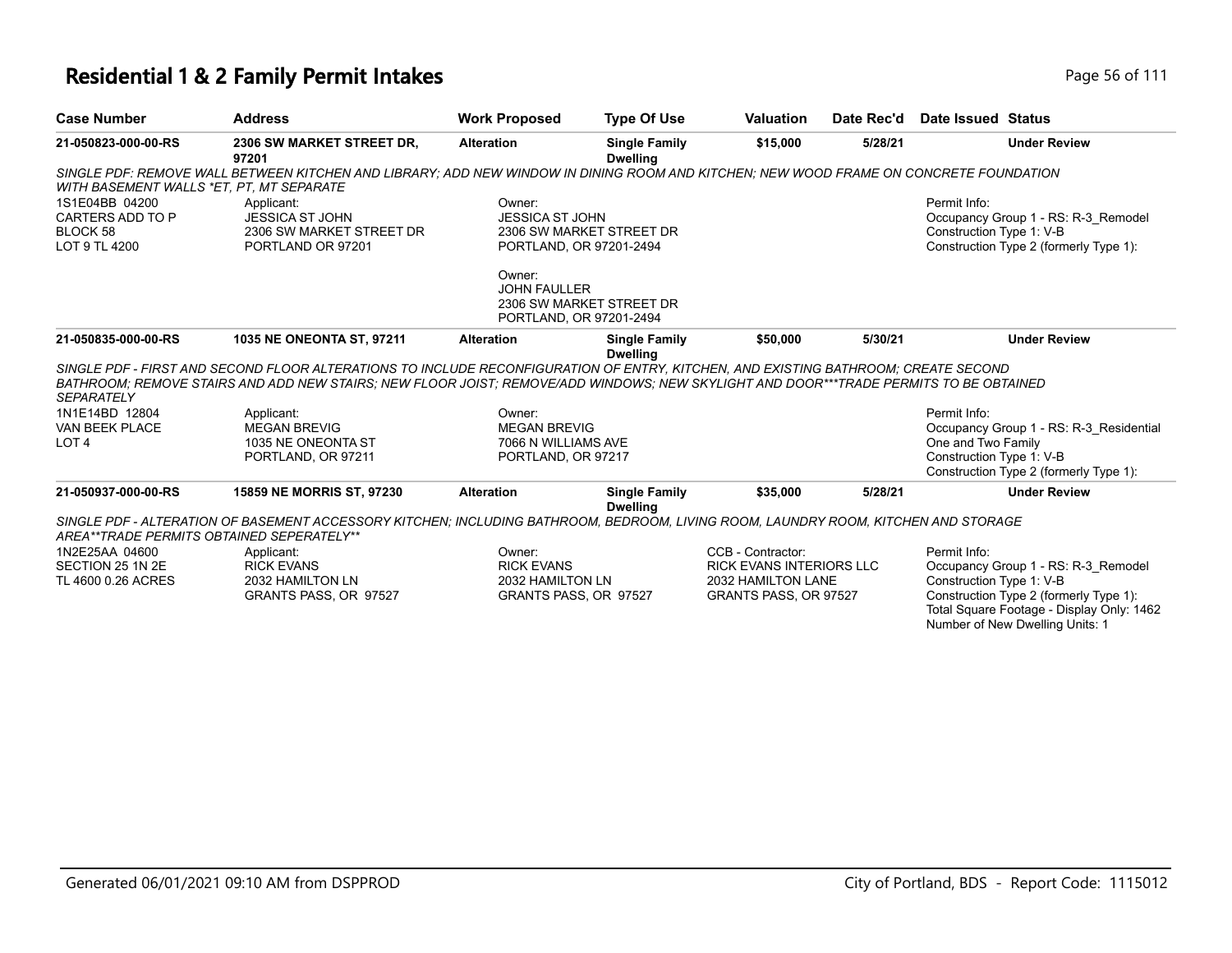### **Residential 1 & 2 Family Permit Intakes Page 111 Page 57 of 111**

| <b>Case Number</b>                                                      | <b>Address</b>                                                                                                                     | <b>Work Proposed</b> | <b>Type Of Use</b>                                                            | Valuation                                                                                                                                                                                                                                                | Date Rec'd | Date Issued Status                                                                                                                                  |
|-------------------------------------------------------------------------|------------------------------------------------------------------------------------------------------------------------------------|----------------------|-------------------------------------------------------------------------------|----------------------------------------------------------------------------------------------------------------------------------------------------------------------------------------------------------------------------------------------------------|------------|-----------------------------------------------------------------------------------------------------------------------------------------------------|
| 21-045394-000-00-RS                                                     | 4809 N KERBY AVE, 97217                                                                                                            | <b>Alteration</b>    | Townhouse (2<br>Units)                                                        | \$125,000                                                                                                                                                                                                                                                | 5/8/21     | 5/8/21 Under Inspection                                                                                                                             |
|                                                                         | CONVERT DUPLEX INTO (2) UNIT TOWNHOUSE. INSTALL FIREWALL, REMOVE CHIMNEY, REVISE FLOOR PLAN. NEW EGRESS WINDOW WELLS.              |                      |                                                                               |                                                                                                                                                                                                                                                          |            |                                                                                                                                                     |
| 1N1E22BD 03900                                                          | Applicant:<br><b>KERRY BINKERD</b><br><b>OREGON HOMEWORKS</b><br>10200 SW EASTRIDGE ST, SUITE 200<br>PORTLAND, OR 97225            | Owner:               | OREGON HOMEWORKS LLC<br>10200 SW EASTRIDGE ST #200<br>PORTLAND, OR 97225-5032 | CCB - Contractor:<br><b>Todd Turpin</b><br>WHITE LIGHTNING ELECTRIC INC<br>7524 SE 52ND AVE<br>PORTLAND, OR 97206<br>CCB - Contractor:<br>OREGON HOMEWORKS LLC<br>10200 SW EASTRIDGE STREET<br><b>STE 200</b><br>PORTLAND, OR 97225<br>CCB - Contractor: |            | Permit Info:<br>Occupancy Group 1 - RS: R-3 Residential<br>One and Two Family<br>Construction Type 1: V-B<br>Construction Type 2 (formerly Type 1): |
|                                                                         |                                                                                                                                    |                      |                                                                               | LAKESIDEHVAC INC<br>7021 MCEWAN RD<br>LAKE OSWEGO, OR 97035                                                                                                                                                                                              |            |                                                                                                                                                     |
| 21-045431-000-00-RS                                                     | 4815 N KERBY AVE, 97217                                                                                                            | <b>Alteration</b>    | Townhouse (2<br>Units)                                                        | \$125,000                                                                                                                                                                                                                                                | 5/9/21     | 5/9/21 Under Inspection                                                                                                                             |
|                                                                         | CONVERT EXISTING DUPLEX INTO (2) UNIT TOWNHOUSE. INSTALL FIREWALL, REMOVE CHIMNEY, AND REVISE FLOOR PLAN. NEW EGRESS WINDOW WELLS. |                      |                                                                               |                                                                                                                                                                                                                                                          |            |                                                                                                                                                     |
| 1N1E22BD 03900<br><b>CLIFFORD ADD</b><br>BLOCK 13<br><b>LOT 7&amp;8</b> | Applicant:<br><b>KERRY BINKERD</b><br><b>OREGON HOMEWORKS</b><br>10200 SW EASTRIDGE ST, SUITE 200<br>PORTLAND, OR 97225            | Owner:               | OREGON HOMEWORKS LLC<br>10200 SW EASTRIDGE ST #200<br>PORTLAND, OR 97225-5032 | CCB - Contractor:<br><b>Todd Turpin</b><br>WHITE LIGHTNING ELECTRIC INC<br>7524 SE 52ND AVE<br>PORTLAND, OR 97206<br>CCB - Contractor:                                                                                                                   |            | Permit Info:<br>Occupancy Group 1 - RS: R-3 Residential<br>One and Two Family<br>Construction Type 1: V-B<br>Construction Type 2 (formerly Type 1): |
|                                                                         |                                                                                                                                    |                      |                                                                               | OREGON HOMEWORKS LLC<br>10200 SW EASTRIDGE STREET<br><b>STE 200</b><br>PORTLAND, OR 97225                                                                                                                                                                |            |                                                                                                                                                     |
|                                                                         |                                                                                                                                    |                      |                                                                               | CCB - Contractor:<br>LAKESIDEHVAC INC<br>7021 MCEWAN RD<br>LAKE OSWEGO, OR 97035                                                                                                                                                                         |            |                                                                                                                                                     |

**Total # of RS Alteration permit intakes: 156 Total valuation of RS Alteration permit intakes: \$4,849,248**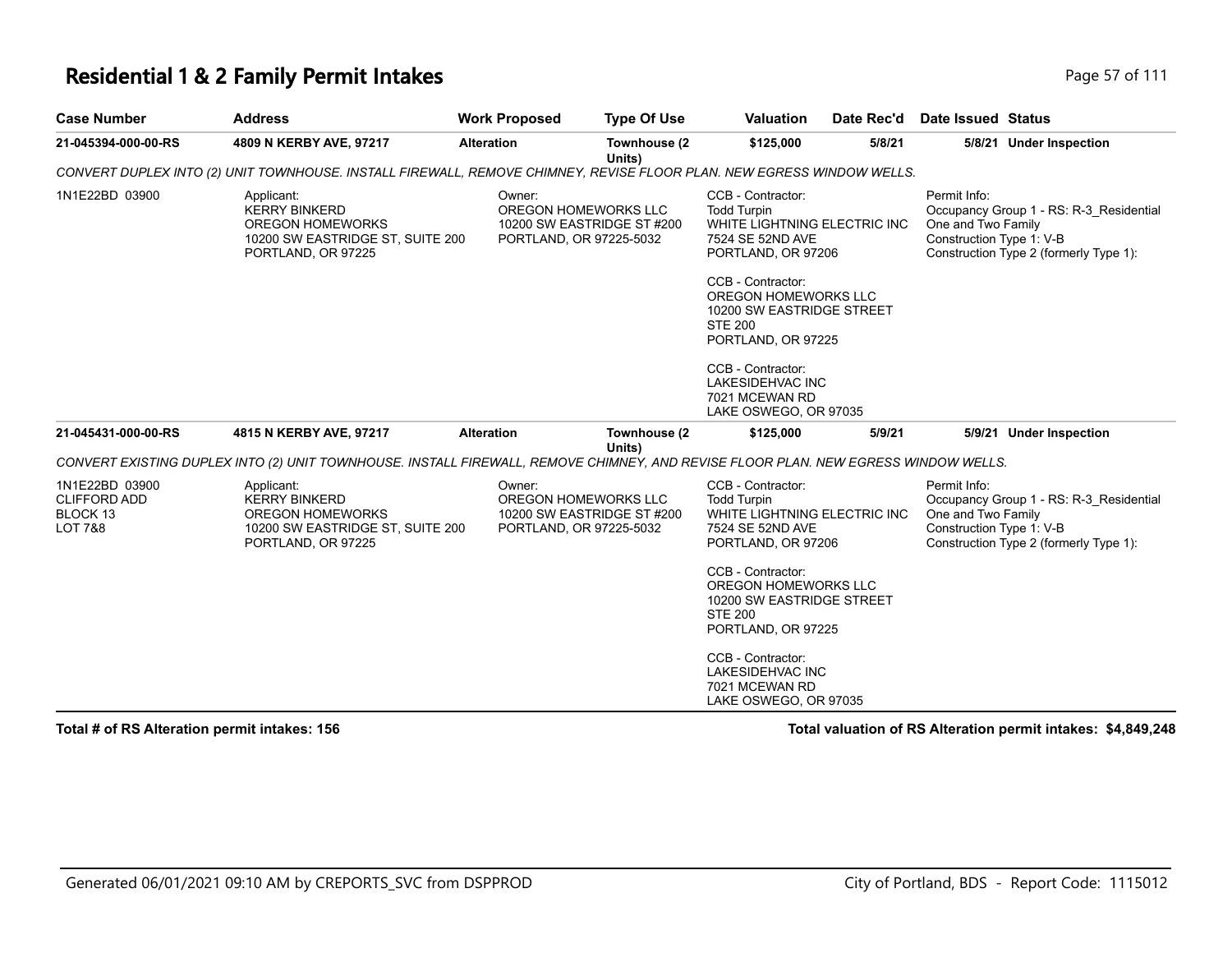# **Residential 1 & 2 Family Permit Intakes Page 58 of 1111 and 1212 of 1111 and 1121 and 1121 and 1121 and 1121 and 1121 and 1121 and 1121 and 1121 and 1121 and 1121 and 1121 and 1121 and 1121 and 1121 and 1121 and 1121 an**

| Page 58 of 111 |  |  |  |
|----------------|--|--|--|

| <b>Case Number</b>                                                               | <b>Address</b>                                                                                                                 | <b>Work Proposed</b>                                                                                                                               | <b>Type Of Use</b>                   | <b>Valuation</b>                                                                                              | Date Rec'd | Date Issued Status                                                                                                                                  |
|----------------------------------------------------------------------------------|--------------------------------------------------------------------------------------------------------------------------------|----------------------------------------------------------------------------------------------------------------------------------------------------|--------------------------------------|---------------------------------------------------------------------------------------------------------------|------------|-----------------------------------------------------------------------------------------------------------------------------------------------------|
| 21-047848-000-00-RS                                                              | 14230 SE ELLIS ST, 97236                                                                                                       | <b>Demolition</b>                                                                                                                                  | <b>Accessory</b><br><b>Structure</b> | \$5,000                                                                                                       | 5/19/21    | <b>Under Review</b>                                                                                                                                 |
|                                                                                  | SINGLE PDF - SB871: DECONSTRUCT DETACHED SHED. REMOVE ALL DEBRIS. W/ 21-047819-RS (HOUSE)                                      |                                                                                                                                                    |                                      |                                                                                                               |            |                                                                                                                                                     |
| 1S2E13CB 04000<br><b>LAMARGENT HTS</b><br>LOT 18 TL 4000                         | Applicant:<br><b>KYM NGUYEN</b><br>CONCEPT DESIGN AND ASSOCIATES<br><b>LLC</b><br>522 NW 23RD AVE SUITE F<br>PORTLAND OR 97210 | Owner:<br><b>CLEARWATER HOMES LLC</b><br>PO BOX 2885                                                                                               | CLACKAMAS, OR 97015-2885             | CCB - Contractor:<br><b>CLEARWATER HOMES LLC</b><br>10121 SE SUNNYSIDE RD SUITE<br>300<br>CLACKAMAS, OR 97015 |            | Permit Info:<br>Occupancy Group 1 - RS: U_Private<br>Garage\Utility Misc.<br>Construction Type 1: V-B<br>Construction Type 2 (formerly Type 1):     |
| 21-048837-000-00-RS                                                              | 4567 NE 83RD AVE, 97220                                                                                                        | <b>Demolition</b>                                                                                                                                  | Accessory<br><b>Structure</b>        | \$500                                                                                                         | 5/27/21    | <b>Under Review</b>                                                                                                                                 |
|                                                                                  | SINGLE PDF - SB871: DEMOLISH DETACHED COVERED PATIO. REMOVE ALL DEBRIS. *** W/ 21-048825-RS (GARAGE)                           |                                                                                                                                                    |                                      |                                                                                                               |            |                                                                                                                                                     |
| 1N2E21BC 15800<br>ROSEWAY & PLAT 2<br>BLOCK <sub>8</sub><br>E 47.5' OF LOT 1&2   | Applicant:<br><b>KRISTOPHER CELTNIEKS</b><br>SASQUATCH ARCHITECTURE<br>1129 SE MARKET ST<br>PORTLAND, OR 97214                 | Owner:<br>NICHOLAS TIPTON<br>4567 NE 83RD AVE<br>PORTLAND, OR 97220<br>Owner:                                                                      |                                      | CCB - Contractor:<br>NIDO HOMES LLC<br>9746 N EXETER AVE<br>PORTLAND, OR 97203                                |            | Permit Info:<br>Occupancy Group 1 - RS: U_Decks,<br>Patios, Porches, Carports<br>Construction Type 1: V-B<br>Construction Type 2 (formerly Type 1): |
|                                                                                  |                                                                                                                                | <b>TARA MOORE</b><br>4567 NE 83RD AVE<br>PORTLAND, OR 97220                                                                                        |                                      |                                                                                                               |            |                                                                                                                                                     |
| 20-223075-000-00-RS                                                              | 11054 SW 61ST AVE, 97219                                                                                                       | <b>Demolition</b>                                                                                                                                  | Garage/Carport                       | \$500                                                                                                         | 5/3/21     | <b>Under Review</b>                                                                                                                                 |
|                                                                                  | SINGLE PDF - SB871: DEMOLISH DETACHED GARAGE. REMOVE ALL DEBRIS.                                                               |                                                                                                                                                    |                                      |                                                                                                               |            |                                                                                                                                                     |
| 1S1E31BB 01400<br><b>PASADENA</b><br>BLOCK <sub>1</sub><br>LOT 19&20             | Applicant:<br><b>BRADLEE HERSEY</b><br><b>FASTER PERMITS</b><br>2000 SW 1ST AVE SUITE 420<br>PORTLAND OR 97201                 | Owner:<br><b>GLACIER PROPERTIES LLC</b>                                                                                                            |                                      | CCB - Contractor:<br>GALLAGHERS JUNK REMOVAL<br><b>LLC</b><br>6460 SE LAURA ST<br>PORTLAND, OR 97222          |            | Permit Info:<br>Occupancy Group 1 - RS: U_Private<br>Garage\Utility Misc.<br>Construction Type 1: V-B<br>Construction Type 2 (formerly Type 1):     |
| 20-223077-000-00-RS                                                              | 6624 SE 19TH AVE, 97202                                                                                                        | <b>Demolition</b>                                                                                                                                  | Garage/Carport                       | \$500                                                                                                         | 5/3/21     | <b>Under Review</b>                                                                                                                                 |
|                                                                                  | SINGLE PDF - SB871: DEMOLISH DETACHED GARAGE. REMOVE ALL DEBRIS. NO PLUMBING FIXTURES                                          |                                                                                                                                                    |                                      |                                                                                                               |            |                                                                                                                                                     |
| 1S1E23AA 16000<br><b>WESTMORELAND</b><br>BLOCK <sub>22</sub><br>LOT <sub>3</sub> | Applicant:<br><b>CROCKETT MARR</b><br>6624 SE 19TH AVE<br>PORTLAND OR 97202                                                    | Owner:<br><b>JOELLE MARR</b><br>6624 SE 19TH AVE<br>PORTLAND, OR 97202<br>Owner:<br><b>CROCKETT MARR</b><br>6624 SE 19TH AVE<br>PORTLAND, OR 97202 |                                      |                                                                                                               |            | Permit Info:<br>Occupancy Group 1 - RS: U_Private<br>Garage\Utility Misc.<br>Construction Type 1: V-B<br>Construction Type 2 (formerly Type 1):     |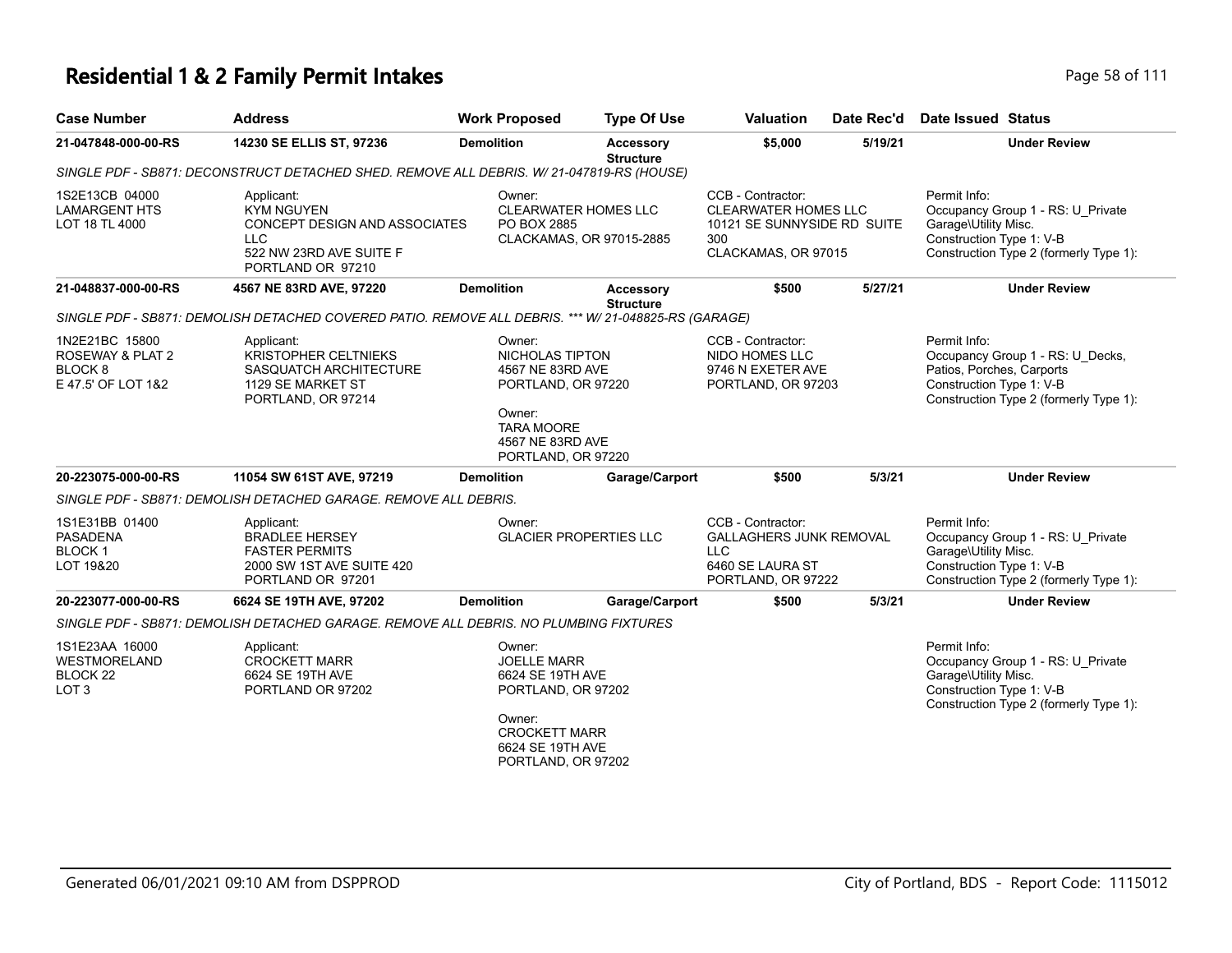| <b>Case Number</b>                                                                                    | <b>Address</b>                                                                                                                               | <b>Work Proposed</b>                                                                                                                                                         | <b>Type Of Use</b> | <b>Valuation</b>                                                                                                   | Date Rec'd | Date Issued Status                                               |                                                                               |
|-------------------------------------------------------------------------------------------------------|----------------------------------------------------------------------------------------------------------------------------------------------|------------------------------------------------------------------------------------------------------------------------------------------------------------------------------|--------------------|--------------------------------------------------------------------------------------------------------------------|------------|------------------------------------------------------------------|-------------------------------------------------------------------------------|
| 21-007056-000-00-RS                                                                                   | 7747 SE LAMBERT ST, 97206                                                                                                                    | <b>Demolition</b>                                                                                                                                                            | Garage/Carport     | \$2,000                                                                                                            | 5/10/21    | 5/10/21 Issued                                                   |                                                                               |
|                                                                                                       | SINGLE PDF - SB871: DECONSTRUCT DETACHED GARAGE. REMOVE ALL DEBRIS. W/ 20-223082-RS (HOUSE)                                                  |                                                                                                                                                                              |                    |                                                                                                                    |            |                                                                  |                                                                               |
| 1S2E20DA 10200<br>D & O LITTLE HMS SUB 2<br>LOT 20 TL 10200                                           | Applicant:<br><b>JOHN REILLY</b><br>REILLY SIGNATURE HOMES LLC<br>3231 NE US GRANT PLACE<br>PORTLAND OR 97212                                | Owner:<br><b>JOHN REILLY</b><br>3231 NE US GRANT PL<br>PORTLAND, OR 97212-5144<br>Owner:<br><b>JENNIFER DOHERTY-REILLY</b><br>3231 NE US GRANT PL<br>PORTLAND, OR 97212-5144 |                    | CCB - Contractor:<br><b>JOHN REILLY</b><br>REILLY SIGNATURE HOMES LLC<br>3231 NE US GRANT PL<br>PORTLAND, OR 97212 |            | Permit Info:<br>Garage\Utility Misc.<br>Construction Type 1: V-B | Occupancy Group 1 - RS: U Private<br>Construction Type 2 (formerly Type 1):   |
| 21-037182-000-00-RS                                                                                   | 8506 N EDISON ST, 97203                                                                                                                      | <b>Demolition</b>                                                                                                                                                            | Garage/Carport     | \$12,000                                                                                                           | 5/24/21    |                                                                  | <b>Under Review</b>                                                           |
|                                                                                                       | SINGLE PDF - SB871: DEMOLISH DETACHED GARAGE. CLEAR LOT. REMOVE ALL FOUNDATIONS DEBRIS. NO FILL GREATER THAN 24". HOUSE DEMOLITION SEPARATE. |                                                                                                                                                                              |                    |                                                                                                                    |            |                                                                  |                                                                               |
| 1N1W12BD 04000<br>JAMES JOHNS 2ND ADD<br>BLOCK 13<br>LOT 7<br>INC PT VAC ST LOT 8                     | Applicant:<br><b>ERIK GRANUM</b><br>PLATYPUS LAND LLC<br>6107 N BURRAGE AVE<br>PORTLAND, OR 97217                                            | Owner:<br>PLATYPUS LAND LLC<br>6107 N BURRAGE AVE<br>PORTLAND, OR 97217                                                                                                      |                    | CCB - Contractor:<br>TIMOTHY E DIXON<br>TIM DIXON CONSTRUCTION INC<br>1118 LANCASTER DR NE 420<br>SALEM, OR 97301  |            | Permit Info:<br>Construction Type 1: V-B                         | Occupancy Group 1 - RS: R-3_Remodel<br>Construction Type 2 (formerly Type 1): |
| 21-042198-000-00-RS                                                                                   | 1427 N BRYANT ST, 97217                                                                                                                      | <b>Demolition</b>                                                                                                                                                            | Garage/Carport     | \$3,000                                                                                                            | 5/4/21     |                                                                  | <b>Under Review</b>                                                           |
|                                                                                                       | SB871: DEMOLISH DETACHED GARAGE. REMOVE ALL DEBRIS. *** W/ 21-042197-RS (HOUSE)                                                              |                                                                                                                                                                              |                    |                                                                                                                    |            |                                                                  |                                                                               |
| 1N1E15BB 06700<br><b>GOOD MORNING ADD</b><br>BLOCK 13<br>E 50'OF LOT 1<br>E 50' OF S 29 2/3' OF LOT 2 | Applicant:<br><b>RYAN PICKREL</b><br><b>FASTER PERMITS</b><br>2000 SW 1ST AVE #420<br>PORTLAND OR 97201                                      | Owner:<br><b>SCHWARTZ FAMILY TR</b><br>2808 SW 131ST ST<br>VANCOUVER, WA 98685                                                                                               |                    | CCB - Contractor:<br>NORTHWEST DECONSTRUCTION<br><b>SERVICES LLC</b><br>7639 SE FOSTER RD<br>PORTLAND, OR 97206    |            | Permit Info:<br>Garage\Utility Misc.<br>Construction Type 1: V-B | Occupancy Group 1 - RS: U Private<br>Construction Type 2 (formerly Type 1):   |
| 21-042667-000-00-RS                                                                                   | 9715 SW 54TH AVE, 97219                                                                                                                      | <b>Demolition</b>                                                                                                                                                            | Garage/Carport     | \$5,000                                                                                                            | 5/14/21    |                                                                  | <b>Under Review</b>                                                           |
|                                                                                                       | SINGLE PDF - SB871: DEMOLISH DETACHED GARAGE. REMOVE ALL DEBRIS. W/21-042665-RS (HOUSE)                                                      |                                                                                                                                                                              |                    |                                                                                                                    |            |                                                                  |                                                                               |
| 1S1E30AC 19800<br><b>WEST PORTLAND</b><br>BLOCK 37<br>LOT 8&9                                         | Applicant:<br><b>BRADLEE HERSEY</b><br><b>FASTER PERMITS</b><br>2000 SW 1ST AVE SUITE 420<br>PORTLAND OR 97201                               | Owner:<br><b>DBS GROUP LLC</b><br>PORTLAND OR<br>USA                                                                                                                         |                    | CCB - Contractor:<br><b>DAN RIEHL</b><br>DAN RIEHL EXCAVATING INC<br>24801 SE HOFFMEISTER<br>DAMASCUS, OR 97089    |            | Permit Info:<br>Garage\Utility Misc.<br>Construction Type 1: V-B | Occupancy Group 1 - RS: U_Private<br>Construction Type 2 (formerly Type 1):   |
| 21-042668-000-00-RS                                                                                   | 1144 SE 53RD AVE - UNIT A, 97215                                                                                                             | <b>Demolition</b>                                                                                                                                                            | Garage/Carport     | \$2,000                                                                                                            | 5/6/21     |                                                                  | <b>Under Review</b>                                                           |
|                                                                                                       | SINGLE PDF - SB871: DECONSTRUCT DETACHED GARAGE. SLAB TO REMAIN. REMOVE ALL DEBRIS.                                                          |                                                                                                                                                                              |                    |                                                                                                                    |            |                                                                  |                                                                               |
| 1S2E06AC 02800<br>SECTION 06 1S 2E<br>TL 2800 0.22 ACRES                                              | Applicant:<br>PHILIP MANLEY<br>3803 SE LINCOLN ST<br>PORTLAND, OR 97214                                                                      | Owner:<br><b>KAREN BELSEY</b><br>1144 SE 53RD AVE<br>PORTLAND, OR 97215-2645                                                                                                 |                    | CCB - Contractor:<br>PHILIP MANLEY CONSTRUCTION<br><b>LLC</b><br>3803 SE LINCOLN ST<br>PORTLAND, OR 97214          |            | Permit Info:<br>Garage\Utility Misc.<br>Construction Type 1: V-B | Occupancy Group 1 - RS: U_Private<br>Construction Type 2 (formerly Type 1):   |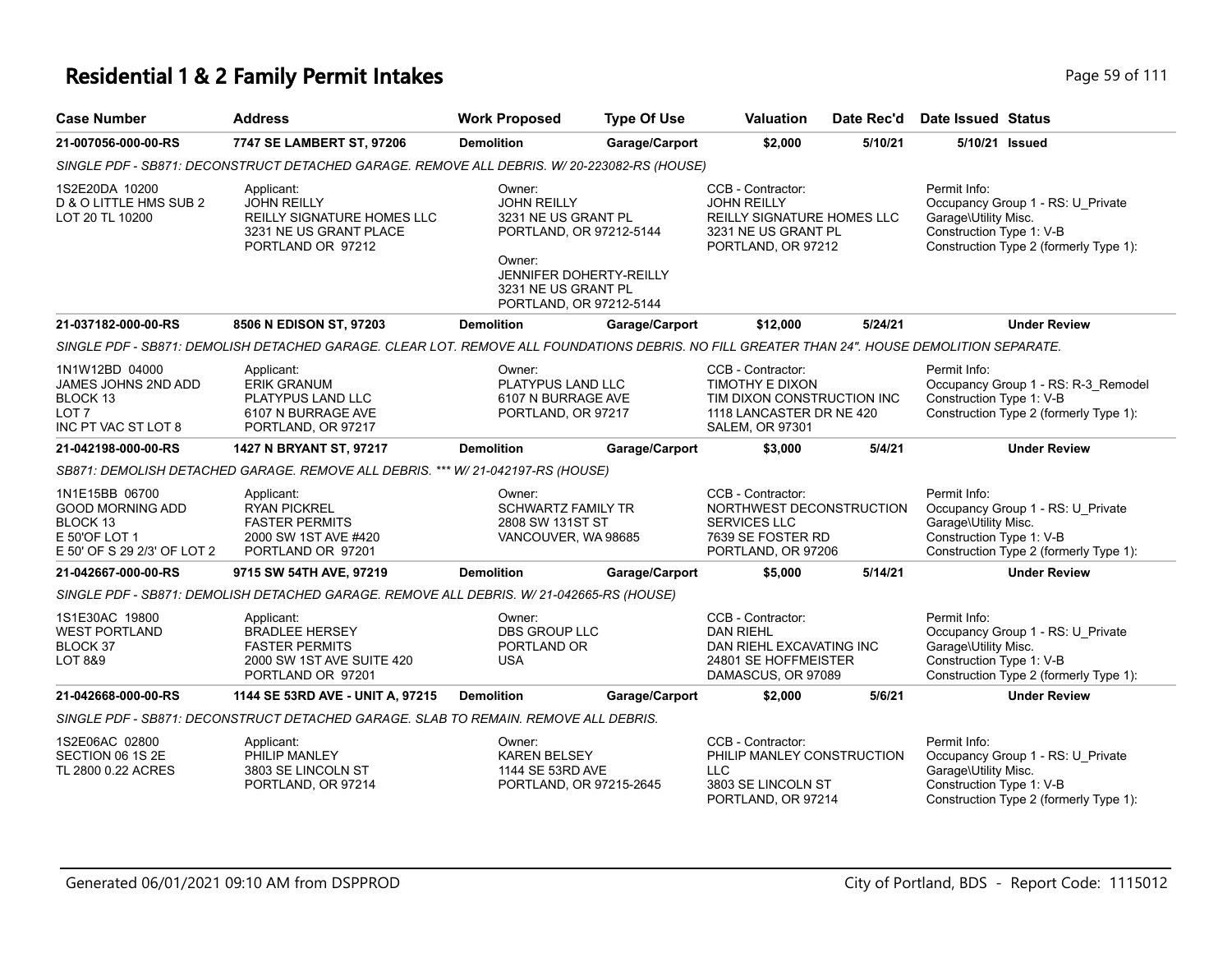| <b>Case Number</b>                                                                                                                                   | <b>Address</b>                                                                                                                   | <b>Work Proposed</b>                                                                                                                                          | <b>Type Of Use</b>              | Valuation<br>Date Rec'd                                                                                           |         | Date Issued Status                                                                                                                              |
|------------------------------------------------------------------------------------------------------------------------------------------------------|----------------------------------------------------------------------------------------------------------------------------------|---------------------------------------------------------------------------------------------------------------------------------------------------------------|---------------------------------|-------------------------------------------------------------------------------------------------------------------|---------|-------------------------------------------------------------------------------------------------------------------------------------------------|
| 21-043254-000-00-RS                                                                                                                                  | 704 NE BUFFALO ST, 97211                                                                                                         | <b>Demolition</b>                                                                                                                                             | Garage/Carport                  | \$4,700                                                                                                           | 5/10/21 | <b>Under Review</b>                                                                                                                             |
|                                                                                                                                                      | SINGLE PDF - SB871: DECONSTRUCT DETACHED GARAGE. SLAB TO REMAIN. REMOVE ALL DEBRIS.                                              |                                                                                                                                                               |                                 |                                                                                                                   |         |                                                                                                                                                 |
| 1N1E14BB 08000<br>EL TOVAR<br><b>BLOCK 5</b><br>LOT <sub>20</sub>                                                                                    | Applicant:<br><b>ASMUND TWETO</b><br>ASMUND TWETO ARCHITECT<br>3727 NE 7TH AVE<br>PORTLAND, OR 97212                             | Owner:<br>704 NE BUFFALO ST<br>PORTLAND, OR 97211-3548                                                                                                        | <b>BARBARA C ENGLAND REV TR</b> | CCB - Contractor:<br>LOVETT DECONSTRUCTION INC<br>2522 SE 16TH AVE<br>PORTLAND, OR 97202                          |         | Permit Info:<br>Occupancy Group 1 - RS: U Private<br>Garage\Utility Misc.<br>Construction Type 1: V-B<br>Construction Type 2 (formerly Type 1): |
| 21-044432-000-00-RS                                                                                                                                  | 4355 NE 83RD AVE, 97220                                                                                                          | <b>Demolition</b>                                                                                                                                             | Garage/Carport                  | \$6,000                                                                                                           | 5/13/21 | <b>Under Review</b>                                                                                                                             |
|                                                                                                                                                      | SINGLE PDF - SB871: DEMOLISH DETACHED GARAGE. REMOVE ALL DEBRIS.                                                                 |                                                                                                                                                               |                                 |                                                                                                                   |         |                                                                                                                                                 |
| 1N2E21CB 06800<br>Applicant:<br>ROSEWAY & PLAT 2<br><b>KEN WIESLER</b><br><b>BLOCK7</b><br>624 NE 64TH AVE<br>LOT <sub>7</sub><br>PORTLAND, OR 97213 |                                                                                                                                  | Owner:<br><b>PATRICK MOUNTS</b><br>4355 NE 83RD AVE<br>PORTLAND, OR 97220                                                                                     |                                 | Primary Contractor:<br><b>TO BID</b>                                                                              |         | Permit Info:<br>Occupancy Group 1 - RS: U_Private<br>Garage\Utility Misc.<br>Construction Type 1: V-B<br>Construction Type 2 (formerly Type 1): |
|                                                                                                                                                      |                                                                                                                                  | Owner:<br><b>RACHAEL TRUMBO</b><br>4355 NE 83RD AVE<br>PORTLAND, OR 97220                                                                                     |                                 |                                                                                                                   |         |                                                                                                                                                 |
| 21-045997-000-00-RS                                                                                                                                  | 2723 SE 74TH AVE, 97206                                                                                                          | <b>Demolition</b>                                                                                                                                             | Garage/Carport                  | \$5,000                                                                                                           | 5/17/21 | <b>Under Review</b>                                                                                                                             |
|                                                                                                                                                      | SINGLE PDF - SB871: DEMOLISH DETACHED GARAGE. REMOVE ALL DEBRIS.                                                                 |                                                                                                                                                               |                                 |                                                                                                                   |         |                                                                                                                                                 |
| 1S2E08AB 09000<br><b>ERMINGTON</b><br><b>BLOCK7</b><br>LOT <sub>24</sub>                                                                             | Applicant:<br><b>LARRY SHIRTS</b><br><b>SYMONS ENGINEERING</b><br><b>CONSULTANTS</b><br>12805 SE FOSTER RD<br>PORTLAND, OR 97236 | Owner:<br><b>TROY STERLING WOODY</b><br>2723 SE 74TH AVE<br>PORTLAND, OR 97206<br>Owner:<br>MICHELLE STERLING WOODY<br>2723 SE 74TH AVE<br>PORTLAND, OR 97206 |                                 | CCB - Contractor:<br><b>STAN ANDERSON</b><br>STAN ANDERSON BUILDERS LLC<br>2707 SE 74TH AVE<br>PORTLAND, OR 97206 |         | Permit Info:<br>Occupancy Group 1 - RS: U_Private<br>Garage\Utility Misc.<br>Construction Type 1: V-B<br>Construction Type 2 (formerly Type 1): |
| 21-046029-000-00-RS                                                                                                                                  | 1704 SE 22ND AVE, 97214                                                                                                          | <b>Demolition</b>                                                                                                                                             | Garage/Carport                  | \$4,000                                                                                                           | 5/14/21 | <b>Under Review</b>                                                                                                                             |
|                                                                                                                                                      | SINGLE PDF - SB871: DECONSTRUCT DETACHED GARAGE. SLAB TO REMAIN. REMOVE ALL DEBRIS.                                              |                                                                                                                                                               |                                 |                                                                                                                   |         |                                                                                                                                                 |
| 1S1E02DA 09600<br><b>COLONIAL HTS</b><br>BLOCK 6<br>LOT <sub>1</sub>                                                                                 | Applicant:<br><b>DECLAN LOWRY</b><br>LOVETT DECONSTRUCTION<br>2034 NE SANDY BLVD<br>PORTLAND, OR 97232                           | Owner:<br>PETER ANDERSON<br>1704 SE 22ND AVE<br>PORTLAND, OR 97214<br>Owner:<br>KATE STATMAN-WELL<br>1704 SE 22ND AVE<br>PORTLAND, OR 97214                   |                                 | CCB - Contractor:<br>LOVETT DECONSTRUCTION INC<br>2522 SE 16TH AVE<br>PORTLAND, OR 97202                          |         | Permit Info:<br>Occupancy Group 1 - RS: U_Private<br>Garage\Utility Misc.<br>Construction Type 1: V-B<br>Construction Type 2 (formerly Type 1): |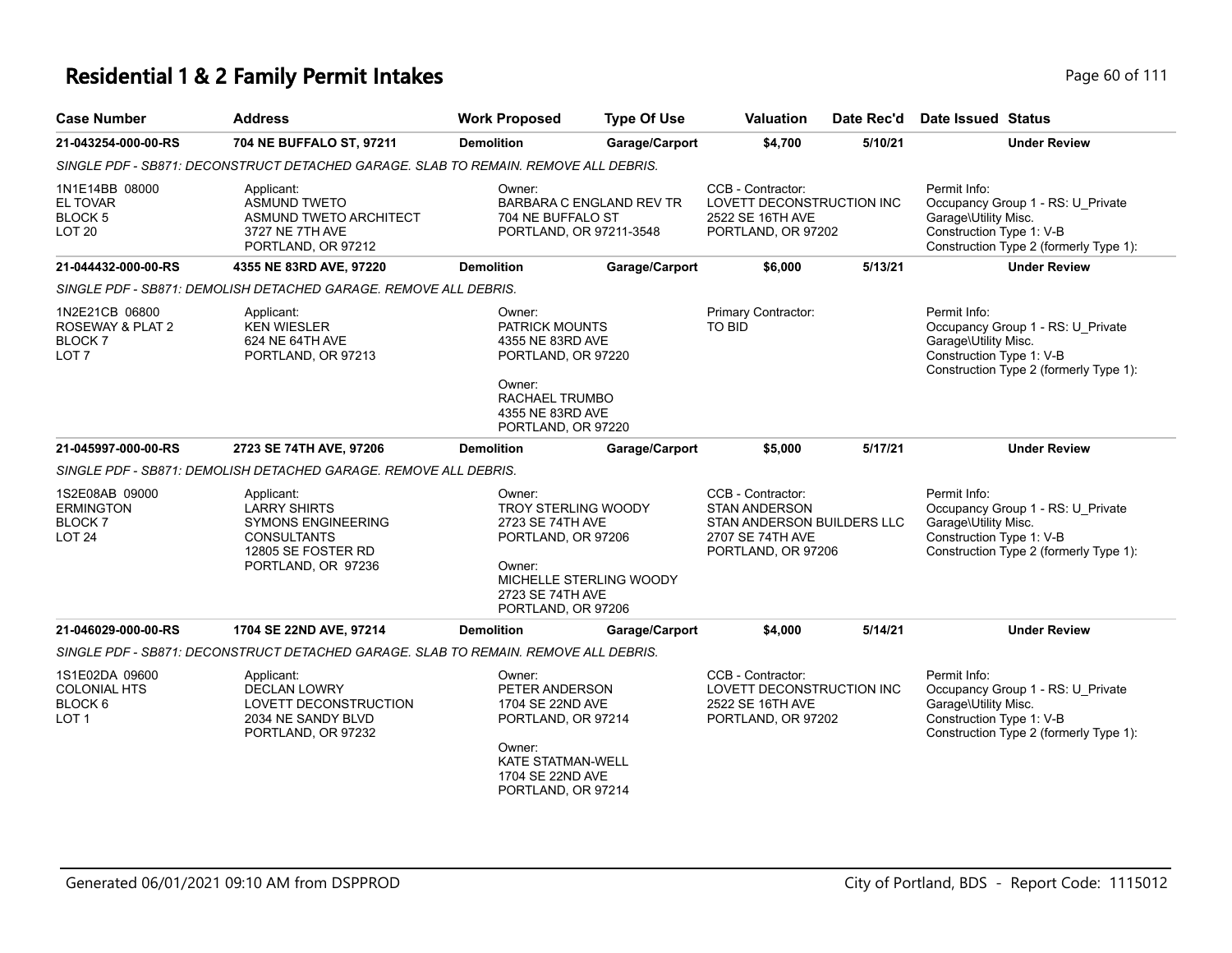# **Residential 1 & 2 Family Permit Intakes Page 61 of 111**

| <b>Case Number</b>                                                                        | <b>Address</b>                                                                                                               | <b>Work Proposed</b>                                                                                                                                                  | <b>Type Of Use</b>                                 | <b>Valuation</b>                                                                                          | Date Rec'd | <b>Date Issued Status</b>                                                                                                                       |
|-------------------------------------------------------------------------------------------|------------------------------------------------------------------------------------------------------------------------------|-----------------------------------------------------------------------------------------------------------------------------------------------------------------------|----------------------------------------------------|-----------------------------------------------------------------------------------------------------------|------------|-------------------------------------------------------------------------------------------------------------------------------------------------|
| 21-046292-000-00-RS                                                                       | 5123 NE 33RD AVE, 97211                                                                                                      | <b>Demolition</b>                                                                                                                                                     | Garage/Carport                                     | \$3,600                                                                                                   | 5/17/21    | <b>Under Review</b>                                                                                                                             |
|                                                                                           | SINGLE PDF - SB871: DECONSTRUCT DETACHED GARAGE. SLAB TO REMAIN. REMOVE ALL DEBRIS. NO FILL GREATER THAN 24 INCHES.          |                                                                                                                                                                       |                                                    |                                                                                                           |            |                                                                                                                                                 |
| 1N1E24BA 14800<br><b>FOXCHASE ADD</b><br>BLOCK 11<br>LOT <sub>2</sub>                     | Applicant:<br>David Greenhill<br>Good Wood Deconstruction and Salvage<br>LLC.<br>6326 NE 8th Ave<br>Portland, OR 97211       | Owner:<br><b>JENNIFER MARX</b><br>5123 NE 33RD AVE<br>Owner:<br>JARED BOONE<br>5123 NE 33RD AVE                                                                       | PORTLAND, OR 97211-6947<br>PORTLAND, OR 97211-6947 | CCB - Contractor:<br>GOOD WOOD DECONSTRUCTION<br>AND SALVAGE LLC<br>6326 NE 8TH AVE<br>PORTLAND, OR 97211 |            | Permit Info:<br>Occupancy Group 1 - RS: R-3_Remodel<br>Construction Type 1: V-B<br>Construction Type 2 (formerly Type 1):                       |
| 21-047056-000-00-RS                                                                       | 3755 SE MORRISON ST, 97214                                                                                                   | <b>Demolition</b>                                                                                                                                                     | Garage/Carport                                     | \$4,850                                                                                                   | 5/19/21    | <b>Under Review</b>                                                                                                                             |
|                                                                                           | SINGLE PDF - SB871: DECONSTRUCT DETACHED GARAGE. SLAB TO REMAIN. REMOVE ALL DEBRIS.                                          |                                                                                                                                                                       |                                                    |                                                                                                           |            |                                                                                                                                                 |
| 1S1E01AA 17900<br>SUNNYSIDE & PLAT 2 & 3<br>BLOCK 66<br>S 60' OF LOT 10&11                | Applicant:<br>David Greenhill<br>Good Wood Deconstruction and Salvage<br><b>LLC</b><br>6326 NE 8th Ave<br>Portland, OR 97211 | Owner:<br><b>HEATHER DE MICHELE</b><br>3755 SE MORRISON ST<br>PORTLAND, OR 97214                                                                                      |                                                    | CCB - Contractor:<br>GOOD WOOD DECONSTRUCTION<br>AND SALVAGE LLC<br>6326 NE 8TH AVE<br>PORTLAND, OR 97211 |            | Permit Info:<br>Occupancy Group 1 - RS: U_Private<br>Garage\Utility Misc.<br>Construction Type 1: V-B<br>Construction Type 2 (formerly Type 1): |
| 21-047569-000-00-RS                                                                       | 6957 N MONTANA AVE, 97217                                                                                                    | <b>Demolition</b>                                                                                                                                                     | Garage/Carport                                     | \$1,000                                                                                                   | 5/20/21    | <b>Under Review</b>                                                                                                                             |
|                                                                                           | SINGLE PDF - SB871: DECONSRUCT DETACHED GARAGE. REMOVE ALL DEBRIS. W/ 21-047563-RS (HOUSE)                                   |                                                                                                                                                                       |                                                    |                                                                                                           |            |                                                                                                                                                 |
| 1N1E15BB 06000<br><b>GOOD MORNING ADD</b><br>BLOCK 11<br>S 1/2 OF LOT 15<br><b>LOT 16</b> | Applicant:<br><b>KEVIN PARTAIN</b><br><b>URBAN VISIONS</b><br>223 NE 56TH AVENUE<br>PORTLAND, OR 97213                       | Owner:<br><b>LLC</b><br>SHERWOOD, OR 97140                                                                                                                            | MONTANA SKY TOWNHOMES<br>13562 SW BEACH PLUM TER   | CCB - Contractor:<br>NORTHWEST ABATEMENT<br>CORPORATION<br>PO BOX 1681<br><b>BORING, OR 97009</b>         |            | Permit Info:<br>Occupancy Group 1 - RS: U_Private<br>Garage\Utility Misc.<br>Construction Type 1: V-B<br>Construction Type 2 (formerly Type 1): |
| 21-047878-000-00-RS                                                                       | 15001 SE MAIN ST, 97233                                                                                                      | <b>Demolition</b>                                                                                                                                                     | Garage/Carport                                     | \$1,000                                                                                                   | 5/18/21    | <b>Under Review</b>                                                                                                                             |
|                                                                                           | SINGLE PDF - SB871: DECONSTRUCT DETACHED GARAGE. REMOVE ALL DEBRIS.                                                          |                                                                                                                                                                       |                                                    |                                                                                                           |            |                                                                                                                                                 |
| 1S2E01BD 01500<br><b>NEWHURST PK</b><br>E 71' OF W 177.5' OF S 112'<br>OF LOT 8           | Applicant:<br><b>JESSICA BUTCHER</b><br>15001 SE MAIN ST<br>PORTLAND, OR 97233                                               | Owner:<br><b>JESSICA BUTCHER</b><br><b>15001 SE MAIN ST</b><br>PORTLAND, OR 97233<br>Owner:<br><b>ANDREW BUTCHER</b><br><b>15001 SE MAIN ST</b><br>PORTLAND, OR 97233 |                                                    |                                                                                                           |            | Permit Info:<br>Occupancy Group 1 - RS: U_Private<br>Garage\Utility Misc.<br>Construction Type 1: V-B<br>Construction Type 2 (formerly Type 1): |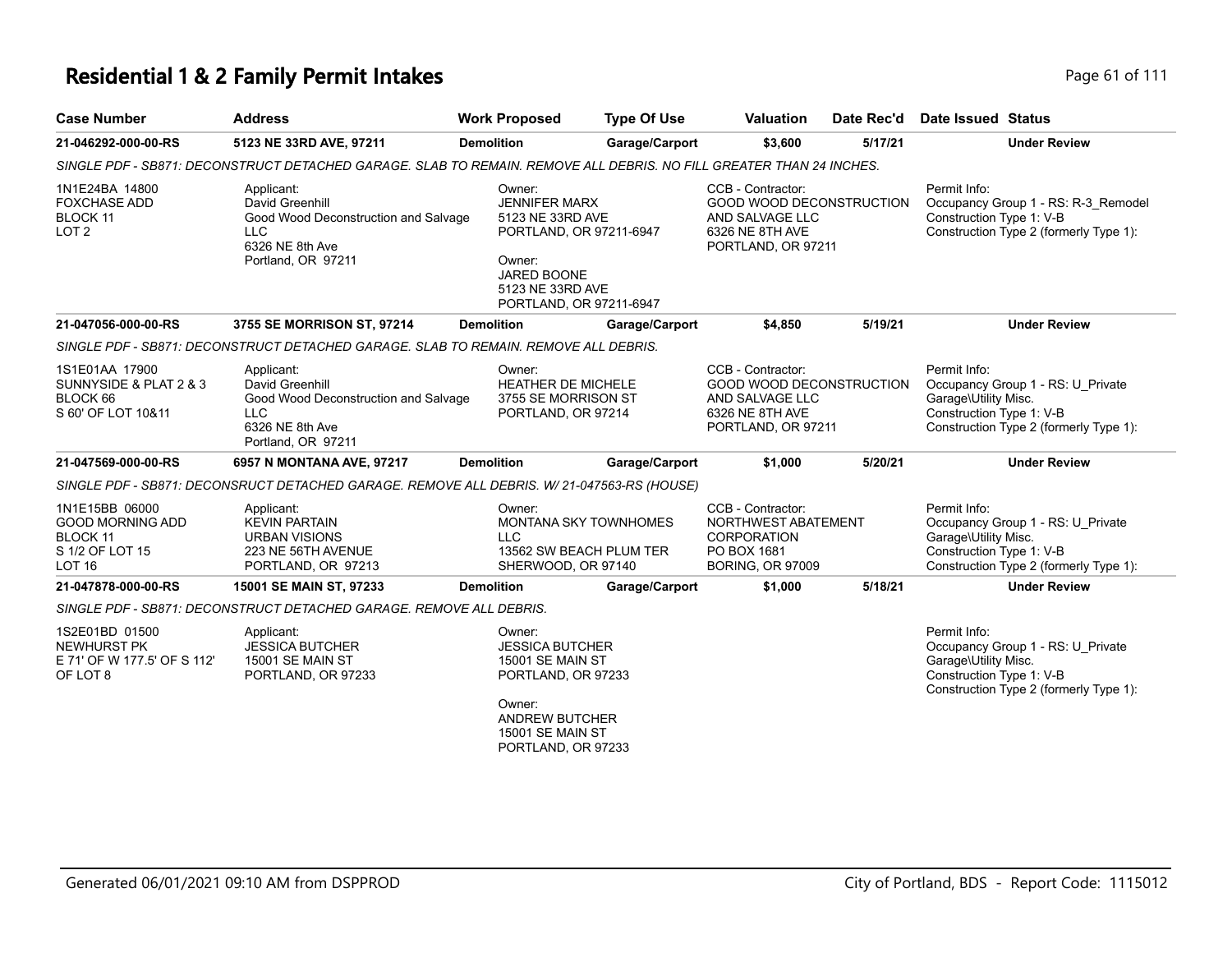| <b>Case Number</b>                                                              | <b>Address</b>                                                                                                                               | <b>Work Proposed</b>                                                                                                                                                  | <b>Type Of Use</b> | <b>Valuation</b>                                                                                               | Date Rec'd | Date Issued Status                                                                                                                              |
|---------------------------------------------------------------------------------|----------------------------------------------------------------------------------------------------------------------------------------------|-----------------------------------------------------------------------------------------------------------------------------------------------------------------------|--------------------|----------------------------------------------------------------------------------------------------------------|------------|-------------------------------------------------------------------------------------------------------------------------------------------------|
| 21-047986-000-00-RS                                                             | 7240 N MACRUM AVE, 97203                                                                                                                     | <b>Demolition</b>                                                                                                                                                     | Garage/Carport     | \$1,200                                                                                                        | 5/17/21    | <b>Under Review</b>                                                                                                                             |
|                                                                                 | SINGLE PDF - SB871: DEMOLISH DETACHED GARAGE. SLAB TO REMAIN. REMOVE ALL DEBRIS.                                                             |                                                                                                                                                                       |                    |                                                                                                                |            |                                                                                                                                                 |
| 1N1E07CA 02800<br>NORTHERN HILL ADD<br>BLOCK 14<br>LOT 27&28                    | Applicant:<br><b>JOE ROBERTSON</b><br>SHELTER SOLUTIONS LLC<br>1973 SE DUNCAN DR<br>HILLSBORO, OR 97123                                      | Owner:<br><b>VICTORIA DEPEW</b><br>7240 N MACRUM AVE<br>PORTLAND, OR 97203<br>Owner:<br><b>JASON DEPEW</b><br>7240 N MACRUM AVE<br>PORTLAND, OR 97203                 |                    | CCB - Contractor:<br><b>JOE ROBERTSON</b><br>SHELTER SOLUTIONS LLC<br>1973 SE DUNCAN DR<br>HILLSBORO, OR 97123 |            | Permit Info:<br>Occupancy Group 1 - RS: U Private<br>Garage\Utility Misc.<br>Construction Type 1: V-B<br>Construction Type 2 (formerly Type 1): |
| 21-048825-000-00-RS                                                             | 4567 NE 83RD AVE, 97220                                                                                                                      | <b>Demolition</b>                                                                                                                                                     | Garage/Carport     | \$1,000                                                                                                        | 5/27/21    | <b>Under Review</b>                                                                                                                             |
|                                                                                 | SINGLE PDF - SB871: DEMOLISH DETACHED GARAGE. REMOVE FOUNDATION AND ALL DEBRIS. NO FILL GREATER THAN 24" *** W/ 21-048837-RS (COVERED PATIO) |                                                                                                                                                                       |                    |                                                                                                                |            |                                                                                                                                                 |
| 1N2E21BC 15800<br>ROSEWAY & PLAT 2<br>BLOCK <sub>8</sub><br>E 47.5' OF LOT 1&2  | Applicant:<br><b>KRISTOPHER CELTNIEKS</b><br>SASQUATCH ARCHITECTURE<br>1129 SE MARKET ST<br>PORTLAND, OR 97214                               | Owner:<br>NICHOLAS TIPTON<br>4567 NE 83RD AVE<br>PORTLAND, OR 97220<br>Owner:<br><b>TARA MOORE</b><br>4567 NE 83RD AVE<br>PORTLAND, OR 97220                          |                    | CCB - Contractor:<br>NIDO HOMES LLC<br>9746 N EXETER AVE<br>PORTLAND, OR 97203                                 |            | Permit Info:<br>Occupancy Group 1 - RS: U Private<br>Garage\Utility Misc.<br>Construction Type 1: V-B<br>Construction Type 2 (formerly Type 1): |
| 21-050290-000-00-RS                                                             | 15001 SE MAIN ST, 97233                                                                                                                      | <b>Demolition</b>                                                                                                                                                     | Garage/Carport     | \$500                                                                                                          | 5/25/21    | <b>Under Review</b>                                                                                                                             |
|                                                                                 | SINGLE PDF - SB871: DECONSTRUCT DETACHED CARPORT. REMOVE ALL DEBRIS. *** GARAGE DECONSTRUCTION UNDER SEPARATE PERMIT 21-047878-RS            |                                                                                                                                                                       |                    |                                                                                                                |            |                                                                                                                                                 |
| 1S2E01BD 01500<br><b>NEWHURST PK</b><br>E 71' OF W 177.5' OF S 112'<br>OF LOT 8 | Applicant:<br><b>JESSICA BUTCHER</b><br><b>15001 SE MAIN ST</b><br>PORTLAND, OR 97233                                                        | Owner:<br><b>JESSICA BUTCHER</b><br><b>15001 SE MAIN ST</b><br>PORTLAND, OR 97233<br>Owner:<br><b>ANDREW BUTCHER</b><br><b>15001 SE MAIN ST</b><br>PORTLAND, OR 97233 |                    |                                                                                                                |            | Permit Info:<br>Occupancy Group 1 - RS: U Private<br>Garage\Utility Misc.<br>Construction Type 1: V-B<br>Construction Type 2 (formerly Type 1): |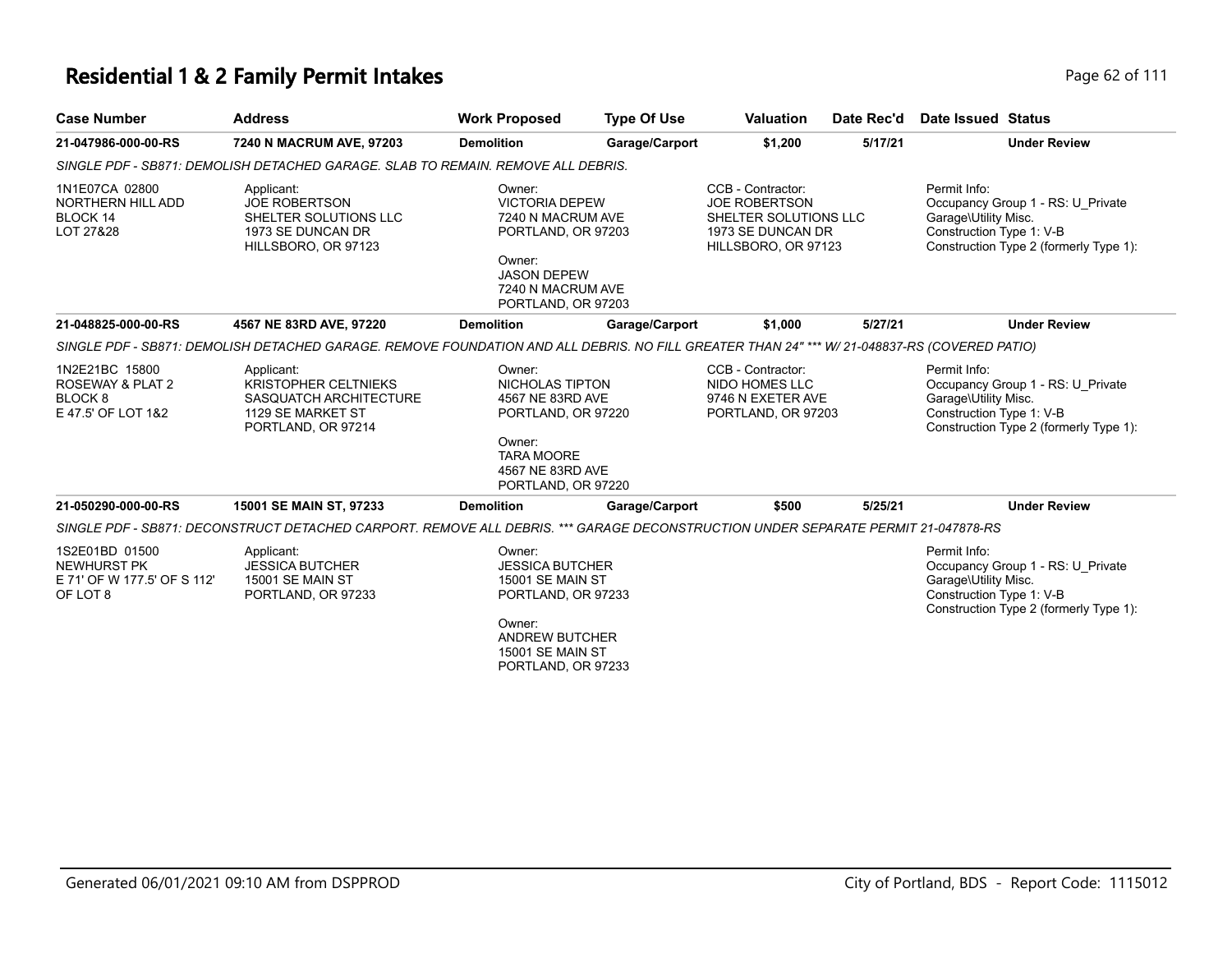| <b>Case Number</b>                                                                                                                    | <b>Address</b>                                                                                                                                                                                                                                                                                                                                                                                                | <b>Work Proposed</b>                                                                                     | <b>Type Of Use</b>                      | <b>Valuation</b>                                                                                                                | Date Rec'd | Date Issued Status                                             |                                                                                   |
|---------------------------------------------------------------------------------------------------------------------------------------|---------------------------------------------------------------------------------------------------------------------------------------------------------------------------------------------------------------------------------------------------------------------------------------------------------------------------------------------------------------------------------------------------------------|----------------------------------------------------------------------------------------------------------|-----------------------------------------|---------------------------------------------------------------------------------------------------------------------------------|------------|----------------------------------------------------------------|-----------------------------------------------------------------------------------|
| 21-011159-REV-01-RS                                                                                                                   | 2517 SE 101ST AVE, 97266                                                                                                                                                                                                                                                                                                                                                                                      | <b>Demolition</b>                                                                                        | <b>Single Family</b><br><b>Dwelling</b> | \$250                                                                                                                           | 5/19/21    |                                                                | <b>Under Review</b>                                                               |
|                                                                                                                                       | SINGLE PDF - VALUE ADDED REVISION TO CHANGE TREE PROTECTION FENCE FOR T5 ONLY. D2 IS UPDATED TREE PROTECTION PLAN PER TREE INSPECTOR.                                                                                                                                                                                                                                                                         |                                                                                                          |                                         |                                                                                                                                 |            |                                                                |                                                                                   |
| 1S2E09AA 06500<br>PLYMPTON AC & PLAT 2 & 3<br>BLOCK 86<br>N 176' OF LOT 1 EXC PT IN<br><b>STS</b>                                     | Applicant:<br><b>LARRY COWLISHAW</b><br><b>METHOD CONSTRUCTION</b><br>PO BOX 33822<br>PORTLAND OR 97292                                                                                                                                                                                                                                                                                                       | Owner:<br>LINCOLN LOAN CO<br>PO BOX 14652<br>PORTLAND, OR 97293-0652                                     |                                         | CCB - Contractor:<br><b>LARRY COWLISHAW</b><br>METHOD CONSTRUCTION<br><b>INCORPORATED</b><br>PO BOX 33822<br>PORTLAND, OR 97292 |            | Permit Info:<br>One and Two Family<br>Construction Type 1: V-B | Occupancy Group 1 - RS: R-3_Residential<br>Construction Type 2 (formerly Type 1): |
|                                                                                                                                       |                                                                                                                                                                                                                                                                                                                                                                                                               |                                                                                                          |                                         | CCB - Contractor:<br>ECO EMERGENCY RESPONSE<br><b>LLC</b><br>539 DEPOT ST<br>FAIRVIEW, OR 97024                                 |            |                                                                |                                                                                   |
| 21-037891-000-00-RS                                                                                                                   | 506 NE ALBERTA ST, 97211                                                                                                                                                                                                                                                                                                                                                                                      | <b>Demolition</b>                                                                                        | <b>Single Family</b><br><b>Dwelling</b> | \$49,130                                                                                                                        | 5/6/21     |                                                                | <b>Under Review</b>                                                               |
| SHED UNDER 200SF INCLUDED IN DEMO<br>1N1E23BC 05600<br><b>LESHS ADD</b><br>BLOCK <sub>2</sub><br>LOT 1 EXC PT IN ST<br>N 18' OF LOT 2 | SINGLE PDF SB871: DECONSTRUCT SINGLE FAMILY RESIDENCE WITH BASEMENT. CAVITY TO BE FILLED. CAP SEWER. REMOVE ALL DEBRIS. SPECIAL INSPECTION<br>REQUIRED FOR BASEMENT FILL. NON-RESIDENTIAL COMPREHENSIVE PLAN DESIGNATION. NOT SUBJECT TO 35-DAY DEMOLITION DELAY. NO PERMIT NEEDED FOR<br>Applicant:<br><b>BRENDAN SANCHEZ</b><br><b>ACCESS ARCHITECTURE</b><br>400 COLUMBIA ST #120<br>VANCOUVER, WA 98660   | Owner:<br>ALBERTA ALIVE LIMITED<br><b>PARTNERSHIP</b><br>3416 VIA OPORTO #301<br>NEWPORT BEACH, CA 92663 |                                         | CCB - Contractor:<br>ASBESTOS ABATEMENT<br>CONTRACTING LLC<br>2909 SE 136TH AVE<br>PORTLAND, OR 97236                           |            | Permit Info:<br>One and Two Family<br>Construction Type 1: V-B | Occupancy Group 1 - RS: R-3_Residential<br>Construction Type 2 (formerly Type 1): |
| 21-041309-000-00-RS                                                                                                                   | 11724 S RIVERWOOD RD, 97219                                                                                                                                                                                                                                                                                                                                                                                   | <b>Demolition</b>                                                                                        | <b>Single Family</b>                    | \$50,000                                                                                                                        | 5/5/21     |                                                                | <b>Under Review</b>                                                               |
| <b>REQUIRED***</b><br>1S1E35AC 02400<br><b>RIVERWOOD</b>                                                                              | SINGLE PDF - SB871: DECONSTRUCT SINGLE FAMILY RESIDENCE WITH BASEMENT. CAVITY TO BE FILLED. CAP SEWER, REMOVE ALL DEBRIS, SPECIAL INSPECTION<br>REQUIRED FOR BASEMENT FILL. *** SUBJECT TO 35-DAY DEMO DELAY.RESIDENTIAL COMPREHENSIVE PLAN DESIGNATION. ***SEPTIC DECOMMISSIONING<br>Applicant:<br>ROGER POLLOCK                                                                                             | Owner:<br><b>BAJA ESCAPES LLC</b>                                                                        | <b>Dwelling</b>                         | CCB - Contractor:<br>CHRISTOPHER EDWARD ALLEN                                                                                   |            | Permit Info:                                                   | Occupancy Group 1 - RS: R-3_Residential                                           |
| LOT 7 TL 2400                                                                                                                         | 11724 SW RIVERWOOD RD<br>PORTLAND OR 97219                                                                                                                                                                                                                                                                                                                                                                    | 11724 S RIVERWOOD RD<br>PORTLAND, OR 97219-8473                                                          |                                         | <b>AARNESS</b><br>19355 SW 65TH AVE APT #80<br>TUALATIN, OR 97062                                                               |            | One and Two Family<br>Construction Type 1: V-B                 | Construction Type 2 (formerly Type 1):                                            |
| 21-042191-000-00-RS                                                                                                                   | 3907 N ALBINA AVE, 97227                                                                                                                                                                                                                                                                                                                                                                                      | <b>Demolition</b>                                                                                        | <b>Single Family</b>                    | \$10,000                                                                                                                        | 5/4/21     |                                                                | <b>Under Review</b>                                                               |
|                                                                                                                                       | SINGLE PDF - SB871: DECONSTRUCT SINGLE FAMILY RESIDENCE WITH BASEMENT. CAVITY TO BE FILLED. CAP SEWER. REMOVE ALL DEBRIS. SPECIAL INSPECTION<br>REQUIRED FOR BASEMENT FILL. SUBJECT TO ZONING CODE 120-DAY HISTORIC RESOURCE DEMOLITION DELAY. RESIDENTIAL COMPREHENSIVE PLAN<br>DESIGNATION. W/21-042193-RS (HOUSE 815 N FAILING, SHARED LOT) ***SEPTIC DECOMMISSIONING REQUIRED. CALL FOR INSPECTION 842*** |                                                                                                          | <b>Dwelling</b>                         |                                                                                                                                 |            |                                                                |                                                                                   |
| 1N1E22CD 03700                                                                                                                        | Applicant:                                                                                                                                                                                                                                                                                                                                                                                                    | Owner:                                                                                                   |                                         | CCB - Contractor:                                                                                                               |            | Permit Info:                                                   |                                                                                   |
| <b>MULTNOMAH</b><br>BLOCK <sub>24</sub>                                                                                               | <b>RYAN PICKREL</b><br><b>FASTER PERMITS</b>                                                                                                                                                                                                                                                                                                                                                                  | BLOCK 24 ALBINA LLC<br>300 SW 15TH ST #300-4                                                             |                                         | NORTHWEST DECONSTRUCTION<br><b>SERVICES LLC</b>                                                                                 |            | One and Two Family                                             | Occupancy Group 1 - RS: R-3_Residential                                           |
| <b>LOT 15</b>                                                                                                                         | 2000 SW 1ST AVE #420<br>PORTLAND OR 97201                                                                                                                                                                                                                                                                                                                                                                     | VANCOUVER, WA 98660                                                                                      |                                         | 7639 SE FOSTER RD<br>PORTLAND, OR 97206                                                                                         |            | Construction Type 1: V-B                                       | Construction Type 2 (formerly Type 1):                                            |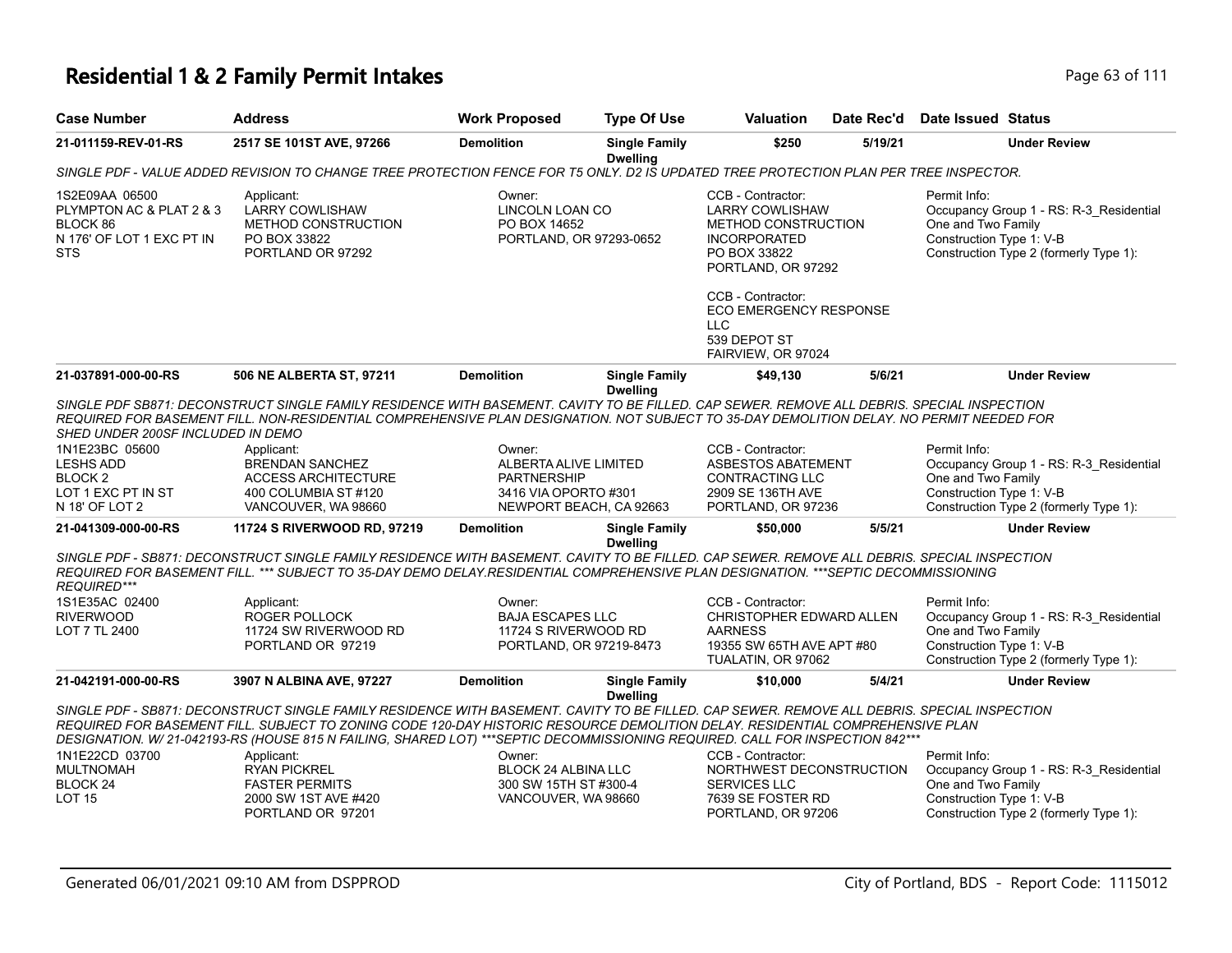| <b>Case Number</b>          | <b>Address</b>                                                                                                                                    | <b>Work Proposed</b>         | <b>Type Of Use</b>                      | <b>Valuation</b>                         | Date Rec'd | <b>Date Issued Status</b>               |
|-----------------------------|---------------------------------------------------------------------------------------------------------------------------------------------------|------------------------------|-----------------------------------------|------------------------------------------|------------|-----------------------------------------|
| 21-042193-000-00-RS         | 3907 N ALBINA AVE, 97227                                                                                                                          | <b>Demolition</b>            | <b>Single Family</b><br><b>Dwelling</b> | \$10,000                                 | 5/4/21     | <b>Under Review</b>                     |
|                             | SINGLE PDF - SB871: DECONSTRUCT SINGLE FAMILY RESIDENCE WITH BASEMENT (815 N FAILING). CAVITY TO BE FILLED. CAP SEWER. REMOVE ALL DEBRIS.         |                              |                                         |                                          |            |                                         |
|                             | SPECIAL INSPECTION REQUIRED FOR BASEMENT FILL SUBJECT TO ZONING CODE 120-DAY HISTORIC RESOURCE DEMOLITION DELAY. RESIDENTIAL                      |                              |                                         |                                          |            |                                         |
|                             | COMPREHENSIVE PLAN DESIGNATION. W/21-042191-RS (3907 N ALBINA HOUSE - SHARED LOT) *** SHED UNDER 200SF DOES NOT REQUIRE A PERMIT                  |                              |                                         |                                          |            |                                         |
| 1N1E22CD 03700              | Applicant:                                                                                                                                        | Owner:                       |                                         | CCB - Contractor:                        |            | Permit Info:                            |
| <b>MULTNOMAH</b>            | <b>RYAN PICKREL</b>                                                                                                                               | BLOCK 24 ALBINA LLC          |                                         | NORTHWEST DECONSTRUCTION                 |            | Occupancy Group 1 - RS: R-3_Residential |
| BLOCK <sub>24</sub>         | <b>FASTER PERMITS</b>                                                                                                                             | 300 SW 15TH ST #300-4        |                                         | SERVICES LLC                             |            | One and Two Family                      |
| <b>LOT 15</b>               | 2000 SW 1ST AVE #420                                                                                                                              | VANCOUVER, WA 98660          |                                         | 7639 SE FOSTER RD                        |            | Construction Type 1: V-B                |
|                             | PORTLAND OR 97201                                                                                                                                 |                              |                                         | PORTLAND, OR 97206                       |            | Construction Type 2 (formerly Type 1):  |
| 21-042197-000-00-RS         | 1427 N BRYANT ST, 97217                                                                                                                           | <b>Demolition</b>            | <b>Single Family</b>                    | \$10,000                                 | 5/4/21     | <b>Under Review</b>                     |
|                             | SINGLE PDF - SB871: DECONSTRUCT SINGLE FAMILY RESIDENCE WITH BASEMENT. CAVITY TO BE FILLED. CAP SEWER. REMOVE ALL DEBRIS. SPECIAL INSPECTION      |                              | <b>Dwelling</b>                         |                                          |            |                                         |
|                             | REQUIRED FOR BASEMENT FILL. REMOVE ALL CONCRETE ON SITE, SIDEWALK AND DRIVEWAY APPROACH. NON-RESIDENTIAL COMPREHENSIVE PLAN                       |                              |                                         |                                          |            |                                         |
|                             | DESIGNATION. NOT SUBJECT TO 35-DAY DEMOLITION DELAY. W/ 21-042198-RS (GARAGE)***Cesspool decommission required, Call inspection #842***           |                              |                                         |                                          |            |                                         |
|                             |                                                                                                                                                   |                              |                                         |                                          |            | Permit Info:                            |
| 1N1E15BB 06700              | Applicant:                                                                                                                                        | Owner:                       |                                         | CCB - Contractor:                        |            | Occupancy Group 1 - RS: R-3 Residential |
| <b>GOOD MORNING ADD</b>     | <b>RYAN PICKREL</b>                                                                                                                               | <b>SCHWARTZ FAMILY TR</b>    |                                         | NORTHWEST DECONSTRUCTION                 |            |                                         |
| BLOCK 13                    | <b>FASTER PERMITS</b>                                                                                                                             | 2808 SW 131ST ST             |                                         | <b>SERVICES LLC</b><br>7639 SE FOSTER RD |            | One and Two Family                      |
| E 50'OF LOT 1               | 2000 SW 1ST AVE #420                                                                                                                              | VANCOUVER, WA 98685          |                                         | Construction Type 1: V-B                 |            |                                         |
| E 50' OF S 29 2/3' OF LOT 2 | PORTLAND OR 97201                                                                                                                                 |                              |                                         | PORTLAND, OR 97206                       |            | Construction Type 2 (formerly Type 1):  |
| 21-042665-000-00-RS         | 9715 SW 54TH AVE, 97219                                                                                                                           | <b>Demolition</b>            | <b>Single Family</b>                    | \$30,000                                 | 5/14/21    | <b>Under Review</b>                     |
|                             | SINGLE PDF - SB871: DECONSTRUCT SINGLE FAMILY RESIDENCE (NO BASEMENT). CAP SEWER. INCLUDES DEMO OF SHED UNDER 200SF, NO PERMIT REQUIRED.          |                              | <b>Dwelling</b>                         |                                          |            |                                         |
|                             |                                                                                                                                                   |                              |                                         |                                          |            |                                         |
|                             | REMOVE ALL DEBRIS. *** SUBJECT TO 35-DAY DEMO DELAY *** W/ 21-042667-RS (GARAGE) *** DEMOLITION DELAY 35-DAY APPEAL PERIOD UNTIL 4:30 PM, Monday, |                              |                                         |                                          |            |                                         |
|                             | June 21, 2021.*** SEPTIC DECOMMISSIONING REQUIRED***                                                                                              |                              |                                         |                                          |            |                                         |
| 1S1E30AC 19800              | Applicant:                                                                                                                                        | Owner:                       |                                         | CCB - Contractor:                        |            | Permit Info:                            |
| <b>WEST PORTLAND</b>        | <b>BRADLEE HERSEY</b>                                                                                                                             | DBS GROUP LLC                |                                         | <b>DAN RIEHL</b>                         |            | Occupancy Group 1 - RS: R-3_Residential |
| BLOCK 37                    | <b>FASTER PERMITS</b>                                                                                                                             | PORTLAND OR                  |                                         | DAN RIEHL EXCAVATING INC                 |            | One and Two Family                      |
| <b>LOT 8&amp;9</b>          | 2000 SW 1ST AVE SUITE 420                                                                                                                         | <b>USA</b>                   |                                         | 24801 SE HOFFMEISTER                     |            | Construction Type 1: V-B                |
|                             | PORTLAND OR 97201                                                                                                                                 |                              |                                         | DAMASCUS, OR 97089                       |            | Construction Type 2 (formerly Type 1):  |
| 21-044087-000-00-RS         | 8506 N EDISON ST, 97203                                                                                                                           | <b>Demolition</b>            | <b>Single Family</b>                    | \$6,700                                  | 5/24/21    | <b>Under Review</b>                     |
|                             |                                                                                                                                                   |                              | <b>Dwelling</b>                         |                                          |            |                                         |
|                             | SINGLE PDF - SB871: DECONSTRUCT SINGLE FAMILY RESIDENCE. CAP SEWER. REMOVE ALL DEBRIS. SUBJECT TO 35-DAY DEMO DELAY. (GARAGE DEMO SEPARATE)       |                              |                                         |                                          |            |                                         |
| 1N1W12BD 04000              | Applicant:                                                                                                                                        | Owner:                       |                                         | CCB - Contractor:                        |            | Permit Info:                            |
| JAMES JOHNS 2ND ADD         | <b>ERIK GRANUM</b>                                                                                                                                | PLATYPUS LAND LLC            |                                         | NORTHWEST DECONSTRUCTION                 |            | Occupancy Group 1 - RS: R-3 Residential |
| BLOCK 13                    | URBAN DEVELOPMENT PARTNERS                                                                                                                        | 6107 N BURRAGE AVE           |                                         | <b>SERVICES LLC</b>                      |            | One and Two Family                      |
| LOT <sub>7</sub>            | 116 NE 6TH #400                                                                                                                                   | PORTLAND, OR 97217           |                                         | 7639 SE FOSTER RD                        |            | Construction Type 1: V-B                |
| INC PT VAC ST LOT 8         | PORTLAND OR 97232                                                                                                                                 |                              |                                         | PORTLAND, OR 97206                       |            | Construction Type 2 (formerly Type 1):  |
| 21-044418-000-00-RS         | 9448 N TYLER AVE, 97203                                                                                                                           | <b>Demolition</b>            | <b>Single Family</b>                    | \$1,500                                  | 5/11/21    | <b>Under Review</b>                     |
|                             |                                                                                                                                                   |                              | <b>Dwelling</b>                         |                                          |            |                                         |
|                             | SINGLE PDF - SB871: DECONSTRUCT SINGLE FAMILY RESIDENCE (NO BASEMENT). CAP SEWER. REMOVE ALL DEBRIS. *** SUBJECT TO 35-DAY DEMO DELAY ***         |                              |                                         |                                          |            |                                         |
|                             | DEMOLITION DELAY 35-DAY APPEAL PERIOD UNTIL 4:30 PM, Tuesday, June 15, 2021.                                                                      |                              |                                         |                                          |            |                                         |
| 1N1E06CC 06500              | Applicant:                                                                                                                                        | Owner:                       |                                         | CCB - Contractor:                        |            | Permit Info:                            |
| POINT VIEW                  | <b>RICHARD ADAMS</b>                                                                                                                              | <b>EASTSIDE VENTURES LLC</b> |                                         | ASBESTOS ABATEMENT                       |            | Occupancy Group 1 - RS: R-3_Residential |
| BLOCK <sub>24</sub>         | <b>FASTER PERMITS</b>                                                                                                                             | 2800 N LOMBARD ST #205       |                                         | CONTRACTING LLC                          |            | One and Two Family                      |
| LOT 8&9                     | 2000 SW 1ST AVENUE SUITE 420                                                                                                                      | PORTLAND, OR 97217           |                                         | 2909 SE 136TH AVE                        |            | Construction Type 1: V-B                |
|                             | PORTLAND, OR 97201                                                                                                                                |                              |                                         | PORTLAND, OR 97236                       |            | Construction Type 2 (formerly Type 1):  |
|                             |                                                                                                                                                   |                              |                                         |                                          |            |                                         |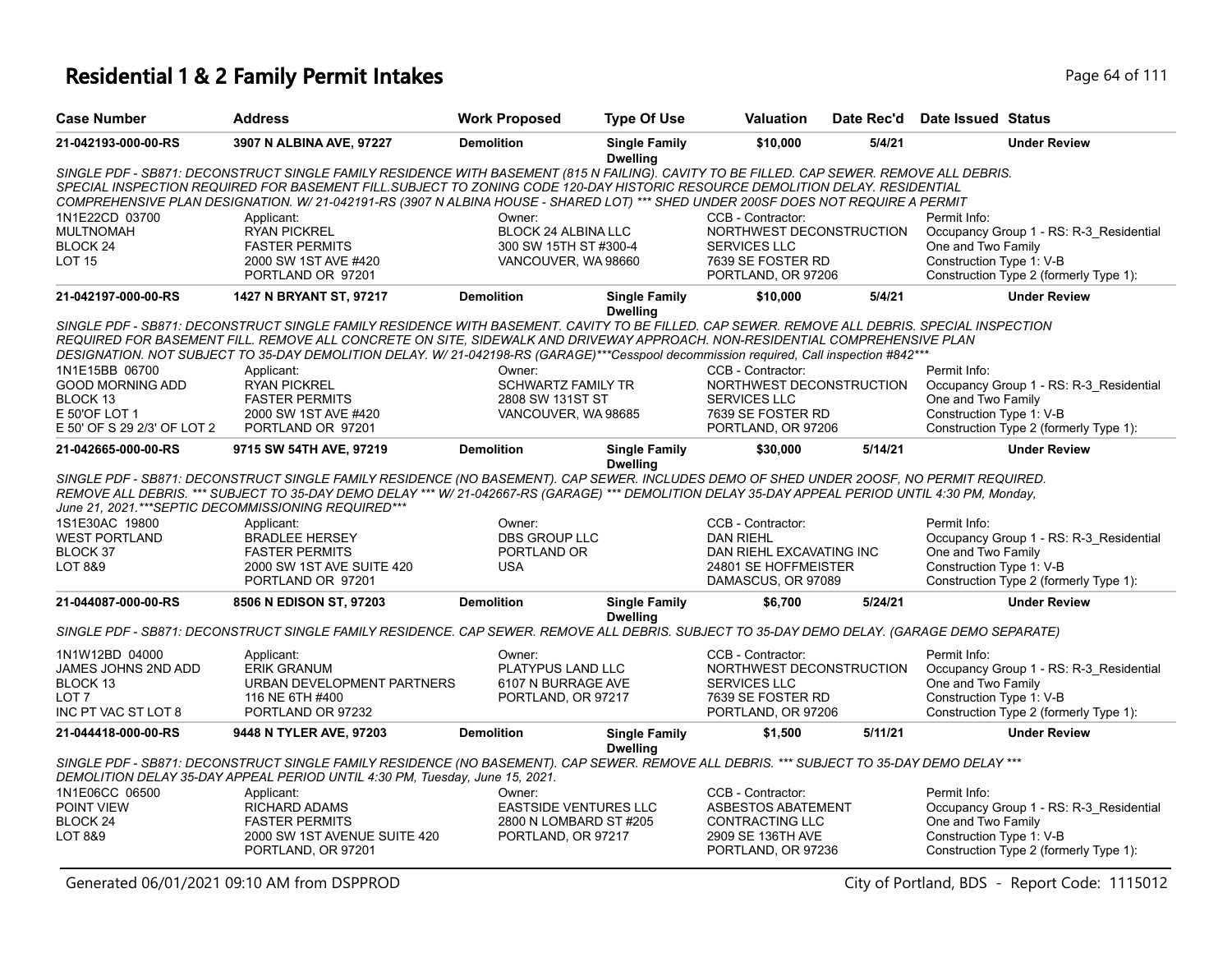| <b>Case Number</b>                                                                                                                                                                                                                                                                                                    | <b>Address</b>                                                                                                                                                                                                                                                                                                                                                                                                                | <b>Work Proposed</b>                                           | <b>Type Of Use</b>                      | <b>Valuation</b>                                             | Date Rec'd | <b>Date Issued Status</b>                                          |  |  |
|-----------------------------------------------------------------------------------------------------------------------------------------------------------------------------------------------------------------------------------------------------------------------------------------------------------------------|-------------------------------------------------------------------------------------------------------------------------------------------------------------------------------------------------------------------------------------------------------------------------------------------------------------------------------------------------------------------------------------------------------------------------------|----------------------------------------------------------------|-----------------------------------------|--------------------------------------------------------------|------------|--------------------------------------------------------------------|--|--|
| 21-044972-000-00-RS                                                                                                                                                                                                                                                                                                   | 5934 SE MALDEN ST, 97206                                                                                                                                                                                                                                                                                                                                                                                                      | <b>Demolition</b>                                              | <b>Single Family</b><br><b>Dwelling</b> | \$3,000                                                      | 5/12/21    | <b>Under Review</b>                                                |  |  |
|                                                                                                                                                                                                                                                                                                                       | SINGLE PDF - SB871: DEMOLISH SINGLE FAMILY RESIDENCE (NO BASEMENT). CAP SEWER. REMOVE ALL DEBRIS. *** SUBJECT TO 35-DAY DEMO DELAY ***<br>DEMOLITION DELAY 35-DAY APPEAL PERIOD UNTIL 4:30 PM, Wednesday, June 16, 2021                                                                                                                                                                                                       |                                                                |                                         |                                                              |            |                                                                    |  |  |
| 1S2E19DA 15800<br><b>DARLINGTON</b>                                                                                                                                                                                                                                                                                   | Applicant:<br>JOE ROBERTSON                                                                                                                                                                                                                                                                                                                                                                                                   | Owner:<br>MORALES LIV TR                                       |                                         | CCB - Contractor:<br>JOE ROBERTSON                           |            | Permit Info:<br>Occupancy Group 1 - RS: R-3_Residential            |  |  |
| BLOCK <sub>6</sub>                                                                                                                                                                                                                                                                                                    | SHELTER SOLUTIONS LLC                                                                                                                                                                                                                                                                                                                                                                                                         | 5934 SE MALDEN ST                                              |                                         | SHELTER SOLUTIONS LLC                                        |            | One and Two Family                                                 |  |  |
| N 54.57' OF LOT 23&24                                                                                                                                                                                                                                                                                                 | 1973 SE DUNCAN DR<br>HILLSBORO, OR 97123                                                                                                                                                                                                                                                                                                                                                                                      | PORTLAND, OR 97206                                             |                                         | 1973 SE DUNCAN DR<br>HILLSBORO, OR 97123                     |            | Construction Type 1: V-B<br>Construction Type 2 (formerly Type 1): |  |  |
| 21-047563-000-00-RS                                                                                                                                                                                                                                                                                                   | 6957 N MONTANA AVE, 97217                                                                                                                                                                                                                                                                                                                                                                                                     | <b>Demolition</b>                                              | <b>Single Family</b><br><b>Dwelling</b> | \$4,000                                                      | 5/20/21    | <b>Under Review</b>                                                |  |  |
| SINGLE PDF - SB871: DECONSTRUCT SINGLE FAMILY RESIDENCE WITH BASEMENT. CAVITY TO BE FILLED. CAP SEWER. REMOVE ALL DEBRIS. SPECIAL INSPECTION<br>REQUIRED FOR BASEMENT FILL. *** SUBJECT TO 35-DAY DEMO DELAY *** W/ 21-047569-RS (GARAGE) *** DEMOLITION DELAY 35-DAY APPEAL PERIOD UNTIL Thursday,<br>June 24, 2021. |                                                                                                                                                                                                                                                                                                                                                                                                                               |                                                                |                                         |                                                              |            |                                                                    |  |  |
| 1N1E15BB 06000                                                                                                                                                                                                                                                                                                        | Applicant:                                                                                                                                                                                                                                                                                                                                                                                                                    | Owner:                                                         |                                         | CCB - Contractor:                                            |            | Permit Info:                                                       |  |  |
| GOOD MORNING ADD<br>BLOCK 11                                                                                                                                                                                                                                                                                          | <b>KEVIN PARTAIN</b><br><b>URBAN VISIONS</b>                                                                                                                                                                                                                                                                                                                                                                                  | MONTANA SKY TOWNHOMES<br><b>LLC</b>                            |                                         | NORTHWEST ABATEMENT<br><b>CORPORATION</b>                    |            | Occupancy Group 1 - RS: R-3_Residential<br>One and Two Family      |  |  |
| S 1/2 OF LOT 15                                                                                                                                                                                                                                                                                                       | 223 NE 56TH AVENUE                                                                                                                                                                                                                                                                                                                                                                                                            | 13562 SW BEACH PLUM TER                                        |                                         | PO BOX 1681                                                  |            | Construction Type 1: V-B                                           |  |  |
| LOT <sub>16</sub>                                                                                                                                                                                                                                                                                                     | PORTLAND, OR 97213                                                                                                                                                                                                                                                                                                                                                                                                            | SHERWOOD, OR 97140                                             |                                         | <b>BORING, OR 97009</b>                                      |            | Construction Type 2 (formerly Type 1):                             |  |  |
| 21-047819-000-00-RS                                                                                                                                                                                                                                                                                                   | 14230 SE ELLIS ST, 97236                                                                                                                                                                                                                                                                                                                                                                                                      | <b>Demolition</b>                                              | <b>Single Family</b><br><b>Dwelling</b> | \$15,000                                                     | 5/19/21    | <b>Under Review</b>                                                |  |  |
|                                                                                                                                                                                                                                                                                                                       | SINGLE PDF - SB871: DECONSTRUCT SINGLE FAMILY RESIDENCE WITH BASEMENT. CAVITY TO BE FILLED. CAP SEWER. REMOVE ALL DEBRIS. SPECIAL INSPECTION<br>REQUIRED FOR BASEMENT FILL. INCLUDES 2ND SHED UNDER 200SF THAT DOES NOT REQUIRE A PERMIT *** SUBJECT TO 35-DAY DEMO DELAY. RESIDENTIAL<br>COMPREHENSIVE PLAN DESIGNATION *** W/ 21-047848-RS (SHED) *** DEMOLITION DELAY 35-DAY APPEAL PERIOD UNTIL Wednesday, June 23, 2021. |                                                                |                                         |                                                              |            |                                                                    |  |  |
| 1S2E13CB 04000                                                                                                                                                                                                                                                                                                        | Applicant:                                                                                                                                                                                                                                                                                                                                                                                                                    | Owner:                                                         |                                         | CCB - Contractor:                                            |            | Permit Info:                                                       |  |  |
| <b>LAMARGENT HTS</b>                                                                                                                                                                                                                                                                                                  | <b>KYM NGUYEN</b>                                                                                                                                                                                                                                                                                                                                                                                                             | <b>CLEARWATER HOMES LLC</b>                                    |                                         | <b>CLEARWATER HOMES LLC</b>                                  |            | Occupancy Group 1 - RS: R-3_Residential                            |  |  |
| LOT 18 TL 4000                                                                                                                                                                                                                                                                                                        | CONCEPT DESIGN AND ASSOCIATES<br><b>LLC</b>                                                                                                                                                                                                                                                                                                                                                                                   | PO BOX 2885<br>CLACKAMAS, OR 97015-2885                        |                                         | 10121 SE SUNNYSIDE RD SUITE<br>300                           |            | One and Two Family<br>Construction Type 1: V-B                     |  |  |
|                                                                                                                                                                                                                                                                                                                       | 522 NW 23RD AVE SUITE F<br>PORTLAND OR 97210                                                                                                                                                                                                                                                                                                                                                                                  |                                                                |                                         | CLACKAMAS, OR 97015                                          |            | Construction Type 2 (formerly Type 1):                             |  |  |
| 21-048928-000-00-RS                                                                                                                                                                                                                                                                                                   | 10115 SE ELLIS ST, 97266                                                                                                                                                                                                                                                                                                                                                                                                      | <b>Demolition</b>                                              | <b>Single Family</b><br><b>Dwelling</b> | \$1,000                                                      | 5/21/21    | <b>Under Review</b>                                                |  |  |
| 25. 2021.                                                                                                                                                                                                                                                                                                             | SINGLE PDF - SB871: DECONSTRUCT SINGLE FAMILY RESIDENCE (NO BASEMENT). CAP SEWER. REMOVE DRIVEWAY AND ALL DEBRIS. DRIVEWAY APPROACH TO<br>REMAIN *** SUBJECT TO 35-DAY DEMO DELAY *** Cesspool decommission required, call inspection #842 *** DEMOLITION DELAY 35-DAY APPEAL PERIOD UNTIL Friday, June                                                                                                                       |                                                                |                                         |                                                              |            |                                                                    |  |  |
| 1S2E16DA 00700                                                                                                                                                                                                                                                                                                        | Applicant:                                                                                                                                                                                                                                                                                                                                                                                                                    | Owner:                                                         |                                         | CCB - Contractor:                                            |            | Permit Info:                                                       |  |  |
| <b>MENTONE</b>                                                                                                                                                                                                                                                                                                        | <b>DAN WILLIAMS</b>                                                                                                                                                                                                                                                                                                                                                                                                           | SOCORRO LALANGAN                                               |                                         | NORTHWEST ABATEMENT                                          |            | Occupancy Group 1 - RS: R-3 Residential<br>One and Two Family      |  |  |
| BLOCK 19<br>LOT <sub>9</sub>                                                                                                                                                                                                                                                                                          | <b>FASTER PERMITS</b><br>2000 SW 1ST AVE SUITE 420<br>PORTLAND OR 97201                                                                                                                                                                                                                                                                                                                                                       | P O BOX 17492<br>PORTLAND, OR 97217                            |                                         | <b>CORPORATION</b><br>PO BOX 1681<br><b>BORING, OR 97009</b> |            | Construction Type 1: V-B<br>Construction Type 2 (formerly Type 1): |  |  |
|                                                                                                                                                                                                                                                                                                                       |                                                                                                                                                                                                                                                                                                                                                                                                                               | Owner:<br>RUDY LALANGAN<br>P O BOX 17492<br>PORTLAND, OR 97217 |                                         |                                                              |            |                                                                    |  |  |
|                                                                                                                                                                                                                                                                                                                       |                                                                                                                                                                                                                                                                                                                                                                                                                               |                                                                |                                         |                                                              |            |                                                                    |  |  |

**Total # of RS Demolition permit intakes: 33 Total valuation of RS Demolition permit intakes: \$253,930**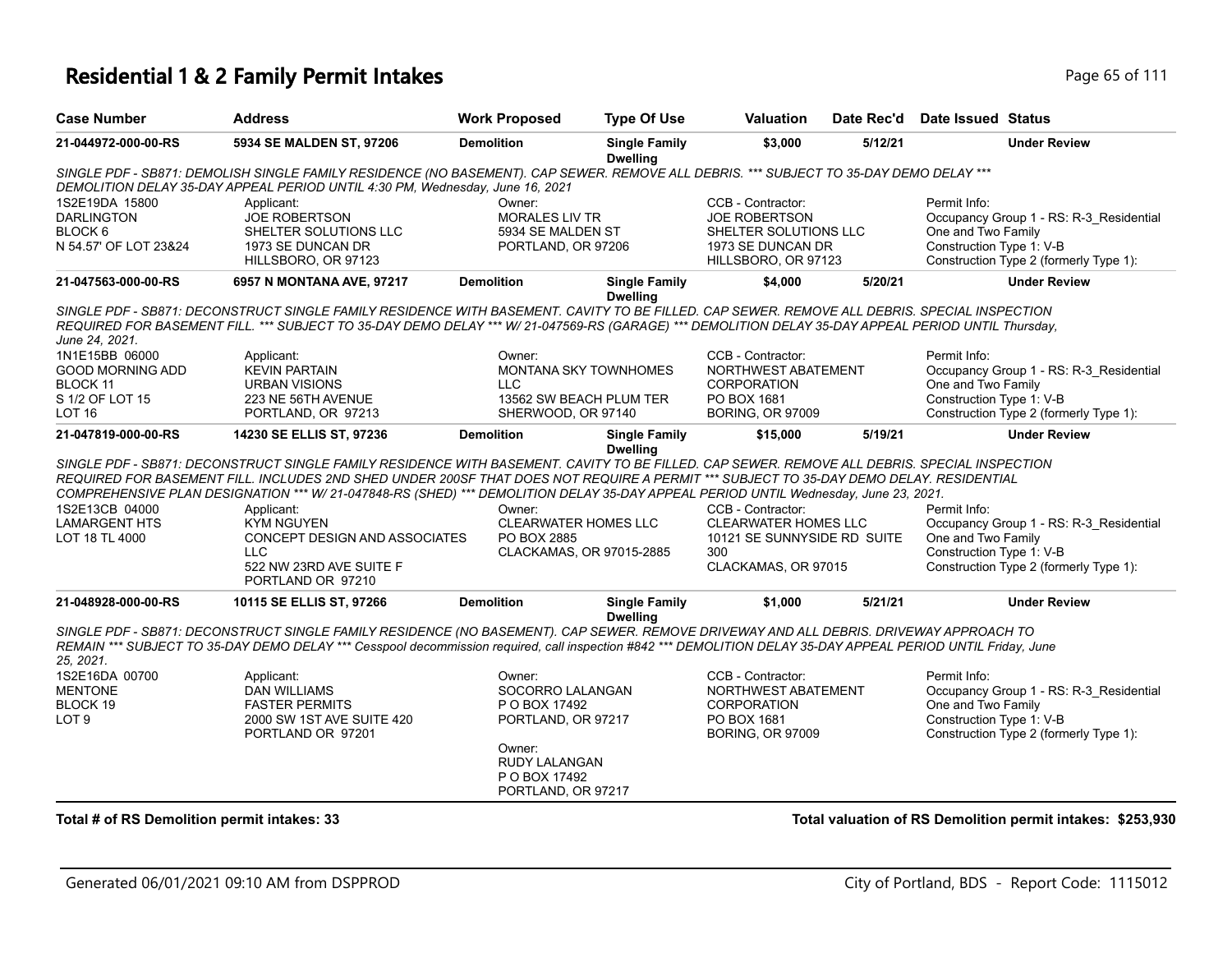| <b>Case Number</b>                                                           | <b>Address</b>                                                                                                         |      | <b>Work Proposed</b>                                                                                                                                   | <b>Type Of Use</b>                      | <b>Valuation</b>                                                                                                          | Date Rec'd | <b>Date Issued Status</b>                                        |                                                                                   |
|------------------------------------------------------------------------------|------------------------------------------------------------------------------------------------------------------------|------|--------------------------------------------------------------------------------------------------------------------------------------------------------|-----------------------------------------|---------------------------------------------------------------------------------------------------------------------------|------------|------------------------------------------------------------------|-----------------------------------------------------------------------------------|
| 21-047707-000-00-RS                                                          | 1815 SW MONTGOMERY DR,<br>97201                                                                                        | Only | <b>Interior Alteration</b>                                                                                                                             | Garage/Carport                          | \$36,000                                                                                                                  | 5/15/21    |                                                                  | 5/15/21 Issued                                                                    |
|                                                                              | *SINGLE PDF* CONVERTING DAYLIGHT BASEMENT SPACE UNDER GARAGE TO UNCONDITIONED REC ROOM. NO EXTERIOR ALTERATIONS.       |      |                                                                                                                                                        |                                         |                                                                                                                           |            |                                                                  |                                                                                   |
| 1S1E04BC 00400<br>CARTERS ADD TO P<br>BLOCK 65<br>LOT 2 TL 400               | Applicant:<br>Matthew McCarthy<br>JDL Development, Inc.<br>2314 NW SAVIER<br>PORTLAND, OR 97210                        |      | Owner:<br>ANDREW MOORE<br>1815 SW MONTGOMERY DR<br>PORTLAND, OR 97201                                                                                  |                                         | CCB - Contractor:<br><b>JEFF JOHNSON</b><br>JDL DEVELOPMENT INC<br>2314 NW SAVIER ST<br>PORTLAND, OR 97210-2514           |            | Permit Info:<br>Garage\Utility Misc.<br>Construction Type 1: V-B | Occupancy Group 1 - RS: U_Private<br>Construction Type 2 (formerly Type 1):       |
| 21-042809-000-00-RS                                                          | 645 SE 46TH AVE, 97215                                                                                                 | Only | <b>Interior Alteration</b>                                                                                                                             | <b>Single Family</b><br><b>Dwelling</b> | \$70,000                                                                                                                  | 5/3/21     |                                                                  | 5/4/21 Under Inspection                                                           |
|                                                                              | Kitchen remodel Bath remodel Note: trade work only (no plans). some demo work has already been done by owner           |      |                                                                                                                                                        |                                         |                                                                                                                           |            |                                                                  |                                                                                   |
| 1S2E06BB 01000<br>PARADISE SPR TR<br>BLOCK 6<br>S 35' OF LOT 19              | Applicant:<br><b>BRIAN BACHELOR</b><br>BACHELOR GENERAL CONSTRACTOR<br>5224 NE 42ND AVENUE<br>PORTLAND OR 97218        |      | Owner:<br><b>WILLIAM COURTNEY</b><br>4320 SE CLINTON ST<br>PORTLAND, OR 97206-1620                                                                     |                                         | CCB - Contractor:<br><b>BGC INC</b><br>5224 NE 42ND AVE<br>PORTLAND, OR 97218                                             |            | Permit Info:<br>One and Two Family<br>Construction Type 1: V-B   | Occupancy Group 1 - RS: R-3_Residential<br>Construction Type 2 (formerly Type 1): |
| 21-042953-000-00-RS                                                          | 3947 NE 7TH AVE, 97212                                                                                                 | Only | <b>Interior Alteration</b>                                                                                                                             | <b>Single Family</b><br><b>Dwelling</b> | \$28,638                                                                                                                  | 5/3/21     |                                                                  | <b>Under Review</b>                                                               |
| *SINGLE PDF* WALL STRENGTHENING USING NUWAL                                  |                                                                                                                        |      |                                                                                                                                                        |                                         |                                                                                                                           |            |                                                                  |                                                                                   |
| 1N1E23CC 04400<br>NORTH IRVINGTON<br>BLOCK <sub>3</sub><br>LOT <sub>13</sub> | Applicant:<br><b>EMILY SINGLETON</b><br><b>TERRAFIRMA FOUNDATION SYSTEMS</b><br>7910 SW HUNZIKER ST<br>TIGARD OR 97223 |      | Owner:<br>LISETTE LAGOSH<br>3947 NE 7TH AVE<br>PORTLAND, OR 97212<br>Owner:<br><b>JENNIFER LAGOSH</b><br>3947 NE 7TH AVE<br>PORTLAND, OR 97212         |                                         | CCB - Contractor:<br><b>TERRAFIRMA FOUNDATION</b><br><b>REPAIR INC</b><br>761 NE GARDEN VALLEY BLVD<br>ROSEBURG, OR 97470 |            | Permit Info:<br>One and Two Family<br>Construction Type 1: V-B   | Occupancy Group 1 - RS: R-3_Residential<br>Construction Type 2 (formerly Type 1): |
| 21-043913-000-00-RS                                                          | 2205 NE 45TH AVE, 97213                                                                                                | Only | <b>Interior Alteration</b>                                                                                                                             | <b>Single Family</b><br><b>Dwelling</b> | \$11,500                                                                                                                  | 5/5/21     |                                                                  | 5/5/21 Under Inspection                                                           |
|                                                                              | *SINGLE PDF* 2ND FLOOR BATHROOM REMODEL, NO ADDED BATHROOMS, TRADES ONLY, NO PLANS                                     |      |                                                                                                                                                        |                                         |                                                                                                                           |            |                                                                  |                                                                                   |
| 1N2E30CB 16400<br><b>ROSSMERE</b><br>BLOCK 19<br>LOT <sub>4</sub>            | Applicant:<br><b>SMITH HAYES</b><br>HAYES BROTHERS LLC<br>5423 NE 36TH AVE<br>PORTLAND, ORE 97211                      |      | Owner:<br><b>TERI LYNN M IKEDA</b><br>2205 NE 45TH AVE<br>PORTLAND, OR 97213<br>Owner:<br><b>MARK ZAUGRA</b><br>2205 NE 45TH AVE<br>PORTLAND, OR 97213 |                                         | CCB - Contractor:<br><b>SMITH HAYES</b><br><b>HAYES BROTHERS LLC</b><br>5423 NE 36TH AVE<br>PORTLAND, OR 97211            |            | Permit Info:<br>One and Two Family<br>Construction Type 1: V-B   | Occupancy Group 1 - RS: R-3_Residential<br>Construction Type 2 (formerly Type 1): |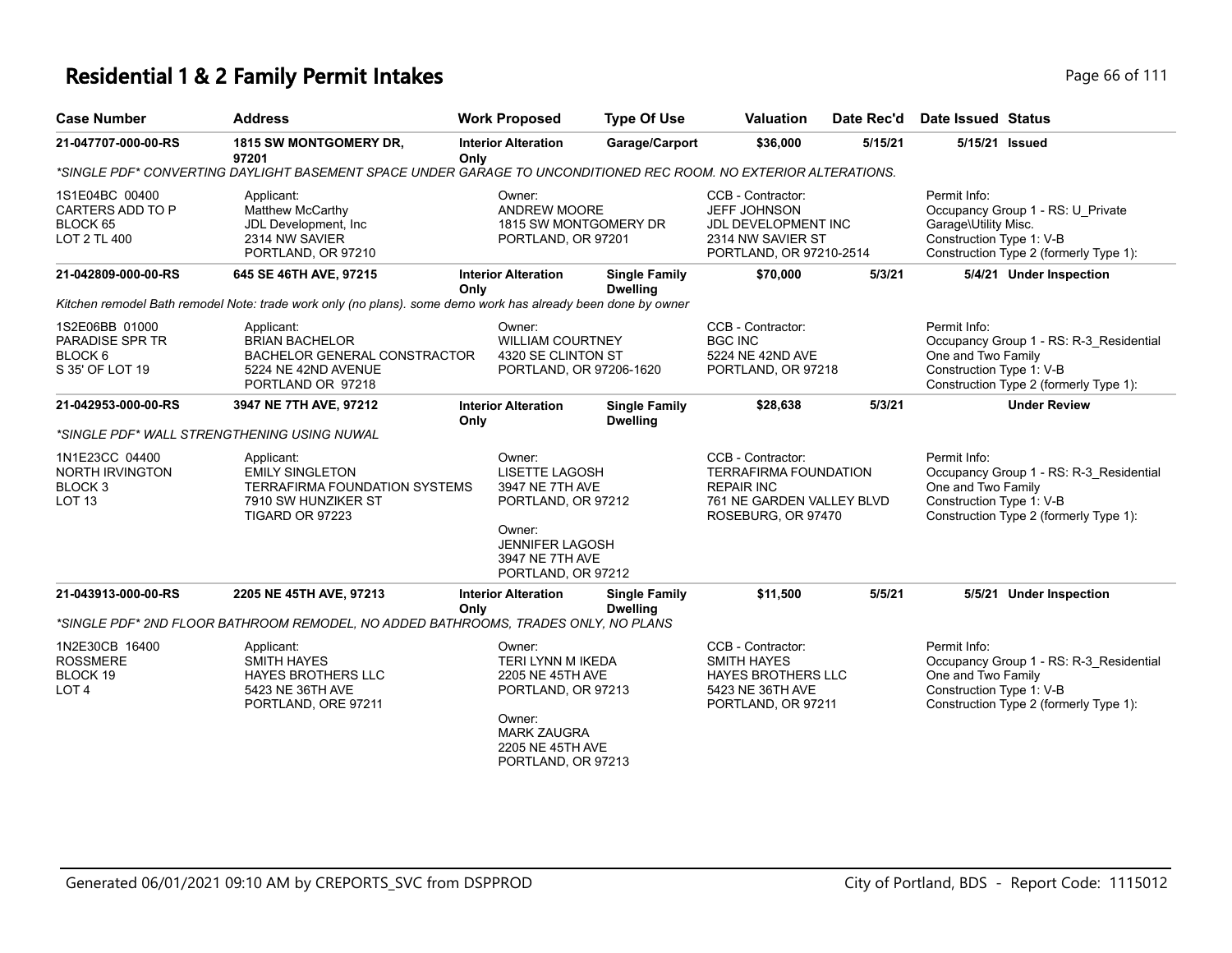| <b>Case Number</b>                                                     | <b>Address</b>                                                                                                                                                                           | <b>Work Proposed</b>                                                                                                                                     | <b>Type Of Use</b>                      | <b>Valuation</b>                                                                                | Date Rec'd | Date Issued Status                                             |                                                                                   |
|------------------------------------------------------------------------|------------------------------------------------------------------------------------------------------------------------------------------------------------------------------------------|----------------------------------------------------------------------------------------------------------------------------------------------------------|-----------------------------------------|-------------------------------------------------------------------------------------------------|------------|----------------------------------------------------------------|-----------------------------------------------------------------------------------|
| 21-044304-000-00-RS                                                    | 4106 NE 17TH AVE, 97211                                                                                                                                                                  | <b>Interior Alteration</b><br>Only                                                                                                                       | <b>Single Family</b><br>Dwelling        | \$1,500                                                                                         | 5/5/21     | 5/25/21                                                        | Issued                                                                            |
|                                                                        | *SINGLE PDF* Remove west wall of kitchen, relocate electrical as necessary. Create a 6' pass through on north wall of kitchen, relocate electrical as necessary, relocate heat register. |                                                                                                                                                          |                                         |                                                                                                 |            |                                                                |                                                                                   |
| 1N1E23DB 11800<br><b>IRVINGTON HTS</b><br>BLOCK 11<br>LOT <sub>1</sub> | Applicant:<br>Trace Brash<br>Trace Brash Construction LLC<br>3326 NE 12TH AVE<br>PORTLAND, OR 97212                                                                                      | Owner:<br>JONATHAN WEATHERFORD<br>4106 NE 17TH AVE<br>PORTLAND, OR 97211<br>Owner:<br><b>GRACE WEATHERFORD</b><br>4106 NE 17TH AVE<br>PORTLAND, OR 97211 |                                         | CCB - Contractor:<br>TRACE BRASH CONSTRUCTION<br>LLC.<br>3326 NE 12TH AVE<br>PORTLAND, OR 97212 |            | Permit Info:<br>One and Two Family<br>Construction Type 1: V-B | Occupancy Group 1 - RS: R-3 Residential<br>Construction Type 2 (formerly Type 1): |
| 21-044861-000-00-RS                                                    | 2632 NE KLICKITAT ST, 97212                                                                                                                                                              | <b>Interior Alteration</b><br>Only                                                                                                                       | <b>Single Family</b><br><b>Dwelling</b> | \$9,000                                                                                         | 5/6/21     | 5/7/21                                                         | <b>Under Inspection</b>                                                           |

|                                                                     | *SINGLE PDF* KITCHEN REMODEL, NO FOOTPRINT CHANGE OR ADDED BATHROOMS                                             |                                                                                                                                                                      |                                                                         |                                                                                                                                                                                                               |                                                                             |                                                                                                                                                     |  |
|---------------------------------------------------------------------|------------------------------------------------------------------------------------------------------------------|----------------------------------------------------------------------------------------------------------------------------------------------------------------------|-------------------------------------------------------------------------|---------------------------------------------------------------------------------------------------------------------------------------------------------------------------------------------------------------|-----------------------------------------------------------------------------|-----------------------------------------------------------------------------------------------------------------------------------------------------|--|
| 1N1E25BB 13100<br><b>IRVINDALE</b><br>BLOCK 6<br><b>LOT 1&amp;2</b> | Applicant:<br><b>JOE PETRINA</b><br>PETRINA CONSTRUCTION INC.<br>4505 NE TILLAMOOK ST<br>PORTLAND, OR 97213-1319 | Owner:                                                                                                                                                               | <b>JONATHAN HELD</b><br>2632 NE KLICKITAT ST<br>PORTLAND, OR 97212-2548 |                                                                                                                                                                                                               | PETRINA CONSTRUCTION INC<br>4505 NE TILLAMOOK ST<br>PORTLAND, OR 97213-1319 | Permit Info:<br>Occupancy Group 1 - RS: R-3 Residential<br>One and Two Family<br>Construction Type 1: V-B<br>Construction Type 2 (formerly Type 1): |  |
|                                                                     |                                                                                                                  | Owner:<br>LISA FERREIRA<br>2632 NE KLICKITAT ST<br>PORTLAND, OR 97212-2548                                                                                           |                                                                         |                                                                                                                                                                                                               |                                                                             |                                                                                                                                                     |  |
| 21-045433-000-00-RS                                                 | 3710 SW SCHOLLS FERRY RD.<br>97221                                                                               | <b>Interior Alteration</b><br>Only                                                                                                                                   | <b>Single Family</b><br><b>Dwelling</b>                                 | \$150,000                                                                                                                                                                                                     | 5/9/21                                                                      | 6/1/21 Issued                                                                                                                                       |  |
|                                                                     | INTERIOR HOUSE REMODEL. NEW KITCHEN AND UPDATE THREE EXISTING BATHROOMS.                                         |                                                                                                                                                                      |                                                                         |                                                                                                                                                                                                               |                                                                             |                                                                                                                                                     |  |
| 1S1E07CB 02000<br>SECTION 07 1S 1E<br>TL 2000 1.16 ACRES            | Applicant:<br>ERIK OSTMO<br>OSTMO CONSTRUCTION<br>1750 SW SKYLINE BLVD #110<br>PORTLAND OR 97221                 | Owner:<br><b>SEAN CUSICK</b><br>3710 SW SCHOLLS FERRY RD<br>PORTLAND, OR 97221-1248<br>Owner:<br>SARAH CUSICK<br>3710 SW SCHOLLS FERRY RD<br>PORTLAND, OR 97221-1248 |                                                                         | CCB - Contractor:<br>Gary L. Phillis<br>PHILLIS CONSTRUCTION CO<br>9409 NE COLFAX ST<br>PORTLAND, OR 97220<br>CCB - Contractor:<br>ERIK OSTMO<br>OSTMO CONSTRUCTION INC<br>PO BOX 25526<br>PORTLAND, OR 97298 |                                                                             | Permit Info:<br>Occupancy Group 1 - RS: R-3 Residential<br>One and Two Family<br>Construction Type 1: V-B<br>Construction Type 2 (formerly Type 1): |  |
|                                                                     |                                                                                                                  |                                                                                                                                                                      |                                                                         |                                                                                                                                                                                                               |                                                                             |                                                                                                                                                     |  |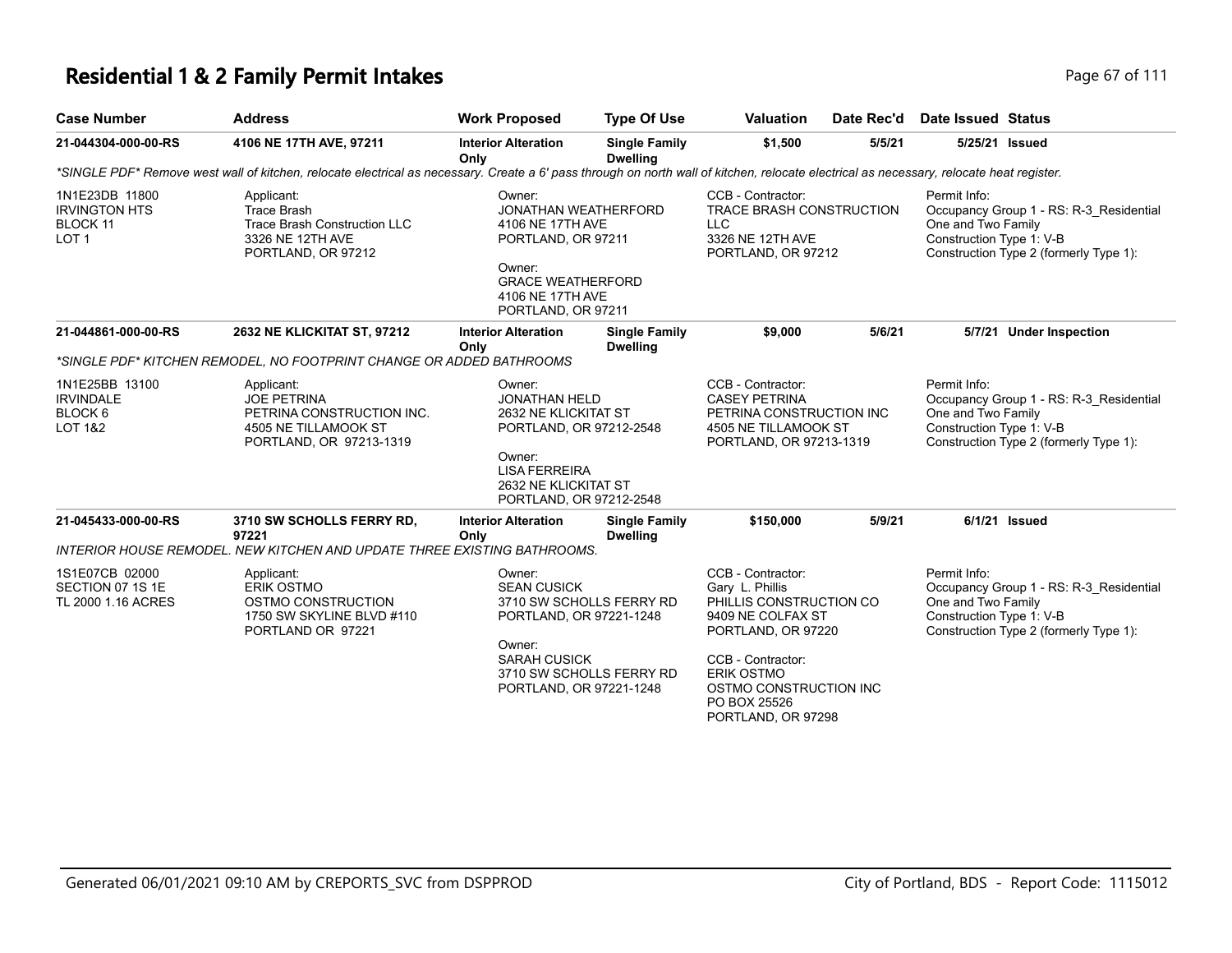| <b>Case Number</b>                                                                                 | <b>Address</b>                                                                                      | <b>Work Proposed</b>                                                                                                                                         | <b>Type Of Use</b>                      | <b>Valuation</b>                                                                                               | Date Rec'd | Date Issued Status                                             |                                                                                   |
|----------------------------------------------------------------------------------------------------|-----------------------------------------------------------------------------------------------------|--------------------------------------------------------------------------------------------------------------------------------------------------------------|-----------------------------------------|----------------------------------------------------------------------------------------------------------------|------------|----------------------------------------------------------------|-----------------------------------------------------------------------------------|
| 21-045676-000-00-RS                                                                                | 3139 SE 62ND AVE, 97206                                                                             | <b>Interior Alteration</b><br>Only                                                                                                                           | <b>Single Family</b><br><b>Dwelling</b> | \$4,225                                                                                                        | 5/10/21    | 5/10/21 Issued                                                 |                                                                                   |
|                                                                                                    | VOLUNTARY CONNECTION OF FRAMING TO FOUNDATION                                                       |                                                                                                                                                              |                                         |                                                                                                                |            |                                                                |                                                                                   |
| 1S2E07AD 01700<br><b>MERRILLS ADD</b><br>BLOCK 2<br>INC 14' STRIP W OF & ADJ<br>LOT 1 EXC PT IN ST | Applicant:<br>Michael Weber<br><b>NW Seismic Retrofitters</b><br>P O BOX 18058<br>PORTLAND OR 97212 | Owner:<br><b>MCKENZIE MILLER</b><br>3139 SE 62ND AVE<br>PORTLAND, OR 97206<br>Owner:<br><b>CHRISTOPHER COLLINS</b><br>3139 SE 62ND AVE<br>PORTLAND, OR 97206 |                                         | CCB - Contractor:<br><b>MICHAEL WIEBER</b><br>ELYSIUM CONSTRUCTION LLC<br>PO BOX 18058<br>PORTLAND, OR 97218   |            | Permit Info:<br>One and Two Family<br>Construction Type 1: V-B | Occupancy Group 1 - RS: R-3_Residential<br>Construction Type 2 (formerly Type 1): |
| 21-045700-000-00-RS                                                                                | 123 NE 56TH AVE, 97213                                                                              | <b>Interior Alteration</b><br>Only                                                                                                                           | <b>Single Family</b><br><b>Dwelling</b> | \$2,630                                                                                                        | 5/10/21    | 5/13/21 Final                                                  |                                                                                   |
|                                                                                                    | VOLUNTARY CONNECTION OF FRAMING TO FONDATION.                                                       |                                                                                                                                                              |                                         |                                                                                                                |            |                                                                |                                                                                   |
| 1N2E31DB 05200<br><b>CAPITAN ADD</b><br>BLOCK 11<br>E 1/2 OF LOT 15-18                             | Applicant:<br>Michael Weber<br><b>NW Seismic Retrofitters</b><br>P O BOX 18058<br>PORTLAND OR 97212 | Owner:<br><b>ALICIA MILES</b><br>123 NE 56TH AVE<br>PORTLAND, OR 97213                                                                                       |                                         | CCB - Contractor:<br><b>MICHAEL WIEBER</b><br>ELYSIUM CONSTRUCTION LLC<br>PO BOX 18058<br>PORTLAND, OR 97218   |            | Permit Info:<br>One and Two Family<br>Construction Type 1: V-B | Occupancy Group 1 - RS: R-3_Residential<br>Construction Type 2 (formerly Type 1): |
| 21-045753-000-00-RS                                                                                | 2633 SW VISTA AVE, 97201                                                                            | <b>Interior Alteration</b><br>Only                                                                                                                           | <b>Single Family</b><br><b>Dwelling</b> | \$9,175                                                                                                        | 5/10/21    | 5/10/21 Final                                                  |                                                                                   |
|                                                                                                    | VOLUNTARY CONNECTION OF FRAMING TO FOUNDATION. INSTALL AUTOMATIC GAS SHUT-OFF VALVE                 |                                                                                                                                                              |                                         |                                                                                                                |            |                                                                |                                                                                   |
| 1S1E05DD 03900<br><b>ALTAVISTA</b><br>LOT 1 EXC PT IN ST                                           | Applicant:<br>Michael Weber<br>NW Seismic Retrofitters<br>P O BOX 18058<br>PORTLAND OR 97212        | Owner:<br><b>ROBIN SKARSTAD</b><br>2633 SW VISTA AVE<br>PORTLAND, OR 97201<br>Owner:<br><b>ERIK SKARSTAD</b><br>2633 SW VISTA AVE<br>PORTLAND, OR 97201      |                                         | CCB - Contractor:<br><b>MICHAEL WIEBER</b><br>ELYSIUM CONSTRUCTION LLC<br>PO BOX 18058<br>PORTLAND, OR 97218   |            | Permit Info:<br>One and Two Family<br>Construction Type 1: V-B | Occupancy Group 1 - RS: R-3_Residential<br>Construction Type 2 (formerly Type 1): |
| 21-046942-000-00-RS                                                                                | 610 NW 22ND AVE, 97210                                                                              | <b>Interior Alteration</b><br>Only                                                                                                                           | <b>Single Family</b><br><b>Dwelling</b> | \$12,000                                                                                                       | 5/13/21    |                                                                | 5/13/21 Under Inspection                                                          |
|                                                                                                    | REMODEL EXISTING SECOND FLOOR BATHROOM. TRADE WORK ONLY-NO PLANS REQUIRED.                          |                                                                                                                                                              |                                         |                                                                                                                |            |                                                                |                                                                                   |
| 1N1E33BD 07600<br>KINGS 2ND ADD<br>BLOCK 11<br>S 30' OF LOT 17                                     | Applicant:<br>Erik Smith<br>ERIK SMITH CONTRACTING LLC<br>1318 SE 53rd Avenue<br>Portland, OR 97215 | Owner:<br>DAVID STEELE<br>610 NW 22ND AVE<br>PORTLAND, OR 97210-3203<br>Owner:<br><b>LORIEN STEELE</b><br>610 NW 22ND AVE<br>PORTLAND, OR 97210-3203         |                                         | CCB - Contractor:<br><b>ERIK SMITH</b><br>ERIK SMITH CONTRACTING LLC<br>1318 SE 53RD AVE<br>PORTLAND, OR 97215 |            | Permit Info:<br>One and Two Family<br>Construction Type 1: V-B | Occupancy Group 1 - RS: R-3 Residential<br>Construction Type 2 (formerly Type 1): |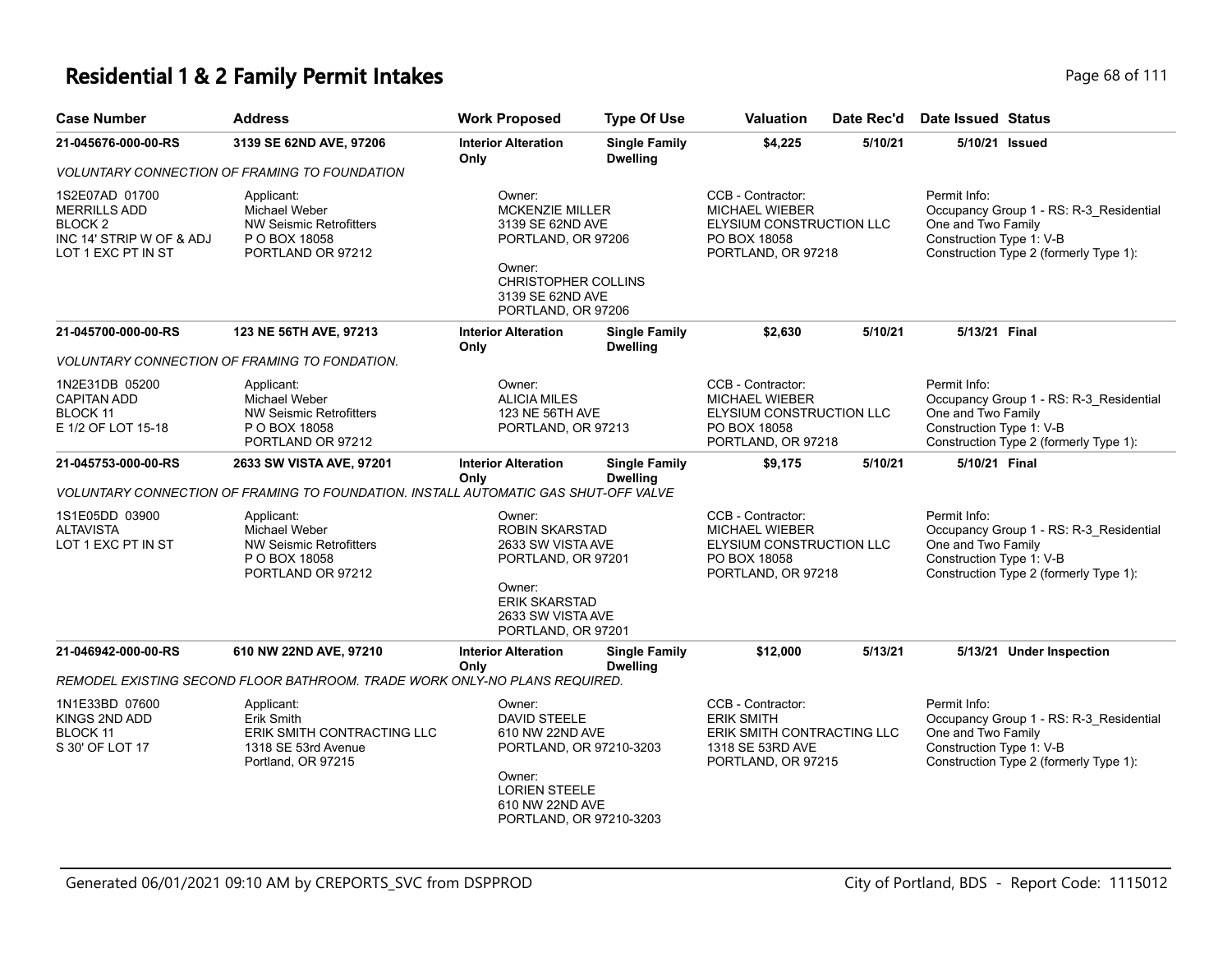| 21-047010-000-00-RS                                                 | 3316 NE 11TH AVE, 97212                                                                                                                                                                                                                                                                         | <b>Interior Alteration</b><br>Only                                                                    | <b>Single Family</b><br><b>Dwelling</b> | \$4,140                                                                                                                | 5/13/21 | 5/13/21 Final                                                                                                                                       |
|---------------------------------------------------------------------|-------------------------------------------------------------------------------------------------------------------------------------------------------------------------------------------------------------------------------------------------------------------------------------------------|-------------------------------------------------------------------------------------------------------|-----------------------------------------|------------------------------------------------------------------------------------------------------------------------|---------|-----------------------------------------------------------------------------------------------------------------------------------------------------|
| <b>VOLUNTARY EARTHQUAKE RETRO FIT</b>                               |                                                                                                                                                                                                                                                                                                 |                                                                                                       |                                         |                                                                                                                        |         |                                                                                                                                                     |
| 1N1E26BA 05200<br><b>IRVINGTON</b><br>BLOCK 85<br>LOT <sub>12</sub> | Applicant:<br><b>STEVE GEMMELL</b><br><b>GEMMELL CONSTRUCTION LLC</b><br>2310 N KERBY AVE<br>PORTLAND, OR 97227                                                                                                                                                                                 | Owner:<br><b>RENSLA PROPERTIES LLC</b><br>3015 NE DUNCKLEY ST<br>PORTLAND, OR 97212                   |                                         | CCB - Contractor:<br><b>STEVE GEMMELL</b><br><b>GEMMELL CONSTRUCTION LLC</b><br>2310 N KERBY AVE<br>PORTLAND, OR 97227 |         | Permit Info:<br>Occupancy Group 1 - RS: R-3_Residential<br>One and Two Family<br>Construction Type 1: V-B<br>Construction Type 2 (formerly Type 1): |
| 21-047029-000-00-RS                                                 | 7215 SE 17TH AVE, 97202                                                                                                                                                                                                                                                                         | <b>Interior Alteration</b><br>Only                                                                    | <b>Single Family</b><br><b>Dwelling</b> | \$20,000                                                                                                               | 5/13/21 | <b>Approved to Issue</b>                                                                                                                            |
| LOCATION, ENCLOSE MECHANICAL.                                       | *SINGLE PDF* FINISH EXISTING BASEMENT, WATERPROOF ENTIRE PERIMETER OF LIVING SPACE ADD SUMP PUMP, ADD (2) 1/2 BATHS - (1) IN BASEMENT, (1) ON MAIN<br>FLOOR EACH WITH DEDICATED CIRCUIT AND (2) BATH FANS, ADD (1) BEDROOM WITH EGRESS WINDOW, LVING SPACE AND OFFICE/DEN. MOVE LAUNDRY HOOK UP |                                                                                                       |                                         |                                                                                                                        |         |                                                                                                                                                     |
| 1S1E23AB 12200<br>WESTMORELAND<br>BLOCK 4<br><b>LOT 15</b>          | Applicant:<br>PHIL MURFF<br>TRUE CRAFT RENOVATIONS<br>8510 E BURNSIDE ST<br>PORTLAND, OR 97216                                                                                                                                                                                                  | Owner:<br>PHILLIP MURFF<br>7205 SE 17TH AVE<br>PORTLAND, OR 97202<br>Owner:<br><b>CHRISTINA MURFF</b> |                                         | CCB - Contractor:<br>PHILLIP NOEL MURFF<br>7215 SE 17TH AVE<br>PORTLAND, OR 97202                                      |         | Permit Info:<br>Occupancy Group 1 - RS: R-3 Residential<br>One and Two Family<br>Construction Type 1: V-B<br>Construction Type 2 (formerly Type 1): |
|                                                                     |                                                                                                                                                                                                                                                                                                 | 7205 SE 17TH AVE<br>PORTLAND, OR 97202                                                                |                                         | \$24,000                                                                                                               | 5/14/21 | 5/14/21 Under Inspection                                                                                                                            |
| 21-047316-000-00-RS                                                 | 208 SE CESAR E CHAVEZ BLVD,<br>97214                                                                                                                                                                                                                                                            | <b>Interior Alteration</b><br>Only                                                                    | <b>Single Family</b><br><b>Dwelling</b> |                                                                                                                        |         |                                                                                                                                                     |
|                                                                     | REMODEL EXISTING MASTER BATHROOM. REMOVE BATH TUB AND REPLACE WITH SHOWER. TRADE WORK ONLY-NO PLANS REQUIRED.                                                                                                                                                                                   |                                                                                                       |                                         |                                                                                                                        |         |                                                                                                                                                     |
| 1N1E36DD 04000<br>LAURELHURST<br>BLOCK 100<br>LOT <sub>1</sub>      | Applicant:<br>MICHAEL DAGOSTINO<br>MEADOWLARK ENTERPRISES INC<br>1631 NE BROADWAY #439<br>PORTLAND, OR 97232                                                                                                                                                                                    | Owner:<br><b>JUSTIN WASSINGER</b><br>PORTLAND, OR 97214                                               | 208 SE CESAR E CHAVEZ BLVD              | CCB - Contractor:<br>ANCTIL HEATING & COOLING INC<br>2150 N LEWIS AVE<br>PORTLAND, OR 97227                            |         | Permit Info:<br>Occupancy Group 1 - RS: R-3 Residential<br>One and Two Family<br>Construction Type 1: V-B<br>Construction Type 2 (formerly Type 1): |
|                                                                     |                                                                                                                                                                                                                                                                                                 | Owner:<br><b>CHRISTOPHER MASON</b><br>PORTLAND, OR 97214                                              | 208 SE CESAR E CHAVEZ BLVD              | CCB - Contractor:<br>MEADOWLARK ENTERPRISE INC<br>1631 NE BROADWAY #439<br>PORTLAND, OR 97232                          |         |                                                                                                                                                     |
| 21-047320-000-00-RS                                                 | 601 SE MANCHESTER PL, 97202                                                                                                                                                                                                                                                                     | <b>Interior Alteration</b><br>Only                                                                    | <b>Single Family</b><br><b>Dwelling</b> | \$6,180                                                                                                                | 5/14/21 | 5/14/21 Final                                                                                                                                       |
| <b>VOLUNTARY EARTHQUAKE UPGRADE</b>                                 |                                                                                                                                                                                                                                                                                                 |                                                                                                       |                                         |                                                                                                                        |         |                                                                                                                                                     |
| 11E26AB05700                                                        | Applicant:<br><b>STEVE GEMMELL</b><br><b>GEMMELL CONSTRUCTION LLC</b><br>2310 N KERBY AVE<br>PORTLAND, OR 97227                                                                                                                                                                                 |                                                                                                       |                                         | CCB - Contractor:<br><b>STEVE GEMMELL</b><br><b>GEMMELL CONSTRUCTION LLC</b><br>2310 N KERBY AVE<br>PORTLAND, OR 97227 |         | Permit Info:<br>Occupancy Group 1 - RS: R-3_Residential<br>One and Two Family<br>Construction Type 1: V-B<br>Construction Type 2 (formerly Type 1): |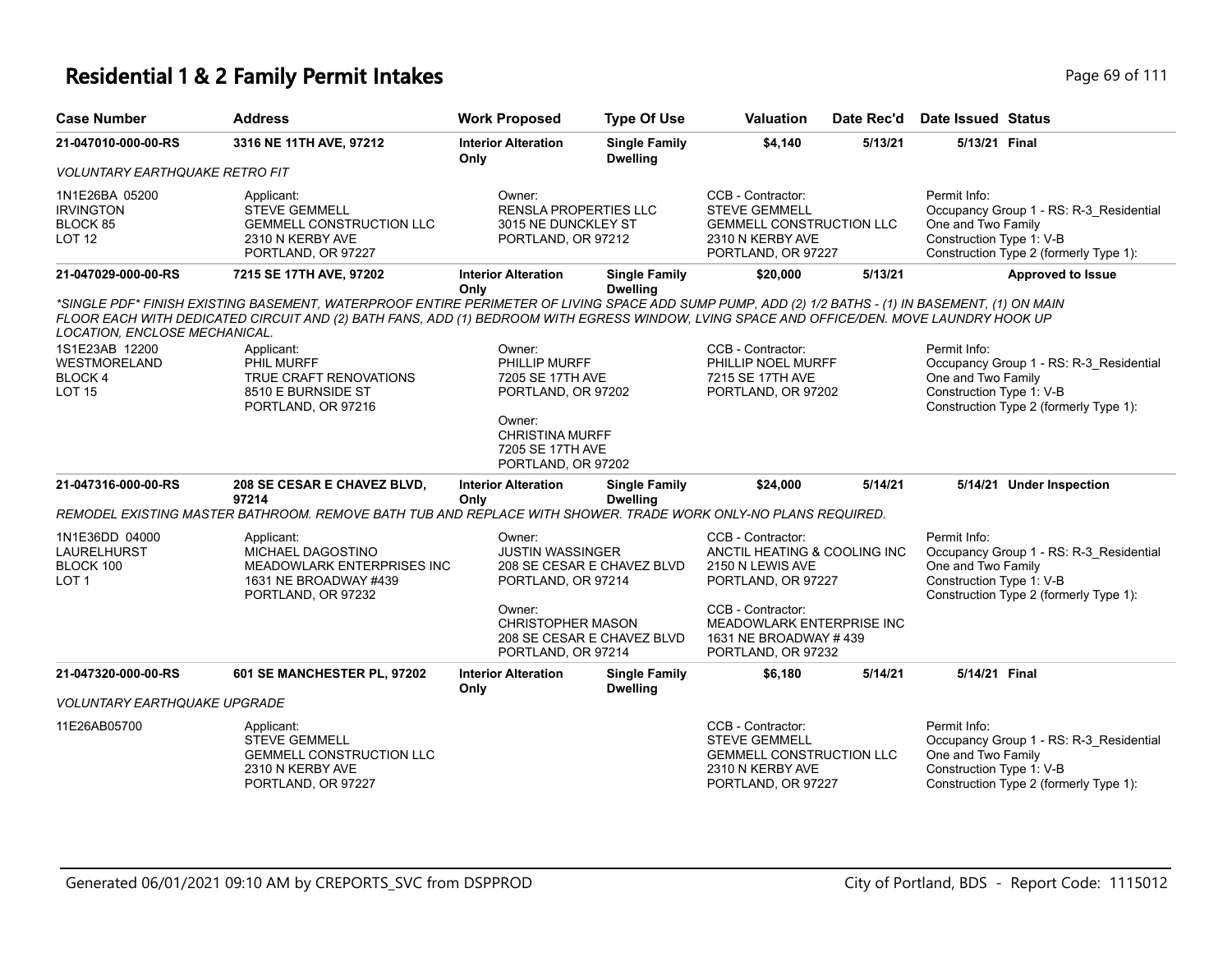### **Residential 1 & 2 Family Permit Intakes Page 70 of 111**

| <b>Case Number</b>                                                      | <b>Address</b>                                                                                                  | <b>Work Proposed</b>                                                    | <b>Type Of Use</b>                      | <b>Valuation</b>                                                                                                                      | Date Rec'd | Date Issued Status                                             |                                                                                   |
|-------------------------------------------------------------------------|-----------------------------------------------------------------------------------------------------------------|-------------------------------------------------------------------------|-----------------------------------------|---------------------------------------------------------------------------------------------------------------------------------------|------------|----------------------------------------------------------------|-----------------------------------------------------------------------------------|
| 21-047325-000-00-RS                                                     | 7011 SE 42ND AVE, 97206                                                                                         | <b>Interior Alteration</b><br>Only                                      | <b>Single Family</b><br><b>Dwelling</b> | \$4,655                                                                                                                               | 5/14/21    | 5/14/21 Final                                                  |                                                                                   |
| <b>VOLUNTARY EARTHQUAKE UPGRADE</b>                                     |                                                                                                                 |                                                                         |                                         |                                                                                                                                       |            |                                                                |                                                                                   |
| 1S2E19BB 08500<br><b>DOVER</b><br>BLOCK 10<br>LOT <sub>1</sub>          | Applicant:<br><b>STEVE GEMMELL</b><br><b>GEMMELL CONSTRUCTION LLC</b><br>2310 N KERBY AVE<br>PORTLAND, OR 97227 | Owner:<br>CAMELA H RAYMOND TR<br>7011 SE 42ND AVE<br>PORTLAND, OR 97206 |                                         | CCB - Contractor:<br><b>STEVE GEMMELL</b><br><b>GEMMELL CONSTRUCTION LLC</b><br>2310 N KERBY AVE<br>PORTLAND, OR 97227                |            | Permit Info:<br>One and Two Family<br>Construction Type 1: V-B | Occupancy Group 1 - RS: R-3 Residential<br>Construction Type 2 (formerly Type 1): |
| 21-047330-000-00-RS                                                     | 4904 NE 24TH AVE, 97211                                                                                         | <b>Interior Alteration</b><br>Only                                      | <b>Single Family</b><br><b>Dwelling</b> | \$30,000                                                                                                                              | 5/14/21    |                                                                | 5/14/21 Under Inspection                                                          |
|                                                                         | CONVERT 3RD FLOOR DORMER INTO A BATHROOM, UP DATE PLUMBING IN 2ND FLOOR BATHROOM                                |                                                                         |                                         |                                                                                                                                       |            |                                                                |                                                                                   |
| 1N1E24BC 08700<br><b>LESTER PK</b><br><b>BLOCK1</b><br>LOT <sub>6</sub> | Applicant:<br><b>JOHN GRAY</b><br>JOHN GRAY DESIGN/BUILD LLC<br>1717 NW 24TH AVENUE<br>PORTLAND, OR 97210       | Owner:<br><b>DORIS RINK</b><br>4904 NE 24TH AVE<br>PORTLAND, OR 97211   |                                         | CCB - Contractor:<br>JOHN GRAY DESIGN LLC<br>1717 NW 24TH AVE<br>PORTLAND, OR 97210                                                   |            | Permit Info:<br>One and Two Family<br>Construction Type 1: V-B | Occupancy Group 1 - RS: R-3 Residential<br>Construction Type 2 (formerly Type 1): |
| 21-047338-000-00-RS                                                     | 1729 SE 36TH AVE, 97214                                                                                         | <b>Interior Alteration</b><br>Only                                      | <b>Single Family</b><br><b>Dwelling</b> | \$21,000                                                                                                                              | 5/14/21    |                                                                | 5/14/21 Under Inspection                                                          |
|                                                                         | REMODEL KITCHEN. TRADE WORK ONLY-NO PLANS REQUIRED.                                                             |                                                                         |                                         |                                                                                                                                       |            |                                                                |                                                                                   |
| 1S1E01DB 06300<br>SECTION 01 1S 1E<br>TL 6300 0.06 ACRES                | Applicant:<br>PHILIP MANLEY<br>PHIL MANLEY CONSTRUCTION LLC<br>5803 SE LINCOLN ST<br>PORTLAND, OR 97214         | Owner:<br><b>KELLY MULLER</b><br>1729 SE 36TH AVE<br>PORTLAND, OR 97214 |                                         | CCB - Contractor:<br><b>ECOHEAT INC</b><br>2710 SE 50TH AVE<br>PORTLAND, OR 97206<br>CCB - Contractor:<br>DUILID MANILEV CONCTDUCTION |            | Permit Info:<br>One and Two Family<br>Construction Type 1: V-B | Occupancy Group 1 - RS: R-3 Residential<br>Construction Type 2 (formerly Type 1): |

|                                                   |                                                                                              | PHILIP MANLET CONSTRUCTION<br>LLC.<br>3803 SE LINCOLN ST<br>PORTLAND, OR 97214 |                                         |                                                                                                       |         |                                                                                                                                                     |  |  |
|---------------------------------------------------|----------------------------------------------------------------------------------------------|--------------------------------------------------------------------------------|-----------------------------------------|-------------------------------------------------------------------------------------------------------|---------|-----------------------------------------------------------------------------------------------------------------------------------------------------|--|--|
| 21-047357-000-00-RS                               | 6112 NE PRESCOTT ST, 97218                                                                   | <b>Interior Alteration</b><br>Only                                             | <b>Single Family</b><br><b>Dwelling</b> | \$6,410                                                                                               | 5/14/21 | 5/14/21 Issued                                                                                                                                      |  |  |
|                                                   | <i>VOLUNTARY CONNECTION OF FRAMING TO FOUNDATION.</i>                                        |                                                                                |                                         |                                                                                                       |         |                                                                                                                                                     |  |  |
| 1N2E19DA 00101<br>PARTITION PLAT 2008-83<br>LOT 1 | Applicant:<br>Michael Weber<br>NW Seismic Retrofitters<br>P O BOX 18058<br>PORTLAND OR 97212 | Owner:<br><b>ALLYN YORK</b><br>6112 NE PRESCOTT ST<br>PORTLAND, OR 97218       |                                         | CCB - Contractor:<br>MICHAEL WIEBER<br>ELYSIUM CONSTRUCTION LLC<br>PO BOX 18058<br>PORTLAND, OR 97218 |         | Permit Info:<br>Occupancy Group 1 - RS: R-3 Residential<br>One and Two Family<br>Construction Type 1: V-B<br>Construction Type 2 (formerly Type 1): |  |  |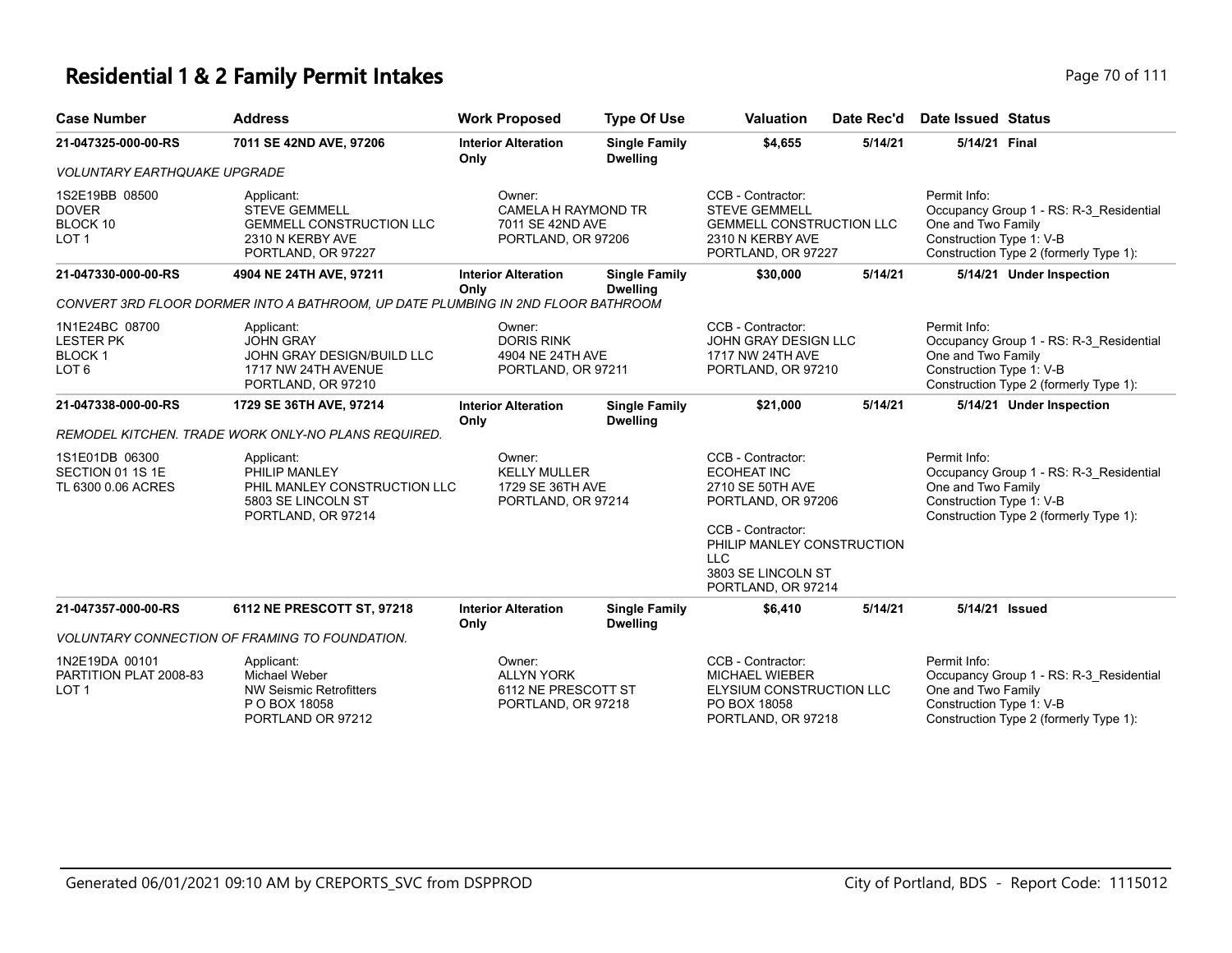## **Residential 1 & 2 Family Permit Intakes Page 71 of 111**

| Residential T& Z Family Permit intakes |                               |                     |               |               |                |                                         |  |
|----------------------------------------|-------------------------------|---------------------|---------------|---------------|----------------|-----------------------------------------|--|
| <b>Case Number</b>                     | Address                       | Work Proposed       | Type Of Use   |               |                | Valuation Date Rec'd Date Issued Status |  |
| <b>24 047270 000 00 DC</b>             | <b>CORE NE DAVIS ST 07942</b> | Intorior Altoration | Single Family | <b>CA AQE</b> | <b>EIAAI94</b> | $E/4A/24$ leeued                        |  |

| 21-047370-000-00-RS                                                        | 6235 NE DAVIS ST, 97213                                                                                                          | <b>Interior Alteration</b><br>Only                                                                                                                                    | <b>Single Family</b><br><b>Dwelling</b> | \$4,485                                                                                                                                                                                                                                                                                                     | 5/14/21 | 5/14/21 Issued                                                                                                                                      |
|----------------------------------------------------------------------------|----------------------------------------------------------------------------------------------------------------------------------|-----------------------------------------------------------------------------------------------------------------------------------------------------------------------|-----------------------------------------|-------------------------------------------------------------------------------------------------------------------------------------------------------------------------------------------------------------------------------------------------------------------------------------------------------------|---------|-----------------------------------------------------------------------------------------------------------------------------------------------------|
|                                                                            | VOLUNTARY CONNECTION OF FRAMING TO FOUNDATION. INSTALL AUTOMATIC GAS SHUT-OFF VALVE                                              |                                                                                                                                                                       |                                         |                                                                                                                                                                                                                                                                                                             |         |                                                                                                                                                     |
| 1N2E32CB 07400<br>ORCHARD HOMES<br>BLOCK <sub>8</sub><br>LOT <sub>17</sub> | Applicant:<br><b>Michael Weber</b><br><b>NW Seismic Retrofitters</b><br>P O BOX 18058<br>PORTLAND OR 97212                       | Owner:<br><b>JULIE NIX</b><br>6235 NE DAVIS ST<br>PORTLAND, OR 97213<br>Owner:<br><b>KATHRYN MCCURDY</b><br>6235 NE DAVIS ST<br>PORTLAND, OR 97213                    |                                         | CCB - Contractor:<br><b>MICHAEL WIEBER</b><br>ELYSIUM CONSTRUCTION LLC<br>PO BOX 18058<br>PORTLAND, OR 97218                                                                                                                                                                                                |         | Permit Info:<br>Occupancy Group 1 - RS: R-3 Residential<br>One and Two Family<br>Construction Type 1: V-B<br>Construction Type 2 (formerly Type 1): |
| 21-047844-000-00-RS                                                        | 6685 N MEARS ST, 97203                                                                                                           | <b>Interior Alteration</b><br>Only                                                                                                                                    | <b>Single Family</b><br><b>Dwelling</b> | \$60,000                                                                                                                                                                                                                                                                                                    | 5/17/21 | 5/17/21 Issued                                                                                                                                      |
| CONVERT TO PANTRY, ADD BAR SINK IN BASEMENT                                | CONVERSION OF UNFINISHED BASEMENT TO LIVING SPACE. ADD BATHROOM AND BEDROOM TO BASEMENT. DECOMMISSION MAIN FLOOR POWDER BATH AND |                                                                                                                                                                       |                                         |                                                                                                                                                                                                                                                                                                             |         |                                                                                                                                                     |
| 1N1E06DC 09804<br>PARTITION PLAT 2010-7<br>LOT <sub>2</sub>                | Applicant:<br><b>BUILDING ARTS LLC</b><br>1724 NE 53RD AVE<br>PORTLAND, OR 97213                                                 | Owner:<br><b>EVA LEVBARG</b><br>6685 N MEARS ST<br>PORTLAND, OR 97203<br>Owner:<br><b>ADAM LEVBARG</b><br>6685 N MEARS ST<br>PORTLAND, OR 97203                       |                                         | CCB - Contractor:<br><b>D &amp; D ACQUISITIONS INC</b><br>11120 SW INDUSTRIAL WAY BLDG<br>93<br>TUALATIN, OR 97062<br>CCB - Contractor:<br>RJ RAMOS ENTERPRISES INC<br>8401 SE POWELL BLVD<br>PORTLAND, OR 97266<br>CCB - Contractor:<br><b>BUILDING ARTS LLC</b><br>1724 NE 53RD AVE<br>PORTLAND, OR 97213 |         | Permit Info:<br>Occupancy Group 1 - RS: R-3 Residential<br>One and Two Family<br>Construction Type 1: V-B<br>Construction Type 2 (formerly Type 1): |
| 21-048395-000-00-RS                                                        | 3325 NW FRANKLIN CT, 97210                                                                                                       | <b>Interior Alteration</b><br>Only                                                                                                                                    | <b>Single Family</b><br><b>Dwelling</b> | \$79,745                                                                                                                                                                                                                                                                                                    | 5/18/21 | 5/25/21 Issued                                                                                                                                      |
|                                                                            | SINGLE PDF VOLUNTARY INSTALLATION OF CONCRETE FOOTINGS TO SUPPORT EXISTING WALLS OF A HOUSE.                                     |                                                                                                                                                                       |                                         |                                                                                                                                                                                                                                                                                                             |         |                                                                                                                                                     |
| 1N1E29CD 11500<br><b>WILLAMETTE HTS ADD</b><br>BLOCK 28<br><b>LOT 12</b>   | Applicant:<br><b>Michael Weber</b><br><b>NW Seismic Retrofitters</b><br>P O BOX 18058<br>PORTLAND OR 97212                       | Owner:<br><b>J GILL DENNIS</b><br>3325 NW FRANKLIN CT<br>PORTLAND, OR 97210-1923<br>Owner:<br><b>KRISTEN DENNIS</b><br>3325 NW FRANKLIN CT<br>PORTLAND, OR 97210-1923 |                                         | CCB - Contractor:<br><b>MICHAEL WIEBER</b><br>ELYSIUM CONSTRUCTION LLC<br>PO BOX 18058<br>PORTLAND, OR 97218                                                                                                                                                                                                |         | Permit Info:<br>Occupancy Group 1 - RS: R-3_Residential<br>One and Two Family<br>Construction Type 1: V-B<br>Construction Type 2 (formerly Type 1): |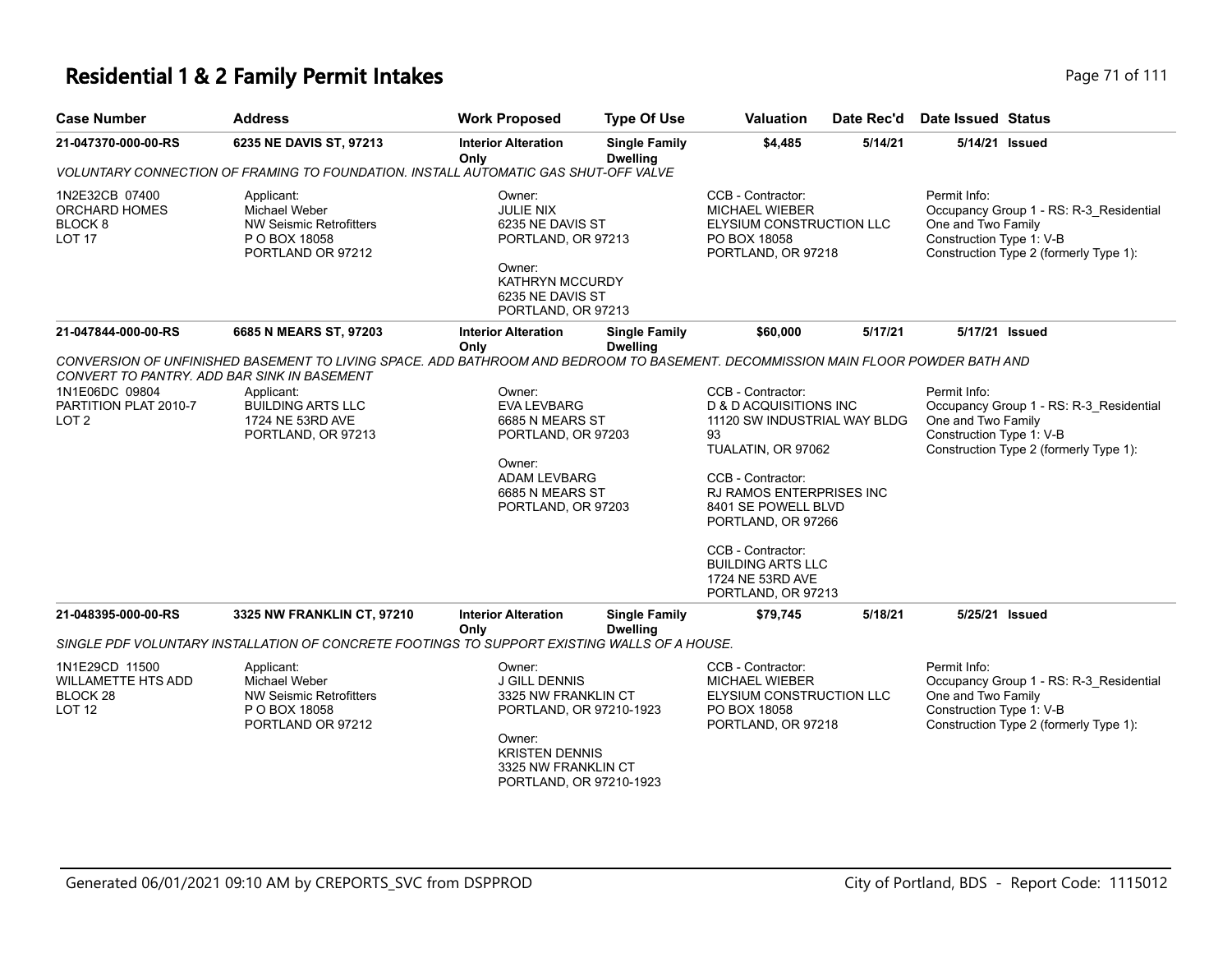## **Residential 1 & 2 Family Permit Intakes Page 72 of 111**

| <b>Case Number</b>                                                                        | <b>Address</b>                                                                                                  | <b>Work Proposed</b>                                                                                                                                                                                                                             | <b>Type Of Use</b>                      | <b>Valuation</b>                                                                                                          | Date Rec'd | <b>Date Issued Status</b>                                                                                                                           |  |  |
|-------------------------------------------------------------------------------------------|-----------------------------------------------------------------------------------------------------------------|--------------------------------------------------------------------------------------------------------------------------------------------------------------------------------------------------------------------------------------------------|-----------------------------------------|---------------------------------------------------------------------------------------------------------------------------|------------|-----------------------------------------------------------------------------------------------------------------------------------------------------|--|--|
| 21-048689-000-00-RS                                                                       | 4447 SE 30TH AVE, 97202                                                                                         | <b>Interior Alteration</b><br>Onlv                                                                                                                                                                                                               | <b>Single Family</b><br><b>Dwelling</b> | \$20,000                                                                                                                  | 5/19/21    | 5/19/21 Issued                                                                                                                                      |  |  |
| CONVERT BASEMENT TO NEW LIVING SPAVE, FAMILY ROOM, NEW BATHROOM, BEDROOM AND LAUNDRY ROOM |                                                                                                                 |                                                                                                                                                                                                                                                  |                                         |                                                                                                                           |            |                                                                                                                                                     |  |  |
| 1S1E12CD 14300<br>CANONGATE<br><b>BLOCK 5</b><br><b>LOT 11</b>                            | Applicant:<br><b>EDWIN HOOKER</b><br><b>ECOCRAFT LLC</b><br>4408 NE 38TH AVENUE<br>PORTLAND, OR 97211           | Owner:<br><b>CHRISTINE CANNISTRACI</b><br>4447 SE 30TH AVE<br>PORTLAND, OR 97202                                                                                                                                                                 |                                         | CCB - Contractor:<br><b>ECOCRAFT LLC</b><br>4408 NE 38TH AVE<br>PORTLAND, OR 97211                                        |            | Permit Info:<br>Occupancy Group 1 - RS: R-3 Residential<br>One and Two Family<br>Construction Type 1: V-B<br>Construction Type 2 (formerly Type 1): |  |  |
| 21-048762-000-00-RS                                                                       | 11501 SE FLAVEL ST, 97266                                                                                       | <b>Interior Alteration</b><br>Only                                                                                                                                                                                                               | <b>Single Family</b><br><b>Dwelling</b> | \$15,000                                                                                                                  | 5/19/21    | 5/19/21 Issued                                                                                                                                      |  |  |
|                                                                                           | REPLACE EXTING WINDOW WITH A FRENCH DOOR FOR ACCESS TO THE DECK                                                 |                                                                                                                                                                                                                                                  |                                         |                                                                                                                           |            |                                                                                                                                                     |  |  |
| 1S2E22AC 11300<br>PORTNOMAH PARK<br><b>BLOCK1</b><br>LOT <sub>34</sub>                    | Applicant:<br><b>MICK MILLER</b><br>MICK MILLER CONSTRUCTION<br>6928 NE ALBERTA ST<br>PORTLAND OR 97218         | Owner:<br>OUSAMA LAKHDAR-GHAZAL<br>11501 SE FLAVEL ST<br>PORTLAND, OR 97266                                                                                                                                                                      |                                         | CCB - Contractor:<br>MICK MILLER CONSTRUCTION<br><b>LLC</b><br>6928 NE ALBERTA ST<br>PORTLAND, OR 97218                   |            | Permit Info:<br>Occupancy Group 1 - RS: R-3_Residential<br>One and Two Family<br>Construction Type 1: V-B<br>Construction Type 2 (formerly Type 1): |  |  |
| 21-049192-000-00-RS                                                                       | 8104 SE 72ND AVE, 97206                                                                                         | <b>Interior Alteration</b><br>Only                                                                                                                                                                                                               | <b>Single Family</b><br><b>Dwelling</b> | \$28,000                                                                                                                  | 5/20/21    | 5/20/21 Issued                                                                                                                                      |  |  |
|                                                                                           | CONVERT BASEMENT TO LIVING SPACE, WITH BEDROOM AND BATHROOM                                                     |                                                                                                                                                                                                                                                  |                                         |                                                                                                                           |            |                                                                                                                                                     |  |  |
| 1S2E20DC 06700<br>PLEASANT LITTLE HMS NO<br>$\overline{2}$<br><b>BLOCK1</b><br>LOT 1&2    | Applicant:<br><b>JEREMY GISSEL</b><br>AMERICAN LEGACY HOMES<br>317 N ELLIOTT RD<br>NEWBERG, OR 97152            | Owner:<br><b>TAYLOR ANDERSON</b><br>8104 SE 72ND AVE<br>PORTLAND, OR 97206                                                                                                                                                                       |                                         | CCB - Contractor:<br>AMERICAN LEGACY HOMES &<br><b>CONSTRUCTION LLC</b><br>1600 NE CHEHALEM DR<br>NEWBERG, OR 97132       |            | Permit Info:<br>Occupancy Group 1 - RS: R-3_Residential<br>One and Two Family<br>Construction Type 1: V-B<br>Construction Type 2 (formerly Type 1): |  |  |
| 21-049411-000-00-RS                                                                       | 1552 SE SPOKANE ST, 97202<br>*SINGLE PDF* BASEMENT DIG OUT AND NEW SHOTCRETE WALLS                              | <b>Interior Alteration</b><br>Only                                                                                                                                                                                                               | <b>Single Family</b><br><b>Dwelling</b> | \$39,650                                                                                                                  | 5/20/21    | <b>Under Review</b>                                                                                                                                 |  |  |
| 1S1E23DC 12000<br>SELLWOOD<br>BLOCK 70<br><b>LOT 17</b>                                   | Applicant:<br><b>EMILY SINGLETON</b><br>TERRAFIRMA FOUNDATION SYSTEMS<br>7910 SW HUNZIKER ST<br>TIGARD OR 97223 | Owner:<br><b>KYE WON BANG</b><br>1552 SE SPOKANE ST<br>PORTLAND, OR 97202-6638<br>Owner:<br><b>JIN KYUNG OH</b><br>1552 SE SPOKANE ST<br>PORTLAND, OR 97202-6638<br>Owner:<br><b>JIUNG BANG</b><br>1552 SE SPOKANE ST<br>PORTLAND, OR 97202-6638 |                                         | CCB - Contractor:<br><b>TERRAFIRMA FOUNDATION</b><br><b>REPAIR INC</b><br>761 NE GARDEN VALLEY BLVD<br>ROSEBURG, OR 97470 |            | Permit Info:<br>Occupancy Group 1 - RS: R-3_Residential<br>One and Two Family<br>Construction Type 1: V-B<br>Construction Type 2 (formerly Type 1): |  |  |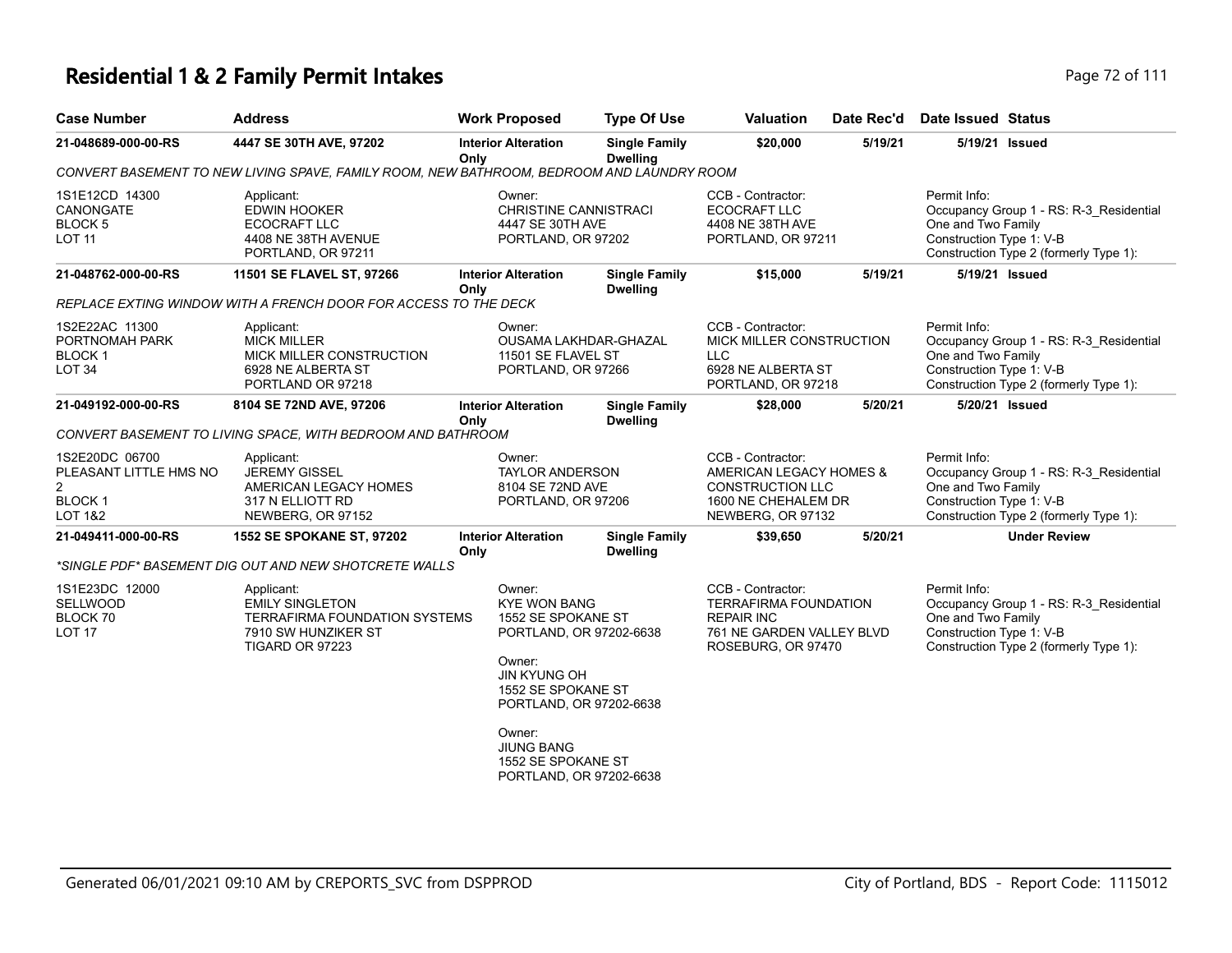### **Residential 1 & 2 Family Permit Intakes Page 73 of 111**

| <b>Case Number</b>                                                        | <b>Address</b>                                                                                                  | <b>Work Proposed</b>                                                                                                                                            | <b>Type Of Use</b>                      | <b>Valuation</b>                                                                                                                               | Date Rec'd | <b>Date Issued Status</b>                                                                                                                           |  |
|---------------------------------------------------------------------------|-----------------------------------------------------------------------------------------------------------------|-----------------------------------------------------------------------------------------------------------------------------------------------------------------|-----------------------------------------|------------------------------------------------------------------------------------------------------------------------------------------------|------------|-----------------------------------------------------------------------------------------------------------------------------------------------------|--|
| 21-049432-000-00-RS                                                       | 4155 SE TAGGART ST - UNIT A,                                                                                    | <b>Interior Alteration</b>                                                                                                                                      | <b>Single Family</b>                    | \$7,255                                                                                                                                        | 5/20/21    | 5/20/21 Under Inspection                                                                                                                            |  |
| <b>VOLUNTARY ERATHQUAKE RETRO FIT</b>                                     | 97202                                                                                                           | Only                                                                                                                                                            | <b>Dwelling</b>                         |                                                                                                                                                |            |                                                                                                                                                     |  |
| 1S2E07BB 19000<br><b>RICHMOND ADD</b><br>BLOCK <sub>9</sub><br>LOT 12&14  | Applicant:<br><b>STEVE GEMMELL</b><br><b>GEMMELL CONSTRUCTION LLC</b><br>2310 N KERBY AVE<br>PORTLAND, OR 97227 | Owner:<br><b>ANDREI KLIMENKO</b><br>4155 SE TAGGART ST<br>PORTLAND, OR 97202<br>Owner:<br><b>RUTA STABINA</b><br>4155 SE TAGGART ST<br>PORTLAND, OR 97202       |                                         | CCB - Contractor:<br><b>STEVE GEMMELL</b><br><b>GEMMELL CONSTRUCTION LLC</b><br>2310 N KERBY AVE<br>PORTLAND, OR 97227                         |            | Permit Info:<br>Occupancy Group 1 - RS: R-3_Residential<br>One and Two Family<br>Construction Type 1: V-B<br>Construction Type 2 (formerly Type 1): |  |
| 21-049627-000-00-RS                                                       | 3282 SW FAIRMOUNT BLVD,<br>97239                                                                                | <b>Interior Alteration</b><br>Only                                                                                                                              | <b>Single Family</b><br><b>Dwelling</b> | \$25,000                                                                                                                                       | 5/21/21    | 5/21/21 Issued                                                                                                                                      |  |
|                                                                           | REPAIR WATER DAMAGED WOOD FLOOR FRAMING, WITH LIKE FOR LIKE                                                     |                                                                                                                                                                 |                                         |                                                                                                                                                |            |                                                                                                                                                     |  |
| 1S1E08DA 08600<br><b>COUNCIL CREST PK</b><br>BLOCK 28<br>LOT <sub>7</sub> | Applicant:<br>ANDREW GOLD<br>2528 SE SALMON ST<br>PORTLAND OR 97214                                             | Owner:<br><b>RAY FRAZIER</b><br>3282 SW FAIRMOUNT BLVD<br>PORTLAND, OR 97239<br>Owner:<br><b>ATHENA FRAZIER</b><br>3282 SW FAIRMOUNT BLVD<br>PORTLAND, OR 97239 |                                         | CCB - Contractor:<br><b>ANDREW GOLD</b><br><b>GOLD STAR DESIGN &amp;</b><br><b>CONSTRUCTION LLC</b><br>2528 SE SALMON ST<br>PORTLAND, OR 97214 |            | Permit Info:<br>Occupancy Group 1 - RS: R-3_Residential<br>One and Two Family<br>Construction Type 1: V-B<br>Construction Type 2 (formerly Type 1): |  |
| 21-049709-000-00-RS                                                       | 5229 SW DOLPH CT, 97219                                                                                         | <b>Interior Alteration</b><br>Only                                                                                                                              | <b>Single Family</b><br><b>Dwelling</b> | \$4,200                                                                                                                                        | 5/21/21    | 5/21/21 Issued                                                                                                                                      |  |
| ADD POWDER ROOM TO MAIN FLOOR.                                            |                                                                                                                 |                                                                                                                                                                 |                                         |                                                                                                                                                |            |                                                                                                                                                     |  |
| 1S1E19DC 07400<br>SECTION 19 1S 1E<br>TL 7400 0.34 ACRES                  | Applicant:<br>ROBERT WOOD<br><b>MOUNTAINWOOD HOMES</b><br>PO BOX 2257<br>PORTLAND, OR 97075                     | Owner:<br><b>SUZANNAH LUHN</b><br>7400 SW BARNES RD #1212<br>PORTLAND, OR 97225                                                                                 |                                         | CCB - Contractor:<br>MOUNTAINWOOD HOMES INC<br>PO BOX 2257<br>BEAVERTON, OR 97075-2257                                                         |            | Permit Info:<br>Occupancy Group 1 - RS: R-3 Residential<br>One and Two Family<br>Construction Type 1: V-B<br>Construction Type 2 (formerly Type 1): |  |
| 21-049744-000-00-RS                                                       | 10278 N TYLER AVE, 97203                                                                                        | <b>Interior Alteration</b><br>Only                                                                                                                              | <b>Single Family</b><br><b>Dwelling</b> | \$22,500                                                                                                                                       | 5/21/21    | 5/30/21 Issued                                                                                                                                      |  |
|                                                                           | ADD A BATHROOM TO THE BASEMENT. RECONFIGURE LAUNDRY.                                                            |                                                                                                                                                                 |                                         |                                                                                                                                                |            |                                                                                                                                                     |  |
| 1N1E06BC 01800<br>NINETEEN-TEN ADD<br>BLOCK 6<br>LOT <sub>5</sub>         | Applicant:<br>THOMAS ALVAH HUCKABEE<br>THOMAS ALVAH HUCKABEE<br>1343 SE SPOKANE ST<br>PORTLAND, OR 97202        | Owner:<br><b>CARRIE DECKER</b><br>10278 N TYLER AVE<br>PORTLAND, OR 97203                                                                                       |                                         | CCB - Contractor:<br>THOMAS ALVAH HUCKABEE<br>1343 SE SPOKANE ST<br>PORTLAND, OR 97202                                                         |            | Permit Info:<br>Occupancy Group 1 - RS: R-3_Residential<br>One and Two Family<br>Construction Type 1: V-B<br>Construction Type 2 (formerly Type 1): |  |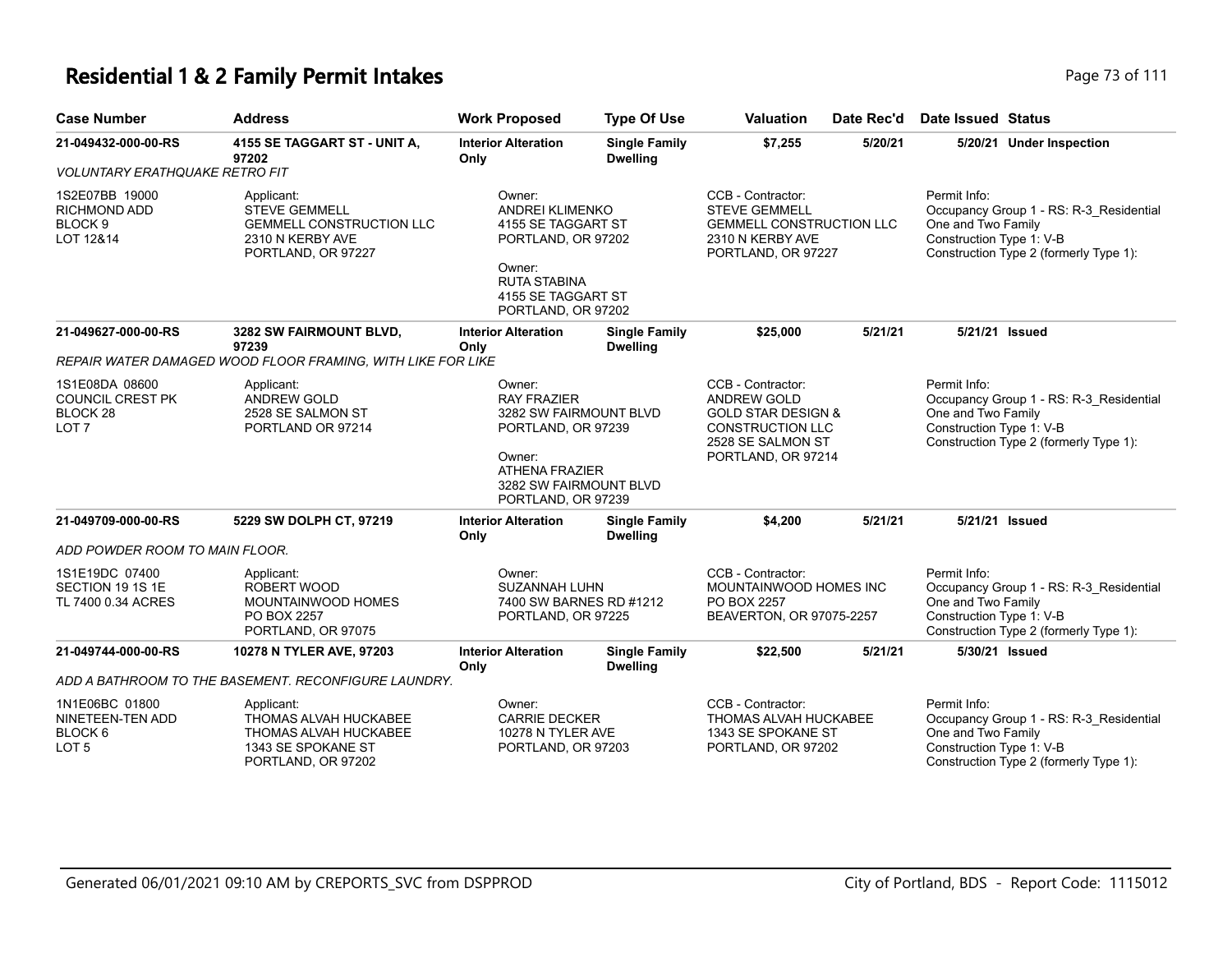### **Residential 1 & 2 Family Permit Intakes Page 74 of 111**

| <b>Case Number</b>                                                            | <b>Address</b>                                                                                                         | <b>Work Proposed</b>                                                                                                          | <b>Type Of Use</b>                                                                               | <b>Valuation</b>                                                                                                              | Date Rec'd                                     | <b>Date Issued Status</b>                                                                                                                           |
|-------------------------------------------------------------------------------|------------------------------------------------------------------------------------------------------------------------|-------------------------------------------------------------------------------------------------------------------------------|--------------------------------------------------------------------------------------------------|-------------------------------------------------------------------------------------------------------------------------------|------------------------------------------------|-----------------------------------------------------------------------------------------------------------------------------------------------------|
| 21-049745-000-00-RS                                                           | 3045 NE 53RD AVE, 97213                                                                                                | <b>Interior Alteration</b><br>Only                                                                                            | <b>Single Family</b><br><b>Dwelling</b>                                                          | \$14,000                                                                                                                      | 5/21/21                                        | <b>Approved to Issue</b>                                                                                                                            |
|                                                                               | *SINGLE PDF* REMODEL EXISTING BATHROOM. TRADES ONLY. NO PLANS                                                          |                                                                                                                               |                                                                                                  |                                                                                                                               |                                                |                                                                                                                                                     |
| 1N2E30AB 21800<br>ROSE CITY PK<br>BLOCK 97<br>LOT 1                           | Applicant:<br><b>JOE PETRINA</b><br>PETRINA CONSTRUCTION INC.<br>4505 NE TILLAMOOK ST<br>PORTLAND, OR 97213-1319       | Owner:<br><b>TIMOTHY FLEISCHMANN</b><br>3045 NE 53RD AVE<br>PORTLAND, OR 97213-2439<br>Owner:                                 |                                                                                                  | CCB - Contractor:<br><b>CASEY PETRINA</b><br>PETRINA CONSTRUCTION INC<br>4505 NE TILLAMOOK ST<br>PORTLAND, OR 97213-1319      |                                                | Permit Info:<br>Occupancy Group 1 - RS: R-3_Residential<br>One and Two Family<br>Construction Type 1: V-B<br>Construction Type 2 (formerly Type 1): |
|                                                                               |                                                                                                                        | PAMELA JO FLEISCHMANN<br>3045 NE 53RD AVE<br>PORTLAND, OR 97213-2439                                                          |                                                                                                  |                                                                                                                               |                                                |                                                                                                                                                     |
| 21-050048-000-00-RS                                                           | 3814 N LONGVIEW AVE, 97227                                                                                             | <b>Interior Alteration</b><br>Only                                                                                            | <b>Single Family</b><br><b>Dwelling</b>                                                          | \$5,375                                                                                                                       | 5/24/21                                        | 5/24/21 Under Inspection                                                                                                                            |
|                                                                               | <b>VOLUNTARY CONNECTION OF FRAMING TO FOUNDATION</b>                                                                   |                                                                                                                               |                                                                                                  |                                                                                                                               |                                                |                                                                                                                                                     |
| 1N1E21DD 11400<br><b>OVERLOOK</b><br>BLOCK <sub>23</sub><br>LOT <sub>14</sub> | Applicant:<br>Michael Weber<br><b>NW Seismic Retrofitters</b><br>P O BOX 18058<br>PORTLAND OR 97212                    | Owner:<br>3814 N LONGVIEW AVE<br>PORTLAND, OR 97227                                                                           | SUSTERSIC FAMILY REV TRUST                                                                       | CCB - Contractor:<br>MICHAEL WIEBER<br>ELYSIUM CONSTRUCTION LLC<br>PO BOX 18058<br>PORTLAND, OR 97218                         |                                                | Permit Info:<br>Occupancy Group 1 - RS: R-3_Residential<br>One and Two Family<br>Construction Type 1: V-B<br>Construction Type 2 (formerly Type 1): |
| 21-050056-000-00-RS                                                           | 4234 NE LADDINGTON CT, 97213                                                                                           | <b>Interior Alteration</b><br>Only                                                                                            | <b>Single Family</b><br><b>Dwelling</b>                                                          | \$4,500                                                                                                                       | 5/24/21                                        | 5/26/21 Final                                                                                                                                       |
|                                                                               | <b>VOLUNTARY CONNECTION OF FRAMING TO FOUNDATION</b>                                                                   |                                                                                                                               |                                                                                                  |                                                                                                                               |                                                |                                                                                                                                                     |
| 1N2E31BC 14200<br>LAURELHURST<br>BLOCK 64<br>LOT 9&10                         | Applicant:<br><b>Michael Weber</b><br><b>NW Seismic Retrofitters</b><br>P O BOX 18058<br>PORTLAND OR 97212             | Owner:<br><b>BARRY SIMS</b><br>Owner:<br>PORTLAND, OR 97213-1648                                                              | 4234 NE LADDINGTON CT<br>PORTLAND, OR 97213-1648<br><b>MARY RECHNER</b><br>4234 NE LADDINGTON CT |                                                                                                                               | ELYSIUM CONSTRUCTION LLC<br>PORTLAND, OR 97218 | Permit Info:<br>Occupancy Group 1 - RS: R-3_Residential<br>One and Two Family<br>Construction Type 1: V-B<br>Construction Type 2 (formerly Type 1): |
| 21-050259-000-00-RS                                                           | 2626 SW ORCHARD HILL PL,<br>97035                                                                                      | <b>Interior Alteration</b><br>Only                                                                                            | <b>Single Family</b><br><b>Dwelling</b>                                                          | \$24,000                                                                                                                      | 5/24/21                                        | 5/24/21 Under Inspection                                                                                                                            |
|                                                                               | *SINGLE PDF* BATH REMODEL, REPLACE FIREPLACE IN BEDROOM. NO ADDED BATHROOMS ¿. TRADES ONLY, NO PLANS ¿¿.               |                                                                                                                               |                                                                                                  |                                                                                                                               |                                                |                                                                                                                                                     |
| 1S1E32DD 01000<br><b>SUNDANCE</b><br><b>BLOCK1</b><br>LOT 11                  | Applicant:<br>ALFRED STONE<br>AL STONE REMODELING & DESIGN<br><b>LLC</b><br>1793 MAPLELEAF RD<br>LAKE OSWEGO, OR 97034 | Owner:<br><b>ALBERT CHRISTIANS</b><br>2626 SW ORCHARD HILL PL<br>Owner:<br><b>HELEN CHRISTIANS</b><br>2626 SW ORCHARD HILL PL | LAKE OSWEGO, OR 97035-1135<br>LAKE OSWEGO, OR 97035-1135                                         | CCB - Contractor:<br>ALFRED STONE<br>AL STONE REMODELING &<br><b>DESIGN LLC</b><br>1793 MAPLELEAF RD<br>LAKE OSWEGO, OR 97034 |                                                | Permit Info:<br>Occupancy Group 1 - RS: R-3_Residential<br>One and Two Family<br>Construction Type 1: V-B<br>Construction Type 2 (formerly Type 1): |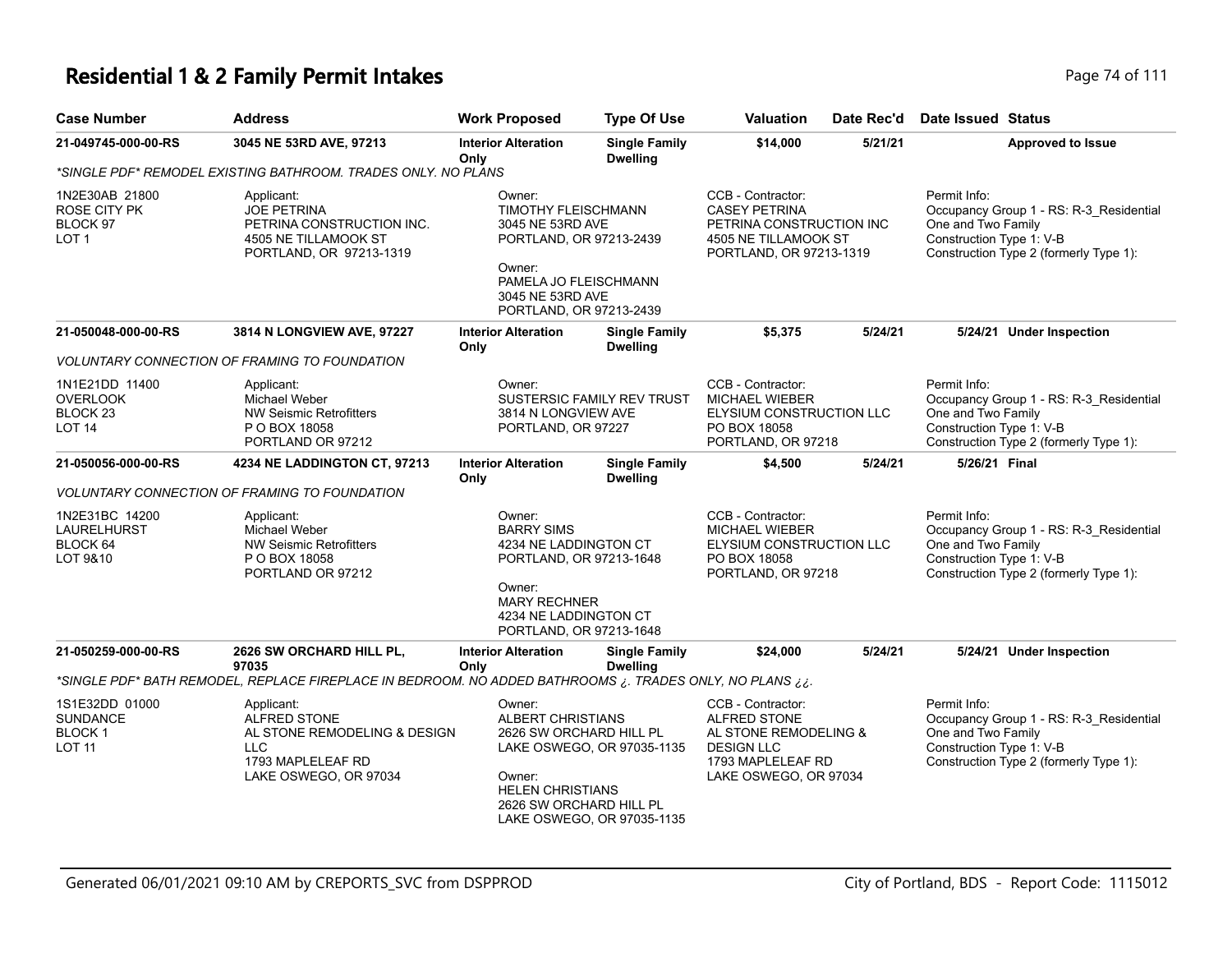### **Residential 1 & 2 Family Permit Intakes Page 75 of 111**

| <b>Case Number</b>                                                                  | <b>Address</b>                                                                                                             | <b>Work Proposed</b>                                                                                                                                 | <b>Type Of Use</b>                      | <b>Valuation</b>                                                                                                                            | Date Rec'd | Date Issued Status                                                                                                                                  |
|-------------------------------------------------------------------------------------|----------------------------------------------------------------------------------------------------------------------------|------------------------------------------------------------------------------------------------------------------------------------------------------|-----------------------------------------|---------------------------------------------------------------------------------------------------------------------------------------------|------------|-----------------------------------------------------------------------------------------------------------------------------------------------------|
| 21-050525-000-00-RS                                                                 | 3324 NE PRESCOTT ST, 97211                                                                                                 | <b>Interior Alteration</b><br>Only                                                                                                                   | <b>Single Family</b><br><b>Dwelling</b> | \$20,000                                                                                                                                    | 5/25/21    | 5/25/21 Under Inspection                                                                                                                            |
| REMODEL EXISTING MAIN FLOOR BATHROOM. TRADE WORK ONLY-NO PLANS REQUIRED.            |                                                                                                                            |                                                                                                                                                      |                                         |                                                                                                                                             |            |                                                                                                                                                     |
| 1N1E24DB 09100<br><b>WILLAMETTE ADD</b><br>BLOCK <sub>5</sub><br>W 1/2 OF LOT 38-40 | Applicant:<br><b>BRYAN SCHMITZ</b><br><b>BSC GENERAL CONTRACTORS INC.</b><br>3836 NE SKIDMORE ST<br>PORTLAND, OR 972118252 | Owner:<br><b>TODD GLUCKMAN</b><br>3324 NE PRESCOTT ST<br>PORTLAND, OR 97211<br>Owner:<br>SHEFAALI DESAI<br>3324 NE PRESCOTT ST<br>PORTLAND, OR 97211 |                                         | CCB - Contractor:<br><b>BRIAN SCHMITZ</b><br><b>BSC GENERAL CONTRACTORS</b><br><b>INC</b><br>3836 NE SKIDMORE ST<br>PORTLAND, OR 97211-8252 |            | Permit Info:<br>Occupancy Group 1 - RS: R-3 Residential<br>One and Two Family<br>Construction Type 1: V-B<br>Construction Type 2 (formerly Type 1): |
| 21-050729-000-00-RS                                                                 | 6720 N WILBUR AVE, 97217                                                                                                   | <b>Interior Alteration</b><br>Only                                                                                                                   | <b>Single Family</b><br><b>Dwelling</b> | \$9,000                                                                                                                                     | 5/25/21    | 5/25/21 Issued                                                                                                                                      |
|                                                                                     | ADD SMALL OFFICE TO BASEMENT. NO ADDED BATHROOMS.                                                                          |                                                                                                                                                      |                                         |                                                                                                                                             |            |                                                                                                                                                     |
| 1N1E16BD 14800<br><b>BURRAGE TR</b><br>BLOCK 4<br>LOT <sub>22</sub>                 | Applicant:<br><b>JIM KITCHIN</b><br><b>INTERWORKS LLC</b><br>PO BOX 14764<br>PORTLAND OR 97293                             | Owner:<br>AND STALLWORTH<br>6720 N WILBUR AVE<br>PORTLAND, OR 97217                                                                                  | CHLOE DANIELE GRILLIENZONI              | CCB - Contractor:<br><b>INTERWORKS LLC</b><br>PO BOX 14764<br>PORTLAND, OR 97293                                                            |            | Permit Info:<br>Occupancy Group 1 - RS: R-3 Residential<br>One and Two Family<br>Construction Type 1: V-B<br>Construction Type 2 (formerly Type 1): |
| 21-050855-000-00-RS                                                                 | 6417 N VANCOUVER AVE, 97217                                                                                                | <b>Interior Alteration</b><br>Only                                                                                                                   | <b>Single Family</b><br><b>Dwelling</b> | \$9,800                                                                                                                                     | 5/25/21    | 5/25/21 Issued                                                                                                                                      |
|                                                                                     | ADD NEW HALF BATH TO FINNISHED BASEMENT, 30SF                                                                              |                                                                                                                                                      |                                         |                                                                                                                                             |            |                                                                                                                                                     |
| 1N1E15DB 02700<br>PIEDMONT<br>BLOCK 53<br>N 50' OF E 100' OF LOT 1                  | Applicant:<br><b>EDWIN HOOKER</b><br>ECOCRAFT LLC<br>4408 NE 38TH AVENUE<br>PORTLAND, OR 97211                             | Owner:<br><b>MATTHEW VEATCH</b><br>6417 N VANCOUVER AVE<br>PORTLAND, OR 97217<br>Owner:                                                              |                                         | CCB - Contractor:<br>ECOCRAFT LLC<br>4408 NE 38TH AVE<br>PORTLAND, OR 97211                                                                 |            | Permit Info:<br>Occupancy Group 1 - RS: R-3 Residential<br>One and Two Family<br>Construction Type 1: V-B<br>Construction Type 2 (formerly Type 1): |

LISA VEATCH 6417 N VANCOUVER AVE PORTLAND, OR 97217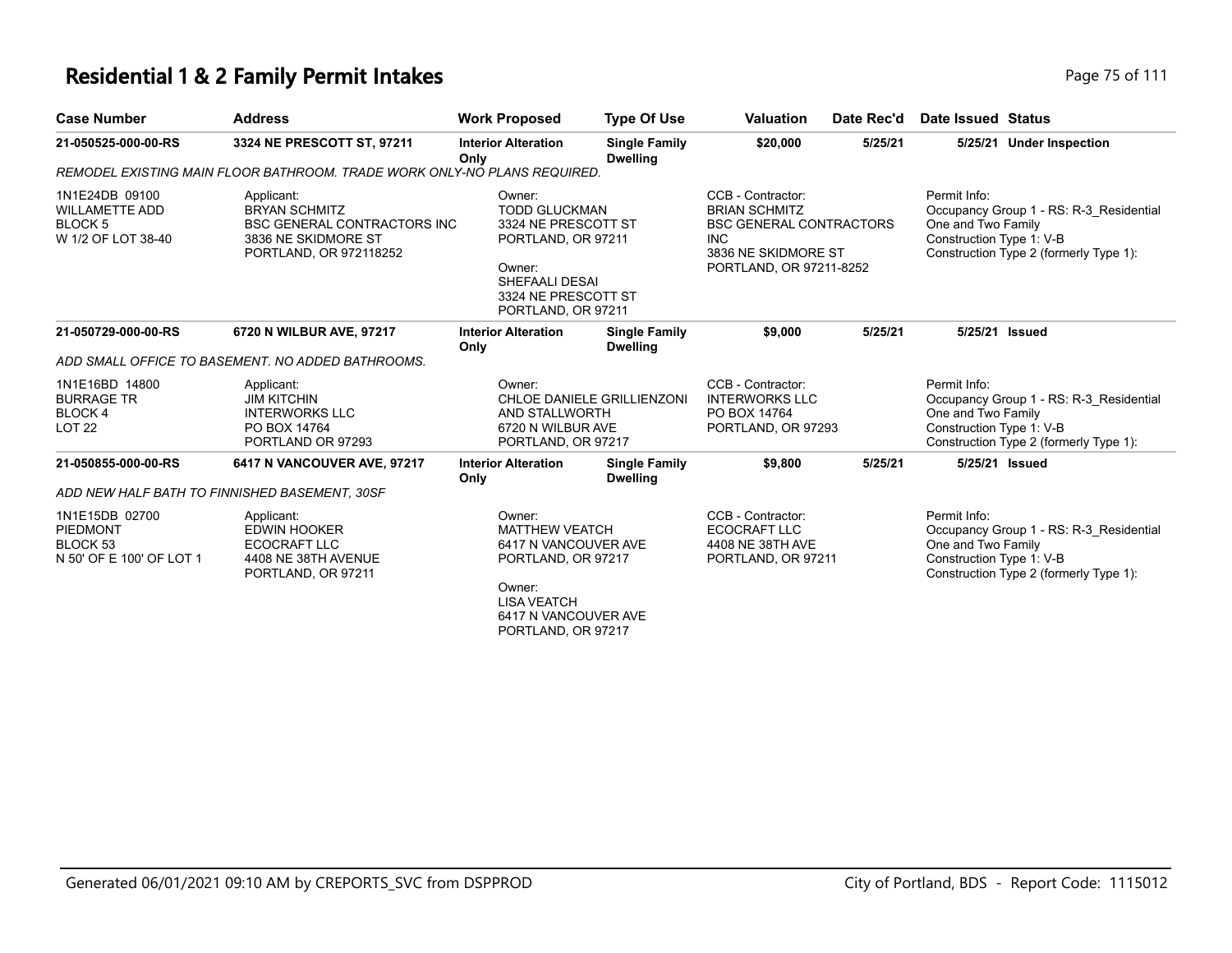# **Residential 1 & 2 Family Permit Intakes Page 76 of 111**

| <b>Case Number</b>                                                 | <b>Address</b>                                                                                                                                                                        | <b>Work Proposed</b>                                                                                                                                                   | <b>Type Of Use</b>                      | Valuation                                                                                                                                                                                                                                                                                                                                                                                                                                                                 | Date Rec'd | Date Issued Status                                                                                                                                  |
|--------------------------------------------------------------------|---------------------------------------------------------------------------------------------------------------------------------------------------------------------------------------|------------------------------------------------------------------------------------------------------------------------------------------------------------------------|-----------------------------------------|---------------------------------------------------------------------------------------------------------------------------------------------------------------------------------------------------------------------------------------------------------------------------------------------------------------------------------------------------------------------------------------------------------------------------------------------------------------------------|------------|-----------------------------------------------------------------------------------------------------------------------------------------------------|
| 21-051011-000-00-RS                                                | 2907 NW MONTE VISTA TER,<br>97210                                                                                                                                                     | <b>Interior Alteration</b><br>Only                                                                                                                                     | <b>Single Family</b><br><b>Dwelling</b> | \$96,000                                                                                                                                                                                                                                                                                                                                                                                                                                                                  | 5/26/21    | 5/26/21 Issued                                                                                                                                      |
|                                                                    | BASEMENT REMODEL, INCLUDING MOVING BATHROOM                                                                                                                                           |                                                                                                                                                                        |                                         |                                                                                                                                                                                                                                                                                                                                                                                                                                                                           |            |                                                                                                                                                     |
| 1N1E32DB 02300<br>KINGS HTS & RPLT<br>BLOCK 19<br>LOT 8-10 TL 2300 | Applicant:<br><b>BRIAN BOHRER</b><br>CORNERSTONE CONSTRUCTION<br><b>SERVICES LLC</b><br>PO BOX 1077<br>NEWBERG, OR 97132                                                              | Owner:<br>DAVID H DOMBROW REV TR<br>2907 NW MONTE VISTA TER<br>PORTLAND, OR 97210<br>Owner:<br>CARYN M DOMBROW REV TR<br>2907 NW MONTE VISTA TER<br>PORTLAND, OR 97210 |                                         | CCB - Contractor:<br><b>CRAIG ANDERSON PLUMBING</b><br><b>INC</b><br>2730 SE 15TH AV<br>PORTLAND, OR 97202-2206<br>CCB - Contractor:<br>CORNERSTONE CONSTRUCTION<br><b>SERVICES LLC</b><br>PO BOX 1077<br>NEWBERG, OR 97132<br>CCB - Contractor:<br><b>B &amp; S HEATING &amp; AIR</b><br><b>CONDITIONING LLC</b><br>PO BOX 1623<br>OREGON CITY, OR 97045<br>CCB - Contractor:<br>NW ELECTRICAL SOLUTIONS<br><b>CORPORATION</b><br><b>PO BOX 805</b><br>MOLALLA, OR 97038 |            | Permit Info:<br>Occupancy Group 1 - RS: R-3_Residential<br>One and Two Family<br>Construction Type 1: V-B<br>Construction Type 2 (formerly Type 1): |
| 21-051597-000-00-RS                                                | 4220 NE CESAR E CHAVEZ BLVD,<br>97211                                                                                                                                                 | <b>Interior Alteration</b><br>Only                                                                                                                                     | <b>Single Family</b><br><b>Dwelling</b> | \$14,000                                                                                                                                                                                                                                                                                                                                                                                                                                                                  | 5/27/21    | <b>Approved to Issue</b>                                                                                                                            |
|                                                                    | REMOVE EXISTING SHOWER ON MAIN FLOOR BATHROOM, INSTALL NEW SHOWER PAN, REPIPING SOME OF THE EXISTING WATER LINES. *EXISTING BATHROOM<br>ONLY, NO STRUCTURAL CHANGES, NO PLANS NEEDED* |                                                                                                                                                                        |                                         |                                                                                                                                                                                                                                                                                                                                                                                                                                                                           |            |                                                                                                                                                     |
| 1N1E24DA 16400<br><b>WILSHIRE</b><br>BLOCK 21<br>S 52' OF LOT 8    | Applicant:<br><b>BUILD IT CO INC</b><br>15951 SE HWY 212<br>DAMASCUS, OR 97089                                                                                                        | Owner:<br>SUSAN DOYLE SUBTRUST<br>2095 BRANDING IRON DR<br>FOLSOM, CA 95630                                                                                            |                                         | CCB - Contractor:<br>BUILD IT CO INC<br>15951 SE HWY 212<br>DAMASCUS, OR 97089                                                                                                                                                                                                                                                                                                                                                                                            |            | Permit Info:<br>Occupancy Group 1 - RS: R-3_Residential<br>One and Two Family<br>Construction Type 1: V-B<br>Construction Type 2 (formerly Type 1): |
|                                                                    |                                                                                                                                                                                       | Owner:<br>2095 BRANDING IRON DR<br><b>FOLSOM, CA 95630</b>                                                                                                             | JOYCE SMITH KYNE SUBTRUST               |                                                                                                                                                                                                                                                                                                                                                                                                                                                                           |            |                                                                                                                                                     |
| 21-051598-000-00-RS                                                | 2229 SE ORANGE AVE, 97214                                                                                                                                                             | <b>Interior Alteration</b><br>Only                                                                                                                                     | <b>Single Family</b><br><b>Dwelling</b> | \$6,240                                                                                                                                                                                                                                                                                                                                                                                                                                                                   | 5/27/21    | 5/27/21 Issued                                                                                                                                      |
| voluntary earthquake retro fit                                     |                                                                                                                                                                                       |                                                                                                                                                                        |                                         |                                                                                                                                                                                                                                                                                                                                                                                                                                                                           |            |                                                                                                                                                     |
| 1S1E02DC 15400<br><b>LADDS ADD</b><br><b>BLOCK1</b><br>LOT 2       | Applicant:<br><b>STEVE GEMMELL</b><br><b>GEMMELL CONSTRUCTION LLC</b><br>2310 N KERBY AVE<br>PORTLAND, OR 97227                                                                       | Owner:<br><b>TR</b><br>2229 SE ORANGE AVE<br>PORTLAND, OR 97214                                                                                                        | KATHERINE R SCHMIDT REV LIV             | CCB - Contractor:<br><b>STEVE GEMMELL</b><br><b>GEMMELL CONSTRUCTION LLC</b><br>2310 N KERBY AVE<br>PORTLAND, OR 97227                                                                                                                                                                                                                                                                                                                                                    |            | Permit Info:<br>Occupancy Group 1 - RS: R-3_Residential<br>One and Two Family<br>Construction Type 1: V-B<br>Construction Type 2 (formerly Type 1): |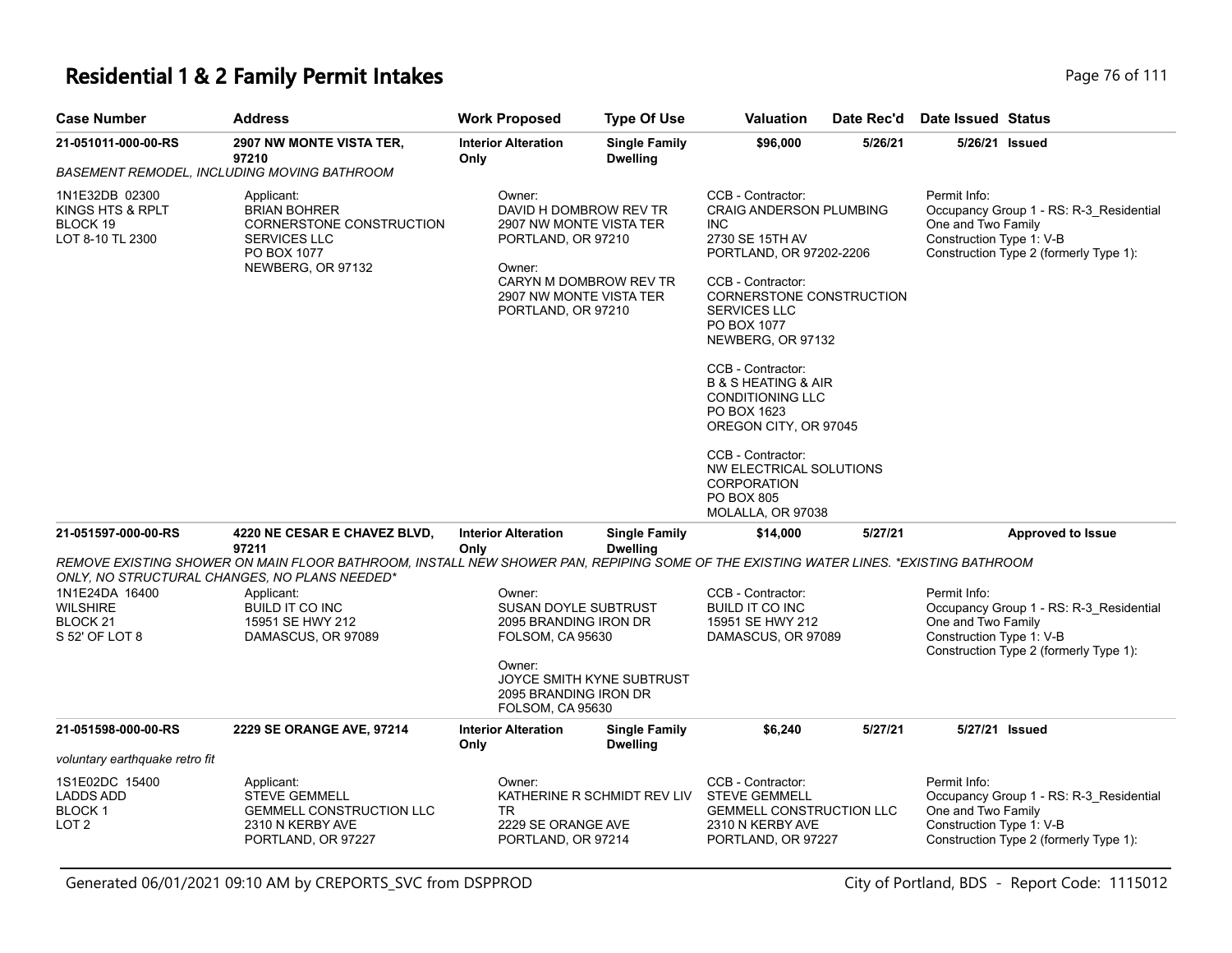### **Residential 1 & 2 Family Permit Intakes Page 17 of 111**

| <b>Case Number</b>                                                                      | <b>Address</b>                                                                                                          | <b>Work Proposed</b>                                                                                        | <b>Type Of Use</b>                      | <b>Valuation</b>                                                                                                                     | Date Rec'd | Date Issued Status                                                                                                                                  |  |
|-----------------------------------------------------------------------------------------|-------------------------------------------------------------------------------------------------------------------------|-------------------------------------------------------------------------------------------------------------|-----------------------------------------|--------------------------------------------------------------------------------------------------------------------------------------|------------|-----------------------------------------------------------------------------------------------------------------------------------------------------|--|
| 21-051839-000-00-RS                                                                     | 6515 SE REED COLLEGE PL,<br>97202                                                                                       | <b>Interior Alteration</b><br>Only                                                                          | <b>Single Family</b><br><b>Dwelling</b> | \$20,000                                                                                                                             | 5/28/21    | <b>Approved to Issue</b>                                                                                                                            |  |
| <b>FIR Contractor Registration</b>                                                      |                                                                                                                         |                                                                                                             |                                         |                                                                                                                                      |            |                                                                                                                                                     |  |
| 1S1E24AB 04600<br><b>EASTMORELAND</b><br>BLOCK 28<br>N 20' OF LOT 12<br>S 40' OF LOT 13 | Applicant:<br><b>ALFRED STONE</b><br>AL STONE REMODELING & DESIGN<br>LLC.<br>1793 MAPLELEAF RD<br>LAKE OSWEGO, OR 97034 | Owner:<br><b>TRUST</b><br>6515 SE REED COLLEGE PL<br>PORTLAND, OR 97202                                     | KATHLEEN B NEILL REVOCABLE              | CCB - Contractor:<br><b>ALFRED STONE</b><br>AL STONE REMODELING &<br><b>DESIGN LLC</b><br>1793 MAPLELEAF RD<br>LAKE OSWEGO, OR 97034 |            | Permit Info:<br>Occupancy Group 1 - RS: R-3_Residential<br>One and Two Family<br>Construction Type 1: V-B<br>Construction Type 2 (formerly Type 1): |  |
| 21-052110-000-00-RS                                                                     | 4192 SW GREENLEAF DR, 97221                                                                                             | <b>Interior Alteration</b><br>Onlv                                                                          | <b>Single Family</b><br><b>Dwelling</b> | \$110,000                                                                                                                            | 5/29/21    | 5/29/21 Issued                                                                                                                                      |  |
|                                                                                         | REMODEL TWO EXISTING SECOND FLOOR BATHROOMS. TRADE WORK ONLY-NO PLANS REQUIRED.                                         |                                                                                                             |                                         |                                                                                                                                      |            |                                                                                                                                                     |  |
| 1S1E08BB 02900<br><b>GREEN HILLS</b><br><b>BLOCK 11</b><br>LOT 4 TL 2900                | Applicant:<br><b>GARZA CONSTRUCTION INC</b><br>8835 SW CANYON LANE SUITE 303<br>PORTLAND, OR 97225                      | Owner:<br>4192 SW GREENLEAF DR<br>PORTLAND, OR 97221                                                        | <b>VIRGINIA RUSTIQUE-PETTENI</b>        | CCB - Contractor:<br><b>GARZA CONSTRUCTION INC</b><br>8835 SW CANYON LANE SUITE<br>303<br>PORTLAND, OR 97225                         |            | Permit Info:<br>Occupancy Group 1 - RS: R-3 Residential<br>One and Two Family<br>Construction Type 1: V-B<br>Construction Type 2 (formerly Type 1): |  |
|                                                                                         |                                                                                                                         | Owner:<br><b>FILIPPO PETTENI</b><br>4192 SW GREENLEAF DR<br>PORTLAND, OR 97221                              |                                         |                                                                                                                                      |            |                                                                                                                                                     |  |
| 21-052132-000-00-RS                                                                     | 6350 SW CANBY ST, 97219                                                                                                 | <b>Interior Alteration</b><br>Only                                                                          | <b>Single Family</b><br><b>Dwelling</b> | \$10,000                                                                                                                             | 5/29/21    | <b>Approved to Issue</b>                                                                                                                            |  |
|                                                                                         | REMODEL BATHROOM. TAKE OUT SOME NON BEARING WALLS.                                                                      |                                                                                                             |                                         |                                                                                                                                      |            |                                                                                                                                                     |  |
| 1S1E19CB 02600<br>SECTION 19 1S 1E<br>TL 2600 1.75 ACRES                                | Applicant:<br>PETER BARICH<br><b>COMMUNITECTURE</b><br>1421 SE DIVISION ST<br>PORTLAND, OR 97202                        | Owner:<br><b>RICHARD &amp; CHRISTINA</b><br><b>WALLACE LIV TR</b><br>6350 SW CANBY ST<br>PORTLAND, OR 97219 |                                         |                                                                                                                                      |            | Permit Info:<br>Occupancy Group 1 - RS: R-3 Residential<br>One and Two Family<br>Construction Type 1: V-B<br>Construction Type 2 (formerly Type 1): |  |
| 21-052144-000-00-RS                                                                     | 2617 SW HUME ST, 97219                                                                                                  | <b>Interior Alteration</b><br>Only                                                                          | <b>Single Family</b><br><b>Dwelling</b> | \$5,000                                                                                                                              | 5/30/21    | <b>Approved to Issue</b>                                                                                                                            |  |
|                                                                                         | REMODEL BASEMENT. REBUILD STAIRS TO MEET HEADHEIGHT. ADD BATHROOM.                                                      |                                                                                                             |                                         |                                                                                                                                      |            |                                                                                                                                                     |  |
| 1S1E20DA 10800<br>RYAN PL<br>BLOCK 10<br>W 80' OF LOT 11                                | Applicant:<br><b>COREY OMEY</b><br><b>EMA ARCHITECTURE, LLC</b><br>721 NW 9TH AVE, STE 280<br>PORTLAND, OR 97209        | Owner:<br><b>WYNNE PETERSON-NEDRY</b><br>2617 SW HUME ST<br>PORTLAND, OR 97219                              |                                         |                                                                                                                                      |            | Permit Info:<br>Occupancy Group 1 - RS: R-3 Residential<br>One and Two Family<br>Construction Type 1: V-B<br>Construction Type 2 (formerly Type 1): |  |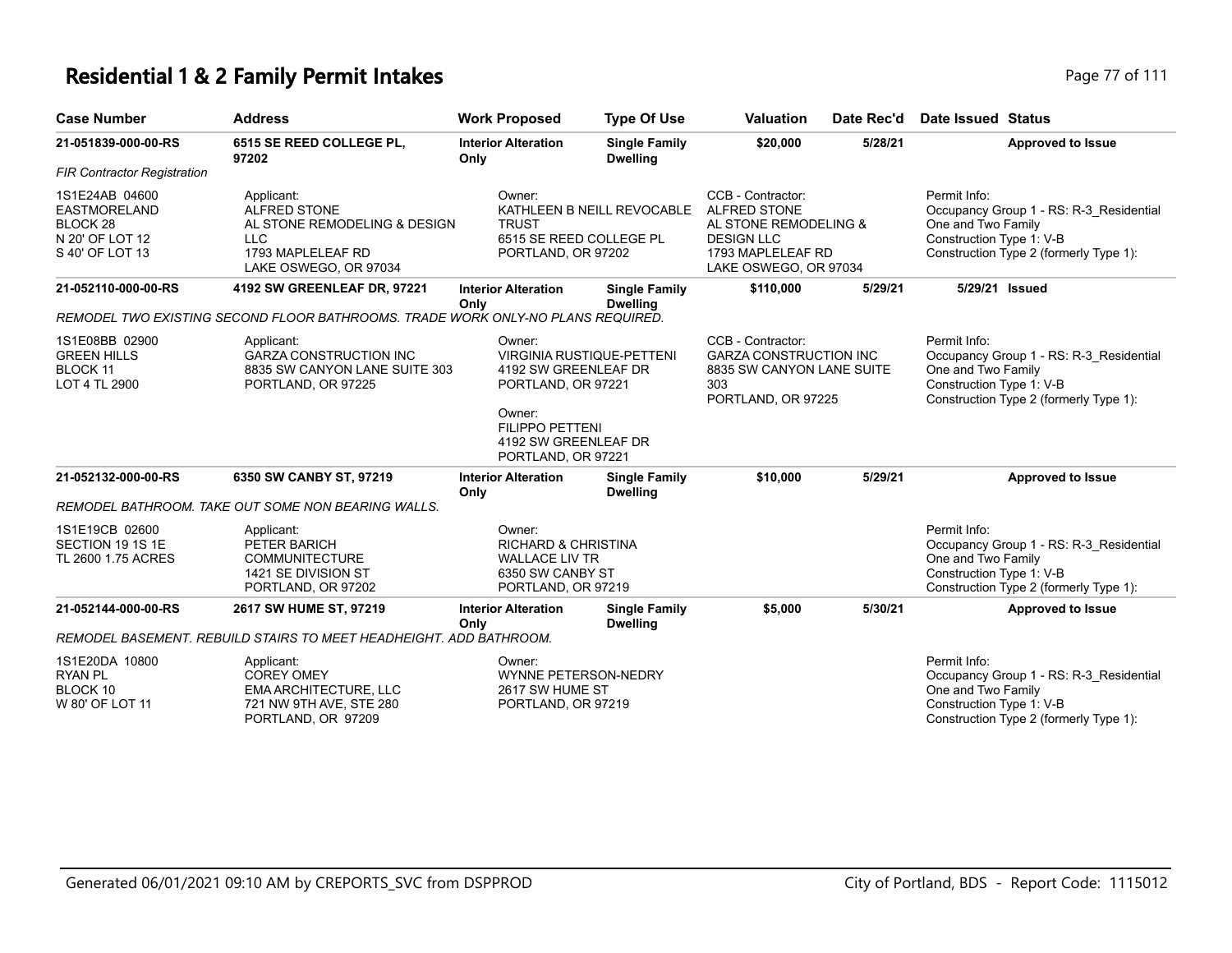### **Residential 1 & 2 Family Permit Intakes Page 78 of 111**

| <b>Case Number</b>                                                           | <b>Address</b>                                                                                             | <b>Work Proposed</b>                                                                                                                                          | <b>Type Of Use</b>                                                             | <b>Valuation</b>                                                                                                      | Date Rec'd                                    | <b>Date Issued Status</b>                                                                                                                           |
|------------------------------------------------------------------------------|------------------------------------------------------------------------------------------------------------|---------------------------------------------------------------------------------------------------------------------------------------------------------------|--------------------------------------------------------------------------------|-----------------------------------------------------------------------------------------------------------------------|-----------------------------------------------|-----------------------------------------------------------------------------------------------------------------------------------------------------|
| 21-052148-000-00-RS                                                          | 3026 NE 12TH AVE, 97212                                                                                    | <b>Interior Alteration</b><br>Only                                                                                                                            | <b>Single Family</b><br><b>Dwelling</b>                                        | \$6,265                                                                                                               | 5/30/21                                       | 5/30/21 Issued                                                                                                                                      |
|                                                                              | <b>VOLUNTARY CONNECTION OF FRAMING TO FOUNDATION</b>                                                       |                                                                                                                                                               |                                                                                |                                                                                                                       |                                               |                                                                                                                                                     |
| 1N1E26BA 17000<br><b>IRVINGTON</b><br>BLOCK 82<br>LOT <sub>18</sub>          | Applicant:<br><b>Michael Weber</b><br><b>NW Seismic Retrofitters</b><br>P O BOX 18058<br>PORTLAND OR 97212 | Owner:<br><b>LISA JOHNSON</b><br>3026 NE 12TH AVE<br>PORTLAND, OR 97212-3250<br>Owner:<br><b>JESSE JOHNSON</b><br>3026 NE 12TH AVE<br>PORTLAND, OR 97212-3250 |                                                                                | CCB - Contractor:<br><b>MICHAEL WIEBER</b><br>ELYSIUM CONSTRUCTION LLC<br>PO BOX 18058<br>PORTLAND, OR 97218          |                                               | Permit Info:<br>Occupancy Group 1 - RS: R-3 Residential<br>One and Two Family<br>Construction Type 1: V-B<br>Construction Type 2 (formerly Type 1): |
| 21-052150-000-00-RS                                                          | 7024 SW 12TH DR, 97219                                                                                     | <b>Interior Alteration</b><br>Only                                                                                                                            | <b>Single Family</b><br><b>Dwelling</b>                                        | \$17.000                                                                                                              | 5/30/21                                       | 5/30/21 Issued                                                                                                                                      |
|                                                                              | REMOVE BEARING WALL BETWEEN TWO BEDROOMS TO CREATE 1 MASTER.                                               |                                                                                                                                                               |                                                                                |                                                                                                                       |                                               |                                                                                                                                                     |
| 1S1E21AB 11200<br><b>WOODROW WILSON PK</b><br><b>BLOCK7</b><br><b>LOT 16</b> | Applicant:<br>CATALYST CONSTRUCTION &<br>REMODELING LLC<br>1031 NE 76TH AVE<br>PORTLAND, OR 97213          | Owner:<br><b>WENCY LAM</b><br>Owner:<br>PORTLAND, OR 97219                                                                                                    | 7024 SW 12TH DR<br>PORTLAND, OR 97219<br><b>CODY GERMAN</b><br>7024 SW 12TH DR |                                                                                                                       | CATALYST CONSTRUCTION &<br>PORTLAND, OR 97213 | Permit Info:<br>Occupancy Group 1 - RS: R-3 Residential<br>One and Two Family<br>Construction Type 1: V-B<br>Construction Type 2 (formerly Type 1): |
| 21-052151-000-00-RS                                                          | 5402 SW 34TH PL, 97239                                                                                     | <b>Interior Alteration</b><br>Only                                                                                                                            | <b>Single Family</b><br><b>Dwelling</b>                                        | \$3,400                                                                                                               | 5/30/21                                       | 5/30/21 Issued                                                                                                                                      |
| <b>BATHROOM REMODEL. TRADES ONLY.</b>                                        |                                                                                                            |                                                                                                                                                               |                                                                                |                                                                                                                       |                                               |                                                                                                                                                     |
| 1S1E17AC 06700<br><b>DOSCHDALE</b><br>LOT 46&47 TL 6700                      | Applicant:<br><b>CLYDE MANCHESTER</b><br><b>HELP GROUP INC</b><br>10006 SW CANYON RD<br>PORTLAND, OR 97225 | Owner:<br><b>ALICE SCHULZ</b><br>5402 SW 34TH PL<br>PORTLAND, OR 97239<br>Owner:<br><b>NATHAN SCHULZ</b><br>5402 SW 34TH PL<br>PORTLAND, OR 97239             |                                                                                | CCB - Contractor:<br><b>HELPHOME ENERGY LIFE</b><br>PERFORMANCE GROUP INC<br>10006 SW CANYON RD<br>PORTLAND, OR 97225 |                                               | Permit Info:<br>Occupancy Group 1 - RS: R-3 Residential<br>One and Two Family<br>Construction Type 1: V-B<br>Construction Type 2 (formerly Type 1): |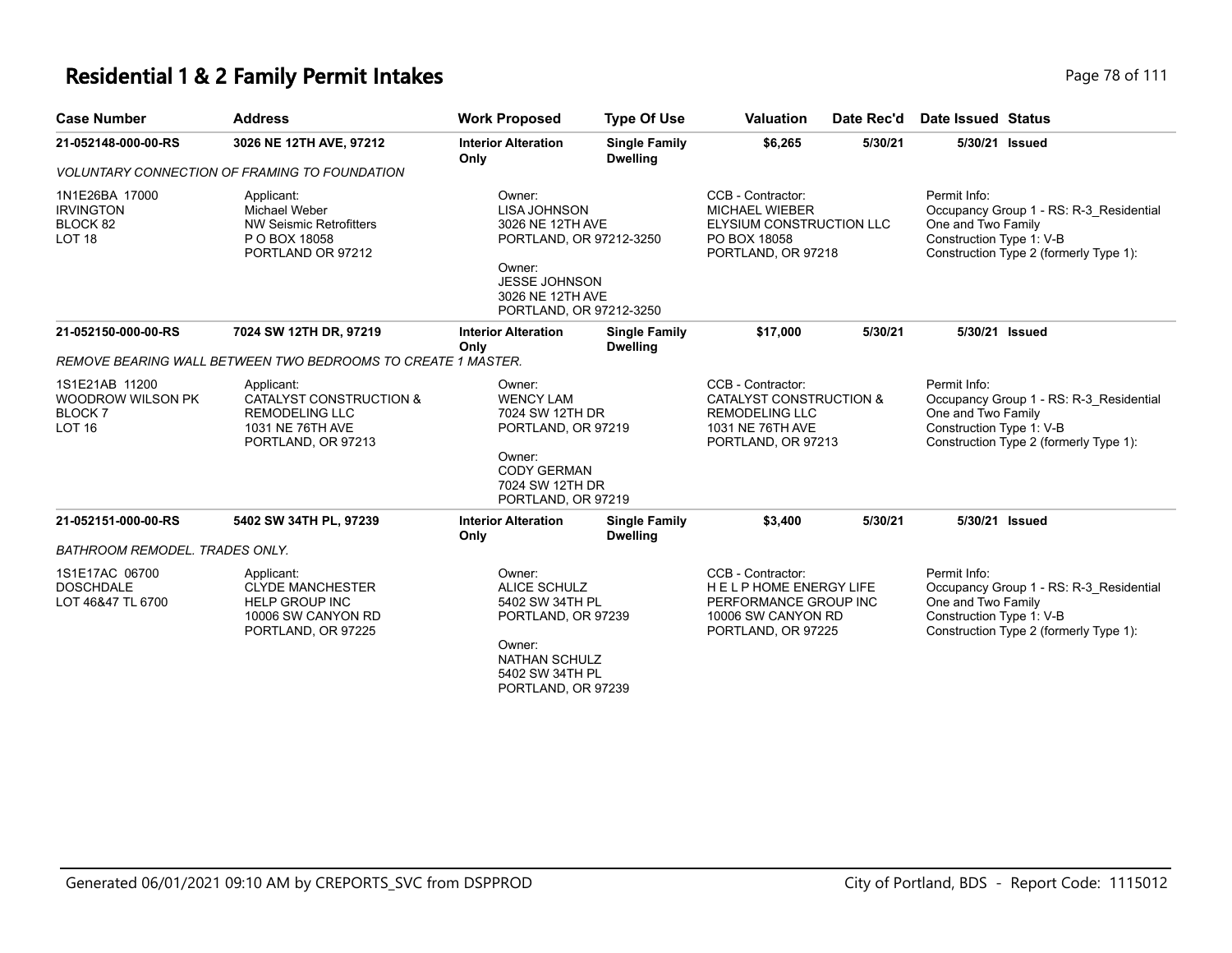### **Residential 1 & 2 Family Permit Intakes Page 79 of 111**

| <b>Case Number</b>                                                      | <b>Address</b>                                                                                                                                                                                                                                                                                                                                                                                                                                                                                                                                                                                        | <b>Work Proposed</b>                                                                                                                                         | <b>Type Of Use</b>                      | <b>Valuation</b>                                                                                                                   | Date Rec'd | <b>Date Issued Status</b>                                                                                                                           |
|-------------------------------------------------------------------------|-------------------------------------------------------------------------------------------------------------------------------------------------------------------------------------------------------------------------------------------------------------------------------------------------------------------------------------------------------------------------------------------------------------------------------------------------------------------------------------------------------------------------------------------------------------------------------------------------------|--------------------------------------------------------------------------------------------------------------------------------------------------------------|-----------------------------------------|------------------------------------------------------------------------------------------------------------------------------------|------------|-----------------------------------------------------------------------------------------------------------------------------------------------------|
| 21-052153-000-00-RS                                                     | 604 SW 48TH DR, 97221                                                                                                                                                                                                                                                                                                                                                                                                                                                                                                                                                                                 | <b>Interior Alteration</b><br>Only                                                                                                                           | <b>Single Family</b><br><b>Dwelling</b> | \$12,000                                                                                                                           | 5/30/21    | <b>Approved to Issue</b>                                                                                                                            |
| CONVERT STORAGE TO WORKOUT ROOM.                                        |                                                                                                                                                                                                                                                                                                                                                                                                                                                                                                                                                                                                       |                                                                                                                                                              |                                         |                                                                                                                                    |            |                                                                                                                                                     |
| 1S1E06AA 02200<br>WOODSIDE TERR & PLAT 2<br>LOT 17 TL 2200              | Applicant:<br><b>DARREN BARLOW</b><br><b>RAVEN BUILDERS LLC</b><br>4120 NE 54TH AVE<br>PORTLAND, OR 97218                                                                                                                                                                                                                                                                                                                                                                                                                                                                                             | Owner:<br><b>RACHEL KAHANE</b><br>604 SW 48TH DR<br>PORTLAND, OR 97221<br>Owner:<br><b>MAX GREENBLATT</b><br>604 SW 48TH DR<br>PORTLAND, OR 97221            |                                         | CCB - Contractor:<br><b>RAVEN BUILDERS LLC</b><br>4120 NE 54TH AVE<br>PORTLAND, OR 97218                                           |            | Permit Info:<br>Occupancy Group 1 - RS: R-3 Residential<br>One and Two Family<br>Construction Type 1: V-B<br>Construction Type 2 (formerly Type 1): |
| 21-052154-000-00-RS                                                     | 4611 SE 59TH AVE, 97206                                                                                                                                                                                                                                                                                                                                                                                                                                                                                                                                                                               | <b>Interior Alteration</b><br>Only                                                                                                                           | <b>Single Family</b><br><b>Dwelling</b> | \$51.000                                                                                                                           | 5/30/21    | 5/30/21 Issued                                                                                                                                      |
| <b>REMODEL KITCHEN.</b>                                                 |                                                                                                                                                                                                                                                                                                                                                                                                                                                                                                                                                                                                       |                                                                                                                                                              |                                         |                                                                                                                                    |            |                                                                                                                                                     |
| 1S2E18AA 19000<br><b>FOREST PK</b><br><b>BLOCK1</b><br>LOT <sub>6</sub> | Applicant:<br>THOMAS ALVAH HUCKABEE<br>THOMAS ALVAH HUCKABEE<br>1343 SE SPOKANE ST<br>PORTLAND, OR 97202                                                                                                                                                                                                                                                                                                                                                                                                                                                                                              | Owner:<br><b>SEAN FARRELL</b><br>4611 SE 59TH AVE<br>PORTLAND, OR 97206-4703<br>Owner:<br><b>LAURA TAUBER</b><br>4611 SE 59TH AVE<br>PORTLAND, OR 97206-4703 |                                         | CCB - Contractor:<br><b>THOMAS ALVAH HUCKABEE</b><br>1343 SE SPOKANE ST<br>PORTLAND, OR 97202                                      |            | Permit Info:<br>Occupancy Group 1 - RS: R-3 Residential<br>One and Two Family<br>Construction Type 1: V-B<br>Construction Type 2 (formerly Type 1): |
| 21-052170-000-00-RS                                                     | 5804 NE EVERETT ST, 97213                                                                                                                                                                                                                                                                                                                                                                                                                                                                                                                                                                             | <b>Interior Alteration</b>                                                                                                                                   | <b>Single Family</b>                    | \$40,000                                                                                                                           | 5/30/21    | <b>Under Review</b>                                                                                                                                 |
| 1N2E31DA 06200<br>VILLAMEAD<br><b>BLOCK 5</b><br>LOT <sub>9</sub>       | UNFINISHED BASEMENT REMODEL. REMOVE EXISTING MAIN BEAM SUPPORTS AND POSTS AND REPLACE WITH NEW. REPLACE EXISTING WINDOW IN BASEMENT<br>FOUNDATION WITH A DOOR. REPLACE EXISTING WINDOW IN BASEMENT WITH NEW WIDOW TO MEET REQUIREMENTS FOR EMERGENCY RESCUE AND ESCAPE<br>CODES. INSTALL FRAMING OF WALLS FOR FUTURE BEDROOMS, BATHROOM, MECHANICHAL AND LAUNDRY ROOM. VOLUNTARY CONNECTION OF FRAMING TO<br>FOUNDATION PLUMBING UNDERFLOOR FOR FUTURE BATHROOM AND NEW LAUNDRYROOM.<br>Applicant:<br><b>DOYLE PETERSON</b><br>SUPERIOR QUALITY CONSTRUCTION<br>PO BOX 9291<br><b>SALEM, OR 97305</b> | Only<br>Owner:<br><b>JAKE TAYLOR REVOCABLE</b><br>LIVING TRUST<br>5804 NE EVERETT ST<br>PORTLAND, OR 97213                                                   | <b>Dwelling</b>                         | CCB - Contractor:<br><b>DOYLE PETERSON</b><br>SUPERIOR QUALITY<br><b>CONSTRUCTION CO</b><br>PO BOX 9291<br><b>BROOKS, OR 97305</b> |            | Permit Info:<br>Occupancy Group 1 - RS: R-3 Residential<br>One and Two Family<br>Construction Type 1: V-B<br>Construction Type 2 (formerly Type 1): |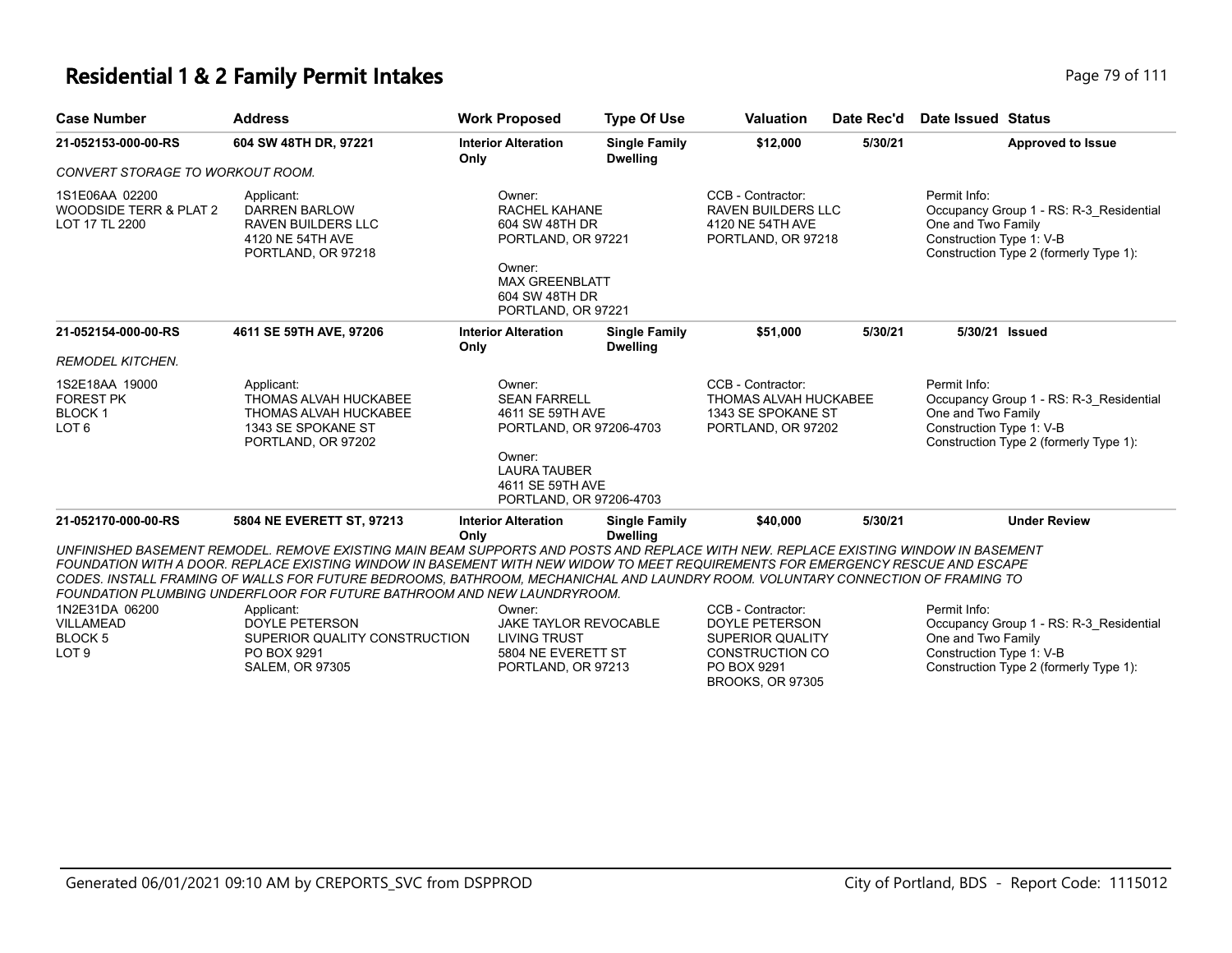| <b>Case Number</b>                                                              | <b>Address</b>                                                                                                                                                                                        | <b>Work Proposed</b>                                                                                                                                                     | <b>Type Of Use</b>                      | <b>Valuation</b>                                                                                                                                                                                        | Date Rec'd | <b>Date Issued Status</b>                                                                                                                           |
|---------------------------------------------------------------------------------|-------------------------------------------------------------------------------------------------------------------------------------------------------------------------------------------------------|--------------------------------------------------------------------------------------------------------------------------------------------------------------------------|-----------------------------------------|---------------------------------------------------------------------------------------------------------------------------------------------------------------------------------------------------------|------------|-----------------------------------------------------------------------------------------------------------------------------------------------------|
| 21-052195-000-00-RS                                                             | 345 N LOTUS BEACH DR, 97217                                                                                                                                                                           | <b>Interior Alteration</b><br>Only                                                                                                                                       | <b>Single Family</b><br><b>Dwelling</b> | \$25,000                                                                                                                                                                                                | 5/31/21    | 5/31/21 Under Inspection                                                                                                                            |
|                                                                                 | SINGLE PDF- REMODEL VARIOUS ELEMENTS THROUGHOUT. REMOVE LOAD BEARING BEAM/WALL, REPLACE WITH NEW FLUSH BEAM. REMODEL KITCHEN AND 2                                                                    |                                                                                                                                                                          |                                         |                                                                                                                                                                                                         |            |                                                                                                                                                     |
| 2N1E34DC 00700<br><b>HAYDEN BAY MARINA</b><br><b>BLOCK1</b><br>LOT <sub>4</sub> | BATHROOMS. ASSOCIATED MECHANICAL, ELECTRICAL AND PLUMBING. (SUBS ENTERED)<br>Applicant:<br>ALEX D FLIKEMMA<br>NW Executive Homes & Development<br><b>LLC</b><br>PO BOX 818<br><b>BORING, OR 97009</b> | Owner:<br><b>VINCENT DELUCA</b><br>1001 NW LOVEJOY ST #406<br>PORTLAND, OR 97209-3568<br>Owner:<br>JANE M B DELUCA<br>1001 NW LOVEJOY ST #406<br>PORTLAND, OR 97209-3568 |                                         | CCB - Contractor:<br><b>EAST WEST PLUMBING INC</b><br>21800 BOHNA PARK<br>DAMASCUS, OR 97089<br>CCB - Contractor:<br>THE POWER WORKS LLC<br>PO BOX 1528<br><b>BORING, OR 97009</b><br>CCB - Contractor: |            | Permit Info:<br>Occupancy Group 1 - RS: R-3 Residential<br>One and Two Family<br>Construction Type 1: V-B<br>Construction Type 2 (formerly Type 1): |
|                                                                                 |                                                                                                                                                                                                       |                                                                                                                                                                          |                                         | NW EXECUTIVE HOMES &<br>DEVELOPMENT LLC<br>PO BOX 818<br><b>BORING, OR 97009</b>                                                                                                                        |            |                                                                                                                                                     |
| 21-052201-000-00-RS                                                             | 3234 NE 29TH AVE, 97212                                                                                                                                                                               | <b>Interior Alteration</b><br>Only                                                                                                                                       | <b>Single Family</b><br><b>Dwelling</b> | \$14,145                                                                                                                                                                                                | 5/31/21    | 5/31/21 Under Inspection                                                                                                                            |
|                                                                                 | 2ND FLOOR BATH REMODEL. NO ADDED BATHROOMS. TRADES ONLY, NO PLANS.                                                                                                                                    |                                                                                                                                                                          |                                         |                                                                                                                                                                                                         |            |                                                                                                                                                     |
| 1N1E25BA 10300<br><b>DUNSMEADE</b><br>BLOCK 1<br><b>LOT 20</b>                  | Applicant:<br>DAVID LEECH<br>DAVID LEECH INC<br>214 SE 18th-SUITE 101<br>PORTLAND, OR 97214                                                                                                           | Owner:<br><b>JANICE ELVEN</b><br>3234 NE 29TH AVE<br>PORTLAND, OR 97212-2534                                                                                             |                                         | CCB - Contractor:<br><b>DAVID LEECH</b><br>DAVID LEECH INC<br>214 SE 18TH SUITE 101<br>PORTLAND, OR 97214                                                                                               |            | Permit Info:<br>Occupancy Group 1 - RS: R-3_Residential<br>One and Two Family<br>Construction Type 1: V-B<br>Construction Type 2 (formerly Type 1): |
| 21-052205-000-00-RS                                                             | 728 NE FLORAL PL, 97232                                                                                                                                                                               | <b>Interior Alteration</b>                                                                                                                                               | <b>Single Family</b>                    | \$24,000                                                                                                                                                                                                | 5/31/21    | <b>Approved to Issue</b>                                                                                                                            |
| ELECTRICAL AND PLUMBING.                                                        | SINGLE PDF- REMODEL 1 EXISTING BATHROOM ON MAIN FLOOR. ADD 1 POWDER HALF BATHROOM (TOTAL OF 3) ON MAIN FLOOR. ASSOCIATED MECHANICAL,                                                                  | Only                                                                                                                                                                     | <b>Dwelling</b>                         |                                                                                                                                                                                                         |            |                                                                                                                                                     |
| 1N1E36AC 12400<br>LAURELHURST<br>BLOCK 12<br>LOT <sub>1</sub>                   | Applicant:<br>THOMAS L CHAMPION<br>TOM CHAMPION BUILDERS LLC<br>PO BOX 14646<br>PORTLAND, OR 97293                                                                                                    | Owner:<br>ALLEN B KASIEWICZ & LINDA J<br><b>KASIEWICZ REV TR</b><br>728 NE FLORAL PL<br>PORTLAND, OR 97232-2564                                                          |                                         | CCB - Contractor:<br>THOMAS L CHAMPION<br>TOM CHAMPION BUILDERS LLC<br>PO BOX 14646<br>PORTLAND, OR 97293                                                                                               |            | Permit Info:<br>Occupancy Group 1 - RS: R-3_Residential<br>One and Two Family<br>Construction Type 1: V-B<br>Construction Type 2 (formerly Type 1): |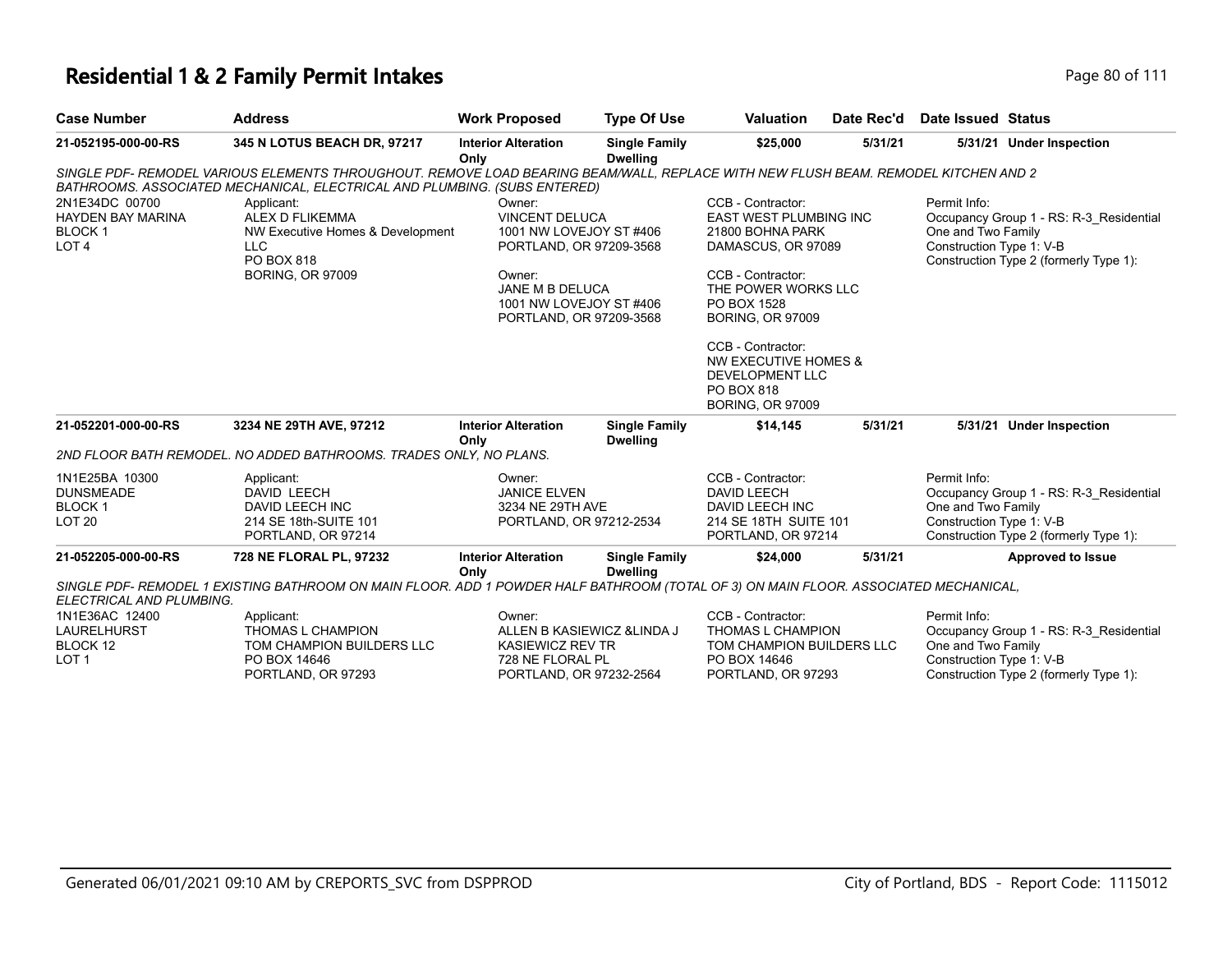## **Residential 1 & 2 Family Permit Intakes Page 81 of 111**

| <b>Case Number</b>                                                                    | <b>Address</b>                                                                                                                                                                                                                                                                                                                                                     | <b>Work Proposed</b>                                                                                                                                        | <b>Type Of Use</b>                       | <b>Valuation</b>                                                                                                                                                                                    | Date Rec'd | Date Issued Status                                             |                                                                                                                                    |
|---------------------------------------------------------------------------------------|--------------------------------------------------------------------------------------------------------------------------------------------------------------------------------------------------------------------------------------------------------------------------------------------------------------------------------------------------------------------|-------------------------------------------------------------------------------------------------------------------------------------------------------------|------------------------------------------|-----------------------------------------------------------------------------------------------------------------------------------------------------------------------------------------------------|------------|----------------------------------------------------------------|------------------------------------------------------------------------------------------------------------------------------------|
| 21-052211-000-00-RS                                                                   | 1034 NE PRESCOTT ST, 97211                                                                                                                                                                                                                                                                                                                                         | <b>Interior Alteration</b><br>Only                                                                                                                          | <b>Single Family</b><br><b>Dwelling</b>  | \$20,000                                                                                                                                                                                            | 5/31/21    |                                                                | 5/31/21 Under Inspection                                                                                                           |
|                                                                                       | SINGLE PDF- INSTALL NEW LAUNDRY ROOM IN ATTIC CLOSET. INSTALL NEW HEADERS UNDER PURLIN TO SUPPORT ADDITIONAL STORAGE SPACE IN ATTIC<br>BEDROOM. ASSOCIATED ELECTRICAL AND PLUMBING. TRADEWORK ONLY, NOT A BUILDING PERMIT.                                                                                                                                         |                                                                                                                                                             |                                          |                                                                                                                                                                                                     |            |                                                                |                                                                                                                                    |
| 1N1E23CA 04700<br><b>NORTH IRVINGTON</b><br>BLOCK <sub>26</sub><br>E 45' OF LOT 11&12 | Applicant:<br>THOMAS L CHAMPION<br>TOM CHAMPION BUILDERS LLC<br>PO BOX 14646<br>PORTLAND, OR 97293                                                                                                                                                                                                                                                                 | Owner:<br>DAVID MICHAEL DIEHR<br>1034 NE PRESCOTT ST<br>PORTLAND, OR 97211<br>Owner:<br>BERROTH. KATHLEEN ANNE<br>1034 NE PRESCOTT ST<br>PORTLAND, OR 97211 |                                          | CCB - Contractor:<br>THOMAS L CHAMPION<br>TOM CHAMPION BUILDERS LLC<br>PO BOX 14646<br>PORTLAND, OR 97293                                                                                           |            | Permit Info:<br>One and Two Family<br>Construction Type 1: V-B | Occupancy Group 1 - RS: R-3_Residential<br>Construction Type 2 (formerly Type 1):                                                  |
|                                                                                       | Total # of RS Interior Alteration Only permit intakes: 54                                                                                                                                                                                                                                                                                                          |                                                                                                                                                             |                                          |                                                                                                                                                                                                     |            |                                                                | Total valuation of RS Interior Alteration Only permit intakes: \$1,317,613                                                         |
| 18-124558-REV-01-RS                                                                   | 1299 SW CARDINELL DR - Unit B,<br>97201                                                                                                                                                                                                                                                                                                                            | <b>New Construction</b>                                                                                                                                     | <b>Accessory</b><br><b>Dwelling Unit</b> | \$32,000                                                                                                                                                                                            | 5/10/21    |                                                                | <b>Under Review</b>                                                                                                                |
| ROOM LAYOUT.                                                                          | SINGLE PDF - VALUE ADDED REVISION FOR ADDED FLOOR FRAMING TO CRAWL SPACE TO CREATE UNCONDITIONED, UNFINISHED SPACE, CHANGE TO 2ND FLOOR                                                                                                                                                                                                                            |                                                                                                                                                             |                                          |                                                                                                                                                                                                     |            |                                                                |                                                                                                                                    |
| 1S1E04DB 05300                                                                        | Applicant:<br><b>BRANDON YODER</b><br><b>BUILDERS DESIGN</b><br>11125 NE WEILDER ST<br>PORTLAND OR 97220                                                                                                                                                                                                                                                           | Owner:<br><b>HARISH PATEL</b><br>1299 SW CARDINELL DR<br>PORTLAND, OR 97201-3114                                                                            |                                          | CCB - Contractor:<br>MC MERRILL CONSTRUCTION<br><b>LLC</b><br>2870 NE HOGAN DR STE E #513<br>GRESHAM, OR 97030                                                                                      |            | Permit Info:<br>One and Two Family<br>Construction Type 1: V-B | Occupancy Group 1 - RS: R-3_Residential<br>Construction Type 2 (formerly Type 1): V-B<br>Total Square Footage - Display Only: 1486 |
| 20-117394-REV-02-RS                                                                   | 13661 SE GLENWOOD ST - Unit B,<br>97236                                                                                                                                                                                                                                                                                                                            | <b>New Construction</b>                                                                                                                                     | <b>Accessory</b><br><b>Dwelling Unit</b> | \$5,000                                                                                                                                                                                             | 5/4/21     |                                                                | <b>Under Review</b>                                                                                                                |
| 1S2E23AB 08204                                                                        | PAPER PLANS - VALUE ADDED REVISION TO TRUSS/ROOF. SECTION OF ROOF WILL BE FRAMED W/2X12. OTHER PART W/TRUSSES. BEAM REVISION FOR BEAMS<br>LOCATED AT FRONT OF ADU (M-1 AND M-2) WERE REDUCED IN SIZE AND LENGTH, ADDED POSTS AND PADS FOR LOAD BEARING.<br>Applicant:<br>ALEXANDER SHKUROV<br>VA CONSTRUCTION SERVICES<br>1111 NE 152ND AVE<br>VANCOUVER, WA 98684 | Owner:<br><b>ALEKSEY SHKUROV</b><br>4107 SE 82ND AVE<br>PORTLAND, OR 97266                                                                                  |                                          | CCB - Contractor:<br>ALEXANDER ILYA SHKUROV<br>1111 NE 152ND AVE<br>VANCOUVER, WA 98684<br>CCB - Contractor:<br><b>WATERWORKS CONTRACTORS</b><br><b>INC</b><br>1954 SW 35TH ST<br>GRESHAM, OR 97080 |            | Permit Info:<br>One and Two Family<br>Construction Type 1: V-B | Occupancy Group 1 - RS: R-3_Residential<br>Construction Type 2 (formerly Type 1):<br>Total Square Footage - Display Only: 792      |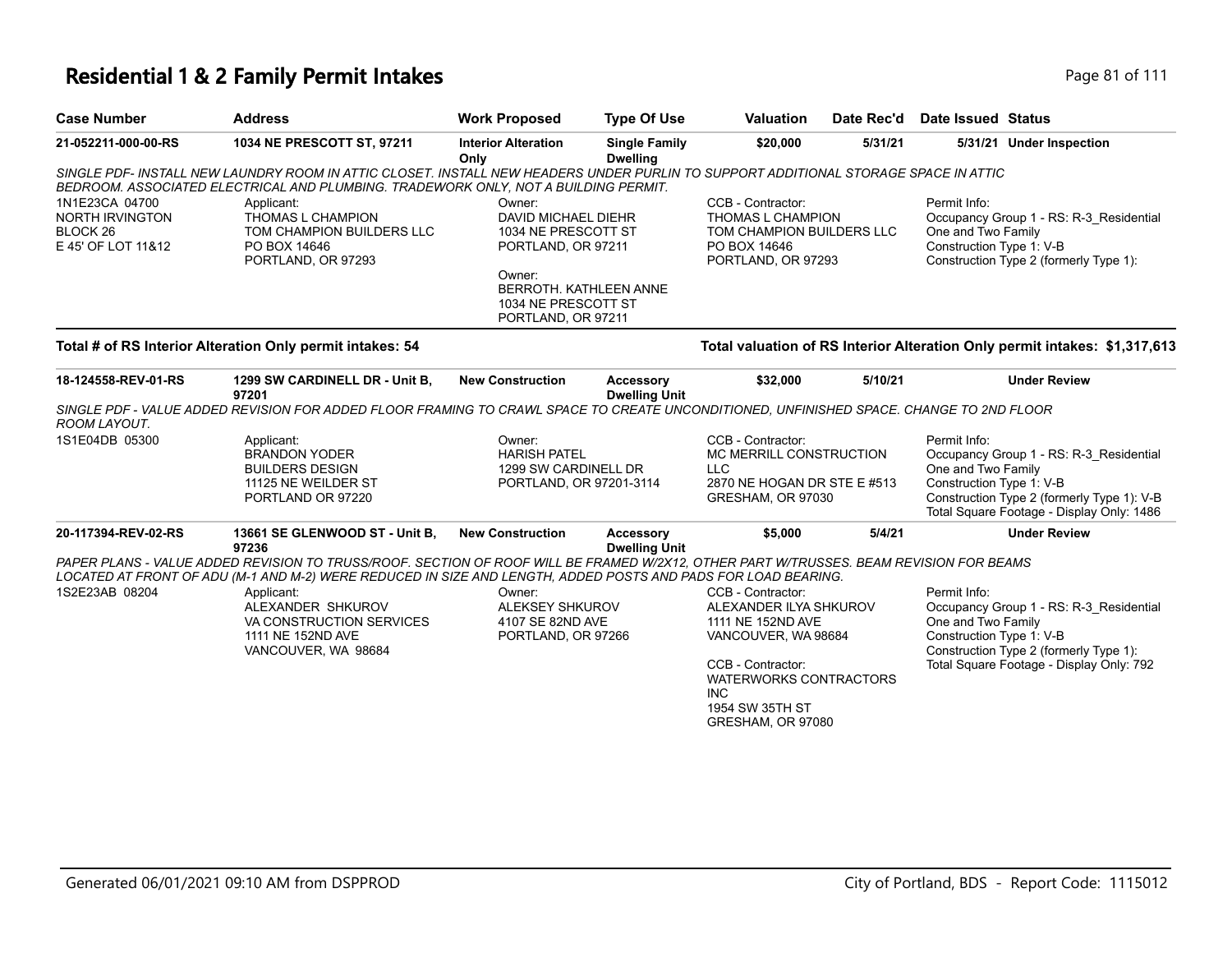### **Residential 1 & 2 Family Permit Intakes Page 82 of 111**

| <b>Case Number</b>  | Address                        | <b>Work Proposed</b> | Type Of Use      | Valuation |        | Date Rec'd Date Issued Status |  |  |
|---------------------|--------------------------------|----------------------|------------------|-----------|--------|-------------------------------|--|--|
| 20-117435-REV-02-RS | 13637 SE GLENWOOD ST - Unit B, | New Construction     | <b>Accessory</b> | \$5,000   | 5/4/21 | <b>Under Review</b>           |  |  |

| 20-117435-REV-02-RS                  | 13637 SE GLENWOOD ST - Unit B,<br>97236                                                                                                                                                                                                                                                                               | <b>New Construction</b>                                                                                                                                      | <b>Accessory</b><br><b>Dwelling Unit</b> | \$5,000                                                                                                                                                                                             | 5/4/21  | <b>Under Review</b>                                                                                                                                                                                  |
|--------------------------------------|-----------------------------------------------------------------------------------------------------------------------------------------------------------------------------------------------------------------------------------------------------------------------------------------------------------------------|--------------------------------------------------------------------------------------------------------------------------------------------------------------|------------------------------------------|-----------------------------------------------------------------------------------------------------------------------------------------------------------------------------------------------------|---------|------------------------------------------------------------------------------------------------------------------------------------------------------------------------------------------------------|
|                                      | PAPER PLANS - VALUE ADDED REVISION TO TRUSS/ROOF, SECTION OF ROOF TO BE FRAMED W/2X12, OTHER PART WILL BE TRUSSES. BEAM REVISION FOR BEAMS<br>LOCATED AT FRONT OF ADU (M-1 AND M-2) WERE REDUCED IN SIZE AND LENGTH, ADDED POSTS AND PADS FOR LOAD BEARING.                                                           |                                                                                                                                                              |                                          |                                                                                                                                                                                                     |         |                                                                                                                                                                                                      |
| 1S2E23AB 08203                       | Applicant:<br>ALEXANDER ILYA SHKUROV<br>1111 NE 152ND AVE<br>VANCOUVER, WA 98684                                                                                                                                                                                                                                      | Owner:<br><b>VYACHESLAV SHKUROV</b><br>4107 SE 82ND AVE<br>PORTLAND, OR 97266                                                                                |                                          | CCB - Contractor:<br>ALEXANDER ILYA SHKUROV<br>1111 NE 152ND AVE<br>VANCOUVER, WA 98684<br>CCB - Contractor:<br><b>WATERWORKS CONTRACTORS</b><br><b>INC</b><br>1954 SW 35TH ST<br>GRESHAM, OR 97080 |         | Permit Info:<br>Occupancy Group 1 - RS: R-3_Residential<br>One and Two Family<br>Construction Type 1: V-B<br>Construction Type 2 (formerly Type 1):<br>Total Square Footage - Display Only: 792      |
| 20-130434-REV-01-RS                  | 5774 NE RODNEY AVE - Unit B,<br>97211                                                                                                                                                                                                                                                                                 | <b>New Construction</b>                                                                                                                                      | <b>Accessory</b><br><b>Dwelling Unit</b> | \$0                                                                                                                                                                                                 | 5/26/21 | <b>Approved to Issue</b>                                                                                                                                                                             |
| 1N1E15DD 09800                       | SINGLE PDF - REVISION TO REMOVE BOTH 2ND FLOOR PORCHES. CHANGE PORCH DOORS TO WINDOWS. CHANGE FRAMING TO ACCOMODATE CHANGES. CHANGE<br>FOUNDATION FROM MULTI POUR TO MONOLITHIC FOUNDATION SYSTEM.<br>Applicant:<br><b>WILLIE DEAN</b><br><b>GROUND UP DESIGN WORKS</b><br>4233 NE AINSWORTH ST<br>PORTLAND, OR 97218 | Owner:<br>REBECCA CONNELLY<br>5774 NE RODNEY AVE #A<br>PORTLAND, OR 97211<br>Owner:<br><b>ANDREW CONNELLY</b><br>5774 NE RODNEY AVE #A<br>PORTLAND, OR 97211 |                                          |                                                                                                                                                                                                     |         | Permit Info:<br>Occupancy Group 1 - RS: R-3 Residential<br>One and Two Family<br>Construction Type 1: V-B<br>Construction Type 2 (formerly Type 1): V-B<br>Total Square Footage - Display Only: 1138 |
| 20-150527-REV-01-RS                  | 5563 SE HARNEY DR - Unit B,<br>97206                                                                                                                                                                                                                                                                                  | <b>New Construction</b>                                                                                                                                      | Accessory<br><b>Dwelling Unit</b>        | \$0                                                                                                                                                                                                 | 5/14/21 | <b>Under Review</b>                                                                                                                                                                                  |
| SINGLE PDF - REVISE SHEARWALL DESIGN |                                                                                                                                                                                                                                                                                                                       |                                                                                                                                                              |                                          |                                                                                                                                                                                                     |         |                                                                                                                                                                                                      |
| 1S2E19DC 02000                       | Applicant:<br><b>NATE EMBER</b><br>INK BUILT ARCHITECTURE<br>2208 NE MLK BLVD, STE G<br>PORTLAND OR 97212                                                                                                                                                                                                             | Owner:<br><b>JAKE MCMURDIE</b><br>5563 SE HARNEY DR<br>PORTLAND, OR 97206<br>Owner:<br><b>CHELSEY RAE</b><br>5563 SE HARNEY DR<br>PORTLAND, OR 97206         |                                          | CCB - Contractor:<br><b>DERRICK ARAGON</b><br>NORTHWEST VENTURES GROUP<br>INC.<br>2808 NE MLK JR BLVD SUITE G<br>PORTLAND, OR 97212                                                                 |         | Permit Info:<br>Occupancy Group 1 - RS: R-3_Residential<br>One and Two Family<br>Construction Type 1: V-B<br>Construction Type 2 (formerly Type 1):<br>Total Square Footage - Display Only: 597      |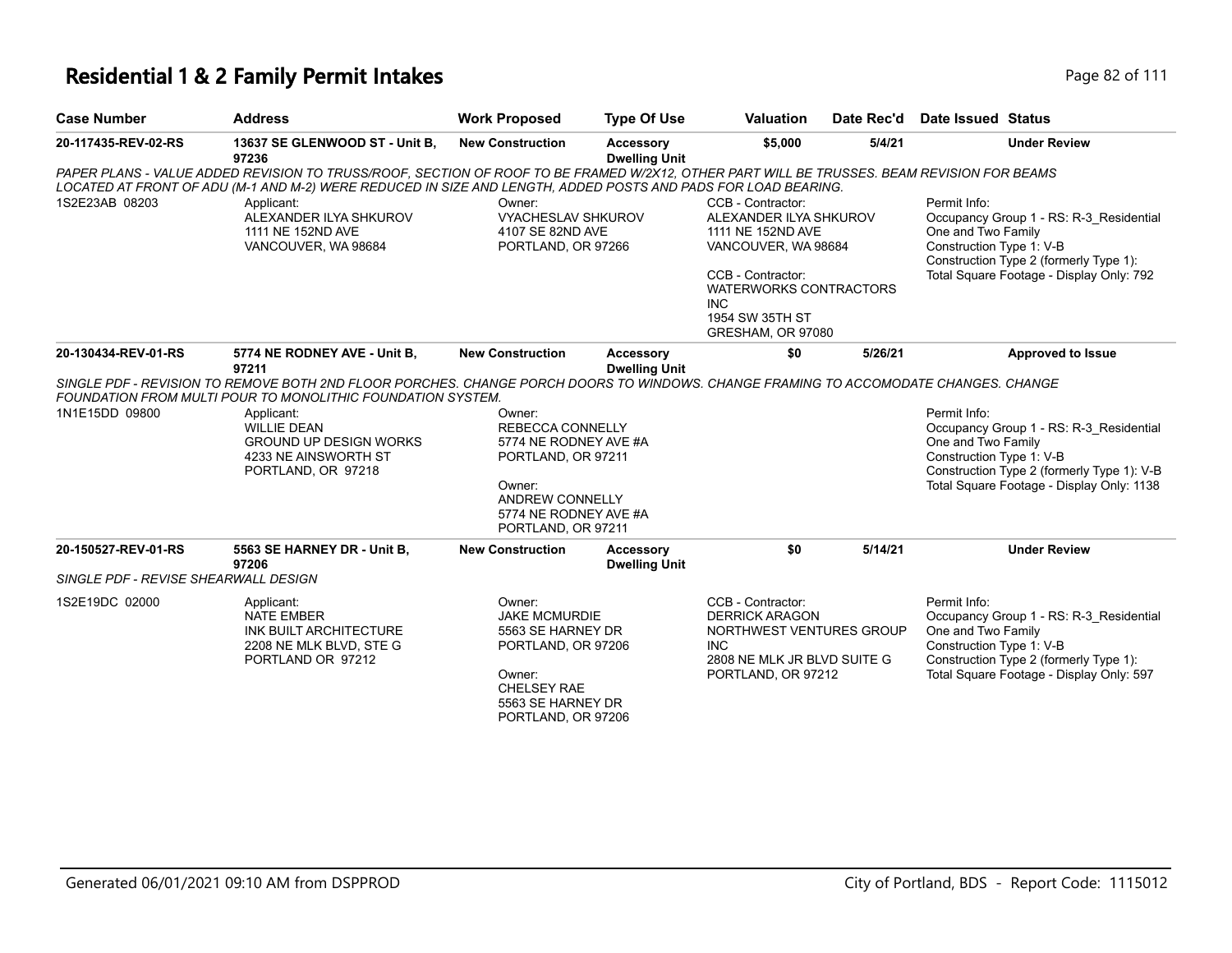# **Residential 1 & 2 Family Permit Intakes Page 83 of 111**

| <b>Case Number</b>  | <b>Address</b>                                                                                                                                                                                  | <b>Work Proposed</b>                                                                                                                                            | <b>Type Of Use</b>                       | <b>Valuation</b>                                                                           | Date Rec'd | Date Issued Status                                                                                                                                                                                                                      |
|---------------------|-------------------------------------------------------------------------------------------------------------------------------------------------------------------------------------------------|-----------------------------------------------------------------------------------------------------------------------------------------------------------------|------------------------------------------|--------------------------------------------------------------------------------------------|------------|-----------------------------------------------------------------------------------------------------------------------------------------------------------------------------------------------------------------------------------------|
| 21-030846-000-00-RS | 2817 NE EMERSON ST - Unit B,<br>97211                                                                                                                                                           | <b>New Construction</b>                                                                                                                                         | <b>Accessory</b><br><b>Dwelling Unit</b> | \$111,830                                                                                  | 5/5/21     | <b>Under Review</b>                                                                                                                                                                                                                     |
| SEPARATE***         | SINGLE PDF - NEW DETACHED ACCESSORY DWELLING UNIT / 2-STORY / 1-CAR GARAGE / FLAT LOT / COMPLEX *** ELECTRICAL MEACHNICAL AND PLUMBING                                                          |                                                                                                                                                                 |                                          |                                                                                            |            |                                                                                                                                                                                                                                         |
| 1N1E24BB 00900      | Applicant:<br><b>KIM WIEBKE</b><br>2932 SE 51ST AVE<br>PORTLAND OR 97206                                                                                                                        | Owner:<br><b>JESSICA FLETCHER</b><br>2817 NE EMERSON ST<br>PORTLAND, OR 97211<br>Owner:<br><b>BRYAN FLETCHER</b><br>2817 NE EMERSON ST<br>PORTLAND, OR 97211    |                                          |                                                                                            |            | Permit Info:<br>Occupancy Group 1 - RS: R-3_Residential<br>One and Two Family<br>Construction Type 1: V-B<br>Construction Type 2 (formerly Type 1): V-B<br>Total Square Footage - Display Only: 1087<br>Number of New Dwelling Units: 1 |
| 21-040391-000-00-RS | 4242 SE GLADSTONE ST - Unit B,<br>97206                                                                                                                                                         | <b>New Construction</b>                                                                                                                                         | Accessory<br><b>Dwelling Unit</b>        | \$75,216                                                                                   | 5/11/21    | <b>Under Review</b>                                                                                                                                                                                                                     |
| SEPARATE**          | SINGLE PDF - NEW DETACHED ACCESSORY DWELLING UNIT / 1-STORY / NO GARAGE / SLOPED LOT / COMPLEX ** ELECTRICAL MECHANICAL AND PLUMBING                                                            |                                                                                                                                                                 |                                          |                                                                                            |            |                                                                                                                                                                                                                                         |
| 1S2E07CC 07200      | Applicant:<br><b>JORDAN TOEWS</b><br>MILLER CONSULTING ENGINEERS INC<br>9570 SW BARBUR BLVD<br>PORTLAND OR 97219<br>Applicant:<br><b>DANIEL HOYT</b><br>4327 SE ASH STREET<br>PORTLAND OR 97215 | Owner:<br>JODY COALE<br>4327 SE ASH ST<br>PORTLAND, OR 97215<br>Owner:<br><b>DANIEL HOYT</b><br>4327 SE ASH ST<br>PORTLAND, OR 97215                            |                                          | Primary Contractor:<br><b>TO BID</b>                                                       |            | Permit Info:<br>Occupancy Group 1 - RS: R-3 Residential<br>One and Two Family<br>Construction Type 1: V-B<br>Construction Type 2 (formerly Type 1):<br>Total Square Footage - Display Only: 576<br>Number of New Dwelling Units: 1      |
| 21-043821-000-00-RS | 3106 NE 83RD AVE - Unit B, 97220                                                                                                                                                                | <b>New Construction</b>                                                                                                                                         | <b>Accessory</b><br><b>Dwelling Unit</b> | \$62,680                                                                                   | 5/6/21     | <b>Under Review</b>                                                                                                                                                                                                                     |
|                     | SINGLE PDF- NEW ACCESSORY DWELLING DETACHED UNIT/1-STORY/ NO GARAGE/FLAT LOT/COMPLEX                                                                                                            |                                                                                                                                                                 |                                          |                                                                                            |            |                                                                                                                                                                                                                                         |
| 1N2E28BB 18600      | Applicant:<br><b>KALLI LIGHT</b><br>RELEVANT BUILDING COMPANY<br>PO BOX 387<br>OREGON CITY, OR 97045                                                                                            | Owner:<br><b>STEWART HULICK</b><br>2906 N WILLAMETTE BLVD<br>PORTLAND, OR 97217<br>Owner:<br><b>LISA HULICK</b><br>2906 N WILLAMETTE BLVD<br>PORTLAND, OR 97217 |                                          | CCB - Contractor:<br>NORWAY CONSTRUCTION LLC<br><b>PO BOX 387</b><br>OREGON CITY, OR 97045 |            | Permit Info:<br>Occupancy Group 1 - RS: R-3_Residential<br>One and Two Family<br>Construction Type 1: V-B<br>Construction Type 2 (formerly Type 1):<br>Total Square Footage - Display Only: 480<br>Number of New Dwelling Units: 1      |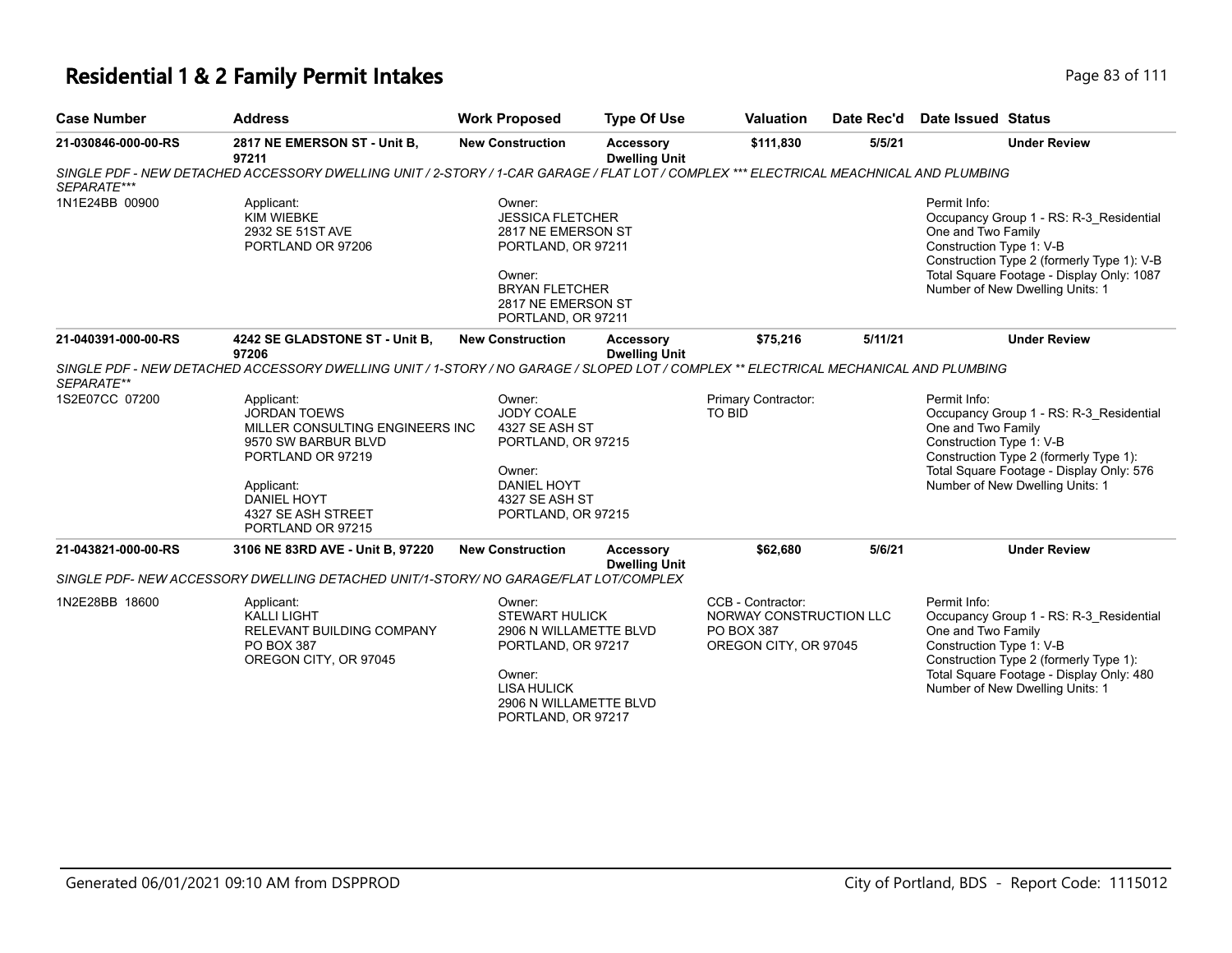## **Residential 1 & 2 Family Permit Intakes Page 84 of 111**

| <b>Case Number</b>                                                          | <b>Address</b>                                                                                                                               | <b>Work Proposed</b>                                                                                                                                   | <b>Type Of Use</b>                                       | Valuation                                                                                                             | Date Rec'd | Date Issued Status                                                                                                                                                                                                                 |
|-----------------------------------------------------------------------------|----------------------------------------------------------------------------------------------------------------------------------------------|--------------------------------------------------------------------------------------------------------------------------------------------------------|----------------------------------------------------------|-----------------------------------------------------------------------------------------------------------------------|------------|------------------------------------------------------------------------------------------------------------------------------------------------------------------------------------------------------------------------------------|
| 21-043944-000-00-RS                                                         | 3861 SE CLINTON ST - Unit B,<br>97202                                                                                                        | <b>New Construction</b>                                                                                                                                | <b>Accessory</b><br><b>Dwelling Unit</b>                 | \$95,979                                                                                                              | 5/5/21     | <b>Under Review</b>                                                                                                                                                                                                                |
|                                                                             | SINGLE PDF - NEW DETACHED ACCESSORY DWELLING UNIT / 2-STORY / NO GARAGE / FLAT LOT / COMPLEX **ELECTRICAL MECHANICAL AND PLUMBING SEPARATE** |                                                                                                                                                        |                                                          |                                                                                                                       |            |                                                                                                                                                                                                                                    |
| 1S1E12AA 14900                                                              | Applicant:<br>RAQUEL BOURNHONESQUE<br>6126 NE 32ND PL<br>PORTLAND OR 91721                                                                   | Owner:<br>RACHEL BOURNHONESQUE<br>6126 NE 32ND PL<br>PORTLAND, OR 97211                                                                                |                                                          | CCB - Contractor:<br><b>RMJ CONSTRUCTION &amp;</b><br><b>DEVELOPMENT INC</b><br>9619 SW 3RD AVE<br>PORTLAND, OR 97219 |            | Permit Info:<br>Occupancy Group 1 - RS: R-3 Residential<br>One and Two Family<br>Construction Type 1: V-B<br>Construction Type 2 (formerly Type 1):<br>Total Square Footage - Display Only: 735<br>Number of New Dwelling Units: 1 |
| 21-044069-000-00-RS                                                         | 5247 NE 35TH AVE, 97211                                                                                                                      | <b>New Construction</b>                                                                                                                                | <b>Accessory</b><br><b>Dwelling Unit</b>                 | \$77,436                                                                                                              | 5/28/21    | <b>Under Review</b>                                                                                                                                                                                                                |
| W/21-044062-RS**                                                            | SINGLE PDF - NEW DETACHED ACCESSORY DWELLING UNIT / 2-STORY / NO GARAGE / FLAT LOT / COMPLEX **ELECTRICAL MECHANICAL AND PLUMBING SEPARATE** |                                                                                                                                                        |                                                          |                                                                                                                       |            |                                                                                                                                                                                                                                    |
| 1N1E24AB 11300<br><b>WILLAMETTE ADD</b><br>BLOCK <sub>24</sub><br>LOT 39&40 | Applicant:<br><b>MATTHEW RUSNAC</b><br>4115 SE TAGGART ST<br>PORTLAND, OR 97202                                                              | Owner:<br><b>JOHN WHITT</b><br>10422 SHANGRI LA DR<br>Owner:<br><b>TRACY CONWAY</b><br>10422 SHANGRI LA DR                                             | HUNTINGTON BEACH, CA 92646<br>HUNTINGTON BEACH, CA 92646 | Primary Contractor:<br><b>TO BID</b>                                                                                  |            | Permit Info:<br>Occupancy Group 1 - RS: R-3_Residential<br>One and Two Family<br>Construction Type 1: V-B<br>Construction Type 2 (formerly Type 1):<br>Total Square Footage - Display Only: 593<br>Number of New Dwelling Units: 1 |
| 21-044928-000-00-RS                                                         | 9333 N KELLOGG ST - Unit B.<br>97203                                                                                                         | <b>New Construction</b>                                                                                                                                | <b>Accessory</b><br><b>Dwelling Unit</b>                 | \$66,467                                                                                                              | 5/10/21    | <b>Under Review</b>                                                                                                                                                                                                                |
|                                                                             | SINGLE PDF-NEW ACCESSORY DWELLING DETACHED UNIT/2-STORY/ NO GARAGE/ FLAT LOT/ SIMPLE ***TRADE PERMITS SEPARATE***                            |                                                                                                                                                        |                                                          |                                                                                                                       |            |                                                                                                                                                                                                                                    |
| 1N1W01CA 15800                                                              | Applicant:<br><b>ELI David Green</b><br><b>SQFT Studios, LLC</b><br>PORTLAND OR<br><b>USA</b>                                                | Owner:<br><b>SCARLETT LYNSKY</b><br>9333 N KELLOGG ST<br>PORTLAND, OR 97203<br>Owner:<br>JAMES L III LYNSKY<br>9333 N KELLOGG ST<br>PORTLAND, OR 97203 |                                                          | CCB - Contractor:<br><b>SCHUYLER SILVA</b><br><b>SQFT STUDIOS LLC</b><br>929 NE 23RD AVE<br>PORTLAND, OR 97232        |            | Permit Info:<br>Occupancy Group 1 - RS: R-3 Residential<br>One and Two Family<br>Construction Type 1: V-B<br>Construction Type 2 (formerly Type 1):<br>Total Square Footage - Display Only: 509<br>Number of New Dwelling Units: 1 |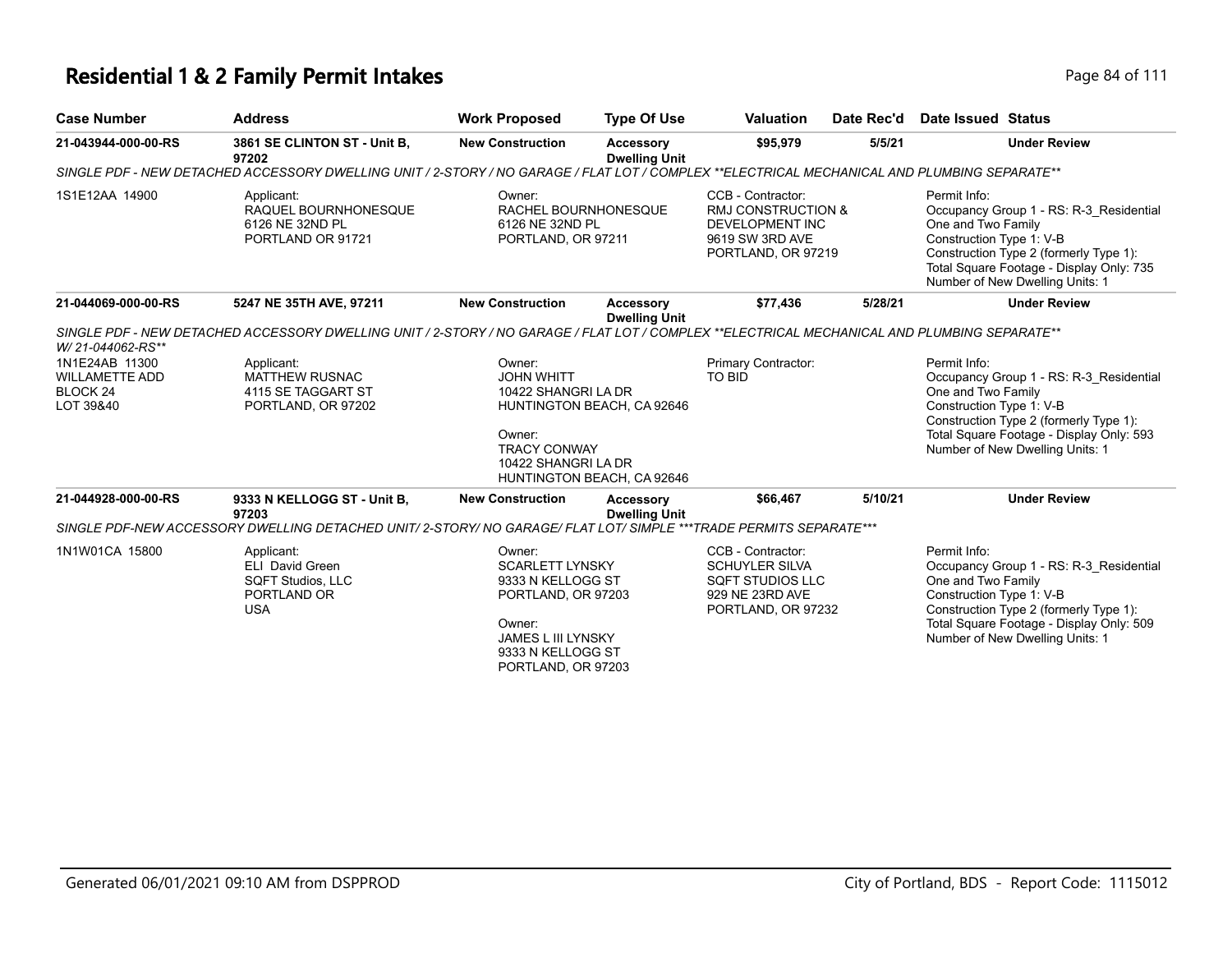## **Residential 1 & 2 Family Permit Intakes Page 85 of 111**

| <b>Case Number</b>                                                                                                         | <b>Address</b>                                                                                                            | <b>Work Proposed</b>                                                                    | <b>Type Of Use</b>                | <b>Valuation</b>                                                                                                                                                                      | Date Rec'd | Date Issued Status                                                                                                                                                                                                                     |
|----------------------------------------------------------------------------------------------------------------------------|---------------------------------------------------------------------------------------------------------------------------|-----------------------------------------------------------------------------------------|-----------------------------------|---------------------------------------------------------------------------------------------------------------------------------------------------------------------------------------|------------|----------------------------------------------------------------------------------------------------------------------------------------------------------------------------------------------------------------------------------------|
| 21-045184-000-00-RS                                                                                                        | 6560 SE 48TH AVE - Unit B, 97206                                                                                          | <b>New Construction</b>                                                                 | Accessory<br><b>Dwelling Unit</b> | \$108,569                                                                                                                                                                             | 5/10/21    | <b>Under Review</b>                                                                                                                                                                                                                    |
|                                                                                                                            | SINGLE PDF - NEW DETACHED ACCESSORY DWELLING UNIT / 2-STORY / NO GARAGE / FLAT LOT / COMPLEX ** W/ 21-045074/268/272-RS** |                                                                                         |                                   |                                                                                                                                                                                       |            |                                                                                                                                                                                                                                        |
| 1S2E19BA 05000<br>Applicant:<br><b>JILL CROPP</b><br><b>STUDIO CROPP</b><br>3725 SE HARRISON ST<br>PORTLAND, OR 97214-5845 |                                                                                                                           | Owner:<br>PORTLAND HOUSEWORKS LLC<br>5901 S MACADAM AVE #108<br>PORTLAND, OR 97239-3622 |                                   | CCB - Contractor:<br><b>BFP ELECTRIC LLC</b><br>PO BOX 1747<br>OREGON CITY, OR 97045<br>CCB - Contractor:<br>PORTLAND HOUSEWORKS LLC<br>5901 SW MACADAM AVE 108<br>PORTLAND, OR 97239 |            | Permit Info:<br>Occupancy Group 1 - RS: R-3_Residential<br>One and Two Family<br>Construction Type 1: V-B<br>Construction Type 2 (formerly Type 1): V-B<br>Total Square Footage - Display Only: 960<br>Number of New Dwelling Units: 1 |
|                                                                                                                            |                                                                                                                           |                                                                                         |                                   | CCB - Contractor:<br>SUPREME HEATING & COOLING<br>LLC<br>13009 NE 91ST CIR<br>VANCOUVER, WA 98682                                                                                     |            |                                                                                                                                                                                                                                        |
| 21-046013-000-00-RS                                                                                                        | 2803 SE 49TH AVE - Unit B, 97206                                                                                          | <b>New Construction</b>                                                                 | <b>Accessory</b>                  | \$102,900                                                                                                                                                                             | 5/13/21    | <b>Under Review</b>                                                                                                                                                                                                                    |
|                                                                                                                            | SINGLE PDF- NEW ACCESSORY DWELLING UNIT/ 2-STORY/ NO GARAGE/ FLAT LOT/ SIMPLE ***TRDAE PERMITS SEPARATE***                |                                                                                         | <b>Dwelling Unit</b>              |                                                                                                                                                                                       |            |                                                                                                                                                                                                                                        |
| 1S2E07BA 12500                                                                                                             | Applicant:<br><b>RICHARD ADAMS</b><br><b>FASTER PERMITS</b><br>2000 SW 1ST AVENUE SUITE 420<br>PORTLAND, OR 97201         | Owner:<br><b>49 CLINTON LLC</b><br>8334 SE TAYLOR CT<br>PORTLAND, OR 97216              |                                   | CCB - Contractor:<br>NW DEVELOPMENT INC<br>5305 RIVER RD N STE B<br>KEIZER, OR 97303                                                                                                  |            | Permit Info:<br>Occupancy Group 1 - RS: R-3_Residential<br>One and Two Family<br>Construction Type 1: V-B<br>Construction Type 2 (formerly Type 1):<br>Total Square Footage - Display Only: 788<br>Number of New Dwelling Units: 1     |
| 21-047416-000-00-RS                                                                                                        | 7240 N MACRUM AVE - Unit B,<br>97203                                                                                      | <b>New Construction</b>                                                                 | Accessory<br><b>Dwelling Unit</b> | \$85,532                                                                                                                                                                              | 5/14/21    | <b>Under Review</b>                                                                                                                                                                                                                    |
|                                                                                                                            | SINGLE PDF - NEW DETACHED ACCESSORY DWELLING UNIT / 1-STORY / NO GARAGE / FLAT LOT / COMPLEX                              |                                                                                         |                                   |                                                                                                                                                                                       |            |                                                                                                                                                                                                                                        |
| 1N1E07CA 02800                                                                                                             | Applicant:<br><b>JOE ROBERTSON</b><br>SHELTER SOLUTIONS LLC<br>1973 SE DUNCAN DR<br>HILLSBORO, OR 97123                   | Owner:<br><b>VICTORIA DEPEW</b><br>7240 N MACRUM AVE<br>PORTLAND, OR 97203              |                                   | CCB - Contractor:<br><b>GARNER ELECTRIC CO</b><br>2890 SE BROOKWOOD AVE<br>HILLSBORO, OR 97123                                                                                        |            | Permit Info:<br>Occupancy Group 1 - RS: R-3_Residential<br>One and Two Family<br>Construction Type 1: V-B<br>Construction Type 2 (formerly Type 1):                                                                                    |
|                                                                                                                            |                                                                                                                           | Owner:<br><b>JASON DEPEW</b><br>7240 N MACRUM AVE<br>PORTLAND, OR 97203                 |                                   | CCB - Contractor:<br><b>RIGID PLUMBING INC</b><br>PO BOX 345<br>FOREST GROVE, OR 97116-0345                                                                                           |            | Total Square Footage - Display Only: 655<br>Number of New Dwelling Units: 1                                                                                                                                                            |
|                                                                                                                            |                                                                                                                           |                                                                                         |                                   | CCB - Contractor:<br><b>JOE ROBERTSON</b><br>SHELTER SOLUTIONS LLC<br>1973 SE DUNCAN DR<br>HILLSBORO, OR 97123                                                                        |            |                                                                                                                                                                                                                                        |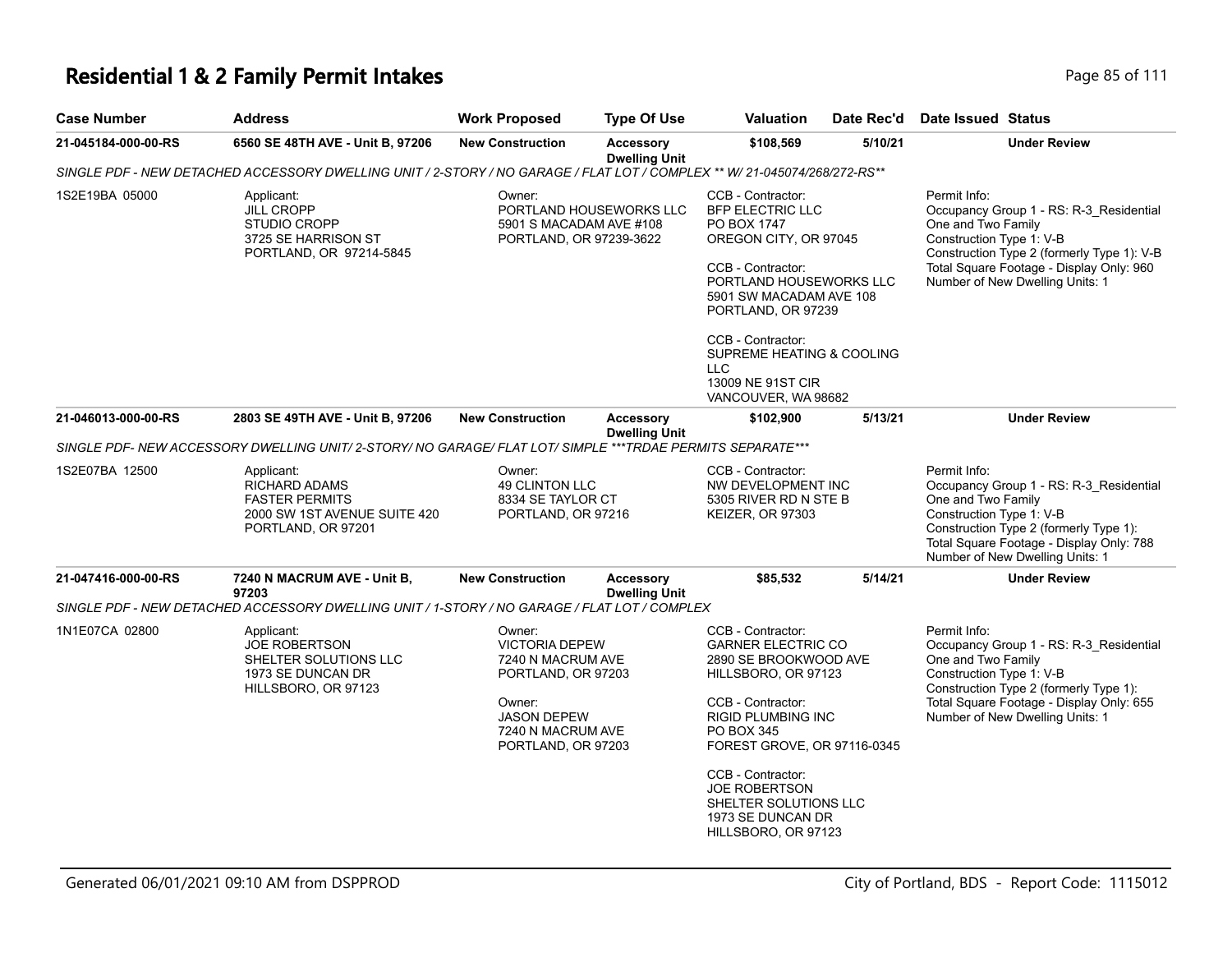| <b>Case Number</b>  | <b>Address</b>                                                                                                                                                                                 | <b>Work Proposed</b>                                                                                                                                                | <b>Type Of Use</b>                | <b>Valuation</b>                                                                     | Date Rec'd | Date Issued Status                                                                                                                                                                                                                      |
|---------------------|------------------------------------------------------------------------------------------------------------------------------------------------------------------------------------------------|---------------------------------------------------------------------------------------------------------------------------------------------------------------------|-----------------------------------|--------------------------------------------------------------------------------------|------------|-----------------------------------------------------------------------------------------------------------------------------------------------------------------------------------------------------------------------------------------|
| 21-047460-000-00-RS | 6856 N ATLANTIC AVE - Unit B.<br>97217                                                                                                                                                         | <b>New Construction</b>                                                                                                                                             | Accessory<br><b>Dwelling Unit</b> | \$84,245                                                                             | 5/17/21    | <b>Under Review</b>                                                                                                                                                                                                                     |
|                     | SINGLE PDF - NEW DETACHED ACCESSORY DWELLING UNIT WITH GROUND FLOOR 485 SF ART STUDIO / 2- STORY / NO GARAGE / FLAT LOT / COMPLEX **<br>ELECTRICAL MECHANICAL AND PLUMBING SEPARATE **         |                                                                                                                                                                     |                                   |                                                                                      |            |                                                                                                                                                                                                                                         |
| 1N1E16BD 03200      | Applicant:<br>CHIP DUGGAN<br>LIMINAL SHIFT. LLC<br>PORTLAND OR<br><b>USA</b>                                                                                                                   | Owner:<br>ROBERT P JR PALIOCA<br>1056 PERALTA AVE<br>ALBANY, CA 94706<br>Owner:<br><b>CYNTHIA MAH</b><br>1056 PERALTA AVE<br>ALBANY, CA 94706                       |                                   | CCB - Contractor:<br>LIMINAL SHIFT LLC<br>7625 NW SKYLINE BLVD<br>PORTLAND, OR 97229 |            | Permit Info:<br>Occupancy Group 1 - RS: R-3 Residential<br>One and Two Family<br>Construction Type 1: V-B<br>Construction Type 2 (formerly Type 1): V-B<br>Total Square Footage - Display Only: 1025<br>Number of New Dwelling Units: 1 |
| 21-047504-000-00-RS | 6505 SE 16TH AVE - Unit B, 97202                                                                                                                                                               | <b>New Construction</b>                                                                                                                                             | Accessory<br><b>Dwelling Unit</b> | \$104,467                                                                            | 5/18/21    | <b>Under Review</b>                                                                                                                                                                                                                     |
|                     | SINGLE PDF - NEW ACCESSORY DWELLING UNIT / 1-STORY / NO GARAGE / SLIGHTLY SLOPED / COMPLEX ** ELECTRICAL MECHANICAL AND PLUMBING SEPARATE**                                                    |                                                                                                                                                                     |                                   |                                                                                      |            |                                                                                                                                                                                                                                         |
| 1S1E23AB 21800      | Applicant:<br><b>KRISTOPHER CELTNIEKS</b><br>SASQUATCH ARCHITECTURE<br>1129 SE MARKET ST<br>PORTLAND, OR 97214<br>Applicant:<br><b>LINDA MCKINNEY</b><br>6505 SE 16TH AVE<br>PORTLAND OR 97202 | Owner:<br><b>PHILIP MC KINNEY</b><br>6505 SE 16TH AVE<br>PORTLAND, OR 97202-5507<br>Owner:<br><b>LINDA MC KINNEY</b><br>6505 SE 16TH AVE<br>PORTLAND, OR 97202-5507 |                                   | CCB - Contractor:<br>TIMBER BUILT LLC<br>127 SE 75TH AVE<br>PORTLAND, OR 97215       |            | Permit Info:<br>Occupancy Group 1 - RS: R-3 Residential<br>One and Two Family<br>Construction Type 1: V-B<br>Construction Type 2 (formerly Type 1):<br>Total Square Footage - Display Only: 800<br>Number of New Dwelling Units: 1      |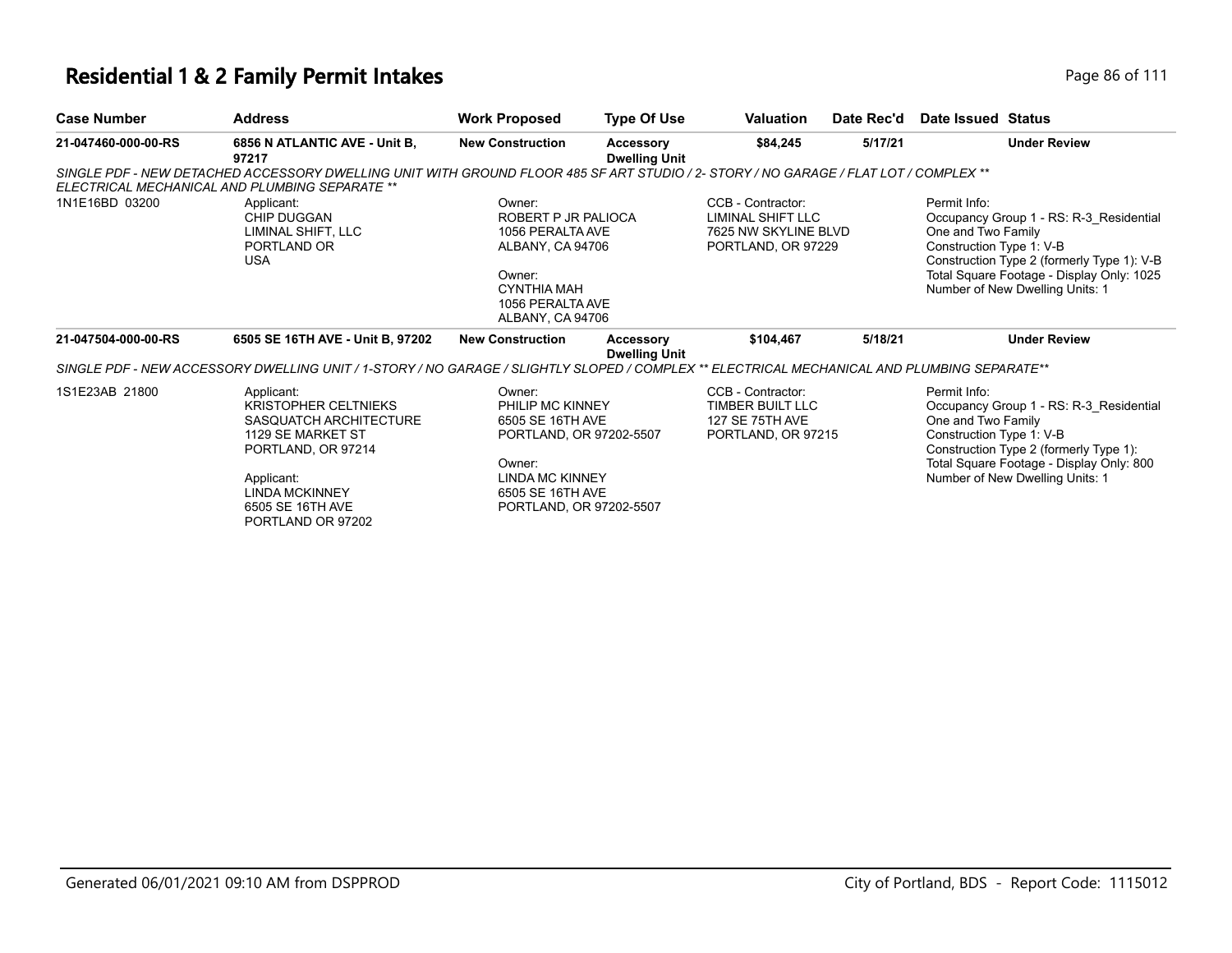#### **Residential 1 & 2 Family Permit Intakes Page 87 of 111**

| <b>Case Number</b>   | <b>Address</b>                                                                              | <b>Work Proposed</b>     | <b>Type Of Use</b>                       | <b>Valuation</b>       | Date Rec'd | Date Issued Status                      |
|----------------------|---------------------------------------------------------------------------------------------|--------------------------|------------------------------------------|------------------------|------------|-----------------------------------------|
| 21-048889-000-00-RS  | 8118 SE 68TH AVE. 97206                                                                     | <b>New Construction</b>  | <b>Accessory</b><br><b>Dwelling Unit</b> | \$35,000               | 5/20/21    | <b>Under Review</b>                     |
|                      | SINGLE PDF - NEW DETACHED ACCESSORY DWELLING UNIT / 2-STORY / NO GARAGE / FLAT LOT / SIMPLE |                          |                                          |                        |            |                                         |
| 1S2E20CD 01400       | Applicant:                                                                                  | Owner:                   |                                          | CCB - Contractor:      |            | Permit Info:                            |
| 72ND ST ADD & PLAT 2 | KEVIN PARTAIN                                                                               | <b>SHAUN CHIARAMONTE</b> |                                          | <b>COMFORT AIR INC</b> |            | Occupancy Group 1 - RS: R-3 Residential |
| RI OCK 4             | <b>IRRAN VISIONS</b>                                                                        | $8118$ SE GRTH AVE       |                                          | COMEORT AIR INC.       |            | One and Two Family                      |

| 72ND ST ADD & PLAT 2<br>BLOCK 4<br>LOT <sub>26</sub> | <b>KEVIN PARTAIN</b><br><b>URBAN VISIONS</b><br>223 NE 56TH AVE<br>PORTLAND OR 97213                                                         | <b>SHAUN CHIARAMONTE</b><br>8118 SE 68TH AVE<br>PORTLAND, OR 97206      |                                          | <b>COMFORT AIR INC</b><br><b>COMFORT AIR INC</b><br>7504 NE 182ND AVE<br>VANCOUVER, WA 98682<br>CCB - Contractor:<br>SCHUMACHER CUSTOM HOMES<br><b>INC</b><br>PO BOX 66207<br>PORTLAND, OR 97290<br>CCB - Contractor:<br><b>GRIZZLY ELECTRIC INC</b><br>2114 MAIN ST STE 100-117 |         | Occupancy Group 1 - RS: R-3 Residential<br>One and Two Family<br>Construction Type 1: V-B<br>Construction Type 2 (formerly Type 1):<br>Number of New Dwelling Units: 1 |
|------------------------------------------------------|----------------------------------------------------------------------------------------------------------------------------------------------|-------------------------------------------------------------------------|------------------------------------------|----------------------------------------------------------------------------------------------------------------------------------------------------------------------------------------------------------------------------------------------------------------------------------|---------|------------------------------------------------------------------------------------------------------------------------------------------------------------------------|
|                                                      |                                                                                                                                              |                                                                         |                                          | VANCOUVER, WA 98660<br>CCB - Contractor:<br>PINNACLE PLUMBING INC<br>PO BOX 1053                                                                                                                                                                                                 |         |                                                                                                                                                                        |
|                                                      |                                                                                                                                              |                                                                         |                                          | GRESHAM, OR 97030                                                                                                                                                                                                                                                                |         |                                                                                                                                                                        |
| 21-049874-000-00-RS                                  | 6105 SE IVON ST - Unit B, 97206                                                                                                              | <b>New Construction</b>                                                 | <b>Accessory</b><br><b>Dwelling Unit</b> | \$68,968                                                                                                                                                                                                                                                                         | 5/24/21 | <b>Under Review</b>                                                                                                                                                    |
|                                                      | SINGLE PDF - NEW DETACHED ACCESSORY DWELLING UNIT / 2-STORY / NO GARAGE / FLAT LOT / COMPLEX **ELECTRICAL MECHANICAL AND PLUMBING SEPARATE** |                                                                         |                                          |                                                                                                                                                                                                                                                                                  |         |                                                                                                                                                                        |
| 1S2E07AA 00300                                       | Applicant:<br><b>ELI GREEN</b><br>SQ FT STUDIOSLLC<br>1804 NE MLK JR. BLVD SUITE C<br>PORTLAND, OR 97212                                     | Owner:<br><b>STEPHEN BAUER</b><br>6105 SE IVON ST<br>PORTLAND, OR 97206 |                                          | CCB - Contractor:<br><b>SCHUYLER SILVA</b><br>SQFT STUDIOS LLC<br>929 NE 23RD AVE<br>PORTLAND, OR 97232                                                                                                                                                                          |         | Permit Info:<br>Occupancy Group 1 - RS: R-3 Residential<br>One and Two Family<br>Construction Type 1: V-B<br>Construction Type 2 (formerly Type 1): V-B                |

Owner: KAI HAYASHI 6105 SE IVON ST PORTLAND, OR 97206

Total Square Footage - Display Only: 632 Number of New Dwelling Units: 1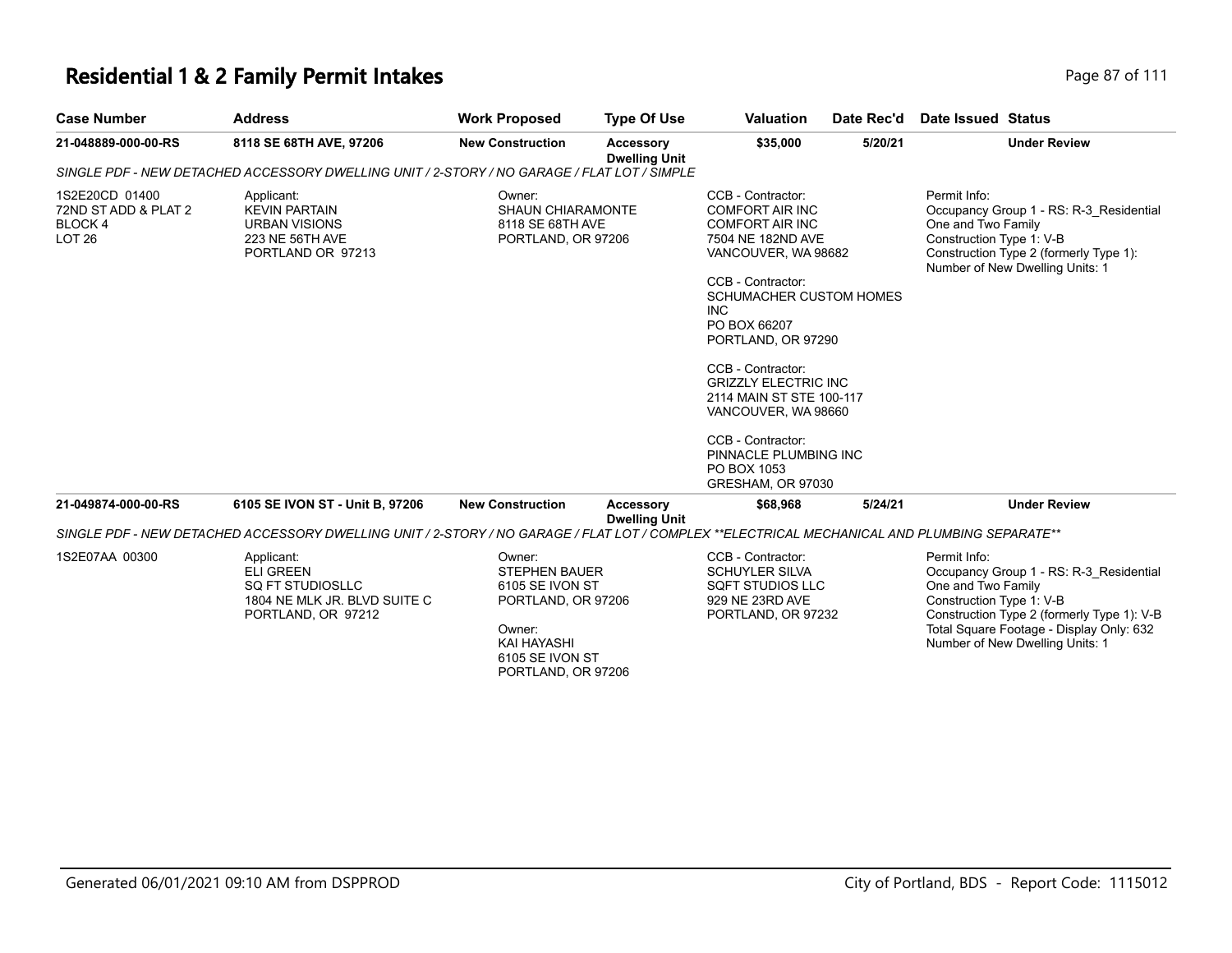| <b>Case Number</b>     | <b>Address</b>                                                                                                                           | <b>Work Proposed</b>    | <b>Type Of Use</b>                   | <b>Valuation</b>                       | Date Rec'd | <b>Date Issued Status</b>                                          |
|------------------------|------------------------------------------------------------------------------------------------------------------------------------------|-------------------------|--------------------------------------|----------------------------------------|------------|--------------------------------------------------------------------|
| 21-046212-000-00-RS    | 1535 SE BIDWELL ST, 97202                                                                                                                | <b>New Construction</b> | <b>Accessory</b><br><b>Structure</b> | \$51,711                               | 5/11/21    | <b>Under Review</b>                                                |
|                        | ***SINGLE PDF*** BUILD NEW DETACHED ACCESSORY STRUCTURE- STUDIO/WORKSHOP. ELECTRICAL: CITCUITS FOR LIGHTS AND PLUGS WATERHEATER AND      |                         |                                      |                                        |            |                                                                    |
|                        | HEATPUMP. MECHANICAL: DUCTLESS HEATPUMP AND BATH FAN. PLUMBING: ADD 1 BATHROOM WITH SINK OUTSIDE OF TOILET/SHOWER AREA                   |                         |                                      |                                        |            |                                                                    |
| 1S1E23DB 12200         | Applicant:                                                                                                                               | Owner:                  |                                      | CCB - Contractor:                      |            | Permit Info:                                                       |
| <b>MILLERS ADD</b>     | <b>JOE ROBERTSON</b>                                                                                                                     | HOWARD FAMILY TR        |                                      | <b>GARNER ELECTRIC CO</b>              |            | Occupancy Group 1 - RS: R-3 Residential                            |
| BLOCK 9                | SHELTER SOLUTIONS LLC                                                                                                                    | 1535 SE BIDWELL ST      |                                      | 2890 SE BROOKWOOD AVE                  |            | One and Two Family                                                 |
| LOT 8                  | 1973 SE DUNCAN DR<br>HILLSBORO, OR 97123                                                                                                 | PORTLAND, OR 97202      |                                      | HILLSBORO, OR 97123                    |            | Construction Type 1: V-B<br>Construction Type 2 (formerly Type 1): |
|                        |                                                                                                                                          |                         |                                      | CCB - Contractor:                      |            | Total Square Footage - Display Only: 396                           |
|                        |                                                                                                                                          |                         |                                      | <b>RIGID PLUMBING INC</b>              |            |                                                                    |
|                        |                                                                                                                                          |                         |                                      | PO BOX 345                             |            |                                                                    |
|                        |                                                                                                                                          |                         |                                      | FOREST GROVE, OR 97116-0345            |            |                                                                    |
|                        |                                                                                                                                          |                         |                                      | CCB - Contractor:                      |            |                                                                    |
|                        |                                                                                                                                          |                         |                                      | HOME ENERGY GROUP INC                  |            |                                                                    |
|                        |                                                                                                                                          |                         |                                      | PO BOX 820474                          |            |                                                                    |
|                        |                                                                                                                                          |                         |                                      | VANCOUVER, WA 98682                    |            |                                                                    |
|                        |                                                                                                                                          |                         |                                      | CCB - Contractor:                      |            |                                                                    |
|                        |                                                                                                                                          |                         |                                      | <b>JOE ROBERTSON</b>                   |            |                                                                    |
|                        |                                                                                                                                          |                         |                                      | SHELTER SOLUTIONS LLC                  |            |                                                                    |
|                        |                                                                                                                                          |                         |                                      | 1973 SE DUNCAN DR                      |            |                                                                    |
|                        |                                                                                                                                          |                         |                                      | HILLSBORO, OR 97123                    |            |                                                                    |
| 21-051271-000-00-RS    | 3147 NE 9TH AVE, 97212                                                                                                                   | <b>New Construction</b> | Accessory<br><b>Structure</b>        | \$32,271                               | 5/26/21    | <b>Under Review</b>                                                |
|                        | ***SINGLE PDF*** NEW 14X 20 ACCESSORY STRUCTURE W/ SUB PANEL FED FROM MAIN SERVICE PANEL. STRUCTURE WILL BE A GARAGE/STUDIO TREE REMOVAL |                         |                                      |                                        |            |                                                                    |
| DONE UNDER DEMO PERMIT |                                                                                                                                          |                         |                                      |                                        |            |                                                                    |
| 1N1E26BB 13800         | Applicant:                                                                                                                               | Owner:                  |                                      | CCB - Contractor:                      |            | Permit Info:                                                       |
| <b>IRVINGTON</b>       | <b>BOB NICHOLS</b>                                                                                                                       | JEFFREY WILLIAMS        |                                      | <b>BOB NICHOLS</b>                     |            | Occupancy Group 1 - RS: U_Private                                  |
| BLOCK 111<br>LOT 6     | NEXUS CONSTRUCTION LLC<br>PO BO 17479                                                                                                    | 3147 NE 9TH AVE         |                                      | NEXUS CONSTRUCTION LLC<br>PO BOX 17479 |            | Garage\Utility Misc.<br>Construction Type 1: V-B                   |
|                        | PORTLAND, OR 97217                                                                                                                       | PORTLAND, OR 97212      |                                      | PORTLAND, OR 97217                     |            | Construction Type 2 (formerly Type 1): V-B                         |
|                        |                                                                                                                                          | Owner:                  |                                      |                                        |            | Total Square Footage - Display Only: 320                           |
|                        |                                                                                                                                          | <b>GRETA MIRACLE</b>    |                                      |                                        |            |                                                                    |
|                        |                                                                                                                                          | 3147 NE 9TH AVE         |                                      |                                        |            |                                                                    |
|                        |                                                                                                                                          | PORTLAND, OR 97212      |                                      |                                        |            |                                                                    |
| 21-051724-000-00-RS    | 12935 SE LONG ST, 97236                                                                                                                  | <b>New Construction</b> | <b>Accessory</b>                     | \$144,272                              | 5/27/21    | <b>Under Review</b>                                                |
|                        | SINGLE PDF- CONSTRUCT NEW 2-STORY 24x35.5 SF DETACHED ACCESSORY STRUCTURE. NEW SPACE TO BE USED FOR STORAGE ON MAIN FLOOR AND LIVING     |                         | <b>Structure</b>                     |                                        |            |                                                                    |
|                        | SPACE ON 2ND FLOOR. LIVING SPACE TO INCLUDE 1 NEW BEDROOM, BATHROOM AND FAMILY ROOM.                                                     |                         |                                      |                                        |            |                                                                    |
| 1S2E14BA 01400         | Applicant:                                                                                                                               | Owner:                  |                                      | CCB - Contractor:                      |            | Permit Info:                                                       |
| <b>SUNSET GARDENS</b>  | <b>BOB WILLIFORD</b>                                                                                                                     | <b>FERMIN SORIANO</b>   |                                      | <b>ROBERT WILLIFORD</b>                |            | Occupancy Group 1 - RS: R-3 Residential                            |
| BLOCK 1                | <b>RSW BUILDING</b>                                                                                                                      | 12935 SE LONG ST        |                                      | RSW BUILDING LLC                       |            | One and Two Family                                                 |
| LOT 7                  | 4911 SE 128TH AVENUE                                                                                                                     | PORTLAND, OR 97236      |                                      | 4911 SE 128TH AVENUE                   |            | Construction Type 1: V-B                                           |
|                        | PORTLAND, OR 97236-3905                                                                                                                  |                         |                                      | PORTLAND, OR 97236                     |            | Construction Type 2 (formerly Type 1): V-B                         |

Total Square Footage - Display Only: 1587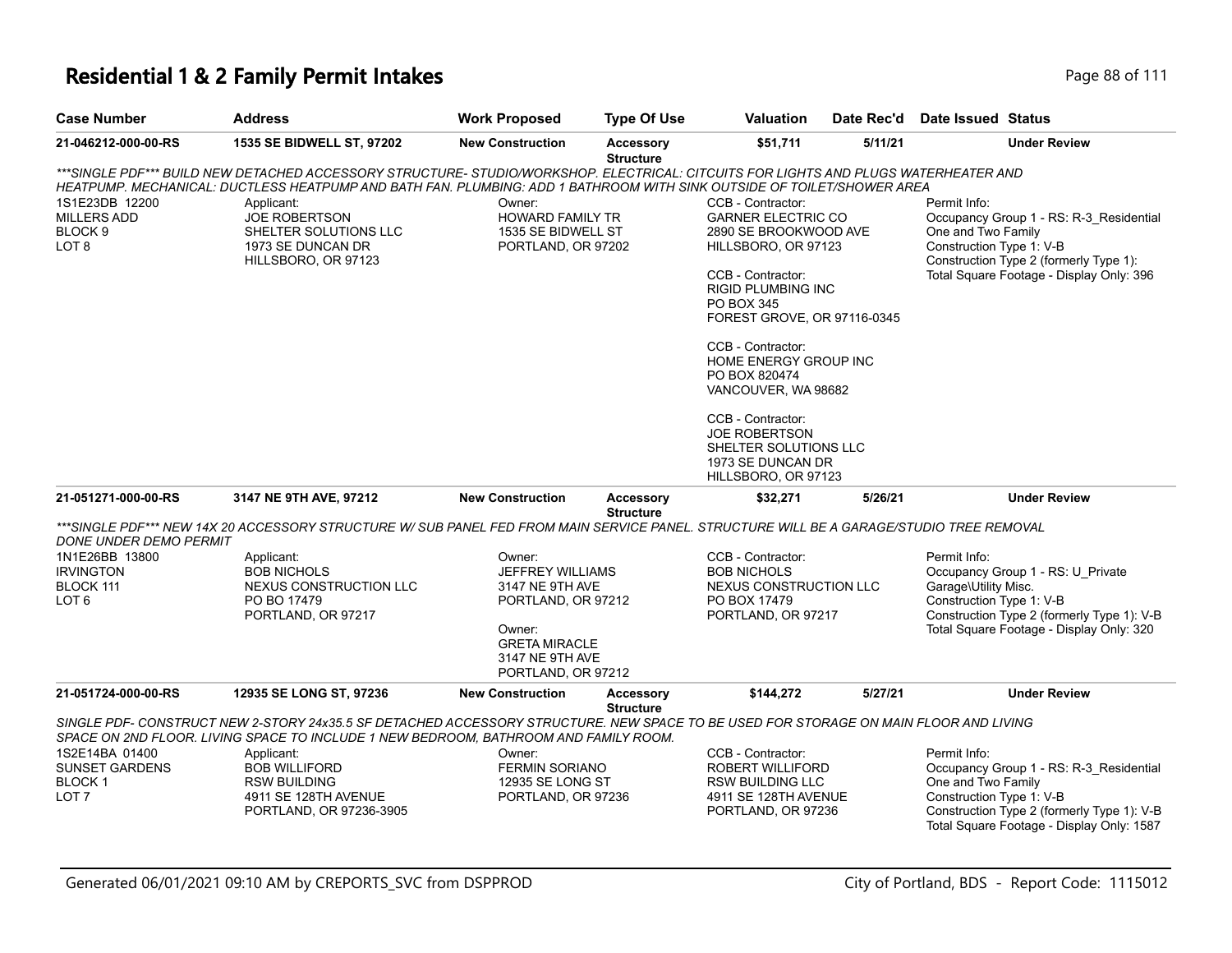| <b>Case Number</b>                                                                                 | <b>Address</b>                                                                                                              | <b>Work Proposed</b>                                                                                                                                      | <b>Type Of Use</b>                   | <b>Valuation</b>                                                                                                                                                                                                                                                                                                                                                    | Date Rec'd | Date Issued Status                                                                                                                                                                               |
|----------------------------------------------------------------------------------------------------|-----------------------------------------------------------------------------------------------------------------------------|-----------------------------------------------------------------------------------------------------------------------------------------------------------|--------------------------------------|---------------------------------------------------------------------------------------------------------------------------------------------------------------------------------------------------------------------------------------------------------------------------------------------------------------------------------------------------------------------|------------|--------------------------------------------------------------------------------------------------------------------------------------------------------------------------------------------------|
| 21-052167-000-00-RS                                                                                | 5641 NE 50TH AVE, 97218                                                                                                     | <b>New Construction</b>                                                                                                                                   | <b>Accessory</b><br><b>Structure</b> | \$115,626                                                                                                                                                                                                                                                                                                                                                           | 5/30/21    | <b>Under Review</b>                                                                                                                                                                              |
|                                                                                                    | **SINGLE PDF** BUILD DETACHED ACCESSORY STRUCTURE FOR GARAGE/SHOP TO INCLUDE BATHROOM.                                      |                                                                                                                                                           |                                      |                                                                                                                                                                                                                                                                                                                                                                     |            |                                                                                                                                                                                                  |
| 1N2E18CD 05100<br><b>JORBADE</b><br><b>BLOCK1</b><br>N 1/2 OF LOT 15 EXC N 90'                     | Applicant:<br><b>STEVEN CHESNEK</b><br>STEVEN CHESNEK CONSTRUCTION<br><b>INC</b><br>1618 N SIMPSON ST<br>PORTLAND, OR 97217 | Owner:<br><b>LANCE BECKSTROM</b><br>5641 NE 50TH AVE<br>PORTLAND, OR 97218<br>Owner:<br>ANNMARIE THOMPSON<br>5641 NE 50TH AVE<br>PORTLAND, OR 97218       |                                      | CCB - Contractor:<br><b>STEVEN CHESNEK</b><br><b>STEVEN CHESNEK</b><br>CONSTRUCTION INC<br>1618 N SIMPSON ST<br>PORTLAND, OR 97217<br>CCB - Contractor:<br><b>JUDAH HAMNES</b><br>THE PLUMBERS INC<br>11420 SW PACIFIC HWY<br><b>TIGARD, OR 97223</b><br>CCB - Contractor:<br>PDX ELECTRIC LLC<br>15816 SW UPPER BOONES<br><b>FERRY RD</b><br>LAKE OSWEGO, OR 97035 |            | Permit Info:<br>Occupancy Group 1 - RS: U Private<br>Garage\Utility Misc.<br>Construction Type 1: V-B<br>Construction Type 2 (formerly Type 1): V-B<br>Total Square Footage - Display Only: 2100 |
| 21-052200-000-00-RS                                                                                | 3640 N WINCHELL ST, 97217                                                                                                   | <b>New Construction</b>                                                                                                                                   | <b>Accessory</b><br><b>Structure</b> | \$11,282                                                                                                                                                                                                                                                                                                                                                            | 5/31/21    | <b>Under Review</b>                                                                                                                                                                              |
| <b>BUILD NEW FREE STANDING 440 SQ FT PERGOLA.</b>                                                  |                                                                                                                             |                                                                                                                                                           |                                      |                                                                                                                                                                                                                                                                                                                                                                     |            |                                                                                                                                                                                                  |
| 1N1E08DD 00900<br><b>WASHBURNE ADD</b><br>BLOCK <sub>1</sub><br>LOT <sub>6</sub><br>W 1/2 OF LOT 7 | Applicant:<br>PETER LODA<br><b>INDIFAB DESIGN LLC</b><br>3523 NE 23RD AVE<br>PORTLAND, OR 97212                             | Owner:<br><b>SHAWN CARBOY</b><br>3640 N WINCHELL ST<br>PORTLAND, OR 97217<br>Owner:<br>KATHERINE MATHEWS<br>3640 N WINCHELL ST<br>PORTLAND, OR 97217      |                                      | CCB - Contractor:<br><b>INDIFAB DESIGN LLC</b><br>3523 NE 23RD AVE<br>PORTLAND, OR 97212                                                                                                                                                                                                                                                                            |            | Permit Info:<br>Occupancy Group 1 - RS: U_Decks,<br>Patios, Porches, Carports<br>Construction Type 1: V-B<br>Construction Type 2 (formerly Type 1):<br>Total Square Footage - Display Only: 440  |
| 20-171674-REV-01-RS                                                                                | <b>1621 SW STEPHENSON ST, 97219</b>                                                                                         | <b>New Construction</b>                                                                                                                                   | <b>Accessory</b><br><b>Structure</b> | \$0                                                                                                                                                                                                                                                                                                                                                                 | 5/7/21     | 5/10/21 Issued                                                                                                                                                                                   |
|                                                                                                    | SINGLE PDF - REVISION TO UPDATE TREE PROTECTION PLAN PER ARBORIST REPORT                                                    |                                                                                                                                                           |                                      |                                                                                                                                                                                                                                                                                                                                                                     |            |                                                                                                                                                                                                  |
| 1S1E33BD 03400<br><b>ALDERCREST</b><br>LOT 4 TL 3400                                               | Applicant:<br><b>RICHARD ADAMS</b><br><b>FASTER PERMITS</b><br>2000 SW 1ST AVENUE SUITE 420<br>PORTLAND, OR 97201           | Owner:<br><b>SHASTA MACLEAN</b><br>1621 SW STEPHENSON ST<br>PORTLAND, OR 97219<br>Owner:<br>PAUL PRIVITERA<br>1621 SW STEPHENSON ST<br>PORTLAND, OR 97219 |                                      | CCB - Contractor:<br><b>RUSS AARON SLOTHOWER</b><br>14543 SE WEST PARK CT<br>DAMASCUS, OR 97089                                                                                                                                                                                                                                                                     |            | Permit Info:<br>Occupancy Group 1 - RS: U_Decks,<br>Patios, Porches, Carports<br>Construction Type 1: V-B<br>Construction Type 2 (formerly Type 1):                                              |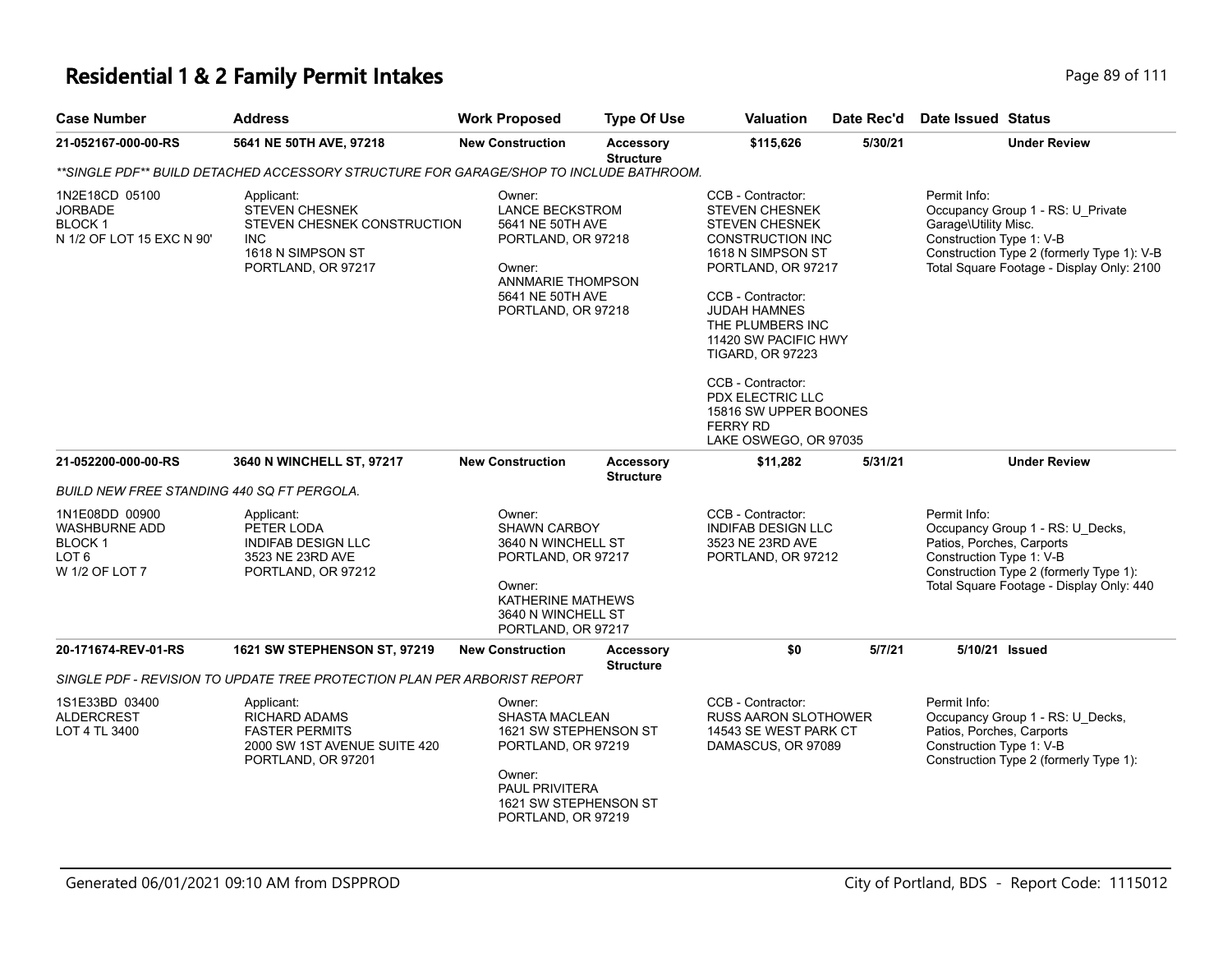# **Residential 1 & 2 Family Permit Intakes Page 111** Page 90 of 111

| <b>Case Number</b>                                                     | <b>Address</b>                                                                                                              | <b>Work Proposed</b>                                                                                                                                           | <b>Type Of Use</b>                                 | <b>Valuation</b>                                                                                                         | Date Rec'd | Date Issued Status                                                                                                                                                                              |
|------------------------------------------------------------------------|-----------------------------------------------------------------------------------------------------------------------------|----------------------------------------------------------------------------------------------------------------------------------------------------------------|----------------------------------------------------|--------------------------------------------------------------------------------------------------------------------------|------------|-------------------------------------------------------------------------------------------------------------------------------------------------------------------------------------------------|
| 20-222125-REV-01-RS                                                    | 3222 NE 37TH AVE, 97212                                                                                                     | <b>New Construction</b>                                                                                                                                        | Accessory<br><b>Structure</b>                      | \$0                                                                                                                      | 5/28/21    | <b>Approved to Issue</b>                                                                                                                                                                        |
|                                                                        | SINGLE PDF REVISION TO RELOCATE POOL EQUIPMENT TO EAST SIDE OF GARAGE AND TO REMIVE A TREE ON SOUTH SIDE OF PROPERTY        |                                                                                                                                                                |                                                    |                                                                                                                          |            |                                                                                                                                                                                                 |
| 1N1E25AA 07800<br><b>BEAUMONT</b><br>BLOCK 47<br>LOT 2&25 TL 7800      | Applicant:<br><b>STEVE HANSEN</b><br><b>BLUE MOUNTAIN POOLS</b><br>13121 S WARNOCK RD<br>OREGON CITY, OR 97045              | Owner:<br><b>JENNIFER BERTAPELLE</b><br>3222 NE 37TH AVE<br>PORTLAND, OR 97212<br>Owner:<br>ADAM BERTAPELLE<br>3222 NE 37TH AVE<br>PORTLAND, OR 97212          |                                                    | CCB - Contractor:<br>BLUE MOUNTAIN POOLS INC<br>13121 S WARNOCK RD<br>OREGON CITY, OR 97045                              |            | Permit Info:<br>Occupancy Group 1 - RS: U Private<br>Garage\Utility Misc.<br>Construction Type 1: V-B<br>Construction Type 2 (formerly Type 1):                                                 |
| 20-222161-REV-01-RS                                                    | 8445 SW 57TH AVE, 97219                                                                                                     | <b>New Construction</b>                                                                                                                                        | <b>Accessory</b><br><b>Structure</b>               | \$7,000                                                                                                                  | 5/28/21    | <b>Under Review</b>                                                                                                                                                                             |
|                                                                        | SINGLE PDF -VALUE ADDED REVISION TO INCREASE SIZE OF THE POOL, ADD SPA WITHIN THE POOL, AND CHANGE LOCATION OF THE POOL     |                                                                                                                                                                |                                                    |                                                                                                                          |            |                                                                                                                                                                                                 |
| 1S1E19CD 06101<br>PARTITION PLAT 2002-143<br>LOT <sub>1</sub>          | Applicant:<br><b>KEVIN LILLISON</b><br>NEPTUNE SWIMMING POOL COMPANY<br>PORTLAND OR<br><b>USA</b>                           | Owner:<br><b>ZORAN KOS</b><br>8445 SW 57TH AVE<br>Owner:<br><b>ALLISON KOS</b><br>8445 SW 57TH AVE                                                             | PORTLAND, OR 97219-3270<br>PORTLAND, OR 97219-3270 | CCB - Contractor:<br><b>KEVIN LILLISON</b><br>NEPTUNE SWIMMING POOL CO<br>13785 SE AMBLER RD<br>CLACKAMAS, OR 97015-9732 |            | Permit Info:<br>Occupancy Group 1 - RS: R-3 Residential<br>One and Two Family<br>Construction Type 1: V-B<br>Construction Type 2 (formerly Type 1):<br>Total Square Footage - Display Only: 480 |
| 21-019589-000-00-RS                                                    | 3025 N HOUGHTON ST, 97217                                                                                                   | <b>New Construction</b>                                                                                                                                        | <b>Accessory</b><br><b>Structure</b>               | \$41.731                                                                                                                 | 5/27/21    | <b>Under Review</b>                                                                                                                                                                             |
|                                                                        | SINGLE PDF - NEW 864 SF POLE BARN USED FOR STORAGE; INCLUDES SOAKING TRENCH, DRYWELL,RETAINING WALL***TRADE PERMIT SEPARATE |                                                                                                                                                                |                                                    |                                                                                                                          |            |                                                                                                                                                                                                 |
| 1N1E09BC 00500<br>PENINSULAR ADD 2<br>BLOCK 24<br>W 67.5' OF LOT 31-40 | Applicant:<br><b>LUKE HOTCHKISS</b><br>3025 N HOUGHTON ST<br>PORTLAND OR 97217                                              | Owner:<br><b>LUKE HOTCHKISS</b><br>3025 N HOUGHTON ST<br>PORTLAND, OR 97217<br>Owner:<br><b>VIRGINIA HOTCHKISS</b><br>3025 N HOUGHTON ST<br>PORTLAND, OR 97217 |                                                    |                                                                                                                          |            | Permit Info:<br>Occupancy Group 1 - RS: U Private<br>Garage\Utility Misc.<br>Construction Type 1: V-B<br>Construction Type 2 (formerly Type 1): V-B<br>Total Square Footage - Display Only: 864 |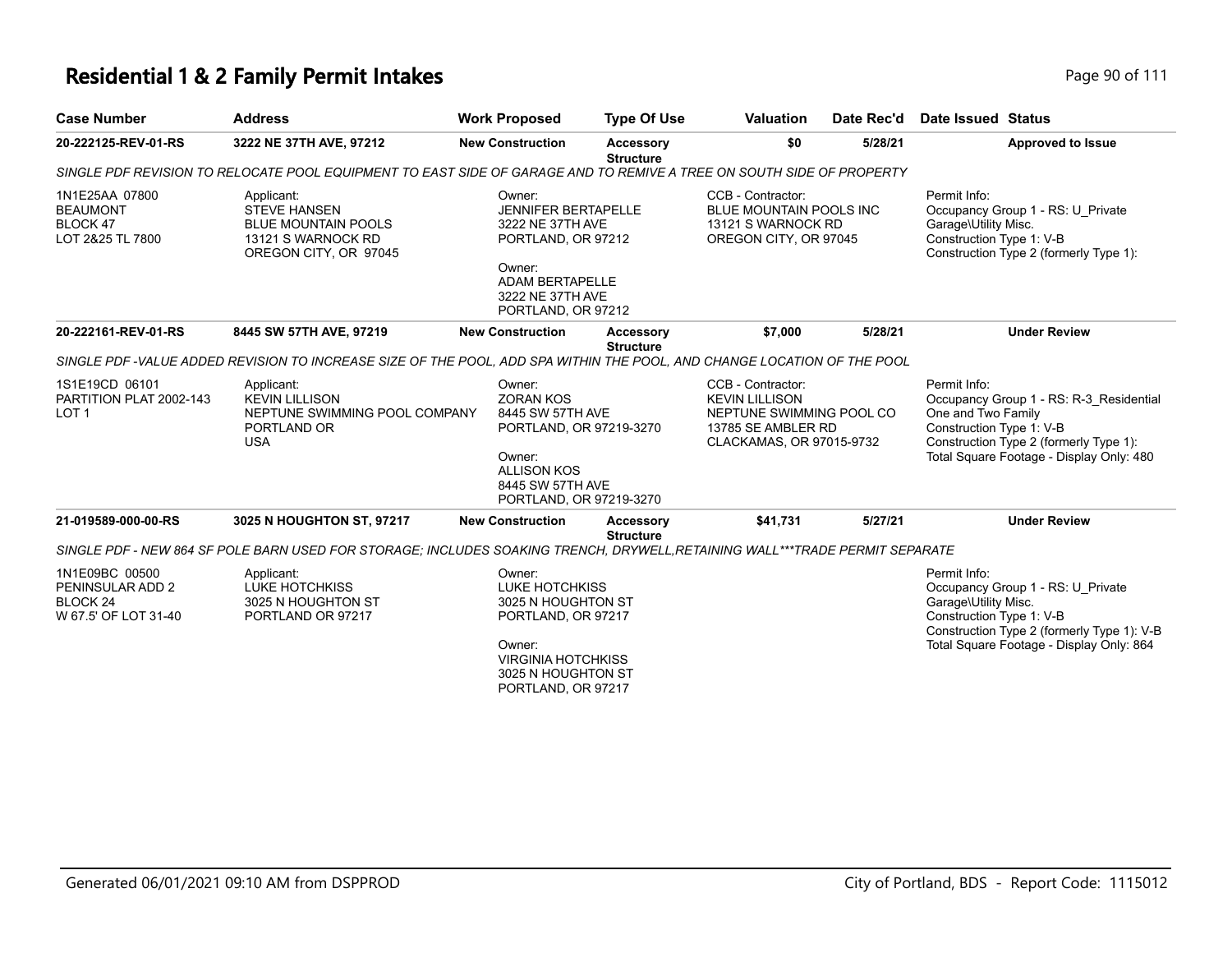# **Residential 1 & 2 Family Permit Intakes Page 111** Page 91 of 111

| <b>Case Number</b>                                                              | <b>Address</b>                                                                                                                                        | <b>Work Proposed</b>                                                                                                                                               | <b>Type Of Use</b>                   | <b>Valuation</b>                                                                                | Date Rec'd | Date Issued Status                                                    |                                                                                                                                   |
|---------------------------------------------------------------------------------|-------------------------------------------------------------------------------------------------------------------------------------------------------|--------------------------------------------------------------------------------------------------------------------------------------------------------------------|--------------------------------------|-------------------------------------------------------------------------------------------------|------------|-----------------------------------------------------------------------|-----------------------------------------------------------------------------------------------------------------------------------|
| 21-019840-000-00-RS                                                             | 3124 NE 35TH PL, 97212                                                                                                                                | <b>New Construction</b>                                                                                                                                            | Accessory<br><b>Structure</b>        | \$37.090                                                                                        | 5/7/21     |                                                                       | <b>Under Review</b>                                                                                                               |
|                                                                                 | SINGLE PDF-NEW DETACHED ACCESSORY LIVING STRUCTURE (NOT AN ADU) WITH STORAGE LOFT & BATHROOM *ET. PT. MT SEPARATE *NOT AN ADU                         |                                                                                                                                                                    |                                      |                                                                                                 |            |                                                                       |                                                                                                                                   |
| 1N1E25AB 12100<br><b>MARYLAND HTS</b><br>BLOCK <sub>7</sub><br>LOT <sub>8</sub> | Applicant:<br><b>DAVE SPITZER</b><br><b>DMS ARCHITECTS</b><br>2325 NE 19TH AVE<br>PORTLAND OR 97212                                                   | Owner:<br><b>JENNIFER KEARSLEY</b><br>3124 NE 35TH PL<br>PORTLAND, OR 97212-2728<br>Owner:<br><b>DARREN SINGER</b><br>3124 NE 35TH PL<br>PORTLAND, OR 97212-2728   |                                      |                                                                                                 |            | Permit Info:<br>One and Two Family<br>Construction Type 1: V-B        | Occupancy Group 1 - RS: R-3_Residential<br>Construction Type 2 (formerly Type 1): V-B<br>Total Square Footage - Display Only: 339 |
| 21-040827-000-00-RS                                                             | 11618 S NORTHGATE AVE, 97219                                                                                                                          | <b>New Construction</b>                                                                                                                                            | <b>Accessory</b><br><b>Structure</b> | \$30,000                                                                                        | 5/6/21     |                                                                       | <b>Under Review</b>                                                                                                               |
| SINGLE PDF - NEW POOL W/21-033037-000-00-RS                                     |                                                                                                                                                       |                                                                                                                                                                    |                                      |                                                                                                 |            |                                                                       |                                                                                                                                   |
| 1S1E34AC 03501<br>PARTITION PLAT 2004-35<br>INC PT VAC ST LOT 1                 | Applicant:<br><b>RICHARD ADAMS</b><br><b>FASTER PERMITS</b><br>2000 SW 1ST AVENUE SUITE 420<br>PORTLAND, OR 97201                                     | Owner:<br><b>AMANDA TINKLE</b><br>8345 SW 11TH AVE<br>PORTLAND, OR 97219<br>Owner:<br><b>AARON TINKLE</b><br>8345 SW 11TH AVE                                      |                                      | CCB - Contractor:<br><b>RUSS AARON SLOTHOWER</b><br>14543 SE WEST PARK CT<br>DAMASCUS, OR 97089 |            | Permit Info:<br>Construction Type 1: V-B                              | Construction Type 2 (formerly Type 1):                                                                                            |
|                                                                                 |                                                                                                                                                       | PORTLAND, OR 97219                                                                                                                                                 |                                      |                                                                                                 |            |                                                                       |                                                                                                                                   |
| 21-046175-000-00-RS                                                             | <b>11695 SW LANCASTER RD, 97219</b><br>SINGLE PDF - NEW 320 SQFT GAZEBO, FIREPLACE AND IMPERVIOUS PAVER AREA. *** TRADES TO BE OBTAINED SEPARATELY*** | <b>New Construction</b>                                                                                                                                            | <b>Accessory</b><br><b>Structure</b> | \$8,205                                                                                         | 5/27/21    |                                                                       | <b>Under Review</b>                                                                                                               |
| 1S1E33BD 02702<br>PARTITION PLAT 2002-70<br>LOT <sub>2</sub>                    | Applicant:<br><b>ROGER ANDERSON</b><br><b>BLESSING LANDSCAPES</b><br>5729 N DENVER AVE<br>PORTLAND, OR 97217                                          | Owner:<br><b>RANDY JR SCHMIDT</b><br>11695 SW LANCASTER RD<br>PORTLAND, OR 97219<br>Owner:<br><b>JACLYN SCHMIDT</b><br>11695 SW LANCASTER RD<br>PORTLAND, OR 97219 |                                      | CCB - Contractor:<br><b>BLESSING LANDSCAPES LLC</b><br>7219 NE 47TH AVE<br>PORTLAND, OR 97218   |            | Permit Info:<br>Patios, Porches, Carports<br>Construction Type 1: V-B | Occupancy Group 1 - RS: U_Decks,<br>Construction Type 2 (formerly Type 1):<br>Total Square Footage - Display Only: 320            |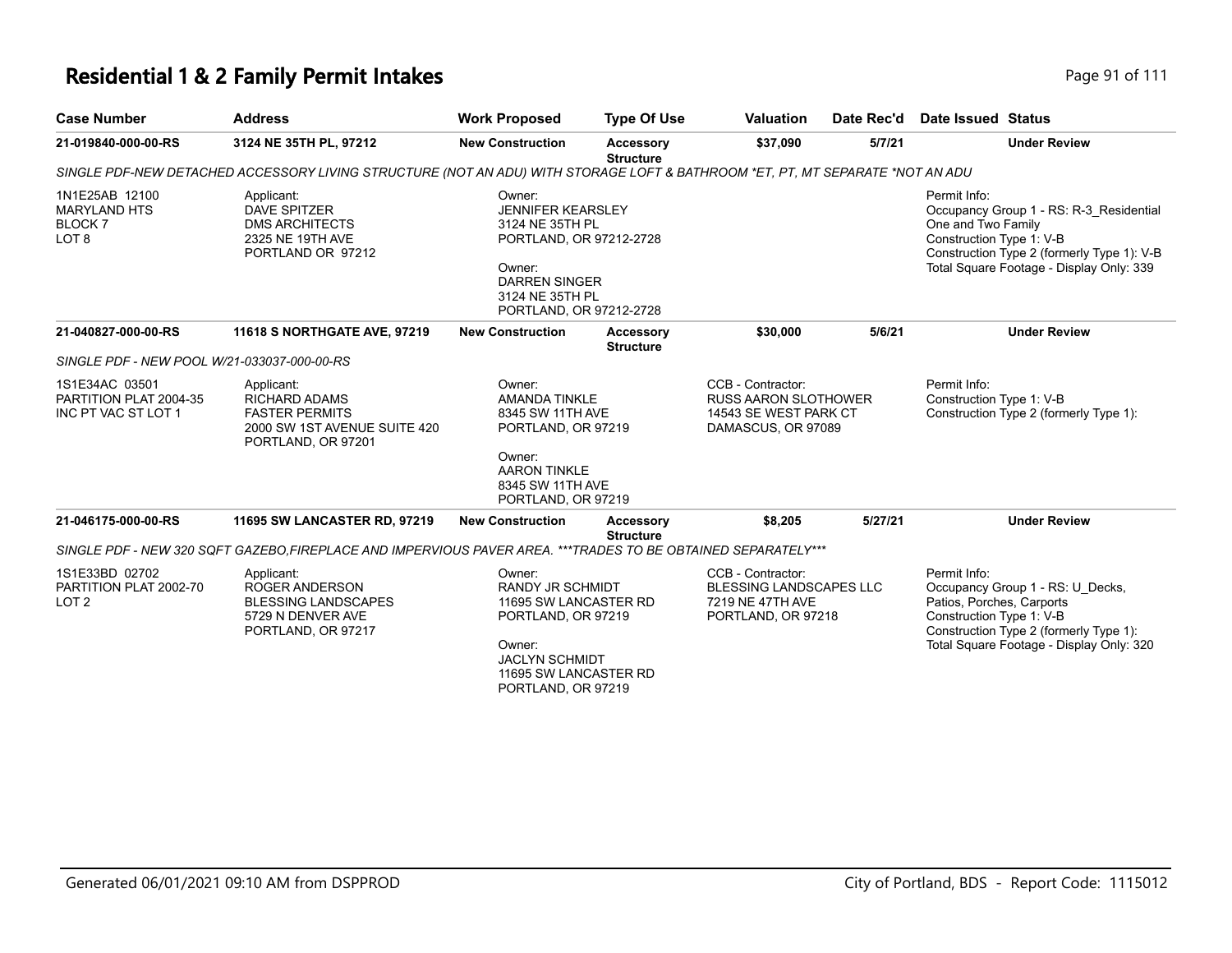| <b>Case Number</b>                                               | <b>Address</b>                                                                                                               | <b>Work Proposed</b>                                                                                                                                                     | <b>Type Of Use</b>                       | <b>Valuation</b>                                                                                                         | Date Rec'd | Date Issued Status                                                                                                                                                                              |
|------------------------------------------------------------------|------------------------------------------------------------------------------------------------------------------------------|--------------------------------------------------------------------------------------------------------------------------------------------------------------------------|------------------------------------------|--------------------------------------------------------------------------------------------------------------------------|------------|-------------------------------------------------------------------------------------------------------------------------------------------------------------------------------------------------|
| 21-047438-000-00-RS                                              | 6310 SW SWEETBRIAR CT, 97221                                                                                                 | <b>New Construction</b>                                                                                                                                                  | <b>Accessory</b><br><b>Structure</b>     | \$38,000                                                                                                                 | 5/27/21    | <b>Under Review</b>                                                                                                                                                                             |
|                                                                  | SINGLE PDF - NEW IN-GROUND POOL AND SPA, WITH AUTOMATIC COVER *** ET SEPARATE                                                |                                                                                                                                                                          |                                          |                                                                                                                          |            |                                                                                                                                                                                                 |
| 1S1E07BC 04103<br>LUN ANNEX<br>LOT 3                             | Applicant:<br><b>KEVIN LILLISON</b><br>NEPTUNE SWIMMING POOL CO<br>13785 SE AMBLER RD<br>CLACKAMAS, OR 97015                 | Owner:<br>POPE, GUY W TR<br>6310 SW SWEETBRIAR CT<br>PORTLAND, OR 97221<br>Owner:<br>POPE, LISA M TR<br>6310 SW SWEETBRIAR CT<br>PORTLAND, OR 97221                      |                                          | CCB - Contractor:<br><b>KEVIN LILLISON</b><br>NEPTUNE SWIMMING POOL CO<br>13785 SE AMBLER RD<br>CLACKAMAS, OR 97015-9732 |            | Permit Info:<br>Occupancy Group 1 - RS: U_Private<br>Garage\Utility Misc.<br>Construction Type 1: V-B<br>Construction Type 2 (formerly Type 1):<br>Total Square Footage - Display Only: 576     |
| 21-048064-000-00-RS                                              | 6244 SW ORCHID DR, 97219                                                                                                     | <b>New Construction</b>                                                                                                                                                  | <b>Accessory</b><br><b>Structure</b>     | \$4,103                                                                                                                  | 5/18/21    | <b>Under Review</b>                                                                                                                                                                             |
|                                                                  | SINGLE PDF - NEW CONSTRUCTION OF AN IN GROUND SHOTCRETE SWIMMING POOL W/AUTOMATIC COVER****TRADE PERMITS OBTAINED SEPARATELY |                                                                                                                                                                          |                                          |                                                                                                                          |            |                                                                                                                                                                                                 |
| 1S1E30BB 06600<br>ASH CREEK WOODS<br>BLOCK 1<br>LOT <sub>9</sub> | Applicant:<br><b>RICK WOLPIN</b><br>PREMIER POOLS & SPAS<br>9150 SW PIONEER CT, STE G<br>WILSONVILLE, OR 97070               | Owner:<br><b>CARRIE TILTON-JONES</b><br>6244 SW ORCHID DR<br>PORTLAND, OR 97219-4981<br>Owner:<br><b>JAMES TILTON</b><br>6244 SW ORCHID DR<br>PORTLAND, OR 97219-4981    |                                          | CCB - Contractor:<br>VICTORY CONSTRUCTION LLC<br>9150 SW PIONEER CT STE G<br>WILSONVILLE, OR 97070                       |            | Permit Info:<br>Occupancy Group 1 - RS: U_Decks,<br>Patios, Porches, Carports<br>Construction Type 1: V-B<br>Construction Type 2 (formerly Type 1):<br>Total Square Footage - Display Only: 160 |
| 21-048103-000-00-RS                                              | 11426 S RIVERWOOD RD, 97219                                                                                                  | <b>New Construction</b>                                                                                                                                                  | <b>Accessory</b><br><b>Structure</b>     | \$16,411                                                                                                                 | 5/18/21    | <b>Under Review</b>                                                                                                                                                                             |
|                                                                  | SINGLE PDF - NEW CONSTRUCTIN OF IN GROUND FIBERGLASS SWIMMING POOL W/AUTOMATIC COVER*****TRADE PERMITS OBTAINED SEPARATELY   |                                                                                                                                                                          |                                          |                                                                                                                          |            |                                                                                                                                                                                                 |
| 1S1E35AC 00300<br>RIVERWOOD SUB L 1<br>LOT F-I TL 300            | Applicant:<br><b>RICK WOLPIN</b><br>PREMIER POOLS & SPAS<br>9150 SW PIONEER CT, STE G<br>WILSONVILLE, OR 97070               | Owner:<br><b>LEONARDO PEREIRA</b><br>11426 S RIVERWOOD RD<br>PORTLAND, OR 97219-8449<br>Owner:<br>NATASHA S R PEREIRA<br>11426 S RIVERWOOD RD<br>PORTLAND, OR 97219-8449 |                                          | CCB - Contractor:<br>VICTORY CONSTRUCTION LLC<br>9150 SW PIONEER CT STE G<br>WILSONVILLE, OR 97070                       |            | Permit Info:<br>Occupancy Group 1 - RS: U_Decks,<br>Patios, Porches, Carports<br>Construction Type 1: V-B<br>Construction Type 2 (formerly Type 1):<br>Total Square Footage - Display Only: 640 |
| 21-049404-000-00-RS                                              | 2724 NE 51ST AVE, 97213                                                                                                      | <b>New Construction</b>                                                                                                                                                  | Decks, Fences,<br><b>Retaining Walls</b> | \$10,257                                                                                                                 | 5/25/21    | <b>Under Review</b>                                                                                                                                                                             |
|                                                                  | SINGLE PDF - NEW FENCE ON SIDE OF PROPERTY.                                                                                  |                                                                                                                                                                          |                                          |                                                                                                                          |            |                                                                                                                                                                                                 |
| 1N2E30BD 14000<br>ROSE CITY PK<br>BLOCK 137<br>LOT 13            | Applicant:<br>NANCY LYLE<br>2724 NE 51ST AVE<br>PORTLAND OREGON 97213                                                        | Owner:<br><b>NANCY LYLE</b><br>2724 NE 51ST AVE<br>PORTLAND, OR 97213-2534                                                                                               |                                          |                                                                                                                          |            | Permit Info:<br>Occupancy Group 1 - RS: U Decks,<br>Patios, Porches, Carports<br>Construction Type 1: V-B<br>Construction Type 2 (formerly Type 1):<br>Total Square Footage - Display Only: 400 |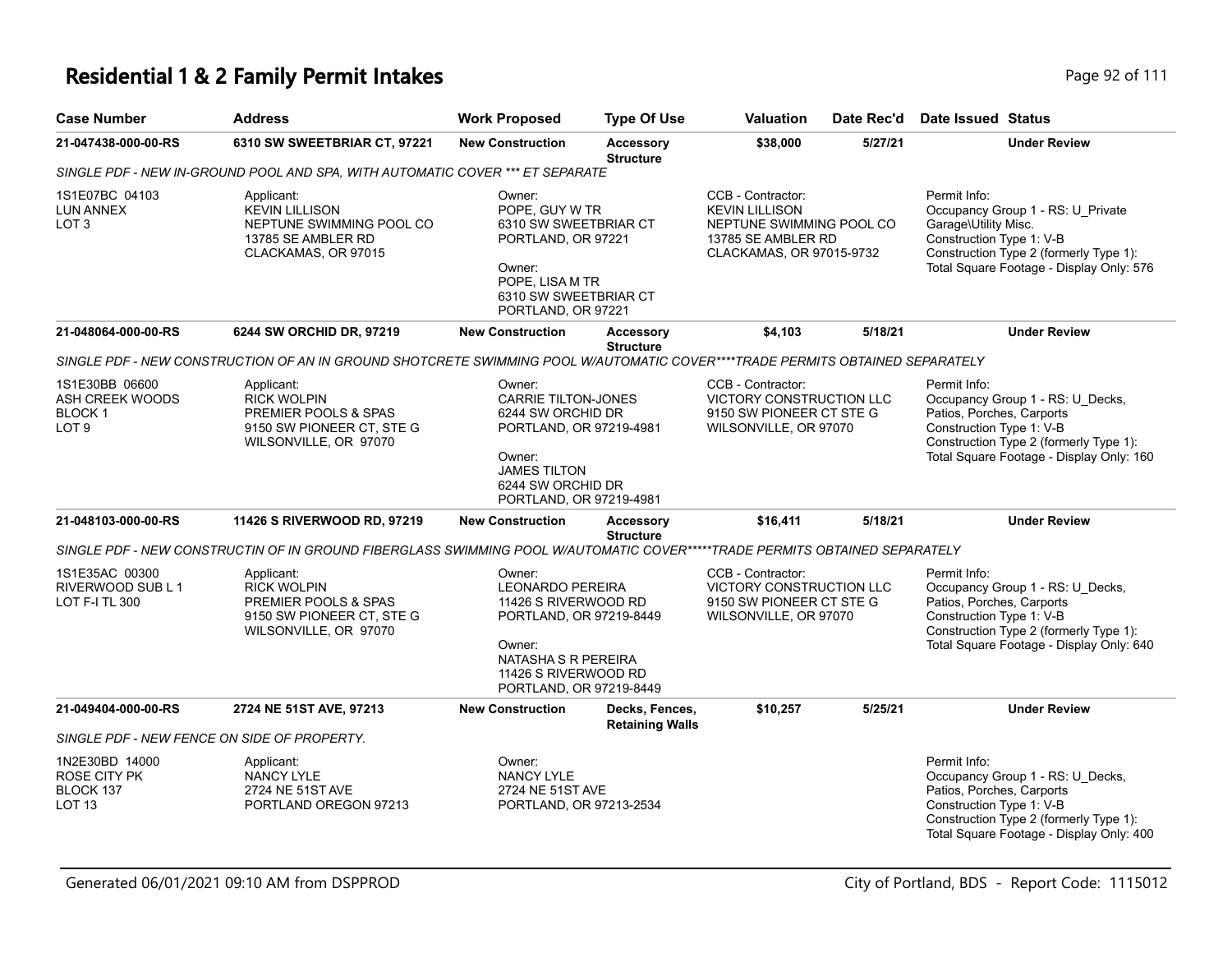| <b>Case Number</b>                                                     | <b>Address</b>                                                                                                                                                                                                          | <b>Work Proposed</b>                                                           | <b>Type Of Use</b>         | Valuation                                                                                                                                                                                                                  | Date Rec'd | <b>Date Issued Status</b>                                                                                                                                                                            |
|------------------------------------------------------------------------|-------------------------------------------------------------------------------------------------------------------------------------------------------------------------------------------------------------------------|--------------------------------------------------------------------------------|----------------------------|----------------------------------------------------------------------------------------------------------------------------------------------------------------------------------------------------------------------------|------------|------------------------------------------------------------------------------------------------------------------------------------------------------------------------------------------------------|
| 19-171041-REV-01-RS                                                    | 4080 SW ALICE ST, 97219                                                                                                                                                                                                 | <b>New Construction</b>                                                        | <b>Duplex</b>              | \$115,255                                                                                                                                                                                                                  | 5/17/21    | <b>Under Review</b>                                                                                                                                                                                  |
|                                                                        | SINGLE PDF - VALUE ADDED REVISION FOR FLOOR PLAN MODIFICATIONS, SHOW ELEVATOR SHAFT, ADDED 3RD FLOOR BALCONY AND STAIRS, ON BATH AND<br><b>MODIFICATIONS TO SOME OF THE WINDOWS****ELEVATOR ON ANOTHER PERMIT******</b> |                                                                                |                            |                                                                                                                                                                                                                            |            |                                                                                                                                                                                                      |
| 1S1E29BC 02600<br><b>WEST PORTLAND</b><br>BLOCK 78<br>LOT 9&10         | Applicant:<br><b>JOE ROBERTSON</b><br>SHELTER SOLUTIONS LLC<br>1973 SE DUNCAN DR<br>HILLSBORO, OR 97123                                                                                                                 | Owner:<br><b>BAHRAM ROSTAMIAN</b><br>9310 SW CAPITOL HWY<br>PORTLAND, OR 97219 |                            | CCB - Contractor:<br><b>JOE ROBERTSON</b><br>SHELTER SOLUTIONS LLC<br>1973 SE DUNCAN DR<br>HILLSBORO, OR 97123                                                                                                             |            | Permit Info:<br>Occupancy Group 1 - RS: R-3_Residential<br>One and Two Family<br>Construction Type 1: V-B<br>Construction Type 2 (formerly Type 1): V-B<br>Total Square Footage - Display Only: 8050 |
| 19-225630-REV-01-RS                                                    | 6250 SE DIVISION ST, 97206                                                                                                                                                                                              | <b>New Construction</b>                                                        | <b>Duplex</b>              | \$2,000                                                                                                                                                                                                                    | 5/27/21    | <b>Under Review</b>                                                                                                                                                                                  |
|                                                                        | SINGLE PDF - VALUE ADDED REVISION TO ADD WINDOW, DOOR AT FRONT FACADE, STAIRS ADDED TO LEAD TO BACKYARD****PER INSPECTOR REQUEST****                                                                                    |                                                                                |                            |                                                                                                                                                                                                                            |            |                                                                                                                                                                                                      |
| 1S2E05CC 07601                                                         | Applicant:<br><b>KYM NGUYEN</b><br>CONCEPT DESIGN & ASSOCIATES LLC<br>PO BOX 8464<br>PORTLAND OR 97207                                                                                                                  | Owner:<br><b>STEVEN ZWIERZYNSKI</b><br>PO BOX 14906<br>PORTLAND, OR 97293-0906 |                            | CCB - Contractor:<br>CONNELLY CONSTRUCTION LLC<br>6520 SE 43RD AVENUE<br>PORTLAND, OR 97206                                                                                                                                |            | Permit Info:<br>Occupancy Group 1 - RS: R-3_Residential<br>One and Two Family<br>Construction Type 1: V-B<br>Construction Type 2 (formerly Type 1): V-B<br>Total Square Footage - Display Only: 3624 |
| 20-185030-DFS-01-RS                                                    | 2264 SE MADISON ST, 97214                                                                                                                                                                                               | <b>New Construction</b>                                                        | <b>Duplex</b>              | \$1,000                                                                                                                                                                                                                    | 5/26/21    | <b>Approved to Issue</b>                                                                                                                                                                             |
| SINGLE PDF - ROOF TRUSSES.                                             |                                                                                                                                                                                                                         |                                                                                |                            |                                                                                                                                                                                                                            |            |                                                                                                                                                                                                      |
| 1S1E02AD 20300                                                         | Applicant:<br><b>NATHAN ARNOLD</b><br><b>FASTER PERMITS</b><br>2000 SW 1ST AVE, SUITE 420<br>PORTLAND OR 97201                                                                                                          | Owner:<br>ALEKSANDER KOVAL<br>16337 CHAPIN WAY<br>LAKE OSWEGO, OR 97034        |                            | CCB - Contractor:<br><b>SGP DEVELOPMENT INC</b><br>3503 NE 141ST AVE<br>VANCOUVER, WA 98682                                                                                                                                |            | Permit Info:<br>Occupancy Group 1 - RS: R-3 Residential<br>One and Two Family<br>Construction Type 1: V-B<br>Construction Type 2 (formerly Type 1): V-B<br>Total Square Footage - Display Only: 5970 |
| 21-049233-000-00-RS                                                    | 3956 NE 10TH AVE, 97212                                                                                                                                                                                                 | <b>New Construction</b>                                                        | Garage/Carport             | \$13,539                                                                                                                                                                                                                   | 5/20/21    | 5/30/21 Issued                                                                                                                                                                                       |
|                                                                        | SINGLE PDF NEW DETACHED GARAGE PART OF HHOLE HOUSE REMODEL PERMIT 21-049195                                                                                                                                             |                                                                                |                            |                                                                                                                                                                                                                            |            |                                                                                                                                                                                                      |
| 1N1E23CD 06700<br>NORTH IRVINGTON<br><b>BLOCK7</b><br>LOT <sub>3</sub> | Applicant:<br><b>TRACE LIBERTY</b><br>LIBERTY NW HOMES LLC<br>17847 S HIDDEN LAKE DR<br>OREGON CITY OR 97045                                                                                                            | Owner:<br><b>LIBERTY NW HOMES LLC</b><br>17847 S HIDDEN LAKE DR                | OREGON CITY, OR 97045-8024 | CCB - Contractor:<br><b>WINNER ELECTRIC</b><br><b>CONSTRUCTION INC</b><br>17087 SE WILEY WAY<br>MILWAUKIE, OR 97267<br>CCB - Contractor:<br><b>ALICIA LIBERTY</b><br><b>LIBERTY NW HOMES LLC</b><br>17847 S HIDDEN LAKE DR |            | Permit Info:<br>Occupancy Group 1 - RS: U_Private<br>Garage\Utility Misc.<br>Construction Type 1: V-B<br>Construction Type 2 (formerly Type 1):<br>Total Square Footage - Display Only: 264          |

OREGON CITY, OR 97045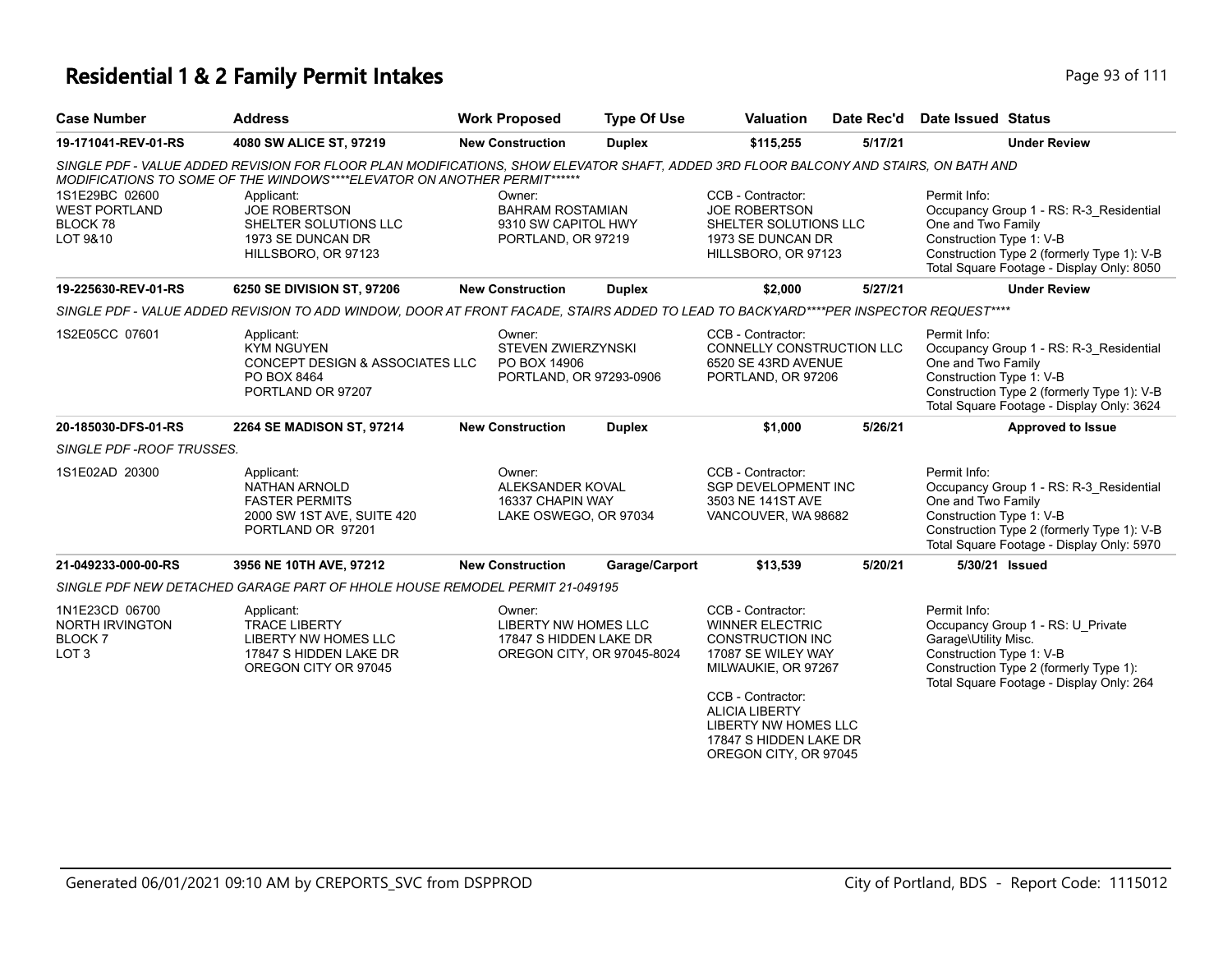| <b>Case Number</b>                                                     | <b>Address</b>                                                                                                  | <b>Work Proposed</b>                                                                                                                            | <b>Type Of Use</b> | <b>Valuation</b>                                                                                           | Date Rec'd | Date Issued Status                                                                                                                                                                          |
|------------------------------------------------------------------------|-----------------------------------------------------------------------------------------------------------------|-------------------------------------------------------------------------------------------------------------------------------------------------|--------------------|------------------------------------------------------------------------------------------------------------|------------|---------------------------------------------------------------------------------------------------------------------------------------------------------------------------------------------|
| 21-050043-000-00-RS                                                    | 6929 SE YAMHILL ST, 97215                                                                                       | <b>New Construction</b>                                                                                                                         | Garage/Carport     | \$27,078                                                                                                   | 5/24/21    | <b>Under Review</b>                                                                                                                                                                         |
|                                                                        | *SINGLE PDF* NEW SINGLE STORY DETACHED GARAGE.                                                                  |                                                                                                                                                 |                    |                                                                                                            |            |                                                                                                                                                                                             |
| 1S2E05BA 13600<br><b>TABOR HTS</b><br><b>BLOCK P</b><br>LOT 8 TL 13600 | Applicant:<br>ANDREW JOHNSON<br>ANDREW JOHNSON CONSTRUCTION<br>21914 SE EDWARDS DR<br>DAMASCUS, OR 97089        | Owner:<br>PAUL CHURILLA<br>6929 SE YAMHILL ST<br>PORTLAND, OR 97215<br>Owner:<br><b>MARY SUMMER</b><br>6929 SE YAMHILL ST<br>PORTLAND, OR 97215 |                    | CCB - Contractor:<br>ANDREW JOHNSON<br><b>CONSTRUCTION LLC</b><br>21914 SE EDWARD DR<br>DAMASCUS, OR 97089 |            | Permit Info:<br>Occupancy Group 1 - RS: U Private<br>Garage\Utility Misc.<br>Construction Type 1: V-B<br>Construction Type 2 (formerly Type 1):<br>Total Square Footage - Display Only: 528 |
| 20-128643-REV-01-RS                                                    | 5122 NE WISTARIA DR, 97213                                                                                      | <b>New Construction</b>                                                                                                                         | Garage/Carport     | \$0                                                                                                        | 5/4/21     | 5/5/21 Issued                                                                                                                                                                               |
|                                                                        | SINGLE PDF - REVISION FOR PLANTING OF CITY-REQUIRED TREE TO FRONT YARD. *****PLANTING STRIP HAS POWER LINE***** |                                                                                                                                                 |                    |                                                                                                            |            |                                                                                                                                                                                             |
| 1N2E30BD 17000<br>ROSE CITY PK<br>BLOCK 48<br>LOT <sub>2</sub>         | Applicant:<br><b>CARL BARTA</b><br>5122 NE WISTARIA DR<br>PORTAND, OR 97213                                     | Owner:<br>THOMAS FAMILY TR<br>5122 NE WISTARIA DR<br>PORTLAND, OR 97213                                                                         |                    | CCB - Contractor:<br><b>OBRIEN &amp; COMPANY LLC</b><br>PO BOX 4008<br>WILSONVILLE, OR 97070               |            | Permit Info:<br>Occupancy Group 1 - RS: U Private<br>Garage\Utility Misc.<br>Construction Type 1: V-B<br>Construction Type 2 (formerly Type 1):<br>Total Square Footage - Display Only: 771 |
| 21-038081-000-00-RS                                                    | 7825 SE HENDERSON ST, 97206                                                                                     | <b>New Construction</b>                                                                                                                         | Garage/Carport     | \$30,770                                                                                                   | 5/3/21     | <b>Under Review</b>                                                                                                                                                                         |
| SINGLE PDF CONSTRUCT 600 SF NEW GARAGE                                 |                                                                                                                 |                                                                                                                                                 |                    |                                                                                                            |            |                                                                                                                                                                                             |
| 1S2E20AD 06000<br><b>STERLING</b><br>BLOCK 6<br>W 1/2 OF LOT 23        | Applicant:<br><b>JILL SPROUSE</b><br>PORTLAND OR<br><b>USA</b>                                                  | Owner:<br><b>VIRGILIA SPROUSE</b><br>7825 SE HENDERSON ST<br>PORTLAND, OR 97206                                                                 |                    | Primary Contractor:<br><b>TO BID</b>                                                                       |            | Permit Info:<br>Occupancy Group 1 - RS: U_Private<br>Garage\Utility Misc.<br>Construction Type 1: V-B<br>Construction Type 2 (formerly Type 1):<br>Total Square Footage - Display Only: 600 |
| 21-042677-000-00-RS                                                    | 9517 SE TENINO CT, 97266                                                                                        | <b>New Construction</b>                                                                                                                         | Garage/Carport     | \$16,001                                                                                                   | 5/4/21     | <b>Under Review</b>                                                                                                                                                                         |
|                                                                        | SINGLE PDF - NEW DETACHED GARAGE AND CONCRETE FOUNDATION. ***NO TRADES***                                       |                                                                                                                                                 |                    |                                                                                                            |            |                                                                                                                                                                                             |
| 1S2E21DC 01300<br><b>CRYSTAL VIEW AC</b><br>LOT <sub>12</sub>          | Applicant:<br>NATHAN CLEMENT<br>9517 SE Tenino Ct<br>Portland, Oregon, 97266                                    | Owner:<br>NATHAN CLEMENT<br>9517 SE TENINO CT<br>PORTLAND, OR 97266-6150                                                                        |                    |                                                                                                            |            | Permit Info:<br>Occupancy Group 1 - RS: U Private<br>Garage\Utility Misc.<br>Construction Type 1: V-B<br>Construction Type 2 (formerly Type 1):<br>Total Square Footage - Display Only: 312 |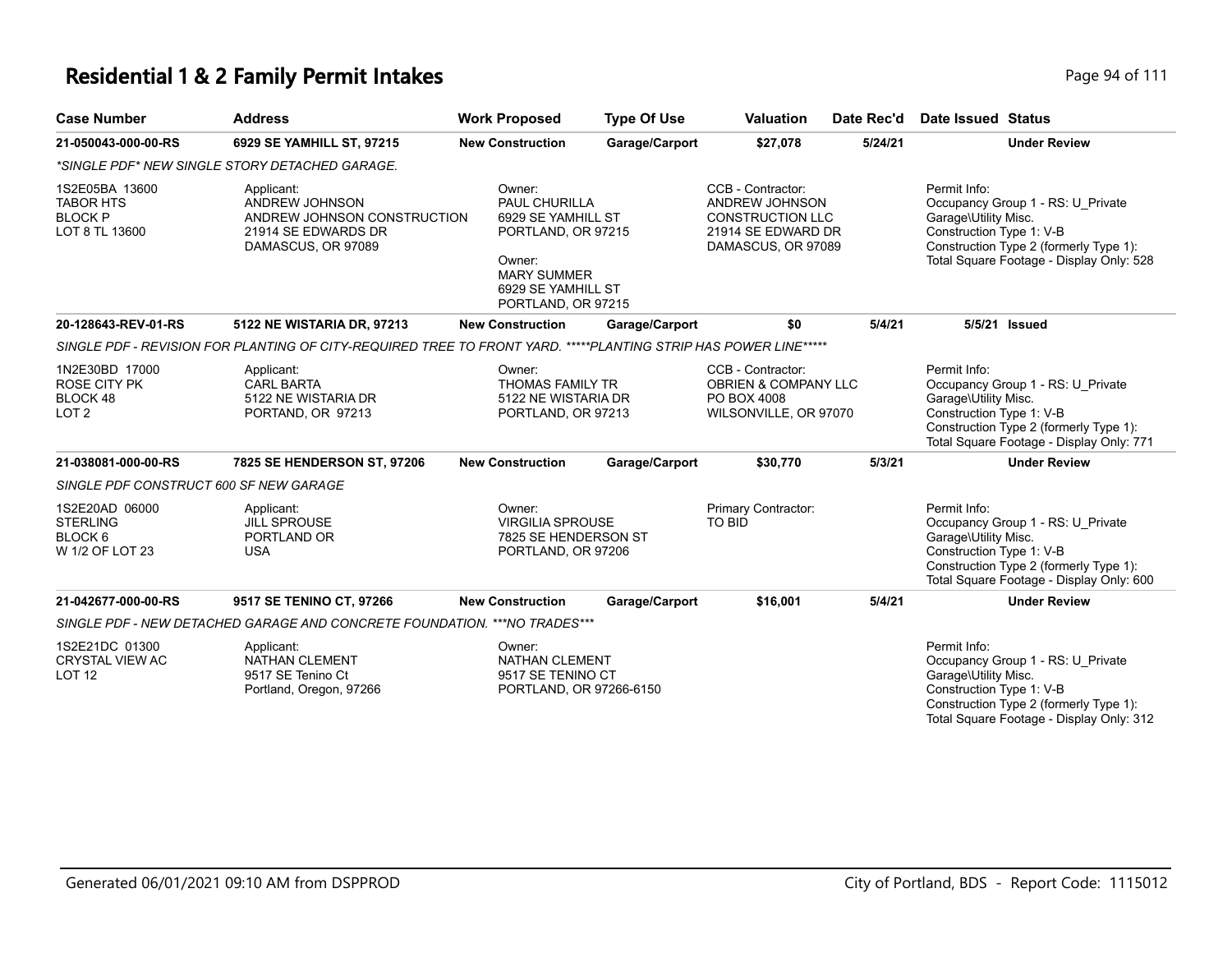| <b>Case Number</b>                                                            | <b>Address</b>                                                                                                                                                                                                                                                                                                                                                                                               | <b>Work Proposed</b>                                                                                                                                               | <b>Type Of Use</b>                      | <b>Valuation</b>                                                                                                                                                                                                                                                                   | Date Rec'd | Date Issued Status                                               |                                                                                                                                    |
|-------------------------------------------------------------------------------|--------------------------------------------------------------------------------------------------------------------------------------------------------------------------------------------------------------------------------------------------------------------------------------------------------------------------------------------------------------------------------------------------------------|--------------------------------------------------------------------------------------------------------------------------------------------------------------------|-----------------------------------------|------------------------------------------------------------------------------------------------------------------------------------------------------------------------------------------------------------------------------------------------------------------------------------|------------|------------------------------------------------------------------|------------------------------------------------------------------------------------------------------------------------------------|
| 21-050644-000-00-RS                                                           | 5023 SE 43RD AVE - UNIT A, 97206                                                                                                                                                                                                                                                                                                                                                                             | <b>New Construction</b>                                                                                                                                            | Garage/Carport                          | \$19,693                                                                                                                                                                                                                                                                           | 5/28/21    |                                                                  | <b>Under Review</b>                                                                                                                |
|                                                                               | SINGLE PDF - NEW DETACHED GARAGE ***TRADE PERMITS TO BE OBTAINED SEPARATELY***                                                                                                                                                                                                                                                                                                                               |                                                                                                                                                                    |                                         |                                                                                                                                                                                                                                                                                    |            |                                                                  |                                                                                                                                    |
| 1S2E18BC 04100<br><b>LEXINGTON HTS</b><br><b>BLOCK7</b><br>LOT <sub>5</sub>   | Applicant:<br><b>RHIANNON MOORE</b><br><b>TUFF SHED</b><br>6500 NE HALSEY ST STE A<br>PORTLAND OR 97213                                                                                                                                                                                                                                                                                                      | Owner:<br><b>JORIE WEINBERG</b><br>5023 SE 43RD AVE<br>PORTLAND, OR 97206-5013<br>Owner:<br><b>KENNETH WEINBERG</b><br>5023 SE 43RD AVE<br>PORTLAND, OR 97206-5013 |                                         | CCB - Contractor:<br>TUFF SHED INC<br>1777 S HARRISON ST STE 600<br><b>DENVER, CO 80210</b>                                                                                                                                                                                        |            | Permit Info:<br>Garage\Utility Misc.<br>Construction Type 1: V-B | Occupancy Group 1 - RS: U Private<br>Construction Type 2 (formerly Type 1):<br>Total Square Footage - Display Only: 384            |
| 08-180743-REV-03-RS                                                           | 4044 N VANCOUVER AVE, 97227                                                                                                                                                                                                                                                                                                                                                                                  | <b>New Construction</b>                                                                                                                                            | <b>Single Family</b><br><b>Dwelling</b> | \$0                                                                                                                                                                                                                                                                                | 5/9/21     |                                                                  | 5/10/21 Issued                                                                                                                     |
| 1N1E22DB 14000<br><b>ALBINA HMSTD</b><br>BLOCK <sub>27</sub><br><b>LOT 13</b> | SINGLE PDF - REVISION TO ADD 8' X 12' 6" BACK DECK AT EAST SIDE OF HOUSE W/STAIRS TO THE YARD. CHANGE TO STORMWATER FACILITY SYSTEM FROM FLOW<br>THROUGH PLANTER TO DRYWELL. INCLUDES INFORMATION ABOUT NEW CONCRETE STAIRS TO FRONT PORCH AT WEST SIDE OF HOUSE TO ROW.<br>Applicant:<br>PHIL SYDNOR<br><b>INTEGRATE ARCHITECTURE &amp;</b><br><b>PLANNING INC</b><br>1715 N TERRY ST<br>PORTLAND, OR 97217 | Owner:<br><b>DEADRA HALL</b><br>4038 N VANCOUVER AVE<br>PORTLAND, OR 97227                                                                                         |                                         |                                                                                                                                                                                                                                                                                    |            | Permit Info:<br>Garage\Utility Misc.<br>Construction Type 1: V-B | Occupancy Group 1 - RS: U Private<br>Construction Type 2 (formerly Type 1):<br>Total Square Footage - Display Only: 1080           |
| 18-145033-DFS-01-RS                                                           | 296 NW MAYWOOD DR, 97210                                                                                                                                                                                                                                                                                                                                                                                     | <b>New Construction</b>                                                                                                                                            | <b>Single Family</b><br><b>Dwelling</b> | \$7,066                                                                                                                                                                                                                                                                            | 5/10/21    |                                                                  | 5/10/21 Issued                                                                                                                     |
| SINGLE PDF- DFS FOR FIRE SPRINKLERS                                           |                                                                                                                                                                                                                                                                                                                                                                                                              |                                                                                                                                                                    |                                         |                                                                                                                                                                                                                                                                                    |            |                                                                  |                                                                                                                                    |
| 1N1E33CB 06002<br>PARTITION PLAT 1997-91<br>LOT 2 TL 6002                     | Applicant:<br><b>RONIN CAMPBELL</b><br><b>WYATT FIRE PROTECTION</b><br>9095 SW BURNHAM ST<br><b>TIGARD, OR 97223</b>                                                                                                                                                                                                                                                                                         | Owner:<br><b>KEITH NELSON</b><br>3497 NW THURMAN ST<br>PORTLAND, OR 97210                                                                                          |                                         | CCB - Contractor:<br><b>SANDII CHASE</b><br>WYATT FIRE PROTECTION INC<br>9095 SW BURNHAM ST<br>TIGARD, OR 97223-6104<br>CCB - Contractor:<br><b>ERIC RYSTADT</b><br>MAIN STREET DEVELOPMENT<br><b>INC</b><br>PMB 208 5331 SW MACADAM AVE<br><b>SUITE 258</b><br>PORTLAND, OR 97239 |            | Permit Info:<br>One and Two Family<br>Construction Type 1: V-B   | Occupancy Group 1 - RS: R-3_Residential<br>Construction Type 2 (formerly Type 1): V-B<br>Total Square Footage - Display Only: 6125 |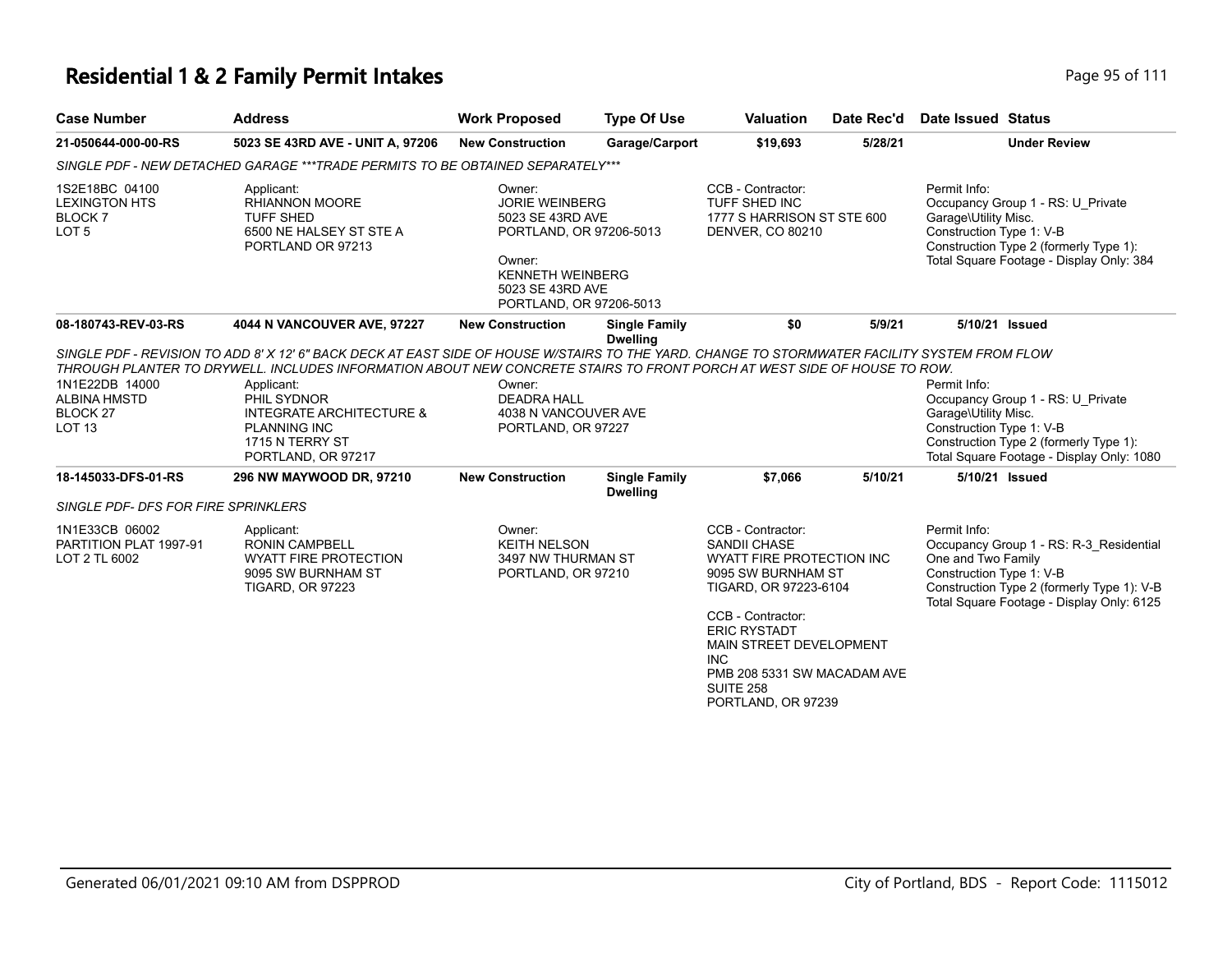| Page 96 of |  |
|------------|--|

| <b>Case Number</b>                                        | <b>Address</b>                                                                                                                                                                                                                 | <b>Work Proposed</b>                                                                                                        | <b>Type Of Use</b>                      | <b>Valuation</b>                                                                                                                                                                                                                                                                                                   | Date Rec'd | <b>Date Issued Status</b>                                                                                                                                                                            |
|-----------------------------------------------------------|--------------------------------------------------------------------------------------------------------------------------------------------------------------------------------------------------------------------------------|-----------------------------------------------------------------------------------------------------------------------------|-----------------------------------------|--------------------------------------------------------------------------------------------------------------------------------------------------------------------------------------------------------------------------------------------------------------------------------------------------------------------|------------|------------------------------------------------------------------------------------------------------------------------------------------------------------------------------------------------------|
| 18-145033-REV-01-RS                                       | 296 NW MAYWOOD DR, 97210                                                                                                                                                                                                       | <b>New Construction</b>                                                                                                     | <b>Single Family</b><br><b>Dwelling</b> | \$0                                                                                                                                                                                                                                                                                                                | 5/13/21    | 5/14/21 Issued                                                                                                                                                                                       |
|                                                           | SINGLE PDF - REVISION TO 1ST FLOOR LAYOUT FIRE SPRINKLER SYSTEM PLAN                                                                                                                                                           |                                                                                                                             |                                         |                                                                                                                                                                                                                                                                                                                    |            |                                                                                                                                                                                                      |
| 1N1E33CB 06002<br>PARTITION PLAT 1997-91<br>LOT 2 TL 6002 | Applicant:<br><b>RONIN CAMPBELL</b><br><b>WYATT FIRE PROTECTION</b><br>9095 SW BURNHAM ST<br><b>TIGARD, OR 97223</b>                                                                                                           | Owner:<br><b>KEITH NELSON</b><br>3497 NW THURMAN ST<br>PORTLAND, OR 97210                                                   |                                         | CCB - Contractor:<br><b>ERIC RYSTADT</b><br>MAIN STREET DEVELOPMENT<br><b>INC</b><br>PMB 208 5331 SW MACADAM AVE<br><b>SUITE 258</b><br>PORTLAND, OR 97239                                                                                                                                                         |            | Permit Info:<br>Occupancy Group 1 - RS: R-3_Residential<br>One and Two Family<br>Construction Type 1: V-B<br>Construction Type 2 (formerly Type 1): V-B<br>Total Square Footage - Display Only: 6125 |
| 19-214430-DFS-02-RS                                       | 66 SE 139TH AVE, 97233                                                                                                                                                                                                         | <b>New Construction</b>                                                                                                     | <b>Single Family</b><br><b>Dwelling</b> | \$4,000                                                                                                                                                                                                                                                                                                            | 5/26/21    | <b>Approved to Issue</b>                                                                                                                                                                             |
| SINGLE PDF. DFS FOR FIRE SPRINKLERS                       |                                                                                                                                                                                                                                |                                                                                                                             |                                         |                                                                                                                                                                                                                                                                                                                    |            |                                                                                                                                                                                                      |
| 1N2E35DD 05000                                            | Applicant:<br><b>KEVIN PARTAIN</b><br><b>URBAN VISIONS</b><br>223 NE 56TH AVENUE<br>PORTLAND, OR 97213                                                                                                                         | Owner:<br>SUNSET BRIDGE INC<br>PO BOX 66910<br>PORTLAND, OR 97290-6910                                                      |                                         | CCB - Contractor:<br><b>BOB BRADSTREET</b><br><b>RISER FIRE PROTECTION LLC</b><br>PO BOX 2319<br>BATTLE GROUND, WA 98604                                                                                                                                                                                           |            | Permit Info:<br>Occupancy Group 1 - RS: R-3_Residential<br>One and Two Family<br>Construction Type 1: V-B<br>Construction Type 2 (formerly Type 1): V-B<br>Total Square Footage - Display Only: 1632 |
| 19-230037-REV-05-RS                                       | 3952 SE GLADSTONE ST, 97202                                                                                                                                                                                                    | <b>New Construction</b>                                                                                                     | <b>Single Family</b><br><b>Dwelling</b> | \$0                                                                                                                                                                                                                                                                                                                | 5/15/21    | 5/17/21 Issued                                                                                                                                                                                       |
|                                                           | SINGLE PDF - REVISION OF AS BUILTS*****RELATES TO DFS FOR FIRE SPRINKLERS******                                                                                                                                                |                                                                                                                             |                                         |                                                                                                                                                                                                                                                                                                                    |            |                                                                                                                                                                                                      |
| 1S1E12DD 01400                                            | Applicant:<br><b>KEVIN PARTAIN</b><br><b>URBAN VISIONS</b><br>223 NE 56TH AVENUE<br>PORTLAND, OR 97213<br>Applicant:<br><b>RONIN CAMPBELL</b><br><b>WYATT FIRE PROTECTION</b><br>9095 SW BURNHAM ST<br><b>TIGARD, OR 97223</b> | Owner:<br><b>CRESTON &amp; KENILWORTH</b><br><b>CONDOMINIUM LLC</b><br>4110 SE HAWTHORNE BLVD<br>#166<br>PORTLAND, OR 97214 |                                         | CCB - Contractor:<br><b>STEVE MELKERSON</b><br><b>CALIBER HOMES LLC</b><br>4110 SE HAWTHORNE BLVD 166<br>PORTLAND, OR 97214<br>CCB - Contractor:<br>PINNACLE PLUMBING INC<br>PO BOX 1053<br>GRESHAM, OR 97030<br>CCB - Contractor:<br><b>BARNSON ELECTRIC INC</b><br>17057 SW 123RD AVE<br><b>TIGARD, OR 97224</b> |            | Permit Info:<br>Occupancy Group 1 - RS: R-3 Residential<br>One and Two Family<br>Construction Type 1: V-B<br>Construction Type 2 (formerly Type 1): V-B<br>Total Square Footage - Display Only: 1769 |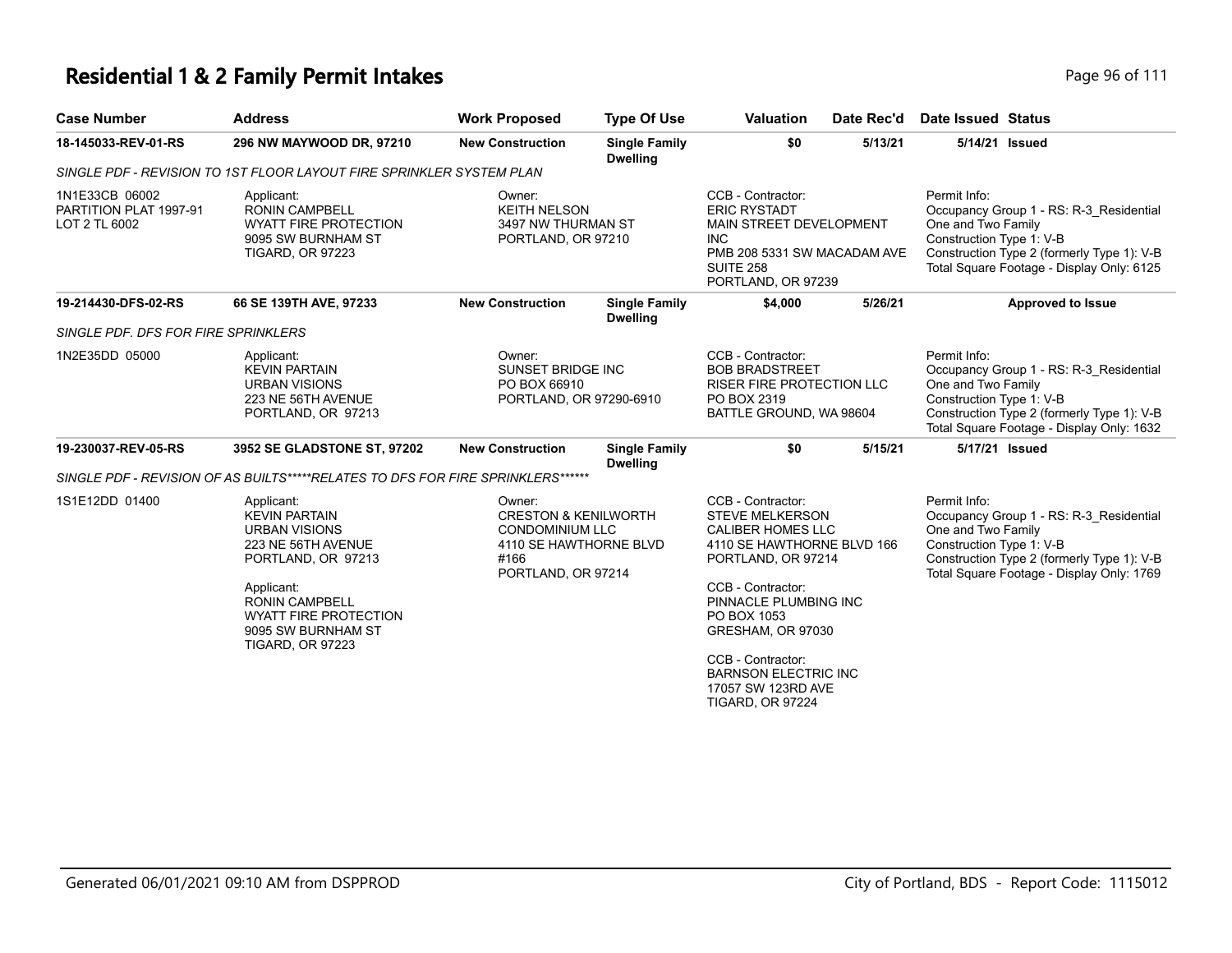# **Residential 1 & 2 Family Permit Intakes Page 111** Page 97 of 111

| Case Number                       | <b>Address</b>                                                                                                       | <b>Work Proposed</b>                                                                                                        | <b>Type Of Use</b>                      | Valuation                                                                                                                                                                                                                          | Date Rec'd | Date Issued Status                                                                                                                                                                                   |
|-----------------------------------|----------------------------------------------------------------------------------------------------------------------|-----------------------------------------------------------------------------------------------------------------------------|-----------------------------------------|------------------------------------------------------------------------------------------------------------------------------------------------------------------------------------------------------------------------------------|------------|------------------------------------------------------------------------------------------------------------------------------------------------------------------------------------------------------|
| 19-230043-REV-04-RS               | 3954 SE GLADSTONE ST, 97202                                                                                          | <b>New Construction</b>                                                                                                     | <b>Single Family</b><br><b>Dwelling</b> | \$0                                                                                                                                                                                                                                | 5/26/21    | <b>Approved to Issue</b>                                                                                                                                                                             |
|                                   | SINGLE PDF - REVISION FOR AS BUILTS*****FOR DFS FOR FIRE SPRINKLERS****                                              |                                                                                                                             |                                         |                                                                                                                                                                                                                                    |            |                                                                                                                                                                                                      |
| 1S1E12DD 01400                    | Applicant:<br><b>RONIN CAMPBELL</b><br><b>WYATT FIRE PROTECTION</b><br>9095 SW BURNHAM ST<br><b>TIGARD, OR 97223</b> | Owner:<br><b>CRESTON &amp; KENILWORTH</b><br><b>CONDOMINIUM LLC</b><br>4110 SE HAWTHORNE BLVD<br>#166<br>PORTLAND, OR 97214 |                                         | CCB - Contractor:<br><b>STEVE MELKERSON</b><br><b>CALIBER HOMES LLC</b><br>4110 SE HAWTHORNE BLVD 166<br>PORTLAND, OR 97214<br>CCB - Contractor:<br>PINNACLE PLUMBING INC<br>PO BOX 1053<br>GRESHAM, OR 97030<br>CCB - Contractor: |            | Permit Info:<br>Occupancy Group 1 - RS: R-3_Residential<br>One and Two Family<br>Construction Type 1: V-B<br>Construction Type 2 (formerly Type 1): V-B<br>Total Square Footage - Display Only: 1769 |
|                                   |                                                                                                                      |                                                                                                                             |                                         | <b>BARNSON ELECTRIC INC</b><br>17057 SW 123RD AVE<br><b>TIGARD, OR 97224</b>                                                                                                                                                       |            |                                                                                                                                                                                                      |
| 20-101790-REV-02-RS               | 3255 SE GRANT ST, 97214                                                                                              | <b>New Construction</b>                                                                                                     | <b>Single Family</b><br><b>Dwelling</b> | \$0                                                                                                                                                                                                                                | 5/28/21    | 5/28/21 Issued                                                                                                                                                                                       |
|                                   | SINGLE PDF REVISION TO ADD RETAINING WALL DETAILS AND ADD FOUNDATION DRAIN TO STORM DRAIN                            |                                                                                                                             |                                         |                                                                                                                                                                                                                                    |            |                                                                                                                                                                                                      |
| 1S1E01CD 01300                    | Applicant:<br><b>BRADLEE HERSEY</b><br><b>FASTER PERMITS</b><br>2000 SW 1ST AVE SUITE 420<br>PORTLAND OR 97201       | Owner:<br><b>LAUREN YEISER</b><br>3275 SE GRANT ST<br>PORTLAND, OR 97214                                                    |                                         | CCB - Contractor:<br><b>GREEN HAMMER INC</b><br>721 NW 9TH AVE #195<br>PORTLAND, OR 97209                                                                                                                                          |            | Permit Info:<br>Occupancy Group 1 - RS: R-3_Residential<br>One and Two Family<br>Construction Type 1: V-B<br>Construction Type 2 (formerly Type 1): V-B<br>Total Square Footage - Display Only: 2696 |
| 20-147734-REV-01-RS               | 11230 SW 53RD AVE, 97219                                                                                             | <b>New Construction</b>                                                                                                     | <b>Single Family</b><br><b>Dwelling</b> | \$0                                                                                                                                                                                                                                | 5/13/21    | 5/14/21 Issued                                                                                                                                                                                       |
|                                   | SINGLE PDF - REVISION TO ENGINEERING PAGES TO SHOW THE CORRECT DETAIL CALLOUTS ON THE FOUNDATION PLAN                |                                                                                                                             |                                         |                                                                                                                                                                                                                                    |            |                                                                                                                                                                                                      |
| 1S1E31AB 02800                    | Applicant:<br><b>TYSON OKELY</b><br>DEZ DEVELOPMENT<br>15648 SE 114TH AVE SUITE 211<br>CLACKAMAS, OR 97015           | Owner:<br>DEZ DEVELOPMENT LLC<br>CLACKAMAS, OR 97015-7708                                                                   | 10117 SE SUNNYSIDE RD #F1123            | Primary Contractor:<br><b>TO BID</b>                                                                                                                                                                                               |            | Permit Info:<br>Occupancy Group 1 - RS: R-3_Residential<br>One and Two Family<br>Construction Type 1: V-B<br>Construction Type 2 (formerly Type 1): V-B<br>Total Square Footage - Display Only: 1683 |
| 20-147735-DFS-01-RS               | 11236 SW 53RD AVE, 97219                                                                                             | <b>New Construction</b>                                                                                                     | <b>Single Family</b><br><b>Dwelling</b> | \$2,000                                                                                                                                                                                                                            | 5/27/21    | <b>Approved to Issue</b>                                                                                                                                                                             |
| SINGLE PDF - DFS FOR ROOF TRUSSES |                                                                                                                      |                                                                                                                             |                                         |                                                                                                                                                                                                                                    |            |                                                                                                                                                                                                      |
| 1S1E31AB 02800                    | Applicant:<br><b>TYSON OKELY</b><br>DEZ DEVELOPMENT<br>15648 SE 114TH AVE SUITE 211<br>CLACKAMAS, OR 97015           | Owner:<br>DEZ DEVELOPMENT LLC<br>CLACKAMAS, OR 97015-7708                                                                   | 10117 SE SUNNYSIDE RD #F1123            | CCB - Contractor:<br>DEZ DEVELOPMENT LLC<br>10117 SE SUNNYSIDE RD #F1123<br>CLACKAMAS, OR 97015                                                                                                                                    |            | Permit Info:<br>Occupancy Group 1 - RS: R-3_Residential<br>One and Two Family<br>Construction Type 1: V-B<br>Construction Type 2 (formerly Type 1): V-B<br>Total Square Footage - Display Only: 1683 |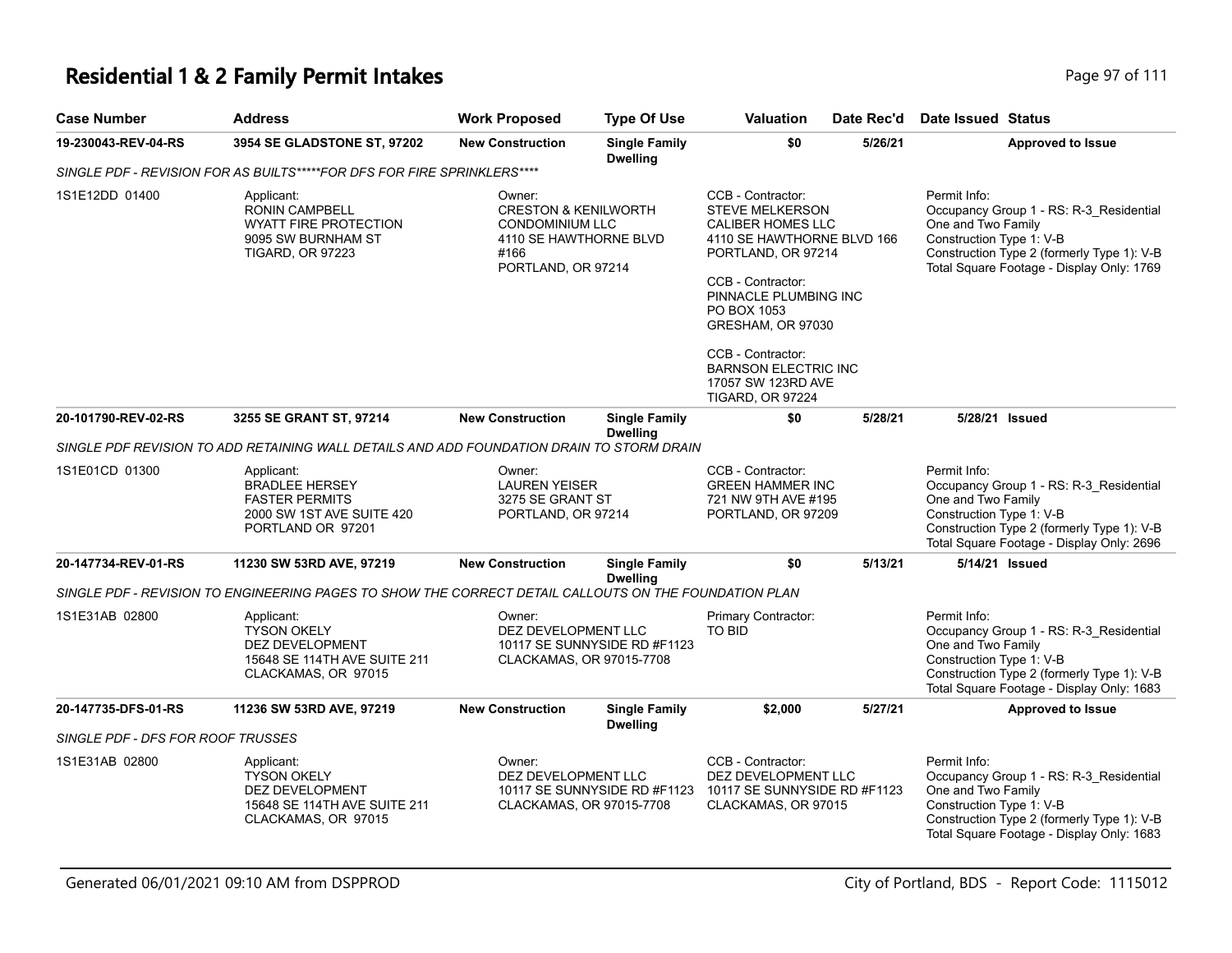| <b>Case Number</b>                | <b>Address</b>                                                                                                    | <b>Work Proposed</b>                                      | <b>Type Of Use</b>                      | <b>Valuation</b>                                                                                | Date Rec'd | Date Issued Status                                                                                                                                                                                   |
|-----------------------------------|-------------------------------------------------------------------------------------------------------------------|-----------------------------------------------------------|-----------------------------------------|-------------------------------------------------------------------------------------------------|------------|------------------------------------------------------------------------------------------------------------------------------------------------------------------------------------------------------|
| 20-147735-REV-01-RS               | 11236 SW 53RD AVE, 97219                                                                                          | <b>New Construction</b>                                   | <b>Single Family</b><br><b>Dwelling</b> | \$0                                                                                             | 5/13/21    | 5/14/21 Issued                                                                                                                                                                                       |
|                                   | SINGLE PDF - REVISION TO ENGINEERING PAGES TO SHOW THE CORRECT DETAIL CALLOUTS ON THE FOUNDATION PLAN             |                                                           |                                         |                                                                                                 |            |                                                                                                                                                                                                      |
| 1S1E31AB 02800                    | Applicant:<br><b>TYSON OKELY</b><br><b>DEZ DEVELOPMENT</b><br>15648 SE 114TH AVE SUITE 211<br>CLACKAMAS, OR 97015 | Owner:<br>DEZ DEVELOPMENT LLC<br>CLACKAMAS, OR 97015-7708 | 10117 SE SUNNYSIDE RD #F1123            | CCB - Contractor:<br>DEZ DEVELOPMENT LLC<br>10117 SE SUNNYSIDE RD #F1123<br>CLACKAMAS, OR 97015 |            | Permit Info:<br>Occupancy Group 1 - RS: R-3_Residential<br>One and Two Family<br>Construction Type 1: V-B<br>Construction Type 2 (formerly Type 1): V-B<br>Total Square Footage - Display Only: 1683 |
| 20-147736-REV-01-RS               | 11240 SW 53RD AVE, 97219                                                                                          | <b>New Construction</b>                                   | <b>Single Family</b><br><b>Dwelling</b> | \$0                                                                                             | 5/13/21    | 5/14/21 Issued                                                                                                                                                                                       |
|                                   | SINGLE PDF - REVISION TO ENGINEERING PAGES TO SHOW THE CORRECT DETAIL CALLOUTS ON THE FOUNDATION PLAN             |                                                           |                                         |                                                                                                 |            |                                                                                                                                                                                                      |
| 1S1E31AB 02800                    | Applicant:<br><b>TYSON OKELY</b><br>DEZ DEVELOPMENT<br>15648 SE 114TH AVE SUITE 211<br>CLACKAMAS, OR 97015        | Owner:<br>DEZ DEVELOPMENT LLC<br>CLACKAMAS, OR 97015-7708 | 10117 SE SUNNYSIDE RD #F1123            | CCB - Contractor:<br>DEZ DEVELOPMENT LLC<br>10117 SE SUNNYSIDE RD #F1123<br>CLACKAMAS, OR 97015 |            | Permit Info:<br>Occupancy Group 1 - RS: R-3 Residential<br>One and Two Family<br>Construction Type 1: V-B<br>Construction Type 2 (formerly Type 1): V-B<br>Total Square Footage - Display Only: 1683 |
| 20-147737-DFS-01-RS               | 11246 SW 53RD AVE, 97219                                                                                          | <b>New Construction</b>                                   | <b>Single Family</b><br><b>Dwelling</b> | \$2,000                                                                                         | 5/27/21    | <b>Approved to Issue</b>                                                                                                                                                                             |
| SINGLE PDF - DFS FOR ROOF TRUSSES |                                                                                                                   |                                                           |                                         |                                                                                                 |            |                                                                                                                                                                                                      |
| 1S1E31AB 02800                    | Applicant:<br><b>TYSON OKELY</b><br>DEZ DEVELOPMENT<br>15648 SE 114TH AVE SUITE 211<br>CLACKAMAS, OR 97015        | Owner:<br>DEZ DEVELOPMENT LLC<br>CLACKAMAS, OR 97015-7708 | 10117 SE SUNNYSIDE RD #F1123            |                                                                                                 |            | Permit Info:<br>Occupancy Group 1 - RS: R-3 Residential<br>One and Two Family<br>Construction Type 1: V-B<br>Construction Type 2 (formerly Type 1): V-B<br>Total Square Footage - Display Only: 1683 |
| 20-147737-REV-01-RS               | 11246 SW 53RD AVE, 97219                                                                                          | <b>New Construction</b>                                   | <b>Single Family</b><br><b>Dwelling</b> | \$0                                                                                             | 5/13/21    | 5/14/21 Issued                                                                                                                                                                                       |
|                                   | SINGLE PDF - REVISION TO ENGINEERING PAGES TO SHOW THE CORRECT DETAIL CALLOUTS ON THE FOUNDATION PLAN             |                                                           |                                         |                                                                                                 |            |                                                                                                                                                                                                      |
| 1S1E31AB 02800                    | Applicant:<br><b>TYSON OKELY</b><br><b>DEZ DEVELOPMENT</b><br>15648 SE 114TH AVE SUITE 211<br>CLACKAMAS, OR 97015 | Owner:<br>DEZ DEVELOPMENT LLC<br>CLACKAMAS, OR 97015-7708 | 10117 SE SUNNYSIDE RD #F1123            | Primary Contractor:<br><b>TO BID</b>                                                            |            | Permit Info:<br>Occupancy Group 1 - RS: R-3_Residential<br>One and Two Family<br>Construction Type 1: V-B<br>Construction Type 2 (formerly Type 1): V-B<br>Total Square Footage - Display Only: 1683 |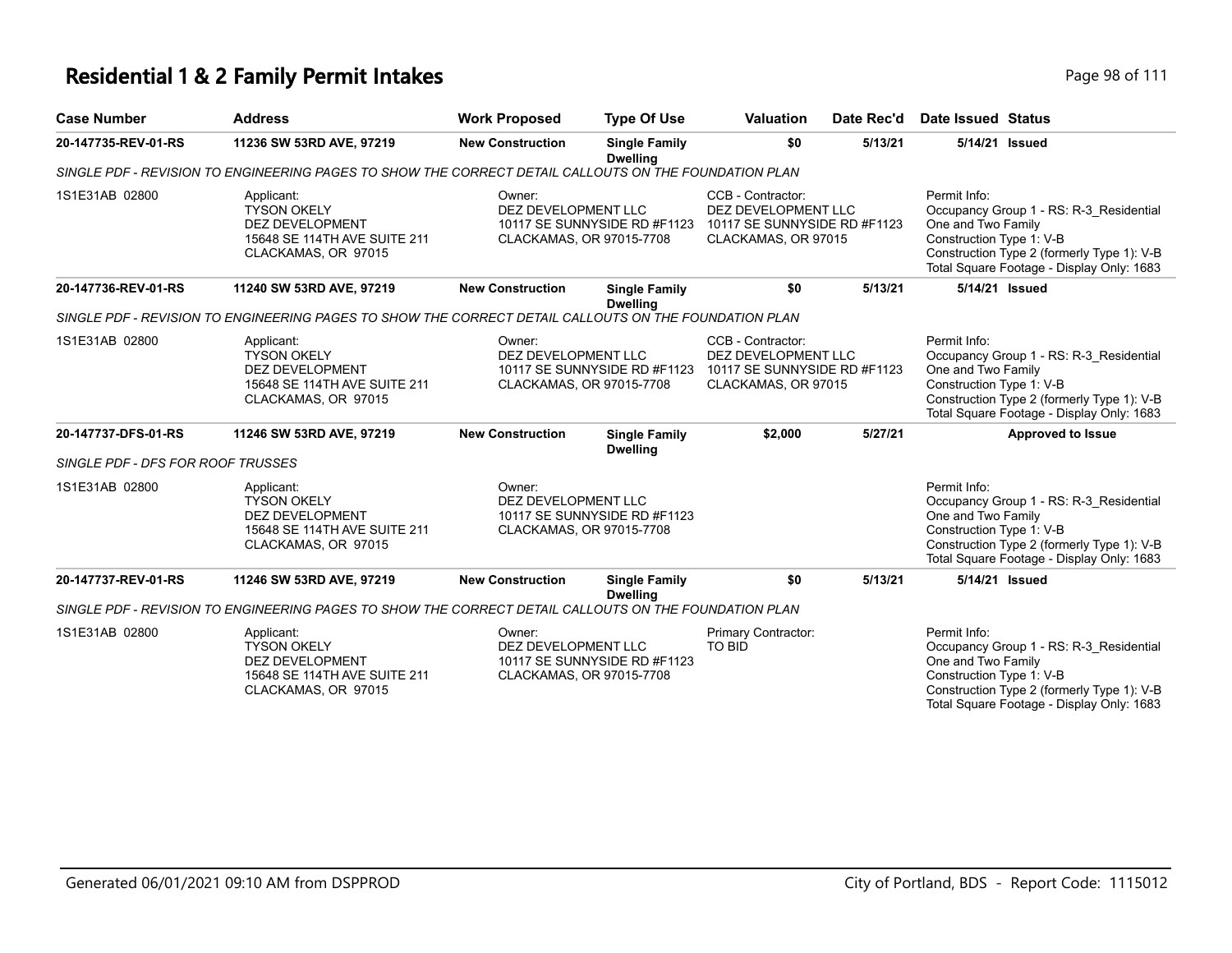| <b>Case Number</b>                 | <b>Address</b>                                                                                          | <b>Work Proposed</b>                             | <b>Type Of Use</b>                                          | Valuation                                                                                                                                                                                                                                                                                                                                                                                                                            | Date Rec'd | <b>Date Issued Status</b>                                                                                                                                                                            |
|------------------------------------|---------------------------------------------------------------------------------------------------------|--------------------------------------------------|-------------------------------------------------------------|--------------------------------------------------------------------------------------------------------------------------------------------------------------------------------------------------------------------------------------------------------------------------------------------------------------------------------------------------------------------------------------------------------------------------------------|------------|------------------------------------------------------------------------------------------------------------------------------------------------------------------------------------------------------|
| 20-154449-DFS-01-RS                | 13021 NE OREGON ST, 97230                                                                               | <b>New Construction</b>                          | <b>Single Family</b><br><b>Dwelling</b>                     | \$5,000                                                                                                                                                                                                                                                                                                                                                                                                                              | 5/28/21    | 5/28/21 Issued                                                                                                                                                                                       |
| SINGLE PDF - DFS FOR FLOOR TRUSSES |                                                                                                         |                                                  |                                                             |                                                                                                                                                                                                                                                                                                                                                                                                                                      |            |                                                                                                                                                                                                      |
| 1N2E35BD 07301                     | Applicant:<br><b>RYAN PICKREL</b><br><b>FASTER PERMITS</b><br>2000 SW 1ST AVE #420<br>PORTLAND OR 97201 | Owner:<br><b>LLC</b><br>CLACKAMAS, OR 97015-5713 | <b>GREENWORKS CONTRACTORS</b><br>10121 SE SUNNYSIDE RD #300 | CCB - Contractor:<br><b>COMFORT AIR INC</b><br><b>COMFORT AIR INC</b><br>7504 NE 182ND AVE<br>VANCOUVER, WA 98682<br>CCB - Contractor:<br><b>BRETT GRANTHAM</b><br><b>GREENWORKS CONTRACTORS</b><br>LLC<br>10121 SE SUNNYSIDE RD #300<br>CLACKAMAS, OR 97015<br>CCB - Contractor:<br><b>SWAT ELECTRIC LLC</b><br>5002 NE 29TH AVE<br>VANCOUVER, WA 98663<br>CCB - Contractor:<br><b>ENTERPRISE PLUMBING LLC</b><br>1801 NE 120TH AVE |            | Permit Info:<br>Occupancy Group 1 - RS: R-3_Residential<br>One and Two Family<br>Construction Type 1: V-B<br>Construction Type 2 (formerly Type 1): V-B<br>Total Square Footage - Display Only: 2391 |
|                                    |                                                                                                         |                                                  |                                                             | PORTLAND, OR 97220                                                                                                                                                                                                                                                                                                                                                                                                                   |            |                                                                                                                                                                                                      |
| 20-154449-DFS-02-RS                | 13021 NE OREGON ST, 97230                                                                               | <b>New Construction</b>                          | <b>Single Family</b><br><b>Dwelling</b>                     | \$10,000                                                                                                                                                                                                                                                                                                                                                                                                                             | 5/28/21    | 5/28/21 Issued                                                                                                                                                                                       |
| SINGLE PDF - DFS FOR ROOF TRUSSES  |                                                                                                         |                                                  |                                                             |                                                                                                                                                                                                                                                                                                                                                                                                                                      |            |                                                                                                                                                                                                      |
| 1N2E35BD 07301                     | Applicant:<br><b>RYAN PICKREL</b><br><b>FASTER PERMITS</b><br>2000 SW 1ST AVE #420<br>PORTLAND OR 97201 | Owner:<br><b>LLC</b><br>CLACKAMAS, OR 97015-5713 | <b>GREENWORKS CONTRACTORS</b><br>10121 SE SUNNYSIDE RD #300 | CCB - Contractor:<br><b>BRETT GRANTHAM</b><br><b>GREENWORKS CONTRACTORS</b><br>LLC<br>10121 SE SUNNYSIDE RD #300<br>CLACKAMAS, OR 97015                                                                                                                                                                                                                                                                                              |            | Permit Info:<br>Occupancy Group 1 - RS: R-3_Residential<br>One and Two Family<br>Construction Type 1: V-B<br>Construction Type 2 (formerly Type 1): V-B<br>Total Square Footage - Display Only: 2391 |
| 20-157208-DFS-03-RS                | 13025 NE OREGON ST, 97230                                                                               | <b>New Construction</b>                          | <b>Single Family</b><br><b>Dwelling</b>                     | \$10,000                                                                                                                                                                                                                                                                                                                                                                                                                             | 5/28/21    | 5/28/21 Issued                                                                                                                                                                                       |
| SINGLE PDF - DFS FOR FLOOR TRUSSES |                                                                                                         |                                                  |                                                             |                                                                                                                                                                                                                                                                                                                                                                                                                                      |            |                                                                                                                                                                                                      |
| 1N2E35BD 07302                     | Applicant:<br><b>RYAN PICKREL</b><br><b>FASTER PERMITS</b><br>2000 SW 1ST AVE #420<br>PORTLAND OR 97201 | Owner:<br>LLC.<br>CLACKAMAS, OR 97015-5713       | <b>GREENWORKS CONTRACTORS</b><br>10121 SE SUNNYSIDE RD #300 | CCB - Contractor:<br><b>BRETT GRANTHAM</b><br><b>GREENWORKS CONTRACTORS</b><br><b>LLC</b><br>10121 SE SUNNYSIDE RD #300<br>CLACKAMAS, OR 97015                                                                                                                                                                                                                                                                                       |            | Permit Info:<br>Occupancy Group 1 - RS: R-3_Residential<br>One and Two Family<br>Construction Type 1: V-B<br>Construction Type 2 (formerly Type 1): V-B<br>Total Square Footage - Display Only: 2540 |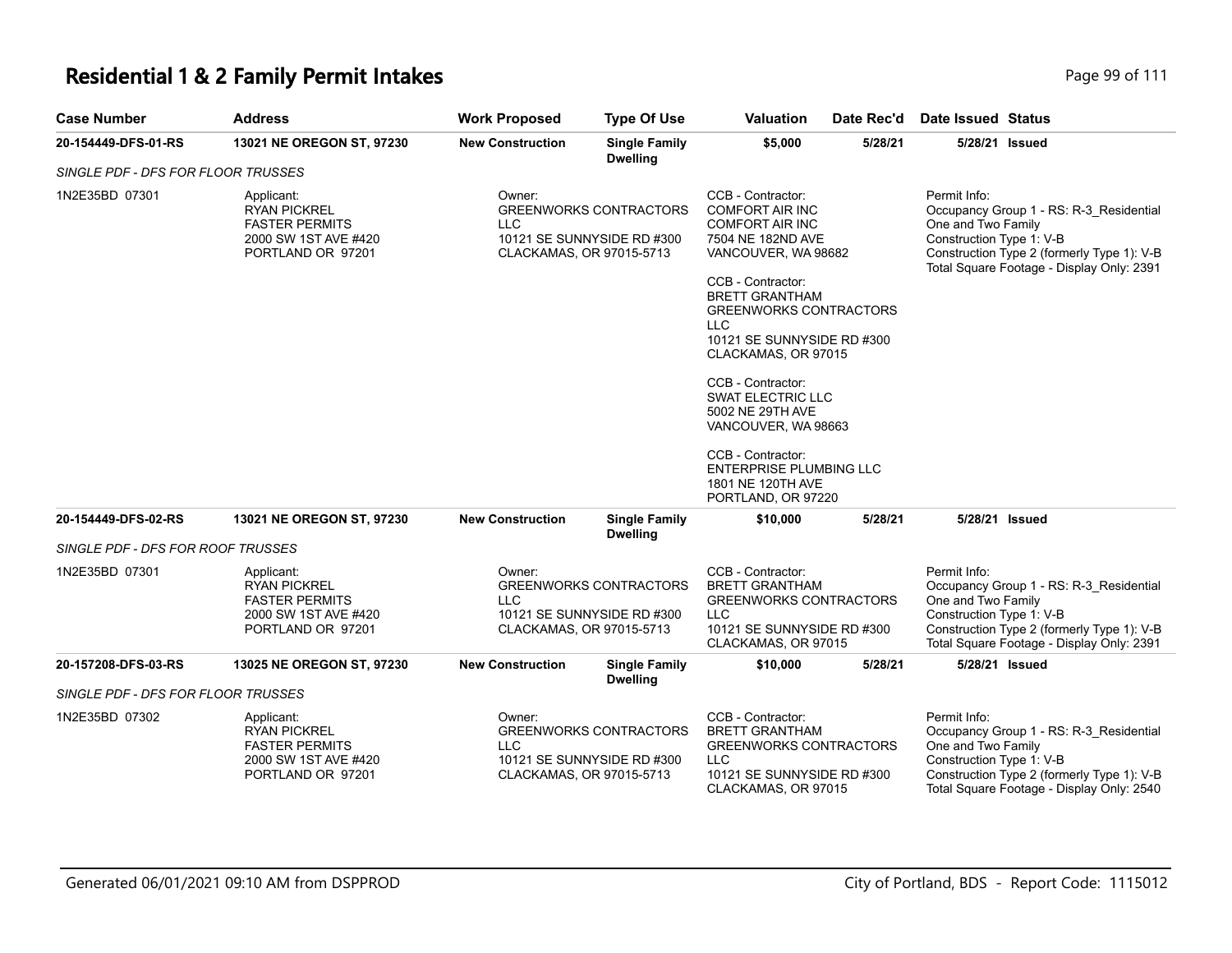# **Residential 1 & 2 Family Permit Intakes Page 100 of 111**

| <b>Case Number</b>                   | <b>Address</b>                                                                                                                 | <b>Work Proposed</b>                                                                    | <b>Type Of Use</b>                      | <b>Valuation</b>                                                                                                                               | Date Rec'd | <b>Date Issued Status</b>                                                                                                                                                                            |
|--------------------------------------|--------------------------------------------------------------------------------------------------------------------------------|-----------------------------------------------------------------------------------------|-----------------------------------------|------------------------------------------------------------------------------------------------------------------------------------------------|------------|------------------------------------------------------------------------------------------------------------------------------------------------------------------------------------------------------|
| 20-159360-DFS-03-RS                  | 13027 NE OREGON ST, 97230                                                                                                      | <b>New Construction</b>                                                                 | <b>Single Family</b><br><b>Dwelling</b> | \$10,000                                                                                                                                       | 5/28/21    | 5/28/21 Issued                                                                                                                                                                                       |
| SINGLE PDF - DFS FOR ROOF TRUSSES    |                                                                                                                                |                                                                                         |                                         |                                                                                                                                                |            |                                                                                                                                                                                                      |
| 1N2E35BD 07303                       | Applicant:<br><b>RYAN PICKREL</b><br><b>FASTER PERMITS</b><br>2000 SW 1ST AVE #420<br>PORTLAND OR 97201                        | Owner:<br><b>LLC</b><br>10121 SE SUNNYSIDE RD #300<br>CLACKAMAS, OR 97015-5713          | <b>GREENWORKS CONTRACTORS</b>           | CCB - Contractor:<br><b>BRETT GRANTHAM</b><br><b>GREENWORKS CONTRACTORS</b><br><b>LLC</b><br>10121 SE SUNNYSIDE RD #300<br>CLACKAMAS, OR 97015 |            | Permit Info:<br>Occupancy Group 1 - RS: R-3_Residential<br>One and Two Family<br>Construction Type 1: V-B<br>Construction Type 2 (formerly Type 1): V-B<br>Total Square Footage - Display Only: 2623 |
| 20-166894-DFS-01-RS                  | 13721 SE RHONE ST, 97236                                                                                                       | <b>New Construction</b>                                                                 | <b>Single Family</b><br><b>Dwelling</b> | \$1,500                                                                                                                                        | 5/21/21    | 5/21/21 Issued                                                                                                                                                                                       |
| SINGLE PDF - DFS FOR FIRE SPRINKLERS |                                                                                                                                |                                                                                         |                                         |                                                                                                                                                |            |                                                                                                                                                                                                      |
| 1S2E11DA 02702<br>LOT <sub>2</sub>   | Applicant:<br><b>KIM NGUYEN</b><br>CONCEPT DESIGN & ASSOCIATES LLC<br>522 NW 23RD AVE, STE F<br>PORTLAND, OR 97210             | Owner:<br>SINO-US PROPERTIES INC<br>3506 SE 66TH AVE STE 201<br>PORTLAND, OR 97206-2626 |                                         | CCB - Contractor:<br>UPPER VALLEY CONSTRUCTION<br><b>INC</b><br>PO BOX 1415<br>MOLALLA, OR 97038                                               |            | Permit Info:<br>Occupancy Group 1 - RS: R-3_Residential<br>One and Two Family<br>Construction Type 1: V-B<br>Construction Type 2 (formerly Type 1): V-B<br>Total Square Footage - Display Only: 2070 |
| 20-174375-DFS-01-RS                  | 13729 SE RHONE ST, 97236                                                                                                       | <b>New Construction</b>                                                                 | <b>Single Family</b><br><b>Dwelling</b> | \$1,500                                                                                                                                        | 5/21/21    | 5/21/21 Issued                                                                                                                                                                                       |
| SINGLE PDF -DFS FOR FIRE SPRINKLERS  |                                                                                                                                |                                                                                         |                                         |                                                                                                                                                |            |                                                                                                                                                                                                      |
| 1S2E11DA 02701<br>LOT <sub>1</sub>   | Applicant:<br><b>KYM NGUYEN</b><br>CONCEPT DESIGN AND ASSOCIATES<br><b>LLC</b><br>522 NW 23RD AVE SUITE F<br>PORTLAND OR 97210 | Owner:<br>SINO-US PROPERTIES INC<br>3506 SE 66TH AVE STE 201<br>PORTLAND, OR 97206-2626 |                                         | CCB - Contractor:<br>UPPER VALLEY CONSTRUCTION<br><b>INC</b><br>PO BOX 1415<br>MOLALLA, OR 97038                                               |            | Permit Info:<br>Occupancy Group 1 - RS: R-3 Residential<br>One and Two Family<br>Construction Type 1: V-B<br>Construction Type 2 (formerly Type 1):<br>Total Square Footage - Display Only: 2209     |
| 20-175279-REV-02-RS                  | 13824 SE GLENWOOD ST, 97236                                                                                                    | <b>New Construction</b>                                                                 | <b>Single Family</b><br><b>Dwelling</b> | \$0                                                                                                                                            | 5/10/21    | 5/11/21 Issued                                                                                                                                                                                       |
|                                      | SINGLE PDF - REVISION TO REDUCE THE SIZE OF WATER LINE ON PROPERTY FROM 1.5" TO 1.25". FIRE SPRINKLER DIAGRAM UPDATED.         |                                                                                         |                                         |                                                                                                                                                |            |                                                                                                                                                                                                      |
| 1S2E23AA 01600                       | Applicant:<br><b>KEVIN PARTAIN</b><br><b>URBAN VISIONS</b><br>223 NE 56TH AVE<br>PORTLAND OR 97213                             | Owner:<br>AF HOESLY INC<br>5539 SE 67TH AVE<br>PORTLAND, OR 97206-5313                  |                                         | CCB - Contractor:<br><b>ADAM HOESLY</b><br>AF HOESLY INC<br>4207 SE WOODSTOCK BLVD<br>SUITE 462<br>PORTLAND, OR 97206                          |            | Permit Info:<br>Occupancy Group 1 - RS: R-3 Residential<br>One and Two Family<br>Construction Type 1: V-B<br>Construction Type 2 (formerly Type 1): V-B<br>Total Square Footage - Display Only: 1876 |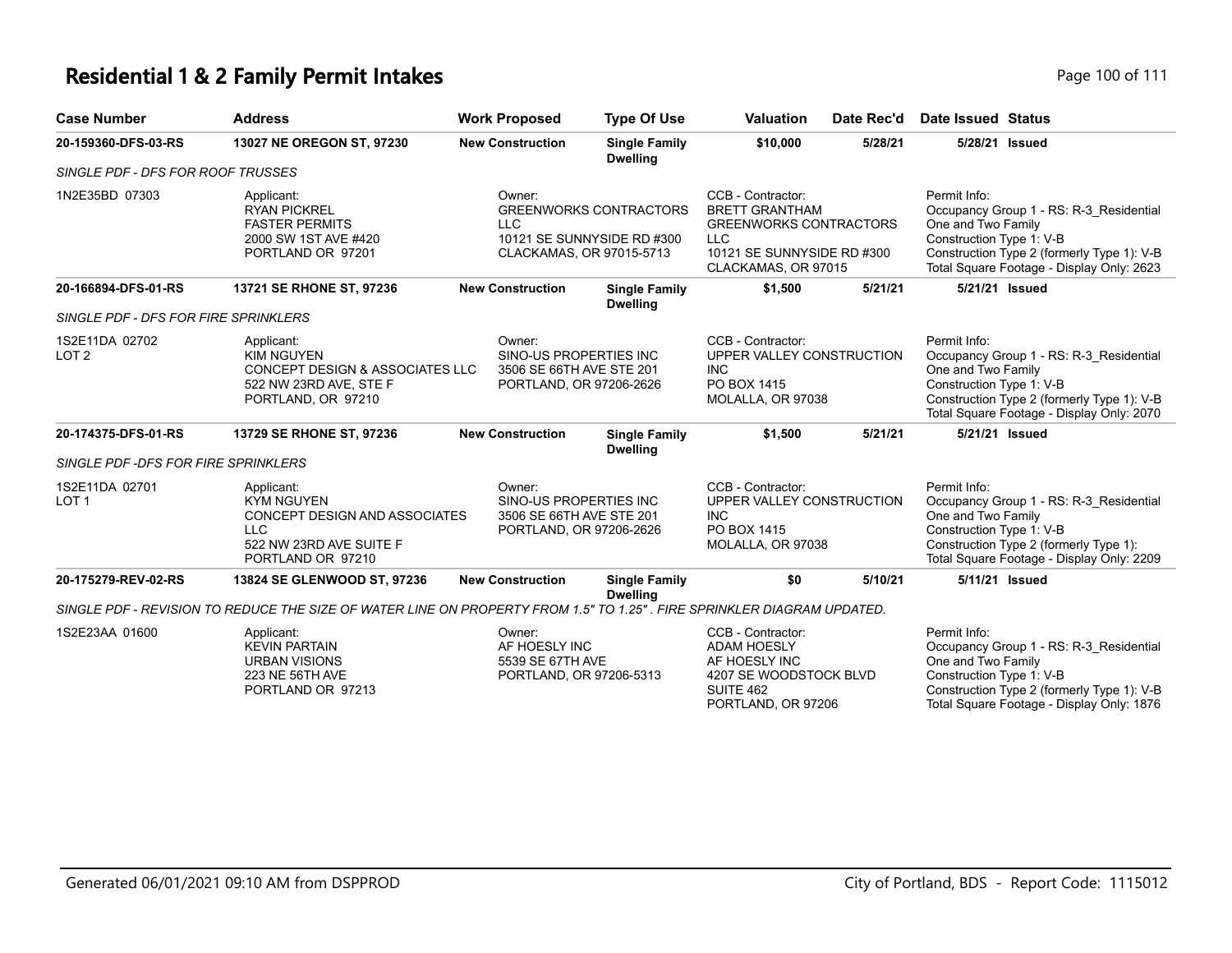### **Residential 1 & 2 Family Permit Intakes Page 101 of 111 Page 101 of 111**

| <b>Case Number</b>                                                            | <b>Address</b>                                                                                                                          | <b>Work Proposed</b>                                                                        | <b>Type Of Use</b>                      | <b>Valuation</b>                                                                                                                                                                                      | Date Rec'd | <b>Date Issued Status</b>                                                                                                                                                                            |
|-------------------------------------------------------------------------------|-----------------------------------------------------------------------------------------------------------------------------------------|---------------------------------------------------------------------------------------------|-----------------------------------------|-------------------------------------------------------------------------------------------------------------------------------------------------------------------------------------------------------|------------|------------------------------------------------------------------------------------------------------------------------------------------------------------------------------------------------------|
| 20-192733-REV-01-RS                                                           | 9620 SW 53RD AVE, 97219                                                                                                                 | <b>New Construction</b>                                                                     | <b>Single Family</b><br><b>Dwelling</b> | \$500                                                                                                                                                                                                 | 5/13/21    | <b>Under Review</b>                                                                                                                                                                                  |
| EXISTING STEM WALL PER ENGINEER REQUEST.                                      | SINGLE PDF - VALUE ADDED REVISION TO RELOCATE GARAGE TO ENTRY DOOR TO REAR OF GARAGE WALL W/STEPS ADDED. ADDED EPOXY NEW HD INTO        |                                                                                             |                                         |                                                                                                                                                                                                       |            |                                                                                                                                                                                                      |
| 1S1E30AC 17600                                                                | Applicant:<br><b>TYSON OKELY</b><br>DEZ DEVELOPMENT<br>15648 SE 114TH AVE SUITE 211<br>CLACKAMAS, OR 97015                              | Owner:<br><b>I&amp;N CONSTRUCTION INC</b><br>15137 SE 126TH AVE<br>CLACKAMAS, OR 97015-9257 |                                         | CCB - Contractor:<br><b>DELTA PLUMBING INC</b><br>12205 SE 108TH AVE<br>HAPPY VALLEY, OR 97086<br>CCB - Contractor:<br><b>1 &amp; N CONSTRUCTION INC</b><br>15137 SE 126TH AVE<br>CLACKAMAS, OR 97015 |            | Permit Info:<br>Occupancy Group 1 - RS: R-3_Residential<br>One and Two Family<br>Construction Type 1: V-B<br>Construction Type 2 (formerly Type 1): V-B<br>Total Square Footage - Display Only: 2805 |
| 20-192738-REV-01-RS                                                           | 9630 SW 53RD AVE, 97219                                                                                                                 | <b>New Construction</b>                                                                     | <b>Single Family</b><br><b>Dwelling</b> | \$500                                                                                                                                                                                                 | 5/13/21    | <b>Under Review</b>                                                                                                                                                                                  |
|                                                                               | SINGLE PDF - VALUE ADDED REVISION TO RELOCATE ENTRY DOOR TO GARAGE TO THE REARWALL W/STEPS. EPOXY NEW HD INTO EXISTING STEM WALL.       |                                                                                             |                                         |                                                                                                                                                                                                       |            |                                                                                                                                                                                                      |
| 1S1E30AC 17600                                                                | Applicant:<br><b>TYSON OKELY</b><br>DEZ DEVELOPMENT<br>15648 SE 114TH AVE SUITE 211<br>CLACKAMAS, OR 97015                              | Owner:<br><b>I&amp;N CONSTRUCTION INC</b><br>15137 SE 126TH AVE<br>CLACKAMAS, OR 97015-9257 |                                         | CCB - Contractor:<br><b>1&amp; N CONSTRUCTION INC</b><br>15137 SE 126TH AVE<br>CLACKAMAS, OR 97015                                                                                                    |            | Permit Info:<br>Occupancy Group 1 - RS: R-3 Residential<br>One and Two Family<br>Construction Type 1: V-B<br>Construction Type 2 (formerly Type 1): V-B<br>Total Square Footage - Display Only: 2927 |
| 20-219436-DFS-01-RS                                                           | 4540 SW 59TH AVE, 97221                                                                                                                 | <b>New Construction</b>                                                                     | <b>Single Family</b><br><b>Dwelling</b> | \$1,500                                                                                                                                                                                               | 5/20/21    | 5/20/21 Issued                                                                                                                                                                                       |
| SINGLE PDF - DFS FOR FIRE SPRINKLERS                                          |                                                                                                                                         |                                                                                             |                                         |                                                                                                                                                                                                       |            |                                                                                                                                                                                                      |
| 1S1E18BA 03903<br>LOT <sub>2</sub>                                            | Applicant:<br><b>BRADLEE HERSEY</b><br><b>FASTER PERMITS</b><br>2000 SW 1ST AVE, STE 420<br>PORTLAND OR 97201                           | Owner:<br>SOLSTICE CUSTOM HOMES<br>5740 SW ARROW WOOD LN<br>PORTLAND, OR 97225              |                                         | CCB - Contractor:<br>LWD LLC<br>5740 SW ARROWWOOD LN<br>PORTLAND, OR 97225                                                                                                                            |            | Permit Info:<br>Occupancy Group 1 - RS: R-3 Residential<br>One and Two Family<br>Construction Type 1: V-B<br>Construction Type 2 (formerly Type 1): V-B<br>Total Square Footage - Display Only: 4797 |
| 21-033844-000-00-RS                                                           | 4038 SE NEHALEM ST, 97202                                                                                                               | <b>New Construction</b>                                                                     | <b>Single Family</b><br><b>Dwelling</b> | \$261,120                                                                                                                                                                                             | 5/5/21     | <b>Under Review</b>                                                                                                                                                                                  |
| SEPARATE**                                                                    | SINGLE PDF - NEW SINGLE FAMILY RESIDENCE / 2-STORY / TUCK UNDER 1-CAR GARAGE / SLOPED LOT/ COMPLEX **ELECTRICAL MECHANICAL AND PLUMBING |                                                                                             |                                         |                                                                                                                                                                                                       |            |                                                                                                                                                                                                      |
| 1S1E24DA 08600<br><b>STANFORD HTS</b><br>BLOCK <sub>9</sub><br>LOT 13 TL 8600 | Applicant:<br><b>KYM NGUYEN</b><br><b>CONCEPT DESIGN &amp; ASSOCIATES</b><br>PO BOX 8464<br>PORTLAND, OR 97207-8464                     | Owner:<br><b>DAMIR KARIN</b><br>PO BOX 90277<br>PORTLAND, OR 97290-0277                     |                                         | CCB - Contractor:<br><b>GRIZZLY ELECTRIC INC</b><br>2114 MAIN ST STE 100-117<br>VANCOUVER, WA 98660                                                                                                   |            | Permit Info:<br>Occupancy Group 1 - RS: R-3 Residential<br>One and Two Family<br>Construction Type 1: V-B<br>Construction Type 2 (formerly Type 1): V-B<br>Total Square Footage - Display Only: 2330 |

Number of New Dwelling Units: 1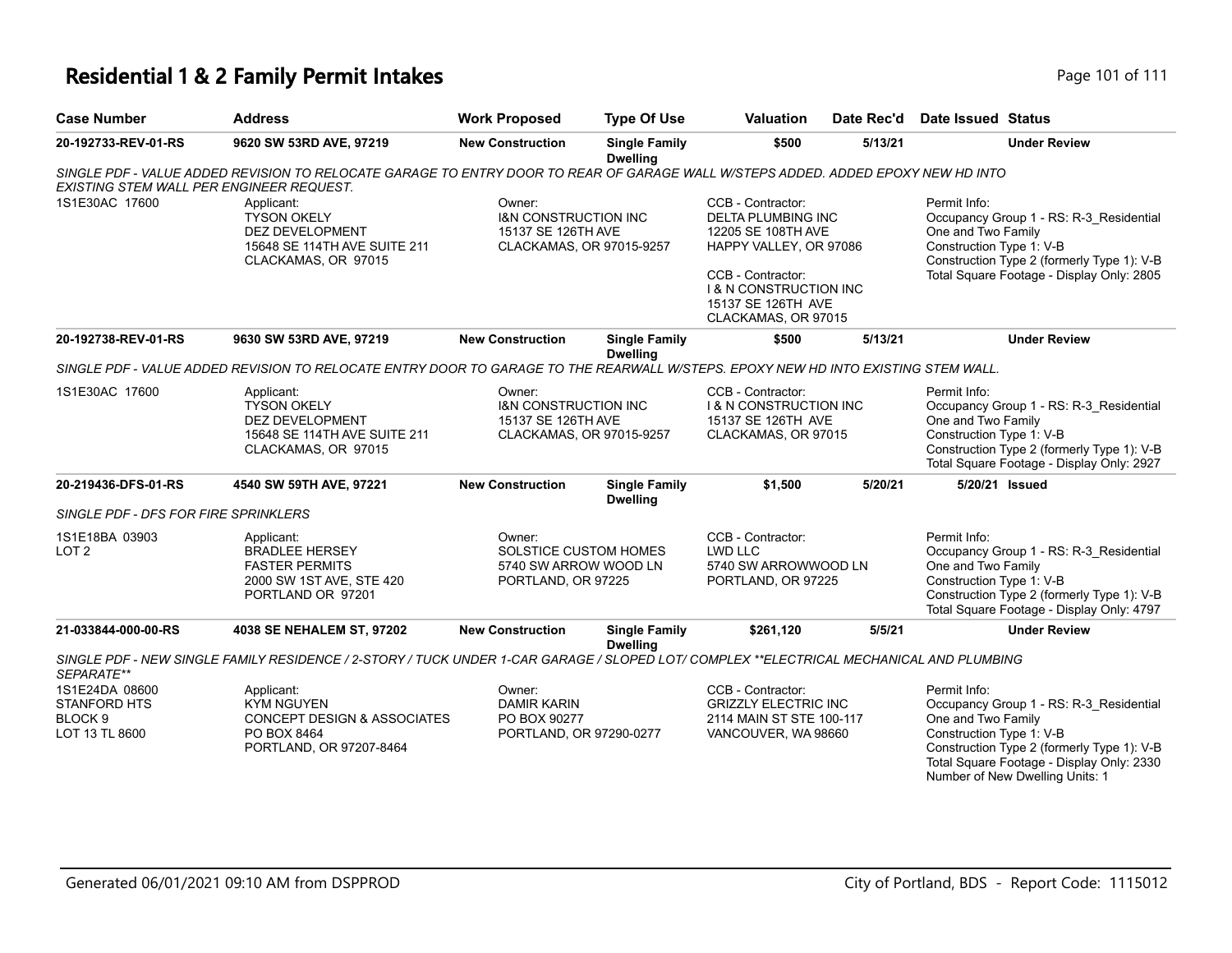# **Residential 1 & 2 Family Permit Intakes Page 102 of 111**

| <b>Case Number</b>  | <b>Address</b>                                                                                                                          | <b>Work Proposed</b>                                                                                                                                                  | <b>Type Of Use</b>                      | <b>Valuation</b>                                                                                                                                                                                                                                                                                       | Date Rec'd | <b>Date Issued Status</b>                                                                                                                                                                                                               |
|---------------------|-----------------------------------------------------------------------------------------------------------------------------------------|-----------------------------------------------------------------------------------------------------------------------------------------------------------------------|-----------------------------------------|--------------------------------------------------------------------------------------------------------------------------------------------------------------------------------------------------------------------------------------------------------------------------------------------------------|------------|-----------------------------------------------------------------------------------------------------------------------------------------------------------------------------------------------------------------------------------------|
| 21-041640-000-00-RS | 6750 SE 64TH AVE, 97206                                                                                                                 | <b>New Construction</b>                                                                                                                                               | <b>Single Family</b><br><b>Dwelling</b> | \$289,052                                                                                                                                                                                                                                                                                              | 5/4/21     | <b>Under Review</b>                                                                                                                                                                                                                     |
|                     | SINGLE PDF - NEW SINGLE FAMILY RESIDENCE / 2-STORY / 1-CAR GARAGE / FLAT LOT / SIMPLE ***ELECTRICAL MECHANICAL AND PLUMBING SEPARATE*** |                                                                                                                                                                       |                                         |                                                                                                                                                                                                                                                                                                        |            |                                                                                                                                                                                                                                         |
| 1S2E20BB 06302      | Applicant:<br><b>RICHARD ADAMS</b><br><b>FASTER PERMITS</b><br>2000 SW 1ST AVENUE SUITE 420<br>PORTLAND, OR 97201                       | Owner:<br><b>LESLEY YAN</b><br>13490 SE SHANNON VW<br>CLACKAMAS, OR 97015-7387<br>Owner:<br>KUAI CHAN LEONG<br>13490 SE SHANNON VW<br>CLACKAMAS, OR 97015-7387        |                                         | CCB - Contractor:<br>QUALICO CONSTRUCTION<br><b>SERVICES LLC</b><br>6821 SE 112TH AVE<br>PORTLAND, OR 97266                                                                                                                                                                                            |            | Permit Info:<br>Occupancy Group 1 - RS: R-3_Residential<br>One and Two Family<br>Construction Type 1: V-B<br>Construction Type 2 (formerly Type 1): V-B<br>Total Square Footage - Display Only: 2335<br>Number of New Dwelling Units: 1 |
| 21-042111-000-00-RS | 6421 SE COOPER ST, 97206                                                                                                                | <b>New Construction</b>                                                                                                                                               | <b>Single Family</b><br><b>Dwelling</b> | \$289,052                                                                                                                                                                                                                                                                                              | 5/6/21     | <b>Under Review</b>                                                                                                                                                                                                                     |
|                     | SINGLE PDF - NEW SINGLE FAMILY RESIDENCE / 2- STORY / 1- CAR GARAGE / FLAT LOT / SIMPLE ***ELECTRICAL MECHANICAL AND PLUMBING***        |                                                                                                                                                                       |                                         |                                                                                                                                                                                                                                                                                                        |            |                                                                                                                                                                                                                                         |
| 1S2E20BB 06303      | Applicant:<br><b>RICHARD ADAMS</b><br><b>FASTER PERMITS</b><br>2000 SW 1ST AVENUE SUITE 420<br>PORTLAND, OR 97201                       | Owner:<br><b>LESLEY YAN</b><br>13490 SE SHANNON VW<br>CLACKAMAS, OR 97015-7387<br>Owner:<br><b>KUAI CHAN LEONG</b><br>13490 SE SHANNON VW<br>CLACKAMAS, OR 97015-7387 |                                         | CCB - Contractor:<br>QUALICO CONSTRUCTION<br><b>SERVICES LLC</b><br>6821 SE 112TH AVE<br>PORTLAND, OR 97266                                                                                                                                                                                            |            | Permit Info:<br>Occupancy Group 1 - RS: R-3_Residential<br>One and Two Family<br>Construction Type 1: V-B<br>Construction Type 2 (formerly Type 1): V-B<br>Total Square Footage - Display Only: 2335<br>Number of New Dwelling Units: 1 |
| 21-043011-000-00-RS | 5404 SE 43RD LN, 97206                                                                                                                  | <b>New Construction</b>                                                                                                                                               | <b>Single Family</b><br><b>Dwelling</b> | \$416,203                                                                                                                                                                                                                                                                                              | 5/3/21     | <b>Under Review</b>                                                                                                                                                                                                                     |
|                     | SINGLE PDF- NEW SINGLE FAMILY RESIDENCE/ 2-STORY/1-GARAGE/ FLAT LOT/ COMPLEX 05-135885-FP                                               |                                                                                                                                                                       |                                         |                                                                                                                                                                                                                                                                                                        |            |                                                                                                                                                                                                                                         |
| 1S2E18BC 21103      | Applicant:<br><b>KEVIN PARTAIN</b><br><b>URBAN VISIONS</b><br>223 NE 56TH AVENUE<br>PORTLAND, OR 97213                                  |                                                                                                                                                                       |                                         | CCB - Contractor:<br>Gary L. Phillis<br>PHILLIS CONSTRUCTION CO<br>9409 NE COLFAX ST<br>PORTLAND, OR 97220<br>CCB - Contractor:<br>FISH CONSTRUCTION NW INC<br>6401 NE 33RD AVENUE<br>PORTLAND, OR 97211<br>CCB - Contractor:<br>RUSSELL & SONS PLUMBING INC<br>6015 NE 88TH ST<br>VANCOUVER, WA 98665 |            | Permit Info:<br>Occupancy Group 1 - RS: R-3_Residential<br>One and Two Family<br>Construction Type 1: V-B<br>Construction Type 2 (formerly Type 1): V-B<br>Total Square Footage - Display Only: 3483<br>Number of New Dwelling Units: 1 |
|                     |                                                                                                                                         |                                                                                                                                                                       |                                         | CCB - Contractor:<br><b>LANTIL LLC</b><br>11490 SE JENNIFER STREET<br>CLACKAMAS, OR 97015                                                                                                                                                                                                              |            |                                                                                                                                                                                                                                         |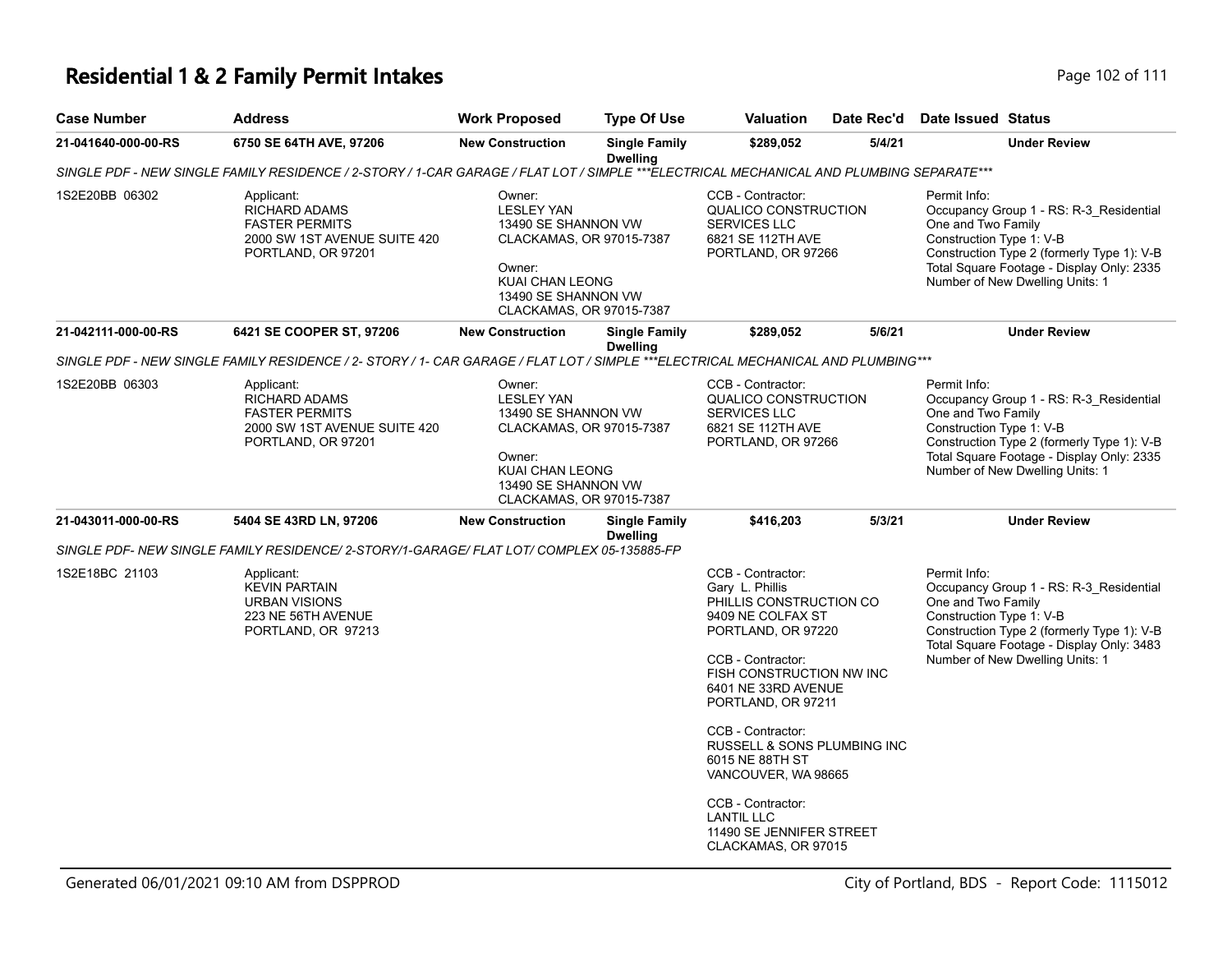### **Residential 1 & 2 Family Permit Intakes Page 103 of 111**

| <b>Case Number</b>                                                                      | <b>Address</b>                                                                                                                                   | <b>Work Proposed</b>                                                                                       | <b>Type Of Use</b>                                       | <b>Valuation</b>                                                                                                                                                                                                                                                                                  | Date Rec'd | Date Issued Status                                                                                                                                                                                                                      |
|-----------------------------------------------------------------------------------------|--------------------------------------------------------------------------------------------------------------------------------------------------|------------------------------------------------------------------------------------------------------------|----------------------------------------------------------|---------------------------------------------------------------------------------------------------------------------------------------------------------------------------------------------------------------------------------------------------------------------------------------------------|------------|-----------------------------------------------------------------------------------------------------------------------------------------------------------------------------------------------------------------------------------------|
| 21-044062-000-00-RS                                                                     | 3440 NE EMERSON ST, 97211                                                                                                                        | <b>New Construction</b>                                                                                    | <b>Single Family</b><br><b>Dwelling</b>                  | \$116,611                                                                                                                                                                                                                                                                                         | 5/7/21     | <b>Under Review</b>                                                                                                                                                                                                                     |
| $-RS**$                                                                                 | SINGLE PDF - NEW SINGLE FAMILY RESIDENCE / 2-STORY / NO GARAGE / FLAT LOT / COMPLEX **ELECTRICAL MECHANICAL AND PLUMBING SEPARATE** W/ 21-044069 |                                                                                                            |                                                          |                                                                                                                                                                                                                                                                                                   |            |                                                                                                                                                                                                                                         |
| 1N1E24AB 11300                                                                          | Applicant:<br><b>MATTHEW RUSNAC</b><br>4115 SE TAGGART ST<br>PORTLAND, OR 97202                                                                  | Owner:<br><b>JOHN WHITT</b><br>10422 SHANGRI LA DR<br>Owner:<br><b>TRACY CONWAY</b><br>10422 SHANGRI LA DR | HUNTINGTON BEACH, CA 92646<br>HUNTINGTON BEACH, CA 92646 | Primary Contractor:<br><b>TO BID</b>                                                                                                                                                                                                                                                              |            | Permit Info:<br>Occupancy Group 1 - RS: R-3_Residential<br>One and Two Family<br>Construction Type 1: V-B<br>Construction Type 2 (formerly Type 1):<br>Total Square Footage - Display Only: 893<br>Number of New Dwelling Units: 1      |
| 21-045074-000-00-RS                                                                     | 6560 SE 48TH AVE, 97206                                                                                                                          | <b>New Construction</b>                                                                                    | <b>Single Family</b><br><b>Dwelling</b>                  | \$249,347                                                                                                                                                                                                                                                                                         | 5/10/21    | <b>Under Review</b>                                                                                                                                                                                                                     |
| W/ 21-045184-RS & 21-046028/31-ZP**                                                     | SINGLE PDF - NEW SINGLE FAMILY RESIDENCE WITH (2) ACCESSORY STORAGE STRUCTRES UNDER 200 SF EACH / 2-STORY / NO GARAGE / FLAT LOT / COMPLEX **    |                                                                                                            |                                                          |                                                                                                                                                                                                                                                                                                   |            |                                                                                                                                                                                                                                         |
| 1S2E19BA 05000                                                                          | Applicant:<br><b>JILL CROPP</b><br><b>STUDIO CROPP</b><br>3725 SE HARRISON ST<br>PORTLAND, OR 97214-5845                                         | Owner:<br>5901 S MACADAM AVE #108<br>PORTLAND, OR 97239-3622                                               | PORTLAND HOUSEWORKS LLC                                  | CCB - Contractor:<br><b>BFP ELECTRIC LLC</b><br>PO BOX 1747<br>OREGON CITY, OR 97045<br>CCB - Contractor:<br>PORTLAND HOUSEWORKS LLC<br>5901 SW MACADAM AVE 108<br>PORTLAND, OR 97239<br>CCB - Contractor:<br>SUPREME HEATING & COOLING<br><b>LLC</b><br>13009 NE 91ST CIR<br>VANCOUVER, WA 98682 |            | Permit Info:<br>Occupancy Group 1 - RS: R-3_Residential<br>One and Two Family<br>Construction Type 1: V-B<br>Construction Type 2 (formerly Type 1): V-B<br>Total Square Footage - Display Only: 2067<br>Number of New Dwelling Units: 1 |
| 21-045243-000-00-RS                                                                     | SE LEXINGTON ST, 97206                                                                                                                           | <b>New Construction</b>                                                                                    | <b>Single Family</b>                                     | \$231,726                                                                                                                                                                                                                                                                                         | 5/12/21    | <b>Under Review</b>                                                                                                                                                                                                                     |
|                                                                                         | SINGLE PDF - NEW SINGLE FAMILY RESIDENCE / 2-STORY / 1-CAR GARAGE / FLAT LOT / COMPLEX ** ELECTRICAL MECHNICAL AND PLUMBING SEPARATE **          |                                                                                                            | <b>Dwelling</b>                                          |                                                                                                                                                                                                                                                                                                   |            |                                                                                                                                                                                                                                         |
| 1S2E19DA 05000<br><b>DARLINGTON</b><br>BLOCK 13<br>LOT <sub>37</sub><br>E 10' OF LOT 39 | Applicant:<br><b>KEVIN PARTAIN</b><br><b>URBAN VISIONS</b><br>223 NE 56TH AVE<br>PORTLAND OR 97213                                               | Owner:<br>DANY SUON<br>13943 SE LINCOLN ST<br>PORTLAND, OR 97233-2454                                      |                                                          | CCB - Contractor:<br>MODERN GREEN HOMES LLC<br>13943 SE LINCOLN ST<br>PORTLAND, OR 97233                                                                                                                                                                                                          |            | Permit Info:<br>Occupancy Group 1 - RS: R-3 Residential<br>One and Two Family<br>Construction Type 1: V-B<br>Construction Type 2 (formerly Type 1): V-B<br>Total Square Footage - Display Only: 1896                                    |

Number of New Dwelling Units: 1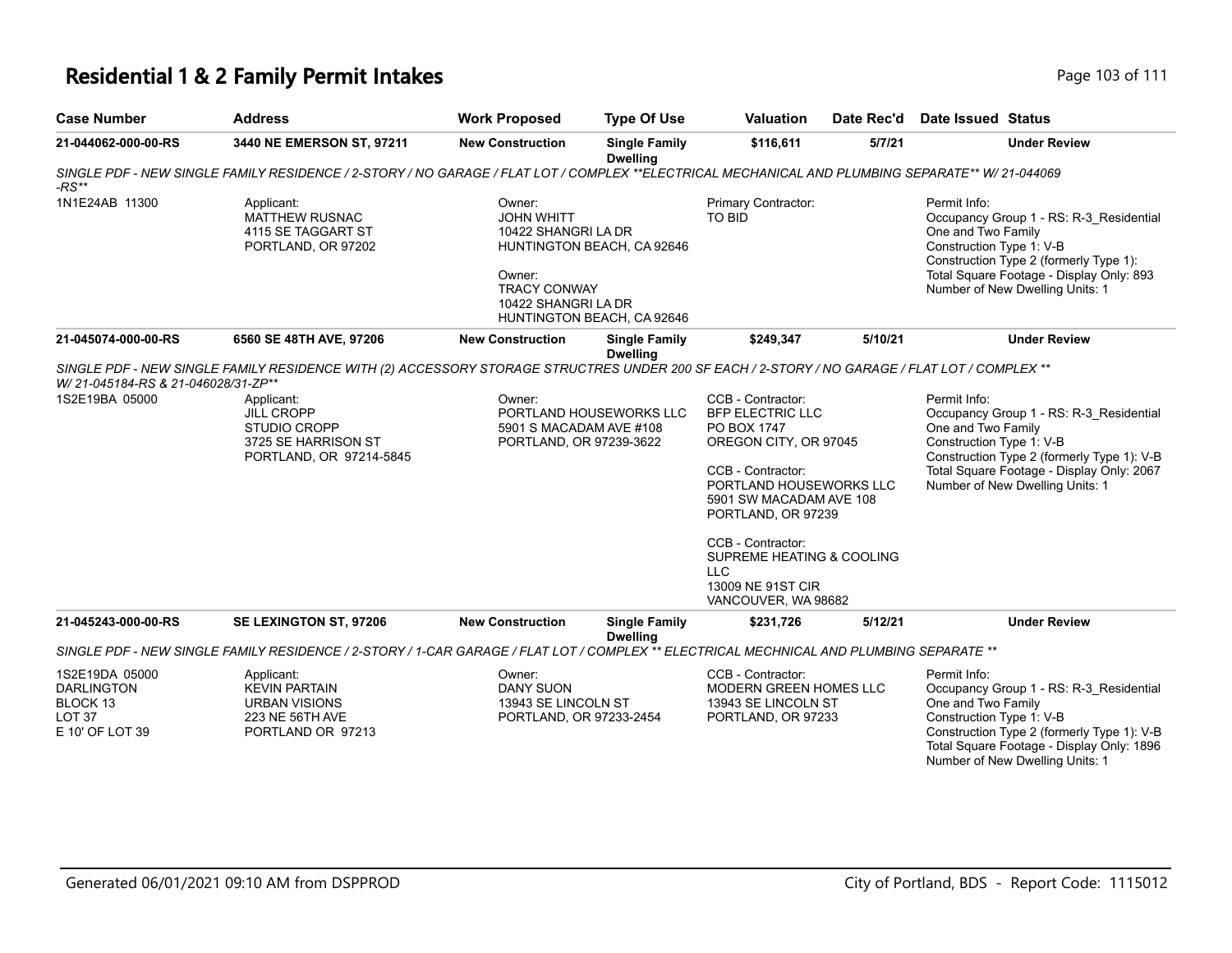## **Residential 1 & 2 Family Permit Intakes**

| Page 104 of 111 |  |  |  |
|-----------------|--|--|--|
|-----------------|--|--|--|

| <b>Case Number</b>                                                      | <b>Address</b>                                                                                                 | <b>Work Proposed</b>                                                                 | <b>Type Of Use</b>                      | <b>Valuation</b>                                                                                                                                                                                                                                                                                                                                                                                      | Date Rec'd | Date Issued Status                                                                                                                                                                                                                      |
|-------------------------------------------------------------------------|----------------------------------------------------------------------------------------------------------------|--------------------------------------------------------------------------------------|-----------------------------------------|-------------------------------------------------------------------------------------------------------------------------------------------------------------------------------------------------------------------------------------------------------------------------------------------------------------------------------------------------------------------------------------------------------|------------|-----------------------------------------------------------------------------------------------------------------------------------------------------------------------------------------------------------------------------------------|
| 21-046417-000-00-RS                                                     | <b>15388 SE HAWTHORNE</b><br><b>MEADOWS ST, 97236</b>                                                          | <b>New Construction</b>                                                              | <b>Single Family</b><br><b>Dwelling</b> | \$386,570                                                                                                                                                                                                                                                                                                                                                                                             | 5/12/21    | <b>Under Review</b>                                                                                                                                                                                                                     |
|                                                                         | SINGLE PDF - NEW SINGLE FAMILY RESIDENCE / 2-STORY / 2-CAR GARAGE / SLOPED LOT / COMPLEX                       |                                                                                      |                                         |                                                                                                                                                                                                                                                                                                                                                                                                       |            |                                                                                                                                                                                                                                         |
| 1S2E24DB 00127                                                          | Applicant:<br><b>BRADLEE HERSEY</b><br><b>FASTER PERMITS</b><br>2000 SW 1ST AVE SUITE 420<br>PORTLAND OR 97201 | Owner:<br>LENNAR NORTHWEST INC<br>11807 NE 99TH ST #1170<br>VANCOUVER, WA 98682-2350 |                                         | CCB - Contractor:<br>DEVELOPMENT NORTHWEST INC<br>1075 W COLUMBIA RIVER HWY<br>TROUTDALE, OR 97060<br>CCB - Contractor:<br>LENNAR NORTHWEST INC<br>11807 NE 99TH ST STE 1170<br>VANCOUVER, WA 98682-2350                                                                                                                                                                                              |            | Permit Info:<br>Occupancy Group 1 - RS: R-3 Residential<br>One and Two Family<br>Construction Type 1: V-B<br>Construction Type 2 (formerly Type 1): V-B<br>Total Square Footage - Display Only: 3267<br>Number of New Dwelling Units: 1 |
| 21-049431-000-00-RS                                                     | 5934 SE MALDEN ST, 97206                                                                                       | <b>New Construction</b>                                                              | <b>Single Family</b>                    | \$107,862                                                                                                                                                                                                                                                                                                                                                                                             | 5/28/21    | <b>Under Review</b>                                                                                                                                                                                                                     |
|                                                                         | SINGLE PDF - NEW SINGLE FAMILY RESIDENCE / 1-STORY / NO GARAGE / FLAT LOT / SIMPLE                             |                                                                                      | <b>Dwelling</b>                         |                                                                                                                                                                                                                                                                                                                                                                                                       |            |                                                                                                                                                                                                                                         |
| 1S2E19DA 15800<br><b>DARLINGTON</b><br>BLOCK 6<br>N 54.57' OF LOT 23&24 | Applicant:<br><b>JOE ROBERTSON</b><br>SHELTER SOLUTIONS<br>PORTLAND OR<br><b>USA</b>                           | Owner:<br><b>MORALES LIV TR</b><br>5934 SE MALDEN ST<br>PORTLAND, OR 97206           |                                         | CCB - Contractor:<br><b>GARNER ELECTRIC CO</b><br>2890 SE BROOKWOOD AVE<br>HILLSBORO, OR 97123<br>CCB - Contractor:<br><b>RIGID PLUMBING INC</b><br>PO BOX 345<br>FOREST GROVE, OR 97116-0345<br>CCB - Contractor:<br>HOME ENERGY GROUP INC<br>PO BOX 820474<br>VANCOUVER, WA 98682<br>CCB - Contractor:<br><b>JOE ROBERTSON</b><br>SHELTER SOLUTIONS LLC<br>1973 SE DUNCAN DR<br>HILLSBORO, OR 97123 |            | Permit Info:<br>Occupancy Group 1 - RS: R-3 Residential<br>One and Two Family<br>Construction Type 1: V-B<br>Construction Type 2 (formerly Type 1):<br>Total Square Footage - Display Only: 826<br>Number of New Dwelling Units: 1      |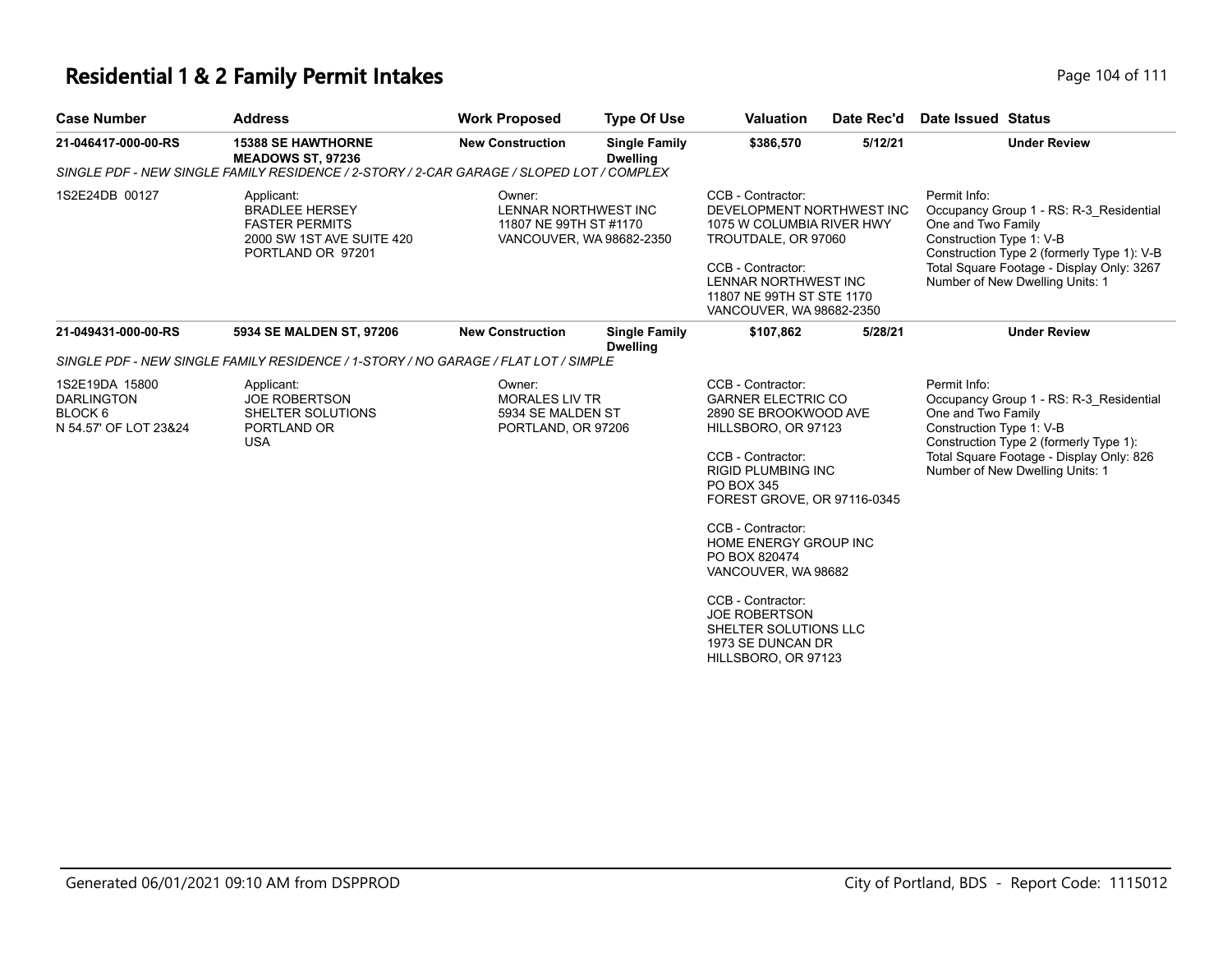## **Residential 1 & 2 Family Permit Intakes Page 105 of 111**

| <b>Case Number</b>                                                         | <b>Address</b>                                                                                                                                                                                                               | <b>Work Proposed</b>                                                      | <b>Type Of Use</b>                      | <b>Valuation</b>                                                                                                                                                                                                                                                                                                     | Date Rec'd | Date Issued Status                                                                                                                                                                                                                      |
|----------------------------------------------------------------------------|------------------------------------------------------------------------------------------------------------------------------------------------------------------------------------------------------------------------------|---------------------------------------------------------------------------|-----------------------------------------|----------------------------------------------------------------------------------------------------------------------------------------------------------------------------------------------------------------------------------------------------------------------------------------------------------------------|------------|-----------------------------------------------------------------------------------------------------------------------------------------------------------------------------------------------------------------------------------------|
| 21-049476-000-00-RS                                                        | 1525 SE 86TH AVE, 97216                                                                                                                                                                                                      | <b>New Construction</b>                                                   | <b>Single Family</b><br><b>Dwelling</b> | \$269,655                                                                                                                                                                                                                                                                                                            | 5/26/21    | <b>Under Review</b>                                                                                                                                                                                                                     |
|                                                                            | SINGLE PDF - NEW SINGLE FAMILY RESIDENCE WITH FINISHED BASEMENT / 2-STORY / NO GARAGE / FLAT LOT / COMPLEX                                                                                                                   |                                                                           |                                         |                                                                                                                                                                                                                                                                                                                      |            |                                                                                                                                                                                                                                         |
| 1S2E04CB 11600<br><b>MANSFIELD</b><br>BLOCK 8<br>LOT 5&6<br>N 22' OF LOT 7 | Applicant:<br>DAN WILLIAMS<br><b>FASTER PERMITS</b><br>2000 SW 1ST AVE SUITE 420<br>PORTLAND OR 97201                                                                                                                        | Owner:<br>PAVEL BONDARCHUK<br>1525 SE 86TH AVE<br>PORTLAND, OR 97216-1337 |                                         | CCB - Contractor:<br><b>FOSTER PLUMBING INC</b><br>10100 SW EVERGREEN COURT<br>WILSONVILLE OR 97070<br>CCB - Contractor:<br>DANNYS HEATING & COOLING<br><b>INC</b><br>14001 NE 186TH AVE<br>BRUSH PRAIRIE, WA 98606<br>CCB - Contractor:<br>ONE WEST ELECTRIC LLC<br>29750 SW LANCELOT LANE<br>WILSONVILLE, OR 97070 |            | Permit Info:<br>Occupancy Group 1 - RS: R-3_Residential<br>One and Two Family<br>Construction Type 1: V-B<br>Construction Type 2 (formerly Type 1):<br>Total Square Footage - Display Only: 2065<br>Number of New Dwelling Units: 1     |
| 21-051380-000-00-RS                                                        | 1180 SW 60TH AVE, 97221                                                                                                                                                                                                      | <b>New Construction</b>                                                   | <b>Single Family</b><br><b>Dwelling</b> | \$473,994                                                                                                                                                                                                                                                                                                            | 5/28/21    | <b>Under Review</b>                                                                                                                                                                                                                     |
|                                                                            | SINGLE PDF- NEW SINGLE FAMILY RESIDENCE/ 2-STORY/ 1- CAR GARAGE/ SLOPED LOT/COMPLEX ***TRADE PERMITS SEPARATE***                                                                                                             |                                                                           |                                         |                                                                                                                                                                                                                                                                                                                      |            |                                                                                                                                                                                                                                         |
| 1S1E06BD 05104<br><b>SALMON PARK</b><br>LOT <sub>4</sub>                   | Applicant:<br><b>RYAN PICKREL</b><br><b>FASTER PERMITS</b><br>2000 SW 1ST AVE #420<br>PORTLAND OR 97201                                                                                                                      | Owner:<br>3330 NW YEON AVE #100<br>PORTLAND, OR 97210-1531                | EVERETT CUSTOM HOMES INC                | CCB - Contractor:<br><b>VIC REMMERS</b><br>EVERETT CUSTOM HOMES INC<br>3330 NW YEON AVENUE 100<br>PORTLAND, OR 97210                                                                                                                                                                                                 |            | Permit Info:<br>Occupancy Group 1 - RS: R-3_Residential<br>One and Two Family<br>Construction Type 1: V-B<br>Construction Type 2 (formerly Type 1): V-B<br>Total Square Footage - Display Only: 4134<br>Number of New Dwelling Units: 1 |
| 20-148230-REV-01-RS                                                        | <b>1730 SE RAMONA ST, 97202</b>                                                                                                                                                                                              | <b>New Construction</b>                                                   | Townhouse (2                            | \$0                                                                                                                                                                                                                                                                                                                  | 5/19/21    | 5/19/21 Issued                                                                                                                                                                                                                          |
|                                                                            | SINGLE PDF REVISION TO RETAINING WALL FOOTING. EXTEND RETAINING WALL TO SUPPORT BEARING SOIL                                                                                                                                 |                                                                           | Units)                                  |                                                                                                                                                                                                                                                                                                                      |            |                                                                                                                                                                                                                                         |
| 1S1E14DB 12300                                                             | Applicant:<br>CODY JOHNECHECK<br><b>KEN RANDALL HOMES LLC</b><br>2 CENTERPOINTE DR, STE 210<br>LAKE OSWEGO OR 97035<br>Applicant:<br>JEREMY WILLIAMS<br>PARK SOMERSET LLC<br>2 CENTERPOINTE DR #120<br>LAKE OSWEGO, OR 97035 | Owner:<br>LLC<br>2 CENTERPOINTE DR #210                                   | LAKE OSWEGO, OR 97035-8627              | CCB - Contractor:<br>CONSOLIDATED LAND & CATTLE CODY JOHNECHECK<br>KEN RANDALL HOMES LLC<br>2 CENTERPOINTE DR STE 210<br>LAKE OSWEGO, OR 97035                                                                                                                                                                       |            | Permit Info:<br>Occupancy Group 1 - RS: R-3_Residential<br>One and Two Family<br>Construction Type 1: V-B<br>Construction Type 2 (formerly Type 1): V-B<br>Total Square Footage - Display Only: 1920                                    |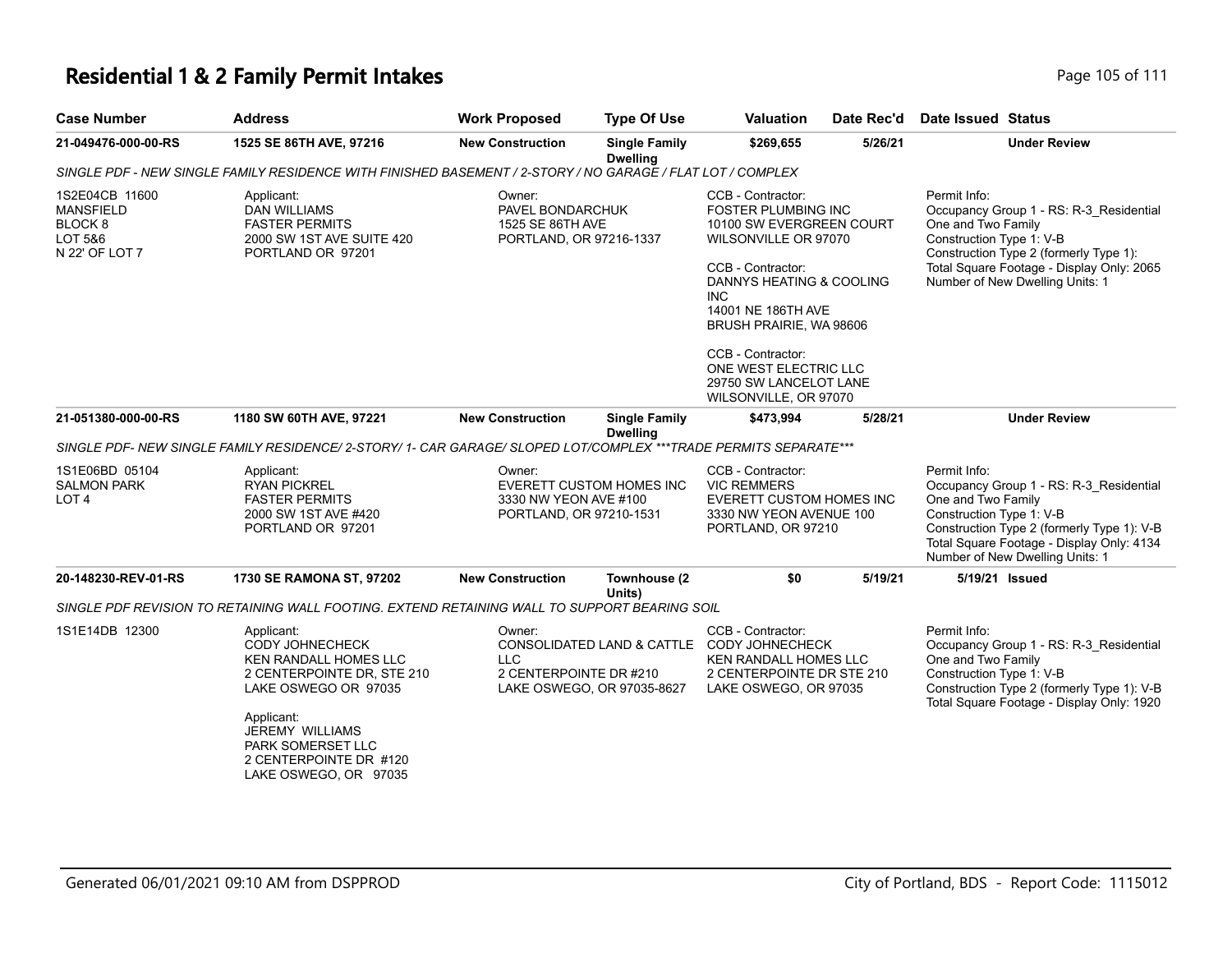### **Residential 1 & 2 Family Permit Intakes**

| Page 106 of 111 |  |  |  |  |  |
|-----------------|--|--|--|--|--|
|-----------------|--|--|--|--|--|

| <b>Case Number</b>                  | <b>Address</b>                                                                                                                             | <b>Work Proposed</b>                                                           | <b>Type Of Use</b>             | <b>Valuation</b>                                                                                                                                                                                                                        | Date Rec'd | Date Issued Status                                                                                                                                                                                                                      |
|-------------------------------------|--------------------------------------------------------------------------------------------------------------------------------------------|--------------------------------------------------------------------------------|--------------------------------|-----------------------------------------------------------------------------------------------------------------------------------------------------------------------------------------------------------------------------------------|------------|-----------------------------------------------------------------------------------------------------------------------------------------------------------------------------------------------------------------------------------------|
| 21-043818-000-00-RS                 | 1716 SE RAMONA ST, 97202                                                                                                                   | <b>New Construction</b>                                                        | Townhouse (2)<br>Units)        | \$236,605                                                                                                                                                                                                                               | 5/5/21     | <b>Under Review</b>                                                                                                                                                                                                                     |
|                                     | SINGLE PDF - 1 OF 2 NEW TOWNHOMES / 3-STORY / TUCK UNDER GARAGE / FLAT LOT / COMPLEX **MECHANICAL AND PLUMBING SEPARATE**W/21 043823-RS**  |                                                                                |                                |                                                                                                                                                                                                                                         |            |                                                                                                                                                                                                                                         |
| 1S1E14DB 12307                      | Applicant:<br><b>JEREMY WILLIAMS</b><br>PORTLAND OR<br><b>USA</b>                                                                          | Owner:<br>PARK SOMERSET LLC<br>2 CENTERPOINTE DR #210<br>LAKE OSWEGO, OR 97035 |                                | CCB - Contractor:<br>CODY JOHNECHECK<br><b>KEN RANDALL HOMES LLC</b><br>2 CENTERPOINTE DR STE 210<br>LAKE OSWEGO, OR 97035<br>CCB - Contractor:<br>DEVELOPMENT NORTHWEST INC<br>1075 W COLUMBIA RIVER HWY<br>TROUTDALE, OR 97060        |            | Permit Info:<br>Occupancy Group 1 - RS: R-3_Residential<br>One and Two Family<br>Construction Type 1: V-B<br>Construction Type 2 (formerly Type 1): V-B<br>Total Square Footage - Display Only: 1920<br>Number of New Dwelling Units: 1 |
| 21-043823-000-00-RS                 | 1710 SE RAMONA ST, 97202                                                                                                                   | <b>New Construction</b>                                                        | Townhouse (2<br>Units)         | \$236,605                                                                                                                                                                                                                               | 5/5/21     | <b>Under Review</b>                                                                                                                                                                                                                     |
|                                     | SINGLE PDF - 2 OF 2 NEW TOWNHOMES / 3-STORY / TUCK UNDER GARAGE / FLAT LOT / COMPLEX **MECHANICAL AND PLUMBING SEPARATE**W/ 21 043818-RS** |                                                                                |                                |                                                                                                                                                                                                                                         |            |                                                                                                                                                                                                                                         |
| 1S1E14DB 12308                      | Applicant:<br><b>JEREMY WILLIAMS</b><br>PORTLAND OR<br><b>USA</b>                                                                          |                                                                                |                                | CCB - Contractor:<br><b>CODY JOHNECHECK</b><br><b>KEN RANDALL HOMES LLC</b><br>2 CENTERPOINTE DR STE 210<br>LAKE OSWEGO, OR 97035<br>CCB - Contractor:<br>DEVELOPMENT NORTHWEST INC<br>1075 W COLUMBIA RIVER HWY<br>TROUTDALE, OR 97060 |            | Permit Info:<br>Occupancy Group 1 - RS: R-3_Residential<br>One and Two Family<br>Construction Type 1: V-B<br>Construction Type 2 (formerly Type 1): V-B<br>Total Square Footage - Display Only: 1920<br>Number of New Dwelling Units: 1 |
| 19-161729-REV-01-RS                 | 2517 SE 41ST AVE, 97202                                                                                                                    | <b>New Construction</b>                                                        | Townhouse (3<br>or more units) | \$0                                                                                                                                                                                                                                     | 5/21/21    | 5/21/21 Issued                                                                                                                                                                                                                          |
| STRINGERS WITH OPEN TREAD GLUE LAMS | SINGLE PDF - REVISION TO CHANGE FROM NOTCHED, EXPOSED LVL STRINGERS WITH OPEN TREAD GLUE LAMS TO UN-NOTCHED, EXPOSED GLUE LAM              |                                                                                |                                |                                                                                                                                                                                                                                         |            |                                                                                                                                                                                                                                         |
| 1S1E12AA 00200                      | Applicant:<br><b>ZAC HORTON</b><br><b>FASTER PERMITS</b><br>2000 SW 1ST AVE SUITE 420<br>PORTLAND, OR 97201                                | Owner:<br>2515 SE 41ST AVE LLC<br>2244 WINDER CIR<br>FRANKLIN, TN 37064        |                                | CCB - Contractor:<br><b>TEAM PDX LLC</b><br>11845 SE 34TH AVE<br>MILWAUKIE, OR 97222                                                                                                                                                    |            | Permit Info:<br>Occupancy Group 1 - RS: R-3 Residential<br>One and Two Family<br>Construction Type 1: V-B<br>Construction Type 2 (formerly Type 1):<br>Total Square Footage - Display Only: 1080                                        |
| 19-161732-REV-01-RS                 | 2513 SE 41ST AVE, 97202                                                                                                                    | <b>New Construction</b>                                                        | Townhouse (3<br>or more units) | \$0                                                                                                                                                                                                                                     | 5/24/21    | 5/24/21 Issued                                                                                                                                                                                                                          |
| STRINGERS WITH OPEN TREAD GLUE LAMS | SINGLE PDF - REVISION TO CHANGE FROM NOTCHED, EXPOSED LVL STRINGERS WITH OPEN TREAD GLUE LAMS TO UN-NOTCHED, EXPOSED GLUE LAM              |                                                                                |                                |                                                                                                                                                                                                                                         |            |                                                                                                                                                                                                                                         |
| 1S1E12AA 00200                      | Applicant:<br><b>ZAC HORTON</b><br><b>FASTER PERMITS</b><br>2000 SW 1ST AVE SUITE 420<br>PORTLAND, OR 97201                                | Owner:<br>2515 SE 41ST AVE LLC<br>2244 WINDER CIR<br>FRANKLIN, TN 37064        |                                | CCB - Contractor:<br>TEAM PDX LLC<br>11845 SE 34TH AVE<br>MILWAUKIE, OR 97222                                                                                                                                                           |            | Permit Info:<br>Occupancy Group 1 - RS: R-3_Residential<br>One and Two Family<br>Construction Type 1: V-B<br>Construction Type 2 (formerly Type 1):<br>Total Square Footage - Display Only: 1080                                        |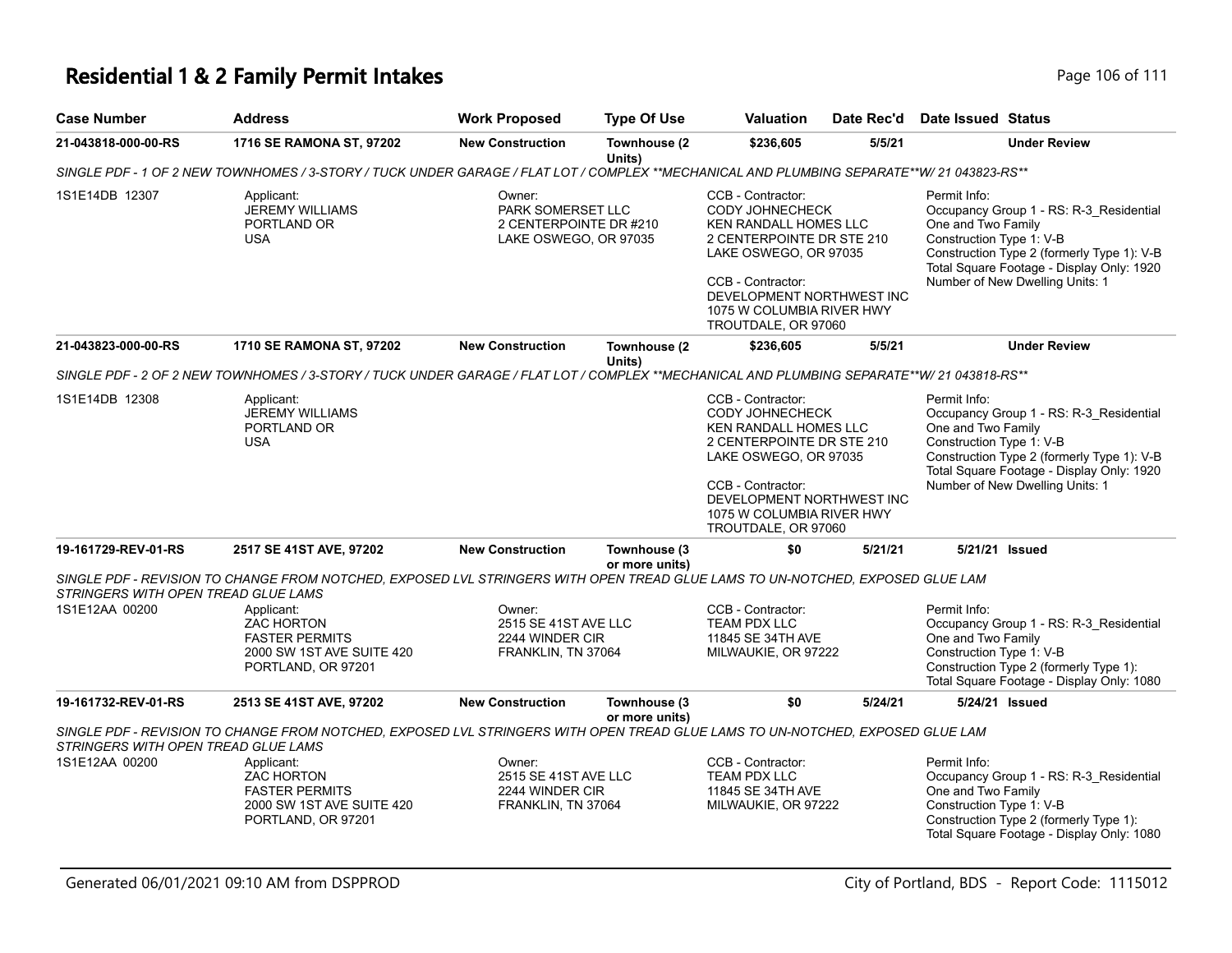# **Residential 1 & 2 Family Permit Intakes Page 107 of 111**

| <b>Case Number</b>                                                                | <b>Address</b>                                                                                                                | <b>Work Proposed</b>                                                             | <b>Type Of Use</b>             | <b>Valuation</b>                                                                          | Date Rec'd | Date Issued Status                                             |                                                                                                                                |
|-----------------------------------------------------------------------------------|-------------------------------------------------------------------------------------------------------------------------------|----------------------------------------------------------------------------------|--------------------------------|-------------------------------------------------------------------------------------------|------------|----------------------------------------------------------------|--------------------------------------------------------------------------------------------------------------------------------|
| 19-161736-REV-02-RS                                                               | 2511 SE 41ST AVE, 97202                                                                                                       | <b>New Construction</b>                                                          | Townhouse (3<br>or more units) | \$0                                                                                       | 5/21/21    | 5/21/21 Issued                                                 |                                                                                                                                |
| STRINGERS WITH OPEN TREAD GLUE LAMS                                               | SINGLE PDF - REVISION TO CHANGE FROM NOTCHED, EXPOSED LVL STRINGERS WITH OPEN TREAD GLUE LAMS TO UN-NOTCHED, EXPOSED GLUE LAM |                                                                                  |                                |                                                                                           |            |                                                                |                                                                                                                                |
| 1S1E12AA 00200                                                                    | Applicant:<br><b>ZAC HORTON</b><br><b>FASTER PERMITS</b><br>2000 SW 1ST AVE SUITE 420<br>PORTLAND, OR 97201                   | Owner:<br>2515 SE 41ST AVE LLC<br>2244 WINDER CIR<br>FRANKLIN, TN 37064          |                                | CCB - Contractor:<br><b>TEAM PDX LLC</b><br>11845 SE 34TH AVE<br>MILWAUKIE, OR 97222      |            | Permit Info:<br>One and Two Family<br>Construction Type 1: V-B | Occupancy Group 1 - RS: R-3_Residential<br>Construction Type 2 (formerly Type 1):<br>Total Square Footage - Display Only: 1080 |
| 19-161738-REV-01-RS                                                               | 2509 SE 41ST AVE, 97202                                                                                                       | <b>New Construction</b>                                                          | Townhouse (3<br>or more units) | \$0                                                                                       | 5/21/21    | 5/21/21 Issued                                                 |                                                                                                                                |
| STRINGERS WITH OPEN TREAD GLUE LAMS                                               | SINGLE PDF - REVISION TO CHANGE FROM NOTCHED. EXPOSED LVL STRINGERS WITH OPEN TREAD GLUE LAMS TO UN-NOTCHED. EXPOSED GLUE LAM |                                                                                  |                                |                                                                                           |            |                                                                |                                                                                                                                |
| 1S1E12AA 00200<br><b>RICHMOND ADD</b><br>BLOCK <sub>2</sub><br>S 40' OF LOT 17&19 | Applicant:<br><b>ZAC HORTON</b><br><b>FASTER PERMITS</b><br>2000 SW 1ST AVE SUITE 420<br>PORTLAND, OR 97201                   | Owner:<br>2515 SE 41ST AVE LLC<br>2244 WINDER CIR<br>FRANKLIN, TN 37064          |                                | CCB - Contractor:<br><b>TEAM PDX LLC</b><br>11845 SE 34TH AVE<br>MILWAUKIE, OR 97222      |            | Permit Info:<br>One and Two Family<br>Construction Type 1: V-B | Occupancy Group 1 - RS: R-3_Residential<br>Construction Type 2 (formerly Type 1):<br>Total Square Footage - Display Only: 1080 |
| 20-121281-DFS-01-RS                                                               | 5135 E BURNSIDE ST, 97215                                                                                                     | <b>New Construction</b>                                                          | Townhouse (3<br>or more units) | \$2,400                                                                                   | 5/26/21    |                                                                | <b>Approved to Issue</b>                                                                                                       |
| SINGLE PDF DFS FIRE SPRINKLERS UNIT M                                             |                                                                                                                               |                                                                                  |                                |                                                                                           |            |                                                                |                                                                                                                                |
| 1N2E31CA 08200                                                                    | Applicant:<br><b>RONIN CAMPBELL</b><br><b>WYATT FIRE PROTECTION</b><br>9095 SW BURNHAM ST<br><b>TIGARD, OR 97223</b>          | Owner:<br><b>BURNSIDE PROJECT LLC</b><br>3280 ROUND HILL RD<br>HAYWARD, CA 94542 |                                | CCB - Contractor:<br><b>GREEN HAMMER INC</b><br>721 NW 9TH AVE #195<br>PORTLAND, OR 97209 |            | Permit Info:<br>One and Two Family<br>Construction Type 1: V-B | Occupancy Group 1 - RS: R-3_Residential<br>Construction Type 2 (formerly Type 1):<br>Total Square Footage - Display Only: 1104 |
| 20-121304-DFS-01-RS                                                               | 5139 E BURNSIDE ST, 97215                                                                                                     | <b>New Construction</b>                                                          | Townhouse (3<br>or more units) | \$2,400                                                                                   | 5/26/21    |                                                                | <b>Approved to Issue</b>                                                                                                       |
| SINGLE PDF DFS FOR FIRE SPRINKLERS UNIT N                                         |                                                                                                                               |                                                                                  |                                |                                                                                           |            |                                                                |                                                                                                                                |
| 1N2E31CA 08200                                                                    | Applicant:<br><b>RONIN CAMPBELL</b><br><b>WYATT FIRE PROTECTION</b><br>9095 SW BURNHAM ST<br><b>TIGARD, OR 97223</b>          | Owner:<br><b>BURNSIDE PROJECT LLC</b><br>3280 ROUND HILL RD<br>HAYWARD, CA 94542 |                                | CCB - Contractor:<br><b>GREEN HAMMER INC</b><br>721 NW 9TH AVE #195<br>PORTLAND, OR 97209 |            | Permit Info:<br>One and Two Family<br>Construction Type 1: V-B | Occupancy Group 1 - RS: R-3 Residential<br>Construction Type 2 (formerly Type 1):<br>Total Square Footage - Display Only: 1605 |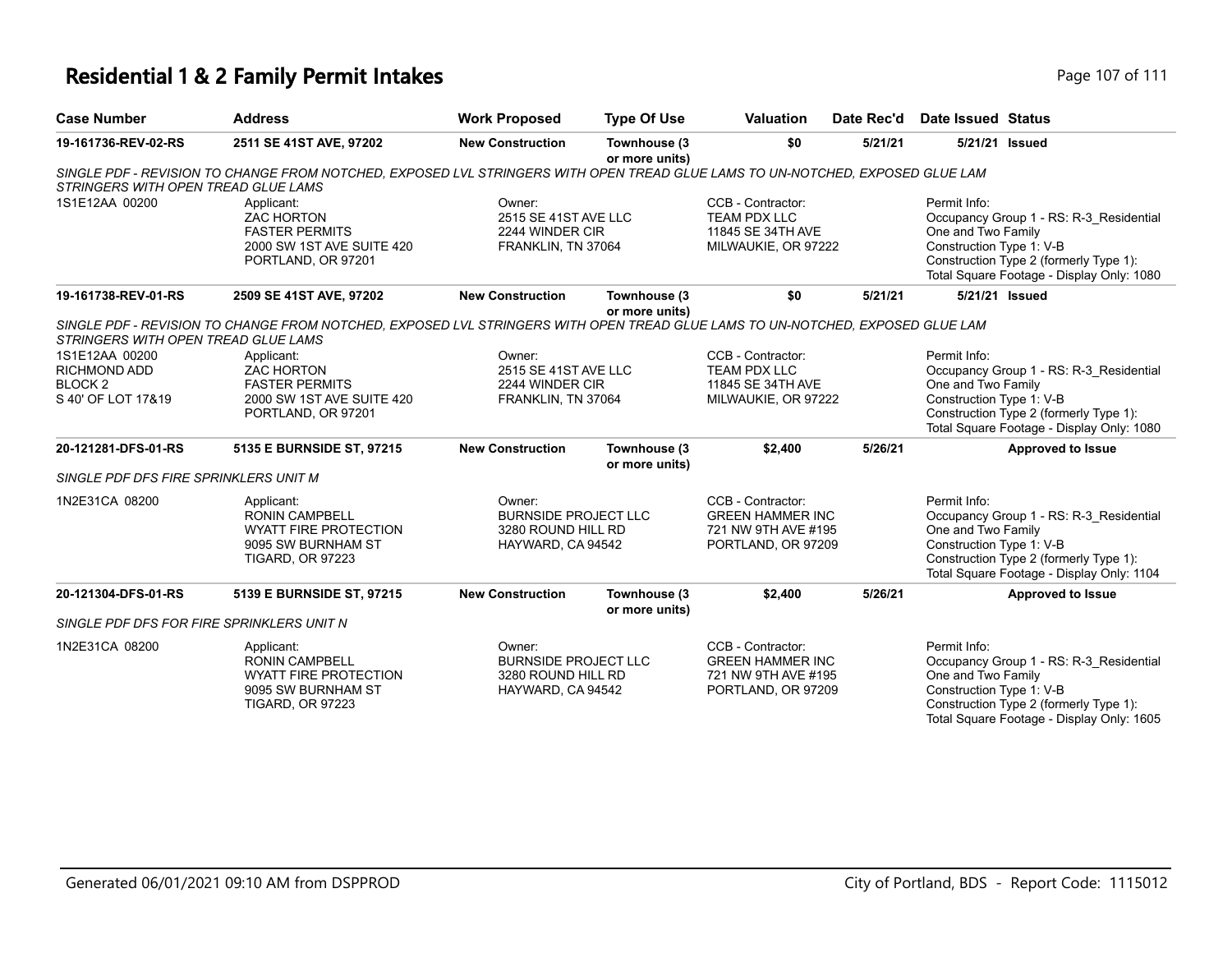## **Residential 1 & 2 Family Permit Intakes Page 108 of 111**

| <b>Case Number</b>  | <b>Address</b>                                                                                                                                                                                                | <b>Work Proposed</b>                                    | <b>Type Of Use</b>             | <b>Valuation</b>                     | Date Rec'd | <b>Date Issued Status</b>                                                                                                                                                                                                          |
|---------------------|---------------------------------------------------------------------------------------------------------------------------------------------------------------------------------------------------------------|---------------------------------------------------------|--------------------------------|--------------------------------------|------------|------------------------------------------------------------------------------------------------------------------------------------------------------------------------------------------------------------------------------------|
| 21-044808-000-00-RS | 12095 SE OAK ST, 97216                                                                                                                                                                                        | <b>New Construction</b>                                 | Townhouse (3<br>or more units) | \$106,295                            | 5/10/21    | <b>Under Review</b>                                                                                                                                                                                                                |
|                     | SINGLE PDF - 1 of 3 NEW ATTACHED TOWNHOMES ON ONE LOT / 2 - STORY / NO GARAGE / FLAT LOT / COMPLEX **ELECTRICAL MECHANICAL AND PLUMBING<br>SEPARATE** w/ 21-044821/24-RS & 21-044833-SD**DFS ROOF TRUSSES**   |                                                         |                                |                                      |            |                                                                                                                                                                                                                                    |
| 1N2E34DD 14600      | Applicant:<br><b>TYSON OKELY</b><br><b>DEZ DEVELOPMENT</b><br>10117 SE SUNNYSIDE RD #F1123<br>CLACKAMAS OR 97015<br><b>USA</b>                                                                                | Owner:<br>9428 NE JENNY CREEK RD<br>VANCOUVER, WA 98665 | PROVISION INVESTMENTS INC      | Primary Contractor:<br>TO BID        |            | Permit Info:<br>Occupancy Group 1 - RS: R-3 Residential<br>One and Two Family<br>Construction Type 1: V-B<br>Construction Type 2 (formerly Type 1):<br>Total Square Footage - Display Only: 814<br>Number of New Dwelling Units: 1 |
| 21-044821-000-00-RS | 11993 SE OAK ST, 97216                                                                                                                                                                                        | <b>New Construction</b>                                 | Townhouse (3<br>or more units) | \$110,474                            | 5/10/21    | <b>Under Review</b>                                                                                                                                                                                                                |
|                     | SINGLE PDF - 2 of 3 NEW ATTACHED TOWNHOMES ON ONE LOT / 2 - STORY / NO GARAGE / FLAT LOT / COMPLEX **ELECTRICAL MECHANICAL AND PLUMBING<br>SEPARATE** w/ 21-044808/24-RS & 21-044833-SD**DFS ROOF TRUSSES**   |                                                         |                                |                                      |            |                                                                                                                                                                                                                                    |
| 1N2E34DD 14600      | Applicant:<br><b>TYSON OKELY</b><br>DEZ DEVELOPMENT<br>10117 SE SUNNYSIDE RD #F1123<br>CLACKAMAS OR 97015<br><b>USA</b>                                                                                       | Owner:<br>9428 NE JENNY CREEK RD<br>VANCOUVER, WA 98665 | PROVISION INVESTMENTS INC      | Primary Contractor:<br><b>TO BID</b> |            | Permit Info:<br>Occupancy Group 1 - RS: R-3 Residential<br>One and Two Family<br>Construction Type 1: V-B<br>Construction Type 2 (formerly Type 1):<br>Total Square Footage - Display Only: 846<br>Number of New Dwelling Units: 1 |
| 21-044824-000-00-RS | 12091 SE OAK ST, 97216                                                                                                                                                                                        | <b>New Construction</b>                                 | Townhouse (3<br>or more units) | \$110,474                            | 5/10/21    | <b>Under Review</b>                                                                                                                                                                                                                |
|                     | SINGLE PDF - 3 of 3 NEW ATTACHED TOWNHOMES ON ONE LOT / 2 - STORY / NO GARAGE / FLAT LOT / COMPLEX **ELECTRICAL MECHANICAL AND PLUMBING<br>SEPARATE**** w/ 21-044808/21-RS & 21-044833-SD**DFS ROOF TRUSSES** |                                                         |                                |                                      |            |                                                                                                                                                                                                                                    |
| 1N2E34DD 14600      | Applicant:<br><b>TYSON OKELY</b><br>DEZ DEVELOPMENT<br>10117 SE SUNNYSIDE RD #F1123<br>CLACKAMAS OR 97015<br><b>USA</b>                                                                                       | Owner:<br>9428 NE JENNY CREEK RD<br>VANCOUVER, WA 98665 | PROVISION INVESTMENTS INC      | Primary Contractor:<br>TO BID        |            | Permit Info:<br>Occupancy Group 1 - RS: R-3_Residential<br>One and Two Family<br>Construction Type 1: V-B<br>Construction Type 2 (formerly Type 1):<br>Total Square Footage - Display Only: 846<br>Number of New Dwelling Units: 1 |
| 21-044838-000-00-RS | 12081 SE OAK ST, 97216                                                                                                                                                                                        | <b>New Construction</b>                                 | Townhouse (3<br>or more units) | \$106,295                            | 5/10/21    | <b>Under Review</b>                                                                                                                                                                                                                |
|                     | SINGLE PDF - 1 OF 3 NEW ATTACHED TOWNHOMES ON ONE LOT / 2 - STORY / NO GARAGE / FLAT LOT / COMPLEX **ELECTRICAL MECHANICAL AND PLUMBING<br>SEPARATE**** W/ 21-044840/41-RS & 21-044842-SD**DFS ROOF TRUSSES** |                                                         |                                |                                      |            |                                                                                                                                                                                                                                    |
| 1N2E34DD 14600      | Applicant:<br><b>TYSON OKELY</b><br>DEZ DEVELOPMENT<br>10117 SE SUNNYSIDE RD #F1123<br>CLACKAMAS OR 97015<br><b>USA</b>                                                                                       | Owner:<br>9428 NE JENNY CREEK RD<br>VANCOUVER, WA 98665 | PROVISION INVESTMENTS INC      | Primary Contractor:<br>TO BID        |            | Permit Info:<br>Occupancy Group 1 - RS: R-3_Residential<br>One and Two Family<br>Construction Type 1: V-B<br>Construction Type 2 (formerly Type 1):<br>Total Square Footage - Display Only: 814<br>Number of New Dwelling Units: 1 |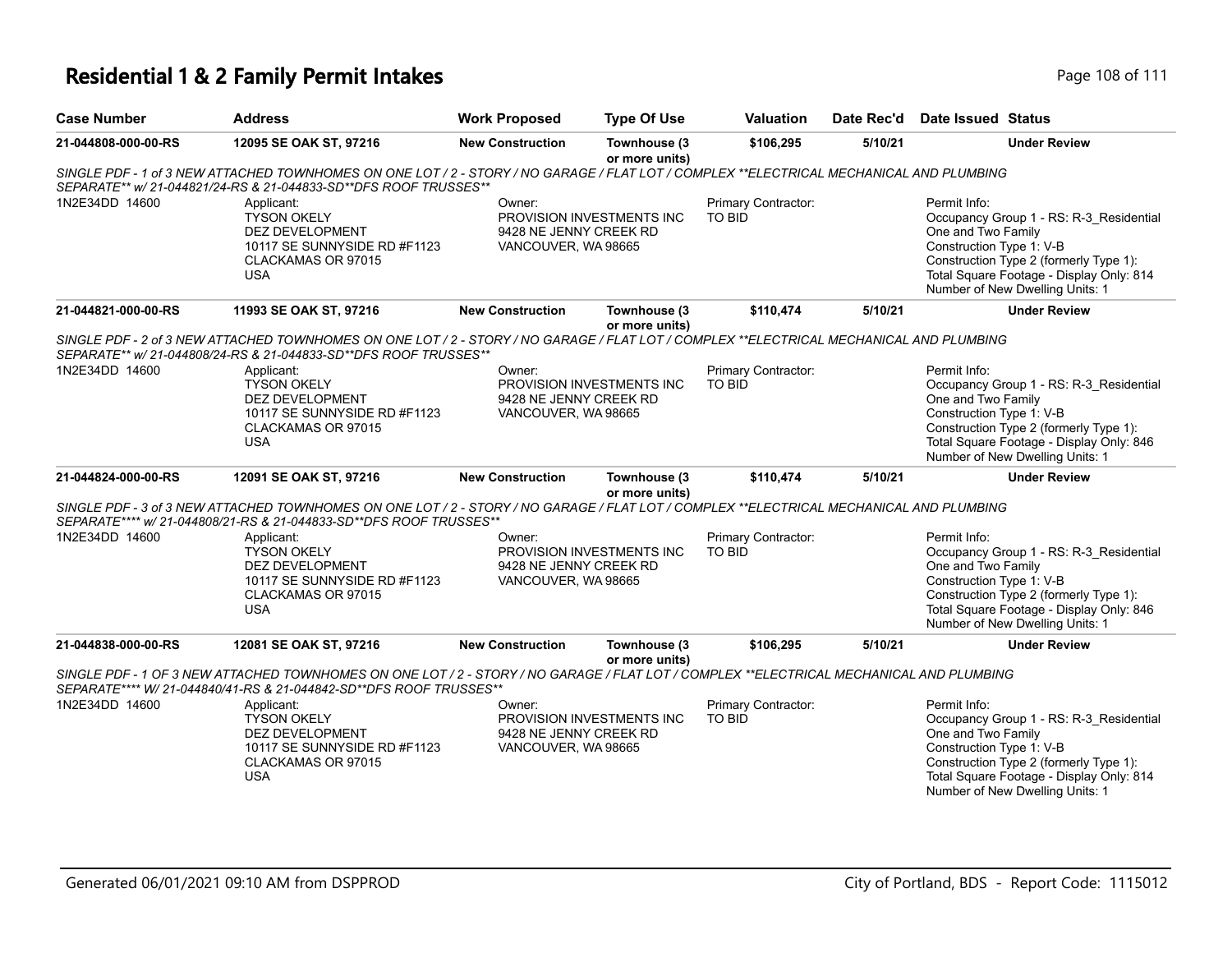## **Residential 1 & 2 Family Permit Intakes Page 109 of 111**

| <b>Case Number</b>  | <b>Address</b>                                                                                                                                                                                                | <b>Work Proposed</b>                                                                 | <b>Type Of Use</b>             | <b>Valuation</b>                     | Date Rec'd | <b>Date Issued Status</b>                                                                                                                                                                                                          |
|---------------------|---------------------------------------------------------------------------------------------------------------------------------------------------------------------------------------------------------------|--------------------------------------------------------------------------------------|--------------------------------|--------------------------------------|------------|------------------------------------------------------------------------------------------------------------------------------------------------------------------------------------------------------------------------------------|
| 21-044840-000-00-RS | 12083 SE OAK ST, 97216                                                                                                                                                                                        | <b>New Construction</b>                                                              | Townhouse (3<br>or more units) | \$110,474                            | 5/10/21    | <b>Under Review</b>                                                                                                                                                                                                                |
|                     | SINGLE PDF - 2 OF 3 NEW ATTACHED TOWNHOMES ON ONE LOT / 2 - STORY / NO GARAGE / FLAT LOT / COMPLEX **ELECTRICAL MECHANICAL AND PLUMBING<br>SEPARATE**** W/ 21-044838/41-RS & 21-044842-SD**DFS ROOF TRUSSES** |                                                                                      |                                |                                      |            |                                                                                                                                                                                                                                    |
| 1N2E34DD 14600      | Applicant:<br><b>TYSON OKELY</b><br>DEZ DEVELOPMENT<br>10117 SE SUNNYSIDE RD #F1123<br>CLACKAMAS OR 97015<br><b>USA</b>                                                                                       | Owner:<br>PROVISION INVESTMENTS INC<br>9428 NE JENNY CREEK RD<br>VANCOUVER, WA 98665 |                                | Primary Contractor:<br>TO BID        |            | Permit Info:<br>Occupancy Group 1 - RS: R-3_Residential<br>One and Two Family<br>Construction Type 1: V-B<br>Construction Type 2 (formerly Type 1):<br>Total Square Footage - Display Only: 846<br>Number of New Dwelling Units: 1 |
| 21-044841-000-00-RS | 12085 SE OAK ST, 97216                                                                                                                                                                                        | <b>New Construction</b>                                                              | Townhouse (3<br>or more units) | \$110.474                            | 5/10/21    | <b>Under Review</b>                                                                                                                                                                                                                |
|                     | SINGLE PDF - 3 OF 3 NEW ATTACHED TOWNHOMES ON ONE LOT / 2 - STORY / NO GARAGE / FLAT LOT / COMPLEX **ELECTRICAL MECHANICAL AND PLUMBING<br>SEPARATE** W/ 21-044838/40-RS & 21-044842-SD**DFS ROOF TRUSSES**   |                                                                                      |                                |                                      |            |                                                                                                                                                                                                                                    |
| 1N2E34DD 14600      | Applicant:<br><b>TYSON OKELY</b><br><b>DEZ DEVELOPMENT</b><br>10117 SE SUNNYSIDE RD #F1123<br>CLACKAMAS OR 97015<br><b>USA</b>                                                                                | Owner:<br>PROVISION INVESTMENTS INC<br>9428 NE JENNY CREEK RD<br>VANCOUVER, WA 98665 |                                | Primary Contractor:<br><b>TO BID</b> |            | Permit Info:<br>Occupancy Group 1 - RS: R-3 Residential<br>One and Two Family<br>Construction Type 1: V-B<br>Construction Type 2 (formerly Type 1):<br>Total Square Footage - Display Only: 846<br>Number of New Dwelling Units: 1 |
| 21-044866-000-00-RS | 12075 SE OAK ST, 97216                                                                                                                                                                                        | <b>New Construction</b>                                                              | Townhouse (3<br>or more units) | \$106,295                            | 5/10/21    | <b>Under Review</b>                                                                                                                                                                                                                |
|                     | SINGLE PDF - 1 OF 3 NEW ATTACHED TOWNHOMES ON ONE LOT / 2 - STORY / NO GARAGE / FLAT LOT / COMPLEX **ELECTRICAL MECHANICAL AND PLUMBING<br>SEPARATE**w/ 21-044868/69-RS & 21-044870-SD**DFS ROOF TRUSSES**    |                                                                                      |                                |                                      |            |                                                                                                                                                                                                                                    |
| 1N2E34DD 14600      | Applicant:<br><b>TYSON OKELY</b><br>DEZ DEVELOPMENT<br>10117 SE SUNNYSIDE RD #F1123<br>CLACKAMAS OR 97015<br><b>USA</b>                                                                                       | Owner:<br>PROVISION INVESTMENTS INC<br>9428 NE JENNY CREEK RD<br>VANCOUVER, WA 98665 |                                | Primary Contractor:<br>TO BID        |            | Permit Info:<br>Occupancy Group 1 - RS: R-3_Residential<br>One and Two Family<br>Construction Type 1: V-B<br>Construction Type 2 (formerly Type 1):<br>Total Square Footage - Display Only: 814<br>Number of New Dwelling Units: 1 |
| 21-044868-000-00-RS | 12073 SE OAK ST, 97216                                                                                                                                                                                        | <b>New Construction</b>                                                              | Townhouse (3<br>or more units) | \$110,474                            | 5/10/21    | <b>Under Review</b>                                                                                                                                                                                                                |
|                     | SINGLE PDF - 2 OF 3 NEW ATTACHED TOWNHOMES ON ONE LOT / 2 - STORY / NO GARAGE / FLAT LOT / COMPLEX **ELECTRICAL MECHANICAL AND PLUMBING<br>SEPARATE****w/ 21-044866/69-RS & 21-044870-SD**DFS ROOF TRUSSES**  |                                                                                      |                                |                                      |            |                                                                                                                                                                                                                                    |
| 1N2E34DD 14600      | Applicant:<br><b>TYSON OKELY</b><br>DEZ DEVELOPMENT<br>10117 SE SUNNYSIDE RD #F1123<br>CLACKAMAS OR 97015<br><b>USA</b>                                                                                       | Owner:<br>9428 NE JENNY CREEK RD<br>VANCOUVER, WA 98665                              | PROVISION INVESTMENTS INC      | Primary Contractor:<br>TO BID        |            | Permit Info:<br>Occupancy Group 1 - RS: R-3_Residential<br>One and Two Family<br>Construction Type 1: V-B<br>Construction Type 2 (formerly Type 1):<br>Total Square Footage - Display Only: 846<br>Number of New Dwelling Units: 1 |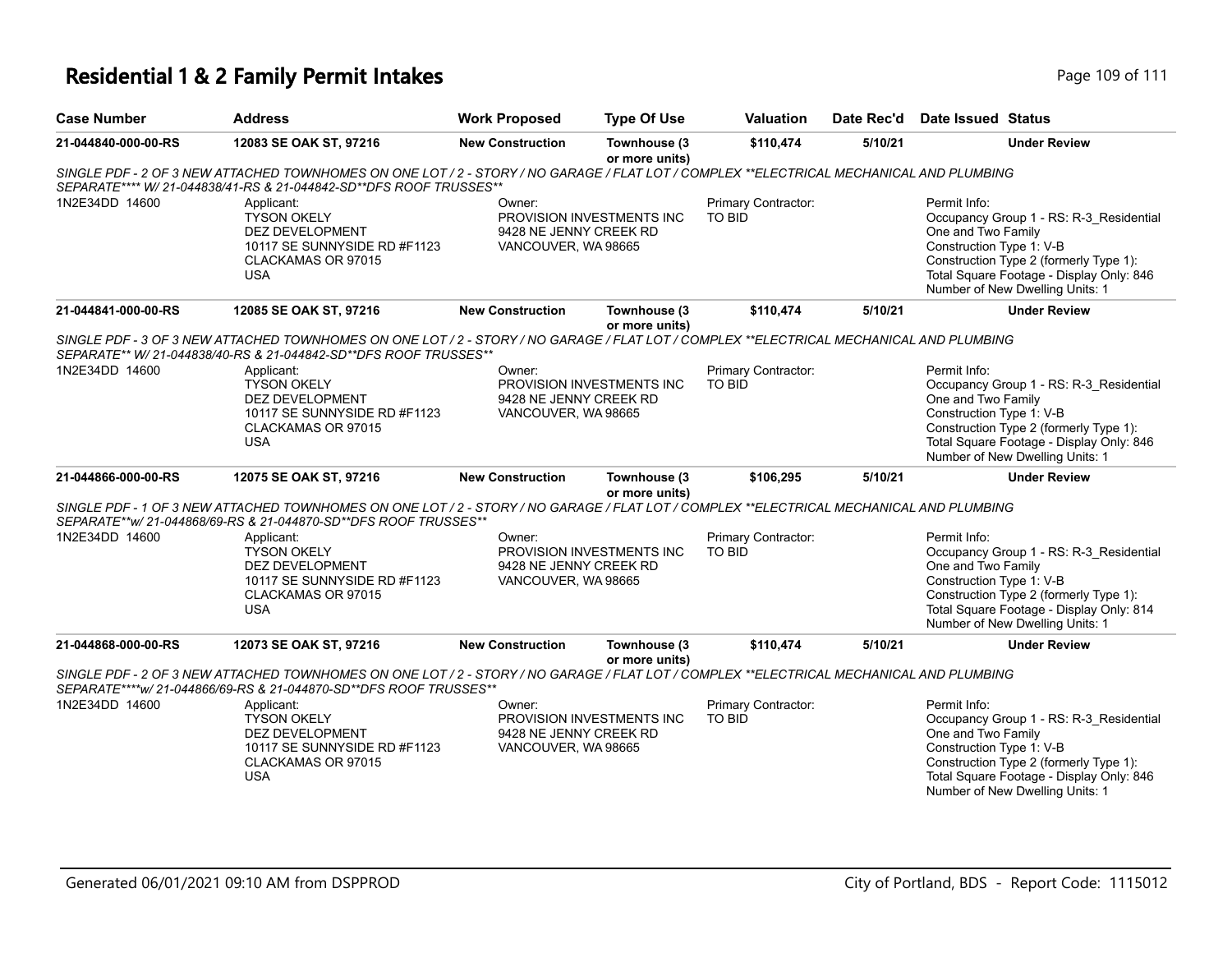## **Residential 1 & 2 Family Permit Intakes Page 110 of 111**

| <b>Case Number</b>  | <b>Address</b>                                                                                                                                                                                               | <b>Work Proposed</b>                                                                 | <b>Type Of Use</b>             | Valuation                            | Date Rec'd                                                                                                                                                                                                                         | Date Issued Status                                                                                                                                                                                                                 |
|---------------------|--------------------------------------------------------------------------------------------------------------------------------------------------------------------------------------------------------------|--------------------------------------------------------------------------------------|--------------------------------|--------------------------------------|------------------------------------------------------------------------------------------------------------------------------------------------------------------------------------------------------------------------------------|------------------------------------------------------------------------------------------------------------------------------------------------------------------------------------------------------------------------------------|
| 21-044869-000-00-RS | 12071 SE OAK ST, 97216                                                                                                                                                                                       | <b>New Construction</b>                                                              | Townhouse (3<br>or more units) | \$110,474                            | 5/10/21                                                                                                                                                                                                                            | <b>Under Review</b>                                                                                                                                                                                                                |
|                     | SINGLE PDF - 3 OF 3 NEW ATTACHED TOWNHOMES ON ONE LOT / 2 - STORY / NO GARAGE / FLAT LOT / COMPLEX **ELECTRICAL MECHANICAL AND PLUMBING<br>SEPARATE**w/ 21-044866/68-RS & 21-044870-SD**DFS ROOF TRUSSES**   |                                                                                      |                                |                                      |                                                                                                                                                                                                                                    |                                                                                                                                                                                                                                    |
| 1N2E34DD 14600      | Applicant:<br><b>TYSON OKELY</b><br>DEZ DEVELOPMENT<br>10117 SE SUNNYSIDE RD #F1123<br>CLACKAMAS OR 97015<br><b>USA</b>                                                                                      | Owner:<br>PROVISION INVESTMENTS INC<br>9428 NE JENNY CREEK RD<br>VANCOUVER, WA 98665 |                                | Primary Contractor:<br>TO BID        |                                                                                                                                                                                                                                    | Permit Info:<br>Occupancy Group 1 - RS: R-3_Residential<br>One and Two Family<br>Construction Type 1: V-B<br>Construction Type 2 (formerly Type 1):<br>Total Square Footage - Display Only: 846<br>Number of New Dwelling Units: 1 |
| 21-044872-000-00-RS | 12061 SE OAK ST, 97216                                                                                                                                                                                       | <b>New Construction</b>                                                              | Townhouse (3<br>or more units) | \$106,295                            | 5/10/21                                                                                                                                                                                                                            | <b>Under Review</b>                                                                                                                                                                                                                |
|                     | SINGLE PDF-1 OF 3 NEW ATTACHED TOWNHOMES ON ONE LOT / 2 - STORY / NO GARAGE / FLAT LOT / COMPLEX **ELECTRICAL MECHANICAL AND PLUMBING<br>SEPARATE** W/ 21-044873/74-RS & 21-044875-SD**DFS ROOF TRUSSES**    |                                                                                      |                                |                                      |                                                                                                                                                                                                                                    |                                                                                                                                                                                                                                    |
| 1N2E34DD 14600      | Applicant:<br><b>TYSON OKELY</b><br><b>DEZ DEVELOPMENT</b><br>10117 SE SUNNYSIDE RD #F1123<br>CLACKAMAS OR 97015<br><b>USA</b>                                                                               | Owner:<br>PROVISION INVESTMENTS INC<br>9428 NE JENNY CREEK RD<br>VANCOUVER, WA 98665 |                                | Primary Contractor:<br><b>TO BID</b> | Permit Info:<br>Occupancy Group 1 - RS: R-3_Residential<br>One and Two Family<br>Construction Type 1: V-B<br>Construction Type 2 (formerly Type 1):<br>Total Square Footage - Display Only: 814<br>Number of New Dwelling Units: 1 |                                                                                                                                                                                                                                    |
| 21-044873-000-00-RS | 12063 SE OAK ST, 97216                                                                                                                                                                                       | <b>New Construction</b>                                                              | Townhouse (3<br>or more units) | \$110,474                            | 5/10/21                                                                                                                                                                                                                            | <b>Under Review</b>                                                                                                                                                                                                                |
|                     | SINGLE PDF - 2 OF 3 NEW ATTACHED TOWNHOMES ON ONE LOT / 2 - STORY / NO GARAGE / FLAT LOT / COMPLEX **ELECTRICAL MECHANICAL AND PLUMBING<br>SEPARATE**W/21-004872/74-RS & 21-044875-SD**DFS ROOF TRUSSES**    |                                                                                      |                                |                                      |                                                                                                                                                                                                                                    |                                                                                                                                                                                                                                    |
| 1N2E34DD 14600      | Applicant:<br><b>TYSON OKELY</b><br><b>DEZ DEVELOPMENT</b><br>10117 SE SUNNYSIDE RD #F1123<br>CLACKAMAS OR 97015<br><b>USA</b>                                                                               | Owner:<br>PROVISION INVESTMENTS INC<br>9428 NE JENNY CREEK RD<br>VANCOUVER, WA 98665 |                                | Primary Contractor:<br><b>TO BID</b> |                                                                                                                                                                                                                                    | Permit Info:<br>Occupancy Group 1 - RS: R-3_Residential<br>One and Two Family<br>Construction Type 1: V-B<br>Construction Type 2 (formerly Type 1):<br>Total Square Footage - Display Only: 846<br>Number of New Dwelling Units: 1 |
| 21-044874-000-00-RS | 12065 SE OAK ST, 97216                                                                                                                                                                                       | <b>New Construction</b>                                                              | Townhouse (3<br>or more units) | \$110,474                            | 5/10/21                                                                                                                                                                                                                            | <b>Under Review</b>                                                                                                                                                                                                                |
|                     | SINGLE PDF - 3 OF 3 NEW ATTACHED TOWNHOMES ON ONE LOT / 2 - STORY / NO GARAGE / FLAT LOT / COMPLEX **ELECTRICAL MECHANICAL AND PLUMBING<br>SEPARATE****W/ 21-004872/73-RS & 21-044875-SD**DFS ROOF TRUSSES** |                                                                                      |                                |                                      |                                                                                                                                                                                                                                    |                                                                                                                                                                                                                                    |
| 1N2E34DD 14600      | Applicant:<br><b>TYSON OKELY</b><br>DEZ DEVELOPMENT<br>10117 SE SUNNYSIDE RD #F1123<br>CLACKAMAS OR 97015<br><b>USA</b>                                                                                      | Owner:<br>9428 NE JENNY CREEK RD<br>VANCOUVER, WA 98665                              | PROVISION INVESTMENTS INC      | Primary Contractor:<br><b>TO BID</b> |                                                                                                                                                                                                                                    | Permit Info:<br>Occupancy Group 1 - RS: R-3_Residential<br>One and Two Family<br>Construction Type 1: V-B<br>Construction Type 2 (formerly Type 1):<br>Total Square Footage - Display Only: 846<br>Number of New Dwelling Units: 1 |

**Total # of RS New Construction permit intakes: 98 Total valuation of RS New Construction permit intakes: \$6,828,324**